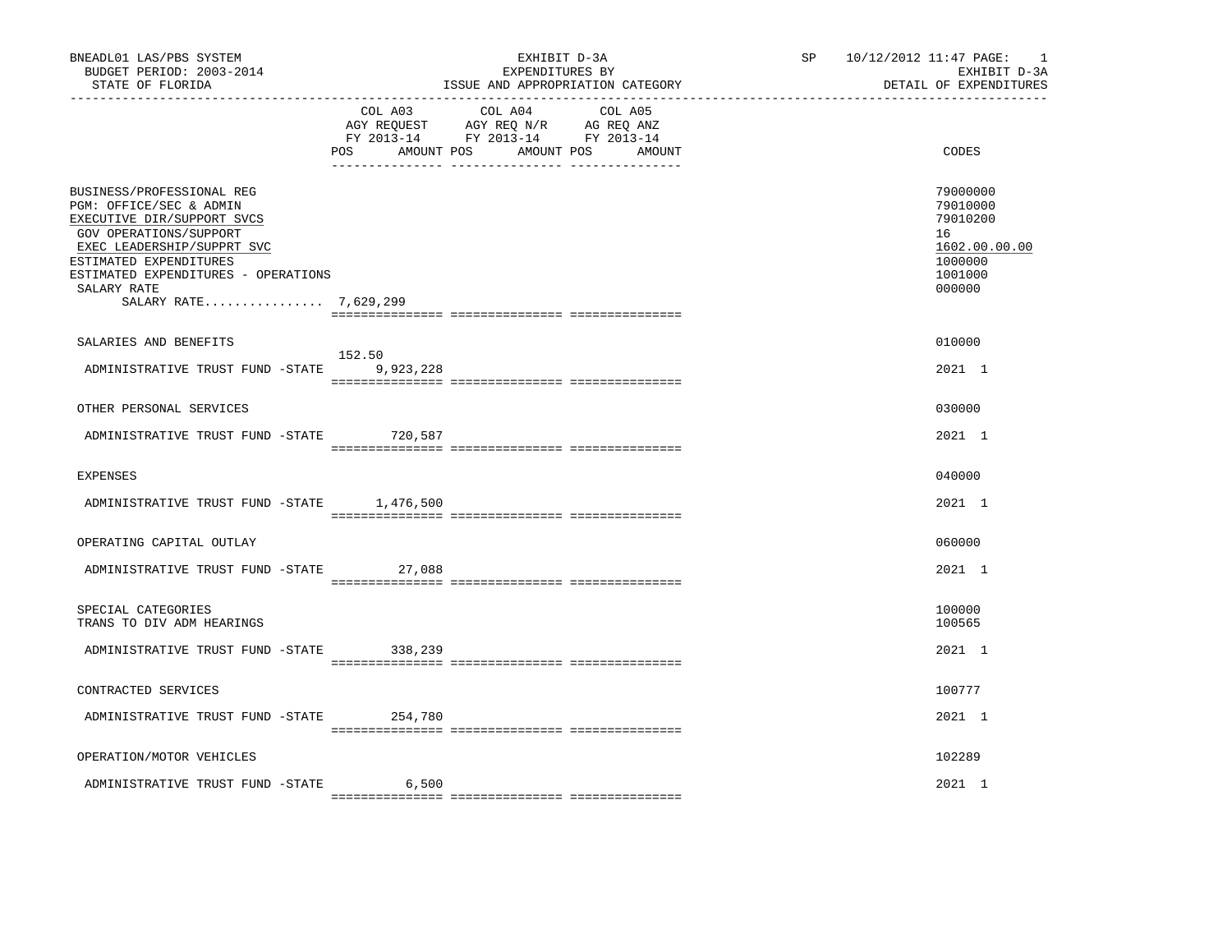| BNEADL01 LAS/PBS SYSTEM<br>BUDGET PERIOD: 2003-2014<br>STATE OF FLORIDA                                                                                                                                                                                        |                | EXHIBIT D-3A<br>EXPENDITURES BY<br>ISSUE AND APPROPRIATION CATEGORY                                        | $\overline{2}$<br>SP 10/12/2012 11:47 PAGE:<br>EXHIBIT D-3A<br>DETAIL OF EXPENDITURES |                                                                                                   |
|----------------------------------------------------------------------------------------------------------------------------------------------------------------------------------------------------------------------------------------------------------------|----------------|------------------------------------------------------------------------------------------------------------|---------------------------------------------------------------------------------------|---------------------------------------------------------------------------------------------------|
|                                                                                                                                                                                                                                                                | COL A03<br>POS | COL A04<br>AGY REQUEST AGY REQ N/R AG REQ ANZ<br>FY 2013-14 FY 2013-14 FY 2013-14<br>AMOUNT POS AMOUNT POS | COL A05<br>AMOUNT                                                                     | CODES                                                                                             |
| BUSINESS/PROFESSIONAL REG<br>PGM: OFFICE/SEC & ADMIN<br>EXECUTIVE DIR/SUPPORT SVCS<br>GOV OPERATIONS/SUPPORT<br>EXEC LEADERSHIP/SUPPRT SVC<br>ESTIMATED EXPENDITURES<br>ESTIMATED EXPENDITURES - OPERATIONS<br>SPECIAL CATEGORIES<br>RISK MANAGEMENT INSURANCE |                |                                                                                                            |                                                                                       | 79000000<br>79010000<br>79010200<br>16<br>1602.00.00.00<br>1000000<br>1001000<br>100000<br>103241 |
| ADMINISTRATIVE TRUST FUND -STATE                                                                                                                                                                                                                               | 201,490        |                                                                                                            |                                                                                       | 2021 1                                                                                            |
| SALARY INCENTIVE PAYMENTS                                                                                                                                                                                                                                      |                |                                                                                                            |                                                                                       | 103290                                                                                            |
| ADMINISTRATIVE TRUST FUND -STATE                                                                                                                                                                                                                               | 5,060          |                                                                                                            |                                                                                       | 2021 1                                                                                            |
| LEASE/PURCHASE/EQUIPMENT                                                                                                                                                                                                                                       |                |                                                                                                            |                                                                                       | 105281                                                                                            |
| ADMINISTRATIVE TRUST FUND -STATE 114,653                                                                                                                                                                                                                       |                |                                                                                                            |                                                                                       | 2021 1                                                                                            |
| TR/DMS/HR SVCS/STW CONTRCT                                                                                                                                                                                                                                     |                |                                                                                                            |                                                                                       | 107040                                                                                            |
| ADMINISTRATIVE TRUST FUND -STATE                                                                                                                                                                                                                               | 54,572         |                                                                                                            |                                                                                       | 2021 1                                                                                            |
| TOTAL: ESTIMATED EXPENDITURES - OPERATIONS<br>TOTAL POSITIONS 152.50<br>TOTAL ISSUE $13,122,697$<br>TOTAL SALARY RATE 7,629,299                                                                                                                                |                |                                                                                                            |                                                                                       | 1001000                                                                                           |
| CASUALTY INSURANCE PREMIUM<br>ADJUSTMENT<br>SPECIAL CATEGORIES<br>RISK MANAGEMENT INSURANCE                                                                                                                                                                    |                |                                                                                                            |                                                                                       | 1001090<br>100000<br>103241                                                                       |
| ADMINISTRATIVE TRUST FUND -STATE 146,767-                                                                                                                                                                                                                      |                |                                                                                                            |                                                                                       | 2021 1                                                                                            |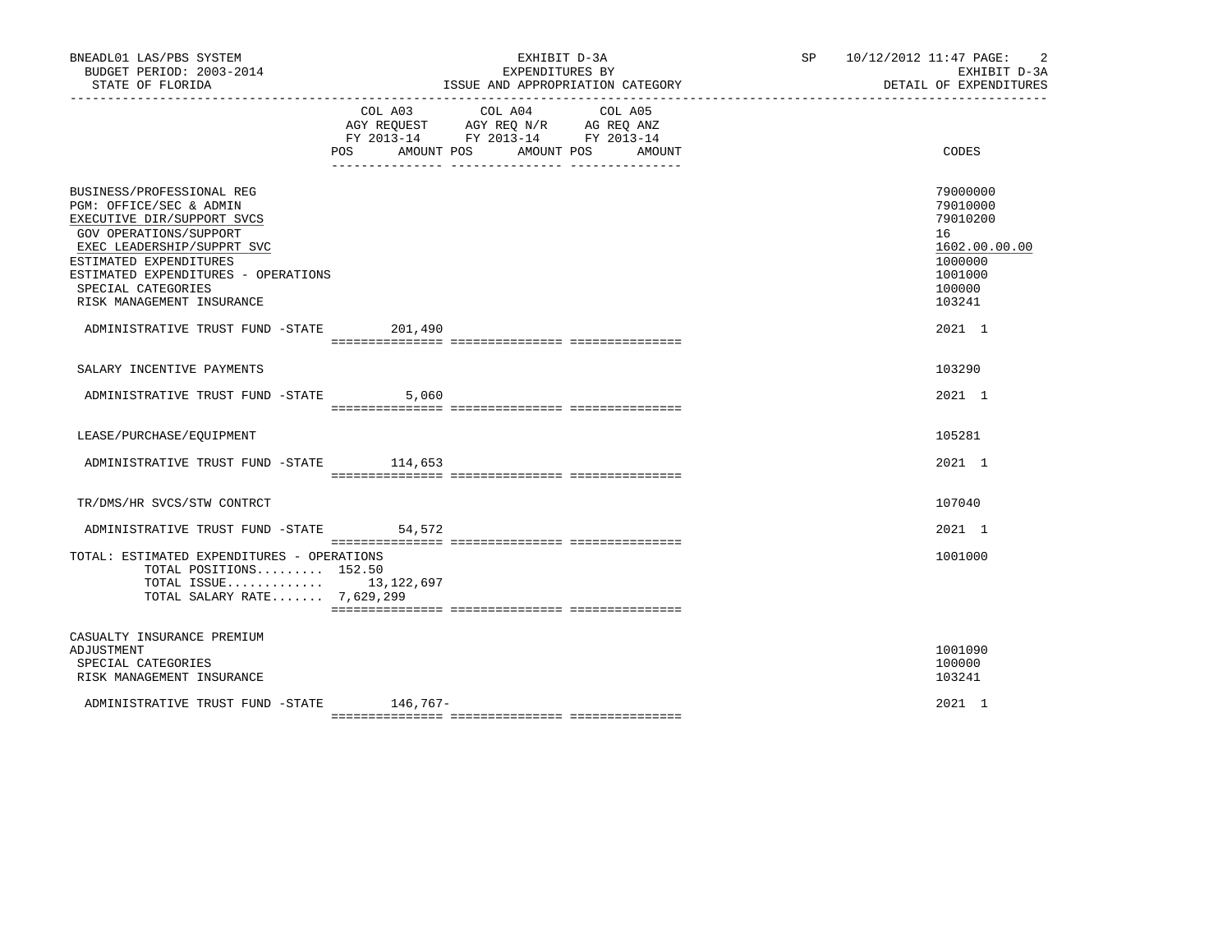| BNEADL01 LAS/PBS SYSTEM<br>BUDGET PERIOD: 2003-2014<br>STATE OF FLORIDA<br>----------------                                                                                                       | EXHIBIT D-3A<br>EXPENDITURES BY<br>ISSUE AND APPROPRIATION CATEGORY                                            |            |                   | SP | 10/12/2012 11:47 PAGE:<br>3<br>EXHIBIT D-3A<br>DETAIL OF EXPENDITURES |
|---------------------------------------------------------------------------------------------------------------------------------------------------------------------------------------------------|----------------------------------------------------------------------------------------------------------------|------------|-------------------|----|-----------------------------------------------------------------------|
|                                                                                                                                                                                                   | COL A03 COL A04<br>AGY REQUEST AGY REQ N/R AG REQ ANZ<br>FY 2013-14 FY 2013-14 FY 2013-14<br>POS<br>AMOUNT POS | AMOUNT POS | COL A05<br>AMOUNT |    | CODES                                                                 |
| BUSINESS/PROFESSIONAL REG<br>PGM: OFFICE/SEC & ADMIN<br>EXECUTIVE DIR/SUPPORT SVCS<br>GOV OPERATIONS/SUPPORT<br>EXEC LEADERSHIP/SUPPRT SVC<br>ESTIMATED EXPENDITURES<br>FLORIDA RETIREMENT SYSTEM |                                                                                                                |            |                   |    | 79000000<br>79010000<br>79010200<br>16<br>1602.00.00.00<br>1000000    |
| CONTRIBUTION ADJUSTMENT FOR<br>FISCAL YEAR 2012-2013<br>SALARIES AND BENEFITS                                                                                                                     |                                                                                                                |            |                   |    | 1001240<br>010000                                                     |
| ADMINISTRATIVE TRUST FUND -STATE                                                                                                                                                                  | 21,185                                                                                                         |            |                   |    | 2021 1                                                                |
| ADJUSTMENT TO STATE HEALTH<br>INSURANCE PREMIUM CONTRIBUTION -<br>FISCAL YEAR 2012-13<br>SALARIES AND BENEFITS<br>ADMINISTRATIVE TRUST FUND -STATE                                                | 17,987                                                                                                         |            |                   |    | 1001830<br>010000<br>2021 1                                           |
| REALLOCATION OF HUMAN RESOURCES                                                                                                                                                                   |                                                                                                                |            |                   |    |                                                                       |
| OUTSOURCING<br>SPECIAL CATEGORIES<br>TR/DMS/HR SVCS/STW CONTRCT                                                                                                                                   |                                                                                                                |            |                   |    | 1005900<br>100000<br>107040                                           |
| ADMINISTRATIVE TRUST FUND -STATE                                                                                                                                                                  | $27 -$                                                                                                         |            |                   |    | 2021 1                                                                |
| ADJUSTMENTS TO CURRENT YEAR<br>ESTIMATED EXPENDITURES<br>REALIGNMENT FOR LEASE OR LEASE<br>PURCHASE EOUIPMENT - REAPPROVAL OF                                                                     |                                                                                                                |            |                   |    | 1600000                                                               |
| EOG #B7057 - DEDUCT<br>EXPENSES                                                                                                                                                                   |                                                                                                                |            |                   |    | 160F380<br>040000                                                     |
| ADMINISTRATIVE TRUST FUND -STATE 1,741-                                                                                                                                                           |                                                                                                                |            |                   |    | 2021 1                                                                |
|                                                                                                                                                                                                   |                                                                                                                |            |                   |    |                                                                       |
| AGENCY ISSUE NARRATIVE:<br>2013-2014 BUDGET YEAR NARRATIVE:                                                                                                                                       |                                                                                                                |            | IT COMPONENT? NO  |    |                                                                       |

 The Department of Business and Professional Regulation's (DBPR) Office of the Secretary requests the continuation of a Fiscal Year 2012-13 budget transfer (EOG #B7057) requesting the transfer of \$1,741 from the Expenses appropriation category to the Lease or Lease Purchase Equipment appropriation category within the Executive Direction and Support budget entity.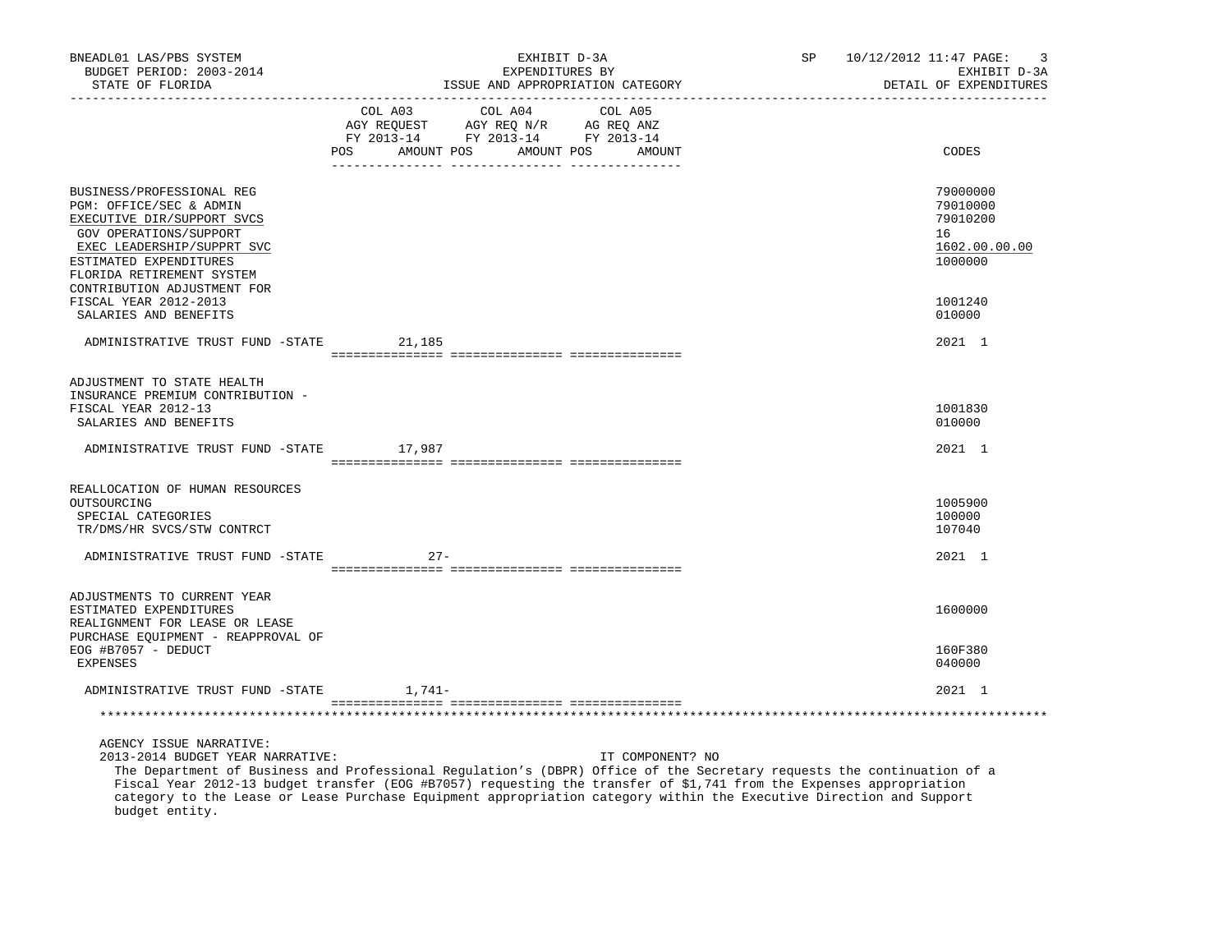| BNEADL01 LAS/PBS SYSTEM<br>BUDGET PERIOD: 2003-2014<br>STATE OF FLORIDA                                                                                                   | EXHIBIT D-3A<br>EXPENDITURES BY<br>ISSUE AND APPROPRIATION CATEGORY                                                                                                                                                                                   | 10/12/2012 11:47 PAGE:<br>$\overline{4}$<br>SP.<br>EXHIBIT D-3A<br>DETAIL OF EXPENDITURES |  |
|---------------------------------------------------------------------------------------------------------------------------------------------------------------------------|-------------------------------------------------------------------------------------------------------------------------------------------------------------------------------------------------------------------------------------------------------|-------------------------------------------------------------------------------------------|--|
|                                                                                                                                                                           | COL A03 COL A04 COL A05<br>AGY REQUEST AGY REQ N/R AG REQ ANZ<br>FY 2013-14 FY 2013-14 FY 2013-14<br>AMOUNT POS AMOUNT POS<br>POS<br>AMOUNT                                                                                                           | CODES                                                                                     |  |
| BUSINESS/PROFESSIONAL REG<br>PGM: OFFICE/SEC & ADMIN<br>EXECUTIVE DIR/SUPPORT SVCS<br>GOV OPERATIONS/SUPPORT<br>EXEC LEADERSHIP/SUPPRT SVC<br>ADJUSTMENTS TO CURRENT YEAR |                                                                                                                                                                                                                                                       | 79000000<br>79010000<br>79010200<br>16<br>1602.00.00.00                                   |  |
| ESTIMATED EXPENDITURES<br>REALIGNMENT FOR LEASE OR LEASE<br>PURCHASE EQUIPMENT - REAPPROVAL OF                                                                            |                                                                                                                                                                                                                                                       | 1600000                                                                                   |  |
| EOG #B7057 - DEDUCT                                                                                                                                                       |                                                                                                                                                                                                                                                       | 160F380                                                                                   |  |
|                                                                                                                                                                           | As part of last year's Legislative Budget Request submission for Fiscal Year 2012-13, the DBPR realigned funding used for<br>the lease or lease-purchase of equipment, fixtures, and other tangible property from the Expenses appropriation category |                                                                                           |  |

 to the new special appropriation category entitled Lease or Lease-Purchase of Equipment. This category was established to capture the funding needs for lease purchase costs as defined in Section  $216.011(1)(w)$ , Florida Statutes. After further analysis, it was determined that additional budget authority needed to be transferred to the new category for a number of Divisions. This action will permanently realign the authority needed to appropriately pay lease or lease purchase expenditures.

 Expenses (\$1,741) \*\*\*\*\*\*\*\*\*\*\*\*\*\*\*\*\*\*\*\*\*\*\*\*\*\*\*\*\*\*\*\*\*\*\*\*\*\*\*\*\*\*\*\*\*\*\*\*\*\*\*\*\*\*\*\*\*\*\*\*\*\*\*\*\*\*\*\*\*\*\*\*\*\*\*\*\*\*\*\*\*\*\*\*\*\*\*\*\*\*\*\*\*\*\*\*\*\*\*\*\*\*\*\*\*\*\*\*\*\*\*\*\*\*\*\*\*\*\*\*\*\*\*\*\*\*\*

| REALIGNMENT FOR LEASE OR LEASE     |       |         |
|------------------------------------|-------|---------|
| PURCHASE EOUIPMENT - REAPPROVAL OF |       |         |
| $EOG$ #B7057 - ADD                 |       | 160F390 |
| SPECIAL CATEGORIES                 |       | 100000  |
| LEASE/PURCHASE/EOUIPMENT           |       | 105281  |
|                                    |       |         |
| ADMINISTRATIVE TRUST FUND -STATE   | 1,741 | 2021 1  |
|                                    |       |         |
|                                    |       |         |

AGENCY ISSUE NARRATIVE:

2013-2014 BUDGET YEAR NARRATIVE: IT COMPONENT? NO

 The Department of Business and Professional Regulation's (DBPR) Office of the Secretary requests the continuation of a Fiscal Year 2012-13 budget transfer (EOG #B7057) requesting the transfer of \$1,741 from the Expenses appropriation category to the Lease or Lease Purchase Equipment appropriation category within the Executive Direction and Support budget entity.

 As part of last year's Legislative Budget Request submission for Fiscal Year 2012-13, the DBPR realigned funding used for the lease or lease-purchase of equipment, fixtures, and other tangible property from the Expenses appropriation category to the new special appropriation category entitled Lease or Lease-Purchase of Equipment. This category was established to capture the funding needs for lease purchase costs as defined in Section 216.011(1)(w), Florida Statutes. After further analysis, it was determined that additional budget authority needed to be transferred to the new category for a number of Divisions. This action will permanently realign the authority needed to appropriately pay lease or lease purchase expenditures.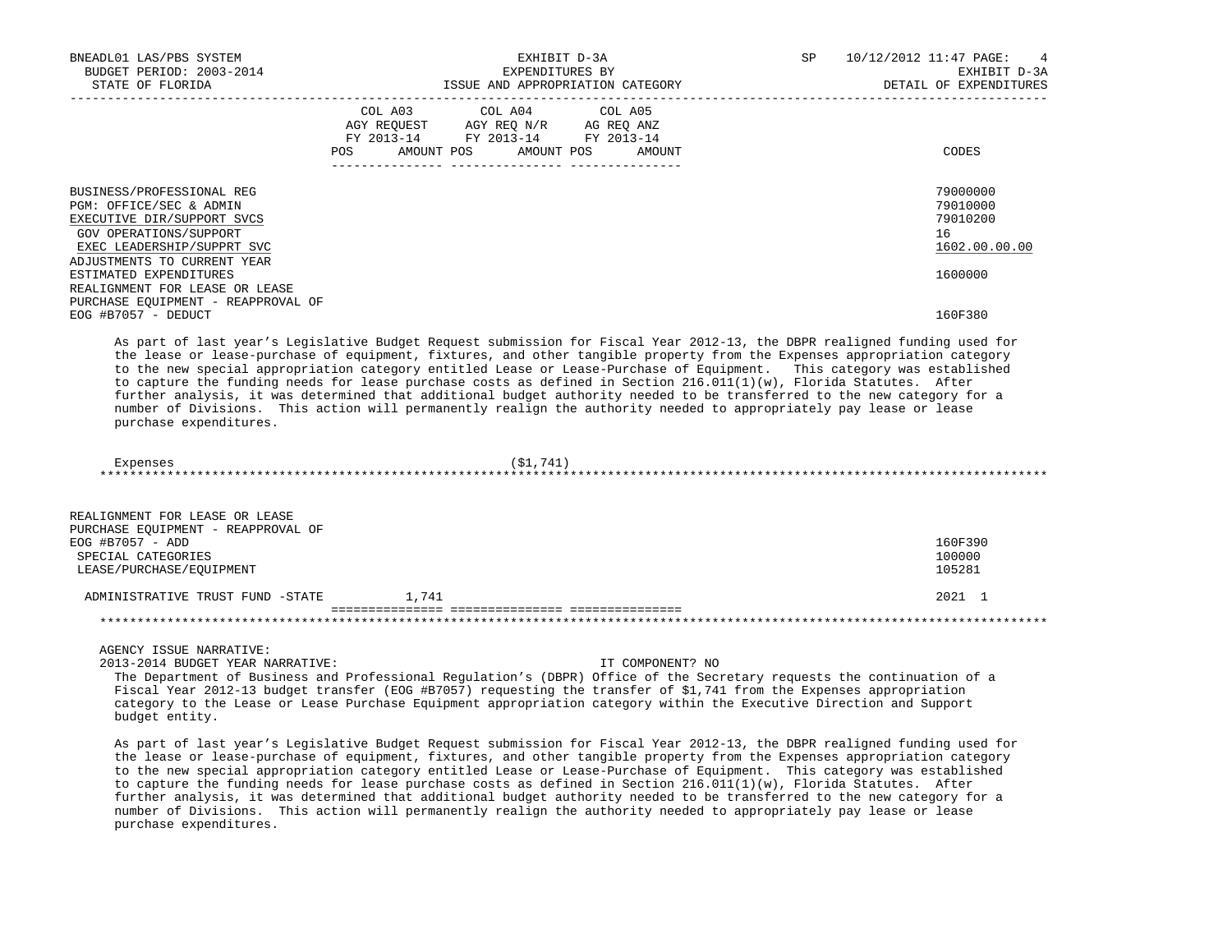| BNEADL01 LAS/PBS SYSTEM<br>BUDGET PERIOD: 2003-2014<br>STATE OF FLORIDA<br>_____________________                                                                                                                                                                                                                                                                                                                                                                                                                                                                                                                                                                                                                                                                                                                                                                                                                                                                                                                                                                                                   |         | EXHIBIT D-3A<br>EXPENDITURES BY                                                                                                                                                                                                                           | ISSUE AND APPROPRIATION CATEGORY | <b>SP</b> | 10/12/2012 11:47 PAGE:<br>5<br>EXHIBIT D-3A<br>DETAIL OF EXPENDITURES |
|----------------------------------------------------------------------------------------------------------------------------------------------------------------------------------------------------------------------------------------------------------------------------------------------------------------------------------------------------------------------------------------------------------------------------------------------------------------------------------------------------------------------------------------------------------------------------------------------------------------------------------------------------------------------------------------------------------------------------------------------------------------------------------------------------------------------------------------------------------------------------------------------------------------------------------------------------------------------------------------------------------------------------------------------------------------------------------------------------|---------|-----------------------------------------------------------------------------------------------------------------------------------------------------------------------------------------------------------------------------------------------------------|----------------------------------|-----------|-----------------------------------------------------------------------|
|                                                                                                                                                                                                                                                                                                                                                                                                                                                                                                                                                                                                                                                                                                                                                                                                                                                                                                                                                                                                                                                                                                    |         | COL A03 COL A04<br>$\begin{tabular}{lllllll} \bf AGY \,\, REQUEST \,\, & \bf AGY \,\, REQ \,\, N/R & \,\, AG \,\, REQ \,\, ANZ \\ \bf FY \,\, 2013-14 & \,\, FY \,\, 2013-14 & \,\, FY \,\, 2013-14 \\ \end{tabular}$<br>POS AMOUNT POS AMOUNT POS AMOUNT | COL A05                          |           | CODES                                                                 |
| BUSINESS/PROFESSIONAL REG<br>PGM: OFFICE/SEC & ADMIN<br>EXECUTIVE DIR/SUPPORT SVCS<br>GOV OPERATIONS/SUPPORT<br>EXEC LEADERSHIP/SUPPRT SVC<br>ADJUSTMENTS TO CURRENT YEAR<br>ESTIMATED EXPENDITURES                                                                                                                                                                                                                                                                                                                                                                                                                                                                                                                                                                                                                                                                                                                                                                                                                                                                                                |         |                                                                                                                                                                                                                                                           |                                  |           | 79000000<br>79010000<br>79010200<br>16<br>1602.00.00.00<br>1600000    |
| REALIGNMENT FOR LEASE OR LEASE<br>PURCHASE EQUIPMENT - REAPPROVAL OF<br>EOG #B7057 - ADD                                                                                                                                                                                                                                                                                                                                                                                                                                                                                                                                                                                                                                                                                                                                                                                                                                                                                                                                                                                                           |         |                                                                                                                                                                                                                                                           |                                  |           | 160F390                                                               |
| Lease/Lease Purchase of Equipment                                                                                                                                                                                                                                                                                                                                                                                                                                                                                                                                                                                                                                                                                                                                                                                                                                                                                                                                                                                                                                                                  | \$1,741 |                                                                                                                                                                                                                                                           |                                  |           |                                                                       |
| ESTIMATED EXPENDITURES REALIGNMENT<br>REALIGN BUDGET AUTHORITY FROM<br>EXPENSES TO SALARY INCENTIVE -                                                                                                                                                                                                                                                                                                                                                                                                                                                                                                                                                                                                                                                                                                                                                                                                                                                                                                                                                                                              |         |                                                                                                                                                                                                                                                           |                                  |           | 2000000                                                               |
| <b>DEDUCT</b><br><b>EXPENSES</b>                                                                                                                                                                                                                                                                                                                                                                                                                                                                                                                                                                                                                                                                                                                                                                                                                                                                                                                                                                                                                                                                   |         |                                                                                                                                                                                                                                                           |                                  |           | 2001140<br>040000                                                     |
| ADMINISTRATIVE TRUST FUND -STATE 2,590-                                                                                                                                                                                                                                                                                                                                                                                                                                                                                                                                                                                                                                                                                                                                                                                                                                                                                                                                                                                                                                                            |         |                                                                                                                                                                                                                                                           |                                  |           | $2021$ 1                                                              |
|                                                                                                                                                                                                                                                                                                                                                                                                                                                                                                                                                                                                                                                                                                                                                                                                                                                                                                                                                                                                                                                                                                    |         |                                                                                                                                                                                                                                                           |                                  |           |                                                                       |
| AGENCY ISSUE NARRATIVE:<br>2013-2014 BUDGET YEAR NARRATIVE:<br>The Department of Business and Professional Regulation's Office of the Inspector General requests to transfer \$2,590 from<br>the Expenses appropriation category to the Salary Incentive Payments appropriation category to provide additional budget<br>authority needed to pay eligible law enforcement officers employed within the Office of the Inspector General. Section<br>943.22 Florida Statutes, provides salary incentive pay based on the completion of additional education and training for<br>sworn law enforcement officers. The Inspector General's Office currently employs four sworn officers who meet the<br>additional education criteria and are eligible to receive payments. The current appropriation in this category is \$5,060<br>has not been sufficient in prior years and the Department has had to request budget transfers during the year to cover<br>the expenditures. This realignment of budget authority should eliminate the need for future transfer requests during the<br>fiscal year. |         |                                                                                                                                                                                                                                                           | IT COMPONENT? NO                 |           |                                                                       |

| Expenses | (\$2,590 |  |
|----------|----------|--|
|          |          |  |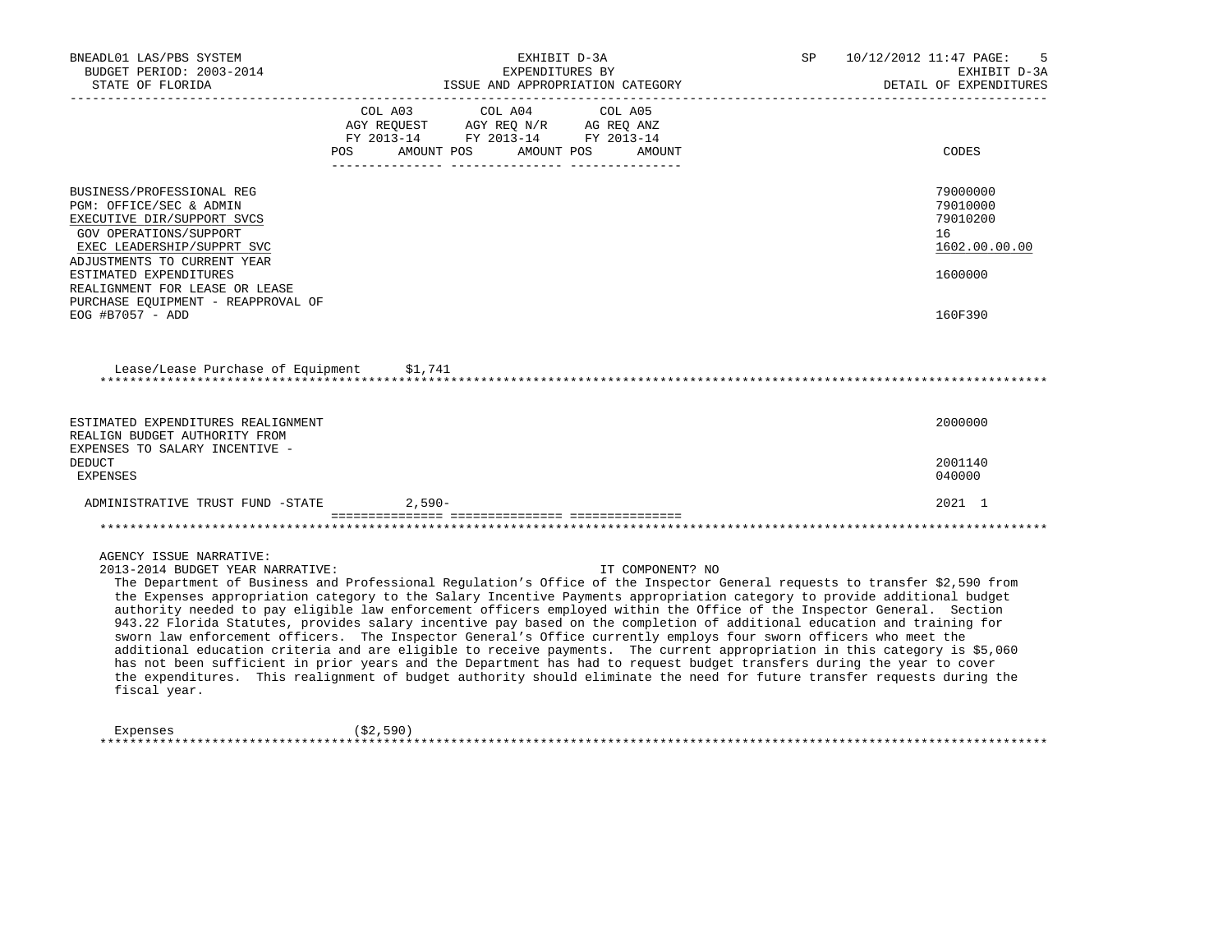| BNEADL01 LAS/PBS SYSTEM<br>BUDGET PERIOD: 2003-2014<br>STATE OF FLORIDA                                                                                                                                                                                                                                    | EXHIBIT D-3A<br>EXPENDITURES BY<br>ISSUE AND APPROPRIATION CATEGORY                                                                                                                                                                                                                                                                                                                                                                                                                                                                                                                                                                                                                                                                                                                                                                                                                                                                                                                                                                                | 10/12/2012 11:47 PAGE:<br>SP<br>6<br>EXHIBIT D-3A<br>DETAIL OF EXPENDITURES                       |
|------------------------------------------------------------------------------------------------------------------------------------------------------------------------------------------------------------------------------------------------------------------------------------------------------------|----------------------------------------------------------------------------------------------------------------------------------------------------------------------------------------------------------------------------------------------------------------------------------------------------------------------------------------------------------------------------------------------------------------------------------------------------------------------------------------------------------------------------------------------------------------------------------------------------------------------------------------------------------------------------------------------------------------------------------------------------------------------------------------------------------------------------------------------------------------------------------------------------------------------------------------------------------------------------------------------------------------------------------------------------|---------------------------------------------------------------------------------------------------|
|                                                                                                                                                                                                                                                                                                            | COL A03<br>COL A04<br>COL A05<br>AGY REQUEST AGY REQ N/R AG REQ ANZ<br>FY 2013-14 FY 2013-14 FY 2013-14<br>POS AMOUNT POS AMOUNT POS AMOUNT                                                                                                                                                                                                                                                                                                                                                                                                                                                                                                                                                                                                                                                                                                                                                                                                                                                                                                        | CODES                                                                                             |
| BUSINESS/PROFESSIONAL REG<br>PGM: OFFICE/SEC & ADMIN<br>EXECUTIVE DIR/SUPPORT SVCS<br>GOV OPERATIONS/SUPPORT<br>EXEC LEADERSHIP/SUPPRT SVC<br>ESTIMATED EXPENDITURES REALIGNMENT<br>REALIGN BUDGET AUTHORITY TO SALARY<br>INCENTIVE FROM EXPENSES - ADD<br>SPECIAL CATEGORIES<br>SALARY INCENTIVE PAYMENTS |                                                                                                                                                                                                                                                                                                                                                                                                                                                                                                                                                                                                                                                                                                                                                                                                                                                                                                                                                                                                                                                    | 79000000<br>79010000<br>79010200<br>16<br>1602.00.00.00<br>2000000<br>2001150<br>100000<br>103290 |
| ADMINISTRATIVE TRUST FUND -STATE                                                                                                                                                                                                                                                                           | 2,590                                                                                                                                                                                                                                                                                                                                                                                                                                                                                                                                                                                                                                                                                                                                                                                                                                                                                                                                                                                                                                              | 2021 1                                                                                            |
|                                                                                                                                                                                                                                                                                                            |                                                                                                                                                                                                                                                                                                                                                                                                                                                                                                                                                                                                                                                                                                                                                                                                                                                                                                                                                                                                                                                    |                                                                                                   |
| AGENCY ISSUE NARRATIVE:<br>2013-2014 BUDGET YEAR NARRATIVE:<br>fiscal year.<br>Salary Incentive Payments                                                                                                                                                                                                   | IT COMPONENT? NO<br>The Department of Business and Professional Regulation's Office of the Inspector General requests to transfer \$2,590 from<br>the Expenses appropriation category to the Salary Incentive Payments appropriation category to provide additional budget<br>authority needed to pay eligible law enforcement officers employed within the Office of the Inspector General. Section<br>943.22 Florida Statutes, provides salary incentive pay based on the completion of additional education and training for<br>sworn law enforcement officers. The Inspector General's Office currently employs four sworn officers who meet the<br>additional education criteria and are eligible to receive payments. The current appropriation in this category is \$5,060<br>has not been sufficient in prior years and the Department has had to request budget transfers during the year to cover<br>the expenditures. This realignment of budget authority should eliminate the need for future transfer requests during the<br>\$2,590 |                                                                                                   |
| ANNUALIZATION OF ADMINISTERED<br>FUNDS APPROPRIATIONS<br>STATE HEALTH INSURANCE ADJUSTMENT<br>FOR FY 2012-13 - 10 MONTHS<br><b>ANNUALIZATION</b><br>SALARIES AND BENEFITS                                                                                                                                  |                                                                                                                                                                                                                                                                                                                                                                                                                                                                                                                                                                                                                                                                                                                                                                                                                                                                                                                                                                                                                                                    | 26A0000<br>26A1830<br>010000                                                                      |
| ADMINISTRATIVE TRUST FUND -STATE                                                                                                                                                                                                                                                                           | 89,935                                                                                                                                                                                                                                                                                                                                                                                                                                                                                                                                                                                                                                                                                                                                                                                                                                                                                                                                                                                                                                             | 2021 1                                                                                            |
| TOTAL: EXEC LEADERSHIP/SUPPRT SVC<br>BY FUND TYPE                                                                                                                                                                                                                                                          |                                                                                                                                                                                                                                                                                                                                                                                                                                                                                                                                                                                                                                                                                                                                                                                                                                                                                                                                                                                                                                                    | 1602.00.00.00                                                                                     |
| TRUST FUNDS $13,105,010$<br>SALARY RATE 7,629,299                                                                                                                                                                                                                                                          | 152.50                                                                                                                                                                                                                                                                                                                                                                                                                                                                                                                                                                                                                                                                                                                                                                                                                                                                                                                                                                                                                                             | 2000                                                                                              |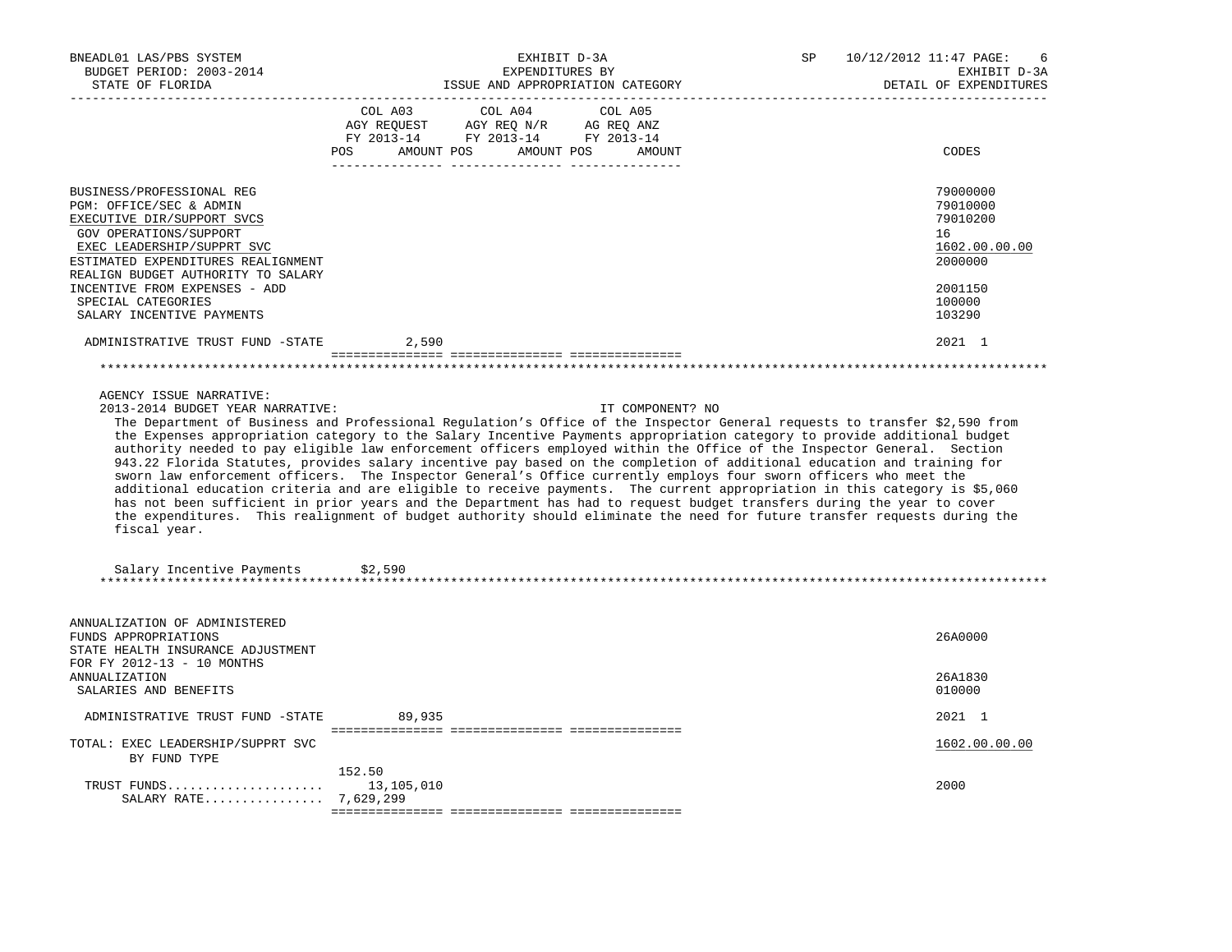| BNEADL01 LAS/PBS SYSTEM<br>BUDGET PERIOD: 2003-2014<br>STATE OF FLORIDA                                                                                                                                                                     |                | EXHIBIT D-3A<br>EXPENDITURES BY<br>ISSUE AND APPROPRIATION CATEGORY                                                       | $\overline{7}$<br>SP 10/12/2012 11:47 PAGE:<br>EXHIBIT D-3A<br>DETAIL OF EXPENDITURES   |
|---------------------------------------------------------------------------------------------------------------------------------------------------------------------------------------------------------------------------------------------|----------------|---------------------------------------------------------------------------------------------------------------------------|-----------------------------------------------------------------------------------------|
|                                                                                                                                                                                                                                             | COL A03<br>POS | COL A04 COL A05<br>AGY REQUEST AGY REQ N/R AG REQ ANZ<br>FY 2013-14 FY 2013-14 FY 2013-14<br>AMOUNT POS AMOUNT POS AMOUNT | CODES                                                                                   |
| BUSINESS/PROFESSIONAL REG<br>PGM: OFFICE/SEC & ADMIN<br>INFORMATION TECHNOLOGY<br>GOV OPERATIONS/SUPPORT<br>INFORMATION TECHNOLOGY<br>ESTIMATED EXPENDITURES<br>ESTIMATED EXPENDITURES - OPERATIONS<br>SALARY RATE<br>SALARY RATE 3,030,394 |                |                                                                                                                           | 79000000<br>79010000<br>79010300<br>16<br>1603.00.00.00<br>1000000<br>1001000<br>000000 |
| SALARIES AND BENEFITS                                                                                                                                                                                                                       |                |                                                                                                                           | 010000                                                                                  |
| ADMINISTRATIVE TRUST FUND -STATE 3,918,799                                                                                                                                                                                                  | 55.00          |                                                                                                                           | 2021 1                                                                                  |
| OTHER PERSONAL SERVICES                                                                                                                                                                                                                     |                |                                                                                                                           | 030000                                                                                  |
| ADMINISTRATIVE TRUST FUND -STATE                                                                                                                                                                                                            | 94,096         |                                                                                                                           | 2021 1                                                                                  |
| <b>EXPENSES</b>                                                                                                                                                                                                                             |                |                                                                                                                           | 040000                                                                                  |
| ADMINISTRATIVE TRUST FUND -STATE 1,451,240                                                                                                                                                                                                  |                |                                                                                                                           | 2021 1                                                                                  |
| OPERATING CAPITAL OUTLAY                                                                                                                                                                                                                    |                |                                                                                                                           | 060000                                                                                  |
| ADMINISTRATIVE TRUST FUND -STATE                                                                                                                                                                                                            | 100,000        |                                                                                                                           | 2021 1                                                                                  |
| SPECIAL CATEGORIES<br>CONTRACTED SERVICES                                                                                                                                                                                                   |                |                                                                                                                           | 100000<br>100777                                                                        |
| ADMINISTRATIVE TRUST FUND -STATE 4,388,214                                                                                                                                                                                                  |                |                                                                                                                           | 2021 1                                                                                  |
| RISK MANAGEMENT INSURANCE                                                                                                                                                                                                                   |                |                                                                                                                           | 103241                                                                                  |
| ADMINISTRATIVE TRUST FUND -STATE 33,003                                                                                                                                                                                                     |                |                                                                                                                           | 2021 1                                                                                  |
| LEASE/PURCHASE/EQUIPMENT                                                                                                                                                                                                                    |                |                                                                                                                           | 105281                                                                                  |
| ADMINISTRATIVE TRUST FUND -STATE                                                                                                                                                                                                            | 13,501         |                                                                                                                           | 2021 1                                                                                  |
|                                                                                                                                                                                                                                             |                |                                                                                                                           |                                                                                         |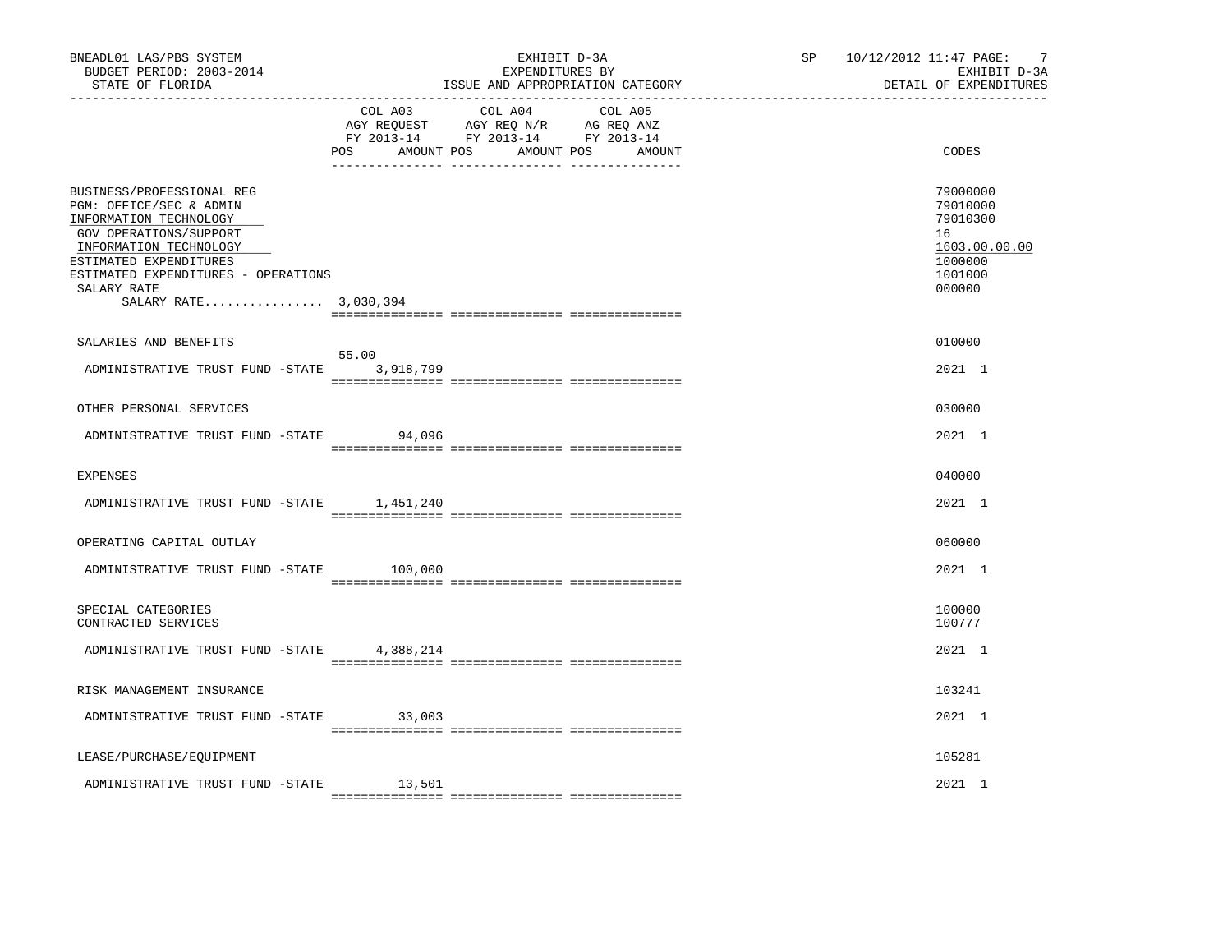| BNEADL01 LAS/PBS SYSTEM<br>BUDGET PERIOD: 2003-2014<br>STATE OF FLORIDA                                                                                                                                                                                 |     | EXHIBIT D-3A<br>EXPENDITURES BY<br>ISSUE AND APPROPRIATION CATEGORY                                                                                                                                                                                                                    | SP 10/12/2012 11:47 PAGE: 8<br>EXHIBIT D-3A<br>DETAIL OF EXPENDITURES                             |
|---------------------------------------------------------------------------------------------------------------------------------------------------------------------------------------------------------------------------------------------------------|-----|----------------------------------------------------------------------------------------------------------------------------------------------------------------------------------------------------------------------------------------------------------------------------------------|---------------------------------------------------------------------------------------------------|
|                                                                                                                                                                                                                                                         | POS | COL A03 COL A04 COL A05<br>$\begin{tabular}{lllllll} \bf AGY \,\,\, REQUEST \,\,\, & \bf AGY \,\, REQ \,\, N/R & \,\, & \bf AG \,\, REQ \,\, ANZ \\ \bf FY \,\, 2013-14 & \,\, & \bf FY \,\, 2013-14 & \,\, & \bf FY \,\, 2013-14 \\ \end{tabular}$<br>AMOUNT POS AMOUNT POS<br>AMOUNT | CODES                                                                                             |
| BUSINESS/PROFESSIONAL REG<br>PGM: OFFICE/SEC & ADMIN<br>INFORMATION TECHNOLOGY<br>GOV OPERATIONS/SUPPORT<br>INFORMATION TECHNOLOGY<br>ESTIMATED EXPENDITURES<br>ESTIMATED EXPENDITURES - OPERATIONS<br>SPECIAL CATEGORIES<br>TR/DMS/HR SVCS/STW CONTRCT |     |                                                                                                                                                                                                                                                                                        | 79000000<br>79010000<br>79010300<br>16<br>1603.00.00.00<br>1000000<br>1001000<br>100000<br>107040 |
| ADMINISTRATIVE TRUST FUND -STATE 17,684                                                                                                                                                                                                                 |     |                                                                                                                                                                                                                                                                                        | 2021 1                                                                                            |
| DATA PROCESSING SERVICES<br>SOUTHWOOD SRC                                                                                                                                                                                                               |     |                                                                                                                                                                                                                                                                                        | 210000<br>210021                                                                                  |
| ADMINISTRATIVE TRUST FUND -STATE 2,417                                                                                                                                                                                                                  |     |                                                                                                                                                                                                                                                                                        | 2021 1                                                                                            |
| NORTHWOOD SRC (NSRC)                                                                                                                                                                                                                                    |     |                                                                                                                                                                                                                                                                                        | 210022                                                                                            |
| ADMINISTRATIVE TRUST FUND -STATE 472,045                                                                                                                                                                                                                |     |                                                                                                                                                                                                                                                                                        | 2021 1                                                                                            |
| NORTHWEST REGIONAL DC                                                                                                                                                                                                                                   |     |                                                                                                                                                                                                                                                                                        | 210023                                                                                            |
| ADMINISTRATIVE TRUST FUND -STATE 29,592                                                                                                                                                                                                                 |     |                                                                                                                                                                                                                                                                                        | 2021 1                                                                                            |
| TOTAL: ESTIMATED EXPENDITURES - OPERATIONS<br>TOTAL POSITIONS 55.00<br>TOTAL ISSUE 10,520,591<br>TOTAL SALARY RATE 3,030,394                                                                                                                            |     |                                                                                                                                                                                                                                                                                        | 1001000                                                                                           |
| CASUALTY INSURANCE PREMIUM<br>ADJUSTMENT<br>SPECIAL CATEGORIES<br>RISK MANAGEMENT INSURANCE                                                                                                                                                             |     |                                                                                                                                                                                                                                                                                        | 1001090<br>100000<br>103241                                                                       |
| ADMINISTRATIVE TRUST FUND -STATE 17,153-                                                                                                                                                                                                                |     |                                                                                                                                                                                                                                                                                        | 2021 1                                                                                            |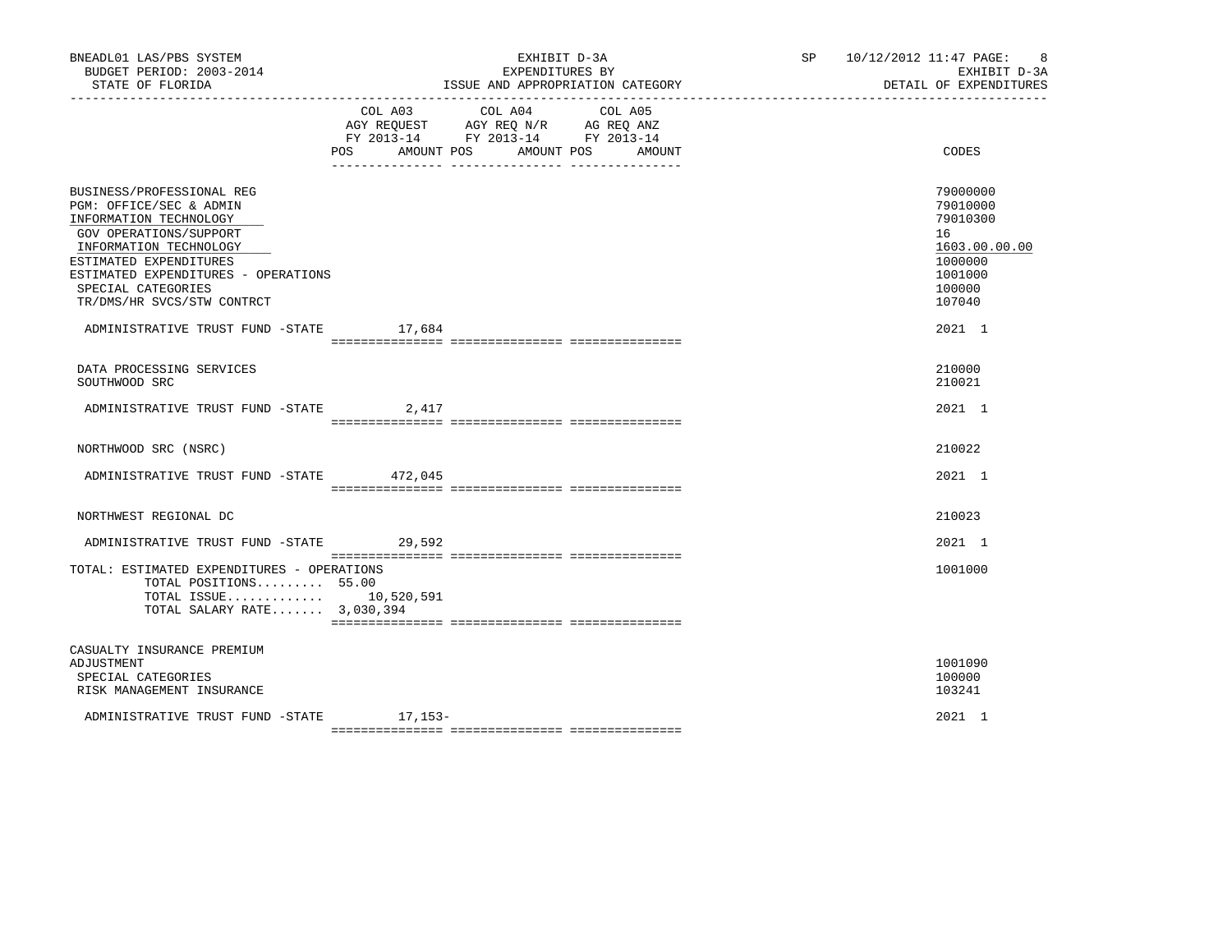| BNEADL01 LAS/PBS SYSTEM<br>BUDGET PERIOD: 2003-2014<br>STATE OF FLORIDA                                                                                                                                                  |         | EXHIBIT D-3A<br>EXPENDITURES BY<br>ISSUE AND APPROPRIATION CATEGORY                                                              | SP | 10/12/2012 11:47 PAGE:<br>9<br>EXHIBIT D-3A<br>DETAIL OF EXPENDITURES |
|--------------------------------------------------------------------------------------------------------------------------------------------------------------------------------------------------------------------------|---------|----------------------------------------------------------------------------------------------------------------------------------|----|-----------------------------------------------------------------------|
|                                                                                                                                                                                                                          | COL A03 | COL A04<br>COL A05<br>AGY REQUEST AGY REQ N/R AG REQ ANZ<br>FY 2013-14 FY 2013-14 FY 2013-14<br>POS AMOUNT POS AMOUNT POS AMOUNT |    | CODES                                                                 |
| BUSINESS/PROFESSIONAL REG<br>PGM: OFFICE/SEC & ADMIN<br>INFORMATION TECHNOLOGY<br>GOV OPERATIONS/SUPPORT<br>INFORMATION TECHNOLOGY<br>ESTIMATED EXPENDITURES<br>FLORIDA RETIREMENT SYSTEM<br>CONTRIBUTION ADJUSTMENT FOR |         |                                                                                                                                  |    | 79000000<br>79010000<br>79010300<br>16<br>1603.00.00.00<br>1000000    |
| FISCAL YEAR 2012-2013<br>SALARIES AND BENEFITS                                                                                                                                                                           |         |                                                                                                                                  |    | 1001240<br>010000                                                     |
| ADMINISTRATIVE TRUST FUND -STATE                                                                                                                                                                                         | 9,498   |                                                                                                                                  |    | 2021 1                                                                |
| DATA PROCESSING SERVICES<br>SOUTHWOOD SRC                                                                                                                                                                                |         |                                                                                                                                  |    | 210000<br>210021                                                      |
| ADMINISTRATIVE TRUST FUND -STATE                                                                                                                                                                                         | 1       |                                                                                                                                  |    | 2021 1                                                                |
| NORTHWOOD SRC (NSRC)                                                                                                                                                                                                     |         |                                                                                                                                  |    | 210022                                                                |
| ADMINISTRATIVE TRUST FUND -STATE                                                                                                                                                                                         | 233     |                                                                                                                                  |    | 2021 1                                                                |
| TOTAL: FLORIDA RETIREMENT SYSTEM<br>CONTRIBUTION ADJUSTMENT FOR<br>FISCAL YEAR 2012-2013                                                                                                                                 |         |                                                                                                                                  |    | 1001240                                                               |
| TOTAL ISSUE                                                                                                                                                                                                              | 9,732   |                                                                                                                                  |    |                                                                       |
| ADJUSTMENT TO STATE HEALTH<br>INSURANCE PREMIUM CONTRIBUTION -<br>FISCAL YEAR 2012-13<br>SALARIES AND BENEFITS                                                                                                           |         |                                                                                                                                  |    | 1001830<br>010000                                                     |
| ADMINISTRATIVE TRUST FUND -STATE                                                                                                                                                                                         | 6,564   |                                                                                                                                  |    | 2021 1                                                                |
| DATA PROCESSING SERVICES<br>SOUTHWOOD SRC                                                                                                                                                                                |         |                                                                                                                                  |    | 210000<br>210021                                                      |
| ADMINISTRATIVE TRUST FUND -STATE                                                                                                                                                                                         | 1       |                                                                                                                                  |    | 2021 1                                                                |
| NORTHWOOD SRC (NSRC)                                                                                                                                                                                                     |         |                                                                                                                                  |    | 210022                                                                |
| ADMINISTRATIVE TRUST FUND -STATE                                                                                                                                                                                         | 202     |                                                                                                                                  |    | 2021 1                                                                |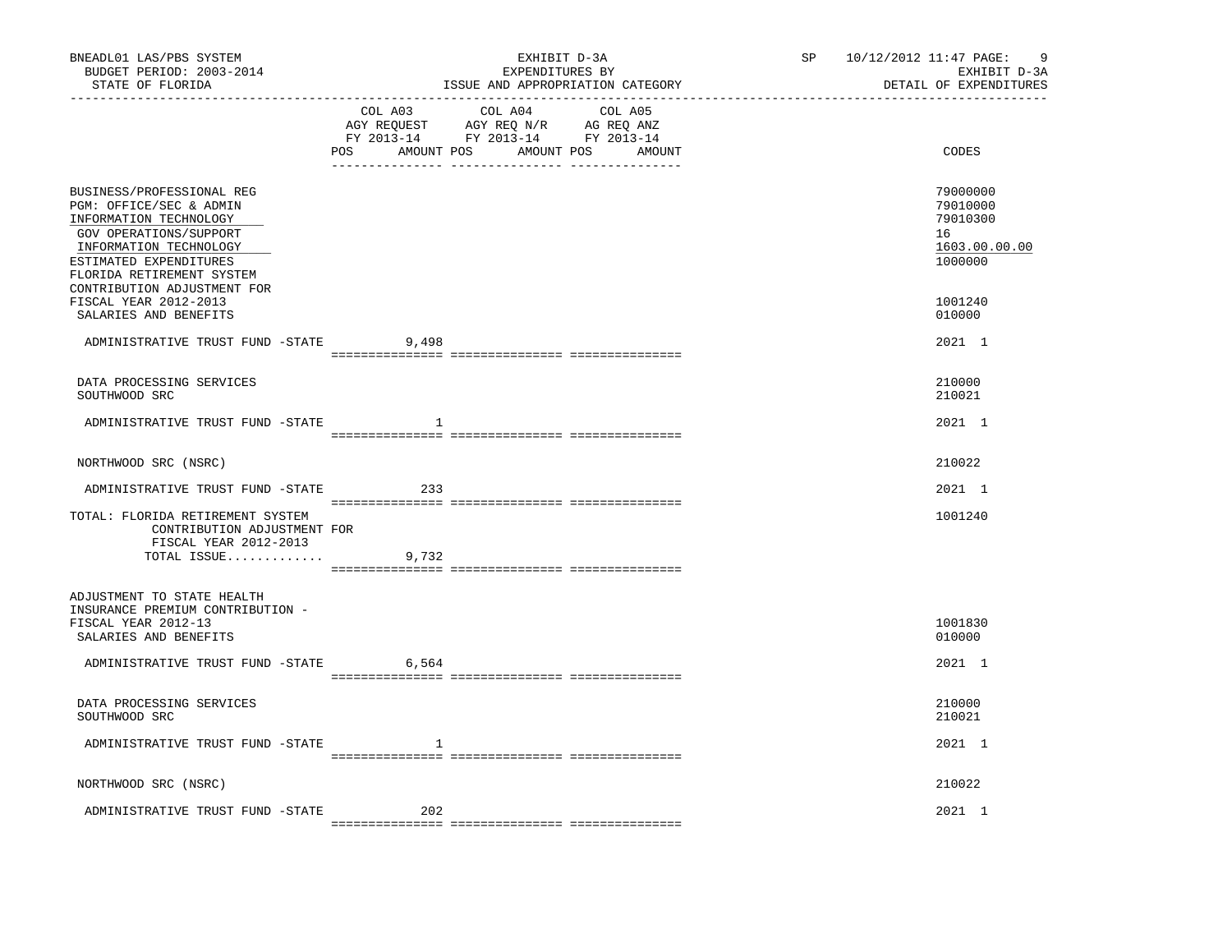| BNEADL01 LAS/PBS SYSTEM<br>BUDGET PERIOD: 2003-2014<br>STATE OF FLORIDA                                                                                                                                                                                                                                                                                                                                                                                                                                                                                                                                                                                                                                                                                                                                                                          |                                                                                                                | EXHIBIT D-3A<br>EXPENDITURES BY<br>________________________ | ISSUE AND APPROPRIATION CATEGORY | SP | 10/12/2012 11:47 PAGE:<br>10<br>EXHIBIT D-3A<br>DETAIL OF EXPENDITURES        |
|--------------------------------------------------------------------------------------------------------------------------------------------------------------------------------------------------------------------------------------------------------------------------------------------------------------------------------------------------------------------------------------------------------------------------------------------------------------------------------------------------------------------------------------------------------------------------------------------------------------------------------------------------------------------------------------------------------------------------------------------------------------------------------------------------------------------------------------------------|----------------------------------------------------------------------------------------------------------------|-------------------------------------------------------------|----------------------------------|----|-------------------------------------------------------------------------------|
|                                                                                                                                                                                                                                                                                                                                                                                                                                                                                                                                                                                                                                                                                                                                                                                                                                                  | COL A03<br>AGY REQUEST AGY REQ N/R AG REQ ANZ<br>FY 2013-14 FY 2013-14 FY 2013-14<br>POS AMOUNT POS AMOUNT POS | COL A04                                                     | COL A05<br>AMOUNT                |    | CODES                                                                         |
| BUSINESS/PROFESSIONAL REG<br>PGM: OFFICE/SEC & ADMIN<br>INFORMATION TECHNOLOGY<br>GOV OPERATIONS/SUPPORT<br>INFORMATION TECHNOLOGY<br>ESTIMATED EXPENDITURES<br>ADJUSTMENT TO STATE HEALTH<br>INSURANCE PREMIUM CONTRIBUTION -<br>FISCAL YEAR 2012-13                                                                                                                                                                                                                                                                                                                                                                                                                                                                                                                                                                                            |                                                                                                                |                                                             |                                  |    | 79000000<br>79010000<br>79010300<br>16<br>1603.00.00.00<br>1000000<br>1001830 |
| TOTAL: ADJUSTMENT TO STATE HEALTH<br>INSURANCE PREMIUM CONTRIBUTION -<br>FISCAL YEAR 2012-13<br>TOTAL ISSUE                                                                                                                                                                                                                                                                                                                                                                                                                                                                                                                                                                                                                                                                                                                                      | 6,767                                                                                                          |                                                             |                                  |    | 1001830                                                                       |
| REALLOCATION OF HUMAN RESOURCES<br>OUTSOURCING<br>SPECIAL CATEGORIES<br>TR/DMS/HR SVCS/STW CONTRCT                                                                                                                                                                                                                                                                                                                                                                                                                                                                                                                                                                                                                                                                                                                                               |                                                                                                                |                                                             |                                  |    | 1005900<br>100000<br>107040                                                   |
| ADMINISTRATIVE TRUST FUND -STATE                                                                                                                                                                                                                                                                                                                                                                                                                                                                                                                                                                                                                                                                                                                                                                                                                 | $9 -$                                                                                                          |                                                             |                                  |    | 2021 1                                                                        |
| ADJUSTMENTS TO CURRENT YEAR<br>ESTIMATED EXPENDITURES<br>TRANSFER FROM CONTRACTED SERVICES<br>TO SOUTHWOOD SHARED RESOURCE CENTER<br>- REAPPROVAL OF EOG #B7105 - DEDUCT<br>SPECIAL CATEGORIES<br>CONTRACTED SERVICES                                                                                                                                                                                                                                                                                                                                                                                                                                                                                                                                                                                                                            |                                                                                                                |                                                             |                                  |    | 1600000<br>160F160<br>100000<br>100777                                        |
| ADMINISTRATIVE TRUST FUND -STATE                                                                                                                                                                                                                                                                                                                                                                                                                                                                                                                                                                                                                                                                                                                                                                                                                 | $30,368-$                                                                                                      |                                                             |                                  |    | 2021 1                                                                        |
|                                                                                                                                                                                                                                                                                                                                                                                                                                                                                                                                                                                                                                                                                                                                                                                                                                                  |                                                                                                                |                                                             |                                  |    |                                                                               |
| AGENCY ISSUE NARRATIVE:<br>2013-2014 BUDGET YEAR NARRATIVE:<br>The Department of Business and Professional Regulation's Division of Information Technology requests the continuation of<br>a Fiscal Year 2012-13 budget transfer request (EOG #B7105) that was approved for the transfer of \$30,368 from the<br>Contracted Services appropriation category to the Southwood Shared Resource Center (SSRS) appropriation category.<br>The Division was appropriated \$2,418 in the SSRC appropriation category for Fiscal Year 2012-13. The agreement between<br>the Division and the SSRC for data center service costs increased to \$32,785 leaving a shortage of \$30,368 in the<br>category. This request will permanently realign resources to allow for sufficient budget authority to cover the<br>Division's service costs at the SSRC. |                                                                                                                |                                                             | IT COMPONENT? NO                 |    |                                                                               |
| Contracted Services<br>*********************                                                                                                                                                                                                                                                                                                                                                                                                                                                                                                                                                                                                                                                                                                                                                                                                     | ( \$30, 368)                                                                                                   |                                                             |                                  |    |                                                                               |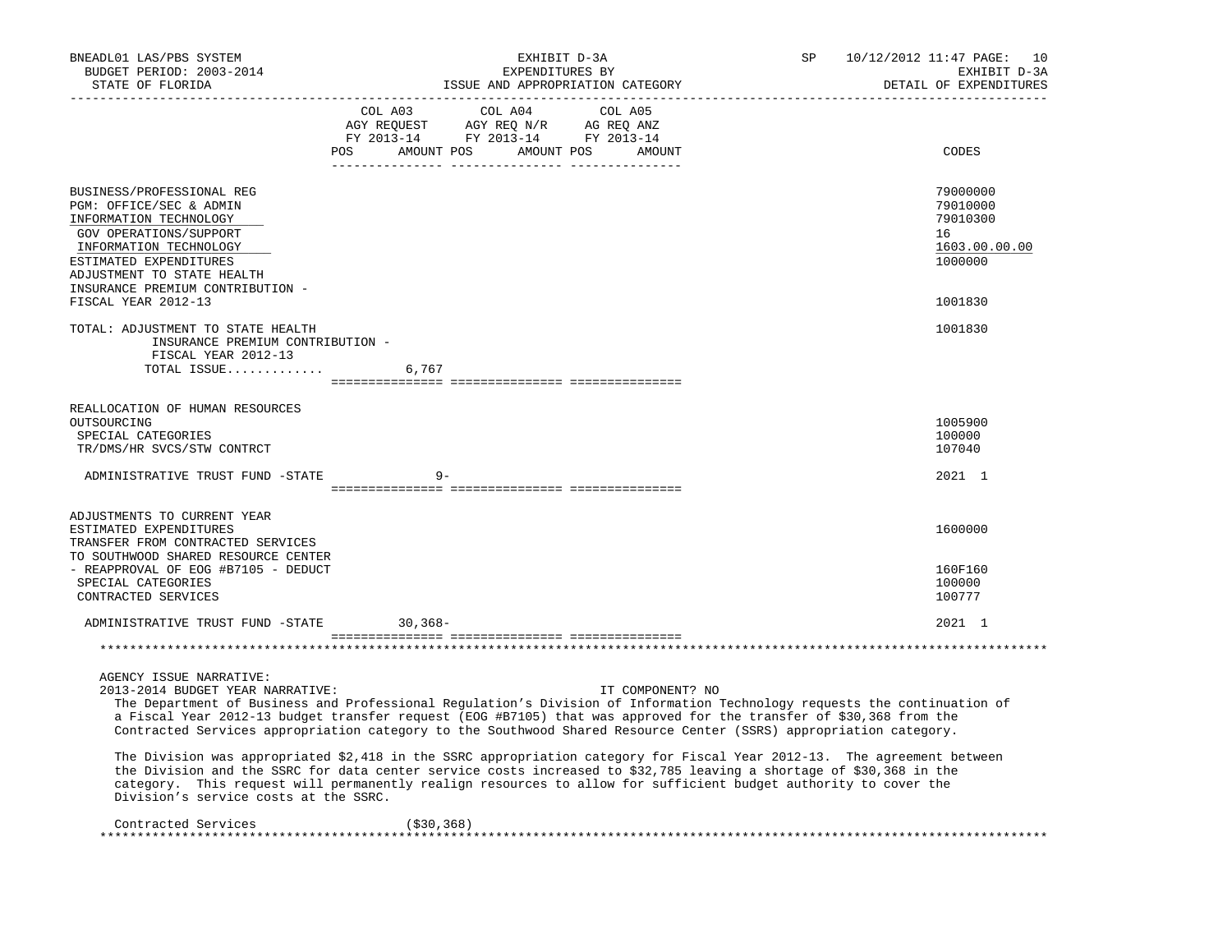| BNEADL01 LAS/PBS SYSTEM<br>BUDGET PERIOD: 2003-2014<br>STATE OF FLORIDA                                                                                                                | EXHIBIT D-3A<br>EXPENDITURES BY<br>ISSUE AND APPROPRIATION CATEGORY                                                                                                                                                                                                                                                                                                                                                                                                                                                                                                                                                                                                                                                                                                      | SP 10/12/2012 11:47 PAGE: 11<br>EXHIBIT D-3A<br>DETAIL OF EXPENDITURES |
|----------------------------------------------------------------------------------------------------------------------------------------------------------------------------------------|--------------------------------------------------------------------------------------------------------------------------------------------------------------------------------------------------------------------------------------------------------------------------------------------------------------------------------------------------------------------------------------------------------------------------------------------------------------------------------------------------------------------------------------------------------------------------------------------------------------------------------------------------------------------------------------------------------------------------------------------------------------------------|------------------------------------------------------------------------|
|                                                                                                                                                                                        | COL A03 COL A04 COL A05<br>AGY REQUEST AGY REQ N/R AG REQ ANZ<br>FY 2013-14 FY 2013-14 FY 2013-14<br>POS AMOUNT POS AMOUNT POS AMOUNT                                                                                                                                                                                                                                                                                                                                                                                                                                                                                                                                                                                                                                    | CODES                                                                  |
| BUSINESS/PROFESSIONAL REG<br>PGM: OFFICE/SEC & ADMIN<br>INFORMATION TECHNOLOGY<br>GOV OPERATIONS/SUPPORT<br>INFORMATION TECHNOLOGY<br>ADJUSTMENTS TO CURRENT YEAR                      |                                                                                                                                                                                                                                                                                                                                                                                                                                                                                                                                                                                                                                                                                                                                                                          | 79000000<br>79010000<br>79010300<br>16<br>1603.00.00.00                |
| ESTIMATED EXPENDITURES<br>TRANSFER TO SOUTHWOOD SHARED<br>RESOURCE CENTER FROM CONTRACTED<br>SERVICES - REAPPROVAL OF EOG #B7105<br>- ADD<br>DATA PROCESSING SERVICES<br>SOUTHWOOD SRC |                                                                                                                                                                                                                                                                                                                                                                                                                                                                                                                                                                                                                                                                                                                                                                          | 1600000<br>160F170<br>210000<br>210021                                 |
| ADMINISTRATIVE TRUST FUND -STATE 30,368                                                                                                                                                |                                                                                                                                                                                                                                                                                                                                                                                                                                                                                                                                                                                                                                                                                                                                                                          | 2021 1                                                                 |
| AGENCY ISSUE NARRATIVE:<br>2013-2014 BUDGET YEAR NARRATIVE:<br>Division's service costs at the SSRC.<br>Southwood Shared Resource Center                                               | IT COMPONENT? NO<br>The Department of Business and Professional Regulation's Division of Information Technology requests the continuation of<br>a Fiscal Year 2012-13 budget transfer request (EOG #B7105) that was approved for the transfer of \$30,368 from the<br>Contracted Services appropriation category to the Southwood Shared Resource Center (SSRS) appropriation category.<br>The Division was appropriated \$2,418 in the SSRC appropriation category for Fiscal Year 2012-13. The agreement between<br>the Division and the SSRC for data center service costs increased to \$32,785 leaving a shortage of \$30,368 in the<br>category. This request will permanently realign resources to allow for sufficient budget authority to cover the<br>\$30,368 |                                                                        |
| NONRECURRING EXPENDITURES<br>UPGRADE LICENSEEASE SOFTWARE TO<br>VERSA: REGULATION<br>SPECIAL CATEGORIES<br>CONTRACTED SERVICES                                                         |                                                                                                                                                                                                                                                                                                                                                                                                                                                                                                                                                                                                                                                                                                                                                                          | 2100000<br>2103031<br>100000<br>100777                                 |
| ADMINISTRATIVE TRUST FUND -STATE 1,922,200-                                                                                                                                            |                                                                                                                                                                                                                                                                                                                                                                                                                                                                                                                                                                                                                                                                                                                                                                          | 2021 1                                                                 |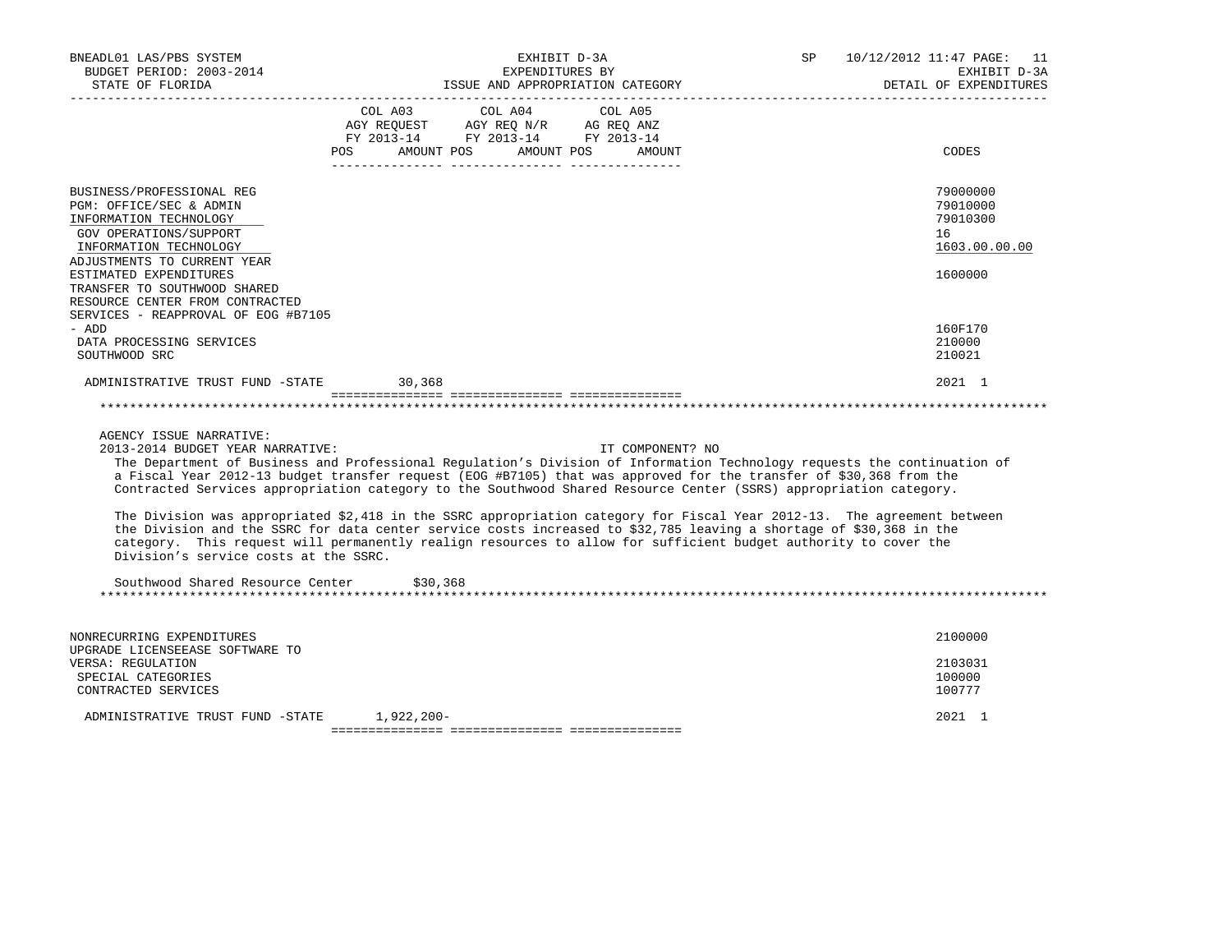|                                                                                                                                                                                                   |           | SP 10/12/2012 11:47 PAGE: 12<br>EXHIBIT D-3A<br>EXPENDITURES BY<br>ISSUE AND APPROPRIATION CATEGORY<br>________________________________<br>____________________________ |                   |  | DETAIL OF EXPENDITURES                                             | EXHIBIT D-3A |
|---------------------------------------------------------------------------------------------------------------------------------------------------------------------------------------------------|-----------|-------------------------------------------------------------------------------------------------------------------------------------------------------------------------|-------------------|--|--------------------------------------------------------------------|--------------|
|                                                                                                                                                                                                   | COL A03   | COL A04<br>AGY REQUEST AGY REQ N/R AG REQ ANZ<br>FY 2013-14 FY 2013-14 FY 2013-14<br>POS AMOUNT POS AMOUNT POS                                                          | COL A05<br>AMOUNT |  | CODES                                                              |              |
| BUSINESS/PROFESSIONAL REG<br>PGM: OFFICE/SEC & ADMIN<br>INFORMATION TECHNOLOGY<br>GOV OPERATIONS/SUPPORT<br>INFORMATION TECHNOLOGY<br>NONRECURRING EXPENDITURES<br>FIELD TECHNOLOGY FOR HOTEL AND |           |                                                                                                                                                                         |                   |  | 79000000<br>79010000<br>79010300<br>16<br>1603.00.00.00<br>2100000 |              |
| RESTAURANT INSPECTORS<br>EXPENSES                                                                                                                                                                 |           |                                                                                                                                                                         |                   |  | 2103032<br>040000                                                  |              |
| ADMINISTRATIVE TRUST FUND -STATE                                                                                                                                                                  | $7,202-$  |                                                                                                                                                                         |                   |  | 2021 1                                                             |              |
| SPECIAL CATEGORIES<br>CONTRACTED SERVICES                                                                                                                                                         |           |                                                                                                                                                                         |                   |  | 100000<br>100777                                                   |              |
| ADMINISTRATIVE TRUST FUND -STATE 13,536-                                                                                                                                                          |           |                                                                                                                                                                         |                   |  | 2021 1                                                             |              |
| TOTAL: FIELD TECHNOLOGY FOR HOTEL AND<br>RESTAURANT INSPECTORS<br>TOTAL ISSUE                                                                                                                     | $20,738-$ |                                                                                                                                                                         |                   |  | 2103032                                                            |              |
| ANNUALIZATION OF ADMINISTERED<br>FUNDS APPROPRIATIONS<br>STATE HEALTH INSURANCE ADJUSTMENT<br>FOR FY 2012-13 - 10 MONTHS<br>ANNUALIZATION<br>SALARIES AND BENEFITS                                |           |                                                                                                                                                                         |                   |  | 26A0000<br>26A1830<br>010000                                       |              |
| ADMINISTRATIVE TRUST FUND -STATE                                                                                                                                                                  | 32,820    |                                                                                                                                                                         |                   |  | 2021 1                                                             |              |
|                                                                                                                                                                                                   |           |                                                                                                                                                                         |                   |  |                                                                    |              |
| DATA PROCESSING SERVICES<br>SOUTHWOOD SRC                                                                                                                                                         |           |                                                                                                                                                                         |                   |  | 210000<br>210021                                                   |              |
| ADMINISTRATIVE TRUST FUND -STATE                                                                                                                                                                  | -5        |                                                                                                                                                                         |                   |  | 2021 1                                                             |              |
| NORTHWOOD SRC (NSRC)                                                                                                                                                                              |           |                                                                                                                                                                         |                   |  | 210022                                                             |              |
| ADMINISTRATIVE TRUST FUND -STATE 1,010                                                                                                                                                            |           |                                                                                                                                                                         |                   |  | 2021 1                                                             |              |
| TOTAL: STATE HEALTH INSURANCE ADJUSTMENT<br>FOR FY 2012-13 - 10 MONTHS<br>ANNUALIZATION                                                                                                           |           |                                                                                                                                                                         |                   |  | 26A1830                                                            |              |
| TOTAL ISSUE                                                                                                                                                                                       | 33,835    |                                                                                                                                                                         |                   |  |                                                                    |              |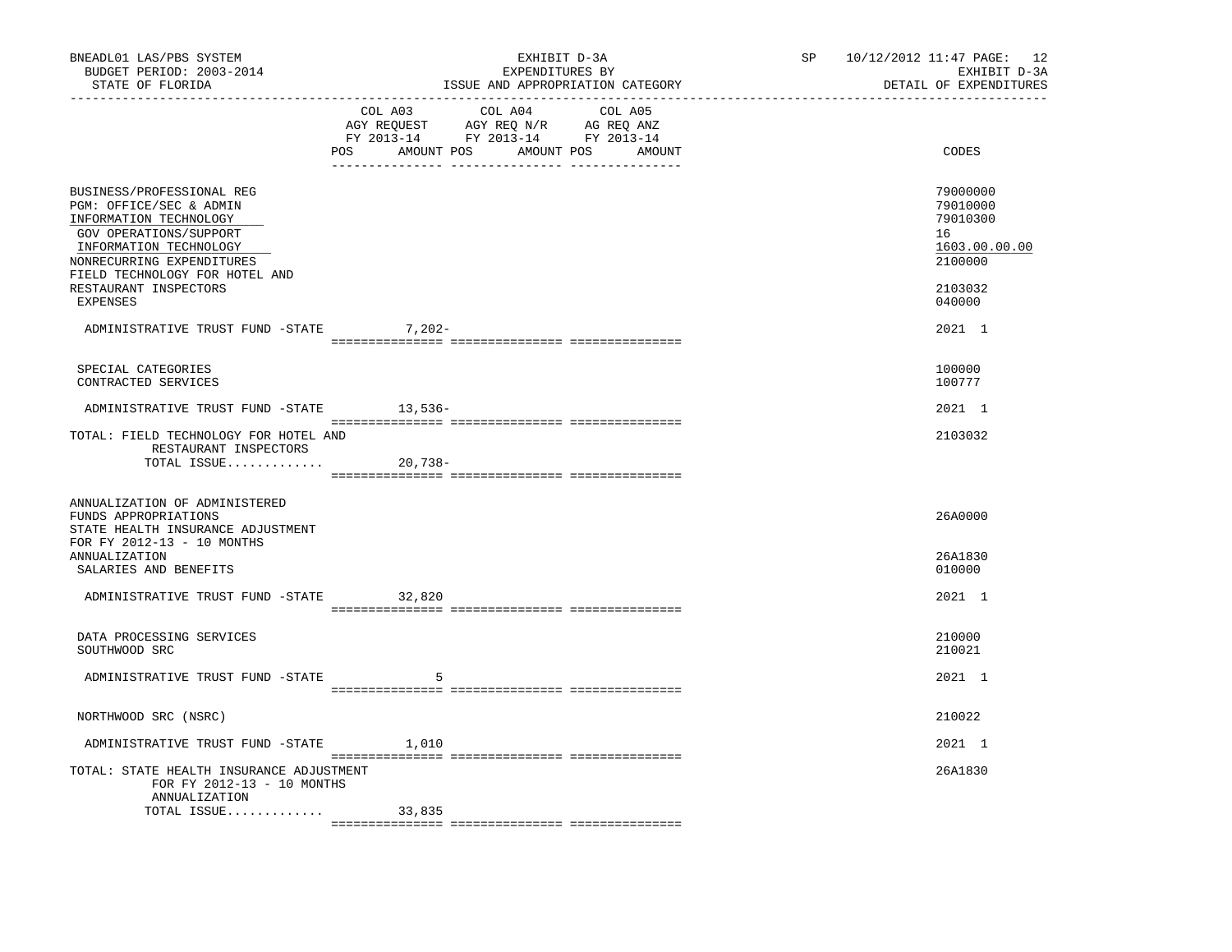| BNEADL01 LAS/PBS SYSTEM<br>BUDGET PERIOD: 2003-2014<br>STATE OF FLORIDA                                                            | EXHIBIT D-3A<br>EXPENDITURES BY<br>ISSUE AND APPROPRIATION CATEGORY                                                                   | SP<br>10/12/2012 11:47 PAGE: 13<br>EXHIBIT D-3A<br>DETAIL OF EXPENDITURES |
|------------------------------------------------------------------------------------------------------------------------------------|---------------------------------------------------------------------------------------------------------------------------------------|---------------------------------------------------------------------------|
|                                                                                                                                    | COL A03 COL A04 COL A05<br>AGY REQUEST AGY REQ N/R AG REQ ANZ<br>FY 2013-14 FY 2013-14 FY 2013-14<br>POS AMOUNT POS AMOUNT POS AMOUNT | CODES                                                                     |
| BUSINESS/PROFESSIONAL REG<br>PGM: OFFICE/SEC & ADMIN<br>INFORMATION TECHNOLOGY<br>GOV OPERATIONS/SUPPORT<br>INFORMATION TECHNOLOGY |                                                                                                                                       | 79000000<br>79010000<br>79010300<br>16<br>1603.00.00.00                   |
| TOTAL: INFORMATION TECHNOLOGY<br>BY FUND TYPE                                                                                      |                                                                                                                                       | 1603.00.00.00                                                             |
| TRUST FUNDS<br>SALARY RATE 3,030,394                                                                                               | 55.00<br>8,610,825                                                                                                                    | 2000                                                                      |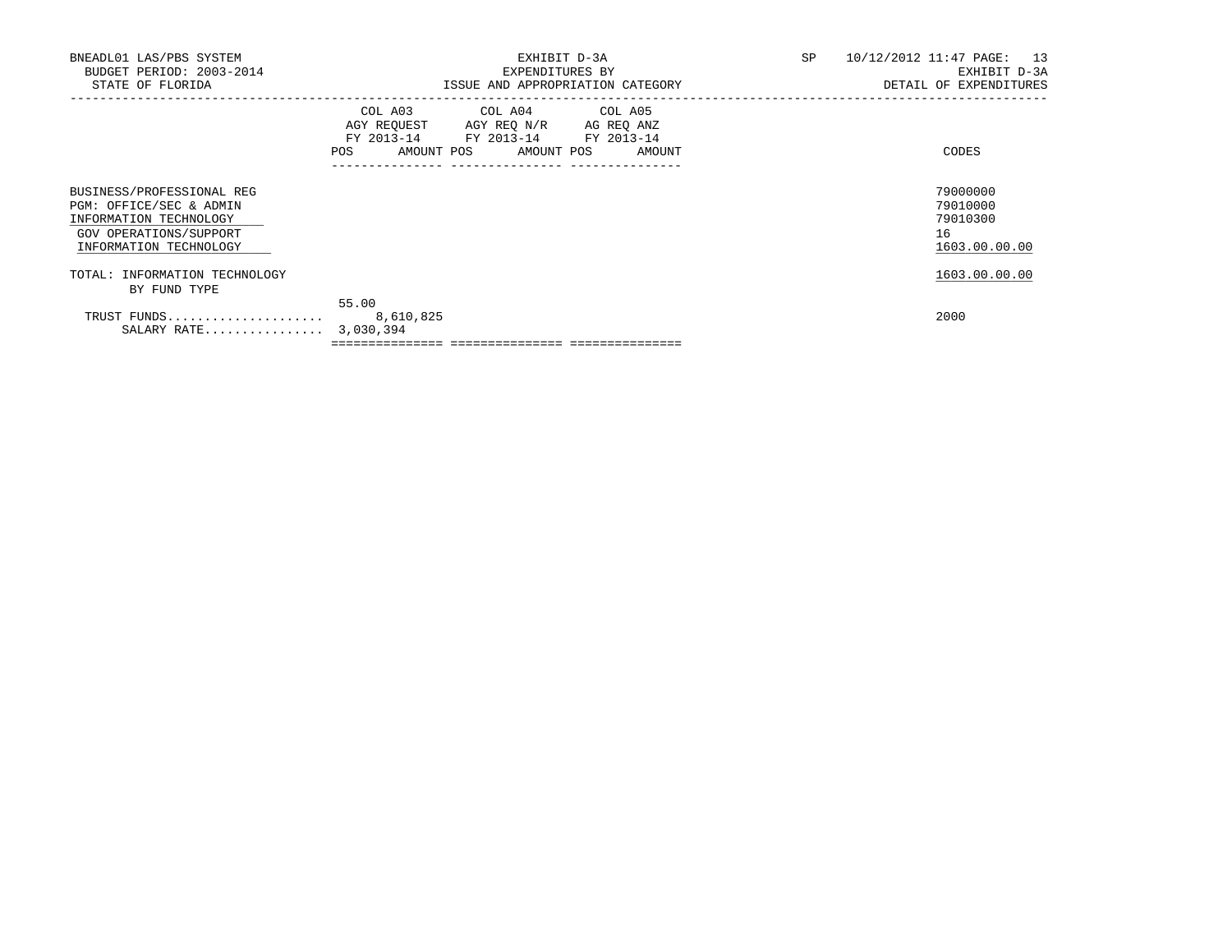| BNEADL01 LAS/PBS SYSTEM<br>BUDGET PERIOD: 2003-2014<br>STATE OF FLORIDA                                                                                                                                                                  | EXHIBIT D-3A<br>EXPENDITURES BY<br>ISSUE AND APPROPRIATION CATEGORY |                                                                                                                                   | SP 10/12/2012 11:47 PAGE: 14<br>EXHIBIT D-3A<br>DETAIL OF EXPENDITURES                  |
|------------------------------------------------------------------------------------------------------------------------------------------------------------------------------------------------------------------------------------------|---------------------------------------------------------------------|-----------------------------------------------------------------------------------------------------------------------------------|-----------------------------------------------------------------------------------------|
|                                                                                                                                                                                                                                          | <b>POS</b>                                                          | COL A03 COL A04 COL A05<br>AGY REQUEST AGY REQ N/R AG REQ ANZ<br>FY 2013-14 FY 2013-14 FY 2013-14<br>AMOUNT POS AMOUNT POS AMOUNT | CODES                                                                                   |
| BUSINESS/PROFESSIONAL REG<br>PRG: SERVICE OPERATION<br>CUSTOMER CONTACT CENTER<br>PUBLIC PROTECTION<br>REGULATION AND LICENSING<br>ESTIMATED EXPENDITURES<br>ESTIMATED EXPENDITURES - OPERATIONS<br>SALARY RATE<br>SALARY RATE 3,019,323 |                                                                     |                                                                                                                                   | 79000000<br>79040000<br>79040100<br>12<br>1204.00.00.00<br>1000000<br>1001000<br>000000 |
| SALARIES AND BENEFITS                                                                                                                                                                                                                    |                                                                     |                                                                                                                                   | 010000                                                                                  |
| ADMINISTRATIVE TRUST FUND -STATE 4, 133, 504                                                                                                                                                                                             | 92.00                                                               |                                                                                                                                   | 2021 1                                                                                  |
| OTHER PERSONAL SERVICES                                                                                                                                                                                                                  |                                                                     |                                                                                                                                   | 030000                                                                                  |
| ADMINISTRATIVE TRUST FUND -STATE 225,000                                                                                                                                                                                                 |                                                                     |                                                                                                                                   | 2021 1                                                                                  |
| <b>EXPENSES</b>                                                                                                                                                                                                                          |                                                                     |                                                                                                                                   | 040000                                                                                  |
| ADMINISTRATIVE TRUST FUND -STATE                                                                                                                                                                                                         | 521,661                                                             |                                                                                                                                   | 2021 1                                                                                  |
| OPERATING CAPITAL OUTLAY                                                                                                                                                                                                                 |                                                                     |                                                                                                                                   | 060000                                                                                  |
| ADMINISTRATIVE TRUST FUND -STATE                                                                                                                                                                                                         | 3,000                                                               |                                                                                                                                   | 2021 1                                                                                  |
| SPECIAL CATEGORIES<br>CONTRACTED SERVICES                                                                                                                                                                                                |                                                                     |                                                                                                                                   | 100000<br>100777                                                                        |
| ADMINISTRATIVE TRUST FUND -STATE                                                                                                                                                                                                         | 9,000                                                               |                                                                                                                                   | 2021 1                                                                                  |
| RISK MANAGEMENT INSURANCE                                                                                                                                                                                                                |                                                                     |                                                                                                                                   | 103241                                                                                  |
| ADMINISTRATIVE TRUST FUND -STATE 28,431                                                                                                                                                                                                  |                                                                     |                                                                                                                                   | 2021 1                                                                                  |
| LEASE/PURCHASE/EQUIPMENT                                                                                                                                                                                                                 |                                                                     |                                                                                                                                   | 105281                                                                                  |
| ADMINISTRATIVE TRUST FUND -STATE                                                                                                                                                                                                         | 5,394                                                               |                                                                                                                                   | 2021 1                                                                                  |
|                                                                                                                                                                                                                                          |                                                                     |                                                                                                                                   |                                                                                         |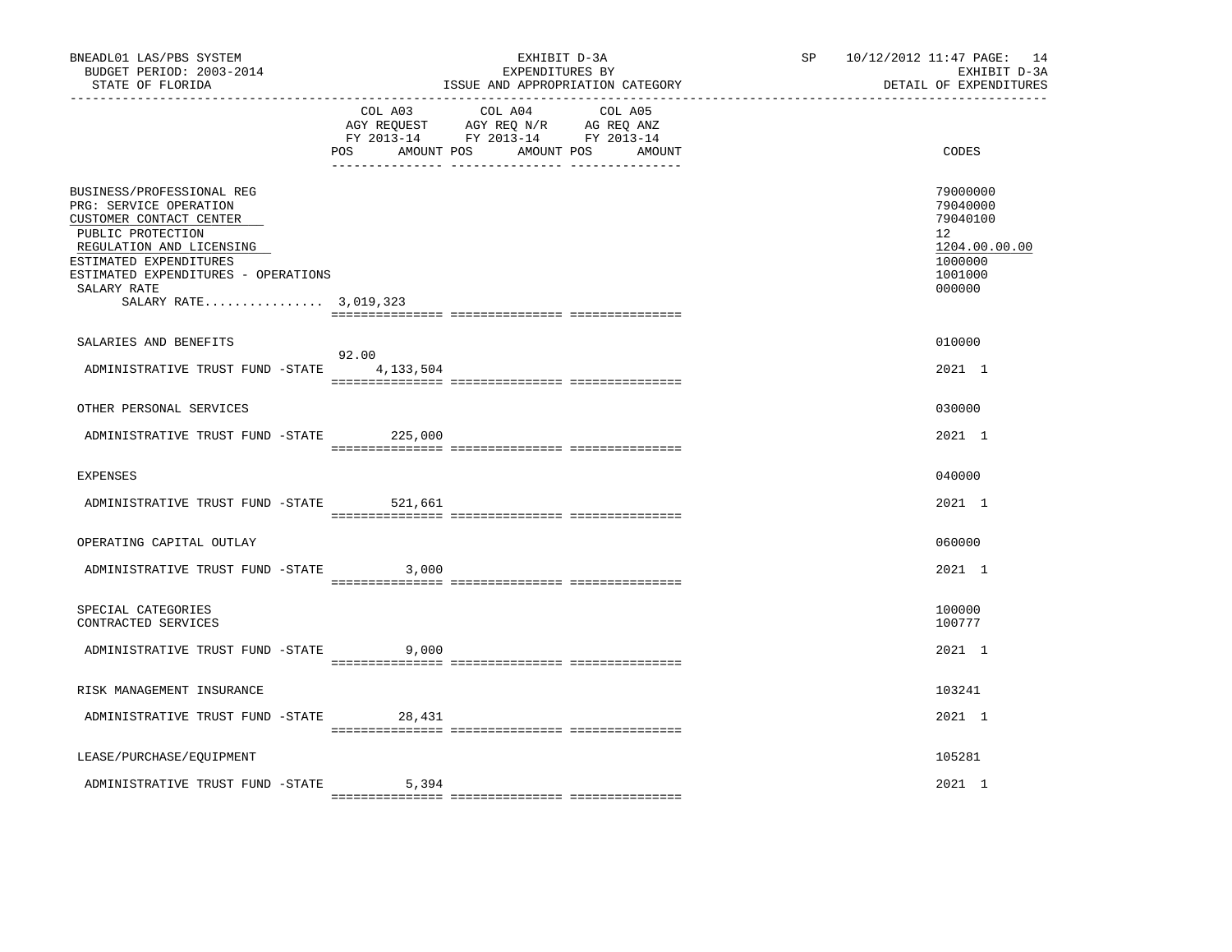| BNEADL01 LAS/PBS SYSTEM<br>BUDGET PERIOD: 2003-2014<br>STATE OF FLORIDA                                                                                                                                                                              |                              | EXHIBIT D-3A<br>EXPENDITURES BY<br>ISSUE AND APPROPRIATION CATEGORY                                                  | SP 10/12/2012 11:47 PAGE: 15<br>EXHIBIT D-3A<br>DETAIL OF EXPENDITURES                                         |
|------------------------------------------------------------------------------------------------------------------------------------------------------------------------------------------------------------------------------------------------------|------------------------------|----------------------------------------------------------------------------------------------------------------------|----------------------------------------------------------------------------------------------------------------|
|                                                                                                                                                                                                                                                      | COL A03<br>POS<br>AMOUNT POS | COL A04<br>COL A05<br>AGY REQUEST AGY REQ N/R AG REQ ANZ<br>FY 2013-14 FY 2013-14 FY 2013-14<br>AMOUNT POS<br>AMOUNT | CODES                                                                                                          |
| BUSINESS/PROFESSIONAL REG<br>PRG: SERVICE OPERATION<br>CUSTOMER CONTACT CENTER<br>PUBLIC PROTECTION<br>REGULATION AND LICENSING<br>ESTIMATED EXPENDITURES<br>ESTIMATED EXPENDITURES - OPERATIONS<br>SPECIAL CATEGORIES<br>TR/DMS/HR SVCS/STW CONTRCT |                              |                                                                                                                      | 79000000<br>79040000<br>79040100<br>12 <sup>°</sup><br>1204.00.00.00<br>1000000<br>1001000<br>100000<br>107040 |
| ADMINISTRATIVE TRUST FUND -STATE 30,731<br>TOTAL: ESTIMATED EXPENDITURES - OPERATIONS<br>TOTAL POSITIONS 92.00<br>TOTAL ISSUE $4,956,721$<br>TOTAL SALARY RATE 3,019,323                                                                             |                              |                                                                                                                      | 2021 1<br>1001000                                                                                              |
| CASUALTY INSURANCE PREMIUM<br>ADJUSTMENT<br>SPECIAL CATEGORIES<br>RISK MANAGEMENT INSURANCE                                                                                                                                                          |                              |                                                                                                                      | 1001090<br>100000<br>103241                                                                                    |
| ADMINISTRATIVE TRUST FUND -STATE 19,669                                                                                                                                                                                                              |                              |                                                                                                                      | 2021 1                                                                                                         |
| FLORIDA RETIREMENT SYSTEM<br>CONTRIBUTION ADJUSTMENT FOR<br>FISCAL YEAR 2012-2013<br>SALARIES AND BENEFITS<br>ADMINISTRATIVE TRUST FUND -STATE                                                                                                       | 9,457                        |                                                                                                                      | 1001240<br>010000<br>2021 1                                                                                    |
| ADJUSTMENT TO STATE HEALTH<br>INSURANCE PREMIUM CONTRIBUTION -<br>FISCAL YEAR 2012-13<br>SALARIES AND BENEFITS                                                                                                                                       |                              |                                                                                                                      | 1001830<br>010000                                                                                              |
| ADMINISTRATIVE TRUST FUND -STATE                                                                                                                                                                                                                     | 11,110                       |                                                                                                                      | 2021 1                                                                                                         |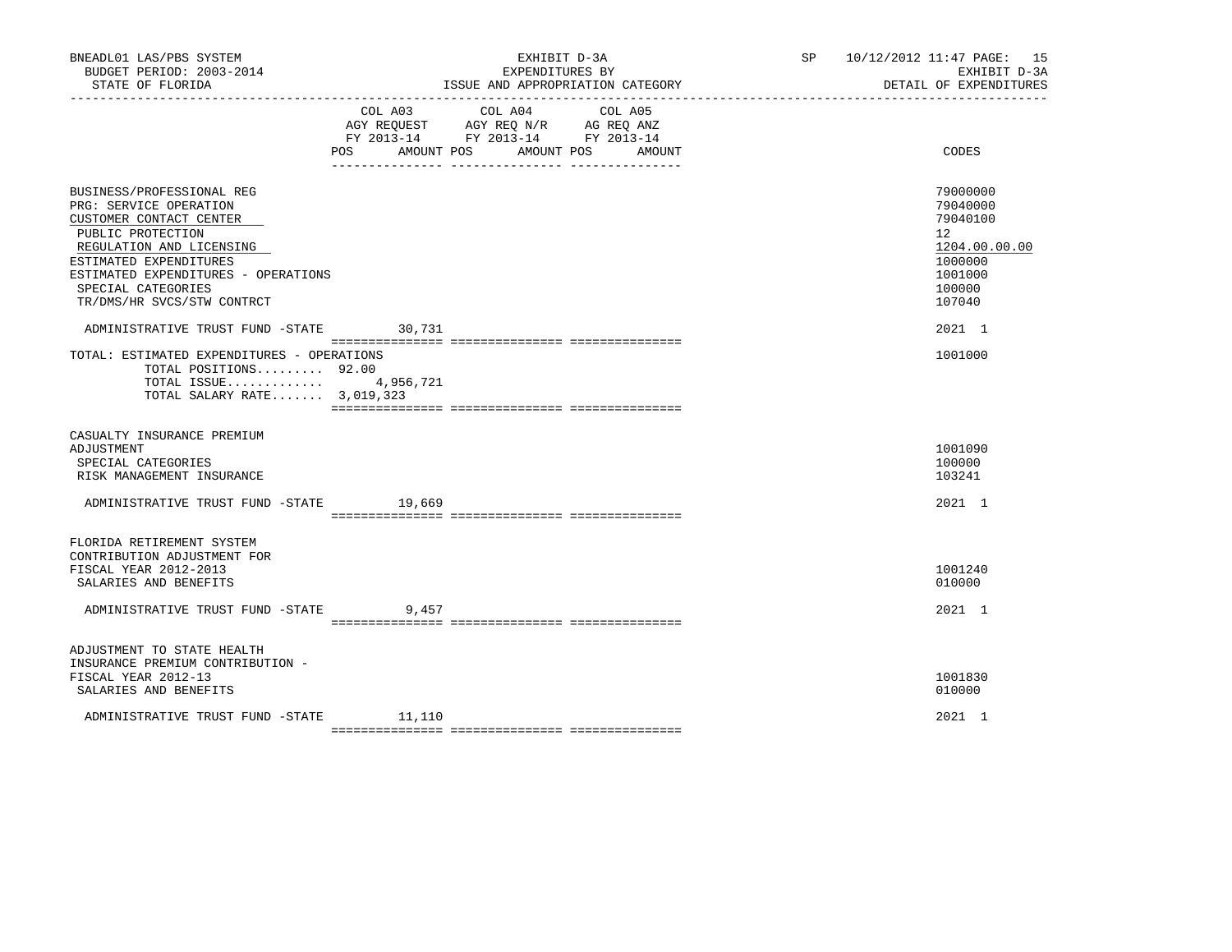| BNEADL01 LAS/PBS SYSTEM<br>BUDGET PERIOD: 2003-2014<br>STATE OF FLORIDA                                                                                                                      |                                             | EXHIBIT D-3A<br>EXPENDITURES BY                                                   |                  | SP                                                                                                                                                                                                                                                                                                                                                                                                                                                                                                                                                                                                                                                                                                                                                     | 10/12/2012 11:47 PAGE: 16<br>EXHIBIT D-3A<br>DETAIL OF EXPENDITURES |
|----------------------------------------------------------------------------------------------------------------------------------------------------------------------------------------------|---------------------------------------------|-----------------------------------------------------------------------------------|------------------|--------------------------------------------------------------------------------------------------------------------------------------------------------------------------------------------------------------------------------------------------------------------------------------------------------------------------------------------------------------------------------------------------------------------------------------------------------------------------------------------------------------------------------------------------------------------------------------------------------------------------------------------------------------------------------------------------------------------------------------------------------|---------------------------------------------------------------------|
|                                                                                                                                                                                              | COL A03<br>POS AMOUNT POS AMOUNT POS AMOUNT | COL A04<br>AGY REQUEST AGY REQ N/R AG REQ ANZ<br>FY 2013-14 FY 2013-14 FY 2013-14 | COL A05          |                                                                                                                                                                                                                                                                                                                                                                                                                                                                                                                                                                                                                                                                                                                                                        | CODES                                                               |
| BUSINESS/PROFESSIONAL REG<br>PRG: SERVICE OPERATION<br>CUSTOMER CONTACT CENTER<br>PUBLIC PROTECTION<br>REGULATION AND LICENSING<br>ESTIMATED EXPENDITURES<br>REALLOCATION OF HUMAN RESOURCES |                                             |                                                                                   |                  |                                                                                                                                                                                                                                                                                                                                                                                                                                                                                                                                                                                                                                                                                                                                                        | 79000000<br>79040000<br>79040100<br>12<br>1204.00.00.00<br>1000000  |
| OUTSOURCING<br>SPECIAL CATEGORIES<br>TR/DMS/HR SVCS/STW CONTRCT                                                                                                                              |                                             |                                                                                   |                  |                                                                                                                                                                                                                                                                                                                                                                                                                                                                                                                                                                                                                                                                                                                                                        | 1005900<br>100000<br>107040                                         |
| ADMINISTRATIVE TRUST FUND -STATE                                                                                                                                                             | $15 -$                                      |                                                                                   |                  |                                                                                                                                                                                                                                                                                                                                                                                                                                                                                                                                                                                                                                                                                                                                                        | 2021 1                                                              |
| ADJUSTMENTS TO CURRENT YEAR<br>ESTIMATED EXPENDITURES<br>REALIGNMENT FOR LEASE OR LEASE<br>PURCHASE EQUIPMENT - REAPPROVAL OF                                                                |                                             |                                                                                   |                  |                                                                                                                                                                                                                                                                                                                                                                                                                                                                                                                                                                                                                                                                                                                                                        | 1600000                                                             |
| EOG #B7057 - DEDUCT<br>EXPENSES                                                                                                                                                              |                                             |                                                                                   |                  |                                                                                                                                                                                                                                                                                                                                                                                                                                                                                                                                                                                                                                                                                                                                                        | 160F380<br>040000                                                   |
| ADMINISTRATIVE TRUST FUND -STATE                                                                                                                                                             | $36 -$                                      |                                                                                   |                  |                                                                                                                                                                                                                                                                                                                                                                                                                                                                                                                                                                                                                                                                                                                                                        | 2021 1                                                              |
|                                                                                                                                                                                              |                                             |                                                                                   |                  |                                                                                                                                                                                                                                                                                                                                                                                                                                                                                                                                                                                                                                                                                                                                                        |                                                                     |
| AGENCY ISSUE NARRATIVE:<br>2013-2014 BUDGET YEAR NARRATIVE:<br>entity.                                                                                                                       |                                             |                                                                                   | IT COMPONENT? NO | The Department of Business and Professional Regulation's (DBPR) Division of Service Operations requests the continuation<br>of a Fiscal Year 2012-13 budget transfer (EOG #B7057) requesting the transfer of \$36 from the Expenses appropriation<br>category to the Lease or Lease Purchase Equipment appropriation category within its Customer Contact Center budget                                                                                                                                                                                                                                                                                                                                                                                |                                                                     |
| purchase expenditures.                                                                                                                                                                       |                                             |                                                                                   |                  | As part of last year's Legislative Budget Request submission for Fiscal Year 2012-13, the DBPR realigned funding used for<br>the lease or lease-purchase of equipment, fixtures, and other tangible property from the Expenses appropriation category<br>to the new special appropriation category entitled Lease or Lease-Purchase of Equipment. This category was established<br>to capture the funding needs for lease purchase costs as defined in Section 216.011(1)(w), Florida Statutes. After<br>further analysis, it was determined that additional budget authority needed to be transferred to the new category for a<br>number of Divisions. This action will permanently realign the authority needed to appropriately pay lease or lease |                                                                     |
|                                                                                                                                                                                              |                                             |                                                                                   |                  |                                                                                                                                                                                                                                                                                                                                                                                                                                                                                                                                                                                                                                                                                                                                                        |                                                                     |

 Expenses (\$36) \*\*\*\*\*\*\*\*\*\*\*\*\*\*\*\*\*\*\*\*\*\*\*\*\*\*\*\*\*\*\*\*\*\*\*\*\*\*\*\*\*\*\*\*\*\*\*\*\*\*\*\*\*\*\*\*\*\*\*\*\*\*\*\*\*\*\*\*\*\*\*\*\*\*\*\*\*\*\*\*\*\*\*\*\*\*\*\*\*\*\*\*\*\*\*\*\*\*\*\*\*\*\*\*\*\*\*\*\*\*\*\*\*\*\*\*\*\*\*\*\*\*\*\*\*\*\*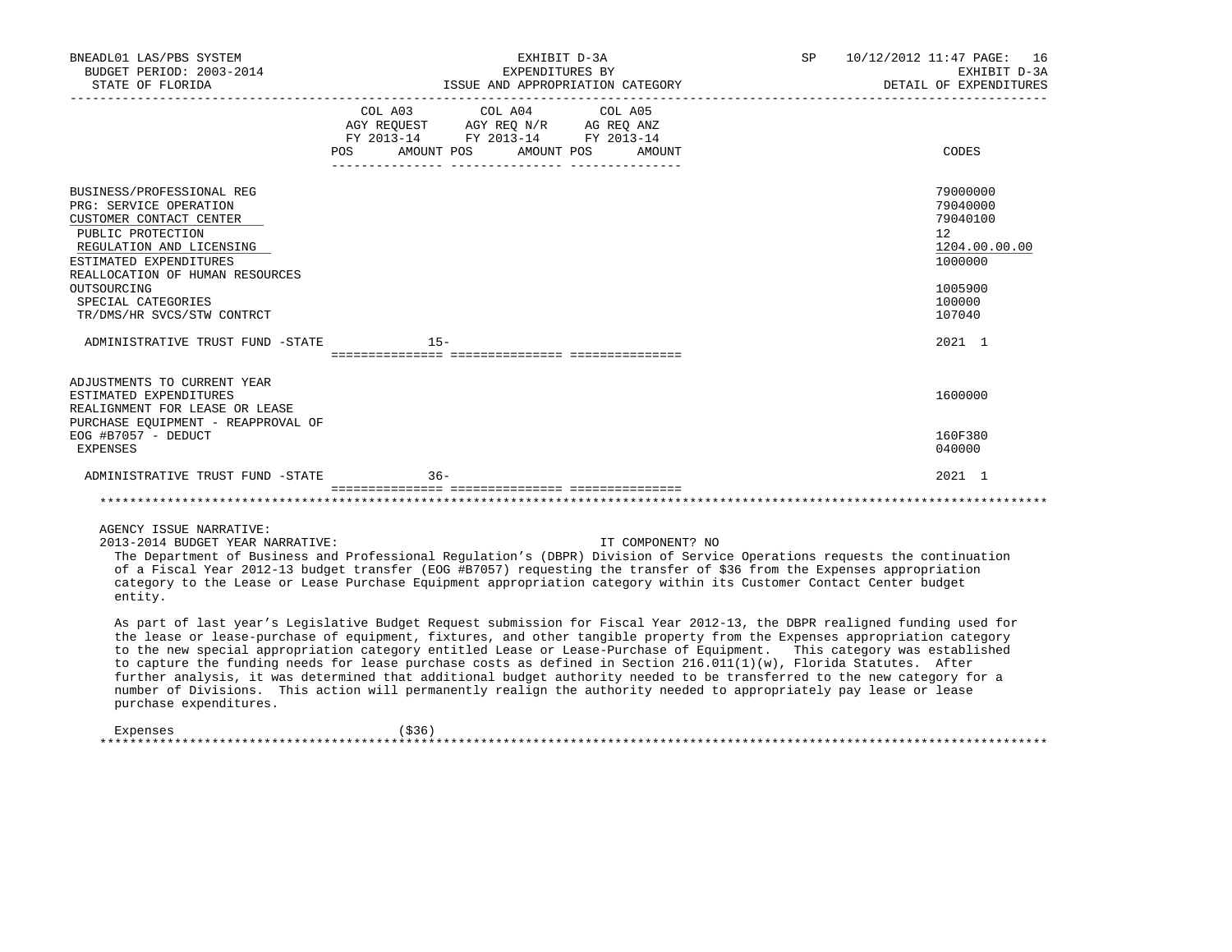| BNEADL01 LAS/PBS SYSTEM<br>BUDGET PERIOD: 2003-2014<br>STATE OF FLORIDA                                                                                                                                                                                                                                                                                                                                                                                                                                                                                                                                                                                                                                                                                                                                                                                                                                                                                                                                                                                                                                                                                                                                    |      | ISSUE AND APPROPRIATION CATEGORY                                                                                                      | EXHIBIT D-3A<br>EXPENDITURES BY |                  | SP <sub>2</sub> | 10/12/2012 11:47 PAGE: 17<br>EXHIBIT D-3A<br>DETAIL OF EXPENDITURES |
|------------------------------------------------------------------------------------------------------------------------------------------------------------------------------------------------------------------------------------------------------------------------------------------------------------------------------------------------------------------------------------------------------------------------------------------------------------------------------------------------------------------------------------------------------------------------------------------------------------------------------------------------------------------------------------------------------------------------------------------------------------------------------------------------------------------------------------------------------------------------------------------------------------------------------------------------------------------------------------------------------------------------------------------------------------------------------------------------------------------------------------------------------------------------------------------------------------|------|---------------------------------------------------------------------------------------------------------------------------------------|---------------------------------|------------------|-----------------|---------------------------------------------------------------------|
|                                                                                                                                                                                                                                                                                                                                                                                                                                                                                                                                                                                                                                                                                                                                                                                                                                                                                                                                                                                                                                                                                                                                                                                                            |      | COL A03 COL A04 COL A05<br>AGY REQUEST AGY REQ N/R AG REQ ANZ<br>FY 2013-14 FY 2013-14 FY 2013-14<br>POS AMOUNT POS AMOUNT POS AMOUNT |                                 |                  |                 | CODES                                                               |
| BUSINESS/PROFESSIONAL REG<br>PRG: SERVICE OPERATION<br>CUSTOMER CONTACT CENTER<br>PUBLIC PROTECTION<br>REGULATION AND LICENSING<br>ADJUSTMENTS TO CURRENT YEAR                                                                                                                                                                                                                                                                                                                                                                                                                                                                                                                                                                                                                                                                                                                                                                                                                                                                                                                                                                                                                                             |      |                                                                                                                                       |                                 |                  |                 | 79000000<br>79040000<br>79040100<br>12<br>1204.00.00.00             |
| ESTIMATED EXPENDITURES<br>REALIGNMENT FOR LEASE OR LEASE<br>PURCHASE EQUIPMENT - REAPPROVAL OF                                                                                                                                                                                                                                                                                                                                                                                                                                                                                                                                                                                                                                                                                                                                                                                                                                                                                                                                                                                                                                                                                                             |      |                                                                                                                                       |                                 |                  |                 | 1600000                                                             |
| EOG #B7057 - ADD<br>SPECIAL CATEGORIES<br>LEASE/PURCHASE/EQUIPMENT                                                                                                                                                                                                                                                                                                                                                                                                                                                                                                                                                                                                                                                                                                                                                                                                                                                                                                                                                                                                                                                                                                                                         |      |                                                                                                                                       |                                 |                  |                 | 160F390<br>100000<br>105281                                         |
| ADMINISTRATIVE TRUST FUND -STATE                                                                                                                                                                                                                                                                                                                                                                                                                                                                                                                                                                                                                                                                                                                                                                                                                                                                                                                                                                                                                                                                                                                                                                           |      | 36                                                                                                                                    |                                 |                  |                 | 2021 1                                                              |
| AGENCY ISSUE NARRATIVE:                                                                                                                                                                                                                                                                                                                                                                                                                                                                                                                                                                                                                                                                                                                                                                                                                                                                                                                                                                                                                                                                                                                                                                                    |      |                                                                                                                                       |                                 |                  |                 |                                                                     |
| 2013-2014 BUDGET YEAR NARRATIVE:<br>The Department of Business and Professional Regulation's (DBPR) Division of Service Operations requests the continuation<br>of a Fiscal Year 2012-13 budget transfer (EOG #B7057) requesting the transfer of \$36 from the Expenses appropriation<br>category to the Lease or Lease Purchase Equipment appropriation category within its Customer Contact Center budget<br>entity.<br>As part of last year's Legislative Budget Request submission for Fiscal Year 2012-13, the DBPR realigned funding used for<br>the lease or lease-purchase of equipment, fixtures, and other tangible property from the Expenses appropriation category<br>to the new special appropriation category entitled Lease or Lease-Purchase of Equipment. This category was established<br>to capture the funding needs for lease purchase costs as defined in Section 216.011(1)(w), Florida Statutes. After<br>further analysis, it was determined that additional budget authority needed to be transferred to the new category for a<br>number of Divisions. This action will permanently realign the authority needed to appropriately pay lease or lease<br>purchase expenditures. |      |                                                                                                                                       |                                 | IT COMPONENT? NO |                 |                                                                     |
| Lease/Lease Purchase of Equipment                                                                                                                                                                                                                                                                                                                                                                                                                                                                                                                                                                                                                                                                                                                                                                                                                                                                                                                                                                                                                                                                                                                                                                          | \$36 |                                                                                                                                       |                                 |                  |                 |                                                                     |

\*\*\*\*\*\*\*\*\*\*\*\*\*\*\*\*\*\*\*\*\*\*\*\*\*\*\*\*\*\*\*\*\*\*\*\*\*\*\*\*\*\*\*\*\*\*\*\*\*\*\*\*\*\*\*\*\*\*\*\*\*\*\*\*\*\*\*\*\*\*\*\*\*\*\*\*\*\*\*\*\*\*\*\*\*\*\*\*\*\*\*\*\*\*\*\*\*\*\*\*\*\*\*\*\*\*\*\*\*\*\*\*\*\*\*\*\*\*\*\*\*\*\*\*\*\*\*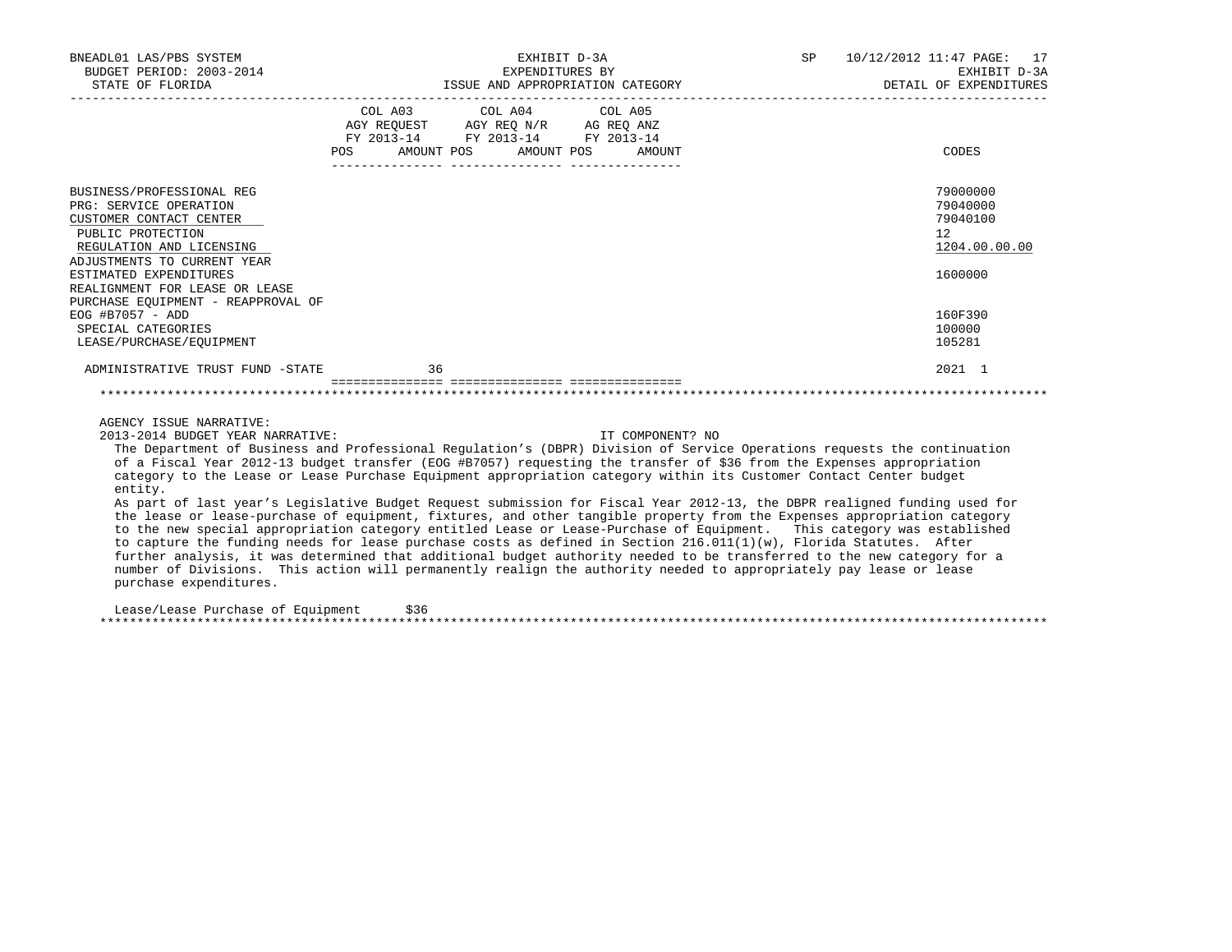| BNEADL01 LAS/PBS SYSTEM<br>BUDGET PERIOD: 2003-2014<br>STATE OF FLORIDA                                                                                                                                                                                     | EXHIBIT D-3A<br>EXPENDITURES BY<br>ISSUE AND APPROPRIATION CATEGORY                                                                   | <b>SP</b><br>10/12/2012 11:47 PAGE:<br>18<br>EXHIBIT D-3A<br>DETAIL OF EXPENDITURES |
|-------------------------------------------------------------------------------------------------------------------------------------------------------------------------------------------------------------------------------------------------------------|---------------------------------------------------------------------------------------------------------------------------------------|-------------------------------------------------------------------------------------|
|                                                                                                                                                                                                                                                             | COL A03 COL A04 COL A05<br>AGY REQUEST AGY REQ N/R AG REQ ANZ<br>FY 2013-14 FY 2013-14 FY 2013-14<br>POS AMOUNT POS AMOUNT POS AMOUNT | CODES                                                                               |
| BUSINESS/PROFESSIONAL REG<br>PRG: SERVICE OPERATION<br>CUSTOMER CONTACT CENTER<br>PUBLIC PROTECTION<br>REGULATION AND LICENSING<br>ANNUALIZATION OF ADMINISTERED<br>FUNDS APPROPRIATIONS<br>STATE HEALTH INSURANCE ADJUSTMENT<br>FOR FY 2012-13 - 10 MONTHS |                                                                                                                                       | 79000000<br>79040000<br>79040100<br>12 <sup>°</sup><br>1204.00.00.00<br>26A0000     |
| <b>ANNUALIZATION</b><br>SALARIES AND BENEFITS                                                                                                                                                                                                               |                                                                                                                                       | 26A1830<br>010000                                                                   |
| ADMINISTRATIVE TRUST FUND -STATE                                                                                                                                                                                                                            | 55,550                                                                                                                                | 2021 1                                                                              |
| TOTAL: REGULATION AND LICENSING<br>BY FUND TYPE                                                                                                                                                                                                             | 92.00                                                                                                                                 | 1204.00.00.00                                                                       |
| SALARY RATE 3,019,323                                                                                                                                                                                                                                       |                                                                                                                                       | 2000                                                                                |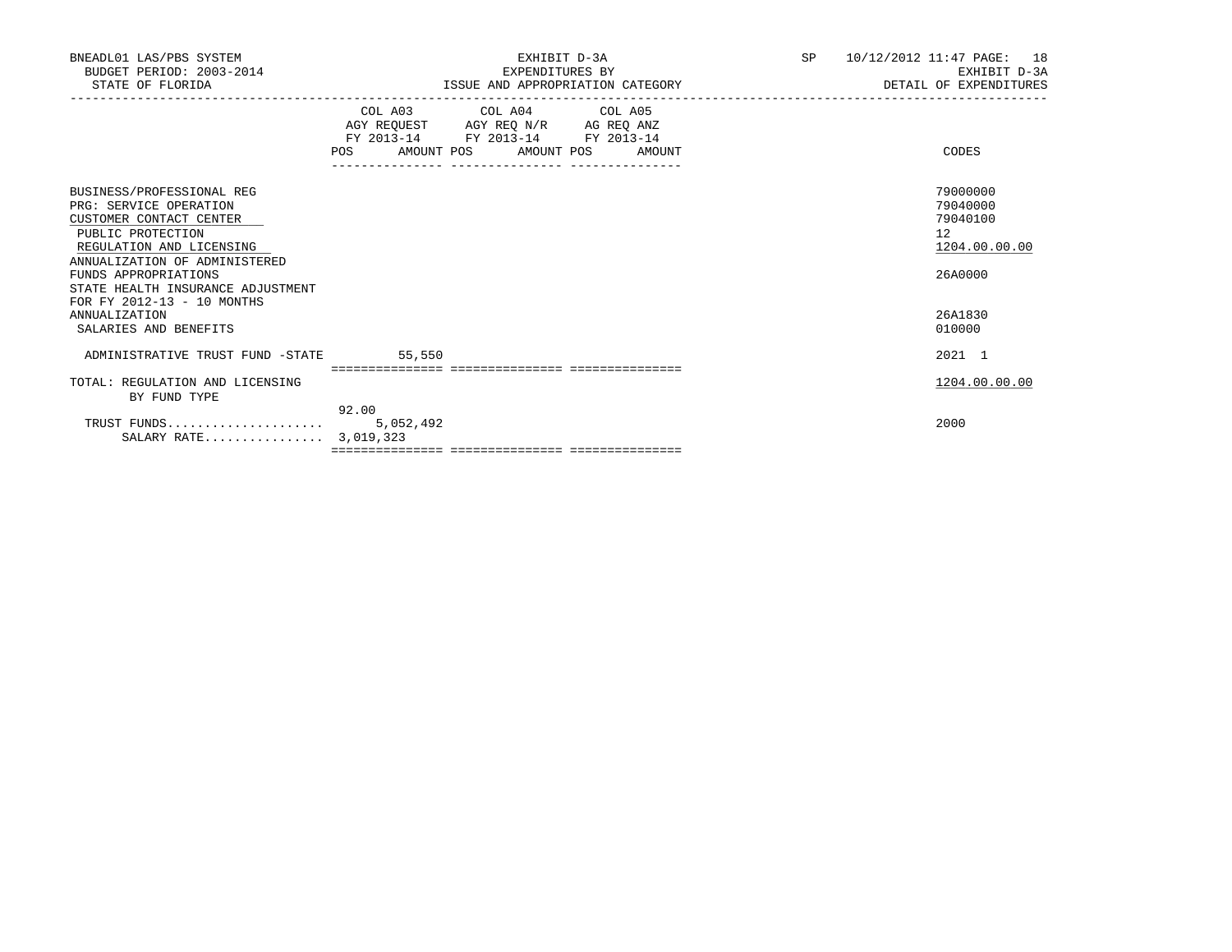| BNEADL01 LAS/PBS SYSTEM<br>BUDGET PERIOD: 2003-2014<br>STATE OF FLORIDA                                                                                                                                                         |         | EXHIBIT D-3A<br>EXPENDITURES BY<br>ISSUE AND APPROPRIATION CATEGORY                                                               | SP 10/12/2012 11:47 PAGE: 19<br>EXHIBIT D-3A<br>DETAIL OF EXPENDITURES                  |
|---------------------------------------------------------------------------------------------------------------------------------------------------------------------------------------------------------------------------------|---------|-----------------------------------------------------------------------------------------------------------------------------------|-----------------------------------------------------------------------------------------|
|                                                                                                                                                                                                                                 | POS     | COL A03 COL A04 COL A05<br>AGY REQUEST AGY REQ N/R AG REQ ANZ<br>FY 2013-14 FY 2013-14 FY 2013-14<br>AMOUNT POS AMOUNT POS AMOUNT | CODES                                                                                   |
| BUSINESS/PROFESSIONAL REG<br>PRG: SERVICE OPERATION<br>CENTRAL INTAKE<br>PUBLIC PROTECTION<br>REGULATION AND LICENSING<br>ESTIMATED EXPENDITURES<br>ESTIMATED EXPENDITURES - OPERATIONS<br>SALARY RATE<br>SALARY RATE 3,472,732 |         |                                                                                                                                   | 79000000<br>79040000<br>79040200<br>12<br>1204.00.00.00<br>1000000<br>1001000<br>000000 |
| SALARIES AND BENEFITS                                                                                                                                                                                                           | 108.50  |                                                                                                                                   | 010000                                                                                  |
| ADMINISTRATIVE TRUST FUND -STATE 4,837,025                                                                                                                                                                                      |         |                                                                                                                                   | 2021 1                                                                                  |
| OTHER PERSONAL SERVICES                                                                                                                                                                                                         |         |                                                                                                                                   | 030000                                                                                  |
| ADMINISTRATIVE TRUST FUND -STATE 372,954                                                                                                                                                                                        |         |                                                                                                                                   | 2021 1                                                                                  |
| <b>EXPENSES</b>                                                                                                                                                                                                                 |         |                                                                                                                                   | 040000                                                                                  |
| ADMINISTRATIVE TRUST FUND -STATE                                                                                                                                                                                                | 585,839 |                                                                                                                                   | 2021 1                                                                                  |
| OPERATING CAPITAL OUTLAY                                                                                                                                                                                                        |         |                                                                                                                                   | 060000                                                                                  |
| ADMINISTRATIVE TRUST FUND -STATE                                                                                                                                                                                                | 3,000   |                                                                                                                                   | 2021 1                                                                                  |
| SPECIAL CATEGORIES<br>CONTRACTED SERVICES                                                                                                                                                                                       |         |                                                                                                                                   | 100000<br>100777                                                                        |
| ADMINISTRATIVE TRUST FUND -STATE 1,000,000                                                                                                                                                                                      |         |                                                                                                                                   | 2021 1                                                                                  |
| RISK MANAGEMENT INSURANCE                                                                                                                                                                                                       |         |                                                                                                                                   | 103241                                                                                  |
| ADMINISTRATIVE TRUST FUND -STATE 40,647                                                                                                                                                                                         |         |                                                                                                                                   | 2021 1                                                                                  |
| LEASE/PURCHASE/EQUIPMENT                                                                                                                                                                                                        |         |                                                                                                                                   | 105281                                                                                  |
| ADMINISTRATIVE TRUST FUND -STATE                                                                                                                                                                                                | 17,547  |                                                                                                                                   | 2021 1                                                                                  |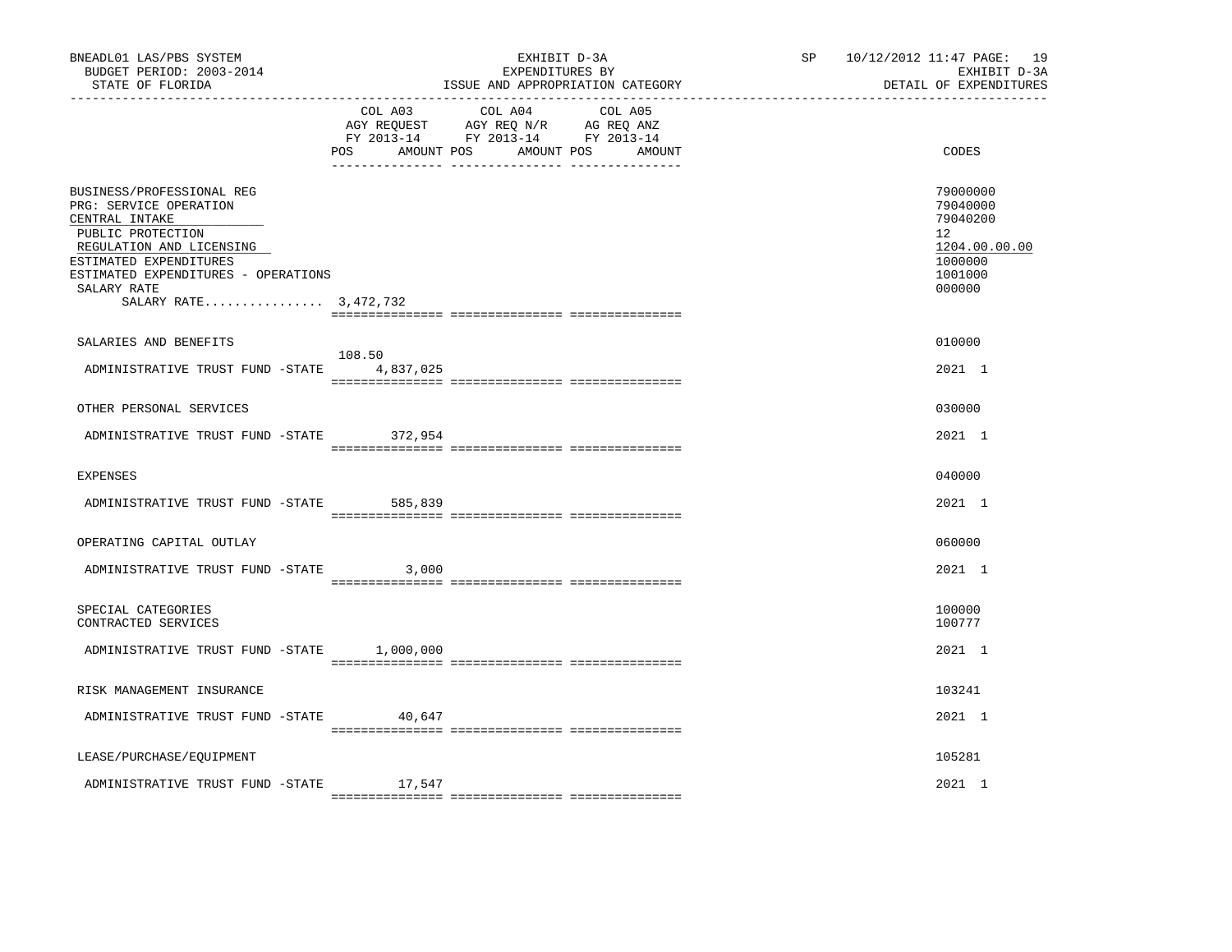| BNEADL01 LAS/PBS SYSTEM<br>BUDGET PERIOD: 2003-2014<br>STATE OF FLORIDA                                                                                                                                                                     |                                                                                                                                                             | EXHIBIT D-3A<br>EXPENDITURES BY<br>ISSUE AND APPROPRIATION CATEGORY | SP 10/12/2012 11:47 PAGE:<br>20<br>EXHIBIT D-3A<br>DETAIL OF EXPENDITURES                                      |  |
|---------------------------------------------------------------------------------------------------------------------------------------------------------------------------------------------------------------------------------------------|-------------------------------------------------------------------------------------------------------------------------------------------------------------|---------------------------------------------------------------------|----------------------------------------------------------------------------------------------------------------|--|
|                                                                                                                                                                                                                                             | COL A03<br>COL A04<br>AGY REQUEST AGY REQ N/R AG REQ ANZ<br>FY 2013-14 FY 2013-14 FY 2013-14<br>AMOUNT POS<br><b>POS</b><br>___ _______________ ___________ | COL A05<br>AMOUNT POS<br>AMOUNT                                     | CODES                                                                                                          |  |
| BUSINESS/PROFESSIONAL REG<br>PRG: SERVICE OPERATION<br>CENTRAL INTAKE<br>PUBLIC PROTECTION<br>REGULATION AND LICENSING<br>ESTIMATED EXPENDITURES<br>ESTIMATED EXPENDITURES - OPERATIONS<br>SPECIAL CATEGORIES<br>TR/DMS/HR SVCS/STW CONTRCT |                                                                                                                                                             |                                                                     | 79000000<br>79040000<br>79040200<br>12 <sup>°</sup><br>1204.00.00.00<br>1000000<br>1001000<br>100000<br>107040 |  |
| ADMINISTRATIVE TRUST FUND -STATE<br>TOTAL: ESTIMATED EXPENDITURES - OPERATIONS<br>TOTAL POSITIONS 108.50<br>TOTAL ISSUE 6,897,883<br>TOTAL SALARY RATE 3,472,732                                                                            | 40,871                                                                                                                                                      |                                                                     | 2021 1<br>1001000                                                                                              |  |
| CASUALTY INSURANCE PREMIUM<br>ADJUSTMENT<br>SPECIAL CATEGORIES<br>RISK MANAGEMENT INSURANCE                                                                                                                                                 |                                                                                                                                                             |                                                                     | 1001090<br>100000<br>103241                                                                                    |  |
| ADMINISTRATIVE TRUST FUND -STATE 1,116-                                                                                                                                                                                                     |                                                                                                                                                             |                                                                     | 2021 1                                                                                                         |  |
| FLORIDA RETIREMENT SYSTEM<br>CONTRIBUTION ADJUSTMENT FOR<br>FISCAL YEAR 2012-2013<br>SALARIES AND BENEFITS<br>ADMINISTRATIVE TRUST FUND -STATE 11,353                                                                                       |                                                                                                                                                             |                                                                     | 1001240<br>010000<br>2021 1                                                                                    |  |
| ADJUSTMENT TO STATE HEALTH<br>INSURANCE PREMIUM CONTRIBUTION -<br>FISCAL YEAR 2012-13<br>SALARIES AND BENEFITS<br>ADMINISTRATIVE TRUST FUND -STATE                                                                                          | 11,731                                                                                                                                                      |                                                                     | 1001830<br>010000<br>2021 1                                                                                    |  |
|                                                                                                                                                                                                                                             |                                                                                                                                                             |                                                                     |                                                                                                                |  |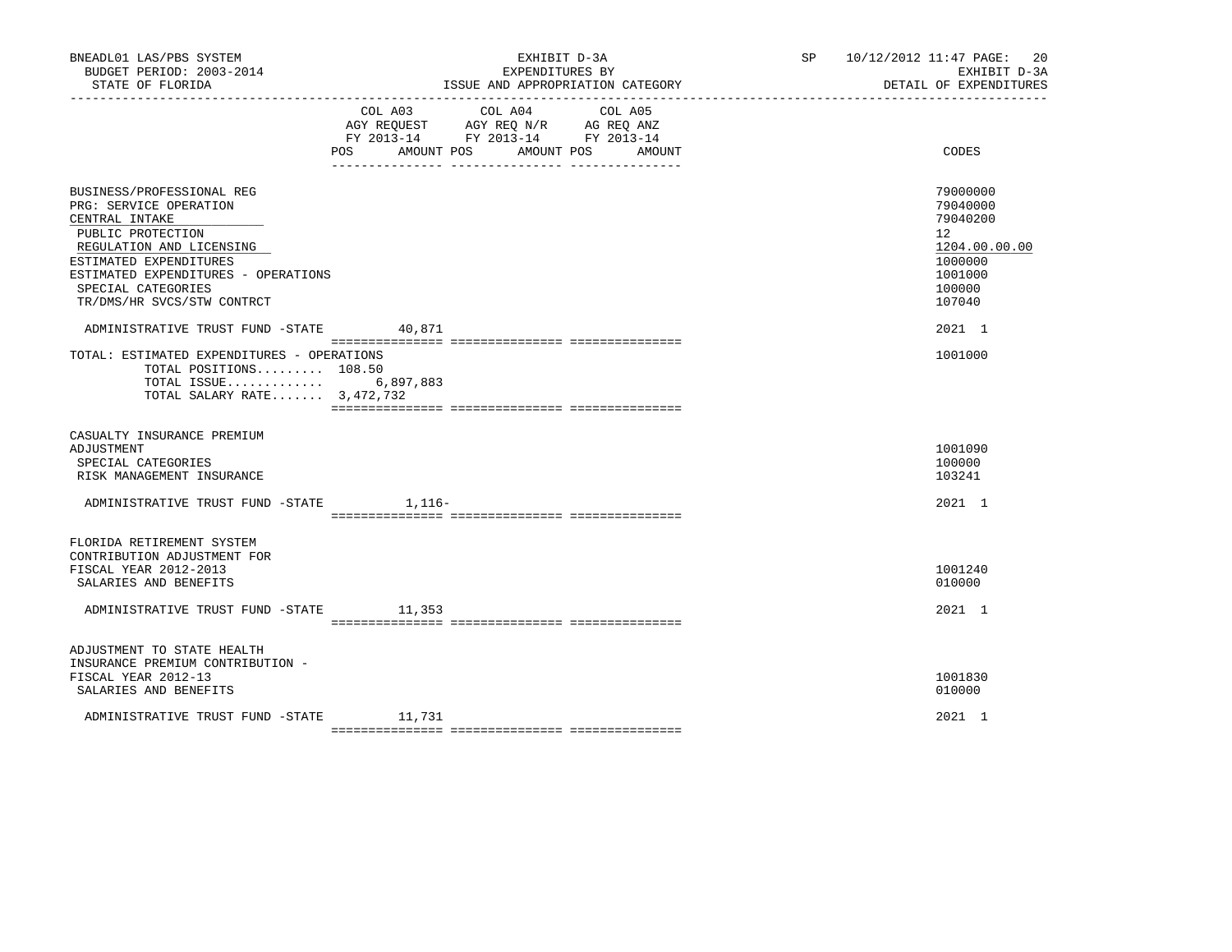| BNEADL01 LAS/PBS SYSTEM<br>BUDGET PERIOD: 2003-2014<br>STATE OF FLORIDA                                                                                                             |                                                                                  | EXHIBIT D-3A<br>EXPENDITURES BY<br>ISSUE AND APPROPRIATION CATEGORY                                                                                                                                                                                                                                                                                                                                                                                                                                                             | SP | 10/12/2012 11:47 PAGE: 21<br>EXHIBIT D-3A<br>DETAIL OF EXPENDITURES |
|-------------------------------------------------------------------------------------------------------------------------------------------------------------------------------------|----------------------------------------------------------------------------------|---------------------------------------------------------------------------------------------------------------------------------------------------------------------------------------------------------------------------------------------------------------------------------------------------------------------------------------------------------------------------------------------------------------------------------------------------------------------------------------------------------------------------------|----|---------------------------------------------------------------------|
|                                                                                                                                                                                     | COL A03 COL A04 COL A05<br>FY 2013-14 FY 2013-14 FY 2013-14<br>AMOUNT POS<br>POS | AMOUNT POS<br>AMOUNT                                                                                                                                                                                                                                                                                                                                                                                                                                                                                                            |    | CODES                                                               |
| BUSINESS/PROFESSIONAL REG<br>PRG: SERVICE OPERATION<br>CENTRAL INTAKE<br>PUBLIC PROTECTION<br>REGULATION AND LICENSING<br>ESTIMATED EXPENDITURES<br>REALLOCATION OF HUMAN RESOURCES |                                                                                  |                                                                                                                                                                                                                                                                                                                                                                                                                                                                                                                                 |    | 79000000<br>79040000<br>79040200<br>12<br>1204.00.00.00<br>1000000  |
| OUTSOURCING<br>SPECIAL CATEGORIES<br>TR/DMS/HR SVCS/STW CONTRCT                                                                                                                     |                                                                                  |                                                                                                                                                                                                                                                                                                                                                                                                                                                                                                                                 |    | 1005900<br>100000<br>107040                                         |
| ADMINISTRATIVE TRUST FUND -STATE                                                                                                                                                    | $20 -$                                                                           |                                                                                                                                                                                                                                                                                                                                                                                                                                                                                                                                 |    | 2021 1                                                              |
| ADJUSTMENTS TO CURRENT YEAR<br>ESTIMATED EXPENDITURES<br>REALIGNMENT FOR LEASE OR LEASE<br>PURCHASE EQUIPMENT - REAPPROVAL OF<br>$EOG$ #B7057 - DEDUCT                              |                                                                                  |                                                                                                                                                                                                                                                                                                                                                                                                                                                                                                                                 |    | 1600000<br>160F380                                                  |
| <b>EXPENSES</b><br>ADMINISTRATIVE TRUST FUND -STATE                                                                                                                                 | $9,403-$                                                                         |                                                                                                                                                                                                                                                                                                                                                                                                                                                                                                                                 |    | 040000<br>2021 1                                                    |
|                                                                                                                                                                                     |                                                                                  |                                                                                                                                                                                                                                                                                                                                                                                                                                                                                                                                 |    |                                                                     |
| AGENCY ISSUE NARRATIVE:<br>2013-2014 BUDGET YEAR NARRATIVE:                                                                                                                         |                                                                                  | IT COMPONENT? NO<br>The Department of Business and Professional Regulation's (DBPR) Division of Service Operations requests the continuation<br>of a Fiscal Year 2012-13 budget transfer (EOG #B7057) requesting the transfer of \$9,403 from the Expenses appropriation<br>category to the Lease or Lease Purchase Equipment appropriation category within its Central Intake Unit budget entity.<br>As part of last year's Legislative Budget Request submission for Fiscal Year 2012-13, the DBPR realigned funding used for |    |                                                                     |
|                                                                                                                                                                                     |                                                                                  | the lease or lease-purchase of equipment, fixtures, and other tangible property from the Expenses appropriation category<br>to the new special appropriation category entitled Lease or Lease-Purchase of Equipment. This category was established                                                                                                                                                                                                                                                                              |    |                                                                     |

 to capture the funding needs for lease purchase costs as defined in Section 216.011(1)(w), Florida Statutes. After further analysis, it was determined that additional budget authority needed to be transferred to the new category for a number of Divisions. This action will permanently realign the authority needed to appropriately pay lease or lease purchase expenditures.

Expenses  $(59, 403)$ \*\*\*\*\*\*\*\*\*\*\*\*\*\*\*\*\*\*\*\*\*\*\*\*\*\*\*\*\*\*\*\*\*\*\*\*\*\*\*\*\*\*\*\*\*\*\*\*\*\*\*\*\*\*\*\*\*\*\*\*\*\*\*\*\*\*\*\*\*\*\*\*\*\*\*\*\*\*\*\*\*\*\*\*\*\*\*\*\*\*\*\*\*\*\*\*\*\*\*\*\*\*\*\*\*\*\*\*\*\*\*\*\*\*\*\*\*\*\*\*\*\*\*\*\*\*\*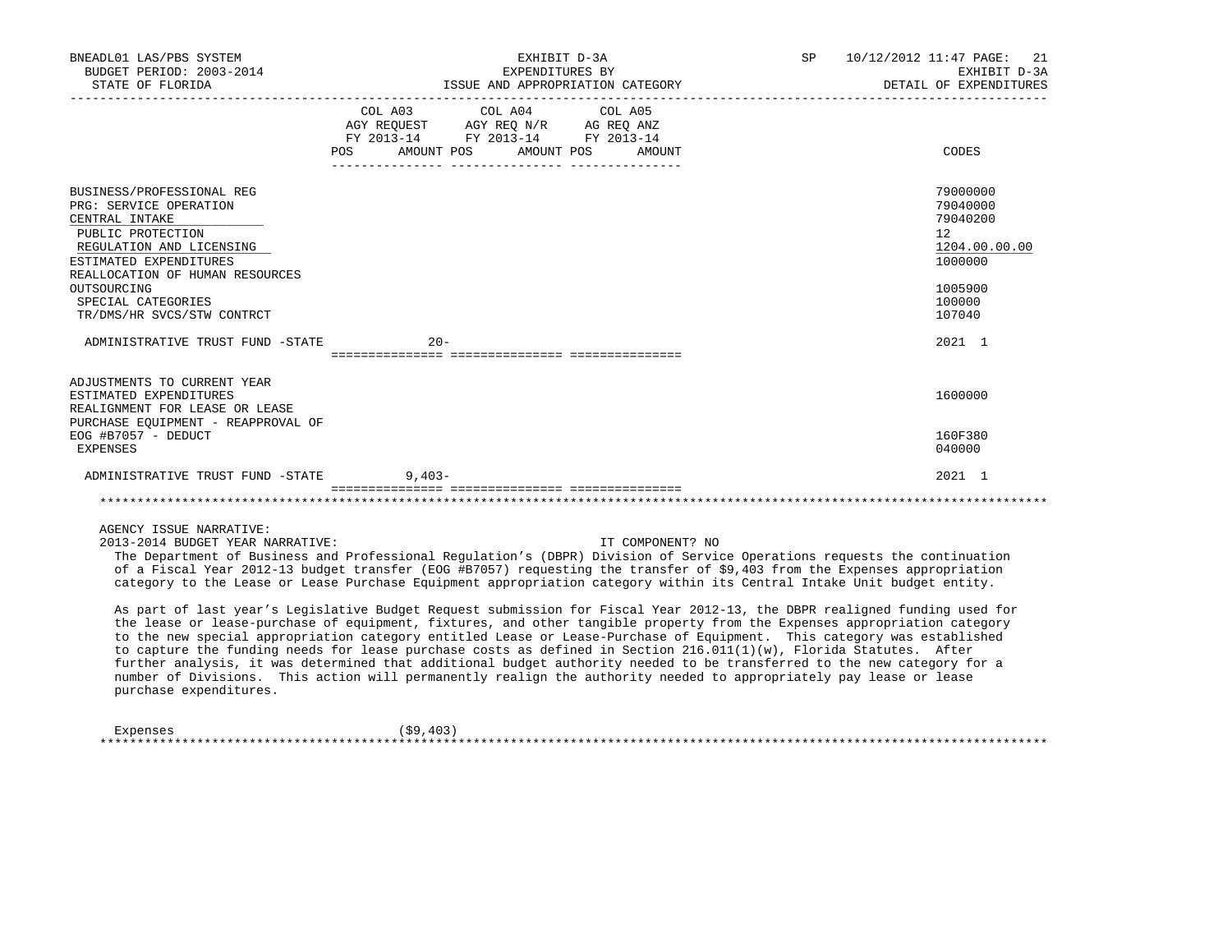| BNEADL01 LAS/PBS SYSTEM<br>BUDGET PERIOD: 2003-2014<br>STATE OF FLORIDA                                                                                                                                                                                                                                                                                                                                                                       | EXHIBIT D-3A<br>EXPENDITURES BY<br>ISSUE AND APPROPRIATION CATEGORY |  |                                                                                                                                    |                  | SP 10/12/2012 11:47 PAGE: 22<br>EXHIBIT D-3A<br>DETAIL OF EXPENDITURES |                                                                    |
|-----------------------------------------------------------------------------------------------------------------------------------------------------------------------------------------------------------------------------------------------------------------------------------------------------------------------------------------------------------------------------------------------------------------------------------------------|---------------------------------------------------------------------|--|------------------------------------------------------------------------------------------------------------------------------------|------------------|------------------------------------------------------------------------|--------------------------------------------------------------------|
|                                                                                                                                                                                                                                                                                                                                                                                                                                               |                                                                     |  | COL A03 COL A04 COL A05<br>AGY REQUEST AGY REQ N/R AG REQ ANZ FY 2013-14 FY 2013-14 FY 2013-14<br>POS AMOUNT POS AMOUNT POS AMOUNT |                  |                                                                        | CODES                                                              |
| BUSINESS/PROFESSIONAL REG<br>PRG: SERVICE OPERATION<br>CENTRAL INTAKE<br>PUBLIC PROTECTION<br>REGULATION AND LICENSING<br>ADJUSTMENTS TO CURRENT YEAR<br>ESTIMATED EXPENDITURES<br>REALIGNMENT FOR LEASE OR LEASE                                                                                                                                                                                                                             |                                                                     |  |                                                                                                                                    |                  |                                                                        | 79000000<br>79040000<br>79040200<br>12<br>1204.00.00.00<br>1600000 |
| PURCHASE EQUIPMENT - REAPPROVAL OF<br>EOG #B7057 - ADD<br>SPECIAL CATEGORIES<br>LEASE/PURCHASE/EOUIPMENT                                                                                                                                                                                                                                                                                                                                      |                                                                     |  |                                                                                                                                    |                  |                                                                        | 160F390<br>100000<br>105281                                        |
| ADMINISTRATIVE TRUST FUND -STATE 9.403                                                                                                                                                                                                                                                                                                                                                                                                        |                                                                     |  |                                                                                                                                    |                  |                                                                        | 2021 1                                                             |
|                                                                                                                                                                                                                                                                                                                                                                                                                                               |                                                                     |  |                                                                                                                                    |                  |                                                                        |                                                                    |
| AGENCY ISSUE NARRATIVE:<br>2013-2014 BUDGET YEAR NARRATIVE:<br>The Department of Business and Professional Requlation's (DBPR) Division of Service Operations requests the continuation<br>of a Fiscal Year 2012-13 budget transfer (EOG #B7057) requesting the transfer of \$9,403 from the Expenses appropriation<br>category to the Lease or Lease Purchase Equipment appropriation category within its Central Intake Unit budget entity. |                                                                     |  |                                                                                                                                    | IT COMPONENT? NO |                                                                        |                                                                    |
| As part of last year's Legislative Budget Request submission for Fiscal Year 2012-13, the DBPR realigned funding used for<br>the lease or lease-purchase of equipment, fixtures, and other tangible property from the Expenses appropriation category                                                                                                                                                                                         |                                                                     |  |                                                                                                                                    |                  |                                                                        |                                                                    |

 to the new special appropriation category entitled Lease or Lease-Purchase of Equipment. This category was established to capture the funding needs for lease purchase costs as defined in Section 216.011(1)(w), Florida Statutes. After further analysis, it was determined that additional budget authority needed to be transferred to the new category for a number of Divisions. This action will permanently realign the authority needed to appropriately pay lease or lease purchase expenditures.

Lease/Lease Purchase of Equipment  $$9,403$ \*\*\*\*\*\*\*\*\*\*\*\*\*\*\*\*\*\*\*\*\*\*\*\*\*\*\*\*\*\*\*\*\*\*\*\*\*\*\*\*\*\*\*\*\*\*\*\*\*\*\*\*\*\*\*\*\*\*\*\*\*\*\*\*\*\*\*\*\*\*\*\*\*\*\*\*\*\*\*\*\*\*\*\*\*\*\*\*\*\*\*\*\*\*\*\*\*\*\*\*\*\*\*\*\*\*\*\*\*\*\*\*\*\*\*\*\*\*\*\*\*\*\*\*\*\*\*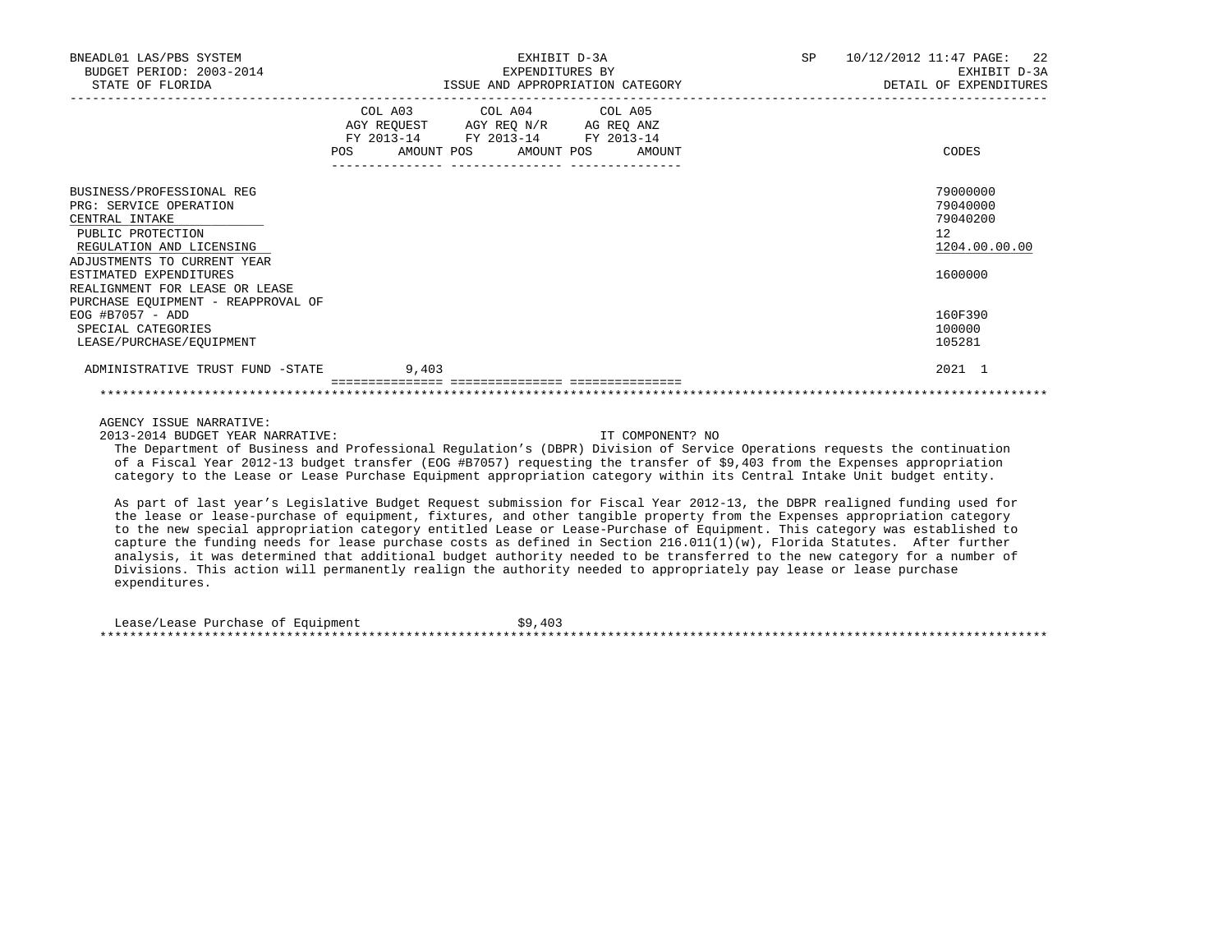| BNEADL01 LAS/PBS SYSTEM<br>BUDGET PERIOD: 2003-2014<br>STATE OF FLORIDA                                                                                                                                                                            | EXHIBIT D-3A<br>EXPENDITURES BY<br>ISSUE AND APPROPRIATION CATEGORY                                                                                                                                                                                            | 10/12/2012 11:47 PAGE: 23<br>SP<br>EXHIBIT D-3A<br>DETAIL OF EXPENDITURES |
|----------------------------------------------------------------------------------------------------------------------------------------------------------------------------------------------------------------------------------------------------|----------------------------------------------------------------------------------------------------------------------------------------------------------------------------------------------------------------------------------------------------------------|---------------------------------------------------------------------------|
|                                                                                                                                                                                                                                                    | COL A03 COL A04 COL A05<br>$\begin{tabular}{lllllll} AGY & \texttt{REQUEST} & \texttt{AGY} & \texttt{REG} & \texttt{N/R} & \texttt{AG} & \texttt{REQ} & \texttt{ANZ} \end{tabular}$<br>FY 2013-14<br>FY 2013-14 FY 2013-14<br>POS AMOUNT POS AMOUNT POS AMOUNT | CODES                                                                     |
| BUSINESS/PROFESSIONAL REG<br>PRG: SERVICE OPERATION<br>CENTRAL INTAKE<br>PUBLIC PROTECTION<br>REGULATION AND LICENSING<br>ANNUALIZATION OF ADMINISTERED<br>FUNDS APPROPRIATIONS<br>STATE HEALTH INSURANCE ADJUSTMENT<br>FOR FY 2012-13 - 10 MONTHS |                                                                                                                                                                                                                                                                | 79000000<br>79040000<br>79040200<br>12<br>1204.00.00.00<br>26A0000        |
| <b>ANNUALIZATION</b><br>SALARIES AND BENEFITS                                                                                                                                                                                                      |                                                                                                                                                                                                                                                                | 26A1830<br>010000                                                         |
| ADMINISTRATIVE TRUST FUND -STATE                                                                                                                                                                                                                   | 58,655                                                                                                                                                                                                                                                         | 2021 1                                                                    |
| TOTAL: REGULATION AND LICENSING<br>BY FUND TYPE                                                                                                                                                                                                    | 108.50                                                                                                                                                                                                                                                         | 1204.00.00.00                                                             |
| SALARY RATE 3,472,732                                                                                                                                                                                                                              |                                                                                                                                                                                                                                                                | 2000                                                                      |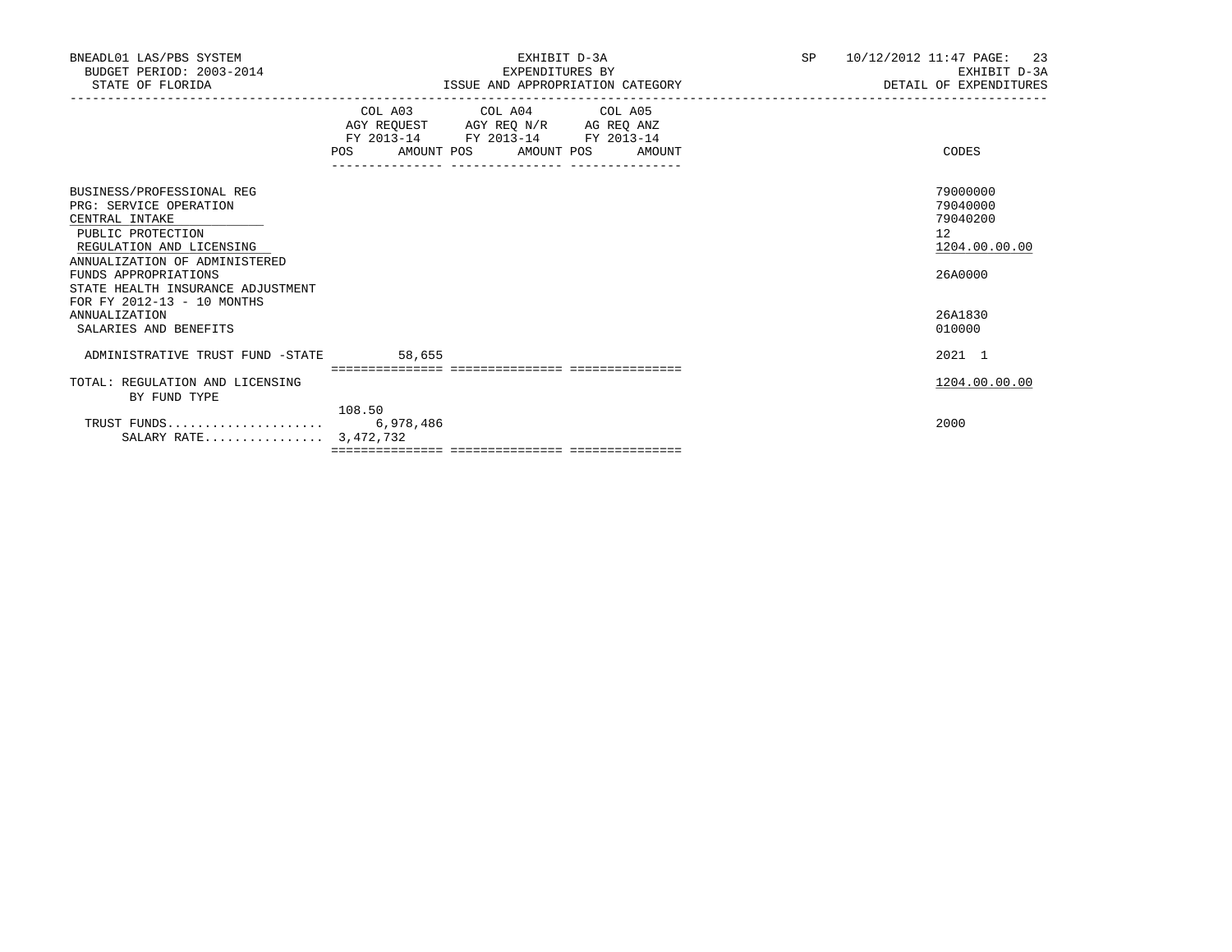| BNEADL01 LAS/PBS SYSTEM<br>BUDGET PERIOD: 2003-2014<br>STATE OF FLORIDA                                                                                                                                                                     |                               | EXHIBIT D-3A<br>EXPENDITURES BY<br>ISSUE AND APPROPRIATION CATEGORY                                               | SP | 10/12/2012 11:47 PAGE:<br>24<br>EXHIBIT D-3A<br>DETAIL OF EXPENDITURES                  |
|---------------------------------------------------------------------------------------------------------------------------------------------------------------------------------------------------------------------------------------------|-------------------------------|-------------------------------------------------------------------------------------------------------------------|----|-----------------------------------------------------------------------------------------|
|                                                                                                                                                                                                                                             | COL A03<br>AMOUNT POS<br>POS. | COL A04 COL A05<br>AGY REQUEST AGY REQ N/R AG REQ ANZ<br>FY 2013-14 FY 2013-14 FY 2013-14<br>AMOUNT POS<br>AMOUNT |    | <b>CODES</b>                                                                            |
| BUSINESS/PROFESSIONAL REG<br>PGM: PROFESSIONAL REG<br>COMPLIANCE AND ENFORCEMENT<br>PUBLIC PROTECTION<br>REGULATION AND LICENSING<br>ESTIMATED EXPENDITURES<br>ESTIMATED EXPENDITURES - OPERATIONS<br>SALARY RATE<br>SALARY RATE 10,833,826 |                               |                                                                                                                   |    | 79000000<br>79050000<br>79050100<br>12<br>1204.00.00.00<br>1000000<br>1001000<br>000000 |
|                                                                                                                                                                                                                                             |                               |                                                                                                                   |    |                                                                                         |
| SALARIES AND BENEFITS<br>PROFESSIONAL REGULATION TF-STATE 14,493,505                                                                                                                                                                        | 253.00                        |                                                                                                                   |    | 010000<br>2547 1                                                                        |
| OTHER PERSONAL SERVICES                                                                                                                                                                                                                     |                               |                                                                                                                   |    | 030000                                                                                  |
| PROFESSIONAL REGULATION TF-STATE 1,833,742                                                                                                                                                                                                  |                               |                                                                                                                   |    | 2547 1                                                                                  |
| <b>EXPENSES</b>                                                                                                                                                                                                                             |                               |                                                                                                                   |    | 040000                                                                                  |
| PROFESSIONAL REGULATION TF-STATE                                                                                                                                                                                                            | 3,104,272                     |                                                                                                                   |    | 2547 1                                                                                  |
| OPERATING CAPITAL OUTLAY                                                                                                                                                                                                                    |                               |                                                                                                                   |    | 060000                                                                                  |
| PROFESSIONAL REGULATION TF-STATE                                                                                                                                                                                                            | 6,920                         |                                                                                                                   |    | 2547 1                                                                                  |
| SPECIAL CATEGORIES<br>ACQUISITION/MOTOR VEHICLES                                                                                                                                                                                            |                               |                                                                                                                   |    | 100000<br>100021                                                                        |
| PROFESSIONAL REGULATION TF-STATE                                                                                                                                                                                                            | 201,900                       |                                                                                                                   |    | 2547 1                                                                                  |
| TRANSFER TO PROF REG TF                                                                                                                                                                                                                     |                               |                                                                                                                   |    | 100042                                                                                  |
| GENERAL REVENUE FUND                                                                                                                                                                                                                        | $-STATE$<br>900,000           |                                                                                                                   |    | 1000 1                                                                                  |
| LEGAL SERVICES CONTRACT                                                                                                                                                                                                                     |                               |                                                                                                                   |    | 100047                                                                                  |
| PROFESSIONAL REGULATION TF-STATE                                                                                                                                                                                                            | 899,080                       |                                                                                                                   |    | 2547 1                                                                                  |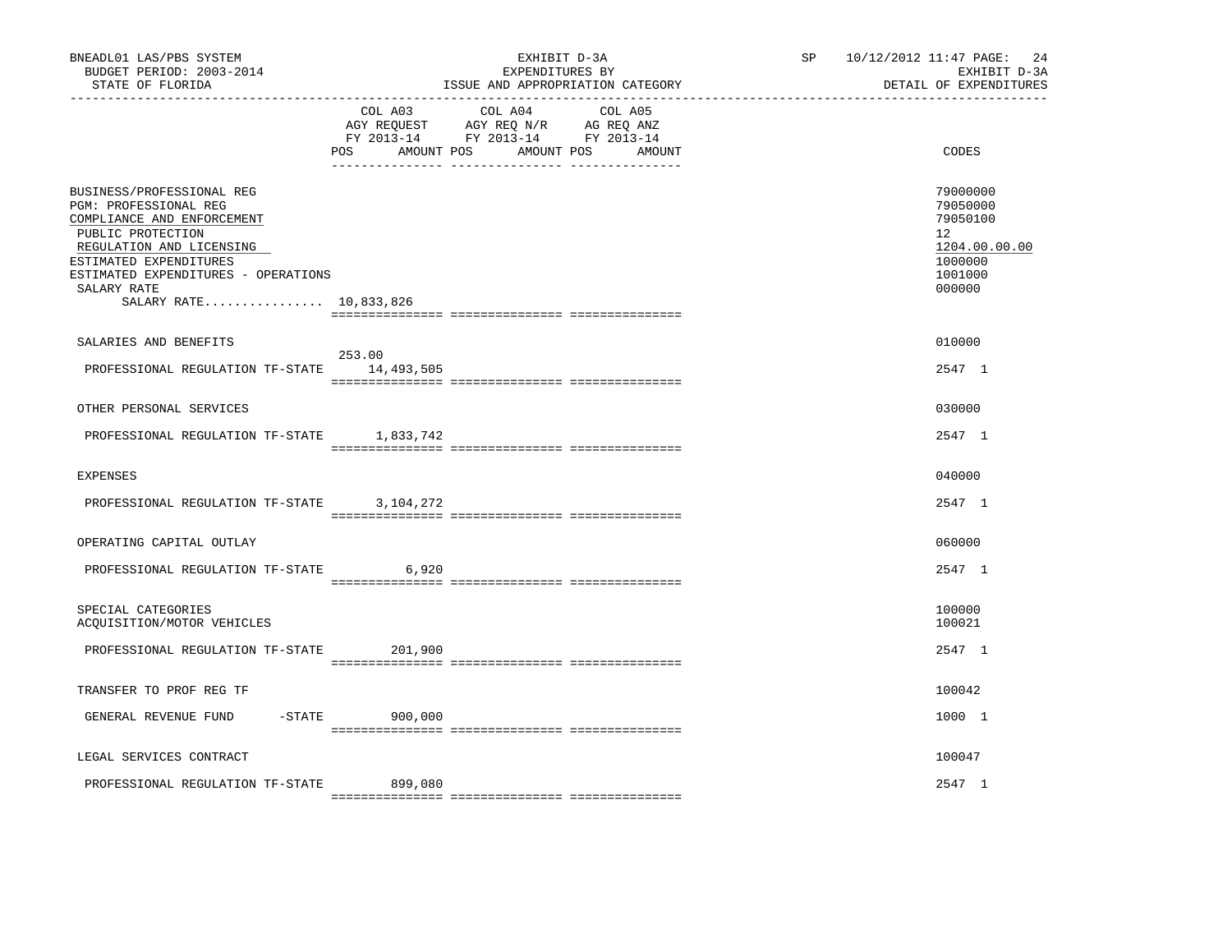| BNEADL01 LAS/PBS SYSTEM<br>BUDGET PERIOD: 2003-2014<br>STATE OF FLORIDA                                                                                                                                                                                                                    |                | EXHIBIT D-3A<br>EXPENDITURES BY<br>ISSUE AND APPROPRIATION CATEGORY                                                          | 25<br>SP 10/12/2012 11:47 PAGE:<br>EXHIBIT D-3A<br>DETAIL OF EXPENDITURES                                   |
|--------------------------------------------------------------------------------------------------------------------------------------------------------------------------------------------------------------------------------------------------------------------------------------------|----------------|------------------------------------------------------------------------------------------------------------------------------|-------------------------------------------------------------------------------------------------------------|
|                                                                                                                                                                                                                                                                                            | COL A03<br>POS | COL A04<br>COL A05<br>AGY REQUEST AGY REQ N/R AG REQ ANZ<br>FY 2013-14 FY 2013-14 FY 2013-14<br>AMOUNT POS AMOUNT POS AMOUNT | CODES                                                                                                       |
| BUSINESS/PROFESSIONAL REG<br>PGM: PROFESSIONAL REG<br>COMPLIANCE AND ENFORCEMENT<br>PUBLIC PROTECTION<br>REGULATION AND LICENSING<br>ESTIMATED EXPENDITURES<br>ESTIMATED EXPENDITURES - OPERATIONS<br>SPECIAL CATEGORIES<br>TRANSFER TO DEPT OF HEALTH<br>PROFESSIONAL REGULATION TF-STATE | 282,637        |                                                                                                                              | 79000000<br>79050000<br>79050100<br>12<br>1204.00.00.00<br>1000000<br>1001000<br>100000<br>100089<br>2547 1 |
| UNLICENSED ACTIVITIES                                                                                                                                                                                                                                                                      |                |                                                                                                                              | 100399                                                                                                      |
| PROFESSIONAL REGULATION TF-STATE                                                                                                                                                                                                                                                           | 700,050        |                                                                                                                              | 2547 1                                                                                                      |
| CL PAY/CONST RECOVERY FUND                                                                                                                                                                                                                                                                 |                |                                                                                                                              | 100455                                                                                                      |
| PROFESSIONAL REGULATION TF-STATE                                                                                                                                                                                                                                                           | 2,100,000      |                                                                                                                              | 2547 1                                                                                                      |
| CLAIMS/AUCTION RECOVRY FND                                                                                                                                                                                                                                                                 |                |                                                                                                                              | 100456                                                                                                      |
| PROFESSIONAL REGULATION TF-STATE                                                                                                                                                                                                                                                           | 106,579        |                                                                                                                              | 2547 1                                                                                                      |
| TRANS. ARCHITECT ACTIVITES                                                                                                                                                                                                                                                                 |                |                                                                                                                              | 100556                                                                                                      |
| PROFESSIONAL REGULATION TF-STATE                                                                                                                                                                                                                                                           | 425,239        |                                                                                                                              | 2547 1                                                                                                      |
| CONTRACTED SERVICES                                                                                                                                                                                                                                                                        |                |                                                                                                                              | 100777                                                                                                      |
| PROFESSIONAL REGULATION TF-STATE                                                                                                                                                                                                                                                           | 233,138        |                                                                                                                              | 2547 1                                                                                                      |
| OPERATION/MOTOR VEHICLES                                                                                                                                                                                                                                                                   |                |                                                                                                                              | 102289                                                                                                      |
| PROFESSIONAL REGULATION TF-STATE 163,236                                                                                                                                                                                                                                                   |                |                                                                                                                              | 2547 1                                                                                                      |
| RISK MANAGEMENT INSURANCE                                                                                                                                                                                                                                                                  |                |                                                                                                                              | 103241                                                                                                      |
| PROFESSIONAL REGULATION TF-STATE                                                                                                                                                                                                                                                           | 280,294        |                                                                                                                              | 2547 1                                                                                                      |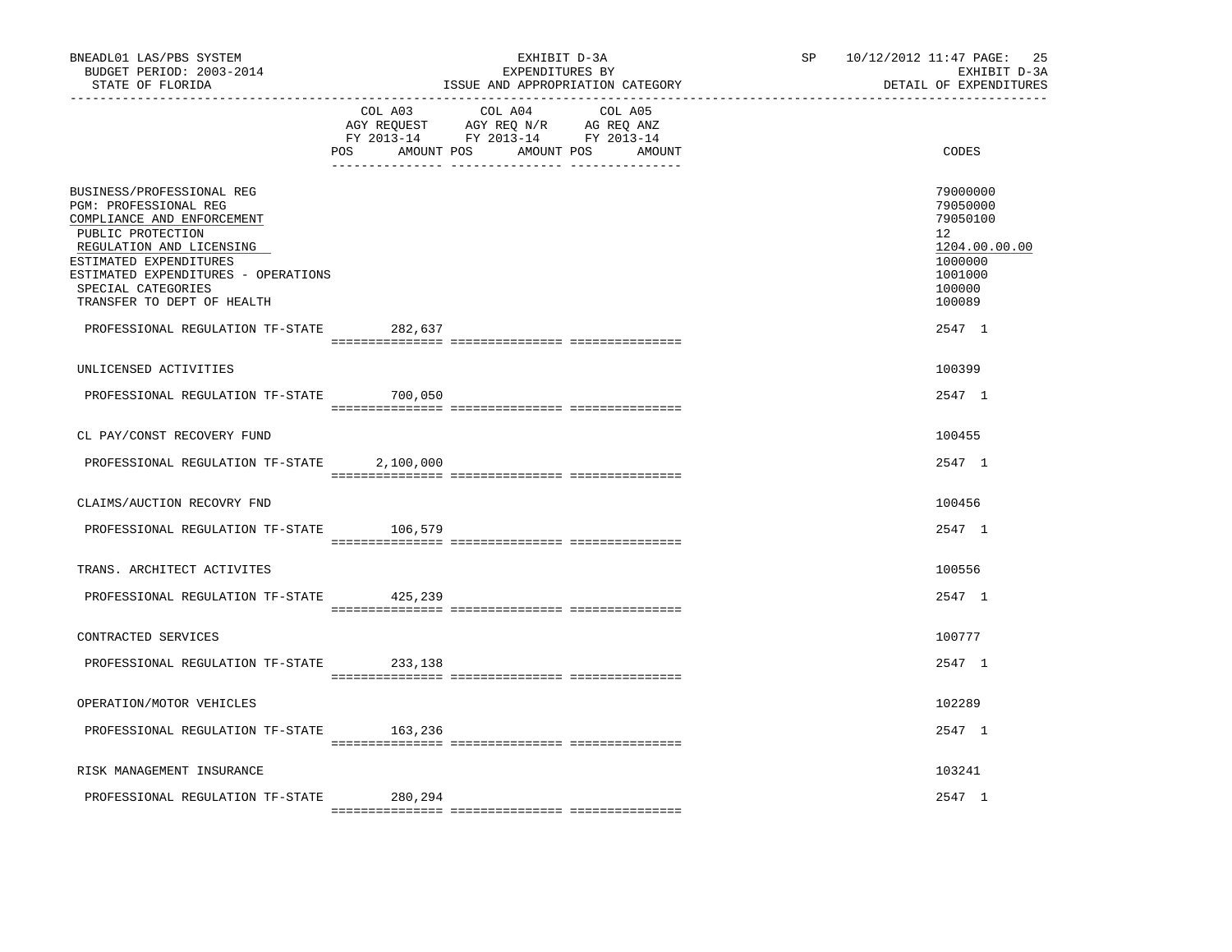| BNEADL01 LAS/PBS SYSTEM                                                                                                                                                                                                                                                                           |           | EXHIBIT D-3A                                                                                                                     | SP 10/12/2012 11:47 PAGE: 26 | EXHIBIT D-3A<br>DETAIL OF EXPENDITURES                                                                                   |
|---------------------------------------------------------------------------------------------------------------------------------------------------------------------------------------------------------------------------------------------------------------------------------------------------|-----------|----------------------------------------------------------------------------------------------------------------------------------|------------------------------|--------------------------------------------------------------------------------------------------------------------------|
|                                                                                                                                                                                                                                                                                                   | COL A03   | COL A04<br>COL A05<br>AGY REQUEST AGY REQ N/R AG REQ ANZ<br>FY 2013-14 FY 2013-14 FY 2013-14<br>POS AMOUNT POS AMOUNT POS AMOUNT |                              | CODES                                                                                                                    |
| BUSINESS/PROFESSIONAL REG<br>PGM: PROFESSIONAL REG<br>COMPLIANCE AND ENFORCEMENT<br>PUBLIC PROTECTION<br>REGULATION AND LICENSING<br>ESTIMATED EXPENDITURES<br>ESTIMATED EXPENDITURES - OPERATIONS<br>SPECIAL CATEGORIES<br>MINORITY SCHOLARSHIPS/CPA<br>PROFESSIONAL REGULATION TF-STATE 100,000 |           |                                                                                                                                  |                              | 79000000<br>79050000<br>79050100<br>12 <sup>°</sup><br>1204.00.00.00<br>1000000<br>1001000<br>100000<br>103873<br>2547 1 |
| LEASE/PURCHASE/EOUIPMENT                                                                                                                                                                                                                                                                          |           |                                                                                                                                  |                              | 105281                                                                                                                   |
| PROFESSIONAL REGULATION TF-STATE 93,557                                                                                                                                                                                                                                                           |           |                                                                                                                                  |                              | 2547 1                                                                                                                   |
| TR/DMS/HR SVCS/STW CONTRCT                                                                                                                                                                                                                                                                        |           |                                                                                                                                  |                              | 107040                                                                                                                   |
| PROFESSIONAL REGULATION TF-STATE 103,715                                                                                                                                                                                                                                                          |           |                                                                                                                                  |                              | 2547 1                                                                                                                   |
| G/A-FEMC CONTRACTED SVCS                                                                                                                                                                                                                                                                          |           |                                                                                                                                  |                              | 108020                                                                                                                   |
| PROFESSIONAL REGULATION TF-STATE                                                                                                                                                                                                                                                                  | 2,070,000 |                                                                                                                                  |                              | 2547 1                                                                                                                   |
| FINANCIAL ASSISTANCE PAYMT<br>SCHOLAR/REAL ESTATE REC FD                                                                                                                                                                                                                                          |           |                                                                                                                                  |                              | 110000<br>110161                                                                                                         |
| PROFESSIONAL REGULATION TF-STATE 450,000                                                                                                                                                                                                                                                          |           |                                                                                                                                  |                              | 2547 1                                                                                                                   |
| TOTAL: ESTIMATED EXPENDITURES - OPERATIONS<br>TOTAL POSITIONS $253.00$<br>TOTAL ISSUE 28,547,864<br>TOTAL SALARY RATE 10,833,826                                                                                                                                                                  |           |                                                                                                                                  |                              | 1001000                                                                                                                  |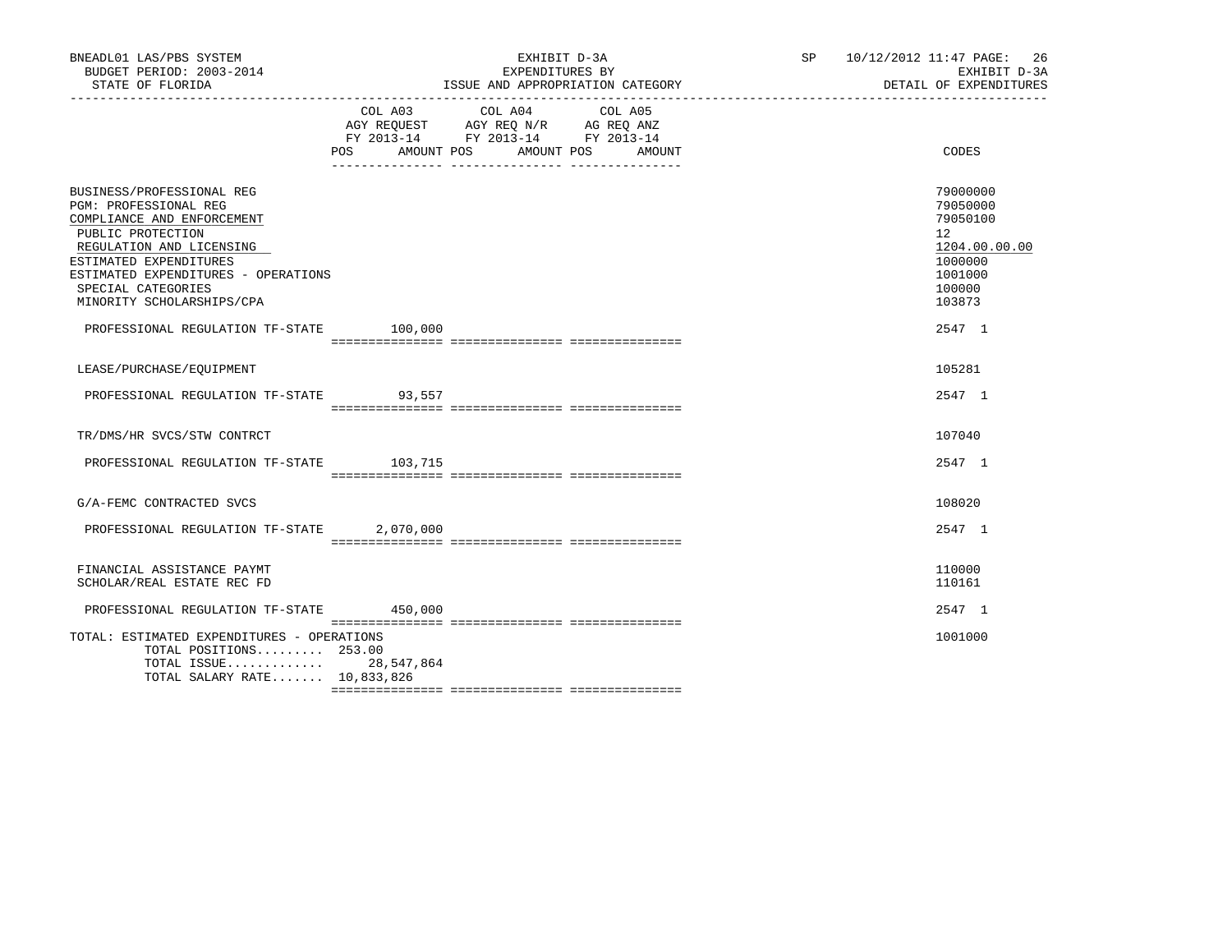| BNEADL01 LAS/PBS SYSTEM<br>BUDGET PERIOD: 2003-2014<br>STATE OF FLORIDA                                                                                                                                                                                           |        | EXHIBIT D-3A<br>EXPENDITURES BY<br>ISSUE AND APPROPRIATION CATEGORY                                                                   | SP 10/12/2012 11:47 PAGE: 27<br>EXHIBIT D-3A<br>DETAIL OF EXPENDITURES                                         |
|-------------------------------------------------------------------------------------------------------------------------------------------------------------------------------------------------------------------------------------------------------------------|--------|---------------------------------------------------------------------------------------------------------------------------------------|----------------------------------------------------------------------------------------------------------------|
|                                                                                                                                                                                                                                                                   |        | COL A03 COL A04 COL A05<br>AGY REQUEST AGY REQ N/R AG REQ ANZ<br>FY 2013-14 FY 2013-14 FY 2013-14<br>POS AMOUNT POS AMOUNT POS AMOUNT | CODES                                                                                                          |
| BUSINESS/PROFESSIONAL REG<br><b>PGM: PROFESSIONAL REG</b><br>COMPLIANCE AND ENFORCEMENT<br>PUBLIC PROTECTION<br>REGULATION AND LICENSING<br>ESTIMATED EXPENDITURES<br>CASUALTY INSURANCE PREMIUM<br>ADJUSTMENT<br>SPECIAL CATEGORIES<br>RISK MANAGEMENT INSURANCE |        |                                                                                                                                       | 79000000<br>79050000<br>79050100<br>12 <sup>2</sup><br>1204.00.00.00<br>1000000<br>1001090<br>100000<br>103241 |
| PROFESSIONAL REGULATION TF-STATE 7,113                                                                                                                                                                                                                            |        |                                                                                                                                       | 2547 1                                                                                                         |
| FLORIDA RETIREMENT SYSTEM<br>CONTRIBUTION ADJUSTMENT FOR<br>FISCAL YEAR 2012-2013<br>SALARIES AND BENEFITS<br>PROFESSIONAL REGULATION TF-STATE 31,887                                                                                                             |        |                                                                                                                                       | 1001240<br>010000<br>2547 1                                                                                    |
|                                                                                                                                                                                                                                                                   |        |                                                                                                                                       |                                                                                                                |
| ADJUSTMENT TO STATE HEALTH<br>INSURANCE PREMIUM CONTRIBUTION -<br>FISCAL YEAR 2012-13<br>SALARIES AND BENEFITS<br>PROFESSIONAL REGULATION TF-STATE 30,808                                                                                                         |        |                                                                                                                                       | 1001830<br>010000<br>2547 1                                                                                    |
| REALLOCATION OF HUMAN RESOURCES<br>OUTSOURCING<br>SPECIAL CATEGORIES<br>TR/DMS/HR SVCS/STW CONTRCT                                                                                                                                                                |        |                                                                                                                                       | 1005900<br>100000<br>107040                                                                                    |
| PROFESSIONAL REGULATION TF-STATE                                                                                                                                                                                                                                  | $51 -$ |                                                                                                                                       | 2547 1                                                                                                         |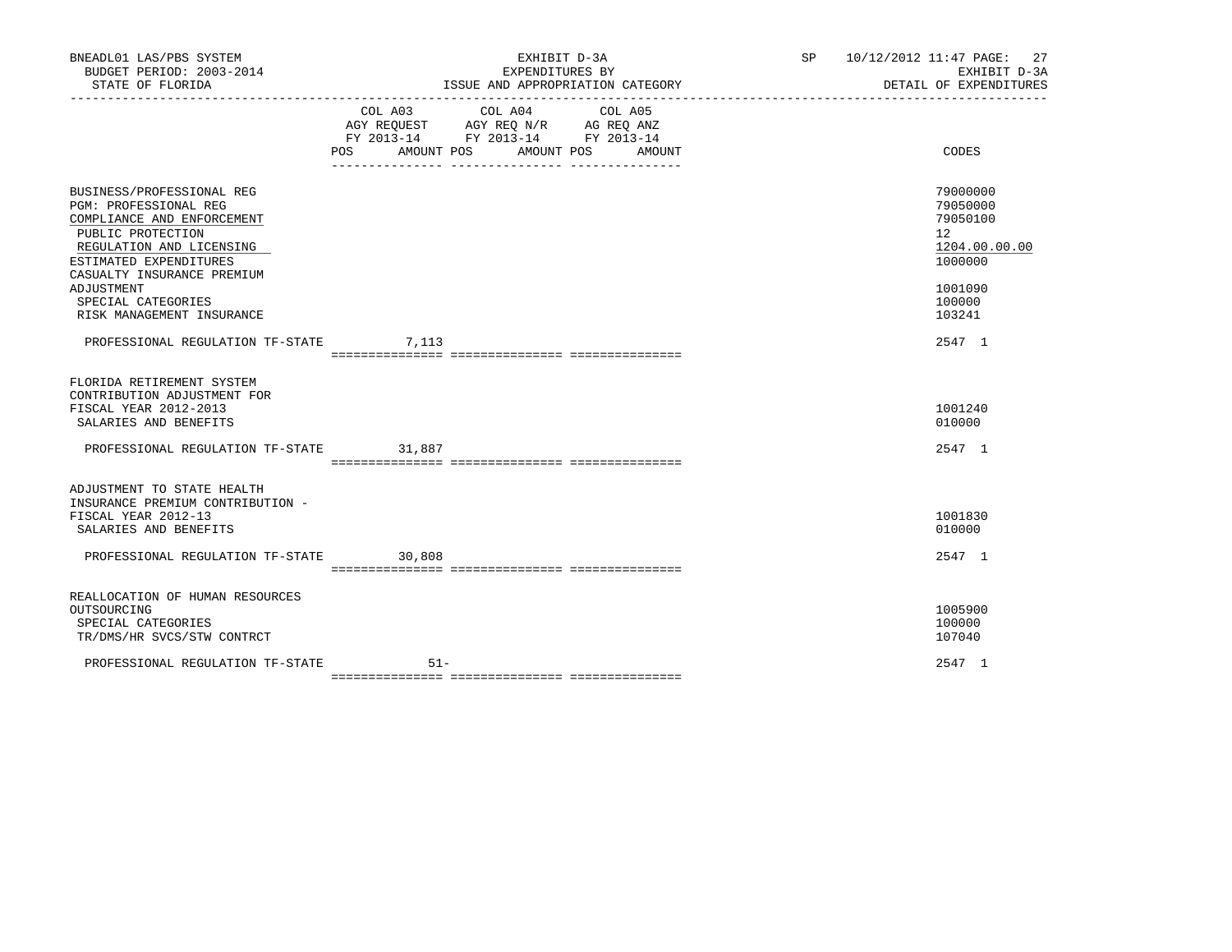| BNEADL01 LAS/PBS SYSTEM<br>BUDGET PERIOD: 2003-2014                                                                                                                                                                                                                    | EXHIBIT D-3A<br>EXPENDITURES BY                                                                                                                                                                                                                                                                                                                                                                                                                                                                                                                                                                                                                                                                                                                                                                                                                                                                         | 10/12/2012 11:47 PAGE:<br>SP<br>28<br>EXHIBIT D-3A                 |  |  |
|------------------------------------------------------------------------------------------------------------------------------------------------------------------------------------------------------------------------------------------------------------------------|---------------------------------------------------------------------------------------------------------------------------------------------------------------------------------------------------------------------------------------------------------------------------------------------------------------------------------------------------------------------------------------------------------------------------------------------------------------------------------------------------------------------------------------------------------------------------------------------------------------------------------------------------------------------------------------------------------------------------------------------------------------------------------------------------------------------------------------------------------------------------------------------------------|--------------------------------------------------------------------|--|--|
| STATE OF FLORIDA                                                                                                                                                                                                                                                       | ISSUE AND APPROPRIATION CATEGORY                                                                                                                                                                                                                                                                                                                                                                                                                                                                                                                                                                                                                                                                                                                                                                                                                                                                        | DETAIL OF EXPENDITURES                                             |  |  |
|                                                                                                                                                                                                                                                                        | COL A03<br>COL A04<br>COL A05<br>AGY REQUEST AGY REQ N/R AG REQ ANZ<br>FY 2013-14 FY 2013-14 FY 2013-14<br>POS AMOUNT POS AMOUNT POS AMOUNT                                                                                                                                                                                                                                                                                                                                                                                                                                                                                                                                                                                                                                                                                                                                                             | CODES                                                              |  |  |
| BUSINESS/PROFESSIONAL REG<br>PGM: PROFESSIONAL REG<br>COMPLIANCE AND ENFORCEMENT<br>PUBLIC PROTECTION<br>REGULATION AND LICENSING<br>ADJUSTMENTS TO CURRENT YEAR<br>ESTIMATED EXPENDITURES<br>TRANSFER FROM EXPENSES TO OPERATION<br>OF MOTOR VEHICLES - REAPPROVAL OF |                                                                                                                                                                                                                                                                                                                                                                                                                                                                                                                                                                                                                                                                                                                                                                                                                                                                                                         | 79000000<br>79050000<br>79050100<br>12<br>1204.00.00.00<br>1600000 |  |  |
| EOG #B0714 - DEDUCT<br><b>EXPENSES</b>                                                                                                                                                                                                                                 |                                                                                                                                                                                                                                                                                                                                                                                                                                                                                                                                                                                                                                                                                                                                                                                                                                                                                                         | 160F180<br>040000                                                  |  |  |
| PROFESSIONAL REGULATION TF-STATE 25,000-                                                                                                                                                                                                                               |                                                                                                                                                                                                                                                                                                                                                                                                                                                                                                                                                                                                                                                                                                                                                                                                                                                                                                         | 2547 1                                                             |  |  |
|                                                                                                                                                                                                                                                                        |                                                                                                                                                                                                                                                                                                                                                                                                                                                                                                                                                                                                                                                                                                                                                                                                                                                                                                         |                                                                    |  |  |
| AGENCY ISSUE NARRATIVE:<br>2013-2014 BUDGET YEAR NARRATIVE:<br>from the appropriate category.<br>Expenses                                                                                                                                                              | IT COMPONENT? NO<br>The Department of Business and Professional Regulation's Division of Drugs, Devices, and Cosmetics (DDC) requests the<br>continuation of a Fiscal Year 2012-13 budget transfer (EOG #B7014) requesting to transfer \$25,000 from the Division's<br>Expenses appropriation category to the Operation of Motor Vehicles appropriation category to cover recurring expenses for<br>fuel, maintenance, and repair costs of its fleet. Prior to the DDC's transfer to the Department of Business and<br>Professional Regulation from the Department of Health, vehicle related expenditures were paid from the Expenses<br>appropriation category. At the DBPR, these expenditures are paid from the Operation of Motor Vehicle appropriation<br>category. This request will realign the Division's budget authority to ensure that vehicle related expenditures are paid<br>( \$25,000) |                                                                    |  |  |
| TRANSFER TO OPERATION OF MOTOR<br>VEHICLES FROM EXPENSES - REAPPROVAL<br>OF EOG #B7014 - ADD<br>SPECIAL CATEGORIES<br>OPERATION/MOTOR VEHICLES                                                                                                                         |                                                                                                                                                                                                                                                                                                                                                                                                                                                                                                                                                                                                                                                                                                                                                                                                                                                                                                         | 160F190<br>100000<br>102289                                        |  |  |
| PROFESSIONAL REGULATION TF-STATE                                                                                                                                                                                                                                       | 25,000                                                                                                                                                                                                                                                                                                                                                                                                                                                                                                                                                                                                                                                                                                                                                                                                                                                                                                  | 2547 1                                                             |  |  |
|                                                                                                                                                                                                                                                                        |                                                                                                                                                                                                                                                                                                                                                                                                                                                                                                                                                                                                                                                                                                                                                                                                                                                                                                         |                                                                    |  |  |
| AGENCY ISSUE NARRATIVE:<br>2013-2014 BUDGET YEAR NARRATIVE:                                                                                                                                                                                                            | IT COMPONENT? NO<br>The Department of Business and Professional Regulation's Division of Drugs, Devices, and Cosmetics (DDC) requests the<br>continuation of a Fiscal Year 2012-13 budget transfer (EOG #B7014) requesting to transfer \$25,000 from the Division's<br>Expenses appropriation category to the Operation of Motor Vehicles appropriation category to cover recurring expenses for<br>fuel, maintenance, and repair costs of its fleet. Prior to the DDC's transfer to the Department of Business and<br>Professional Regulation from the Department of Health, vehicle related expenditures were paid from the Expenses                                                                                                                                                                                                                                                                  |                                                                    |  |  |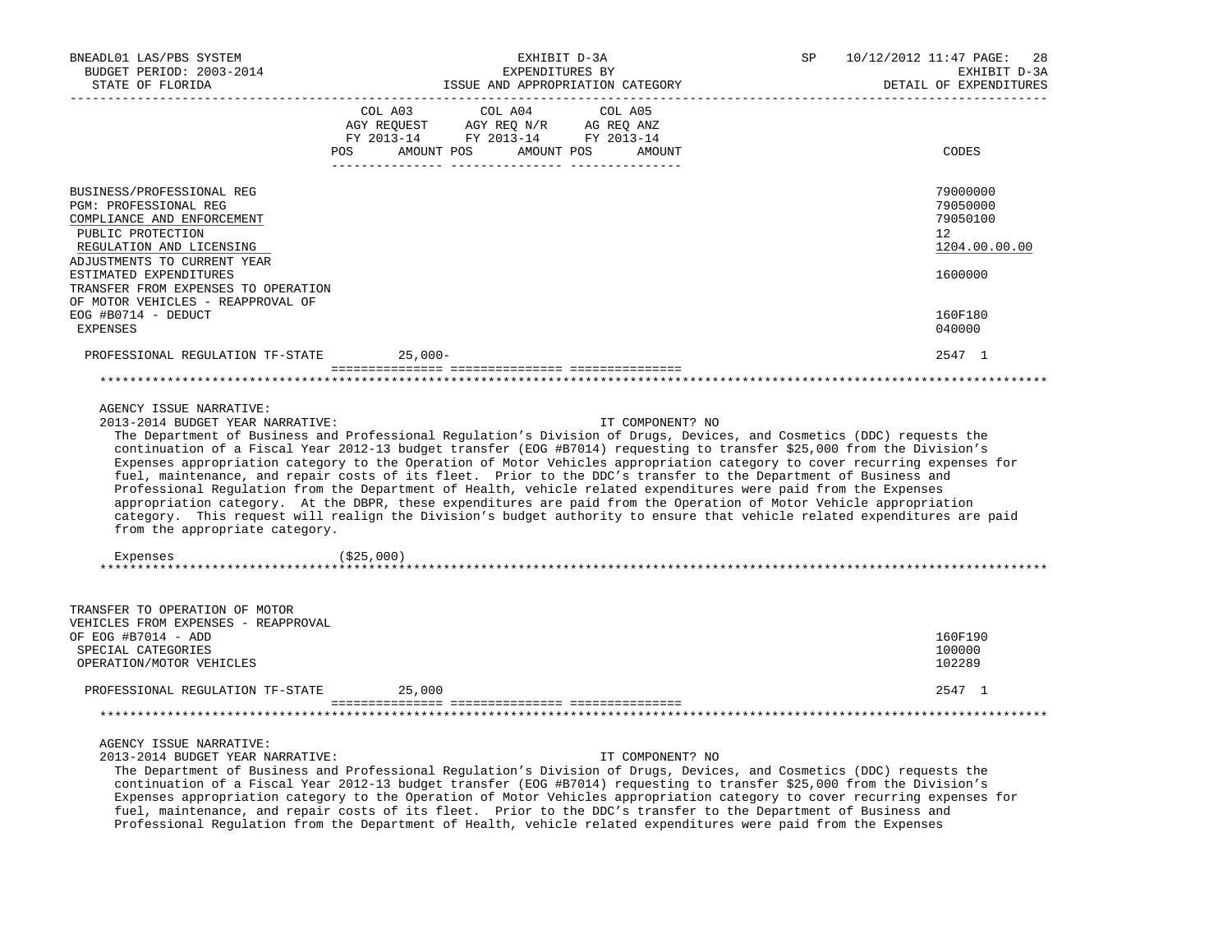| BNEADL01 LAS/PBS SYSTEM<br>BUDGET PERIOD: 2003-2014<br>STATE OF FLORIDA<br>___________________                                                                   | EXHIBIT D-3A<br>EXPENDITURES BY<br>ISSUE AND APPROPRIATION CATEGORY                                                                                                                                                                                                                                                                                                                                                                                                                                                                                                                                                                                                                                                                                    | 10/12/2012 11:47 PAGE:<br>SP<br>29<br>EXHIBIT D-3A<br>DETAIL OF EXPENDITURES |
|------------------------------------------------------------------------------------------------------------------------------------------------------------------|--------------------------------------------------------------------------------------------------------------------------------------------------------------------------------------------------------------------------------------------------------------------------------------------------------------------------------------------------------------------------------------------------------------------------------------------------------------------------------------------------------------------------------------------------------------------------------------------------------------------------------------------------------------------------------------------------------------------------------------------------------|------------------------------------------------------------------------------|
|                                                                                                                                                                  | COL A03<br>COL A04<br>COL A05<br>AGY REQUEST AGY REQ N/R AG REQ ANZ<br>FY 2013-14 FY 2013-14 FY 2013-14<br>AMOUNT POS AMOUNT POS<br>POS<br>AMOUNT                                                                                                                                                                                                                                                                                                                                                                                                                                                                                                                                                                                                      | CODES                                                                        |
| BUSINESS/PROFESSIONAL REG<br>PGM: PROFESSIONAL REG<br>COMPLIANCE AND ENFORCEMENT<br>PUBLIC PROTECTION<br>REGULATION AND LICENSING<br>ADJUSTMENTS TO CURRENT YEAR |                                                                                                                                                                                                                                                                                                                                                                                                                                                                                                                                                                                                                                                                                                                                                        | 79000000<br>79050000<br>79050100<br>$12^{\circ}$<br>1204.00.00.00            |
| ESTIMATED EXPENDITURES<br>TRANSFER TO OPERATION OF MOTOR<br>VEHICLES FROM EXPENSES - REAPPROVAL<br>OF EOG #B7014 - ADD                                           |                                                                                                                                                                                                                                                                                                                                                                                                                                                                                                                                                                                                                                                                                                                                                        | 1600000<br>160F190                                                           |
| from the appropriate category.                                                                                                                                   | appropriation category. At the DBPR, these expenditures are paid from the Operation of Motor Vehicle appropriation<br>category. This request will realign the Division's budget authority to ensure that vehicle related expenditures are paid                                                                                                                                                                                                                                                                                                                                                                                                                                                                                                         |                                                                              |
| Operation of Motor Vehicles \$25,000                                                                                                                             |                                                                                                                                                                                                                                                                                                                                                                                                                                                                                                                                                                                                                                                                                                                                                        |                                                                              |
| REALIGNMENT FOR LEASE OR LEASE<br>PURCHASE EQUIPMENT - REAPPROVAL OF<br>EOG #B7057 - DEDUCT                                                                      |                                                                                                                                                                                                                                                                                                                                                                                                                                                                                                                                                                                                                                                                                                                                                        | 160F380                                                                      |
| <b>EXPENSES</b>                                                                                                                                                  |                                                                                                                                                                                                                                                                                                                                                                                                                                                                                                                                                                                                                                                                                                                                                        | 040000                                                                       |
| PROFESSIONAL REGULATION TF-STATE                                                                                                                                 | $9,805-$                                                                                                                                                                                                                                                                                                                                                                                                                                                                                                                                                                                                                                                                                                                                               | 2547 1                                                                       |
|                                                                                                                                                                  |                                                                                                                                                                                                                                                                                                                                                                                                                                                                                                                                                                                                                                                                                                                                                        |                                                                              |
| AGENCY ISSUE NARRATIVE:<br>2013-2014 BUDGET YEAR NARRATIVE:                                                                                                      | IT COMPONENT? NO<br>The Department of Business and Professional Regulation's (DBPR) Division of Real Estate requests the continuation of a<br>Fiscal Year 2012-13 budget transfer (EOG #B7057) requesting the transfer of \$9,805 from the Expenses appropriation<br>category to the Lease or Lease Purchase Equipment appropriation category.                                                                                                                                                                                                                                                                                                                                                                                                         |                                                                              |
| purchase expenditures.                                                                                                                                           | As part of last year's Legislative Budget Request submission for Fiscal Year 2012-13, the DBPR realigned funding used for<br>the lease or lease-purchase of equipment, fixtures, and other tangible property from the Expenses appropriation category<br>to the new special appropriation category entitled Lease or Lease-Purchase of Equipment. This category was established<br>to capture the funding needs for lease purchase costs as defined in Section 216.011(1)(w), Florida Statutes. After<br>further analysis, it was determined that additional budget authority needed to be transferred to the new category for a<br>number of Divisions. This action will permanently realign the authority needed to appropriately pay lease or lease |                                                                              |
| Expenses                                                                                                                                                         | (\$9,805)                                                                                                                                                                                                                                                                                                                                                                                                                                                                                                                                                                                                                                                                                                                                              |                                                                              |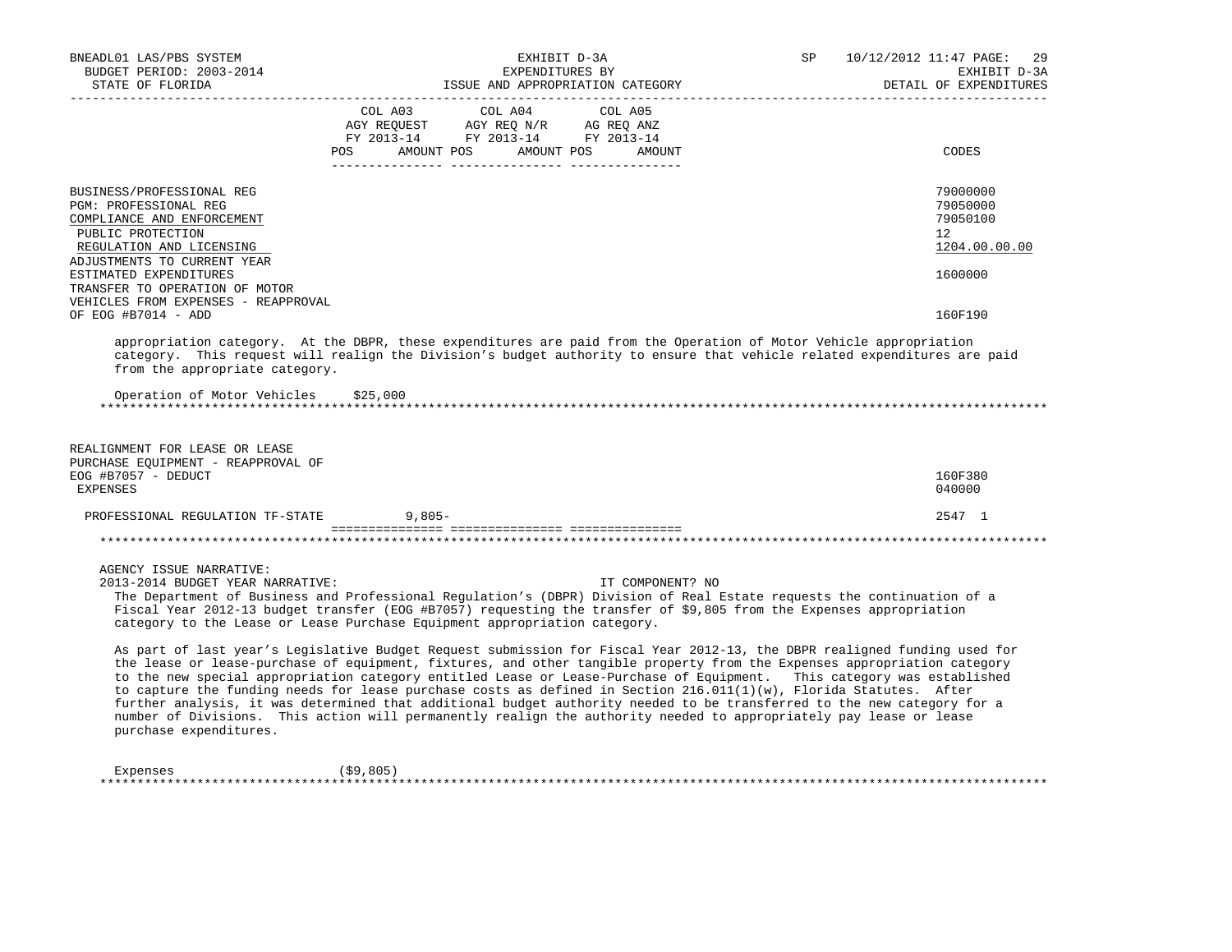| BNEADL01 LAS/PBS SYSTEM<br>BUDGET PERIOD: 2003-2014                                                                                                                                                                          | EXHIBIT D-3A<br>EXPENDITURES BY                                                                                                                                                                                                                                                                                                                                                                                                                                                                                                                                                                                                                                                                                                                                                                                                                                                                                                                                                                                                                                                                             | 10/12/2012 11:47 PAGE:<br>SP<br>30<br>EXHIBIT D-3A                 |
|------------------------------------------------------------------------------------------------------------------------------------------------------------------------------------------------------------------------------|-------------------------------------------------------------------------------------------------------------------------------------------------------------------------------------------------------------------------------------------------------------------------------------------------------------------------------------------------------------------------------------------------------------------------------------------------------------------------------------------------------------------------------------------------------------------------------------------------------------------------------------------------------------------------------------------------------------------------------------------------------------------------------------------------------------------------------------------------------------------------------------------------------------------------------------------------------------------------------------------------------------------------------------------------------------------------------------------------------------|--------------------------------------------------------------------|
| STATE OF FLORIDA                                                                                                                                                                                                             | ISSUE AND APPROPRIATION CATEGORY FOR A DETAIL OF EXPENDENCE ISSUE AND APPROPRIATION CATEGORY                                                                                                                                                                                                                                                                                                                                                                                                                                                                                                                                                                                                                                                                                                                                                                                                                                                                                                                                                                                                                | DETAIL OF EXPENDITURES                                             |
|                                                                                                                                                                                                                              | COL A03 COL A04 COL A05<br>$\begin{tabular}{lllllll} \bf AGY \;\; REQUEST \hspace{1cm} \bf AGY \;\; REQ \;\; N/R \hspace{1cm} \bf AG \;\; REQ \;\; ANZ \\ \bf FY \;\; 2013-14 \hspace{1cm} & \bf FY \;\; 2013-14 \end{tabular}$<br>POS AMOUNT POS AMOUNT POS AMOUNT                                                                                                                                                                                                                                                                                                                                                                                                                                                                                                                                                                                                                                                                                                                                                                                                                                         | CODES                                                              |
| BUSINESS/PROFESSIONAL REG<br>PGM: PROFESSIONAL REG<br>COMPLIANCE AND ENFORCEMENT<br>PUBLIC PROTECTION<br>REGULATION AND LICENSING<br>ADJUSTMENTS TO CURRENT YEAR<br>ESTIMATED EXPENDITURES<br>REALIGNMENT FOR LEASE OR LEASE |                                                                                                                                                                                                                                                                                                                                                                                                                                                                                                                                                                                                                                                                                                                                                                                                                                                                                                                                                                                                                                                                                                             | 79000000<br>79050000<br>79050100<br>12<br>1204.00.00.00<br>1600000 |
| PURCHASE EQUIPMENT - REAPPROVAL OF<br>EOG #B7057 - ADD                                                                                                                                                                       |                                                                                                                                                                                                                                                                                                                                                                                                                                                                                                                                                                                                                                                                                                                                                                                                                                                                                                                                                                                                                                                                                                             | 160F390                                                            |
| SPECIAL CATEGORIES<br>LEASE/PURCHASE/EQUIPMENT                                                                                                                                                                               |                                                                                                                                                                                                                                                                                                                                                                                                                                                                                                                                                                                                                                                                                                                                                                                                                                                                                                                                                                                                                                                                                                             | 100000<br>105281                                                   |
| PROFESSIONAL REGULATION TF-STATE                                                                                                                                                                                             | 9,805                                                                                                                                                                                                                                                                                                                                                                                                                                                                                                                                                                                                                                                                                                                                                                                                                                                                                                                                                                                                                                                                                                       | 2547 1                                                             |
|                                                                                                                                                                                                                              |                                                                                                                                                                                                                                                                                                                                                                                                                                                                                                                                                                                                                                                                                                                                                                                                                                                                                                                                                                                                                                                                                                             |                                                                    |
|                                                                                                                                                                                                                              |                                                                                                                                                                                                                                                                                                                                                                                                                                                                                                                                                                                                                                                                                                                                                                                                                                                                                                                                                                                                                                                                                                             |                                                                    |
| 2013-2014 BUDGET YEAR NARRATIVE:<br>purchase expenditures.<br>Lease/Lease Purchase of Equipment \$9,805                                                                                                                      | IT COMPONENT? NO<br>The Department of Business and Professional Regulation's (DBPR) Division of Real Estate requests the continuation of a<br>Fiscal Year 2012-13 budget transfer (EOG #B7057) requesting the transfer of \$9,805 from the Expenses appropriation<br>category to the Lease or Lease Purchase Equipment appropriation category.<br>As part of last year's Legislative Budget Request submission for Fiscal Year 2012-13, the DBPR realigned funding used for<br>the lease or lease-purchase of equipment, fixtures, and other tangible property from the Expenses appropriation category<br>to the new special appropriation category entitled Lease or Lease-Purchase of Equipment. This category was established<br>to capture the funding needs for lease purchase costs as defined in Section $216.011(1)(w)$ , Florida Statutes. After<br>further analysis, it was determined that additional budget authority needed to be transferred to the new category for a<br>number of Divisions. This action will permanently realign the authority needed to appropriately pay lease or lease |                                                                    |
|                                                                                                                                                                                                                              |                                                                                                                                                                                                                                                                                                                                                                                                                                                                                                                                                                                                                                                                                                                                                                                                                                                                                                                                                                                                                                                                                                             |                                                                    |
| TRANSFER FROM OTHER PERSONAL<br>SERVICES TO CONTRACTED SERVICES -<br>REAPPROVAL OF EOG #B0051 - DEDUCT<br>OTHER PERSONAL SERVICES                                                                                            |                                                                                                                                                                                                                                                                                                                                                                                                                                                                                                                                                                                                                                                                                                                                                                                                                                                                                                                                                                                                                                                                                                             | 1600400<br>030000                                                  |
| PROFESSIONAL REGULATION TF-STATE 1,000,000-                                                                                                                                                                                  |                                                                                                                                                                                                                                                                                                                                                                                                                                                                                                                                                                                                                                                                                                                                                                                                                                                                                                                                                                                                                                                                                                             | 2547 1                                                             |
|                                                                                                                                                                                                                              |                                                                                                                                                                                                                                                                                                                                                                                                                                                                                                                                                                                                                                                                                                                                                                                                                                                                                                                                                                                                                                                                                                             |                                                                    |
| AGENCY ISSUE NARRATIVE:<br>2013-2014 BUDGET YEAR NARRATIVE:                                                                                                                                                                  | IT COMPONENT? NO<br>The Department of Business and Professional Regulation's Florida Building Commission (Commission) requests the                                                                                                                                                                                                                                                                                                                                                                                                                                                                                                                                                                                                                                                                                                                                                                                                                                                                                                                                                                          |                                                                    |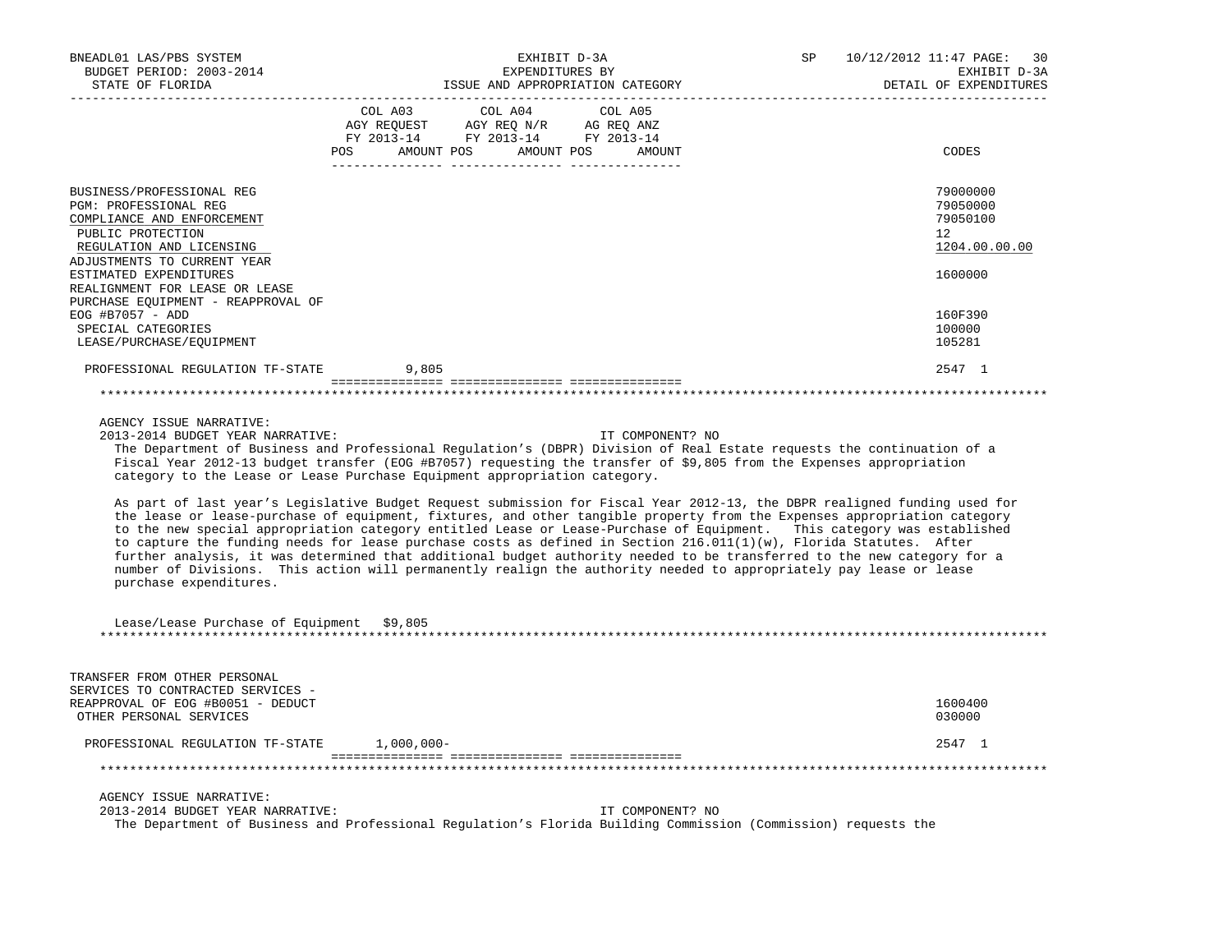| BNEADL01 LAS/PBS SYSTEM<br>BUDGET PERIOD: 2003-2014<br>STATE OF FLORIDA                                                                                                                                                                                                                                                                                                                                                                                                                                                                                                                                                                                                                                                                                                                                                                                                                                                                                     |                |                                                                                                            | EXHIBIT D-3A<br>EXPENDITURES BY<br>ISSUE AND APPROPRIATION CATEGORY |  | 10/12/2012 11:47 PAGE:<br>SP<br>EXHIBIT D-3A<br>DETAIL OF EXPENDITURES |                                                         |
|-------------------------------------------------------------------------------------------------------------------------------------------------------------------------------------------------------------------------------------------------------------------------------------------------------------------------------------------------------------------------------------------------------------------------------------------------------------------------------------------------------------------------------------------------------------------------------------------------------------------------------------------------------------------------------------------------------------------------------------------------------------------------------------------------------------------------------------------------------------------------------------------------------------------------------------------------------------|----------------|------------------------------------------------------------------------------------------------------------|---------------------------------------------------------------------|--|------------------------------------------------------------------------|---------------------------------------------------------|
|                                                                                                                                                                                                                                                                                                                                                                                                                                                                                                                                                                                                                                                                                                                                                                                                                                                                                                                                                             | COL A03<br>POS | COL A04<br>AGY REQUEST AGY REQ N/R AG REQ ANZ<br>FY 2013-14 FY 2013-14 FY 2013-14<br>AMOUNT POS AMOUNT POS | COL A05<br>AMOUNT                                                   |  |                                                                        | CODES                                                   |
|                                                                                                                                                                                                                                                                                                                                                                                                                                                                                                                                                                                                                                                                                                                                                                                                                                                                                                                                                             |                |                                                                                                            |                                                                     |  |                                                                        |                                                         |
| BUSINESS/PROFESSIONAL REG<br>PGM: PROFESSIONAL REG<br>COMPLIANCE AND ENFORCEMENT<br>PUBLIC PROTECTION<br>REGULATION AND LICENSING                                                                                                                                                                                                                                                                                                                                                                                                                                                                                                                                                                                                                                                                                                                                                                                                                           |                |                                                                                                            |                                                                     |  |                                                                        | 79000000<br>79050000<br>79050100<br>12<br>1204.00.00.00 |
| ADJUSTMENTS TO CURRENT YEAR<br>ESTIMATED EXPENDITURES<br>TRANSFER FROM OTHER PERSONAL<br>SERVICES TO CONTRACTED SERVICES -                                                                                                                                                                                                                                                                                                                                                                                                                                                                                                                                                                                                                                                                                                                                                                                                                                  |                |                                                                                                            |                                                                     |  |                                                                        | 1600000                                                 |
| REAPPROVAL OF EOG #B0051 - DEDUCT                                                                                                                                                                                                                                                                                                                                                                                                                                                                                                                                                                                                                                                                                                                                                                                                                                                                                                                           |                |                                                                                                            |                                                                     |  |                                                                        | 1600400                                                 |
| \$1,000,000 from the Commission's Other Personal Services (OPS) appropriation category to the Contracted Services<br>appropriation category. Prior to being transferred to the Department of Business and Professional Regulation (DBPR)<br>from the Department of Community Affairs, the Commission utilized the OPS appropriation category to pay contract related<br>expenditures. At the DBPR, contracted related expenditures are paid from the Contracted Services appropriation category.<br>This request will realign the Commission's budget authority to ensure that contract related expenditures are paid from<br>the appropriate category.<br>Other Personal Services (\$1,000,000)<br>TRANSFER TO CONTRACTED SERVICES                                                                                                                                                                                                                         |                |                                                                                                            |                                                                     |  |                                                                        |                                                         |
| FROM OTHER PERSONAL SERVICES -                                                                                                                                                                                                                                                                                                                                                                                                                                                                                                                                                                                                                                                                                                                                                                                                                                                                                                                              |                |                                                                                                            |                                                                     |  |                                                                        |                                                         |
| REAPPROVAL OF EOG #B0051 - ADD<br>SPECIAL CATEGORIES<br>CONTRACTED SERVICES                                                                                                                                                                                                                                                                                                                                                                                                                                                                                                                                                                                                                                                                                                                                                                                                                                                                                 |                |                                                                                                            |                                                                     |  |                                                                        | 1600410<br>100000<br>100777                             |
| PROFESSIONAL REGULATION TF-STATE 1,000,000                                                                                                                                                                                                                                                                                                                                                                                                                                                                                                                                                                                                                                                                                                                                                                                                                                                                                                                  |                |                                                                                                            |                                                                     |  |                                                                        | 2547 1                                                  |
|                                                                                                                                                                                                                                                                                                                                                                                                                                                                                                                                                                                                                                                                                                                                                                                                                                                                                                                                                             |                |                                                                                                            |                                                                     |  |                                                                        |                                                         |
| AGENCY ISSUE NARRATIVE:<br>2013-2014 BUDGET YEAR NARRATIVE:<br>The Department of Business and Professional Requlation's Florida Building Commission (Commission) requests the<br>continuation of two Fiscal Year 2012-13 budget actions (EOG #B0051 and #B7104) requesting to realign a total of<br>\$1,000,000 from the Commission's Other Personal Services (OPS) appropriation category to the Contracted Services<br>appropriation category. Prior to being transferred to the Department of Business and Professional Regulation (DBPR)<br>from the Department of Community Affairs, the Commission utilized the OPS appropriation category to pay contract related<br>expenditures. At the DBPR, contracted related expenditures are paid from the Contracted Services appropriation category.<br>This request will realign the Commission's budget authority to ensure that contract related expenditures are paid from<br>the appropriate category. |                |                                                                                                            | IT COMPONENT? NO                                                    |  |                                                                        |                                                         |
| Contracted Services                                                                                                                                                                                                                                                                                                                                                                                                                                                                                                                                                                                                                                                                                                                                                                                                                                                                                                                                         | \$1,000,000    |                                                                                                            |                                                                     |  |                                                                        |                                                         |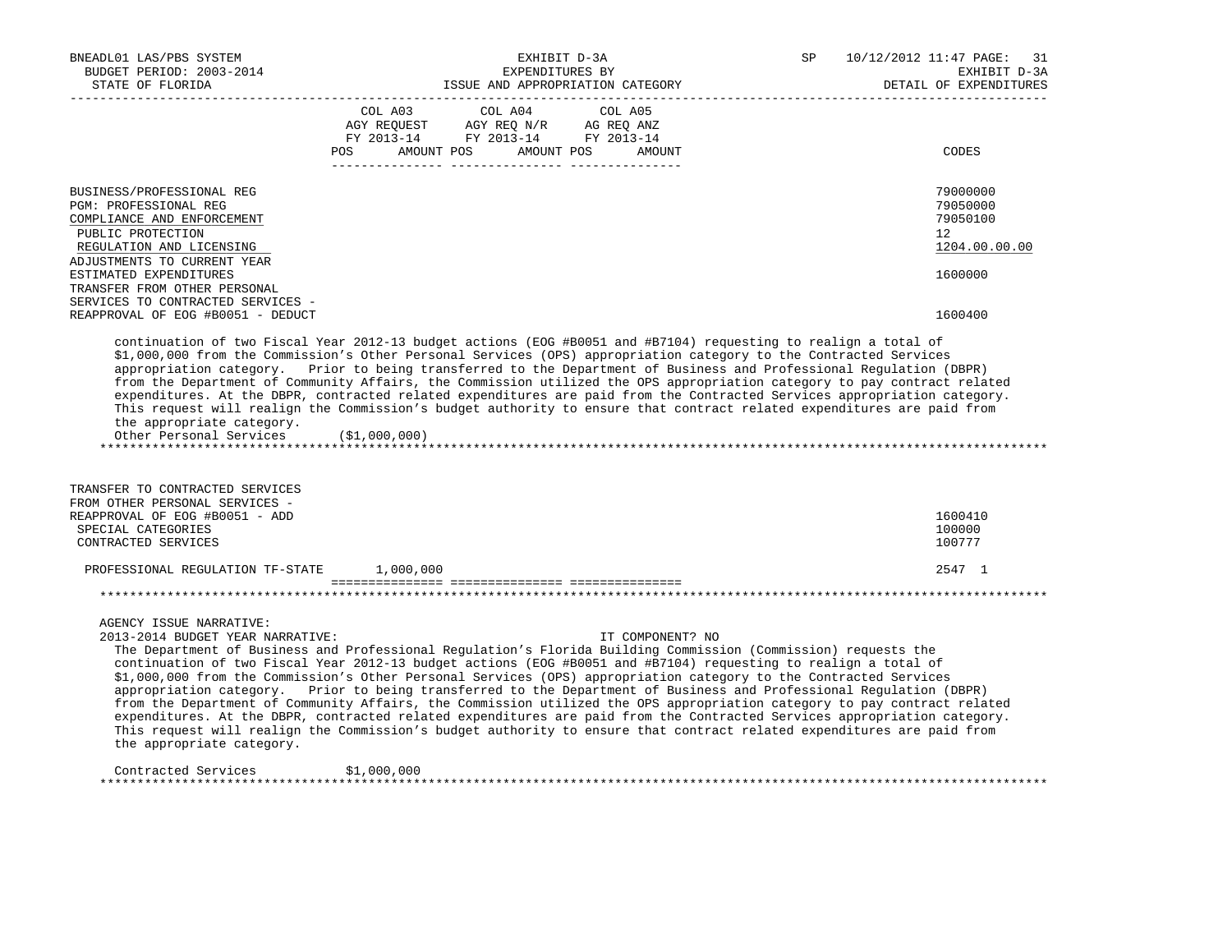| BNEADL01 LAS/PBS SYSTEM<br>BUDGET PERIOD: 2003-2014<br>STATE OF FLORIDA                                                                                                                                                                                                                     | EXHIBIT D-3A<br>EXPENDITURES BY<br>ISSUE AND APPROPRIATION CATEGORY                                                                   | SP 10/12/2012 11:47 PAGE: 32<br>EXHIBIT D-3A<br>DETAIL OF EXPENDITURES |
|---------------------------------------------------------------------------------------------------------------------------------------------------------------------------------------------------------------------------------------------------------------------------------------------|---------------------------------------------------------------------------------------------------------------------------------------|------------------------------------------------------------------------|
|                                                                                                                                                                                                                                                                                             | COL A03 COL A04 COL A05<br>AGY REQUEST AGY REQ N/R AG REQ ANZ<br>FY 2013-14 FY 2013-14 FY 2013-14<br>POS AMOUNT POS AMOUNT POS AMOUNT | CODES                                                                  |
| BUSINESS/PROFESSIONAL REG<br><b>PGM: PROFESSIONAL REG</b><br>COMPLIANCE AND ENFORCEMENT<br>PUBLIC PROTECTION<br>REGULATION AND LICENSING<br>ESTIMATED EXPENDITURES REALIGNMENT<br>TRANSFER ACOUISITION OF MOTOR<br>VEHICLES BUDGET AUTHORITY FROM THE<br>DIVISION OF REGULATION TO THE FARM |                                                                                                                                       | 79000000<br>79050000<br>79050100<br>12<br>1204.00.00.00<br>2000000     |
| AND CHILD LABOR PROGRAM - DEDUCT<br>SPECIAL CATEGORIES<br>ACOUISITION/MOTOR VEHICLES                                                                                                                                                                                                        |                                                                                                                                       | 2002110<br>100000<br>100021                                            |
| PROFESSIONAL REGULATION TF-STATE 45,000-                                                                                                                                                                                                                                                    |                                                                                                                                       | 2547 1                                                                 |

AGENCY ISSUE NARRATIVE:

2013-2014 BUDGET YEAR NARRATIVE: IT COMPONENT? NO

 The Department of Business and Professional Regulation requests to transfer \$45,000 in Acquisition of Motor Vehicle budget authority from the Professional Regulation Program's Compliance and Enforcement budget entity to the Farm and Child Labor Regulation budget entity

 The Farm and Child Labor Regulation Program has a fleet of 23 vehicles. Investigators are assigned vehicles to conduct inspections on over 3,700 farms and over 6,000 businesses that employ minors. Currently there are three vehicles that meet or will meet the 150,000 mile replacement criteria this fiscal year and there are two other vehicles that will meet the criteria in Fiscal Year 2013-14. The Farm and Child Labor Program has no recurring vehicle replacement budget. When the Program was transferred from the Compliance and Enforcement budget entity to its own budget entity three years ago, budget authority for vehicle replacement was not included. The Division of Regulation within the Professional Regulation Program anticipates that it will not utilize all of its allocated budget authority under the current replacement criteria. The Division has offered to transfer a portion of its current allocation to the Farm and Child Labor Program allowing them to replace 2-3 vehicles each year.

 NOTE: The Division of Regulation has proposed a budget reduction of \$103,900 from its allotted budget authority in the Acquisition of Motor Vehicles appropriation category within the Compliance and Enforcement budget entity for Fiscal Year 2013-14 as part of the Department's Schedule VIIIB-2. If the request to transfer authority from the Division of Regulation to the Farm and Child Labor program is approved, the Schedule VIIIB-2 reduction amount will need to be adjusted from \$103,900 to \$58,900.

 Five Year Statewide Strategic Plan for Economic Development: #25 Improve the efficiency and effectiveness of government agencies at all levels.

Acquisition of Motor Vehicles (\$45,000) \*\*\*\*\*\*\*\*\*\*\*\*\*\*\*\*\*\*\*\*\*\*\*\*\*\*\*\*\*\*\*\*\*\*\*\*\*\*\*\*\*\*\*\*\*\*\*\*\*\*\*\*\*\*\*\*\*\*\*\*\*\*\*\*\*\*\*\*\*\*\*\*\*\*\*\*\*\*\*\*\*\*\*\*\*\*\*\*\*\*\*\*\*\*\*\*\*\*\*\*\*\*\*\*\*\*\*\*\*\*\*\*\*\*\*\*\*\*\*\*\*\*\*\*\*\*\*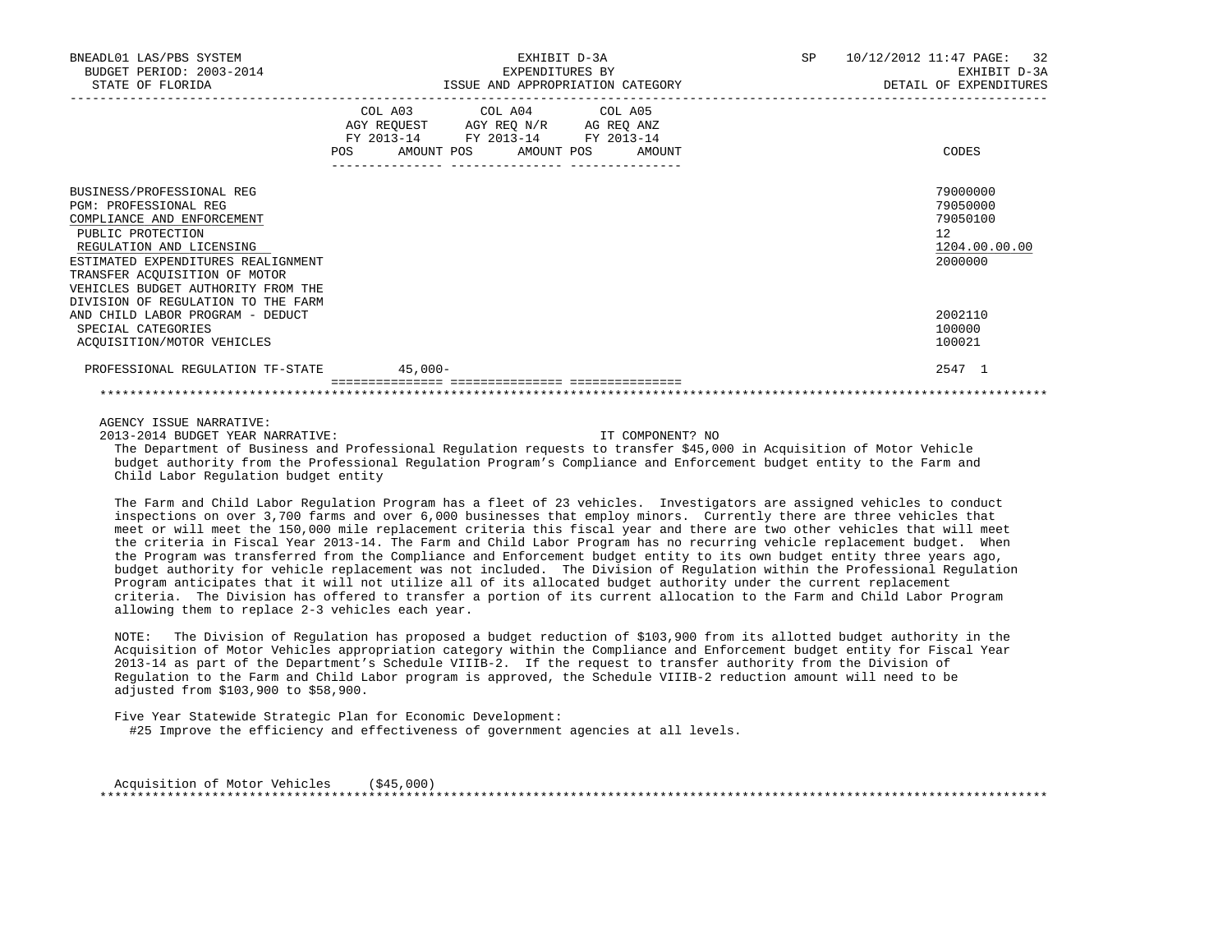| BNEADL01 LAS/PBS SYSTEM<br>BUDGET PERIOD: 2003-2014<br>STATE OF FLORIDA                                                                                                                                                            | EXHIBIT D-3A<br>EXPENDITURES BY<br>ISSUE AND APPROPRIATION CATEGORY                                                                               | 10/12/2012 11:47 PAGE:<br>SP and the set of the set of the set of the set of the set of the set of the set of the set of the set of the set of the set of the set of the set of the set of the set of the set of the set of the set of the set of the se<br>DETAIL OF EXPENDITURES | -33<br>EXHIBIT D-3A |
|------------------------------------------------------------------------------------------------------------------------------------------------------------------------------------------------------------------------------------|---------------------------------------------------------------------------------------------------------------------------------------------------|------------------------------------------------------------------------------------------------------------------------------------------------------------------------------------------------------------------------------------------------------------------------------------|---------------------|
|                                                                                                                                                                                                                                    | COL A03<br>COL A04<br>COL A05<br>AGY REQUEST AGY REQ N/R AG REQ ANZ<br>FY 2013-14 FY 2013-14 FY 2013-14<br>AMOUNT POS<br>POS AMOUNT POS<br>AMOUNT | CODES                                                                                                                                                                                                                                                                              |                     |
| BUSINESS/PROFESSIONAL REG<br>PGM: PROFESSIONAL REG<br>COMPLIANCE AND ENFORCEMENT<br>PUBLIC PROTECTION<br>REGULATION AND LICENSING<br>NONRECURRING EXPENDITURES<br>NONRECURRING GENERAL REVENUE<br>FOR DRUGS, DEVICES AND COSMETICS |                                                                                                                                                   | 79000000<br>79050000<br>79050100<br>12 <sup>12</sup><br>2100000                                                                                                                                                                                                                    | 1204.00.00.00       |
| PROGRAM<br>SPECIAL CATEGORIES<br>TRANSFER TO PROF REG TF                                                                                                                                                                           |                                                                                                                                                   | 2103033<br>100000<br>100042                                                                                                                                                                                                                                                        |                     |
| GENERAL REVENUE FUND<br>$-$ STATE                                                                                                                                                                                                  | $900,000 -$                                                                                                                                       | 1000 1                                                                                                                                                                                                                                                                             |                     |
| ANNUALIZATION OF ADMINISTERED<br>FUNDS APPROPRIATIONS<br>STATE HEALTH INSURANCE ADJUSTMENT<br>FOR FY 2012-13 - 10 MONTHS                                                                                                           |                                                                                                                                                   | 26A0000                                                                                                                                                                                                                                                                            |                     |
| ANNUALIZATION<br>SALARIES AND BENEFITS                                                                                                                                                                                             |                                                                                                                                                   | 26A1830<br>010000                                                                                                                                                                                                                                                                  |                     |
| PROFESSIONAL REGULATION TF-STATE                                                                                                                                                                                                   | 154,040                                                                                                                                           | 2547 1                                                                                                                                                                                                                                                                             |                     |
| AUDIT FINDINGS AND RECOMMENDATIONS<br>RESOURCES NEEDED TO ADDRESS THE<br>APPRAISAL SUBCOMMITTEE COMPLIANCE<br>REVIEW OF THE FLORIDA APPRAISER                                                                                      |                                                                                                                                                   | 4A00000                                                                                                                                                                                                                                                                            |                     |
| REGULATORY PROGRAM<br>SALARY RATE<br>SALARY RATE 355,200                                                                                                                                                                           |                                                                                                                                                   | 4A05000<br>000000                                                                                                                                                                                                                                                                  |                     |
| SALARIES AND BENEFITS                                                                                                                                                                                                              |                                                                                                                                                   | 010000                                                                                                                                                                                                                                                                             |                     |
| PROFESSIONAL REGULATION TF-STATE                                                                                                                                                                                                   | 9.00<br>495,879                                                                                                                                   | 2547 1                                                                                                                                                                                                                                                                             |                     |
| <b>EXPENSES</b>                                                                                                                                                                                                                    |                                                                                                                                                   | 040000                                                                                                                                                                                                                                                                             |                     |
| PROFESSIONAL REGULATION TF-STATE                                                                                                                                                                                                   | 54,291 4,626                                                                                                                                      | 2547 1                                                                                                                                                                                                                                                                             |                     |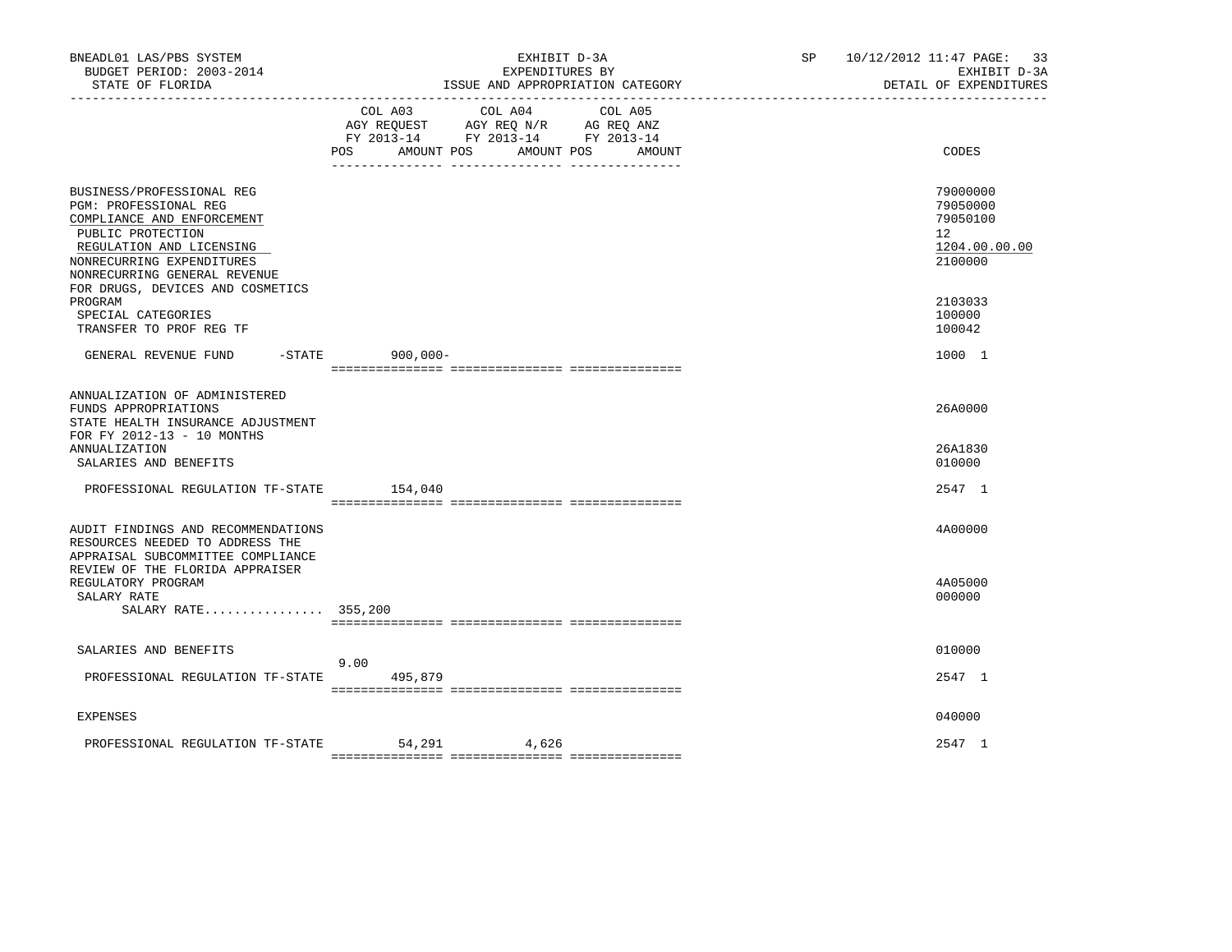| BNEADL01 LAS/PBS SYSTEM<br>BUDGET PERIOD: 2003-2014                                                                                                                                                                                                                                                                                                                                                                                                                                                                                                                                                                              |         | EXHIBIT D-3A<br>EXPENDITURES BY                                                   |                                             | SP | 10/12/2012 11:47 PAGE: 34<br>EXHIBIT D-3A                                    |
|----------------------------------------------------------------------------------------------------------------------------------------------------------------------------------------------------------------------------------------------------------------------------------------------------------------------------------------------------------------------------------------------------------------------------------------------------------------------------------------------------------------------------------------------------------------------------------------------------------------------------------|---------|-----------------------------------------------------------------------------------|---------------------------------------------|----|------------------------------------------------------------------------------|
|                                                                                                                                                                                                                                                                                                                                                                                                                                                                                                                                                                                                                                  |         |                                                                                   |                                             |    | DETAIL OF EXPENDITURES                                                       |
|                                                                                                                                                                                                                                                                                                                                                                                                                                                                                                                                                                                                                                  | COL A03 | COL A04<br>AGY REQUEST AGY REQ N/R AG REQ ANZ<br>FY 2013-14 FY 2013-14 FY 2013-14 | COL A05<br>POS AMOUNT POS AMOUNT POS AMOUNT |    | CODES                                                                        |
| BUSINESS/PROFESSIONAL REG<br>PGM: PROFESSIONAL REG<br>COMPLIANCE AND ENFORCEMENT<br>PUBLIC PROTECTION<br>REGULATION AND LICENSING<br>AUDIT FINDINGS AND RECOMMENDATIONS<br>RESOURCES NEEDED TO ADDRESS THE<br>APPRAISAL SUBCOMMITTEE COMPLIANCE<br>REVIEW OF THE FLORIDA APPRAISER                                                                                                                                                                                                                                                                                                                                               |         |                                                                                   |                                             |    | 79000000<br>79050000<br>79050100<br>$12^{\circ}$<br>1204.00.00.00<br>4A00000 |
| REGULATORY PROGRAM<br>SPECIAL CATEGORIES<br>ACQUISITION/MOTOR VEHICLES                                                                                                                                                                                                                                                                                                                                                                                                                                                                                                                                                           |         |                                                                                   |                                             |    | 4A05000<br>100000<br>100021                                                  |
| PROFESSIONAL REGULATION TF-STATE 18,000 18,000                                                                                                                                                                                                                                                                                                                                                                                                                                                                                                                                                                                   |         |                                                                                   |                                             |    | 2547 1                                                                       |
| OPERATION/MOTOR VEHICLES                                                                                                                                                                                                                                                                                                                                                                                                                                                                                                                                                                                                         |         |                                                                                   |                                             |    | 102289                                                                       |
| PROFESSIONAL REGULATION TF-STATE 3,000                                                                                                                                                                                                                                                                                                                                                                                                                                                                                                                                                                                           |         |                                                                                   |                                             |    | 2547 1                                                                       |
| TR/DMS/HR SVCS/STW CONTRCT                                                                                                                                                                                                                                                                                                                                                                                                                                                                                                                                                                                                       |         |                                                                                   |                                             |    | 107040                                                                       |
| PROFESSIONAL REGULATION TF-STATE                                                                                                                                                                                                                                                                                                                                                                                                                                                                                                                                                                                                 | 3,186   |                                                                                   |                                             |    | 2547 1                                                                       |
| TOTAL: RESOURCES NEEDED TO ADDRESS THE<br>APPRAISAL SUBCOMMITTEE COMPLIANCE<br>REVIEW OF THE FLORIDA APPRAISER<br>REGULATORY PROGRAM<br>TOTAL POSITIONS 9.00                                                                                                                                                                                                                                                                                                                                                                                                                                                                     |         |                                                                                   |                                             |    | 4A05000                                                                      |
| TOTAL ISSUE 574,356 22,626<br>TOTAL SALARY RATE 355,200                                                                                                                                                                                                                                                                                                                                                                                                                                                                                                                                                                          |         |                                                                                   |                                             |    |                                                                              |
|                                                                                                                                                                                                                                                                                                                                                                                                                                                                                                                                                                                                                                  |         |                                                                                   |                                             |    |                                                                              |
|                                                                                                                                                                                                                                                                                                                                                                                                                                                                                                                                                                                                                                  |         |                                                                                   |                                             |    |                                                                              |
| AGENCY ISSUE NARRATIVE:<br>2013-2014 BUDGET YEAR NARRATIVE:<br>The Department of Business and Professional Regulation's Division of Real Estate requests 9 positions and \$574,356 in<br>budget authority to provide the resources needed to address non-compliance findings by the Appraisal Subcommittee's<br>review of Florida's Appraisal Regulation Program.                                                                                                                                                                                                                                                                |         |                                                                                   | IT COMPONENT? NO                            |    |                                                                              |
| Under the provisions of Title XI of the Financial Institutions Reform, Recovery and Enforcement Act of 1989 (FIRREA), the<br>Appraisal Qualifications Board (AQB) establishes the minimum education, experience and examination requirements for real<br>property appraisers to obtain a state registration, license, or certification. The Appraisal Subcommittee (ASC) of the<br>AQB is granted authority under FIRREA to monitor states' compliance with implementation of AQB criteria and to monitor<br>whether states are adequately regulating the appraisal profession. Failure to implement the criteria and adequately |         |                                                                                   |                                             |    |                                                                              |

 regulate the profession can subject states to sanctions for non-compliance with federal law. Traditionally, the ASC has conducted compliance reviews of Florida's appraiser regulatory program every two years. As a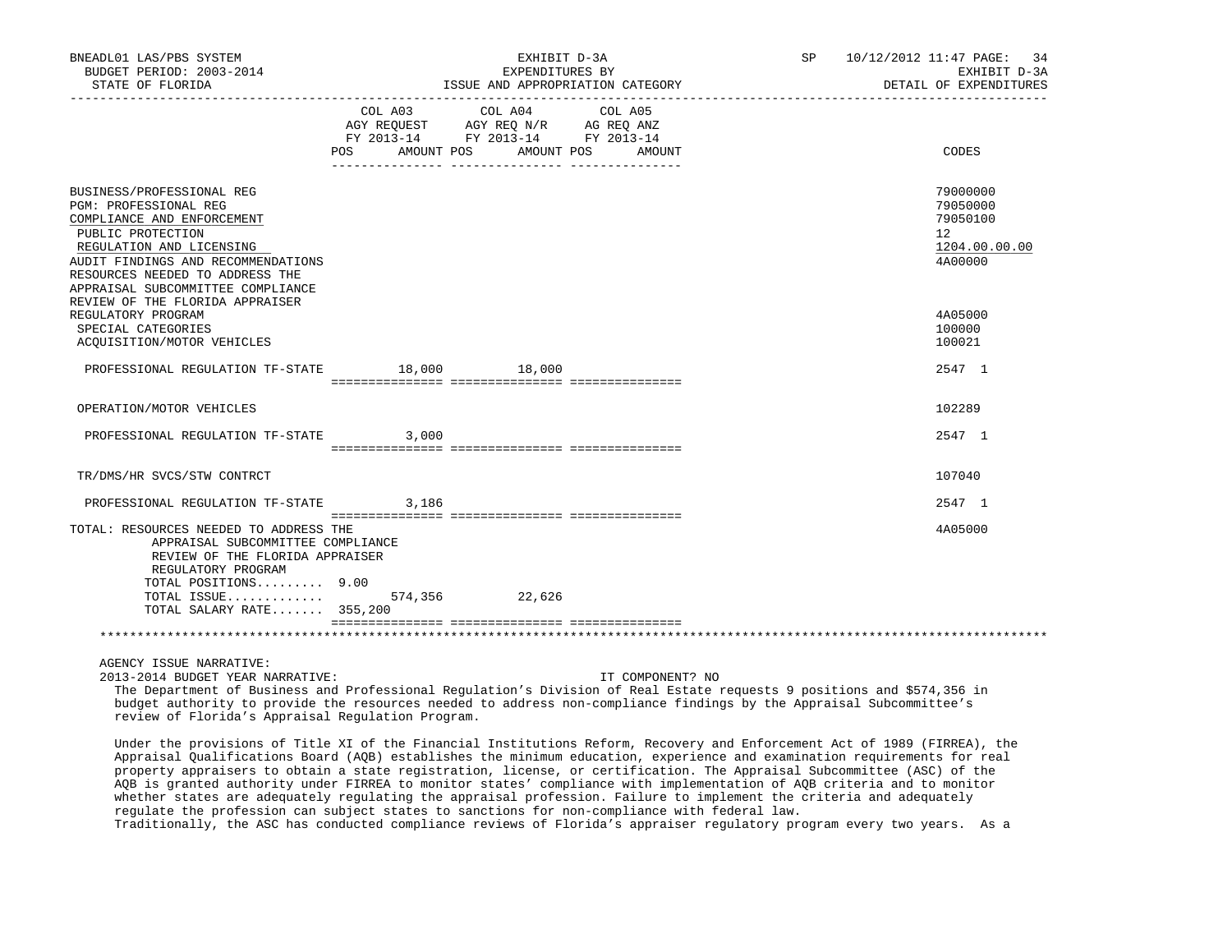| EXHIBIT D-3A<br>EXPENDITURES BY |                                    |  | SP                                                                                                                                                                         | 10/12/2012 11:47 PAGE: 35<br>EXHIBIT D-3A<br>DETAIL OF EXPENDITURES                                                                                |
|---------------------------------|------------------------------------|--|----------------------------------------------------------------------------------------------------------------------------------------------------------------------------|----------------------------------------------------------------------------------------------------------------------------------------------------|
|                                 |                                    |  |                                                                                                                                                                            | CODES                                                                                                                                              |
|                                 |                                    |  |                                                                                                                                                                            | 79000000<br>79050000<br>79050100<br>12<br>1204.00.00.00<br>4A00000                                                                                 |
|                                 |                                    |  |                                                                                                                                                                            | 4A05000                                                                                                                                            |
|                                 | AUDIT FINDINGS AND RECOMMENDATIONS |  | COL A03 COL A04 COL A05<br>AGY REOUEST AGY REO N/R AG REO ANZ<br>FY 2013-14 FY 2013-14 FY 2013-14<br>POS AMOUNT POS AMOUNT POS AMOUNT<br>--------------- ----------------- | ISSUE AND APPROPRIATION CATEGORY<br>recult of Florida's last review in December 2011, the ASC has desided to conduct annual reviews of the State's |

 result of Florida's last review in December 2011, the ASC has decided to conduct annual reviews of the State's compliance. The ASC has identified the following areas of non-compliance (this request concerns only items 1 and 3):

- 1. States must have sufficient funding and staffing consistent with the purpose of Title XI.
- 2. States must have a reliable means of validating appraiser experience claims on all initial applications for appraiser credentials.
- 3. States should resolve all complaints filed against appraisers within one year, except for special documented circumstances. (\*Note - the ASC does not consider requests for formal hearing before the Division of Administrative Hearings as provided by ch. 120, Florida Statutes, to be accepted "special documented circumstances.")

 With regard to item 1, the ASC gave Florida credit for 6.55 FTE dedicated to appraiser regulation. Noting that the department cut two FTE in 2011 and that it is subject to additional requirements under the Dodd-Frank Act, the ASC found that Florida must find ways to achieve and maintain the necessary resources to perform its Title XI-related duties. However, the ASC did not mandate or recommend a specific number of FTE. The federal government's position is that Florida was not adequately staffed for its regulation of appraisers and that this deficiency will be further exacerbated over the next several years when the Dodd-Frank Act imposes additional unfunded regulatory mandates on the State, such as:

- \* Dodd-Frank imposes a mandatory reporting program on financial institutions when appraisal violations are are discovered. Failure to report will subject banks to potential fines.
- \* The ASC will also begin operating a complaint hotline by the end of calendar year 2012. Complaints received via the ASC hotline will be distributed to the state regulator who in turn will be required to monitor these cases and submit updates monthly to the ASC of the progress.
- \* Reciprocity for out-of-state appraisers is mandated by July 1, 2013.
- \* Under the Dodd-Frank Act and Florida HB 303 (2010 Session), the Department became responsible for licensure and regulation of Appraisal Management Companies, effective July 1, 2011.

 These requirements create the potential for additional complaints being filed with the department because additional applications are expected. The Division of Real Estate within the Department of Business and Professional Regulation will be responsible for these complaints.

 For Item 3, the ASC noted that Florida had 415 outstanding complaints at the time of its review in December 2011, of which 97 had not been resolved within one year. Federal Regulators, through the ASC, require that each complaint against a licensed Florida appraiser be fully investigated and prosecuted through the rendition of a final order within one year from the date that DBPR receives the complaint.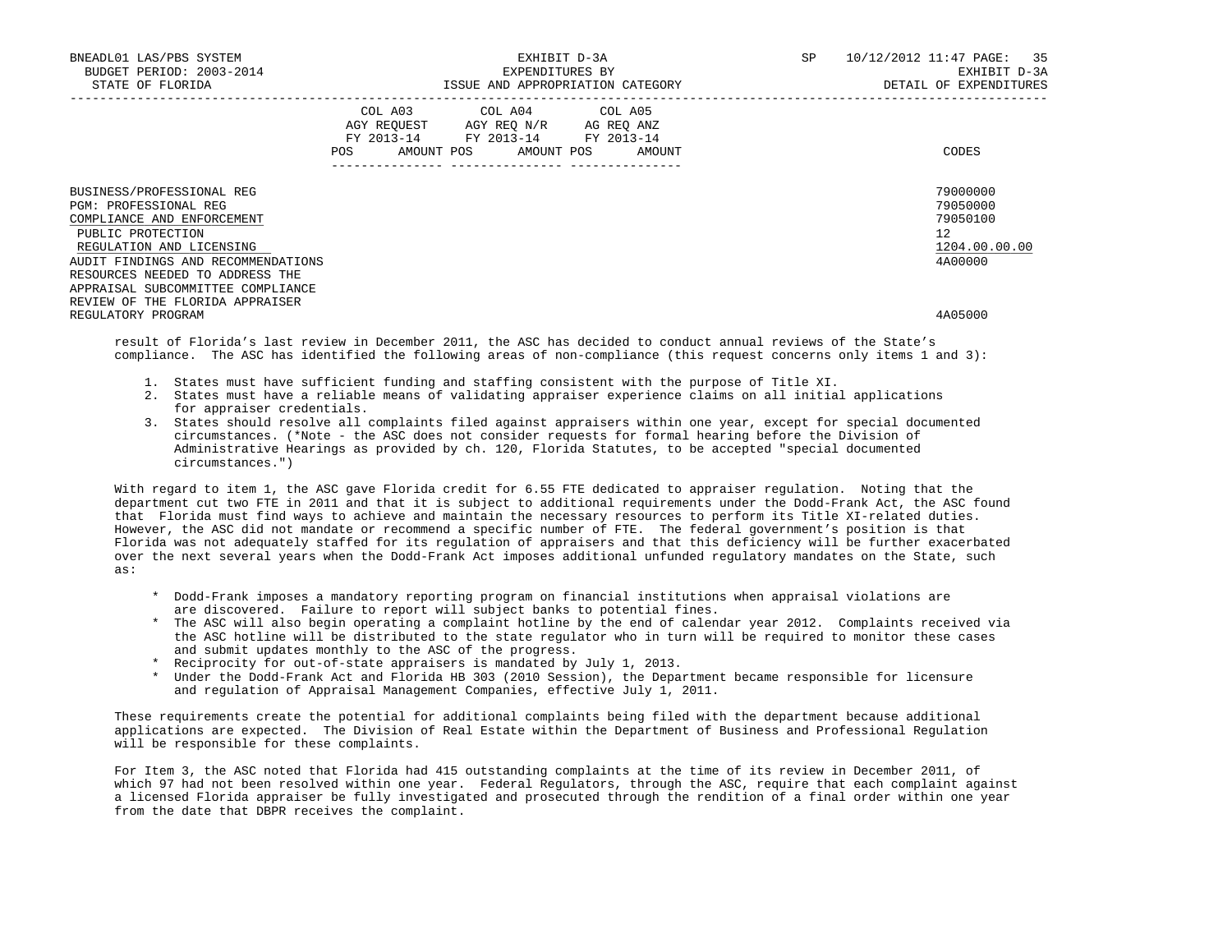| BNEADL01 LAS/PBS SYSTEM<br>BUDGET PERIOD: 2003-2014<br>STATE OF FLORIDA                                                                                                                                                                         | EXHIBIT D-3A<br>EXPENDITURES BY<br>ISSUE AND APPROPRIATION CATEGORY THE SERVICE OF THE DETAIL OF EXPENDITURES |                                                                                                                                        |                                  | SP <sub>2</sub> | 10/12/2012 11:47 PAGE: 36<br>EXHIBIT D-3A                          |  |
|-------------------------------------------------------------------------------------------------------------------------------------------------------------------------------------------------------------------------------------------------|---------------------------------------------------------------------------------------------------------------|----------------------------------------------------------------------------------------------------------------------------------------|----------------------------------|-----------------|--------------------------------------------------------------------|--|
|                                                                                                                                                                                                                                                 |                                                                                                               | COL A03 COL A04 COL A05<br>AGY REQUEST AGY REQ N/R AG REQ ANZ<br>FY 2013-14 FY 2013-14 FY 2013-14<br>---------------- ---------------- | POS AMOUNT POS AMOUNT POS AMOUNT |                 | CODES                                                              |  |
| BUSINESS/PROFESSIONAL REG<br>PGM: PROFESSIONAL REG<br>COMPLIANCE AND ENFORCEMENT<br>PUBLIC PROTECTION<br>REGULATION AND LICENSING<br>AUDIT FINDINGS AND RECOMMENDATIONS<br>RESOURCES NEEDED TO ADDRESS THE<br>APPRAISAL SUBCOMMITTEE COMPLIANCE |                                                                                                               |                                                                                                                                        |                                  |                 | 79000000<br>79050000<br>79050100<br>12<br>1204.00.00.00<br>4A00000 |  |
| REVIEW OF THE FLORIDA APPRAISER<br>REGULATORY PROGRAM                                                                                                                                                                                           |                                                                                                               |                                                                                                                                        |                                  |                 | 4A05000                                                            |  |

 Florida is the second largest appraisal program in the United States with California being the largest. Florida leads the nation in the number of annual disciplinary complaints and investigations. In Fiscal Year 2010-11, Florida received 1,718 complaints. In comparison, California received 675 complaints during the same period.

 The Division receives an average of 57 Florida Real Estate Appraisal Board (FREAB) complaints per month. There is one analyst to review those complaints. On average, 27 FREAB complaints are referred to investigations each month. From July, 2011 to July, 2012 Real Estate received 727 FREAB complaints; 334 were opened and sent to investigations.

 Appraisal complaints typically take longer to investigate and review than do most other DBPR matters. Appraisal files tend to be more voluminous and it is often necessary to gather documents from multiple sources. Contested appraisals often require review by local expert witnesses.

 In light of shared resources between the FREAB and the Florida Real Estate Commission (FREC), 150 days is the typical amount of time it takes for a thorough complaint investigation in the average appraisal file. This reflects a recent reduction from the long standing timeframe of 180 days. Fraud cases and real estate trends such as escrow violations may also extend the time for completion. Because of the requirement to notify the subject of the complaint and the need to obtain a work file from appraisers, it is generally 3 4 weeks before the true investigation can commence, assuming a cooperative subject; therefore, 150 days is generally only 120 days of active investigation time.

The current appraisal complaint process involves the following activities:

- 1. Appraisal complaint is received and must be investigated
- 2. Case must be reviewed by the Department's Office of General Counsel
- 3. If the case cannot be resolved by agreement, an administrative complaint must be served on the licensee
- 4. Licensee may elect to contest the case in an evidentiary hearing at the Division of Administrative Hearings (DOAH)

## 5. Discovery

- 6. Final Hearing
- 7. Final Hearing is transcribed by the court reporter and the parties submit their proposed findings of fact and conclusions of law in their recommended final orders
- 8. DOAH hearing officer issues his or her proposed recommended order
- 9. One or both parties file exceptions and reply to the opposing party's exceptions
- 10. Case is scheduled on FREAB's next meeting agenda (the FREAB meets every other month)
- 11. FREAB adopts or modifies the DOAH hearing officer's proposed recommended order and directs the Assistant Attorney General (AGA) who is assigned as its counsel to prepare FREAB's final order
- 12. 30 to 60 days later the FREAB final order is entered

 This process often takes more than 365 days from the date that the department is on notice of the complaint. Additional factors can contribute to a case becoming one year old, including but not limited to:

\* Withdrawal from a probable cause panel for supplemental investigation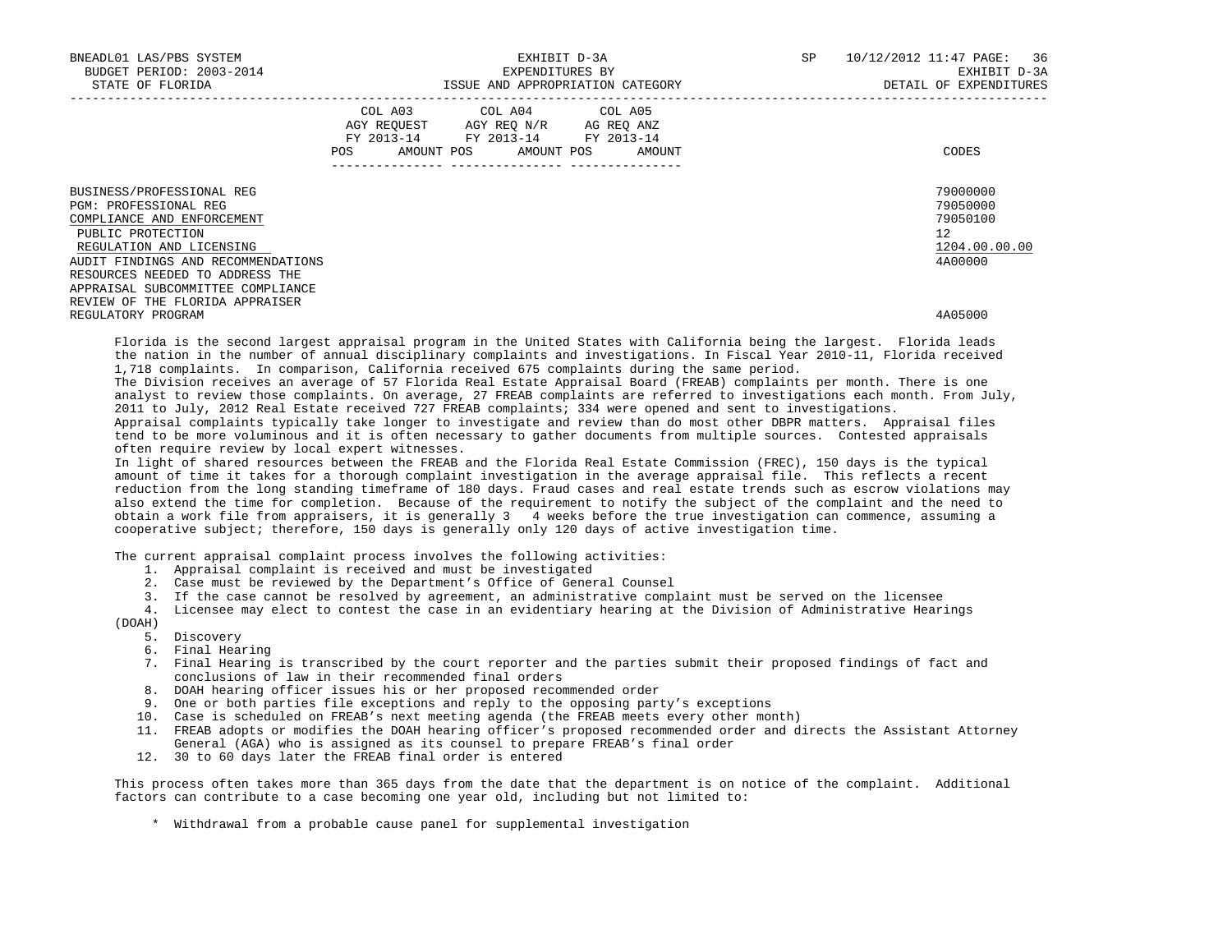| BNEADL01 LAS/PBS SYSTEM<br>BUDGET PERIOD: 2003-2014<br>STATE OF FLORIDA                                                                                                                                                                                                                   | EXHIBIT D-3A<br>EXPENDITURES BY<br>ISSUE AND APPROPRIATION CATEGORY |                                                                                                                                   |  | SP | 10/12/2012 11:47 PAGE: 37<br>EXHIBIT D-3A<br>DETAIL OF EXPENDITURES             |
|-------------------------------------------------------------------------------------------------------------------------------------------------------------------------------------------------------------------------------------------------------------------------------------------|---------------------------------------------------------------------|-----------------------------------------------------------------------------------------------------------------------------------|--|----|---------------------------------------------------------------------------------|
|                                                                                                                                                                                                                                                                                           | POS                                                                 | COL A03 COL A04 COL A05<br>AGY REOUEST AGY REO N/R AG REO ANZ<br>FY 2013-14 FY 2013-14 FY 2013-14<br>AMOUNT POS AMOUNT POS AMOUNT |  |    | CODES                                                                           |
| BUSINESS/PROFESSIONAL REG<br><b>PGM: PROFESSIONAL REG</b><br>COMPLIANCE AND ENFORCEMENT<br>PUBLIC PROTECTION<br>REGULATION AND LICENSING<br>AUDIT FINDINGS AND RECOMMENDATIONS<br>RESOURCES NEEDED TO ADDRESS THE<br>APPRAISAL SUBCOMMITTEE COMPLIANCE<br>REVIEW OF THE FLORIDA APPRAISER |                                                                     |                                                                                                                                   |  |    | 79000000<br>79050000<br>79050100<br>12 <sup>°</sup><br>1204.00.00.00<br>4A00000 |
| REGULATORY PROGRAM                                                                                                                                                                                                                                                                        |                                                                     |                                                                                                                                   |  |    | 4A05000                                                                         |

- \* Continuances
- \* Change of counsel for Respondent
- \* Service of Process issues (publication), etc.

 Currently there are 4 FREAB attorneys in the Division's Legal Office. The average number of cases per attorney is currently 25 with a high point last year around 75. This number will fluctuate as new cases are assigned to legal from investigations. As of October 1, 2012 there are 61 cases that are over a year old. The following number of cases is scheduled to turn one year old within the next 30, 60 and 90 days:

- \* 30 Days: 15 cases
- \* 60 Days: 8 cases
- \* 90 Days: 2 cases

 It is anticipated that the number of complaints against licensed appraisers will increase over the next several years due to changes in federal law that encourage lending institutions and consumers to make complaints against appraisers.

 In order to address the ASC's review findings, the Division of Real Estate will require additional resources. To assist the Division with reducing processing times of complaints and disciplinary cases, a temporary realignment of current year resources within the Professional Regulation Program was requested and approved in September, 2012. This realignment provided the Division additional Other Personal Services (OPS) and Expenses budget authority to temporarily hire 3 attorneys, 3 investigators, and 3 support staff in the current fiscal year; however, a permanent recurring solution is needed.

 The Division of Real Estate is requesting 3 Senior Attorney positions, 3 Investigation Specialist II positions, and 3 Administrative Assistant II positions. The Division will use the investigators and attorneys to process complaints and disciplinary cases, which will reduce the average number of files per existing investigators and attorneys, thus reducing processing times. Additional administrative support will reduce overall processing times and transition time between investigators and attorneys.

 The ASC has provided no specific guidance regarding what it considers sufficient funding and staffing. The Department is working as efficiently as possible; however, the ASC's expectation is for the State to resolve every disciplinary complaint through the rendering of a final order from the finder of fact within 365 days from the date the department first received the complaint. The Department's rationale for 9 positions is based upon its best estimate of workload at this time. This estimate is a starting point. Experience and additional analysis may yield an upward or downward adjustment.

 If this request is not approved and the Division cannot implement long-term corrective action, the ASC has the authority to impose penalties upon states for non-compliance with federal requirements, including the following: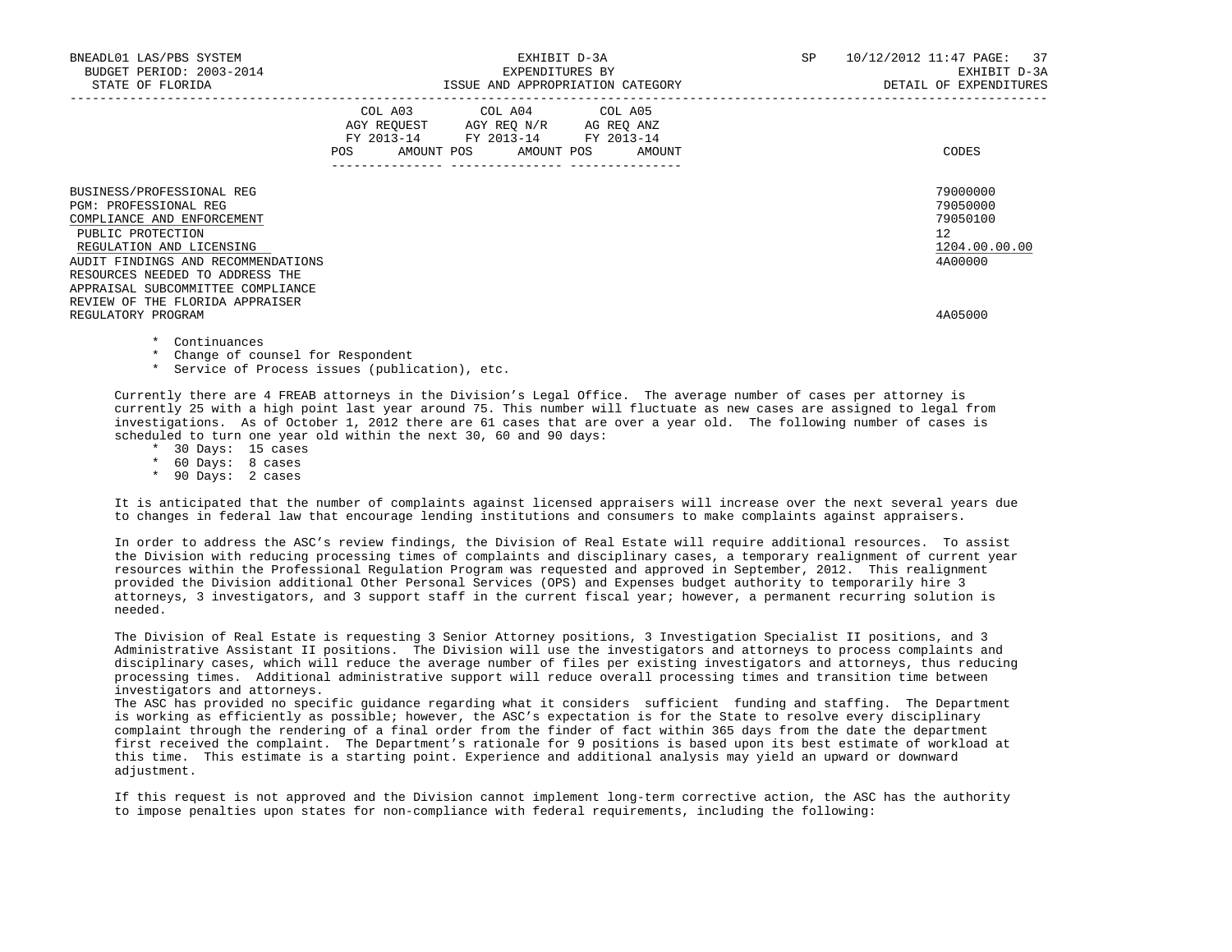| BNEADL01 LAS/PBS SYSTEM<br>BUDGET PERIOD: 2003-2014<br>STATE OF FLORIDA                                                                                                                                                                                | EXHIBIT D-3A<br>EXPENDITURES BY<br>ISSUE AND APPROPRIATION CATEGORY                                                                   | SP 10/12/2012 11:47 PAGE: 38<br>EXHIBIT D-3A<br>DETAIL OF EXPENDITURES |
|--------------------------------------------------------------------------------------------------------------------------------------------------------------------------------------------------------------------------------------------------------|---------------------------------------------------------------------------------------------------------------------------------------|------------------------------------------------------------------------|
|                                                                                                                                                                                                                                                        | COL A03 COL A04 COL A05<br>AGY REQUEST AGY REQ N/R AG REQ ANZ<br>FY 2013-14 FY 2013-14 FY 2013-14<br>POS AMOUNT POS AMOUNT POS AMOUNT | CODES                                                                  |
| BUSINESS/PROFESSIONAL REG<br><b>PGM: PROFESSIONAL REG</b><br>COMPLIANCE AND ENFORCEMENT<br>PUBLIC PROTECTION<br>REGULATION AND LICENSING<br>AUDIT FINDINGS AND RECOMMENDATIONS<br>RESOURCES NEEDED TO ADDRESS THE<br>APPRAISAL SUBCOMMITTEE COMPLIANCE |                                                                                                                                       | 79000000<br>79050000<br>79050100<br>12<br>1204.00.00.00<br>4A00000     |
| REVIEW OF THE FLORIDA APPRAISER<br>REGULATORY PROGRAM                                                                                                                                                                                                  |                                                                                                                                       | 4A05000                                                                |

 \* Acceleration of the ASC's biennial review process to once every year and requirement of periodic state reporting outside the review timeframe (The ASC has already implemented this for Florida).

- \* Full de-recognition of a state's appraisal program. De-recognition would prevent Florida appraisers from performing appraisals on any federally-related transaction, thus shutting down mortgage lending indefinitely. This would affect 11,682 licensed appraisers, their staff and every federally-related real estate transaction per year in Florida.
- \* Temporary de-recognition of a state's program for a period up to 90 days.
- \* Other unspecified interim actions and suspensions, including fines.

 The Standard Package request for new FTE has been reduced to reflect expenditures that were made in Fiscal Year 2012-13 to hire the temporary OPS employees (computers, furniture, etc.) and can be used for the requested FTE. Salary Rate for the 3 Senior Attorney positions was requested above the base rate minimum in order to offer a competive pay rate for this high level attorney position. The Division can house the requested FTE within current space.

## Five Year Statewide Strategic Plan for Economic Development:

#25 Improve the efficiency and effectiveness of government agencies at all levels.

 FTE 9 Rate 355,200

| Salaries and Benefits         | \$495,879 |  |
|-------------------------------|-----------|--|
| Expenses                      | 54,291    |  |
| Acquisition of Motor Vehicles | 18,000    |  |
| Operation of Motor Vehicles   | 3,000     |  |
| Transfer to DMS/HR Services   | 3,186     |  |
| Issue Total                   | \$574,356 |  |
|                               |           |  |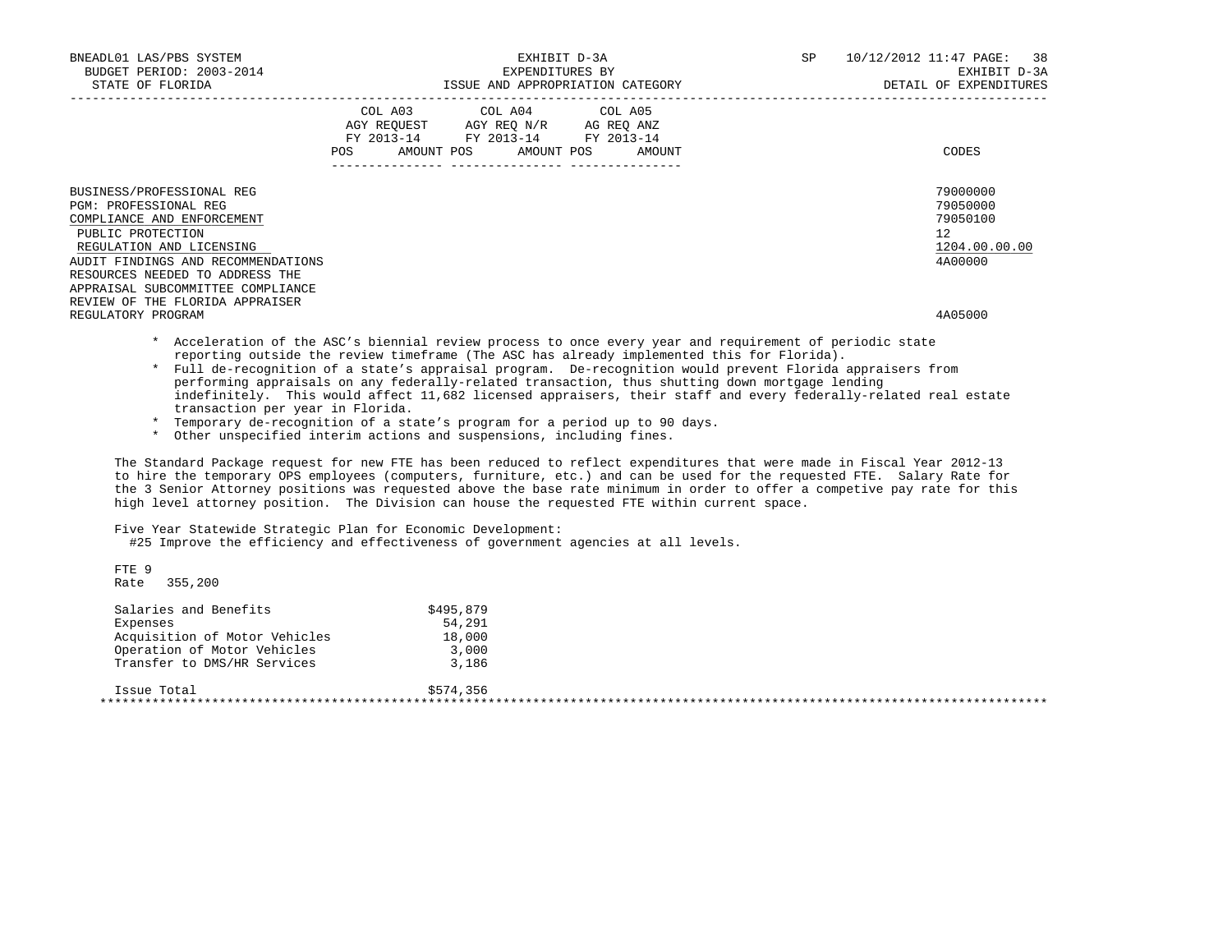| STATE OF FLORIDA                                                                                                                                                                                                                                                                                         |            | EXPENDITURES BY<br>ISSUE AND APPROPRIATION CATEGORY                                       | EXHIBIT D-3A                    |        |                     |    | SP 10/12/2012 11:47 PAGE: 39<br>EXHIBIT D-3A<br>DETAIL OF EXPENDITURES        |
|----------------------------------------------------------------------------------------------------------------------------------------------------------------------------------------------------------------------------------------------------------------------------------------------------------|------------|-------------------------------------------------------------------------------------------|---------------------------------|--------|---------------------|----|-------------------------------------------------------------------------------|
| POS                                                                                                                                                                                                                                                                                                      | AMOUNT POS | COL A03 COL A04<br>AGY REQUEST AGY REQ N/R AG REQ ANZ<br>FY 2013-14 FY 2013-14 FY 2013-14 | COL A05<br>AMOUNT POS<br>AMOUNT |        |                     |    | CODES                                                                         |
| BUSINESS/PROFESSIONAL REG<br>PGM: PROFESSIONAL REG<br>COMPLIANCE AND ENFORCEMENT<br>PUBLIC PROTECTION<br>REGULATION AND LICENSING<br>AUDIT FINDINGS AND RECOMMENDATIONS<br>RESOURCES NEEDED TO ADDRESS THE<br>APPRAISAL SUBCOMMITTEE COMPLIANCE<br>REVIEW OF THE FLORIDA APPRAISER<br>REGULATORY PROGRAM |            |                                                                                           |                                 |        |                     |    | 79000000<br>79050000<br>79050100<br>12<br>1204.00.00.00<br>4A00000<br>4A05000 |
| POSITION DETAIL OF SALARIES AND BENEFITS:                                                                                                                                                                                                                                                                |            |                                                                                           |                                 |        |                     |    |                                                                               |
|                                                                                                                                                                                                                                                                                                          | FTE.       | BASE RATE                                                                                 | ADDITIVES BENEFITS              |        | SUBTOTAL            | န္ | LAPSE LAPSED SALARIES<br>AND BENEFITS                                         |
| A03 - AGY REOUEST FY 2013-14                                                                                                                                                                                                                                                                             |            |                                                                                           |                                 |        |                     |    |                                                                               |
| NEW POSITIONS                                                                                                                                                                                                                                                                                            |            |                                                                                           |                                 |        |                     |    |                                                                               |
| 0709 ADMINISTRATIVE ASSISTANT I                                                                                                                                                                                                                                                                          |            |                                                                                           |                                 |        |                     |    |                                                                               |
| N6001 001<br>8318 INVESTIGATION SPECIALIST II                                                                                                                                                                                                                                                            |            | 3.00 76,731                                                                               |                                 |        | 40,373 117,104 0.00 |    | 117,104                                                                       |
| N0002 001<br>7738 SENIOR ATTORNEY                                                                                                                                                                                                                                                                        |            | 3.00 98,469                                                                               |                                 | 43,162 | 141,631 0.00        |    | 141,631                                                                       |
| N0003 001                                                                                                                                                                                                                                                                                                | 3.00       | 180,000                                                                                   |                                 | 57,144 | 237,144 0.00        |    | 237,144                                                                       |
| TOTALS FOR ISSUE BY FUND<br>2547 PROFESSIONAL REGULATION TF                                                                                                                                                                                                                                              |            |                                                                                           |                                 |        |                     |    | 495,879<br>___________                                                        |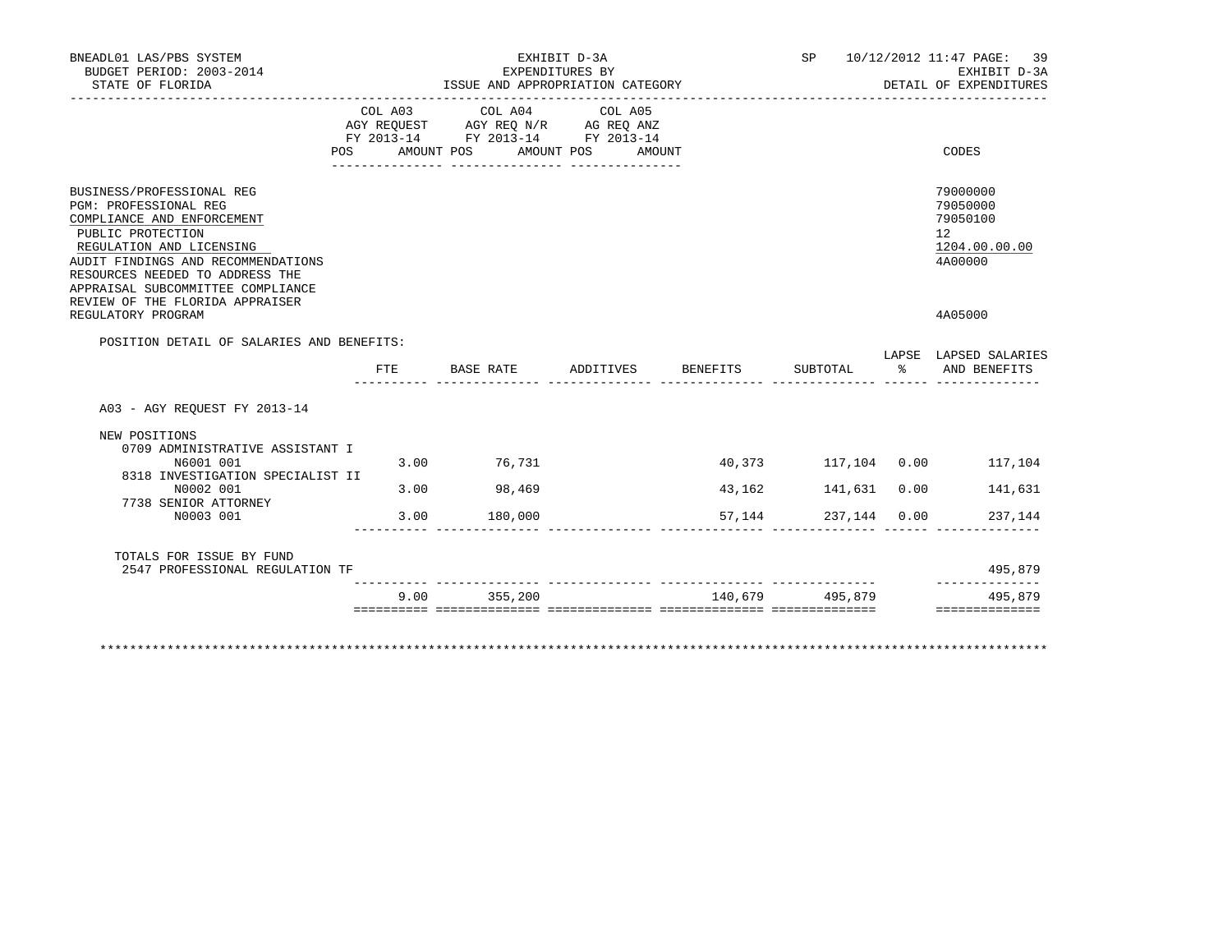| BNEADL01 LAS/PBS SYSTEM<br>BUDGET PERIOD: 2003-2014<br>STATE OF FLORIDA                                                                                                                                                                                                                                                                                                                                                                                                                                                                                                                                                                                                                                                                                                                                                                                                                                               |                      | EXHIBIT D-3A<br>EXPENDITURES BY<br>ISSUE AND APPROPRIATION CATEGORY                                                                                                                                                                                    | SP and the set of the set of the set of the set of the set of the set of the set of the set of the set of the set of the set of the set of the set of the set of the set of the set of the set of the set of the set of the se | 10/12/2012 11:47 PAGE:<br>40<br>EXHIBIT D-3A<br>DETAIL OF EXPENDITURES |
|-----------------------------------------------------------------------------------------------------------------------------------------------------------------------------------------------------------------------------------------------------------------------------------------------------------------------------------------------------------------------------------------------------------------------------------------------------------------------------------------------------------------------------------------------------------------------------------------------------------------------------------------------------------------------------------------------------------------------------------------------------------------------------------------------------------------------------------------------------------------------------------------------------------------------|----------------------|--------------------------------------------------------------------------------------------------------------------------------------------------------------------------------------------------------------------------------------------------------|--------------------------------------------------------------------------------------------------------------------------------------------------------------------------------------------------------------------------------|------------------------------------------------------------------------|
|                                                                                                                                                                                                                                                                                                                                                                                                                                                                                                                                                                                                                                                                                                                                                                                                                                                                                                                       | COL A03              | COL A04<br>COL A05<br>$\begin{tabular}{lllllll} AGY & \texttt{REQUEST} & \texttt{AGY} & \texttt{REG} & \texttt{N/R} & \texttt{AG} & \texttt{REG} & \texttt{ANZ} \end{tabular}$<br>FY 2013-14 FY 2013-14 FY 2013-14<br>POS AMOUNT POS AMOUNT POS AMOUNT |                                                                                                                                                                                                                                | CODES                                                                  |
| BUSINESS/PROFESSIONAL REG<br>PGM: PROFESSIONAL REG<br>COMPLIANCE AND ENFORCEMENT<br>PUBLIC PROTECTION<br>REGULATION AND LICENSING<br>FUNDING FOR STATUTORY REQUIREMENTS<br>BUILDING CODE COMPLIANCE AND                                                                                                                                                                                                                                                                                                                                                                                                                                                                                                                                                                                                                                                                                                               |                      |                                                                                                                                                                                                                                                        |                                                                                                                                                                                                                                | 79000000<br>79050000<br>79050100<br>12<br>1204.00.00.00<br>5100000     |
| MITIGATION PROGRAM FUNDING -<br>FLORIDA BUILDING COMMISSION<br>SPECIAL CATEGORIES<br>CONTRACTED SERVICES                                                                                                                                                                                                                                                                                                                                                                                                                                                                                                                                                                                                                                                                                                                                                                                                              |                      |                                                                                                                                                                                                                                                        |                                                                                                                                                                                                                                | 5100200<br>100000<br>100777                                            |
| PROFESSIONAL REGULATION TF-STATE 925,000                                                                                                                                                                                                                                                                                                                                                                                                                                                                                                                                                                                                                                                                                                                                                                                                                                                                              |                      |                                                                                                                                                                                                                                                        |                                                                                                                                                                                                                                | 2547 1                                                                 |
|                                                                                                                                                                                                                                                                                                                                                                                                                                                                                                                                                                                                                                                                                                                                                                                                                                                                                                                       |                      |                                                                                                                                                                                                                                                        |                                                                                                                                                                                                                                |                                                                        |
| AGENCY ISSUE NARRATIVE:<br>2013-2014 BUDGET YEAR NARRATIVE:<br>The Department of Business and Professional Regulation's (DBPR) Florida Building Commission (FBC) requests \$925,000 in<br>the Contracted Services appropriation category for the Florida Building Code Compliance and Mitigation Program (Program).<br>Per Section 553.841, Florida Statutes, the Program develops, coordinates, and maintains education and outreach to persons<br>required to comply with the Florida Building Code including methods for mitigation of hurricane and storm related damage.<br>The Program is administered by the DBPR and services and materials for the Program are contracted out to a private,<br>nonprofit corporation. The current contract is with Building A Safer Florida, Inc.<br>During the 2012 Legislative Session, passage of Senate Bill 704 amended Section 553.721, Florida Statutes to change how |                      |                                                                                                                                                                                                                                                        | IT COMPONENT? NO                                                                                                                                                                                                               |                                                                        |
| certain building code permit fee surcharges are allocated. Previously funds collected from these surcharges were used<br>exclusively for the duties of the FBC and the DBPR which included the administration of the Program. This legislative<br>change split the funding collected from the building permit surcharge between the FBC and the Program and specifically<br>earmarked \$925,000 annually for Program funding beginning in Fiscal Year 2013-14.                                                                                                                                                                                                                                                                                                                                                                                                                                                        |                      |                                                                                                                                                                                                                                                        |                                                                                                                                                                                                                                |                                                                        |
| This request will establish recurring funding for the Florida Building Code Compliance and Mitigation Program in the<br>Professional Regulation Trust Fund as required by Section 553.721, Florida Statutes.                                                                                                                                                                                                                                                                                                                                                                                                                                                                                                                                                                                                                                                                                                          |                      |                                                                                                                                                                                                                                                        |                                                                                                                                                                                                                                |                                                                        |
| Contracted Services                                                                                                                                                                                                                                                                                                                                                                                                                                                                                                                                                                                                                                                                                                                                                                                                                                                                                                   | \$925,000            |                                                                                                                                                                                                                                                        |                                                                                                                                                                                                                                |                                                                        |
| TOTAL: REGULATION AND LICENSING<br>BY FUND TYPE                                                                                                                                                                                                                                                                                                                                                                                                                                                                                                                                                                                                                                                                                                                                                                                                                                                                       |                      |                                                                                                                                                                                                                                                        |                                                                                                                                                                                                                                | 1204.00.00.00                                                          |
| TRUST FUNDS<br>SALARY RATE 11,189,026                                                                                                                                                                                                                                                                                                                                                                                                                                                                                                                                                                                                                                                                                                                                                                                                                                                                                 | 262.00<br>29,326,017 | 22,626                                                                                                                                                                                                                                                 |                                                                                                                                                                                                                                | 2000                                                                   |

=============== =============== ===============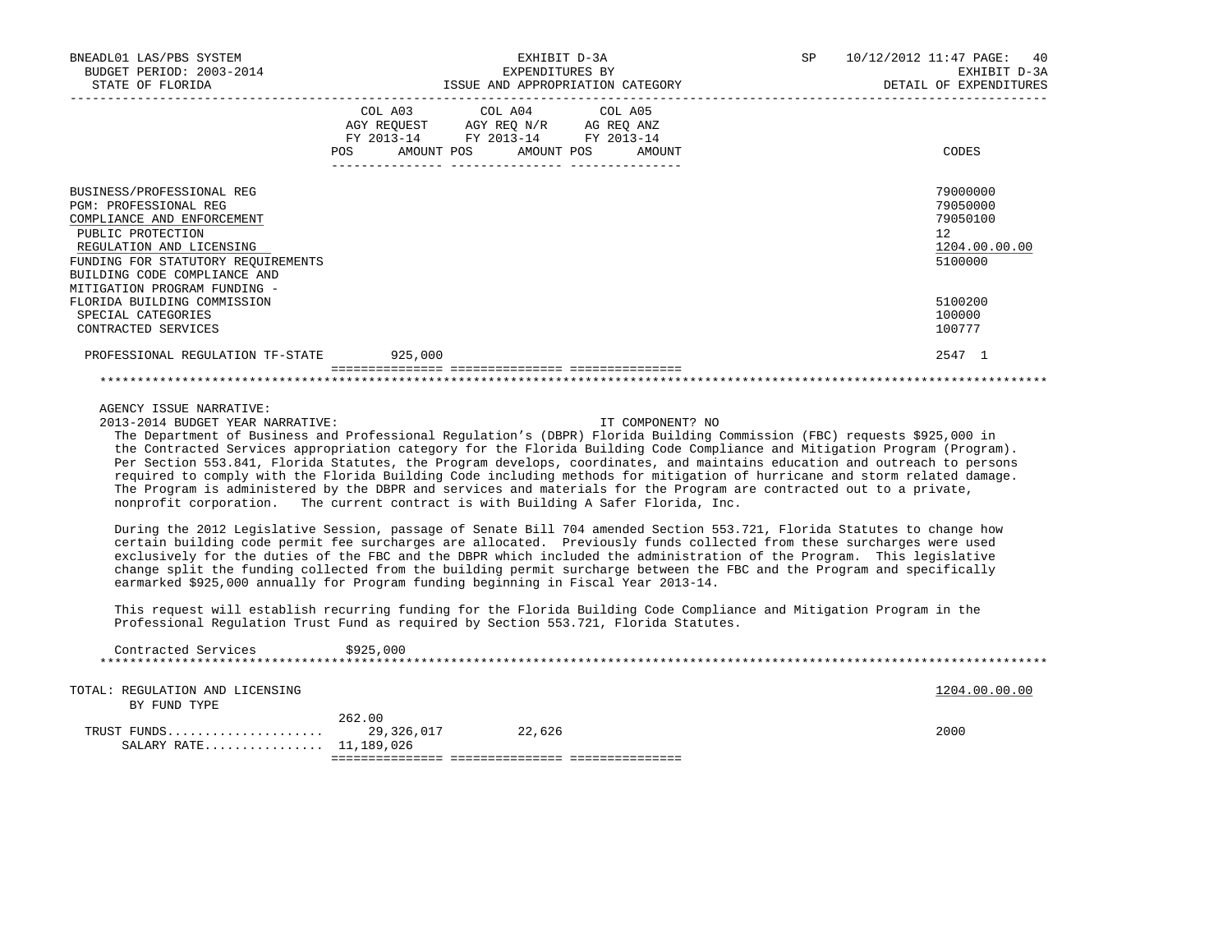| BNEADL01 LAS/PBS SYSTEM<br>BUDGET PERIOD: 2003-2014<br>STATE OF FLORIDA                                                                                                                                                                 |                              | EXHIBIT D-3A<br>EXPENDITURES BY<br>ISSUE AND APPROPRIATION CATEGORY                                               | 10/12/2012 11:47 PAGE: 41<br>SP<br>EXHIBIT D-3A<br>DETAIL OF EXPENDITURES |                                                                                                      |  |
|-----------------------------------------------------------------------------------------------------------------------------------------------------------------------------------------------------------------------------------------|------------------------------|-------------------------------------------------------------------------------------------------------------------|---------------------------------------------------------------------------|------------------------------------------------------------------------------------------------------|--|
|                                                                                                                                                                                                                                         | COL A03<br>AMOUNT POS<br>POS | COL A04<br>COL A05<br>AGY REQUEST AGY REQ N/R AG REQ ANZ<br>FY 2013-14 FY 2013-14 FY 2013-14<br>AMOUNT POS AMOUNT |                                                                           | CODES                                                                                                |  |
| BUSINESS/PROFESSIONAL REG<br>PGM: PROFESSIONAL REG<br>FLORIDA BOXING COMMISSION<br>PUBLIC PROTECTION<br>REGULATION AND LICENSING<br>ESTIMATED EXPENDITURES<br>ESTIMATED EXPENDITURES - OPERATIONS<br>SALARY RATE<br>SALARY RATE 222,062 |                              |                                                                                                                   |                                                                           | 79000000<br>79050000<br>79050400<br>12 <sup>°</sup><br>1204.00.00.00<br>1000000<br>1001000<br>000000 |  |
| SALARIES AND BENEFITS                                                                                                                                                                                                                   |                              |                                                                                                                   |                                                                           | 010000                                                                                               |  |
| PROFESSIONAL REGULATION TF-STATE                                                                                                                                                                                                        | 4.00<br>288,096              |                                                                                                                   |                                                                           | 2547 1                                                                                               |  |
| OTHER PERSONAL SERVICES                                                                                                                                                                                                                 |                              |                                                                                                                   |                                                                           | 030000                                                                                               |  |
| PROFESSIONAL REGULATION TF-STATE 129,219                                                                                                                                                                                                |                              |                                                                                                                   |                                                                           | 2547 1                                                                                               |  |
| <b>EXPENSES</b>                                                                                                                                                                                                                         |                              |                                                                                                                   |                                                                           | 040000                                                                                               |  |
| PROFESSIONAL REGULATION TF-STATE                                                                                                                                                                                                        | 180,642                      |                                                                                                                   |                                                                           | 2547 1                                                                                               |  |
| SPECIAL CATEGORIES<br>TRANSFER TO PROF REG TF                                                                                                                                                                                           |                              |                                                                                                                   |                                                                           | 100000<br>100042                                                                                     |  |
| GENERAL REVENUE FUND<br>$-$ STATE                                                                                                                                                                                                       | 200,000                      |                                                                                                                   |                                                                           | 1000 1                                                                                               |  |
| CONTRACTED SERVICES                                                                                                                                                                                                                     |                              |                                                                                                                   |                                                                           | 100777                                                                                               |  |
| PROFESSIONAL REGULATION TF-STATE                                                                                                                                                                                                        | 2,000                        |                                                                                                                   |                                                                           | 2547 1                                                                                               |  |
| RISK MANAGEMENT INSURANCE                                                                                                                                                                                                               |                              |                                                                                                                   |                                                                           | 103241                                                                                               |  |
| PROFESSIONAL REGULATION TF-STATE 16,274                                                                                                                                                                                                 |                              |                                                                                                                   |                                                                           | 2547 1                                                                                               |  |
| TR/DMS/HR SVCS/STW CONTRCT                                                                                                                                                                                                              |                              |                                                                                                                   |                                                                           | 107040                                                                                               |  |
| PROFESSIONAL REGULATION TF-STATE                                                                                                                                                                                                        | 3,824                        |                                                                                                                   |                                                                           | 2547 1                                                                                               |  |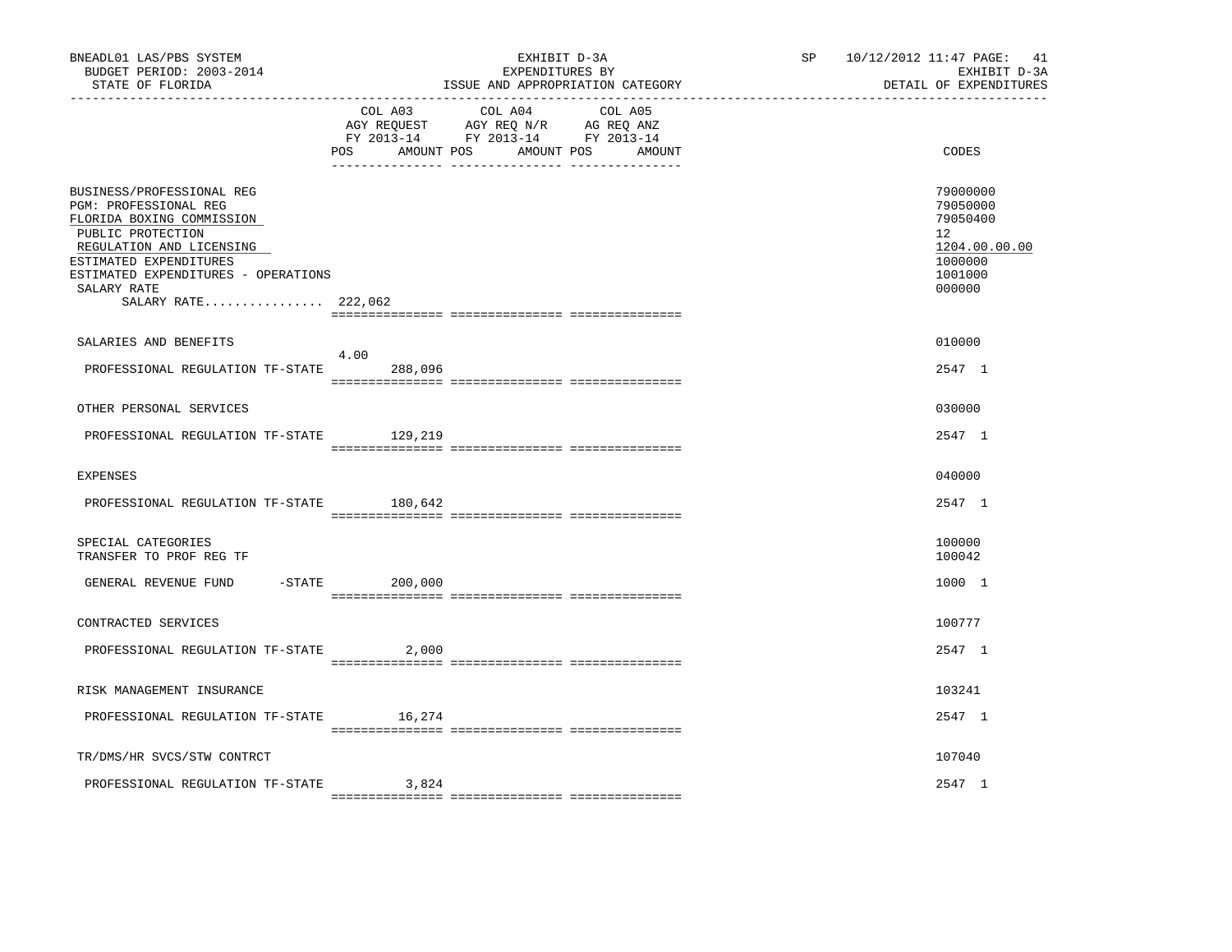| BNEADL01 LAS/PBS SYSTEM<br>BUDGET PERIOD: 2003-2014<br>STATE OF FLORIDA                                                                                                                                                                                                                                             | EXHIBIT D-3A<br>EXPENDITURES BY<br>ISSUE AND APPROPRIATION CATEGORY                                                                      | SP <sub>2</sub> | 10/12/2012 11:47 PAGE: 42<br>EXHIBIT D-3A<br>DETAIL OF EXPENDITURES                                   |
|---------------------------------------------------------------------------------------------------------------------------------------------------------------------------------------------------------------------------------------------------------------------------------------------------------------------|------------------------------------------------------------------------------------------------------------------------------------------|-----------------|-------------------------------------------------------------------------------------------------------|
|                                                                                                                                                                                                                                                                                                                     | COL A03 COL A04 COL A05<br>AGY REQUEST AGY REQ N/R AG REQ ANZ<br>FY 2013-14 FY 2013-14 FY 2013-14<br>AMOUNT POS AMOUNT POS AMOUNT<br>POS |                 | CODES                                                                                                 |
| BUSINESS/PROFESSIONAL REG<br>PGM: PROFESSIONAL REG<br>FLORIDA BOXING COMMISSION<br>PUBLIC PROTECTION<br>REGULATION AND LICENSING<br>ESTIMATED EXPENDITURES<br>ESTIMATED EXPENDITURES - OPERATIONS<br>TOTAL: ESTIMATED EXPENDITURES - OPERATIONS<br>TOTAL POSITIONS 4.00<br>TOTAL ISSUE<br>TOTAL SALARY RATE 222,062 | 820,055                                                                                                                                  |                 | 79000000<br>79050000<br>79050400<br>12 <sup>°</sup><br>1204.00.00.00<br>1000000<br>1001000<br>1001000 |
| CASUALTY INSURANCE PREMIUM<br>ADJUSTMENT<br>SPECIAL CATEGORIES<br>RISK MANAGEMENT INSURANCE<br>PROFESSIONAL REGULATION TF-STATE 10,754-                                                                                                                                                                             |                                                                                                                                          |                 | 1001090<br>100000<br>103241<br>2547 1                                                                 |
| FLORIDA RETIREMENT SYSTEM<br>CONTRIBUTION ADJUSTMENT FOR<br>FISCAL YEAR 2012-2013<br>SALARIES AND BENEFITS<br>PROFESSIONAL REGULATION TF-STATE                                                                                                                                                                      | 382                                                                                                                                      |                 | 1001240<br>010000<br>2547 1                                                                           |
| ADJUSTMENT TO STATE HEALTH<br>INSURANCE PREMIUM CONTRIBUTION -<br>FISCAL YEAR 2012-13<br>SALARIES AND BENEFITS<br>PROFESSIONAL REGULATION TF-STATE                                                                                                                                                                  | 591                                                                                                                                      |                 | 1001830<br>010000<br>2547 1                                                                           |
| REALLOCATION OF HUMAN RESOURCES<br>OUTSOURCING<br>SPECIAL CATEGORIES<br>TR/DMS/HR SVCS/STW CONTRCT<br>PROFESSIONAL REGULATION TF-STATE                                                                                                                                                                              |                                                                                                                                          |                 | 1005900<br>100000<br>107040<br>2547 1                                                                 |
|                                                                                                                                                                                                                                                                                                                     |                                                                                                                                          |                 |                                                                                                       |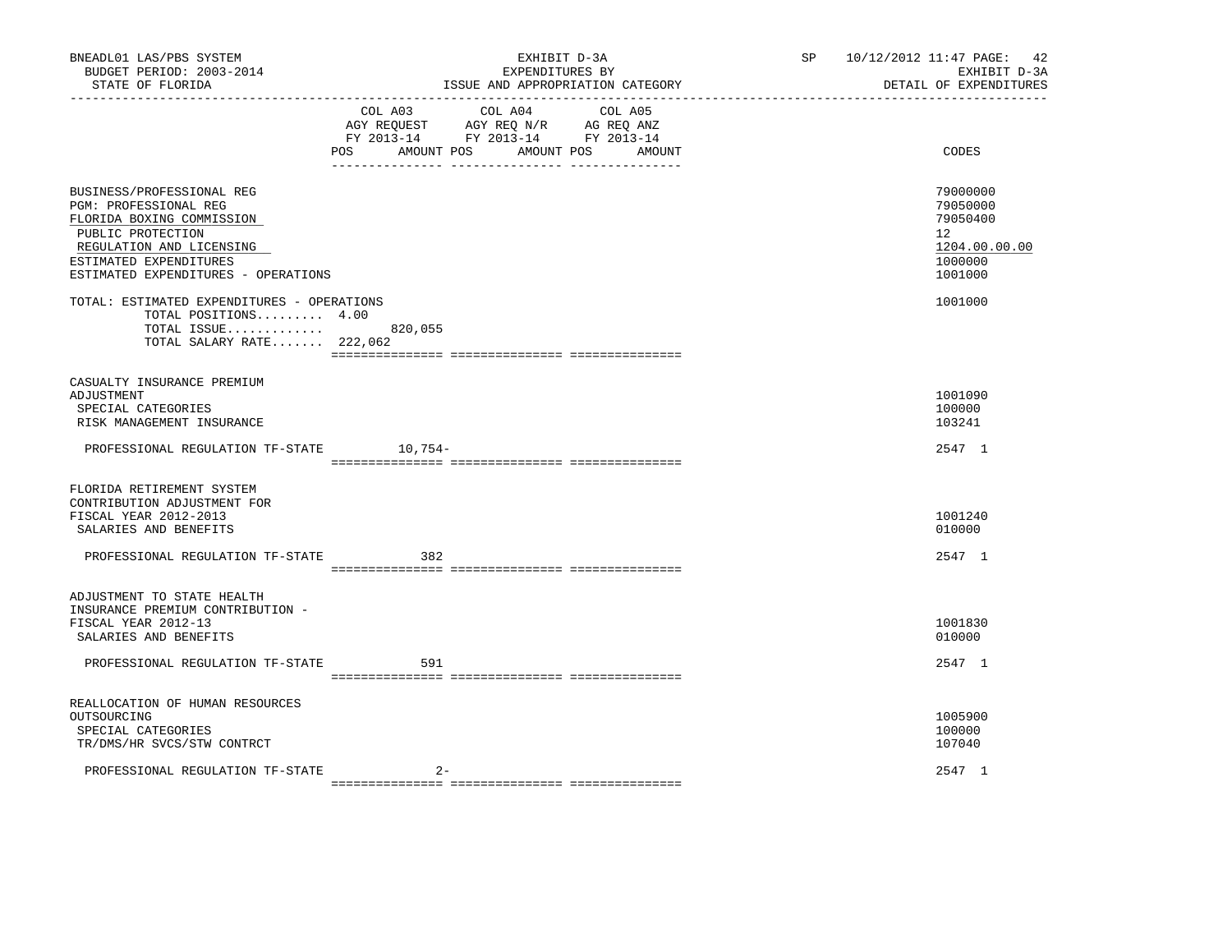| BNEADL01 LAS/PBS SYSTEM<br>BUDGET PERIOD: 2003-2014<br>STATE OF FLORIDA                                                                                                                                                                                                             | EXHIBIT D-3A<br>EXPENDITURES BY<br>ISSUE AND APPROPRIATION CATEGORY                                                                  |                  | SP 10/12/2012 11:47 PAGE: 43<br>EXHIBIT D-3A<br>DETAIL OF EXPENDITURES                            |
|-------------------------------------------------------------------------------------------------------------------------------------------------------------------------------------------------------------------------------------------------------------------------------------|--------------------------------------------------------------------------------------------------------------------------------------|------------------|---------------------------------------------------------------------------------------------------|
|                                                                                                                                                                                                                                                                                     | COL A03 COL A04 COL A05<br>AGY REQUEST AGY REQ N/R AG REQ ANZ<br>FY 2013-14 FY 2013-14 FY 2013-14<br>POS<br>AMOUNT POS<br>AMOUNT POS | AMOUNT           | CODES                                                                                             |
| BUSINESS/PROFESSIONAL REG<br>PGM: PROFESSIONAL REG<br>FLORIDA BOXING COMMISSION<br>PUBLIC PROTECTION<br>REGULATION AND LICENSING<br>NONRECURRING EXPENDITURES<br>NONRECURRING GENERAL REVENUE FOR<br>THE FLORIDA BOXING COMMISSION<br>SPECIAL CATEGORIES<br>TRANSFER TO PROF REG TF |                                                                                                                                      |                  | 79000000<br>79050000<br>79050400<br>12<br>1204.00.00.00<br>2100000<br>2103034<br>100000<br>100042 |
| GENERAL REVENUE FUND                                                                                                                                                                                                                                                                | $-$ STATE<br>$200,000 -$                                                                                                             |                  | 1000 1                                                                                            |
| ANNUALIZATION OF ADMINISTERED<br>FUNDS APPROPRIATIONS<br>STATE HEALTH INSURANCE ADJUSTMENT<br>FOR FY 2012-13 - 10 MONTHS<br>ANNUALIZATION                                                                                                                                           |                                                                                                                                      |                  | 26A0000<br>26A1830                                                                                |
| SALARIES AND BENEFITS<br>PROFESSIONAL REGULATION TF-STATE                                                                                                                                                                                                                           | 2,955                                                                                                                                |                  | 010000<br>2547 1                                                                                  |
| STATE FUNDING REDUCTIONS<br>REDUCE EXPENDITURES IN THE FLORIDA<br>STATE BOXING COMMISSION<br>OTHER PERSONAL SERVICES                                                                                                                                                                |                                                                                                                                      |                  | 3300000<br>3300180<br>030000                                                                      |
| PROFESSIONAL REGULATION TF-STATE                                                                                                                                                                                                                                                    | 18,848-                                                                                                                              |                  | 2547 1                                                                                            |
| EXPENSES                                                                                                                                                                                                                                                                            |                                                                                                                                      |                  | 040000                                                                                            |
| PROFESSIONAL REGULATION TF-STATE 23,722-                                                                                                                                                                                                                                            |                                                                                                                                      |                  | 2547 1                                                                                            |
| TOTAL: REDUCE EXPENDITURES IN THE FLORIDA<br>STATE BOXING COMMISSION<br>TOTAL ISSUE                                                                                                                                                                                                 | $42,570-$                                                                                                                            |                  | 3300180                                                                                           |
|                                                                                                                                                                                                                                                                                     |                                                                                                                                      |                  |                                                                                                   |
| AGENCY ISSUE NARRATIVE:<br>2013-2014 BUDGET YEAR NARRATIVE:                                                                                                                                                                                                                         |                                                                                                                                      | IT COMPONENT? NO |                                                                                                   |

 The Florida State Boxing Commission (FSBC) requests a reduction of \$18,848 in the Other Personal Services (OPS) appropriation category and \$23,722 in the Expenses appropriation category for a total of \$42,570.

The Commission ended last fiscal year with a \$294,581 deficit. Projections for this year and future years indicate that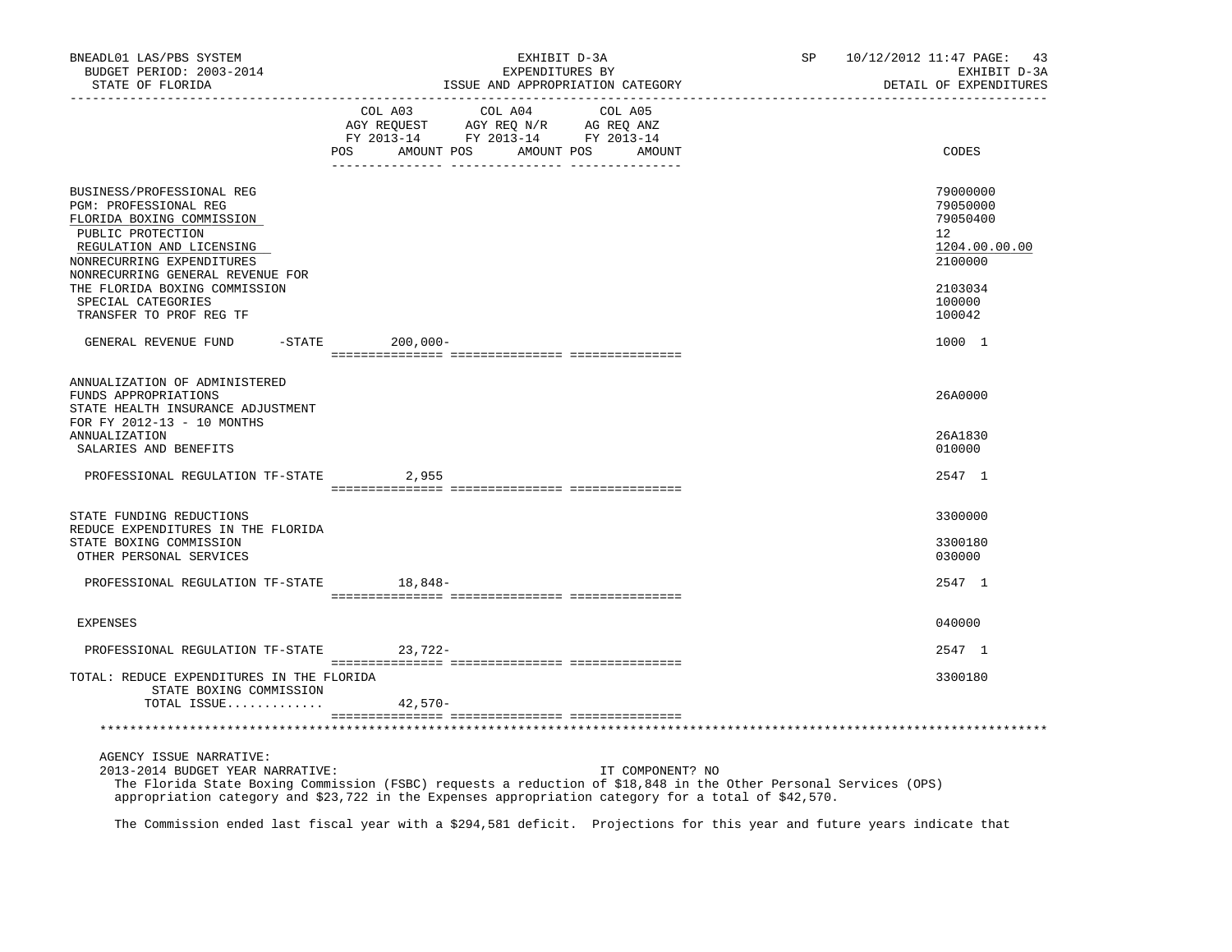| BNEADL01 LAS/PBS SYSTEM<br>BUDGET PERIOD: 2003-2014<br>STATE OF FLORIDA                                                                                                                                                                                                                                                                                                                                                      |                                                                                               | EXHIBIT D-3A<br>EXPENDITURES BY                                                   | ISSUE AND APPROPRIATION CATEGORY                                            | SP | __________________________ | 10/12/2012 11:47 PAGE: 44<br>EXHIBIT D-3A<br>DETAIL OF EXPENDITURES                        |
|------------------------------------------------------------------------------------------------------------------------------------------------------------------------------------------------------------------------------------------------------------------------------------------------------------------------------------------------------------------------------------------------------------------------------|-----------------------------------------------------------------------------------------------|-----------------------------------------------------------------------------------|-----------------------------------------------------------------------------|----|----------------------------|--------------------------------------------------------------------------------------------|
|                                                                                                                                                                                                                                                                                                                                                                                                                              | COL A03                                                                                       | COL A04<br>AGY REQUEST AGY REQ N/R AG REQ ANZ<br>FY 2013-14 FY 2013-14 FY 2013-14 | COL A05<br>POS AMOUNT POS AMOUNT POS AMOUNT                                 |    |                            | CODES                                                                                      |
| BUSINESS/PROFESSIONAL REG<br>PGM: PROFESSIONAL REG<br>FLORIDA BOXING COMMISSION<br>PUBLIC PROTECTION<br>REGULATION AND LICENSING<br>STATE FUNDING REDUCTIONS<br>REDUCE EXPENDITURES IN THE FLORIDA<br>STATE BOXING COMMISSION                                                                                                                                                                                                |                                                                                               |                                                                                   |                                                                             |    |                            | 79000000<br>79050000<br>79050400<br>12 <sup>°</sup><br>1204.00.00.00<br>3300000<br>3300180 |
| the deficit will increase each year if revenues and expenditures remain at current levels. The Department of Business<br>and Professional Regulation formed workgroups to look at the Commission's revenue and expenditures and provide<br>recommendations for ways to address the Commission's deficit. The workgroups were able to identify possible ways to<br>increase the Commission's revenue and reduce expenditures. |                                                                                               |                                                                                   |                                                                             |    |                            |                                                                                            |
| Workgroup recommendations for expenditure reductions included in this request are:<br>Eliminate travel agent fees<br>These reductions are being implemented in the current fiscal year and do not require Legislative change.<br>OPS<br>(\$18,848)<br>Expense (\$23,722)                                                                                                                                                     | Eliminate 1 full time OPS position<br>Limit air travel to only certain South Florida counties |                                                                                   | Require that event staff live within 50 miles of the event they are working |    |                            |                                                                                            |
| INDUSTRY REGULATION<br>FLORIDA STATE BOXING COMMISSION -<br>GENERAL REVENUE TRANSFER TO THE<br>PROFESSIONAL REGULATION TRUST FUND<br>SPECIAL CATEGORIES                                                                                                                                                                                                                                                                      |                                                                                               |                                                                                   |                                                                             |    |                            | 4100000<br>4100300<br>100000                                                               |
| TRANSFER TO PROF REG TF<br>GENERAL REVENUE FUND -STATE 874,833 505,833                                                                                                                                                                                                                                                                                                                                                       |                                                                                               |                                                                                   |                                                                             |    |                            | 100042<br>1000 1                                                                           |
|                                                                                                                                                                                                                                                                                                                                                                                                                              |                                                                                               |                                                                                   |                                                                             |    |                            |                                                                                            |
| AGENCY ISSUE NARRATIVE:<br>2013-2014 BUDGET YEAR NARRATIVE:                                                                                                                                                                                                                                                                                                                                                                  |                                                                                               |                                                                                   | IT COMPONENT? NO                                                            |    |                            |                                                                                            |

 The Department of Business and Professional Regulation's Florida State Boxing Commission (Commission) requests \$874,833 in General Revenue funding to sustain the operations of the Commission.

 Pursuant to Chapter 548, Florida Statues, the function of the Florida State Boxing Commission is to license and regulate professional boxing, kickboxing and mixed martial arts. The Commission is also responsible for the approval of amateur boxing, kickboxing and mixed martial arts sanctioning organizations. The Commission collects revenue via license/permit fees, taxation on gross receipts associated with live events, and fines. Revenues are deposited into the Professional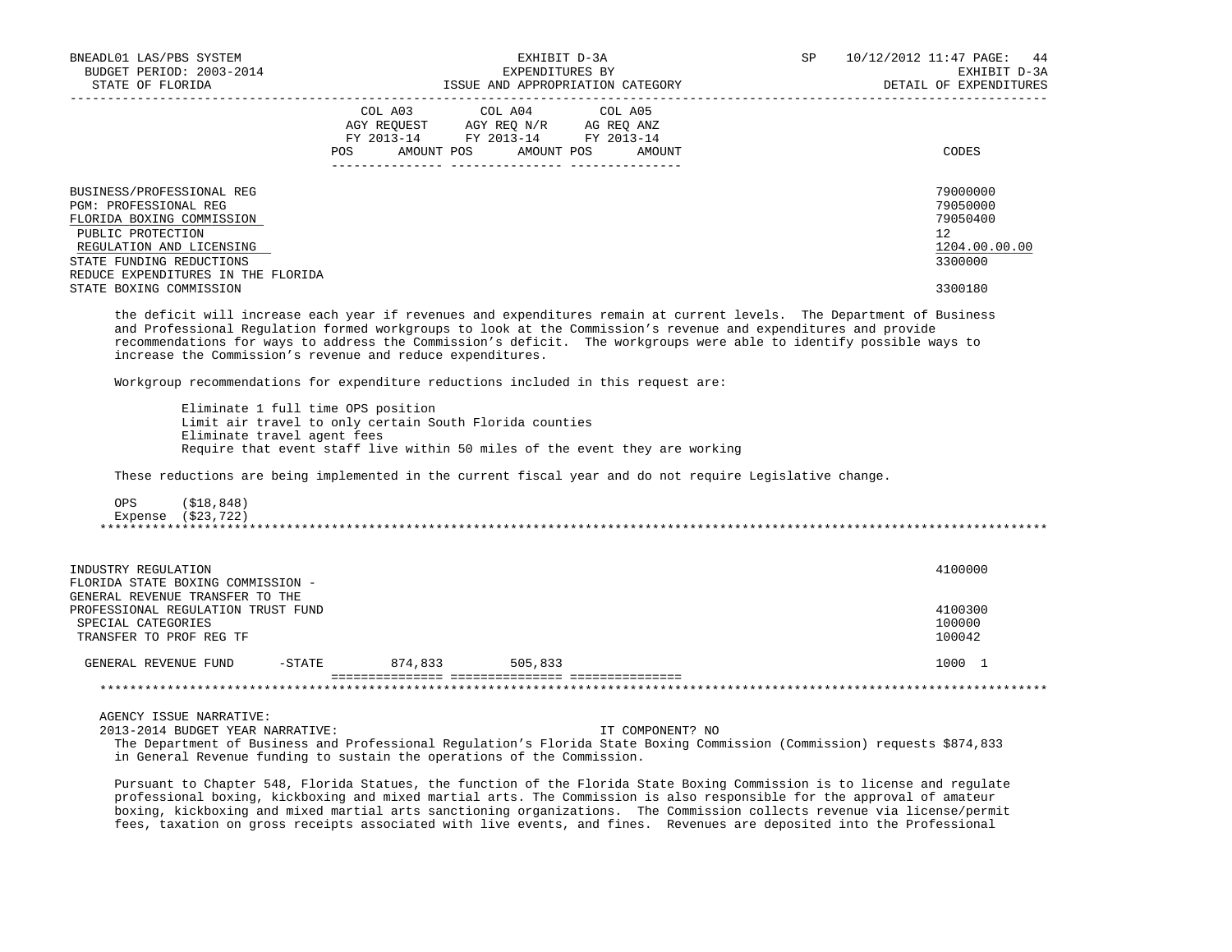| BNEADL01 LAS/PBS SYSTEM<br>BUDGET PERIOD: 2003-2014<br>STATE OF FLORIDA                                                                                                                                                         | EXHIBIT D-3A<br>EXPENDITURES BY<br>ISSUE AND APPROPRIATION CATEGORY                                                                         | SP<br>10/12/2012 11:47 PAGE: 45<br>EXHIBIT D-3A<br>DETAIL OF EXPENDITURES |
|---------------------------------------------------------------------------------------------------------------------------------------------------------------------------------------------------------------------------------|---------------------------------------------------------------------------------------------------------------------------------------------|---------------------------------------------------------------------------|
|                                                                                                                                                                                                                                 | COL A03 COL A04 COL A05<br>AGY REQUEST AGY REQ N/R AG REQ ANZ<br>FY 2013-14 FY 2013-14 FY 2013-14<br>AMOUNT POS AMOUNT POS<br>POS<br>AMOUNT | CODES                                                                     |
| BUSINESS/PROFESSIONAL REG<br>PGM: PROFESSIONAL REG<br>FLORIDA BOXING COMMISSION<br>PUBLIC PROTECTION<br>REGULATION AND LICENSING<br>INDUSTRY REGULATION<br>FLORIDA STATE BOXING COMMISSION -<br>GENERAL REVENUE TRANSFER TO THE |                                                                                                                                             | 79000000<br>79050000<br>79050400<br>12<br>1204.00.00.00<br>4100000        |
| PROFESSIONAL REGULATION TRUST FUND                                                                                                                                                                                              |                                                                                                                                             | 4100300                                                                   |

## Regulation Trust Fund.

 At the end of Fiscal Year 2011-12, the Commission had a cash deficit of \$294,581. Cause for the deficit was due in part to the decline in the number of events and revenue collections from prior years. The Department's projections indicate the Commission will not have enough in revenue collections to cover expenditures in the current fiscal year and anticipates the cash deficit to increase to \$505,992 by year end. In order to address the Commission's on-going cash deficit, revenue and expenditure workgroups were organized within the Department to develop and provide recommendations for streamlining operations and generating additional revenue. Workgroup recommendations included reducing Other Personal Services (OPS) staff in the Tallahassee office, restricting air travel to certain South Florida counties, requiring that event staff live within 50 miles of the event to reduce travel costs, privatization of timekeepers, implementation of license fee increases approved by the Commission, and regulation of amateur events. Some recommendations will require legislative action during the 2013 Session.

 The Commission is requesting a reduction of \$42,570 to its base budget in Fiscal Year 2013-14. Assuming that the number of events and revenues collected remain at FY 2011-12 levels, and Commission expenditures are reduced, the Department estimates that \$874,833 in General Revenue funding is needed in Fiscal Year 2013-14 to resolve the deficit from prior years and provide the additional revenue needed for the request year. Of the \$874,833 requested, \$368,841 would be the recurring amount necessary to support the operations of the Commission on an on-going basis.

 Pursuant to ch. 548, F.S., the Commission is responsible for establishing professional and amateur health and safety standards for participants. The Commission's staff is responsible for issuing licenses and permits, and for approving events. The executive director reviews and approves bout cards to ensure that competitors are appropriately matched. The executive director also assigns and supervises officials and staff for each professional event.

 Event staff includes a coordinator, chief inspector, inspectors and a timekeeper. Each staff member is assigned specific duties to ensure safety, including: verification of on-site medical personnel; supervision of locker room activity; verification of proper medical substances, equipment and hand wrapping; and performance of drug tests as necessary.

 If the request for General Revenue funding is not approved, the Commission will be severely limited in providing the licensing and regulatory oversight of pugilistic activities, jeopardizing the health and safety of participants, which could result in serious injuries or death. \*\*\*\*\*\*\*\*\*\*\*\*\*\*\*\*\*\*\*\*\*\*\*\*\*\*\*\*\*\*\*\*\*\*\*\*\*\*\*\*\*\*\*\*\*\*\*\*\*\*\*\*\*\*\*\*\*\*\*\*\*\*\*\*\*\*\*\*\*\*\*\*\*\*\*\*\*\*\*\*\*\*\*\*\*\*\*\*\*\*\*\*\*\*\*\*\*\*\*\*\*\*\*\*\*\*\*\*\*\*\*\*\*\*\*\*\*\*\*\*\*\*\*\*\*\*\*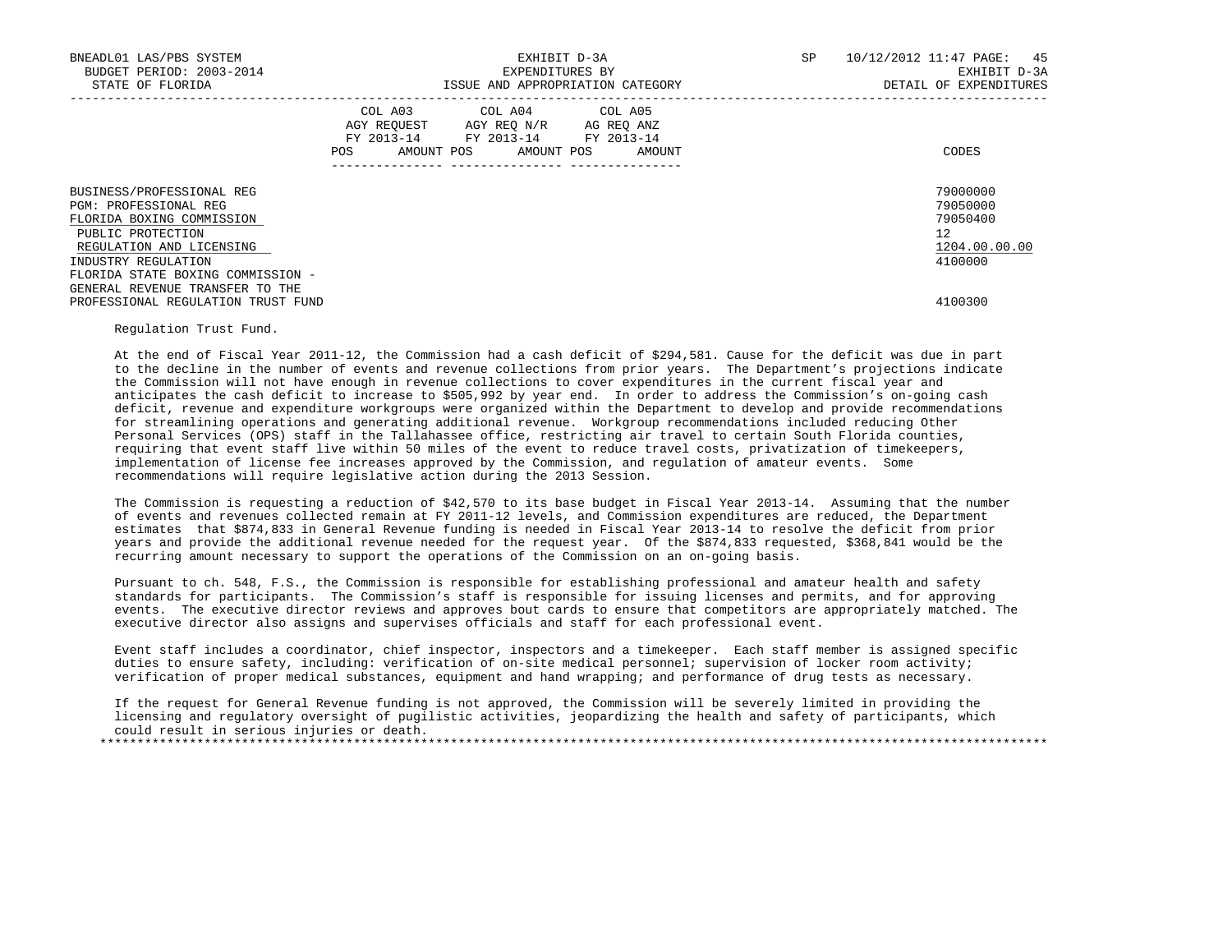| BNEADL01 LAS/PBS SYSTEM<br>BUDGET PERIOD: 2003-2014<br>STATE OF FLORIDA                                                          |                    | EXHIBIT D-3A<br>EXPENDITURES BY<br>ISSUE AND APPROPRIATION CATEGORY                                                                   |  |  | SP 10/12/2012 11:47 PAGE: 46<br>EXHIBIT D-3A<br>DETAIL OF EXPENDITURES |
|----------------------------------------------------------------------------------------------------------------------------------|--------------------|---------------------------------------------------------------------------------------------------------------------------------------|--|--|------------------------------------------------------------------------|
|                                                                                                                                  |                    | COL A03 COL A04 COL A05<br>AGY REQUEST AGY REQ N/R AG REQ ANZ<br>FY 2013-14 FY 2013-14 FY 2013-14<br>POS AMOUNT POS AMOUNT POS AMOUNT |  |  | CODES                                                                  |
| BUSINESS/PROFESSIONAL REG<br>PGM: PROFESSIONAL REG<br>FLORIDA BOXING COMMISSION<br>PUBLIC PROTECTION<br>REGULATION AND LICENSING |                    |                                                                                                                                       |  |  | 79000000<br>79050000<br>79050400<br>12<br>1204.00.00.00                |
| TOTAL: REGULATION AND LICENSING<br>BY FUND TYPE                                                                                  |                    |                                                                                                                                       |  |  | 1204.00.00.00                                                          |
| GENERAL REVENUE FUND<br>TRUST FUNDS                                                                                              | 874,833<br>570,657 | 505,833                                                                                                                               |  |  | 1000<br>2000                                                           |
| TOTAL POSITIONS 4.00<br>TOTAL PROG COMP $1,445,490$<br>TOTAL SALARY RATE $222,062$                                               |                    | 505,833                                                                                                                               |  |  |                                                                        |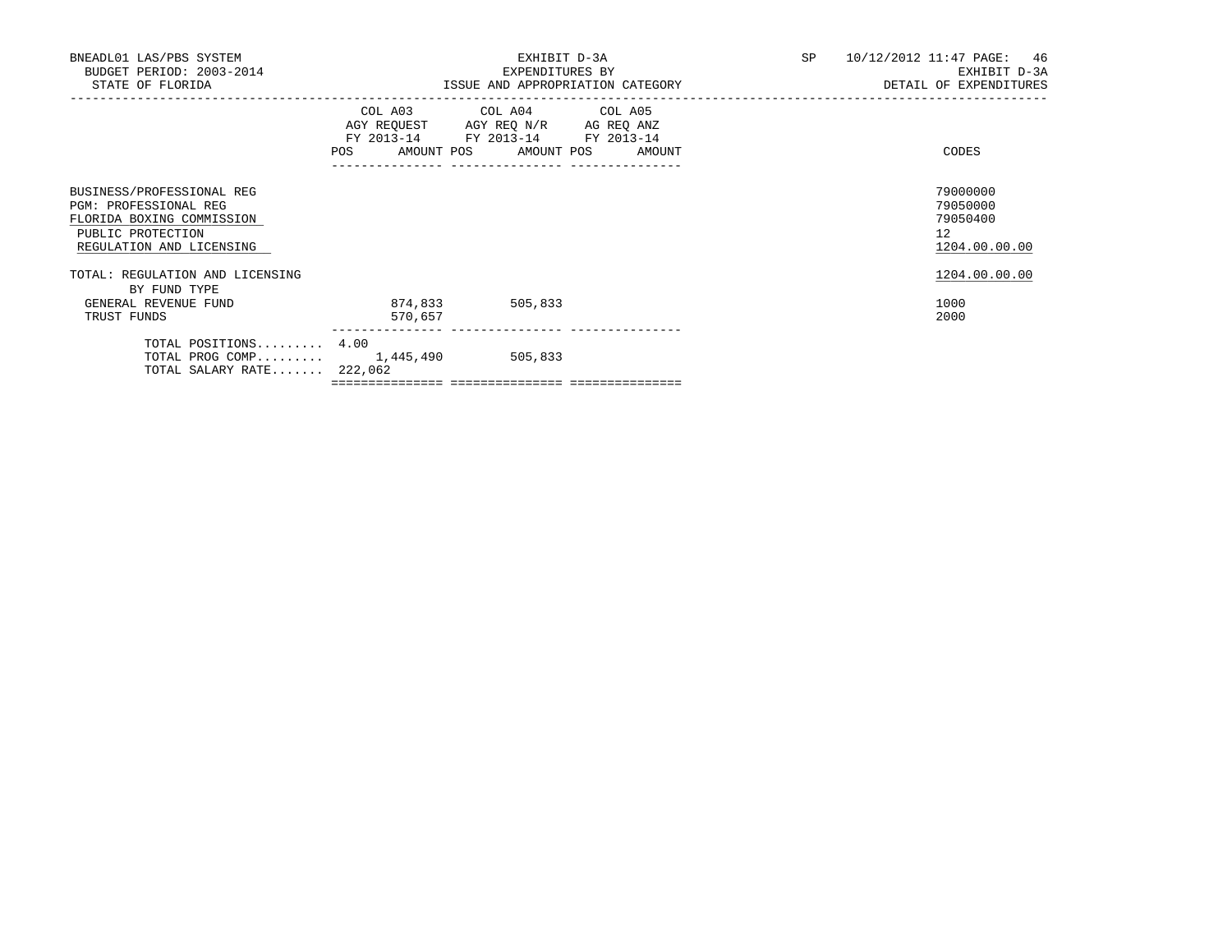| BNEADL01 LAS/PBS SYSTEM<br>BUDGET PERIOD: 2003-2014<br>STATE OF FLORIDA                                                                                                                                        |                               | EXHIBIT D-3A<br>EXPENDITURES BY<br>ISSUE AND APPROPRIATION CATEGORY                                               | SP <sub>2</sub> | 10/12/2012 11:47 PAGE: 47<br>EXHIBIT D-3A<br>DETAIL OF EXPENDITURES                     |
|----------------------------------------------------------------------------------------------------------------------------------------------------------------------------------------------------------------|-------------------------------|-------------------------------------------------------------------------------------------------------------------|-----------------|-----------------------------------------------------------------------------------------|
|                                                                                                                                                                                                                | COL A03<br>AMOUNT POS<br>POS. | COL A04 COL A05<br>AGY REQUEST AGY REQ N/R AG REQ ANZ<br>FY 2013-14 FY 2013-14 FY 2013-14<br>AMOUNT POS<br>AMOUNT |                 | CODES                                                                                   |
| BUSINESS/PROFESSIONAL REG<br>PGM: PROFESSIONAL REG<br>TEST/CONTINUE EDUCATION<br>PUBLIC PROTECTION<br>REGULATION AND LICENSING<br>ESTIMATED EXPENDITURES<br>ESTIMATED EXPENDITURES - OPERATIONS<br>SALARY RATE |                               |                                                                                                                   |                 | 79000000<br>79050000<br>79050500<br>12<br>1204.00.00.00<br>1000000<br>1001000<br>000000 |
| SALARY RATE 1,410,700                                                                                                                                                                                          |                               |                                                                                                                   |                 |                                                                                         |
| SALARIES AND BENEFITS                                                                                                                                                                                          | 41.00                         |                                                                                                                   |                 | 010000                                                                                  |
| PROFESSIONAL REGULATION TF-STATE 1,924,547                                                                                                                                                                     |                               |                                                                                                                   |                 | 2547 1                                                                                  |
| <b>EXPENSES</b>                                                                                                                                                                                                |                               |                                                                                                                   |                 | 040000                                                                                  |
| PROFESSIONAL REGULATION TF-STATE 283,871                                                                                                                                                                       |                               |                                                                                                                   |                 | 2547 1                                                                                  |
| OPERATING CAPITAL OUTLAY                                                                                                                                                                                       |                               |                                                                                                                   |                 | 060000                                                                                  |
| PROFESSIONAL REGULATION TF-STATE                                                                                                                                                                               | 3,000                         |                                                                                                                   |                 | 2547 1                                                                                  |
| SPECIAL CATEGORIES<br>EXAMINATION TESTING SVCS                                                                                                                                                                 |                               |                                                                                                                   |                 | 100000<br>100106                                                                        |
| PROFESSIONAL REGULATION TF-STATE                                                                                                                                                                               | 658,235                       |                                                                                                                   |                 | 2547 1                                                                                  |
| CONTRACTED SERVICES                                                                                                                                                                                            |                               |                                                                                                                   |                 | 100777                                                                                  |
| PROFESSIONAL REGULATION TF-STATE                                                                                                                                                                               | 6,000                         |                                                                                                                   |                 | 2547 1                                                                                  |
| OPERATION/MOTOR VEHICLES                                                                                                                                                                                       |                               |                                                                                                                   |                 | 102289                                                                                  |
| PROFESSIONAL REGULATION TF-STATE                                                                                                                                                                               | 1,000                         |                                                                                                                   |                 | 2547 1                                                                                  |
| RISK MANAGEMENT INSURANCE                                                                                                                                                                                      |                               |                                                                                                                   |                 | 103241                                                                                  |
| PROFESSIONAL REGULATION TF-STATE                                                                                                                                                                               | 9,477                         |                                                                                                                   |                 | 2547 1                                                                                  |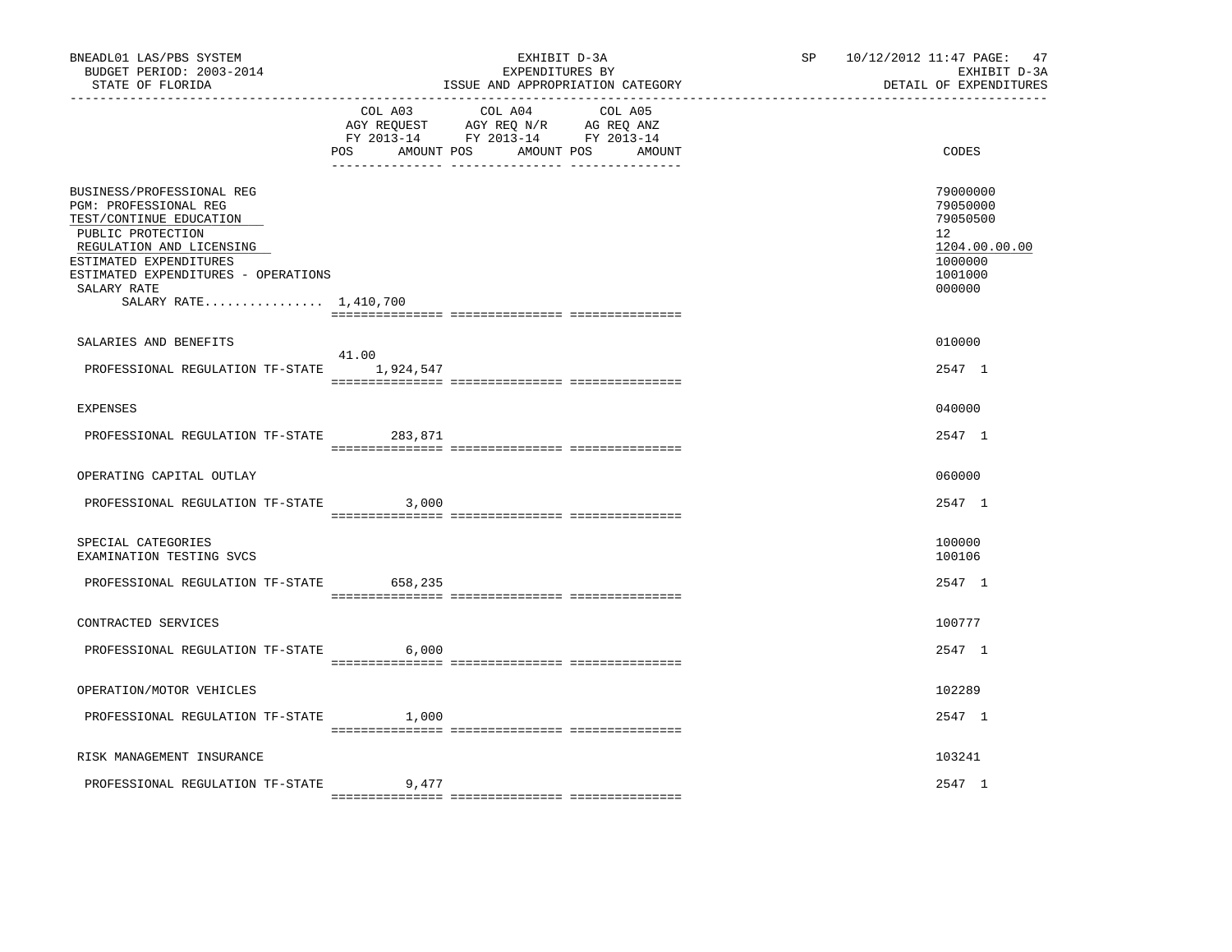|       | EXHIBIT D-3A<br>EXPENDITURES BY                                                                                                                                                                                                                                                                                                             | SP 10/12/2012 11:47 PAGE: 48                                                                                   | EXHIBIT D-3A<br>DETAIL OF EXPENDITURES                                                                 |
|-------|---------------------------------------------------------------------------------------------------------------------------------------------------------------------------------------------------------------------------------------------------------------------------------------------------------------------------------------------|----------------------------------------------------------------------------------------------------------------|--------------------------------------------------------------------------------------------------------|
|       | COL A04<br>COL A05<br>AMOUNT                                                                                                                                                                                                                                                                                                                |                                                                                                                | CODES                                                                                                  |
|       |                                                                                                                                                                                                                                                                                                                                             |                                                                                                                |                                                                                                        |
|       |                                                                                                                                                                                                                                                                                                                                             | 12 <sup>12</sup>                                                                                               | 79000000<br>79050000<br>79050500<br>1204.00.00.00<br>1000000<br>1001000                                |
|       |                                                                                                                                                                                                                                                                                                                                             |                                                                                                                |                                                                                                        |
|       |                                                                                                                                                                                                                                                                                                                                             |                                                                                                                |                                                                                                        |
|       |                                                                                                                                                                                                                                                                                                                                             |                                                                                                                |                                                                                                        |
|       |                                                                                                                                                                                                                                                                                                                                             |                                                                                                                | 2547 1                                                                                                 |
|       |                                                                                                                                                                                                                                                                                                                                             |                                                                                                                | 1001000                                                                                                |
|       |                                                                                                                                                                                                                                                                                                                                             |                                                                                                                |                                                                                                        |
|       |                                                                                                                                                                                                                                                                                                                                             |                                                                                                                | 1001090                                                                                                |
|       |                                                                                                                                                                                                                                                                                                                                             |                                                                                                                | 2547 1                                                                                                 |
|       |                                                                                                                                                                                                                                                                                                                                             |                                                                                                                |                                                                                                        |
|       |                                                                                                                                                                                                                                                                                                                                             |                                                                                                                | 1001240                                                                                                |
| 3,970 |                                                                                                                                                                                                                                                                                                                                             |                                                                                                                | 2547 1                                                                                                 |
|       | ESTIMATED EXPENDITURES - OPERATIONS<br>PROFESSIONAL REGULATION TF-STATE 5,211<br>PROFESSIONAL REGULATION TF-STATE 13,908<br>TOTAL: ESTIMATED EXPENDITURES - OPERATIONS<br>TOTAL POSITIONS $41.00$<br>TOTAL ISSUE $2,905,249$<br>TOTAL SALARY RATE $1,410,700$<br>PROFESSIONAL REGULATION TF-STATE 4,321<br>PROFESSIONAL REGULATION TF-STATE | COL A03<br>AGY REQUEST AGY REQ N/R AG REQ ANZ<br>FY 2013-14 FY 2013-14 FY 2013-14<br>POS AMOUNT POS AMOUNT POS | ISSUE AND APPROPRIATION CATEGORY<br>100000<br>105281<br>2547 1<br>107040<br>100000<br>103241<br>010000 |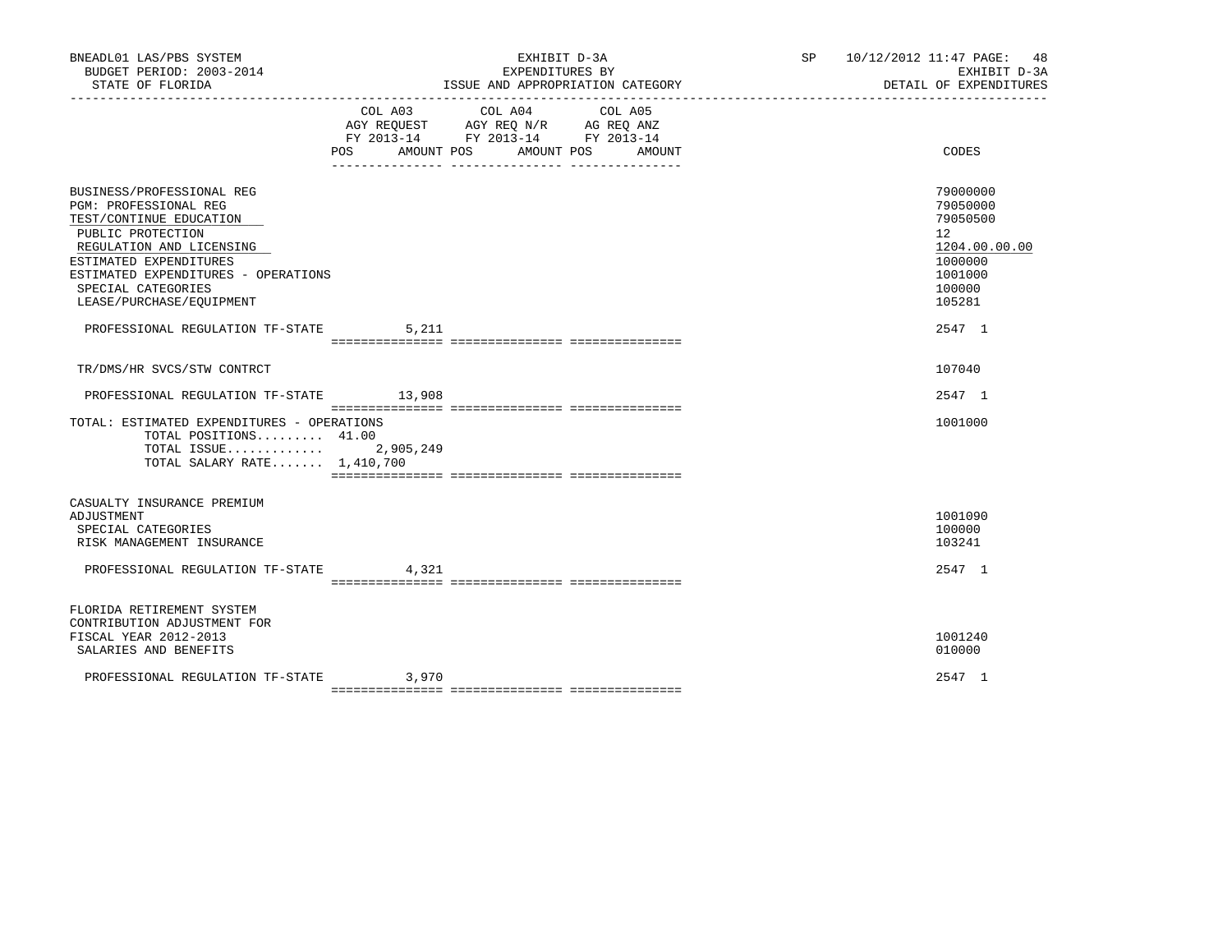| BNEADL01 LAS/PBS SYSTEM<br>BUDGET PERIOD: 2003-2014<br>STATE OF FLORIDA                                                                                                                                                    | EXHIBIT D-3A<br>EXPENDITURES BY<br>ISSUE AND APPROPRIATION CATEGORY                                                                      | SP 10/12/2012 11:47 PAGE: 49<br>EXHIBIT D-3A<br>DETAIL OF EXPENDITURES          |  |
|----------------------------------------------------------------------------------------------------------------------------------------------------------------------------------------------------------------------------|------------------------------------------------------------------------------------------------------------------------------------------|---------------------------------------------------------------------------------|--|
|                                                                                                                                                                                                                            | COL A03 COL A04 COL A05<br>AGY REQUEST AGY REQ N/R AG REQ ANZ<br>FY 2013-14 FY 2013-14 FY 2013-14<br>POS<br>AMOUNT POS AMOUNT POS AMOUNT | CODES                                                                           |  |
| BUSINESS/PROFESSIONAL REG<br>PGM: PROFESSIONAL REG<br>TEST/CONTINUE EDUCATION<br>PUBLIC PROTECTION<br>REGULATION AND LICENSING<br>ESTIMATED EXPENDITURES<br>ADJUSTMENT TO STATE HEALTH<br>INSURANCE PREMIUM CONTRIBUTION - |                                                                                                                                          | 79000000<br>79050000<br>79050500<br>12 <sup>°</sup><br>1204.00.00.00<br>1000000 |  |
| FISCAL YEAR 2012-13<br>SALARIES AND BENEFITS                                                                                                                                                                               |                                                                                                                                          | 1001830<br>010000                                                               |  |
| PROFESSIONAL REGULATION TF-STATE 4,628                                                                                                                                                                                     |                                                                                                                                          | 2547 1                                                                          |  |
| REALLOCATION OF HUMAN RESOURCES<br>OUTSOURCING<br>SPECIAL CATEGORIES<br>TR/DMS/HR SVCS/STW CONTRCT                                                                                                                         |                                                                                                                                          | 1005900<br>100000<br>107040                                                     |  |
| PROFESSIONAL REGULATION TF-STATE                                                                                                                                                                                           | $7 -$                                                                                                                                    | 2547 1                                                                          |  |
| ANNUALIZATION OF ADMINISTERED<br>FUNDS APPROPRIATIONS<br>STATE HEALTH INSURANCE ADJUSTMENT<br>FOR FY 2012-13 - 10 MONTHS                                                                                                   |                                                                                                                                          | 26A0000                                                                         |  |
| ANNUALIZATION<br>SALARIES AND BENEFITS                                                                                                                                                                                     |                                                                                                                                          | 26A1830<br>010000                                                               |  |
| PROFESSIONAL REGULATION TF-STATE 23,140                                                                                                                                                                                    |                                                                                                                                          | 2547 1                                                                          |  |
| TOTAL: REGULATION AND LICENSING<br>BY FUND TYPE                                                                                                                                                                            |                                                                                                                                          | 1204.00.00.00                                                                   |  |
| TRUST FUNDS<br>SALARY RATE 1,410,700                                                                                                                                                                                       | 41.00<br>2,941,301                                                                                                                       | 2000                                                                            |  |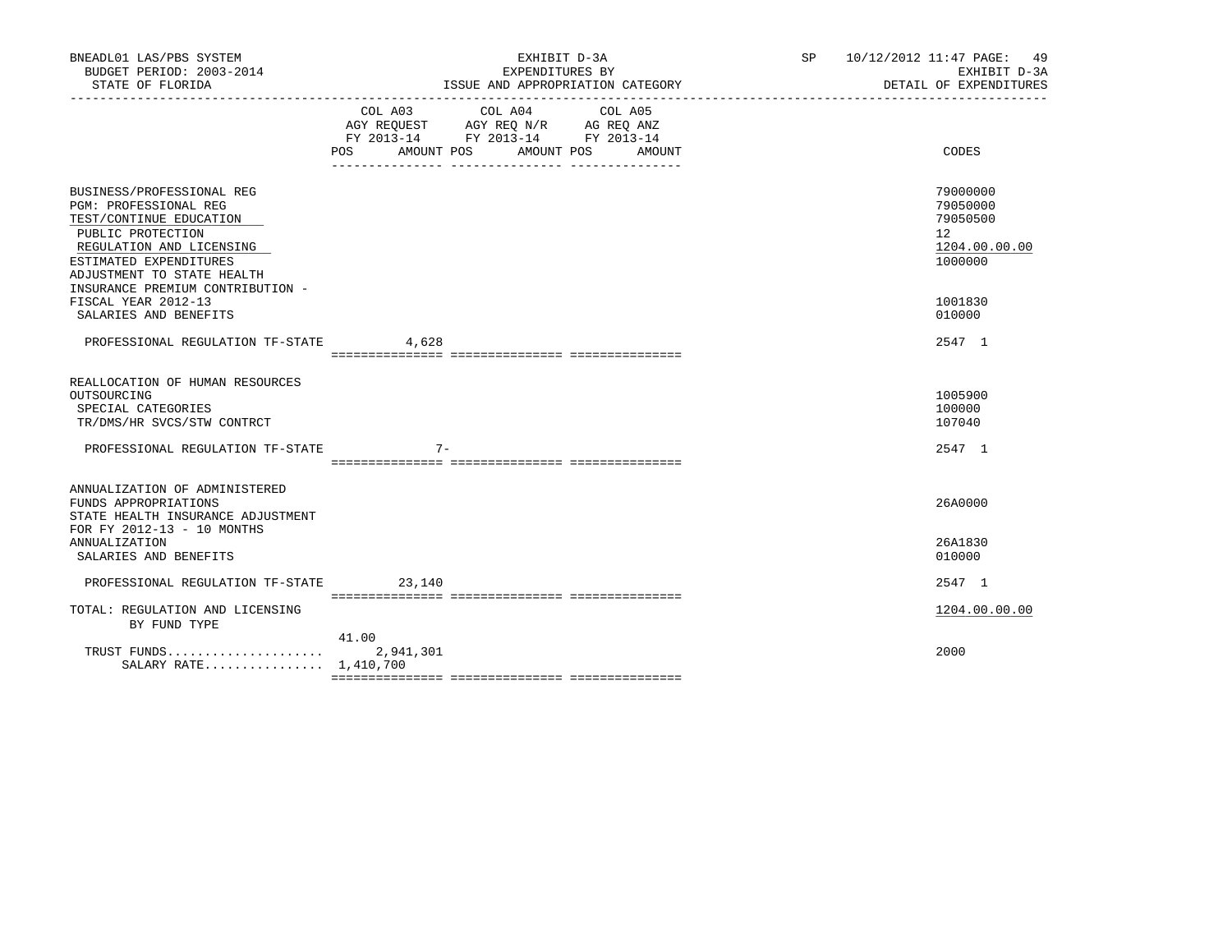| BNEADL01 LAS/PBS SYSTEM<br>BUDGET PERIOD: 2003-2014<br>STATE OF FLORIDA                                                                                                                                                              |                              | EXHIBIT D-3A<br>EXPENDITURES BY<br>ISSUE AND APPROPRIATION CATEGORY                                               | SP | 10/12/2012 11:47 PAGE:<br>50<br>EXHIBIT D-3A<br>DETAIL OF EXPENDITURES                               |
|--------------------------------------------------------------------------------------------------------------------------------------------------------------------------------------------------------------------------------------|------------------------------|-------------------------------------------------------------------------------------------------------------------|----|------------------------------------------------------------------------------------------------------|
|                                                                                                                                                                                                                                      | COL A03<br>AMOUNT POS<br>POS | COL A04<br>COL A05<br>AGY REQUEST AGY REQ N/R AG REQ ANZ<br>FY 2013-14 FY 2013-14 FY 2013-14<br>AMOUNT POS AMOUNT |    | CODES                                                                                                |
| BUSINESS/PROFESSIONAL REG<br>PGM: PROFESSIONAL REG<br>FARM/CHILD LABOR REG<br>PUBLIC PROTECTION<br>REGULATION AND LICENSING<br>ESTIMATED EXPENDITURES<br>ESTIMATED EXPENDITURES - OPERATIONS<br>SALARY RATE<br>SALARY RATE 1,038,622 |                              |                                                                                                                   |    | 79000000<br>79050000<br>79050600<br>12 <sup>°</sup><br>1204.00.00.00<br>1000000<br>1001000<br>000000 |
| SALARIES AND BENEFITS                                                                                                                                                                                                                | 30.00                        |                                                                                                                   |    | 010000                                                                                               |
| PROFESSIONAL REGULATION TF-STATE 1,469,141                                                                                                                                                                                           |                              |                                                                                                                   |    | 2547 1                                                                                               |
| <b>EXPENSES</b>                                                                                                                                                                                                                      |                              |                                                                                                                   |    | 040000                                                                                               |
| PROFESSIONAL REGULATION TF-STATE 160,342                                                                                                                                                                                             |                              |                                                                                                                   |    | 2547 1                                                                                               |
| SPECIAL CATEGORIES<br>CONTRACTED SERVICES                                                                                                                                                                                            |                              |                                                                                                                   |    | 100000<br>100777                                                                                     |
| PROFESSIONAL REGULATION TF-STATE 20,590                                                                                                                                                                                              |                              |                                                                                                                   |    | 2547 1                                                                                               |
| OPERATION/MOTOR VEHICLES                                                                                                                                                                                                             |                              |                                                                                                                   |    | 102289                                                                                               |
| PROFESSIONAL REGULATION TF-STATE                                                                                                                                                                                                     | 69,400                       |                                                                                                                   |    | 2547 1                                                                                               |
| RISK MANAGEMENT INSURANCE                                                                                                                                                                                                            |                              |                                                                                                                   |    | 103241                                                                                               |
| PROFESSIONAL REGULATION TF-STATE                                                                                                                                                                                                     | 3,957                        |                                                                                                                   |    | 2547 1                                                                                               |
| LEASE/PURCHASE/EQUIPMENT                                                                                                                                                                                                             |                              |                                                                                                                   |    | 105281                                                                                               |
| PROFESSIONAL REGULATION TF-STATE                                                                                                                                                                                                     | 2,648                        |                                                                                                                   |    | 2547 1                                                                                               |
| TR/DMS/HR SVCS/STW CONTRCT                                                                                                                                                                                                           |                              |                                                                                                                   |    | 107040                                                                                               |
| PROFESSIONAL REGULATION TF-STATE                                                                                                                                                                                                     | 9,671                        |                                                                                                                   |    | 2547 1                                                                                               |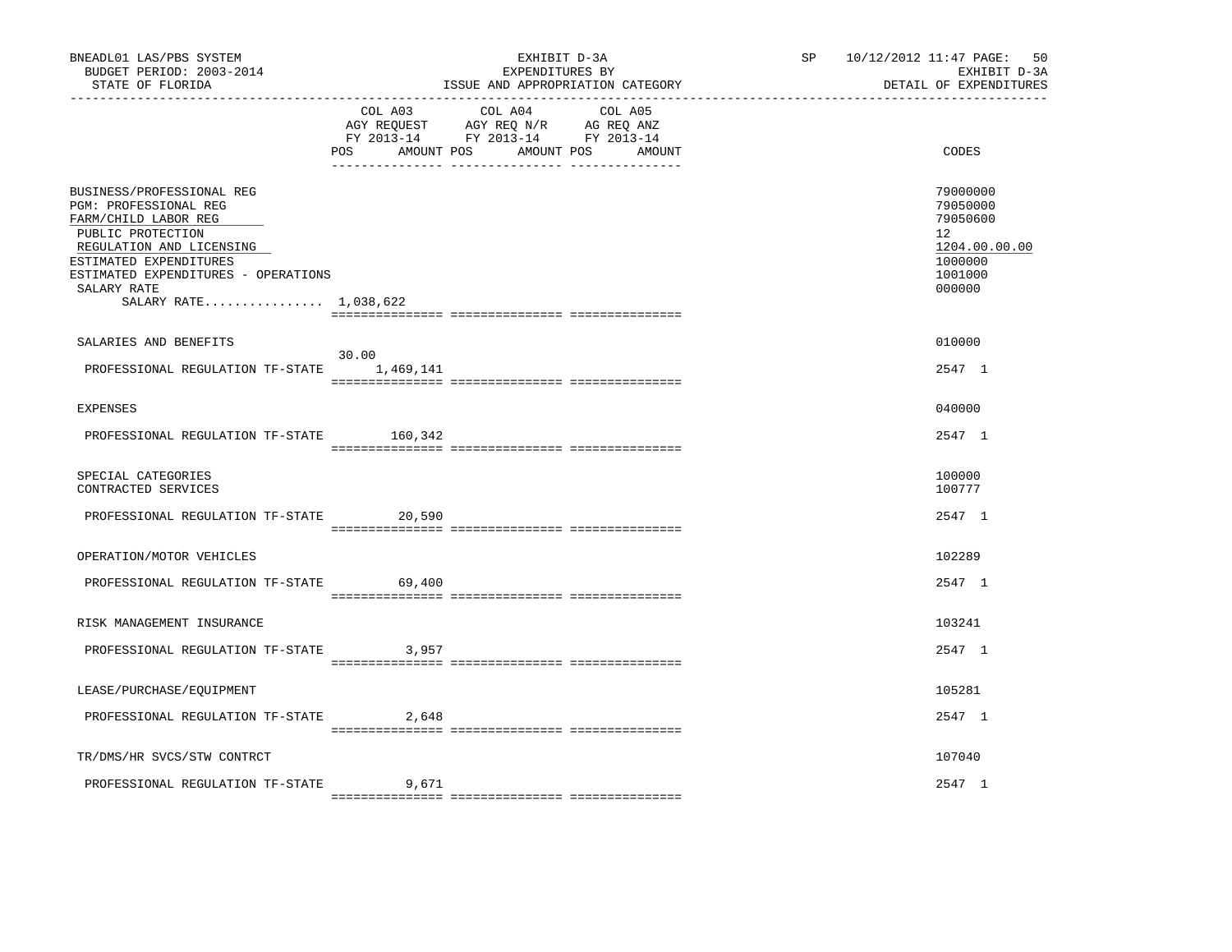| BNEADL01 LAS/PBS SYSTEM<br>BUDGET PERIOD: 2003-2014<br>STATE OF FLORIDA<br>----------------                                                                                                         |                   | EXHIBIT D-3A<br>EXPENDITURES BY<br>ISSUE AND APPROPRIATION CATEGORY                                                       | SP <sub>2</sub> | 10/12/2012 11:47 PAGE: 51<br>EXHIBIT D-3A<br>DETAIL OF EXPENDITURES           |
|-----------------------------------------------------------------------------------------------------------------------------------------------------------------------------------------------------|-------------------|---------------------------------------------------------------------------------------------------------------------------|-----------------|-------------------------------------------------------------------------------|
|                                                                                                                                                                                                     | AMOUNT POS<br>POS | COL A03 COL A04 COL A05<br>AGY REQUEST AGY REQ N/R AG REQ ANZ<br>FY 2013-14 FY 2013-14 FY 2013-14<br>AMOUNT POS<br>AMOUNT |                 | CODES                                                                         |
| BUSINESS/PROFESSIONAL REG<br><b>PGM: PROFESSIONAL REG</b><br>FARM/CHILD LABOR REG<br>PUBLIC PROTECTION<br>REGULATION AND LICENSING<br>ESTIMATED EXPENDITURES<br>ESTIMATED EXPENDITURES - OPERATIONS |                   |                                                                                                                           |                 | 79000000<br>79050000<br>79050600<br>12<br>1204.00.00.00<br>1000000<br>1001000 |
| TOTAL: ESTIMATED EXPENDITURES - OPERATIONS<br>TOTAL POSITIONS 30.00<br>TOTAL ISSUE $1,735,749$<br>TOTAL SALARY RATE 1,038,622                                                                       |                   |                                                                                                                           |                 | 1001000                                                                       |
| CASUALTY INSURANCE PREMIUM<br>ADJUSTMENT<br>SPECIAL CATEGORIES<br>RISK MANAGEMENT INSURANCE                                                                                                         |                   |                                                                                                                           |                 | 1001090<br>100000<br>103241                                                   |
| PROFESSIONAL REGULATION TF-STATE                                                                                                                                                                    | 536               |                                                                                                                           |                 | 2547 1                                                                        |
| FLORIDA RETIREMENT SYSTEM<br>CONTRIBUTION ADJUSTMENT FOR<br>FISCAL YEAR 2012-2013<br>SALARIES AND BENEFITS<br>PROFESSIONAL REGULATION TF-STATE                                                      | 4,303             |                                                                                                                           |                 | 1001240<br>010000<br>2547 1                                                   |
| ADJUSTMENT TO STATE HEALTH<br>INSURANCE PREMIUM CONTRIBUTION -<br>FISCAL YEAR 2012-13<br>SALARIES AND BENEFITS                                                                                      |                   |                                                                                                                           |                 | 1001830<br>010000                                                             |
| PROFESSIONAL REGULATION TF-STATE                                                                                                                                                                    | 3,420             |                                                                                                                           |                 | 2547 1                                                                        |
| REALLOCATION OF HUMAN RESOURCES<br>OUTSOURCING<br>SPECIAL CATEGORIES<br>TR/DMS/HR SVCS/STW CONTRCT<br>PROFESSIONAL REGULATION TF-STATE                                                              | 5-                |                                                                                                                           |                 | 1005900<br>100000<br>107040<br>2547 1                                         |
|                                                                                                                                                                                                     |                   |                                                                                                                           |                 |                                                                               |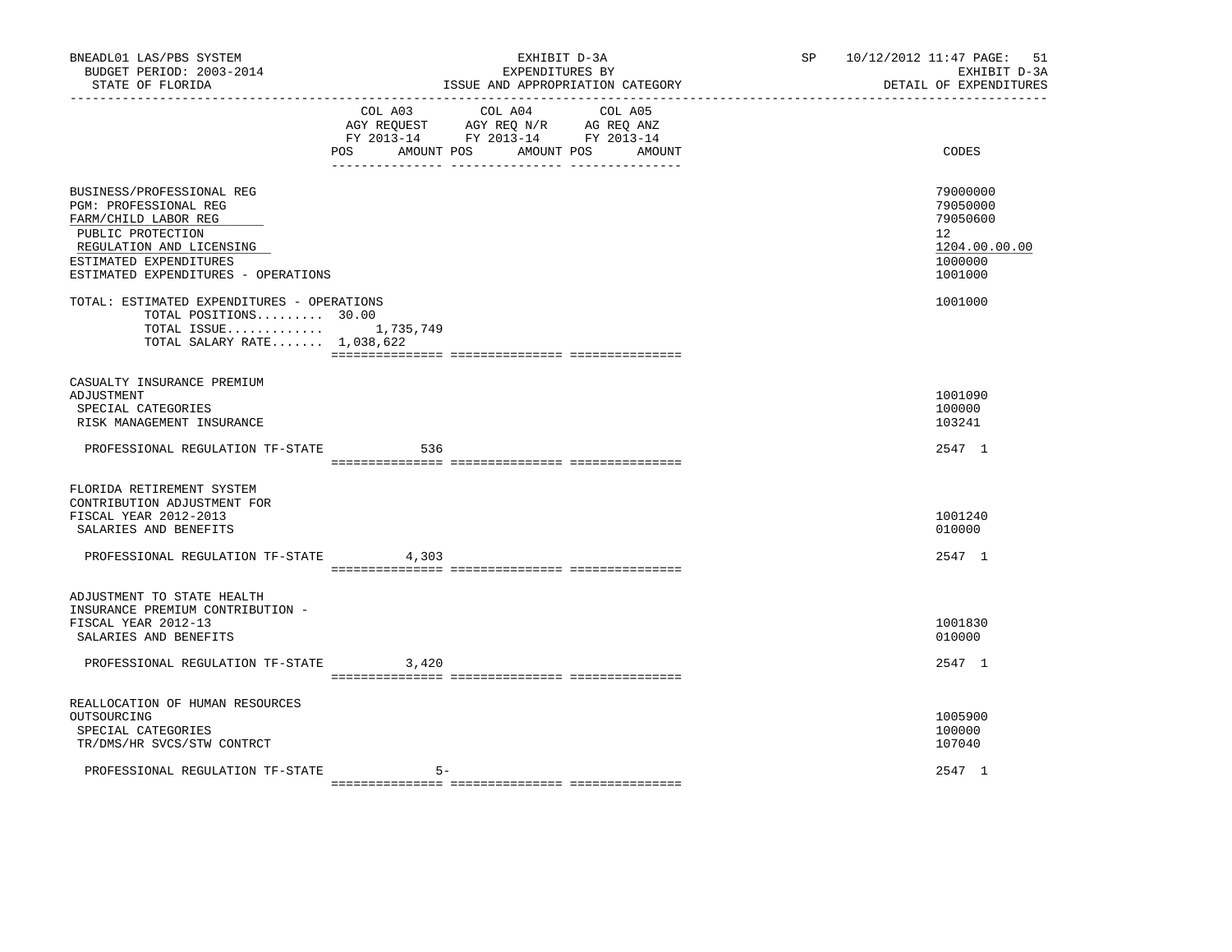| BNEADL01 LAS/PBS SYSTEM<br>BUDGET PERIOD: 2003-2014<br>STATE OF FLORIDA                                                                                                                                                                                                     | EXHIBIT D-3A<br>EXPENDITURES BY<br>ISSUE AND APPROPRIATION CATEGORY                                                                   | SP 10/12/2012 11:47 PAGE: 52<br>EXHIBIT D-3A<br>DETAIL OF EXPENDITURES |
|-----------------------------------------------------------------------------------------------------------------------------------------------------------------------------------------------------------------------------------------------------------------------------|---------------------------------------------------------------------------------------------------------------------------------------|------------------------------------------------------------------------|
|                                                                                                                                                                                                                                                                             | COL A03 COL A04 COL A05<br>AGY REQUEST AGY REQ N/R AG REQ ANZ<br>FY 2013-14 FY 2013-14 FY 2013-14<br>POS AMOUNT POS AMOUNT POS AMOUNT | CODES                                                                  |
| BUSINESS/PROFESSIONAL REG<br>PGM: PROFESSIONAL REG<br>FARM/CHILD LABOR REG<br>PUBLIC PROTECTION<br>REGULATION AND LICENSING<br>ESTIMATED EXPENDITURES REALIGNMENT<br>TRANSFER ACOUISITION OF MOTOR<br>VEHICLES BUDGET AUTHORITY TO THE<br>FARM AND CHILD LABOR PROGRAM FROM |                                                                                                                                       | 79000000<br>79050000<br>79050600<br>12<br>1204.00.00.00<br>2000000     |
| THE DIVISION OF REGULATION<br>SPECIAL CATEGORIES<br>ACOUISITION/MOTOR VEHICLES                                                                                                                                                                                              |                                                                                                                                       | 2002120<br>100000<br>100021                                            |
| PROFESSIONAL REGULATION TF-STATE 45,000                                                                                                                                                                                                                                     |                                                                                                                                       | 2547 1                                                                 |

AGENCY ISSUE NARRATIVE:

2013-2014 BUDGET YEAR NARRATIVE: IT COMPONENT? NO

 The Department of Business and Professional Regulation requests to transfer \$45,000 in Acquisition of Motor Vehicle budget authority from the Professional Regulation Program's Compliance and Enforcement budget entity to the Farm and Child Labor Regulation budget entity

 The Farm and Child Labor Regulation Program has a fleet of 23 vehicles. Investigators are assigned vehicles to conduct inspections on over 3,700 farms and over 6,000 businesses that employ minors. Currently there are three vehicles that meet or will meet the 150,000 mile replacement criteria this fiscal year and there are two other vehicles that will meet the criteria in Fiscal Year 2013-14. The Farm and Child Labor Program has no recurring vehicle replacement budget. When the Program was transferred from the Compliance and Enforcement budget entity to its own budget entity three years ago, budget authority for vehicle replacement was not included. The Division of Regulation within the Professional Regulation Program anticipates that it will not utilize all of its allocated budget authority under the current replacement criteria. The Division has offered to transfer a portion of its current allocation to the Farm and Child Labor Program allowing them to replace 2-3 vehicles each year.

 NOTE: The Division of Regulation has proposed a budget reduction of \$103,900 from its allotted budget authority in the Acquisition of Motor Vehicles appropriation category within the Compliance and Enforcement budget entity for Fiscal Year 2013-14 as part of the Department's Schedule VIIIB-2. If the request to transfer authority from the Division of Regulation to the Farm and Child Labor program is approved, the Schedule VIIIB-2 reduction amount will need to be adjusted from \$103,900 to \$58,900.

 Five Year Statewide Strategic Plan for Economic Development: #25 Improve the efficiency and effectiveness of government agencies at all levels.

 Acquisition of Motor Vehicles \$45,000 \*\*\*\*\*\*\*\*\*\*\*\*\*\*\*\*\*\*\*\*\*\*\*\*\*\*\*\*\*\*\*\*\*\*\*\*\*\*\*\*\*\*\*\*\*\*\*\*\*\*\*\*\*\*\*\*\*\*\*\*\*\*\*\*\*\*\*\*\*\*\*\*\*\*\*\*\*\*\*\*\*\*\*\*\*\*\*\*\*\*\*\*\*\*\*\*\*\*\*\*\*\*\*\*\*\*\*\*\*\*\*\*\*\*\*\*\*\*\*\*\*\*\*\*\*\*\*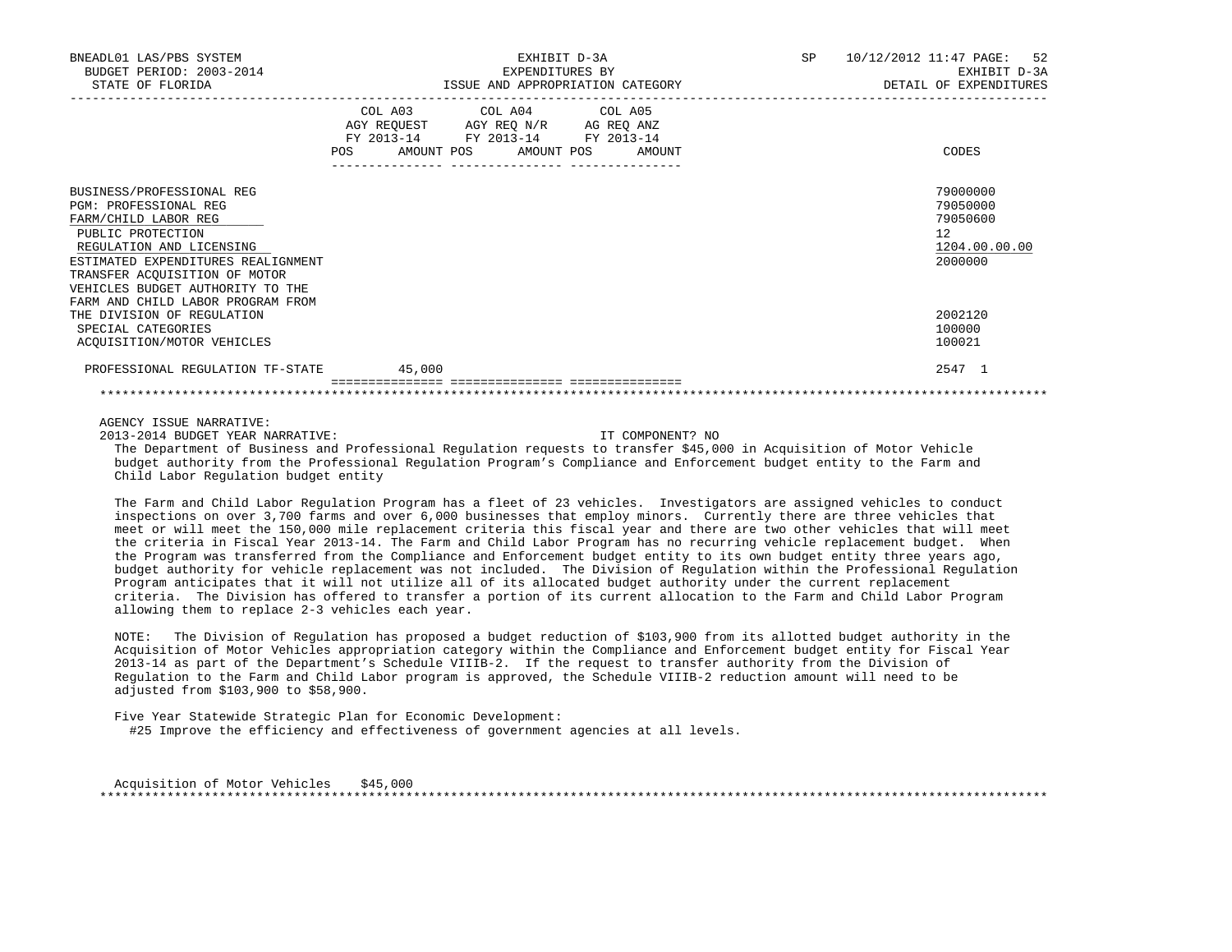| BNEADL01 LAS/PBS SYSTEM<br>BUDGET PERIOD: 2003-2014<br>STATE OF FLORIDA                                                                                                                                                                                 | EXHIBIT D-3A<br>EXPENDITURES BY<br>ISSUE AND APPROPRIATION CATEGORY                             | SP. | 10/12/2012 11:47 PAGE: 53<br>EXHIBIT D-3A<br>DETAIL OF EXPENDITURES |
|---------------------------------------------------------------------------------------------------------------------------------------------------------------------------------------------------------------------------------------------------------|-------------------------------------------------------------------------------------------------|-----|---------------------------------------------------------------------|
|                                                                                                                                                                                                                                                         | COL A03 COL A04 COL A05<br>FY 2013-14 FY 2013-14 FY 2013-14<br>POS AMOUNT POS AMOUNT POS AMOUNT |     | CODES                                                               |
| BUSINESS/PROFESSIONAL REG<br>PGM: PROFESSIONAL REG<br>FARM/CHILD LABOR REG<br>PUBLIC PROTECTION<br>REGULATION AND LICENSING<br>ANNUALIZATION OF ADMINISTERED<br>FUNDS APPROPRIATIONS<br>STATE HEALTH INSURANCE ADJUSTMENT<br>FOR FY 2012-13 - 10 MONTHS |                                                                                                 |     | 79000000<br>79050000<br>79050600<br>12<br>1204.00.00.00<br>26A0000  |
| <b>ANNUALIZATION</b><br>SALARIES AND BENEFITS                                                                                                                                                                                                           |                                                                                                 |     | 26A1830<br>010000                                                   |
| PROFESSIONAL REGULATION TF-STATE                                                                                                                                                                                                                        | 17,100                                                                                          |     | 2547 1                                                              |
| TOTAL: REGULATION AND LICENSING<br>BY FUND TYPE                                                                                                                                                                                                         | 30.00                                                                                           |     | 1204.00.00.00                                                       |
| SALARY RATE 1,038,622                                                                                                                                                                                                                                   |                                                                                                 |     | 2000                                                                |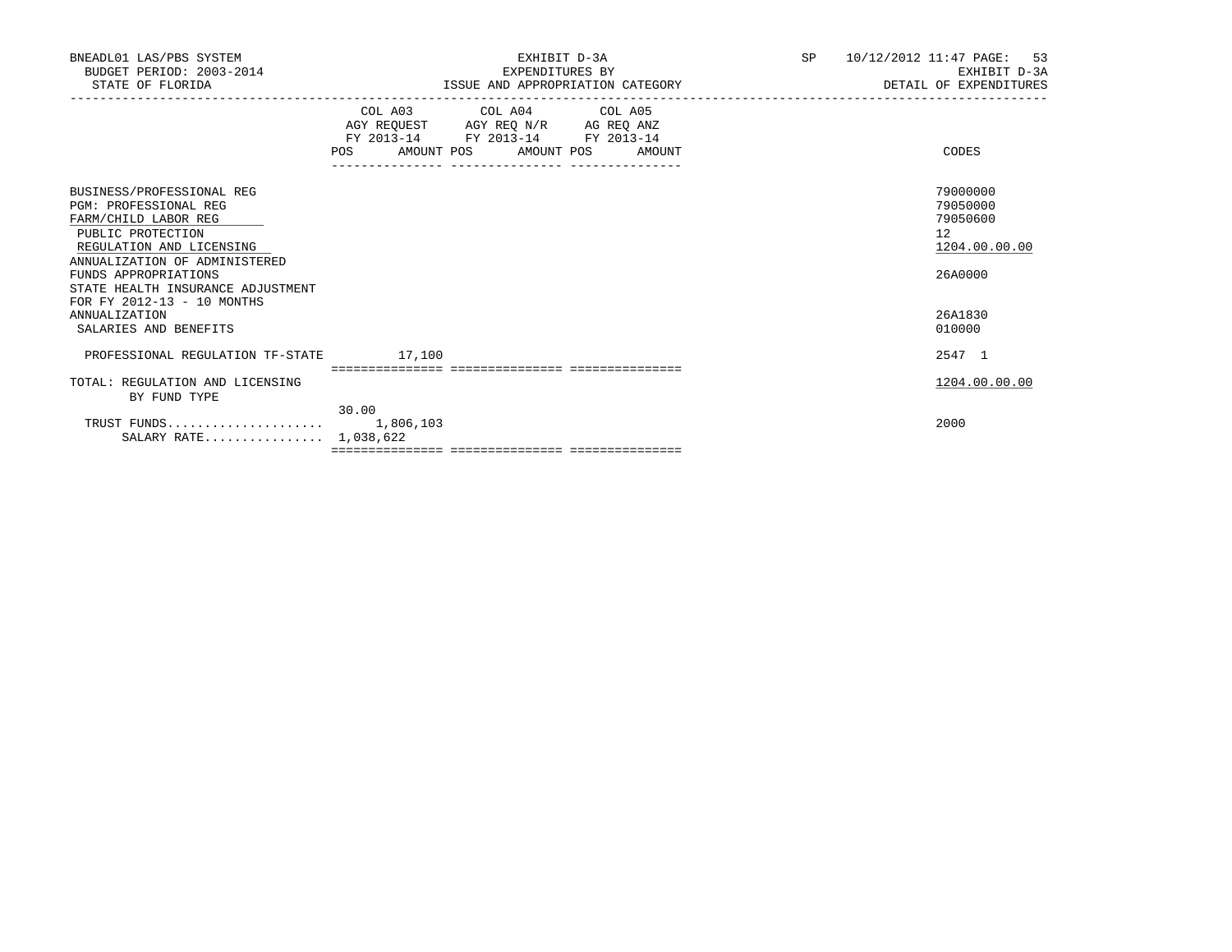| BNEADL01 LAS/PBS SYSTEM<br>BUDGET PERIOD: 2003-2014<br>STATE OF FLORIDA                                                                                                                                                                  |                               | EXHIBIT D-3A<br>EXPENDITURES BY<br>ISSUE AND APPROPRIATION CATEGORY                                                  | SP | 10/12/2012 11:47 PAGE: 54<br>EXHIBIT D-3A<br>DETAIL OF EXPENDITURES                     |
|------------------------------------------------------------------------------------------------------------------------------------------------------------------------------------------------------------------------------------------|-------------------------------|----------------------------------------------------------------------------------------------------------------------|----|-----------------------------------------------------------------------------------------|
|                                                                                                                                                                                                                                          | COL A03<br>AMOUNT POS<br>POS. | COL A04<br>COL A05<br>AGY REQUEST AGY REQ N/R AG REQ ANZ<br>FY 2013-14 FY 2013-14 FY 2013-14<br>AMOUNT POS<br>AMOUNT |    | CODES                                                                                   |
| BUSINESS/PROFESSIONAL REG<br>PGM: PARI-MUTUEL WAGERING<br>PARI-MUTUEL WAGERING<br>PUBLIC PROTECTION<br>REGULATION AND LICENSING<br>ESTIMATED EXPENDITURES<br>ESTIMATED EXPENDITURES - OPERATIONS<br>SALARY RATE<br>SALARY RATE 2,752,337 |                               |                                                                                                                      |    | 79000000<br>79100000<br>79100400<br>12<br>1204.00.00.00<br>1000000<br>1001000<br>000000 |
| SALARIES AND BENEFITS                                                                                                                                                                                                                    |                               |                                                                                                                      |    | 010000                                                                                  |
| $-STATE$<br>PARI-MUTUEL WAGERING TF                                                                                                                                                                                                      | 65.00<br>3,677,658            |                                                                                                                      |    | 2520 1                                                                                  |
| OTHER PERSONAL SERVICES                                                                                                                                                                                                                  |                               |                                                                                                                      |    | 030000                                                                                  |
| PARI-MUTUEL WAGERING TF                                                                                                                                                                                                                  | $-STATE$ 1,636,166            |                                                                                                                      |    | 2520 1                                                                                  |
| <b>EXPENSES</b>                                                                                                                                                                                                                          |                               |                                                                                                                      |    | 040000                                                                                  |
| PARI-MUTUEL WAGERING TF<br>$-$ STATE                                                                                                                                                                                                     | 741,827                       |                                                                                                                      |    | 2520 1                                                                                  |
| OPERATING CAPITAL OUTLAY                                                                                                                                                                                                                 |                               |                                                                                                                      |    | 060000                                                                                  |
| PARI-MUTUEL WAGERING TF<br>$-$ STATE                                                                                                                                                                                                     | 13,032                        |                                                                                                                      |    | 2520 1                                                                                  |
| SPECIAL CATEGORIES<br>ACQUISITION/MOTOR VEHICLES                                                                                                                                                                                         |                               |                                                                                                                      |    | 100000<br>100021                                                                        |
| PARI-MUTUEL WAGERING TF                                                                                                                                                                                                                  | $-STATE$<br>24,802            |                                                                                                                      |    | 2520 1                                                                                  |
| CONTRACTED SERVICES                                                                                                                                                                                                                      |                               |                                                                                                                      |    | 100777                                                                                  |
| PARI-MUTUEL WAGERING TF                                                                                                                                                                                                                  | $-STATE$ 7, 317               |                                                                                                                      |    | 2520 1                                                                                  |
| OPERATION/MOTOR VEHICLES                                                                                                                                                                                                                 |                               |                                                                                                                      |    | 102289                                                                                  |
| $-$ STATE<br>PARI-MUTUEL WAGERING TF                                                                                                                                                                                                     | 22,000                        |                                                                                                                      |    | 2520 1                                                                                  |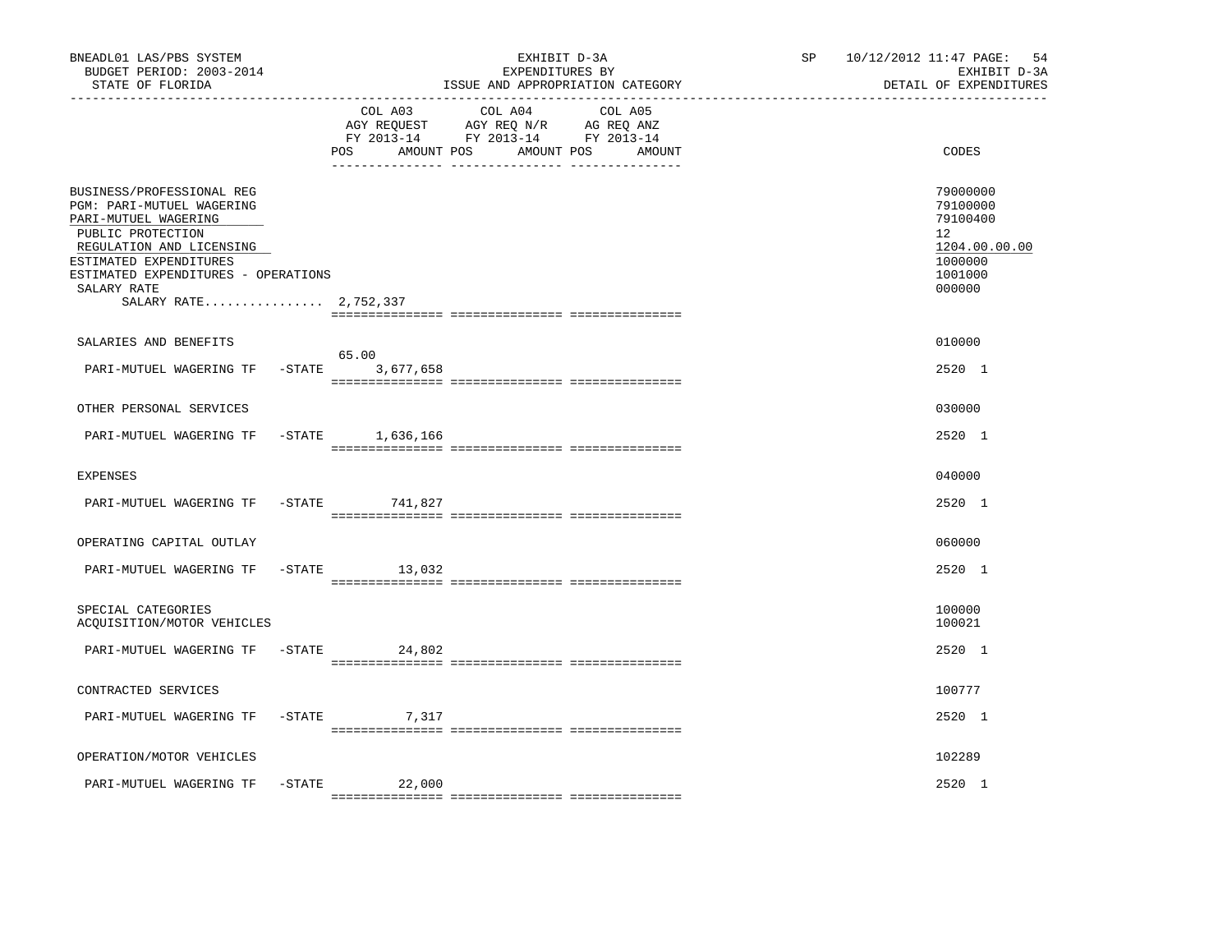| BNEADL01 LAS/PBS SYSTEM<br>BUDGET PERIOD: 2003-2014<br>STATE OF FLORIDA                                                                                                                                                                             |           |                   | EXHIBIT D-3A<br>EXPENDITURES BY                                                                                 | ISSUE AND APPROPRIATION CATEGORY | SP 10/12/2012 11:47 PAGE: 55<br>EXHIBIT D-3A<br>DETAIL OF EXPENDITURES                            |
|-----------------------------------------------------------------------------------------------------------------------------------------------------------------------------------------------------------------------------------------------------|-----------|-------------------|-----------------------------------------------------------------------------------------------------------------|----------------------------------|---------------------------------------------------------------------------------------------------|
|                                                                                                                                                                                                                                                     |           | POS<br>AMOUNT POS | COL A03 COL A04 COL A05<br>AGY REQUEST AGY REQ N/R AG REQ ANZ<br>FY 2013-14 FY 2013-14 FY 2013-14<br>AMOUNT POS | AMOUNT                           | CODES                                                                                             |
| BUSINESS/PROFESSIONAL REG<br>PGM: PARI-MUTUEL WAGERING<br>PARI-MUTUEL WAGERING<br>PUBLIC PROTECTION<br>REGULATION AND LICENSING<br>ESTIMATED EXPENDITURES<br>ESTIMATED EXPENDITURES - OPERATIONS<br>SPECIAL CATEGORIES<br>RISK MANAGEMENT INSURANCE |           |                   |                                                                                                                 |                                  | 79000000<br>79100000<br>79100400<br>12<br>1204.00.00.00<br>1000000<br>1001000<br>100000<br>103241 |
| PARI-MUTUEL WAGERING TF -STATE 125,220                                                                                                                                                                                                              |           |                   |                                                                                                                 |                                  | 2520 1                                                                                            |
| LEASE/PURCHASE/EQUIPMENT                                                                                                                                                                                                                            |           |                   |                                                                                                                 |                                  | 105281                                                                                            |
| PARI-MUTUEL WAGERING TF -STATE                                                                                                                                                                                                                      |           | 9,063             |                                                                                                                 |                                  | 2520 1                                                                                            |
| RACING ANIMAL MED RESEARCH                                                                                                                                                                                                                          |           |                   |                                                                                                                 |                                  | 105511                                                                                            |
| PARI-MUTUEL WAGERING TF -STATE 100,000                                                                                                                                                                                                              |           |                   |                                                                                                                 |                                  | 2520 1                                                                                            |
| PARI-MUTUEL LAB CONTRACT                                                                                                                                                                                                                            |           |                   |                                                                                                                 |                                  | 105515                                                                                            |
| PARI-MUTUEL WAGERING TF                                                                                                                                                                                                                             | $-$ STATE | 2,266,000         |                                                                                                                 |                                  | 2520 1                                                                                            |
| TR/DMS/HR SVCS/STW CONTRCT                                                                                                                                                                                                                          |           |                   |                                                                                                                 |                                  | 107040                                                                                            |
| PARI-MUTUEL WAGERING TF -STATE 42.748                                                                                                                                                                                                               |           |                   |                                                                                                                 |                                  | $2520 - 1$                                                                                        |
| CON/PARI-MUT WAG/COMPL SYS                                                                                                                                                                                                                          |           |                   |                                                                                                                 |                                  | 109062                                                                                            |
| PARI-MUTUEL WAGERING TF                                                                                                                                                                                                                             |           | -STATE 296,476    |                                                                                                                 |                                  | 2520 1                                                                                            |
| TOTAL: ESTIMATED EXPENDITURES - OPERATIONS<br>TOTAL POSITIONS 65.00<br>TOTAL ISSUE 8,962,309<br>TOTAL SALARY RATE 2,752,337                                                                                                                         |           |                   |                                                                                                                 |                                  | 1001000                                                                                           |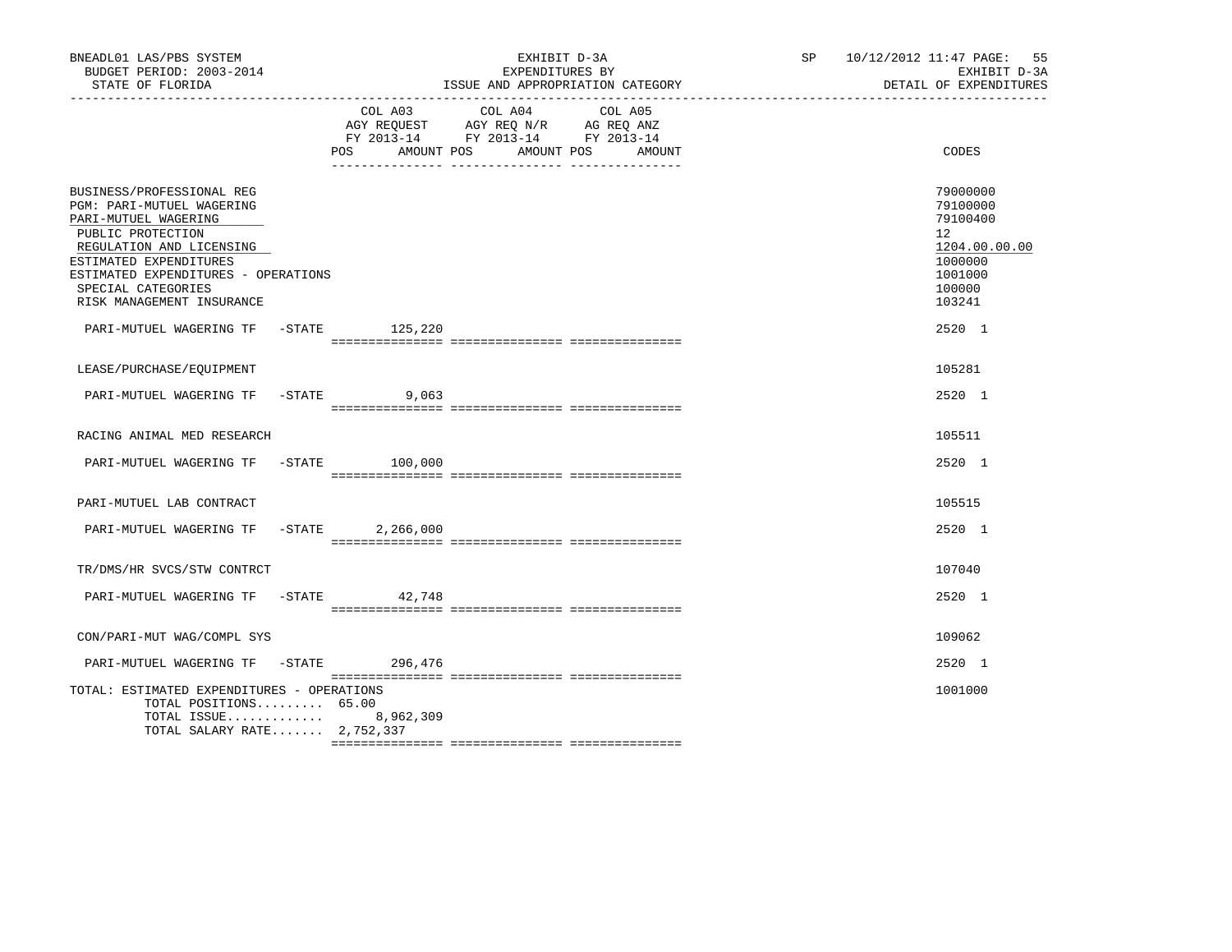| BNEADL01 LAS/PBS SYSTEM<br>BUDGET PERIOD: 2003-2014<br>STATE OF FLORIDA                                                                                                                        |                                                                               | EXHIBIT D-3A<br>EXPENDITURES BY | ISSUE AND APPROPRIATION CATEGORY |  | SP 10/12/2012 11:47 PAGE: 56<br>EXHIBIT D-3A<br>DETAIL OF EXPENDITURES          |
|------------------------------------------------------------------------------------------------------------------------------------------------------------------------------------------------|-------------------------------------------------------------------------------|---------------------------------|----------------------------------|--|---------------------------------------------------------------------------------|
|                                                                                                                                                                                                | AGY REQUEST AGY REQ N/R AG REQ ANZ<br>FY 2013-14 FY 2013-14 FY 2013-14<br>POS | COL A03 COL A04 COL A05         | AMOUNT POS AMOUNT POS AMOUNT     |  | CODES                                                                           |
| BUSINESS/PROFESSIONAL REG<br><b>PGM: PARI-MUTUEL WAGERING</b><br>PARI-MUTUEL WAGERING<br>PUBLIC PROTECTION<br>REGULATION AND LICENSING<br>ESTIMATED EXPENDITURES<br>CASUALTY INSURANCE PREMIUM |                                                                               |                                 |                                  |  | 79000000<br>79100000<br>79100400<br>12 <sup>2</sup><br>1204.00.00.00<br>1000000 |
| ADJUSTMENT<br>SPECIAL CATEGORIES<br>RISK MANAGEMENT INSURANCE                                                                                                                                  |                                                                               |                                 |                                  |  | 1001090<br>100000<br>103241                                                     |
| PARI-MUTUEL WAGERING TF -STATE 6,867-                                                                                                                                                          |                                                                               |                                 |                                  |  | 2520 1                                                                          |
| FLORIDA RETIREMENT SYSTEM<br>CONTRIBUTION ADJUSTMENT FOR<br>FISCAL YEAR 2012-2013<br>SALARIES AND BENEFITS                                                                                     |                                                                               |                                 |                                  |  | 1001240<br>010000                                                               |
| PARI-MUTUEL WAGERING TF -STATE 7,701                                                                                                                                                           |                                                                               |                                 |                                  |  | 2520 1                                                                          |
| ADJUSTMENT TO STATE HEALTH<br>INSURANCE PREMIUM CONTRIBUTION -<br>FISCAL YEAR 2012-13<br>SALARIES AND BENEFITS                                                                                 |                                                                               |                                 |                                  |  | 1001830<br>010000                                                               |
| PARI-MUTUEL WAGERING TF -STATE 8,024                                                                                                                                                           |                                                                               |                                 |                                  |  | 2520 1                                                                          |
| REALLOCATION OF HUMAN RESOURCES<br>OUTSOURCING<br>SPECIAL CATEGORIES<br>TR/DMS/HR SVCS/STW CONTRCT                                                                                             |                                                                               |                                 |                                  |  | 1005900<br>100000<br>107040                                                     |
| PARI-MUTUEL WAGERING TF -STATE                                                                                                                                                                 | $21-$                                                                         |                                 |                                  |  | 2520 1                                                                          |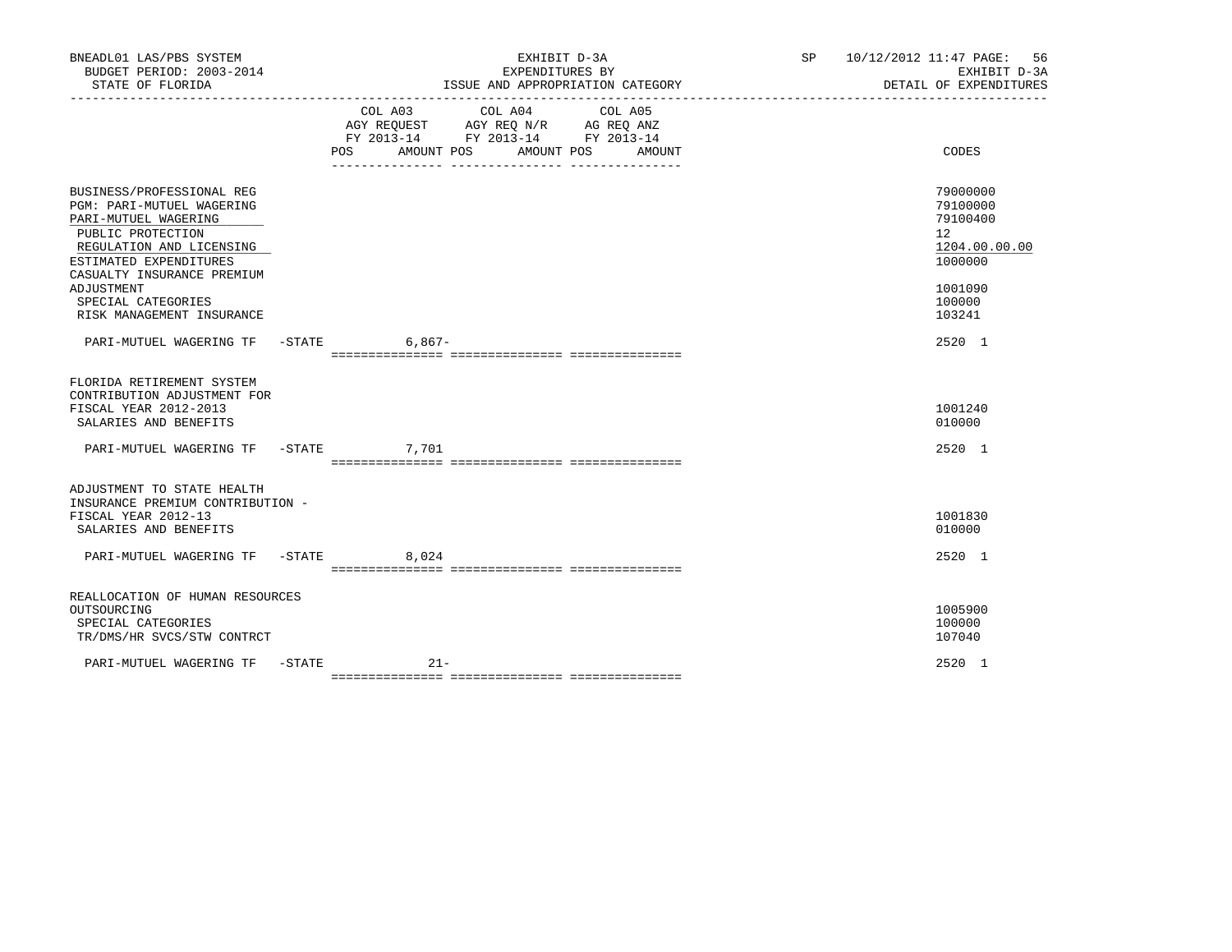| BNEADL01 LAS/PBS SYSTEM<br>BUDGET PERIOD: 2003-2014                                                                                                                                                                             | EXHIBIT D-3A<br>EXPENDITURES BY                                                                                                                                                                                                                                                                                                                                                                                                                                                                                                                                                                                                                                                                                                                                                                                                                              | ISSUE AND APPROPRIATION CATEGORY | SP | 10/12/2012 11:47 PAGE:<br>57<br>EXHIBIT D-3A                       |
|---------------------------------------------------------------------------------------------------------------------------------------------------------------------------------------------------------------------------------|--------------------------------------------------------------------------------------------------------------------------------------------------------------------------------------------------------------------------------------------------------------------------------------------------------------------------------------------------------------------------------------------------------------------------------------------------------------------------------------------------------------------------------------------------------------------------------------------------------------------------------------------------------------------------------------------------------------------------------------------------------------------------------------------------------------------------------------------------------------|----------------------------------|----|--------------------------------------------------------------------|
| STATE OF FLORIDA                                                                                                                                                                                                                |                                                                                                                                                                                                                                                                                                                                                                                                                                                                                                                                                                                                                                                                                                                                                                                                                                                              |                                  |    | DETAIL OF EXPENDITURES                                             |
|                                                                                                                                                                                                                                 | COL A03<br>COL A04<br>$\begin{tabular}{lllllll} \bf AGY \,\, REQUEST \,\, &\bf AGY \,\, REQ \,\, N/R &\bf AG \,\, REQ \,\, ANZ \\ \bf FY \,\, 2013-14 &\bf FY \,\, 2013-14 &\bf FY \,\, 2013-14 \\ \end{tabular}$<br>POS AMOUNT POS AMOUNT POS                                                                                                                                                                                                                                                                                                                                                                                                                                                                                                                                                                                                               | COL A05<br>AMOUNT                |    | CODES                                                              |
| BUSINESS/PROFESSIONAL REG<br>PGM: PARI-MUTUEL WAGERING<br>PARI-MUTUEL WAGERING<br>PUBLIC PROTECTION<br>REGULATION AND LICENSING<br>ADJUSTMENTS TO CURRENT YEAR<br>ESTIMATED EXPENDITURES<br>TRANSFER FROM EXPENSES TO OPERATION |                                                                                                                                                                                                                                                                                                                                                                                                                                                                                                                                                                                                                                                                                                                                                                                                                                                              |                                  |    | 79000000<br>79100000<br>79100400<br>12<br>1204.00.00.00<br>1600000 |
| OF MOTOR VEHICLES - REAPPROVAL OF<br>EOG #B7092 - DEDUCT<br>EXPENSES                                                                                                                                                            |                                                                                                                                                                                                                                                                                                                                                                                                                                                                                                                                                                                                                                                                                                                                                                                                                                                              |                                  |    | 160F200<br>040000                                                  |
| PARI-MUTUEL WAGERING TF -STATE 40,000-                                                                                                                                                                                          |                                                                                                                                                                                                                                                                                                                                                                                                                                                                                                                                                                                                                                                                                                                                                                                                                                                              |                                  |    | 2520 1                                                             |
|                                                                                                                                                                                                                                 |                                                                                                                                                                                                                                                                                                                                                                                                                                                                                                                                                                                                                                                                                                                                                                                                                                                              |                                  |    |                                                                    |
| 2013-2014 BUDGET YEAR NARRATIVE:<br>Expenses                                                                                                                                                                                    | The Department of Business and Professional Regulation's Division of Pari-Mutuel Wagering requests the continuation of a<br>Fiscal Year 2012-13 budget transfer request (EOG #B7092) that was approved to transfer \$40,000 from the Expenses<br>appropriation category to the Operation of Motor Vehicle appropriation category within the Division of Pari-Mutuel<br>Wagering budget entity. The Division has consistently prepared transfer requests to transfer the appropriate budget<br>authority needed to maintain their fleet of vehicles since gas prices are at a nearly all-time high and the Division has<br>seen an increase in repair bills due to an aging fleet. Approval of this issue will properly align budget authority to<br>the needs of the Division and should reduce the need for transfer requests in the future.<br>( \$40,000) | IT COMPONENT? NO                 |    |                                                                    |
|                                                                                                                                                                                                                                 |                                                                                                                                                                                                                                                                                                                                                                                                                                                                                                                                                                                                                                                                                                                                                                                                                                                              |                                  |    |                                                                    |
| TRANSFER TO OPERATION OF MOTOR<br>VEHICLES FROM EXPENSES - REAPPROVAL<br>OF EOG #B7092 - ADD<br>SPECIAL CATEGORIES<br>OPERATION/MOTOR VEHICLES                                                                                  |                                                                                                                                                                                                                                                                                                                                                                                                                                                                                                                                                                                                                                                                                                                                                                                                                                                              |                                  |    | 160F230<br>100000<br>102289                                        |
| PARI-MUTUEL WAGERING TF                                                                                                                                                                                                         | $-STATE$<br>40,000                                                                                                                                                                                                                                                                                                                                                                                                                                                                                                                                                                                                                                                                                                                                                                                                                                           |                                  |    | 2520 1                                                             |
| ***********************************                                                                                                                                                                                             |                                                                                                                                                                                                                                                                                                                                                                                                                                                                                                                                                                                                                                                                                                                                                                                                                                                              |                                  |    |                                                                    |
| AGENCY ISSUE NARRATIVE:<br>2013-2014 BUDGET YEAR NARRATIVE:                                                                                                                                                                     | The Department of Business and Professional Regulation's Division of Pari-Mutuel Wagering requests the continuation of a<br>Fiscal Year 2012-13 budget transfer request (EOG #B7092) that was approved to transfer \$40,000 from the Expenses<br>appropriation category to the Operation of Motor Vehicle appropriation category within the Division of Pari-Mutuel<br>Wagering budget entity. The Division has consistently prepared transfer requests to transfer the appropriate budget<br>authority needed to maintain their fleet of vehicles since gas prices are at a nearly all-time high and the Division has                                                                                                                                                                                                                                       | IT COMPONENT? NO                 |    |                                                                    |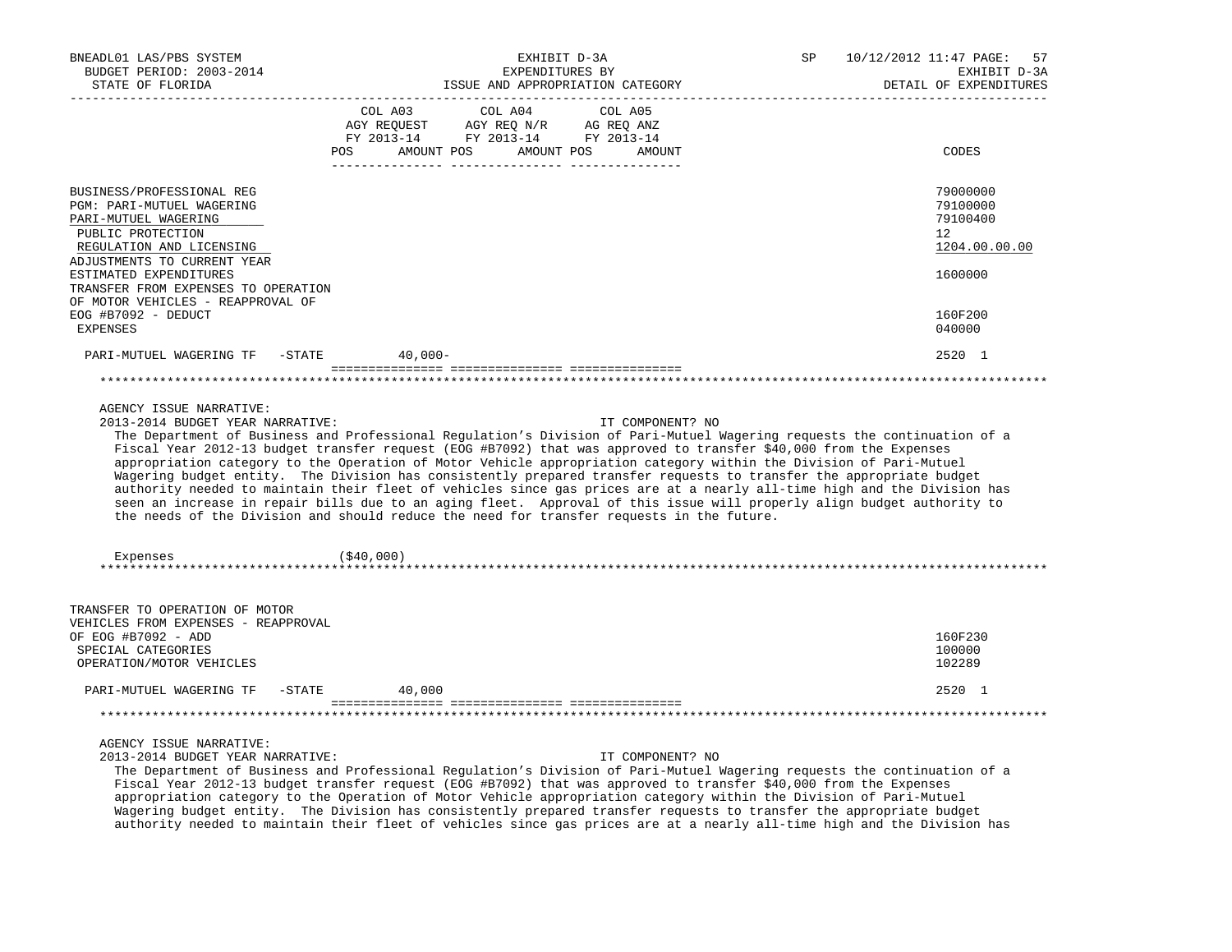| BNEADL01 LAS/PBS SYSTEM<br>BUDGET PERIOD: 2003-2014<br>STATE OF FLORIDA                                                         | EXHIBIT D-3A<br>EXPENDITURES BY<br>ISSUE AND APPROPRIATION CATEGORY                                                                                                                                                                                                                                                                                                                                                                                                                                                                                                                                                                                                                                                                                    | SP<br>10/12/2012 11:47 PAGE:<br>58<br>EXHIBIT D-3A<br>DETAIL OF EXPENDITURES |
|---------------------------------------------------------------------------------------------------------------------------------|--------------------------------------------------------------------------------------------------------------------------------------------------------------------------------------------------------------------------------------------------------------------------------------------------------------------------------------------------------------------------------------------------------------------------------------------------------------------------------------------------------------------------------------------------------------------------------------------------------------------------------------------------------------------------------------------------------------------------------------------------------|------------------------------------------------------------------------------|
|                                                                                                                                 | COL A03<br>COL A04<br>COL A05<br>AGY REQUEST<br>AGY REQ N/R<br>AG REQ ANZ<br>FY 2013-14 FY 2013-14 FY 2013-14<br>POS.<br>AMOUNT POS<br>AMOUNT POS<br>AMOUNT                                                                                                                                                                                                                                                                                                                                                                                                                                                                                                                                                                                            | CODES                                                                        |
|                                                                                                                                 |                                                                                                                                                                                                                                                                                                                                                                                                                                                                                                                                                                                                                                                                                                                                                        |                                                                              |
| BUSINESS/PROFESSIONAL REG<br>PGM: PARI-MUTUEL WAGERING<br>PARI-MUTUEL WAGERING<br>PUBLIC PROTECTION<br>REGULATION AND LICENSING |                                                                                                                                                                                                                                                                                                                                                                                                                                                                                                                                                                                                                                                                                                                                                        | 79000000<br>79100000<br>79100400<br>12 <sup>°</sup><br>1204.00.00.00         |
| ADJUSTMENTS TO CURRENT YEAR<br>ESTIMATED EXPENDITURES<br>TRANSFER TO OPERATION OF MOTOR<br>VEHICLES FROM EXPENSES - REAPPROVAL  |                                                                                                                                                                                                                                                                                                                                                                                                                                                                                                                                                                                                                                                                                                                                                        | 1600000                                                                      |
| OF EOG #B7092 - ADD                                                                                                             |                                                                                                                                                                                                                                                                                                                                                                                                                                                                                                                                                                                                                                                                                                                                                        | 160F230                                                                      |
| Operation of Motor Vehicles<br>*************************                                                                        | seen an increase in repair bills due to an aging fleet. Approval of this issue will properly align budget authority to<br>the needs of the Division and should reduce the need for transfer requests in the future.<br>\$40,000                                                                                                                                                                                                                                                                                                                                                                                                                                                                                                                        |                                                                              |
| REALIGNMENT FOR LEASE OR LEASE<br>PURCHASE EQUIPMENT - REAPPROVAL OF<br>EOG #B7057 - DEDUCT<br><b>EXPENSES</b>                  |                                                                                                                                                                                                                                                                                                                                                                                                                                                                                                                                                                                                                                                                                                                                                        | 160F380<br>040000                                                            |
| PARI-MUTUEL WAGERING TF<br>$-$ STATE                                                                                            | $1.000 -$                                                                                                                                                                                                                                                                                                                                                                                                                                                                                                                                                                                                                                                                                                                                              | 2520 1                                                                       |
|                                                                                                                                 |                                                                                                                                                                                                                                                                                                                                                                                                                                                                                                                                                                                                                                                                                                                                                        |                                                                              |
| AGENCY ISSUE NARRATIVE:<br>2013-2014 BUDGET YEAR NARRATIVE:<br>budget entity.                                                   | IT COMPONENT? NO<br>The Department of Business and Professional Regulation's (DBPR) Division of Pari-Mutuel Wagering requests the<br>continuation of a Fiscal Year 2012-13 budget transfer (EOG #B7057) requesting the transfer of \$1,000 from the Expenses<br>appropriation category to the Lease or Lease Purchase Equipment appropriation category within its Pari-Mutuel Wagering                                                                                                                                                                                                                                                                                                                                                                 |                                                                              |
| purchase expenditures.                                                                                                          | As part of last year's Legislative Budget Request submission for Fiscal Year 2012-13, the DBPR realigned funding used for<br>the lease or lease-purchase of equipment, fixtures, and other tangible property from the Expenses appropriation category<br>to the new special appropriation category entitled Lease or Lease-Purchase of Equipment. This category was established<br>to capture the funding needs for lease purchase costs as defined in Section 216.011(1)(w), Florida Statutes. After<br>further analysis, it was determined that additional budget authority needed to be transferred to the new category for a<br>number of Divisions. This action will permanently realign the authority needed to appropriately pay lease or lease |                                                                              |
| Expenses                                                                                                                        | ( \$1,000)                                                                                                                                                                                                                                                                                                                                                                                                                                                                                                                                                                                                                                                                                                                                             |                                                                              |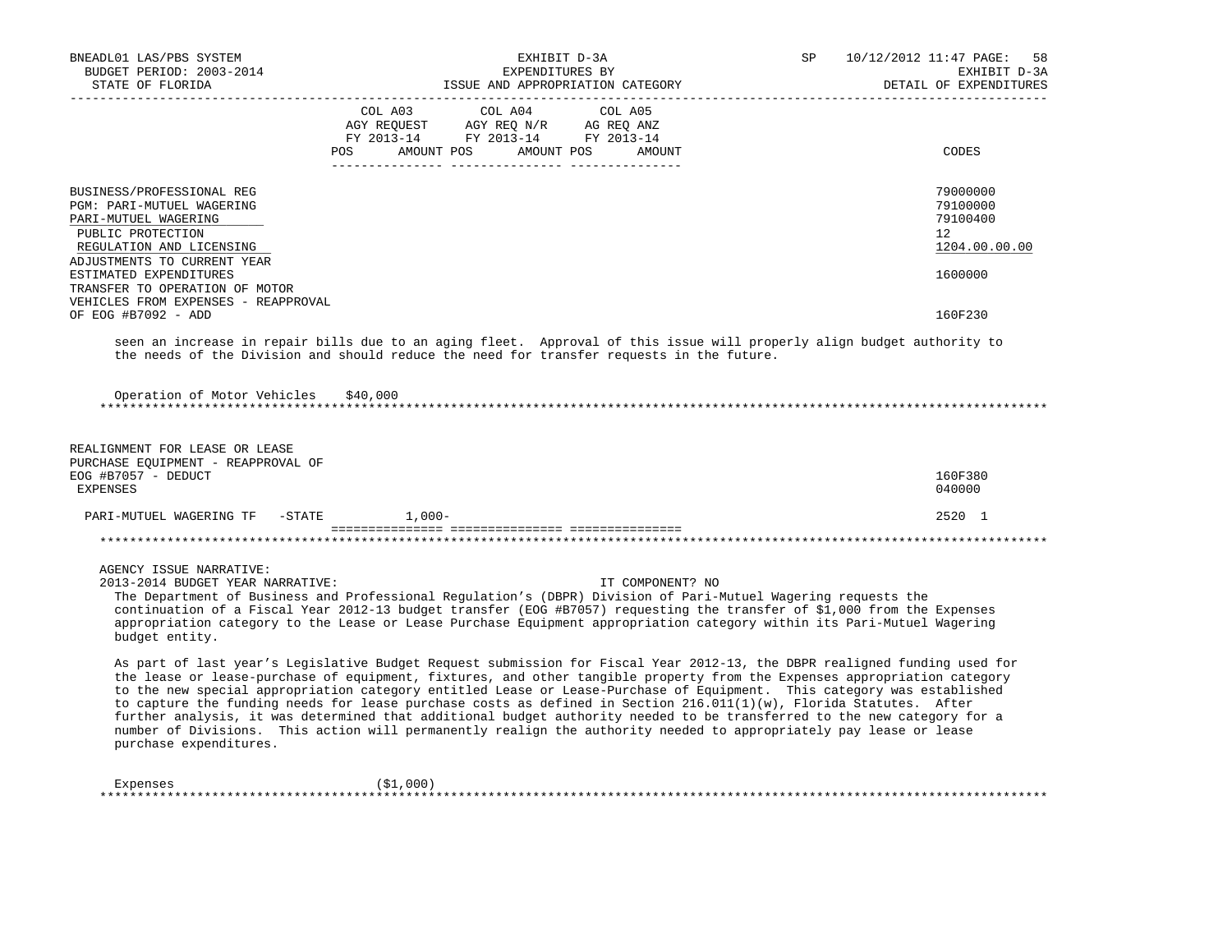| BNEADL01 LAS/PBS SYSTEM<br>BUDGET PERIOD: 2003-2014<br>STATE OF FLORIDA                                                                                                                                                                                                                                                                       | EXHIBIT D-3A<br>EXPENDITURES BY<br>ISSUE AND APPROPRIATION CATEGORY                                                                                                                                                                                                                                                                                                                                                                                                                                       | SP 10/12/2012 11:47 PAGE: 59<br>EXHIBIT D-3A<br>DETAIL OF EXPENDITURES                            |
|-----------------------------------------------------------------------------------------------------------------------------------------------------------------------------------------------------------------------------------------------------------------------------------------------------------------------------------------------|-----------------------------------------------------------------------------------------------------------------------------------------------------------------------------------------------------------------------------------------------------------------------------------------------------------------------------------------------------------------------------------------------------------------------------------------------------------------------------------------------------------|---------------------------------------------------------------------------------------------------|
|                                                                                                                                                                                                                                                                                                                                               | COL A03 COL A04 COL A05<br>AGY REQUEST AGY REQ N/R AG REQ ANZ<br>FY 2013-14 FY 2013-14 FY 2013-14<br>AMOUNT POS AMOUNT POS<br>POS FOR<br>AMOUNT                                                                                                                                                                                                                                                                                                                                                           | CODES                                                                                             |
| BUSINESS/PROFESSIONAL REG<br><b>PGM: PARI-MUTUEL WAGERING</b><br>PARI-MUTUEL WAGERING<br>PUBLIC PROTECTION<br>REGULATION AND LICENSING<br>ADJUSTMENTS TO CURRENT YEAR<br>ESTIMATED EXPENDITURES<br>REALIGNMENT FOR LEASE OR LEASE<br>PURCHASE EQUIPMENT - REAPPROVAL OF<br>EOG #B7057 - ADD<br>SPECIAL CATEGORIES<br>LEASE/PURCHASE/EOUIPMENT |                                                                                                                                                                                                                                                                                                                                                                                                                                                                                                           | 79000000<br>79100000<br>79100400<br>12<br>1204.00.00.00<br>1600000<br>160F390<br>100000<br>105281 |
| PARI-MUTUEL WAGERING TF -STATE 1,000                                                                                                                                                                                                                                                                                                          | ------------- ------------                                                                                                                                                                                                                                                                                                                                                                                                                                                                                | 2520 1                                                                                            |
|                                                                                                                                                                                                                                                                                                                                               |                                                                                                                                                                                                                                                                                                                                                                                                                                                                                                           |                                                                                                   |
| AGENCY ISSUE NARRATIVE:<br>2013-2014 BUDGET YEAR NARRATIVE:<br>budget entity.                                                                                                                                                                                                                                                                 | IT COMPONENT? NO<br>The Department of Business and Professional Requlation's (DBPR) Division of Pari-Mutuel Wagering requests the<br>continuation of a Fiscal Year 2012-13 budget transfer (EOG #B7057) requesting the transfer of \$1,000 from the Expenses<br>appropriation category to the Lease or Lease Purchase Equipment appropriation category within its Pari-Mutuel Wagering<br>- Contractor Advisory Advisory Advisory Advisory Advisory Advisory Advisory Advisory Advisory Advisory Advisory |                                                                                                   |

 As part of last year's Legislative Budget Request submission for Fiscal Year 2012-13, the DBPR realigned funding used for the lease or lease-purchase of equipment, fixtures, and other tangible property from the Expenses appropriation category to the new special appropriation category entitled Lease or Lease-Purchase of Equipment. This category was established to capture the funding needs for lease purchase costs as defined in Section 216.011(1)(w), Florida Statutes. After further analysis, it was determined that additional budget authority needed to be transferred to the new category for a number of Divisions. This action will permanently realign the authority needed to appropriately pay lease or lease purchase expenditures.

| Lease/Lease Purchase of Equipment \$1,000 |  |
|-------------------------------------------|--|
|                                           |  |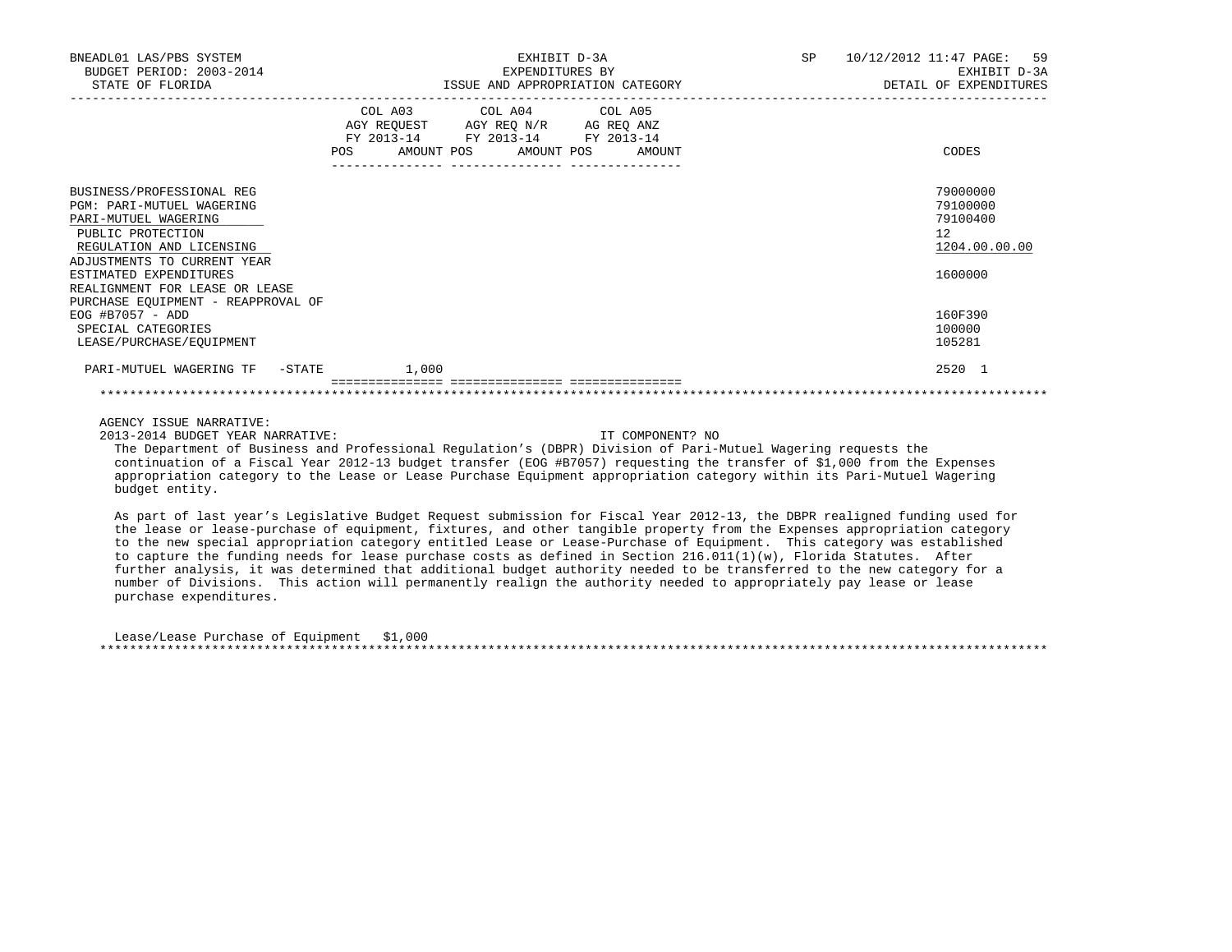| BNEADL01 LAS/PBS SYSTEM<br>BUDGET PERIOD: 2003-2014<br>STATE OF FLORIDA                                                                                                                                                                                            | EXHIBIT D-3A<br>EXPENDITURES BY<br>ISSUE AND APPROPRIATION CATEGORY                                                                   | <b>SP</b><br>10/12/2012 11:47 PAGE:<br>60<br>EXHIBIT D-3A<br>DETAIL OF EXPENDITURES |
|--------------------------------------------------------------------------------------------------------------------------------------------------------------------------------------------------------------------------------------------------------------------|---------------------------------------------------------------------------------------------------------------------------------------|-------------------------------------------------------------------------------------|
|                                                                                                                                                                                                                                                                    | COL A03 COL A04 COL A05<br>AGY REQUEST AGY REQ N/R AG REQ ANZ<br>FY 2013-14 FY 2013-14 FY 2013-14<br>POS AMOUNT POS AMOUNT POS AMOUNT | CODES                                                                               |
| BUSINESS/PROFESSIONAL REG<br><b>PGM: PARI-MUTUEL WAGERING</b><br>PARI-MUTUEL WAGERING<br>PUBLIC PROTECTION<br>REGULATION AND LICENSING<br>ANNUALIZATION OF ADMINISTERED<br>FUNDS APPROPRIATIONS<br>STATE HEALTH INSURANCE ADJUSTMENT<br>FOR FY 2012-13 - 10 MONTHS |                                                                                                                                       | 79000000<br>79100000<br>79100400<br>12<br>1204.00.00.00<br>26A0000                  |
| <b>ANNUALIZATION</b><br>SALARIES AND BENEFITS                                                                                                                                                                                                                      |                                                                                                                                       | 26A1830<br>010000                                                                   |
| PARI-MUTUEL WAGERING TF -STATE                                                                                                                                                                                                                                     | 40,120                                                                                                                                | 2520 1                                                                              |
| TOTAL: REGULATION AND LICENSING<br>BY FUND TYPE                                                                                                                                                                                                                    | 65.00                                                                                                                                 | 1204.00.00.00                                                                       |
| SALARY RATE 2,752,337                                                                                                                                                                                                                                              |                                                                                                                                       | 2000                                                                                |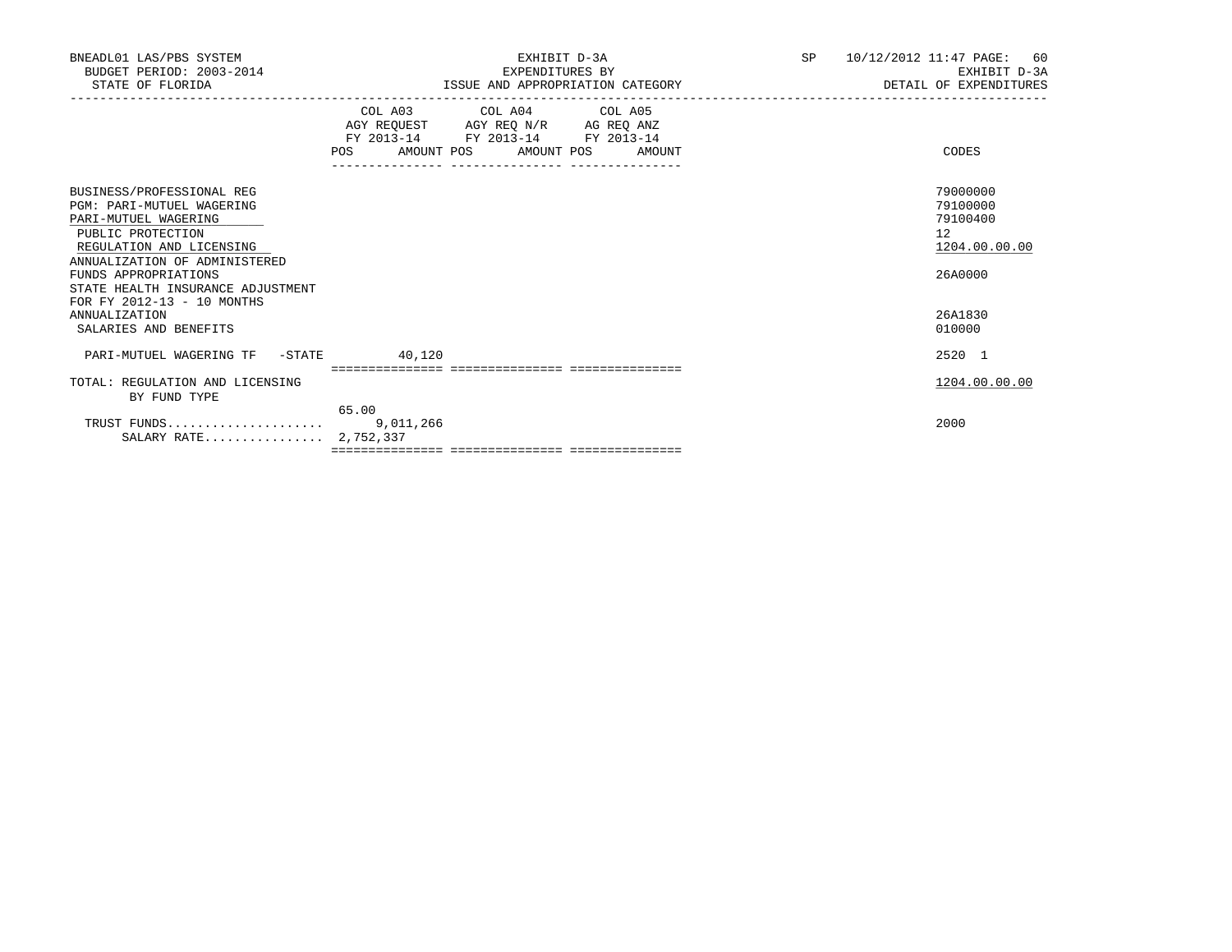| BNEADL01 LAS/PBS SYSTEM<br>BUDGET PERIOD: 2003-2014<br>STATE OF FLORIDA                                                                                                                                                                     |           |                               | EXHIBIT D-3A<br>EXPENDITURES BY<br>ISSUE AND APPROPRIATION CATEGORY                                                  | SP | 10/12/2012 11:47 PAGE: 61<br>EXHIBIT D-3A<br>DETAIL OF EXPENDITURES                     |
|---------------------------------------------------------------------------------------------------------------------------------------------------------------------------------------------------------------------------------------------|-----------|-------------------------------|----------------------------------------------------------------------------------------------------------------------|----|-----------------------------------------------------------------------------------------|
|                                                                                                                                                                                                                                             |           | COL A03<br>AMOUNT POS<br>POS. | COL A04<br>COL A05<br>AGY REQUEST AGY REQ N/R AG REQ ANZ<br>FY 2013-14 FY 2013-14 FY 2013-14<br>AMOUNT POS<br>AMOUNT |    | CODES                                                                                   |
| BUSINESS/PROFESSIONAL REG<br>PGM: PARI-MUTUEL WAGERING<br>SLOT MACHINE REGULATION<br>PUBLIC PROTECTION<br>REGULATION AND LICENSING<br>ESTIMATED EXPENDITURES<br>ESTIMATED EXPENDITURES - OPERATIONS<br>SALARY RATE<br>SALARY RATE 2,134,053 |           |                               |                                                                                                                      |    | 79000000<br>79100000<br>79100500<br>12<br>1204.00.00.00<br>1000000<br>1001000<br>000000 |
| SALARIES AND BENEFITS                                                                                                                                                                                                                       |           |                               |                                                                                                                      |    | 010000                                                                                  |
| PARI-MUTUEL WAGERING TF                                                                                                                                                                                                                     | $-STATE$  | 50.00<br>2,923,742            |                                                                                                                      |    | 2520 1                                                                                  |
| OTHER PERSONAL SERVICES                                                                                                                                                                                                                     |           |                               |                                                                                                                      |    | 030000                                                                                  |
| PARI-MUTUEL WAGERING TF                                                                                                                                                                                                                     |           | $-STATE$<br>10,000            |                                                                                                                      |    | 2520 1                                                                                  |
| <b>EXPENSES</b>                                                                                                                                                                                                                             |           |                               |                                                                                                                      |    | 040000                                                                                  |
| PARI-MUTUEL WAGERING TF                                                                                                                                                                                                                     | $-$ STATE | 276,248                       |                                                                                                                      |    | 2520 1                                                                                  |
| OPERATING CAPITAL OUTLAY                                                                                                                                                                                                                    |           |                               |                                                                                                                      |    | 060000                                                                                  |
| PARI-MUTUEL WAGERING TF                                                                                                                                                                                                                     |           | $-$ STATE<br>10,863           |                                                                                                                      |    | 2520 1                                                                                  |
| SPECIAL CATEGORIES<br>GAMBLING PREVENTION CONT                                                                                                                                                                                              |           |                               |                                                                                                                      |    | 100000<br>100051                                                                        |
| PARI-MUTUEL WAGERING TF                                                                                                                                                                                                                     | $-$ STATE | 600,000                       |                                                                                                                      |    | 2520 1                                                                                  |
| TR/FDLE/SLOT INVESTIGATION                                                                                                                                                                                                                  |           |                               |                                                                                                                      |    | 100613                                                                                  |
| PARI-MUTUEL WAGERING TF                                                                                                                                                                                                                     |           | -STATE 228,955                |                                                                                                                      |    | 2520 1                                                                                  |
| TR/STATE ATTY/SLOTS                                                                                                                                                                                                                         |           |                               |                                                                                                                      |    | 100614                                                                                  |
| PARI-MUTUEL WAGERING TF                                                                                                                                                                                                                     | -STATE    | 169,010                       |                                                                                                                      |    | 2520 1                                                                                  |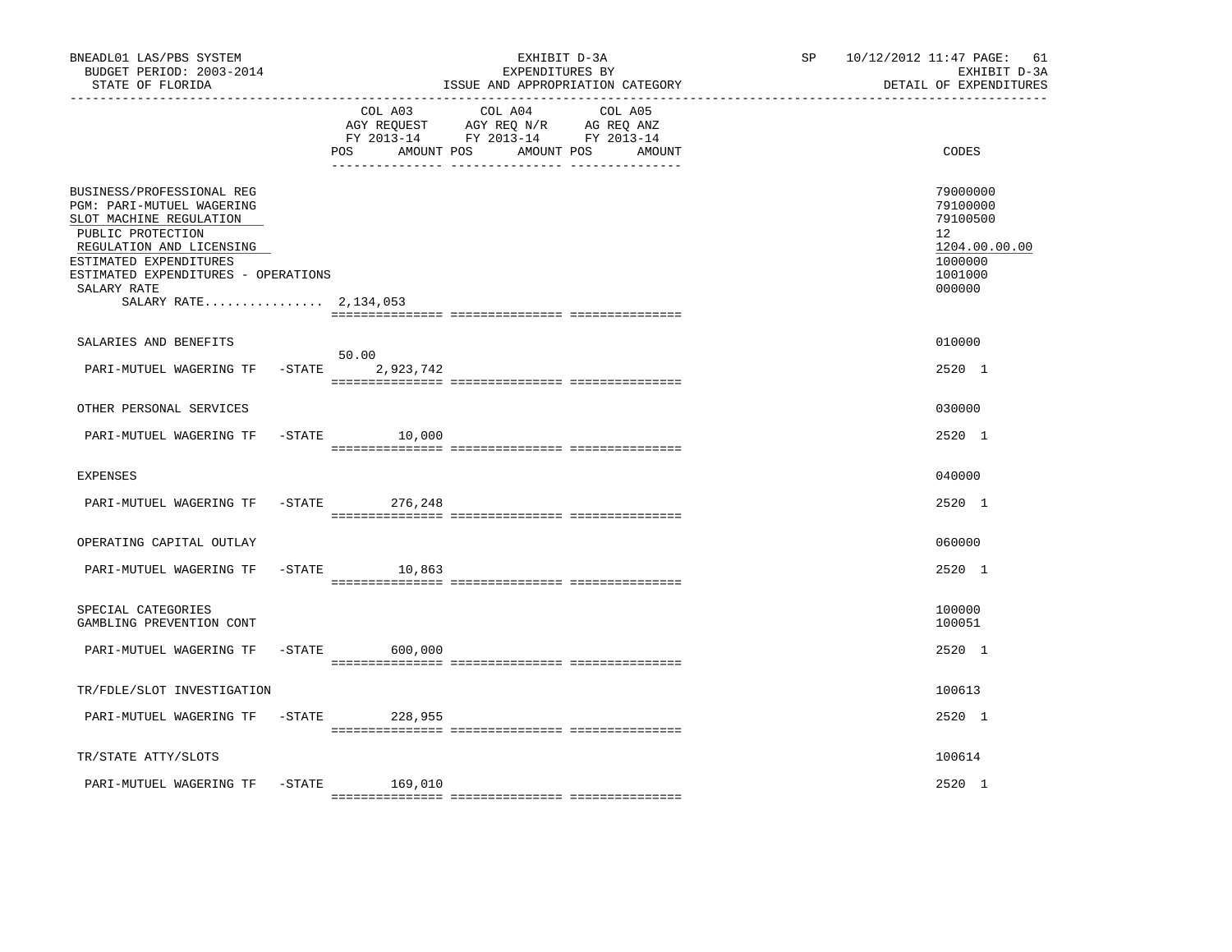| BNEADL01 LAS/PBS SYSTEM<br>BUDGET PERIOD: 2003-2014<br>STATE OF FLORIDA                                                                                                                                                                                 |                       | EXHIBIT D-3A<br>EXPENDITURES BY<br>ISSUE AND APPROPRIATION CATEGORY                                                                | SP <sub>2</sub> | 10/12/2012 11:47 PAGE: 62<br>EXHIBIT D-3A<br>DETAIL OF EXPENDITURES                                            |
|---------------------------------------------------------------------------------------------------------------------------------------------------------------------------------------------------------------------------------------------------------|-----------------------|------------------------------------------------------------------------------------------------------------------------------------|-----------------|----------------------------------------------------------------------------------------------------------------|
|                                                                                                                                                                                                                                                         | COL A03<br><b>POS</b> | COL A04<br>COL A05<br>AGY REQUEST AGY REQ N/R AG REQ ANZ<br>FY 2013-14 FY 2013-14 FY 2013-14<br>AMOUNT POS<br>AMOUNT POS<br>AMOUNT |                 | CODES                                                                                                          |
| BUSINESS/PROFESSIONAL REG<br><b>PGM: PARI-MUTUEL WAGERING</b><br>SLOT MACHINE REGULATION<br>PUBLIC PROTECTION<br>REGULATION AND LICENSING<br>ESTIMATED EXPENDITURES<br>ESTIMATED EXPENDITURES - OPERATIONS<br>SPECIAL CATEGORIES<br>CONTRACTED SERVICES |                       |                                                                                                                                    |                 | 79000000<br>79100000<br>79100500<br>12 <sup>°</sup><br>1204.00.00.00<br>1000000<br>1001000<br>100000<br>100777 |
| PARI-MUTUEL WAGERING TF                                                                                                                                                                                                                                 | $-STATE$<br>90,000    |                                                                                                                                    |                 | $2520 - 1$                                                                                                     |
| OPERATION/MOTOR VEHICLES                                                                                                                                                                                                                                |                       |                                                                                                                                    |                 | 102289                                                                                                         |
| PARI-MUTUEL WAGERING TF                                                                                                                                                                                                                                 | -STATE<br>19,743      |                                                                                                                                    |                 | 2520 1                                                                                                         |
| RISK MANAGEMENT INSURANCE                                                                                                                                                                                                                               |                       |                                                                                                                                    |                 | 103241                                                                                                         |
| PARI-MUTUEL WAGERING TF                                                                                                                                                                                                                                 | $-STATE$ 6,847        |                                                                                                                                    |                 | 2520 1                                                                                                         |
| LEASE/PURCHASE/EQUIPMENT                                                                                                                                                                                                                                |                       |                                                                                                                                    |                 | 105281                                                                                                         |
| PARI-MUTUEL WAGERING TF                                                                                                                                                                                                                                 | $-STATE$ 1,848        |                                                                                                                                    |                 | $2520 - 1$                                                                                                     |
| TR/DMS/HR SVCS/STW CONTRCT                                                                                                                                                                                                                              |                       |                                                                                                                                    |                 | 107040                                                                                                         |
| PARI-MUTUEL WAGERING TF                                                                                                                                                                                                                                 | -STATE 17,354         |                                                                                                                                    |                 | 2520 1                                                                                                         |
| TOTAL: ESTIMATED EXPENDITURES - OPERATIONS<br>TOTAL POSITIONS 50.00<br>TOTAL SALARY RATE $2,134,053$                                                                                                                                                    | TOTAL ISSUE 4,354,610 |                                                                                                                                    |                 | 1001000                                                                                                        |
| CASUALTY INSURANCE PREMIUM<br>ADJUSTMENT<br>SPECIAL CATEGORIES<br>RISK MANAGEMENT INSURANCE                                                                                                                                                             |                       |                                                                                                                                    |                 | 1001090<br>100000<br>103241                                                                                    |
| PARI-MUTUEL WAGERING TF                                                                                                                                                                                                                                 | -STATE<br>1,233       |                                                                                                                                    |                 | 2520 1                                                                                                         |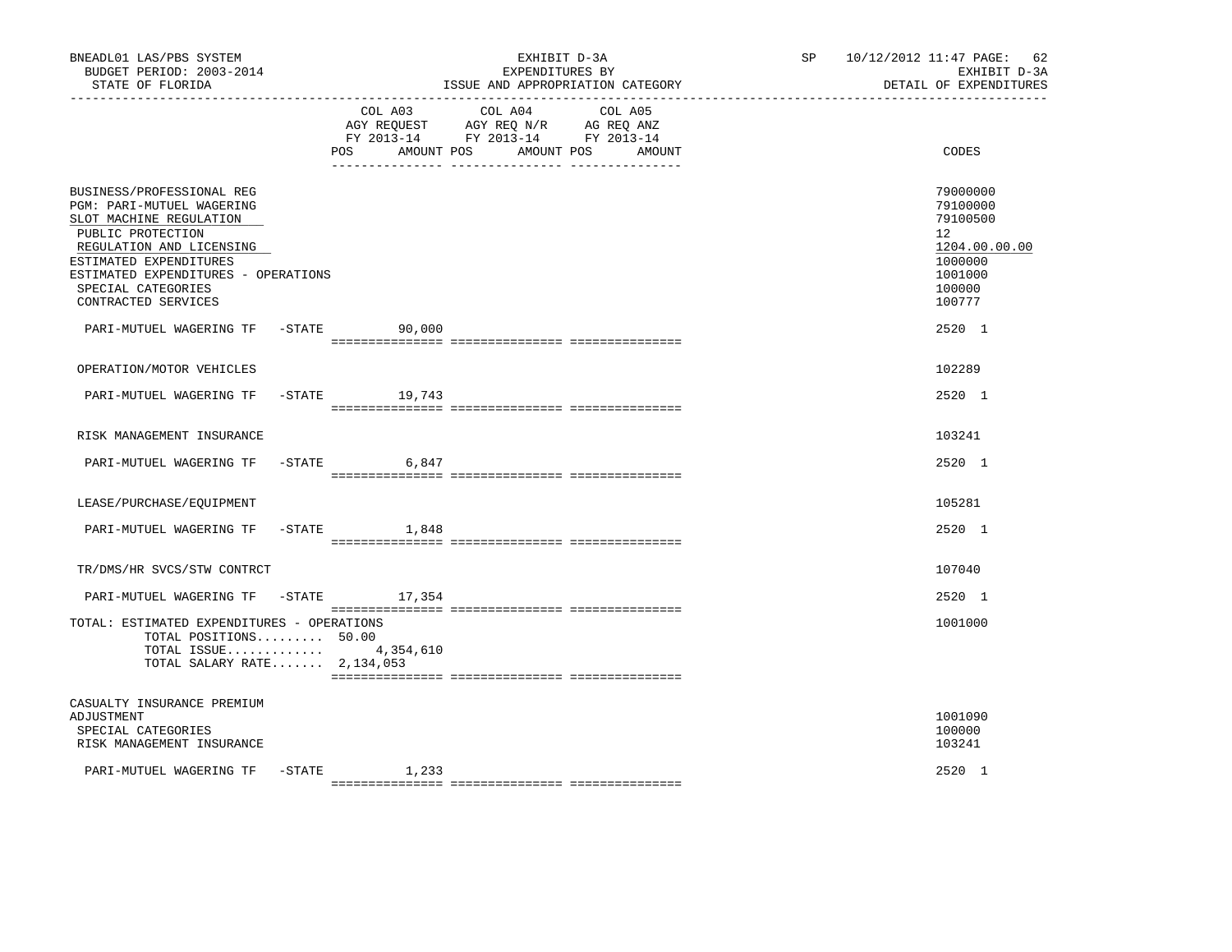| BNEADL01 LAS/PBS SYSTEM<br>BUDGET PERIOD: 2003-2014<br>STATE OF FLORIDA<br>----------------                                                                                                                              |           | ------------------------------ | EXHIBIT D-3A<br>EXPENDITURES BY<br>ISSUE AND APPROPRIATION CATEGORY                                                                                                                                                                                                                | SP<br>---------------------------- | 10/12/2012 11:47 PAGE: 63<br>EXHIBIT D-3A<br>DETAIL OF EXPENDITURES |
|--------------------------------------------------------------------------------------------------------------------------------------------------------------------------------------------------------------------------|-----------|--------------------------------|------------------------------------------------------------------------------------------------------------------------------------------------------------------------------------------------------------------------------------------------------------------------------------|------------------------------------|---------------------------------------------------------------------|
|                                                                                                                                                                                                                          |           | COL A03<br>AMOUNT POS<br>POS   | COL A04<br>COL A05<br>$\begin{tabular}{lllllll} \bf AGY \;\; RegUEST \hspace{1cm} AGY \;\; REG \;\; N/R \hspace{1cm} \bf AG \;\; REG \;\; ANZ \end{tabular}$ $\begin{tabular}{lllllllllll} \bf FY \;\; 2013-14 \hspace{1cm} FY \;\; 2013-14 \end{tabular}$<br>AMOUNT POS<br>AMOUNT |                                    | CODES                                                               |
| BUSINESS/PROFESSIONAL REG<br>PGM: PARI-MUTUEL WAGERING<br>SLOT MACHINE REGULATION<br>PUBLIC PROTECTION<br>REGULATION AND LICENSING<br>ESTIMATED EXPENDITURES<br>FLORIDA RETIREMENT SYSTEM<br>CONTRIBUTION ADJUSTMENT FOR |           |                                |                                                                                                                                                                                                                                                                                    |                                    | 79000000<br>79100000<br>79100500<br>12<br>1204.00.00.00<br>1000000  |
| FISCAL YEAR 2012-2013<br>SALARIES AND BENEFITS                                                                                                                                                                           |           |                                |                                                                                                                                                                                                                                                                                    |                                    | 1001240<br>010000                                                   |
| PARI-MUTUEL WAGERING TF -STATE                                                                                                                                                                                           |           | 5,120                          |                                                                                                                                                                                                                                                                                    |                                    | 2520 1                                                              |
| SPECIAL CATEGORIES<br>TR/FDLE/SLOT INVESTIGATION                                                                                                                                                                         |           |                                |                                                                                                                                                                                                                                                                                    |                                    | 100000<br>100613                                                    |
| PARI-MUTUEL WAGERING TF -STATE                                                                                                                                                                                           |           | 457                            |                                                                                                                                                                                                                                                                                    |                                    | 2520 1                                                              |
| TR/STATE ATTY/SLOTS                                                                                                                                                                                                      |           |                                |                                                                                                                                                                                                                                                                                    |                                    | 100614                                                              |
| PARI-MUTUEL WAGERING TF                                                                                                                                                                                                  | $-$ STATE | 92                             |                                                                                                                                                                                                                                                                                    |                                    | 2520 1                                                              |
| TOTAL: FLORIDA RETIREMENT SYSTEM<br>CONTRIBUTION ADJUSTMENT FOR<br>FISCAL YEAR 2012-2013                                                                                                                                 |           |                                |                                                                                                                                                                                                                                                                                    |                                    | 1001240                                                             |
| TOTAL ISSUE                                                                                                                                                                                                              |           | 5,669                          |                                                                                                                                                                                                                                                                                    |                                    |                                                                     |
| ADJUSTMENT TO STATE HEALTH<br>INSURANCE PREMIUM CONTRIBUTION -<br>FISCAL YEAR 2012-13<br>SALARIES AND BENEFITS                                                                                                           |           |                                |                                                                                                                                                                                                                                                                                    |                                    | 1001830<br>010000                                                   |
| PARI-MUTUEL WAGERING TF -STATE                                                                                                                                                                                           |           | 6,069                          |                                                                                                                                                                                                                                                                                    |                                    | 2520 1                                                              |
| SPECIAL CATEGORIES<br>TR/FDLE/SLOT INVESTIGATION                                                                                                                                                                         |           |                                |                                                                                                                                                                                                                                                                                    |                                    | 100000<br>100613                                                    |
| PARI-MUTUEL WAGERING TF -STATE                                                                                                                                                                                           |           | 553                            |                                                                                                                                                                                                                                                                                    |                                    | 2520 1                                                              |
| TR/STATE ATTY/SLOTS                                                                                                                                                                                                      |           |                                |                                                                                                                                                                                                                                                                                    |                                    | 100614                                                              |
| PARI-MUTUEL WAGERING TF                                                                                                                                                                                                  | $-$ STATE | 515                            |                                                                                                                                                                                                                                                                                    |                                    | 2520 1                                                              |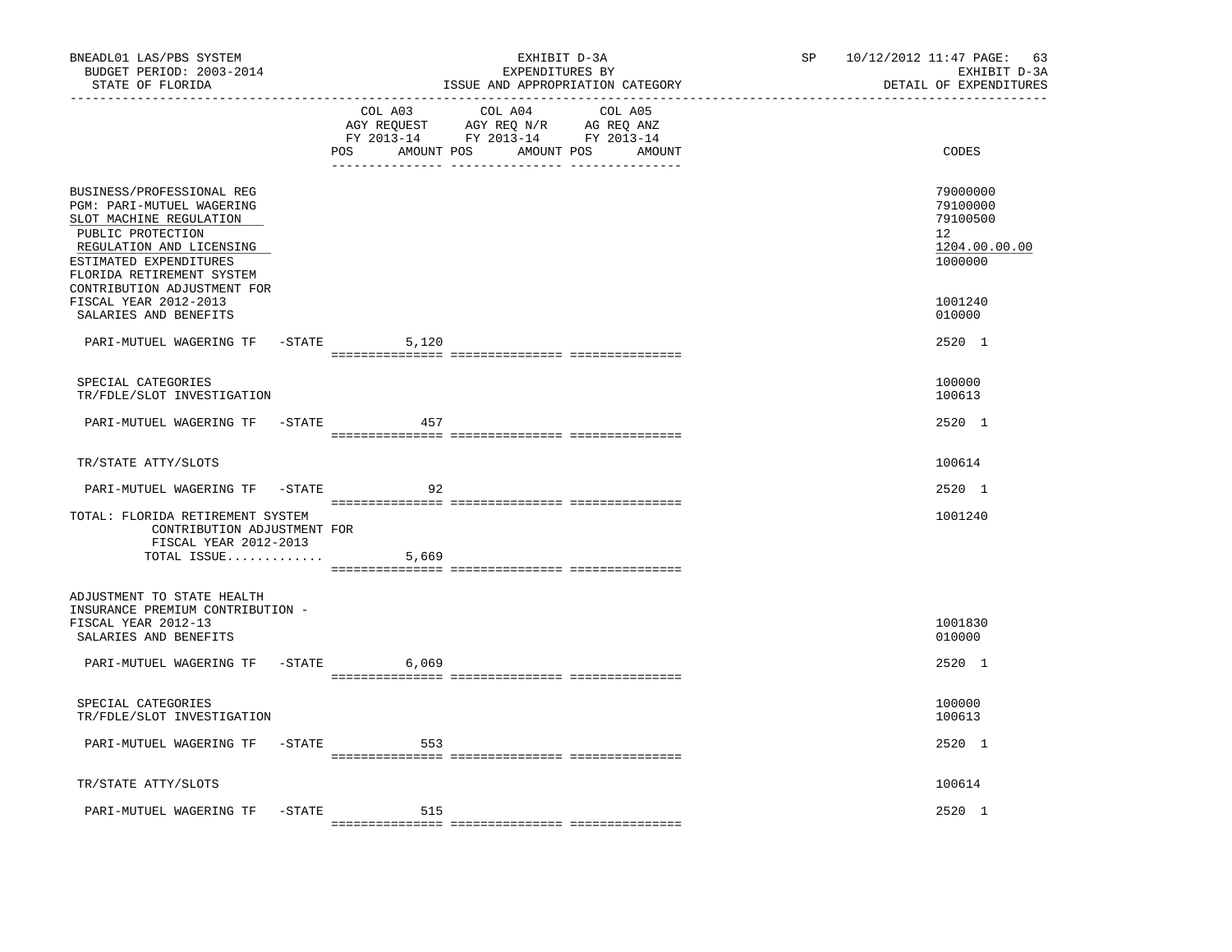| BNEADL01 LAS/PBS SYSTEM<br>BUDGET PERIOD: 2003-2014<br>STATE OF FLORIDA                                                                                                                                                                                                                                                                                                                                                                                |                       | EXHIBIT D-3A<br>EXPENDITURES BY<br>ISSUE AND APPROPRIATION CATEGORY  |         |                  | SP | 10/12/2012 11:47 PAGE:<br>64<br>EXHIBIT D-3A<br>DETAIL OF EXPENDITURES |
|--------------------------------------------------------------------------------------------------------------------------------------------------------------------------------------------------------------------------------------------------------------------------------------------------------------------------------------------------------------------------------------------------------------------------------------------------------|-----------------------|----------------------------------------------------------------------|---------|------------------|----|------------------------------------------------------------------------|
|                                                                                                                                                                                                                                                                                                                                                                                                                                                        | COL A03<br><b>POS</b> | COL A04<br>FY 2013-14 FY 2013-14 FY 2013-14<br>AMOUNT POS AMOUNT POS | COL A05 | AMOUNT           |    | CODES                                                                  |
|                                                                                                                                                                                                                                                                                                                                                                                                                                                        |                       |                                                                      |         |                  |    |                                                                        |
| BUSINESS/PROFESSIONAL REG<br><b>PGM: PARI-MUTUEL WAGERING</b><br>SLOT MACHINE REGULATION<br>PUBLIC PROTECTION<br>REGULATION AND LICENSING<br>ESTIMATED EXPENDITURES                                                                                                                                                                                                                                                                                    |                       |                                                                      |         |                  |    | 79000000<br>79100000<br>79100500<br>12<br>1204.00.00.00<br>1000000     |
| ADJUSTMENT TO STATE HEALTH<br>INSURANCE PREMIUM CONTRIBUTION -<br>FISCAL YEAR 2012-13                                                                                                                                                                                                                                                                                                                                                                  |                       |                                                                      |         |                  |    | 1001830                                                                |
|                                                                                                                                                                                                                                                                                                                                                                                                                                                        |                       |                                                                      |         |                  |    |                                                                        |
| TOTAL: ADJUSTMENT TO STATE HEALTH<br>INSURANCE PREMIUM CONTRIBUTION -<br>FISCAL YEAR 2012-13<br>TOTAL ISSUE                                                                                                                                                                                                                                                                                                                                            | 7,137                 |                                                                      |         |                  |    | 1001830                                                                |
| REALLOCATION OF HUMAN RESOURCES                                                                                                                                                                                                                                                                                                                                                                                                                        |                       |                                                                      |         |                  |    |                                                                        |
| OUTSOURCING<br>SPECIAL CATEGORIES<br>TR/DMS/HR SVCS/STW CONTRCT                                                                                                                                                                                                                                                                                                                                                                                        |                       |                                                                      |         |                  |    | 1005900<br>100000<br>107040                                            |
| PARI-MUTUEL WAGERING TF<br>-STATE                                                                                                                                                                                                                                                                                                                                                                                                                      | $9 -$                 |                                                                      |         |                  |    | 2520 1                                                                 |
|                                                                                                                                                                                                                                                                                                                                                                                                                                                        |                       |                                                                      |         |                  |    |                                                                        |
| ADJUSTMENTS TO CURRENT YEAR                                                                                                                                                                                                                                                                                                                                                                                                                            |                       |                                                                      |         |                  |    |                                                                        |
| ESTIMATED EXPENDITURES<br>REALIGNMENT FOR LEASE OR LEASE<br>PURCHASE EQUIPMENT - REAPPROVAL OF                                                                                                                                                                                                                                                                                                                                                         |                       |                                                                      |         |                  |    | 1600000                                                                |
| EOG #B7057 - DEDUCT<br>EXPENSES                                                                                                                                                                                                                                                                                                                                                                                                                        |                       |                                                                      |         |                  |    | 160F380<br>040000                                                      |
| PARI-MUTUEL WAGERING TF -STATE                                                                                                                                                                                                                                                                                                                                                                                                                         | $1,000-$              |                                                                      |         |                  |    | 2520 1                                                                 |
|                                                                                                                                                                                                                                                                                                                                                                                                                                                        |                       |                                                                      |         |                  |    |                                                                        |
|                                                                                                                                                                                                                                                                                                                                                                                                                                                        |                       |                                                                      |         |                  |    |                                                                        |
| AGENCY ISSUE NARRATIVE:<br>2013-2014 BUDGET YEAR NARRATIVE:<br>The Department of Business and Professional Regulation's (DBPR) Division of Pari-Mutuel Wagering requests the<br>continuation of a Fiscal Year 2012-13 budget transfer (EOG #B7057) requesting the transfer of \$1,000 from the Expenses<br>appropriation category to the Lease or Lease Purchase Equipment appropriation category within its Slot Machine Regulation<br>budget entity. |                       |                                                                      |         | IT COMPONENT? NO |    |                                                                        |
| As part of last year's Legislative Budget Request submission for Fiscal Year 2012-13, the DBPR realigned funding used for<br>the lease or lease-purchase of equipment, fixtures, and other tangible property from the Expenses appropriation category<br>to the new groatel eppressiption astessory entitled Leage or Leage-Durghase of Fruinment. This satessay was established                                                                       |                       |                                                                      |         |                  |    |                                                                        |

 to the new special appropriation category entitled Lease or Lease-Purchase of Equipment. This category was established to capture the funding needs for lease purchase costs as defined in Section 216.011(1)(w), Florida Statutes. After further analysis, it was determined that additional budget authority needed to be transferred to the new category for a number of Divisions. This action will permanently realign the authority needed to appropriately pay lease or lease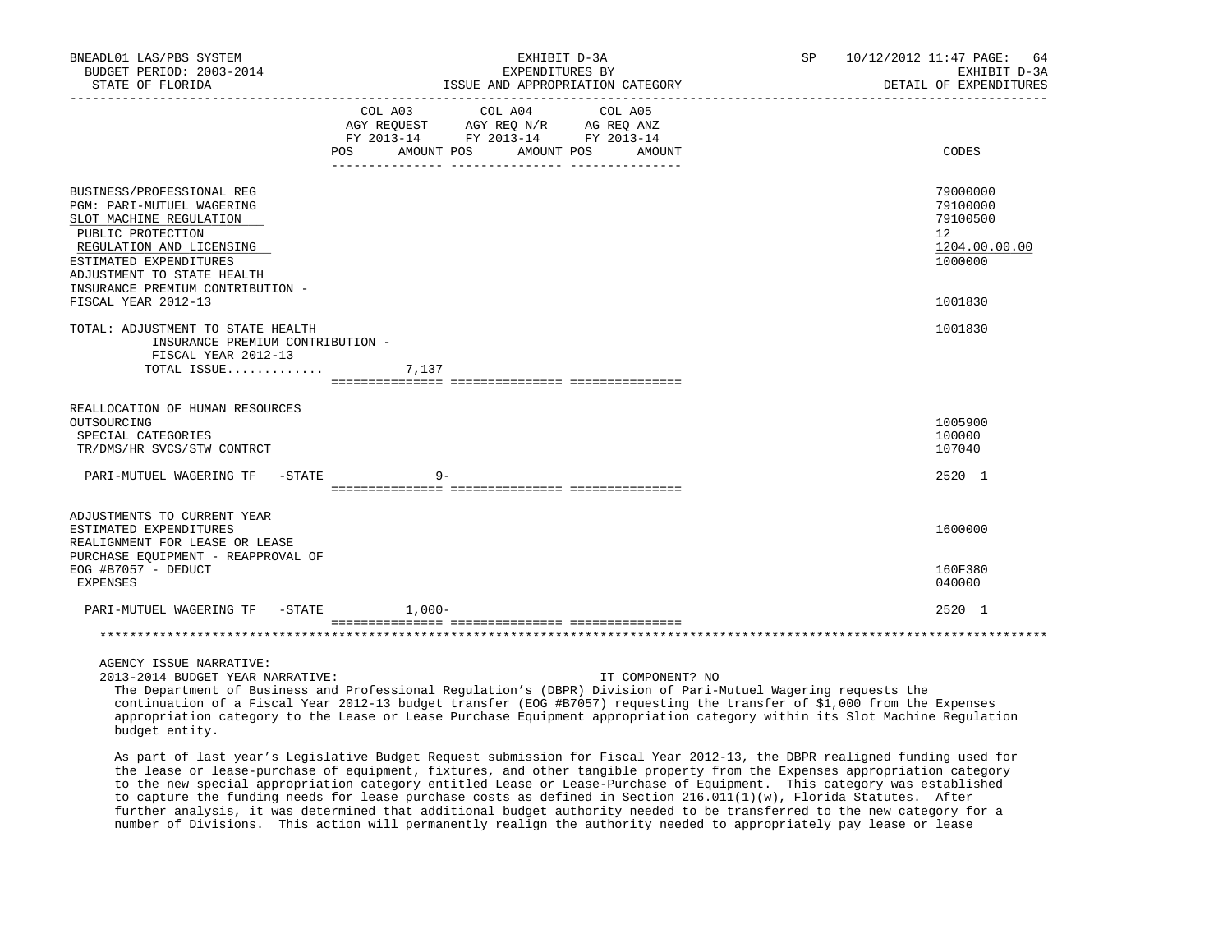| BNEADL01 LAS/PBS SYSTEM<br>BUDGET PERIOD: 2003-2014<br>STATE OF FLORIDA                                                                                                                                                                                                                                                                                                                                                                                                                                                                                                                                                                                                                                                                                                          |           | EXHIBIT D-3A<br>EXPENDITURES BY                                                   | ISSUE AND APPROPRIATION CATEGORY | SP | 10/12/2012 11:47 PAGE:<br>65<br>EXHIBIT D-3A<br>DETAIL OF EXPENDITURES |
|----------------------------------------------------------------------------------------------------------------------------------------------------------------------------------------------------------------------------------------------------------------------------------------------------------------------------------------------------------------------------------------------------------------------------------------------------------------------------------------------------------------------------------------------------------------------------------------------------------------------------------------------------------------------------------------------------------------------------------------------------------------------------------|-----------|-----------------------------------------------------------------------------------|----------------------------------|----|------------------------------------------------------------------------|
|                                                                                                                                                                                                                                                                                                                                                                                                                                                                                                                                                                                                                                                                                                                                                                                  | COL A03   | COL A04<br>AGY REQUEST AGY REQ N/R AG REQ ANZ<br>FY 2013-14 FY 2013-14 FY 2013-14 | COL A05                          |    |                                                                        |
|                                                                                                                                                                                                                                                                                                                                                                                                                                                                                                                                                                                                                                                                                                                                                                                  | POS       | AMOUNT POS AMOUNT POS                                                             | AMOUNT                           |    | CODES                                                                  |
| BUSINESS/PROFESSIONAL REG<br>PGM: PARI-MUTUEL WAGERING<br>SLOT MACHINE REGULATION<br>PUBLIC PROTECTION<br>REGULATION AND LICENSING                                                                                                                                                                                                                                                                                                                                                                                                                                                                                                                                                                                                                                               |           |                                                                                   |                                  |    | 79000000<br>79100000<br>79100500<br>$12^{\circ}$<br>1204.00.00.00      |
| ADJUSTMENTS TO CURRENT YEAR<br>ESTIMATED EXPENDITURES<br>REALIGNMENT FOR LEASE OR LEASE<br>PURCHASE EQUIPMENT - REAPPROVAL OF<br>EOG #B7057 - DEDUCT                                                                                                                                                                                                                                                                                                                                                                                                                                                                                                                                                                                                                             |           |                                                                                   |                                  |    | 1600000<br>160F380                                                     |
| purchase expenditures.                                                                                                                                                                                                                                                                                                                                                                                                                                                                                                                                                                                                                                                                                                                                                           |           |                                                                                   |                                  |    |                                                                        |
| Expenses<br>REALIGNMENT FOR LEASE OR LEASE<br>PURCHASE EOUIPMENT - REAPPROVAL OF<br>EOG #B7057 - ADD<br>SPECIAL CATEGORIES                                                                                                                                                                                                                                                                                                                                                                                                                                                                                                                                                                                                                                                       | (\$1,000) |                                                                                   |                                  |    | 160F390<br>100000                                                      |
| LEASE/PURCHASE/EQUIPMENT<br>PARI-MUTUEL WAGERING TF<br>$-$ STATE                                                                                                                                                                                                                                                                                                                                                                                                                                                                                                                                                                                                                                                                                                                 | 1,000     |                                                                                   |                                  |    | 105281<br>2520 1                                                       |
|                                                                                                                                                                                                                                                                                                                                                                                                                                                                                                                                                                                                                                                                                                                                                                                  |           |                                                                                   |                                  |    |                                                                        |
| AGENCY ISSUE NARRATIVE:<br>2013-2014 BUDGET YEAR NARRATIVE:<br>The Department of Business and Professional Regulation's (DBPR) Division of Pari-Mutuel Wagering requests the<br>continuation of a Fiscal Year 2012-13 budget transfer (EOG #B7057) requesting the transfer of \$1,000 from the Expenses<br>appropriation category to the Lease or Lease Purchase Equipment appropriation category within its Slot Machine Regulation<br>budget entity.                                                                                                                                                                                                                                                                                                                           |           |                                                                                   | IT COMPONENT? NO                 |    |                                                                        |
| As part of last year's Legislative Budget Request submission for Fiscal Year 2012-13, the DBPR realigned funding used for<br>the lease or lease-purchase of equipment, fixtures, and other tangible property from the Expenses appropriation category<br>to the new special appropriation category entitled Lease or Lease-Purchase of Equipment. This category was established<br>to capture the funding needs for lease purchase costs as defined in Section 216.011(1)(w), Florida Statutes. After<br>further analysis, it was determined that additional budget authority needed to be transferred to the new category for a<br>number of Divisions. This action will permanently realign the authority needed to appropriately pay lease or lease<br>purchase expenditures. |           |                                                                                   |                                  |    |                                                                        |
| Lease/Lease Purchase of Equipment \$1,000                                                                                                                                                                                                                                                                                                                                                                                                                                                                                                                                                                                                                                                                                                                                        |           |                                                                                   |                                  |    |                                                                        |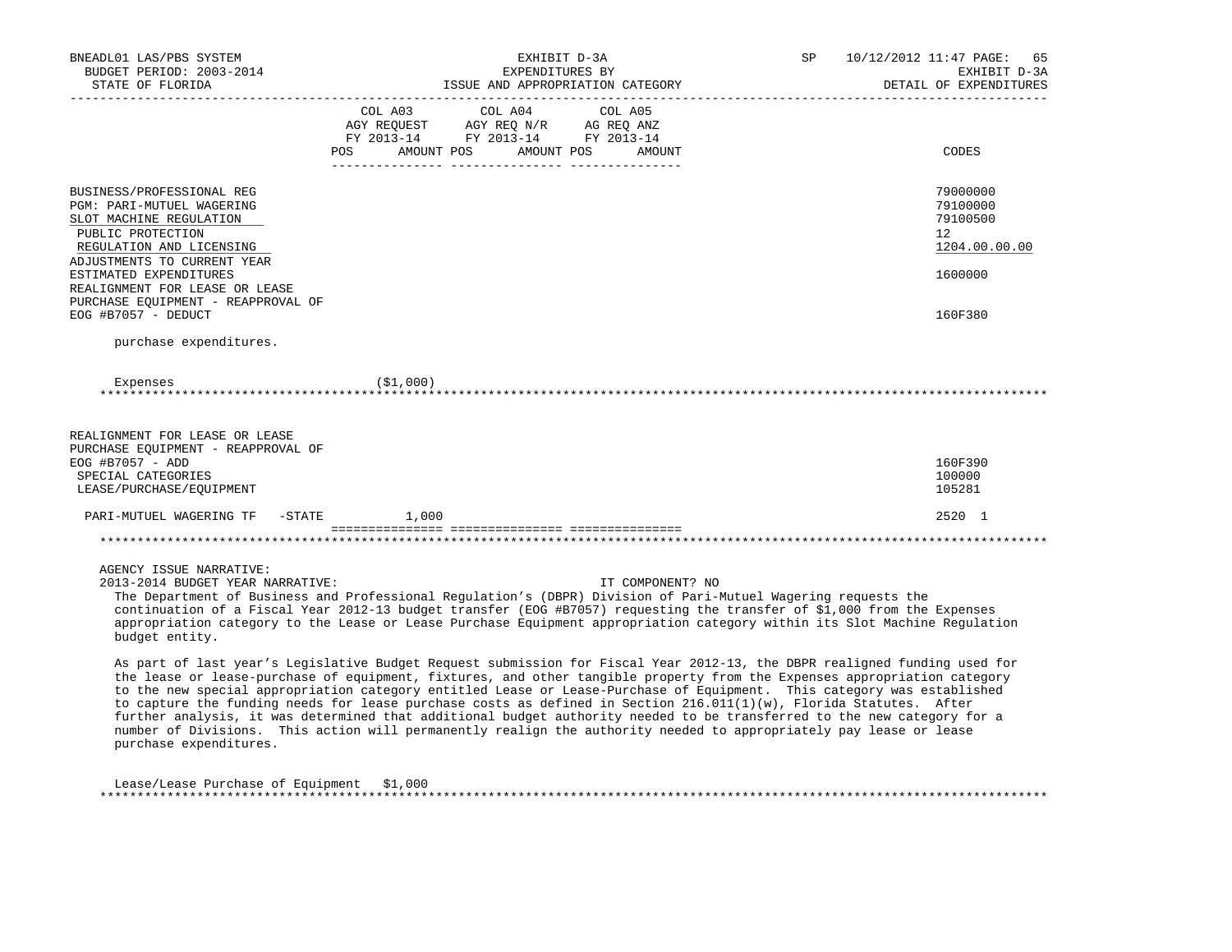| BNEADL01 LAS/PBS SYSTEM<br>BUDGET PERIOD: 2003-2014<br>STATE OF FLORIDA                                                                                                                            |                    | EXHIBIT D-3A<br>EXPENDITURES BY<br>ISSUE AND APPROPRIATION CATEGORY                                                       | SP 10/12/2012 11:47 PAGE: 66<br>EXHIBIT D-3A<br>DETAIL OF EXPENDITURES |
|----------------------------------------------------------------------------------------------------------------------------------------------------------------------------------------------------|--------------------|---------------------------------------------------------------------------------------------------------------------------|------------------------------------------------------------------------|
|                                                                                                                                                                                                    | POS<br>AMOUNT POS  | COL A03 COL A04 COL A05<br>AGY REOUEST AGY REO N/R AG REO ANZ<br>FY 2013-14 FY 2013-14 FY 2013-14<br>AMOUNT POS<br>AMOUNT | CODES                                                                  |
| BUSINESS/PROFESSIONAL REG<br><b>PGM: PARI-MUTUEL WAGERING</b><br>SLOT MACHINE REGULATION<br>PUBLIC PROTECTION<br>REGULATION AND LICENSING<br>ANNUALIZATION OF ADMINISTERED<br>FUNDS APPROPRIATIONS |                    |                                                                                                                           | 79000000<br>79100000<br>79100500<br>12<br>1204.00.00.00<br>26A0000     |
| STATE HEALTH INSURANCE ADJUSTMENT<br>FOR FY 2012-13 - 10 MONTHS<br>ANNUALIZATION<br>SALARIES AND BENEFITS                                                                                          |                    |                                                                                                                           | 26A1830<br>010000                                                      |
| PARI-MUTUEL WAGERING TF -STATE 30,345                                                                                                                                                              |                    |                                                                                                                           | 2520 1                                                                 |
| SPECIAL CATEGORIES<br>TR/FDLE/SLOT INVESTIGATION                                                                                                                                                   |                    |                                                                                                                           | 100000<br>100613                                                       |
| PARI-MUTUEL WAGERING TF -STATE 2,765                                                                                                                                                               |                    |                                                                                                                           | 2520 1                                                                 |
| TR/STATE ATTY/SLOTS                                                                                                                                                                                |                    |                                                                                                                           | 100614                                                                 |
| PARI-MUTUEL WAGERING TF -STATE 2,575                                                                                                                                                               |                    |                                                                                                                           | 2520 1                                                                 |
| TOTAL: STATE HEALTH INSURANCE ADJUSTMENT<br>FOR FY 2012-13 - 10 MONTHS<br>ANNUALIZATION                                                                                                            |                    |                                                                                                                           | 26A1830                                                                |
| TOTAL ISSUE                                                                                                                                                                                        | 35,685             |                                                                                                                           |                                                                        |
| TOTAL: REGULATION AND LICENSING<br>BY FUND TYPE                                                                                                                                                    |                    |                                                                                                                           | 1204.00.00.00                                                          |
| TRUST FUNDS<br>SALARY RATE 2,134,053                                                                                                                                                               | 50.00<br>4,404,325 |                                                                                                                           | 2000                                                                   |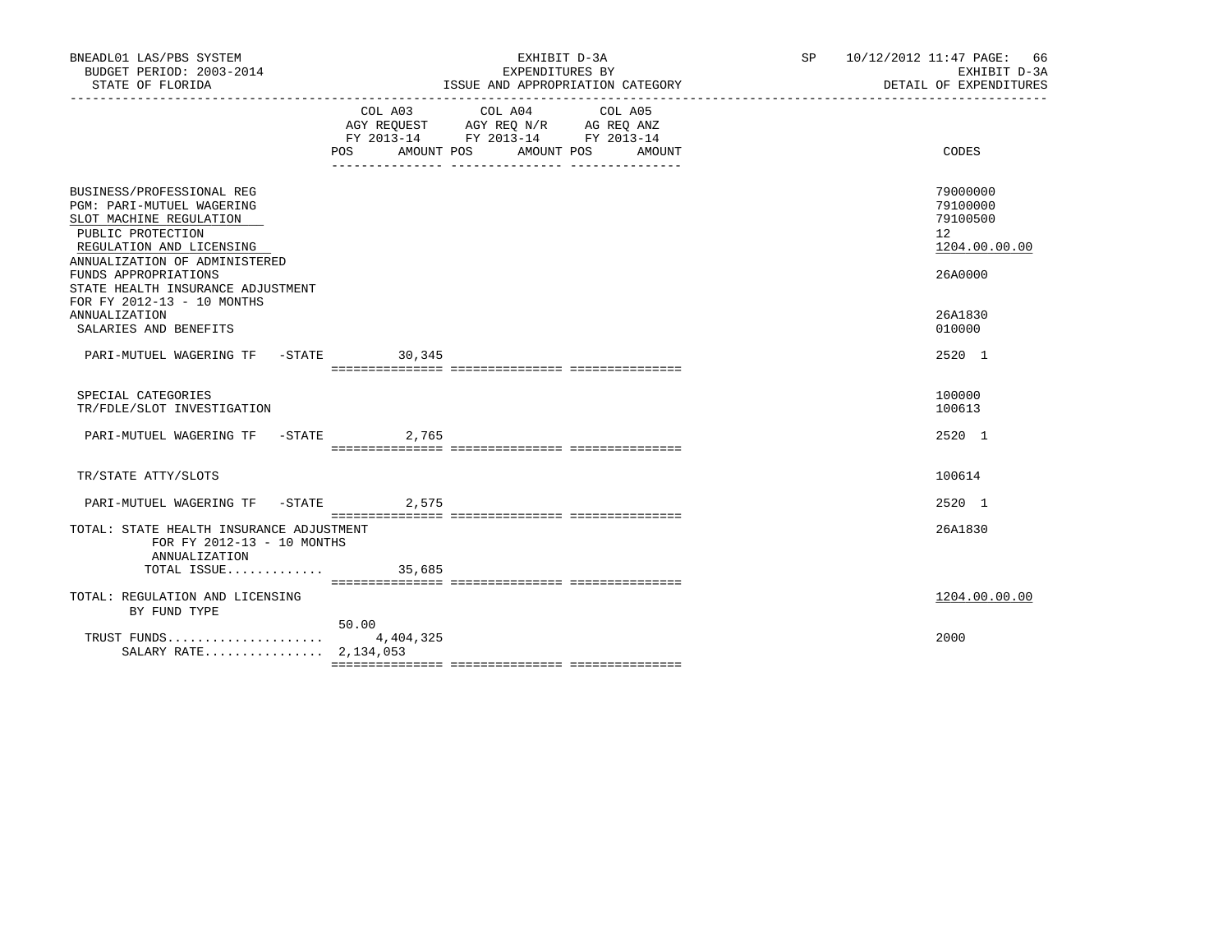| BNEADL01 LAS/PBS SYSTEM<br>BUDGET PERIOD: 2003-2014<br>STATE OF FLORIDA                                                                                                                                                                         |           |                               | EXHIBIT D-3A<br>EXPENDITURES BY<br>ISSUE AND APPROPRIATION CATEGORY                                                  | SP | 10/12/2012 11:47 PAGE: 67<br>EXHIBIT D-3A<br>DETAIL OF EXPENDITURES                     |
|-------------------------------------------------------------------------------------------------------------------------------------------------------------------------------------------------------------------------------------------------|-----------|-------------------------------|----------------------------------------------------------------------------------------------------------------------|----|-----------------------------------------------------------------------------------------|
|                                                                                                                                                                                                                                                 |           | COL A03<br>AMOUNT POS<br>POS. | COL A04<br>COL A05<br>AGY REQUEST AGY REQ N/R AG REQ ANZ<br>FY 2013-14 FY 2013-14 FY 2013-14<br>AMOUNT POS<br>AMOUNT |    | CODES                                                                                   |
| BUSINESS/PROFESSIONAL REG<br>PGM: HOTELS & RESTAURANTS<br>COMPLIANCE AND ENFORCEMENT<br>PUBLIC PROTECTION<br>REGULATION AND LICENSING<br>ESTIMATED EXPENDITURES<br>ESTIMATED EXPENDITURES - OPERATIONS<br>SALARY RATE<br>SALARY RATE 11,034,402 |           |                               |                                                                                                                      |    | 79000000<br>79200000<br>79200100<br>12<br>1204.00.00.00<br>1000000<br>1001000<br>000000 |
| SALARIES AND BENEFITS                                                                                                                                                                                                                           |           |                               |                                                                                                                      |    | 010000                                                                                  |
| HOTEL AND RESTAURANT TF -STATE 14,950,015                                                                                                                                                                                                       |           | 296.00                        |                                                                                                                      |    | 2375 1                                                                                  |
| OTHER PERSONAL SERVICES                                                                                                                                                                                                                         |           |                               |                                                                                                                      |    | 030000                                                                                  |
| HOTEL AND RESTAURANT TF                                                                                                                                                                                                                         |           | $-STATE$<br>28,591            |                                                                                                                      |    | 2375 1                                                                                  |
| <b>EXPENSES</b>                                                                                                                                                                                                                                 |           |                               |                                                                                                                      |    | 040000                                                                                  |
| HOTEL AND RESTAURANT TF                                                                                                                                                                                                                         |           | -STATE 1,869,909              |                                                                                                                      |    | 2375 1                                                                                  |
| OPERATING CAPITAL OUTLAY                                                                                                                                                                                                                        |           |                               |                                                                                                                      |    | 060000                                                                                  |
| HOTEL AND RESTAURANT TF                                                                                                                                                                                                                         |           | $-$ STATE<br>8,500            |                                                                                                                      |    | 2375 1                                                                                  |
| SPECIAL CATEGORIES<br>ACQUISITION/MOTOR VEHICLES                                                                                                                                                                                                |           |                               |                                                                                                                      |    | 100000<br>100021                                                                        |
| HOTEL AND RESTAURANT TF                                                                                                                                                                                                                         | $-$ STATE | 448,000                       |                                                                                                                      |    | 2375 1                                                                                  |
| TRANSFER TO VISIT FLORIDA                                                                                                                                                                                                                       |           |                               |                                                                                                                      |    | 100040                                                                                  |
| HOTEL AND RESTAURANT TF                                                                                                                                                                                                                         | $-STATE$  | 2,000,000                     |                                                                                                                      |    | 2375 1                                                                                  |
| TR/DOH-EPIDEMIOLOGICAL SVR                                                                                                                                                                                                                      |           |                               |                                                                                                                      |    | 100159                                                                                  |
| HOTEL AND RESTAURANT TF                                                                                                                                                                                                                         | -STATE    | 607,149                       |                                                                                                                      |    | 2375 1                                                                                  |
|                                                                                                                                                                                                                                                 |           |                               |                                                                                                                      |    |                                                                                         |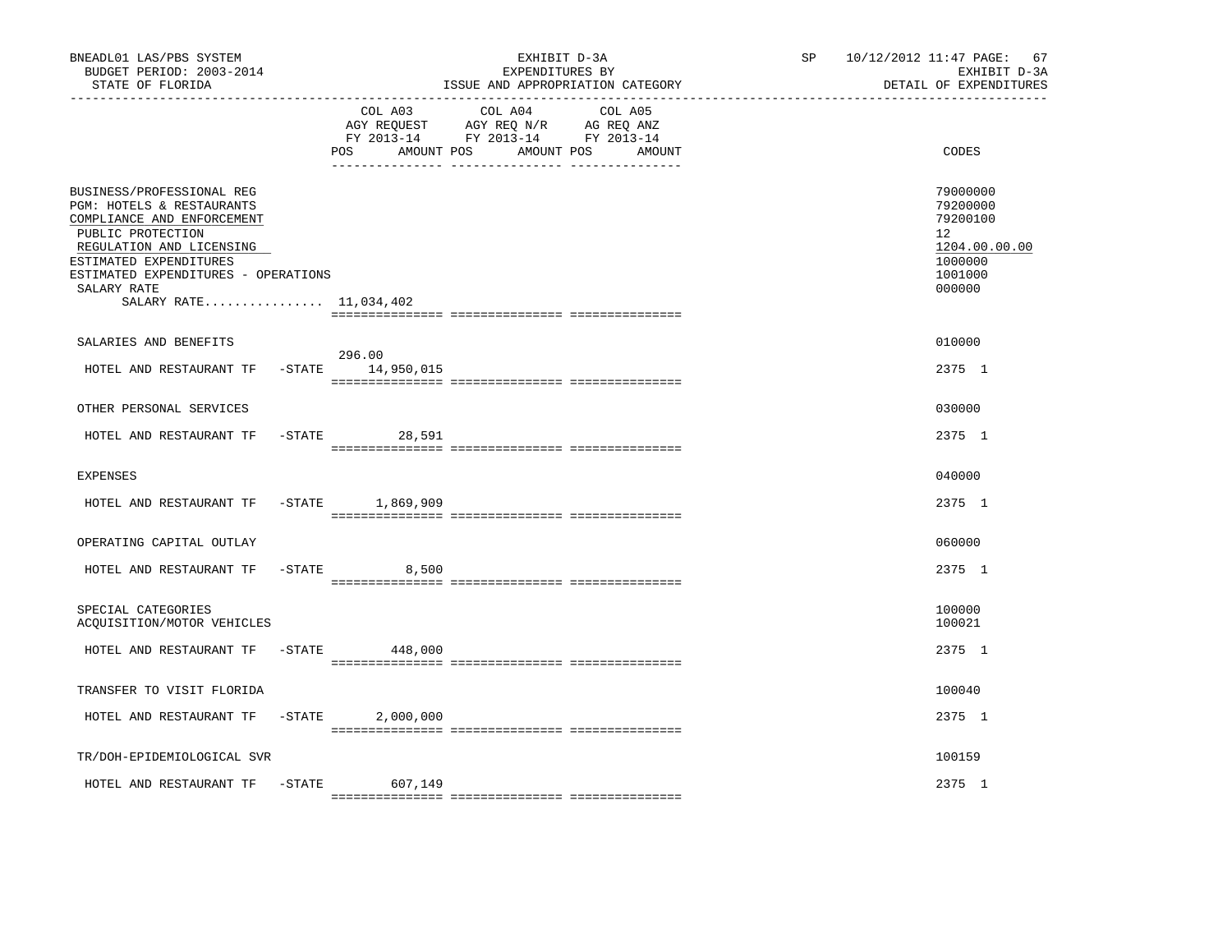| BNEADL01 LAS/PBS SYSTEM<br>BUDGET PERIOD: 2003-2014<br>STATE OF FLORIDA<br>--------------------                                                                                                                                                      |                              | EXHIBIT D-3A<br>EXPENDITURES BY<br>ISSUE AND APPROPRIATION CATEGORY                                                  | SP 10/12/2012 11:47 PAGE: 68<br>EXHIBIT D-3A<br>DETAIL OF EXPENDITURES                            |
|------------------------------------------------------------------------------------------------------------------------------------------------------------------------------------------------------------------------------------------------------|------------------------------|----------------------------------------------------------------------------------------------------------------------|---------------------------------------------------------------------------------------------------|
|                                                                                                                                                                                                                                                      | COL A03<br>POS<br>AMOUNT POS | COL A04<br>COL A05<br>AGY REQUEST AGY REQ N/R AG REQ ANZ<br>FY 2013-14 FY 2013-14 FY 2013-14<br>AMOUNT POS<br>AMOUNT | CODES                                                                                             |
| BUSINESS/PROFESSIONAL REG<br>PGM: HOTELS & RESTAURANTS<br>COMPLIANCE AND ENFORCEMENT<br>PUBLIC PROTECTION<br>REGULATION AND LICENSING<br>ESTIMATED EXPENDITURES<br>ESTIMATED EXPENDITURES - OPERATIONS<br>SPECIAL CATEGORIES<br>G/A-SCHOOL-TO-CAREER |                              |                                                                                                                      | 79000000<br>79200000<br>79200100<br>12<br>1204.00.00.00<br>1000000<br>1001000<br>100000<br>100354 |
| HOTEL AND RESTAURANT TF -STATE 706,698                                                                                                                                                                                                               |                              |                                                                                                                      | 2375 1                                                                                            |
| CONTRACTED SERVICES                                                                                                                                                                                                                                  |                              |                                                                                                                      | 100777                                                                                            |
| HOTEL AND RESTAURANT TF -STATE 70,509                                                                                                                                                                                                                |                              |                                                                                                                      | 2375 1                                                                                            |
| OPERATION/MOTOR VEHICLES                                                                                                                                                                                                                             |                              |                                                                                                                      | 102289                                                                                            |
| HOTEL AND RESTAURANT TF                                                                                                                                                                                                                              | -STATE 390,794               |                                                                                                                      | 2375 1                                                                                            |
| RISK MANAGEMENT INSURANCE                                                                                                                                                                                                                            |                              |                                                                                                                      | 103241                                                                                            |
| HOTEL AND RESTAURANT TF -STATE 314,631                                                                                                                                                                                                               |                              |                                                                                                                      | 2375 1                                                                                            |
| LEASE/PURCHASE/EOUIPMENT                                                                                                                                                                                                                             |                              |                                                                                                                      | 105281                                                                                            |
| HOTEL AND RESTAURANT TF                                                                                                                                                                                                                              | $-$ STATE 4,565              |                                                                                                                      | 2375 1                                                                                            |
| TR/DMS/HR SVCS/STW CONTRCT                                                                                                                                                                                                                           |                              |                                                                                                                      | 107040                                                                                            |
| HOTEL AND RESTAURANT TF                                                                                                                                                                                                                              | $-$ STATE 95,208             |                                                                                                                      | 2375 1                                                                                            |
| TOTAL: ESTIMATED EXPENDITURES - OPERATIONS<br>TOTAL POSITIONS $296.00$<br>TOTAL SALARY RATE 11,034,402                                                                                                                                               | TOTAL ISSUE 21,494,569       |                                                                                                                      | 1001000                                                                                           |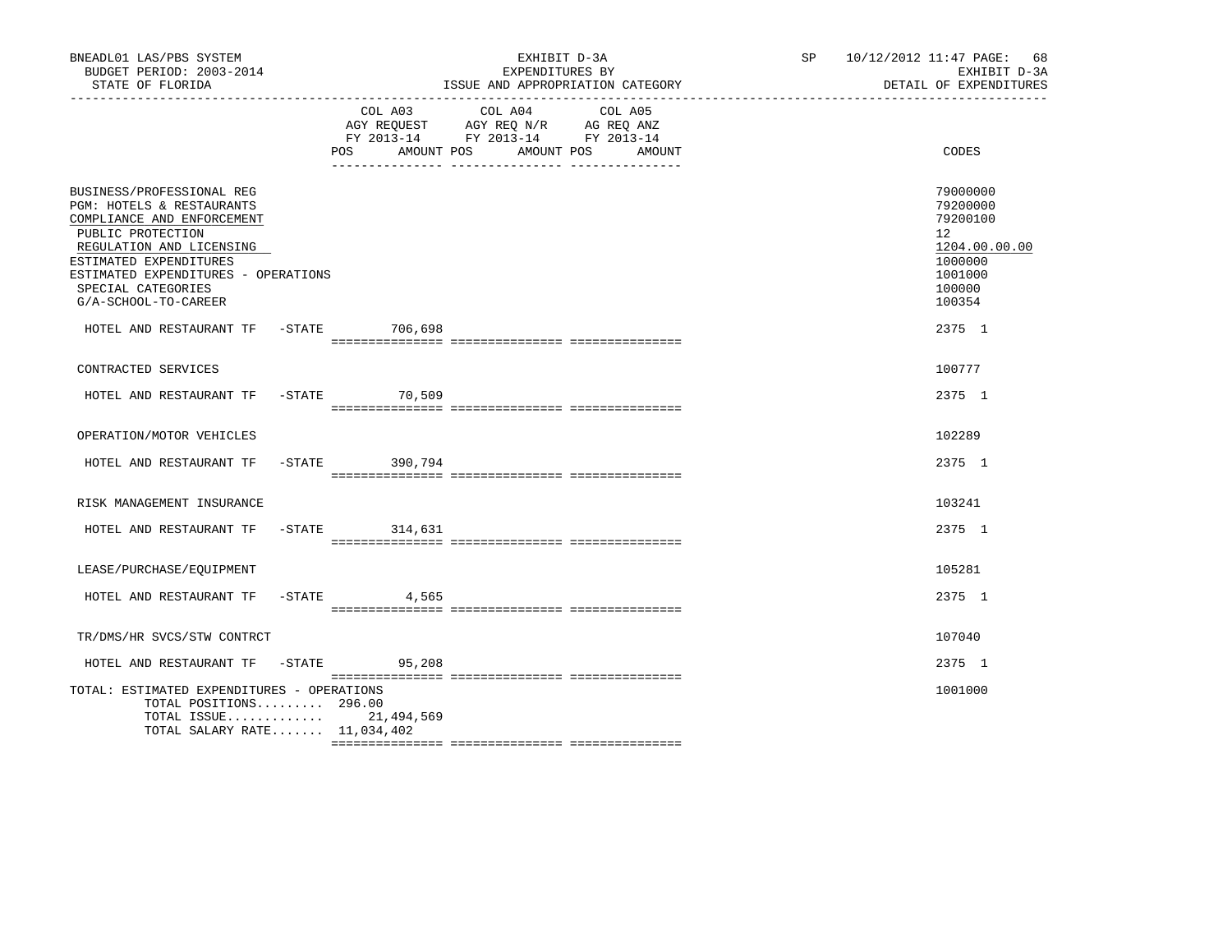| BNEADL01 LAS/PBS SYSTEM<br>BUDGET PERIOD: 2003-2014<br>STATE OF FLORIDA                                                                                                                                                           | EXHIBIT D-3A<br>EXPENDITURES BY<br>ISSUE AND APPROPRIATION CATEGORY                                                                      | SP 10/12/2012 11:47 PAGE: 69<br>EXHIBIT D-3A<br>DETAIL OF EXPENDITURES                               |
|-----------------------------------------------------------------------------------------------------------------------------------------------------------------------------------------------------------------------------------|------------------------------------------------------------------------------------------------------------------------------------------|------------------------------------------------------------------------------------------------------|
|                                                                                                                                                                                                                                   | COL A03 COL A04 COL A05<br>AGY REQUEST AGY REQ N/R AG REQ ANZ<br>FY 2013-14 FY 2013-14 FY 2013-14<br>AMOUNT POS AMOUNT POS AMOUNT<br>POS | CODES                                                                                                |
| BUSINESS/PROFESSIONAL REG<br>PGM: HOTELS & RESTAURANTS<br>COMPLIANCE AND ENFORCEMENT<br>PUBLIC PROTECTION<br>REGULATION AND LICENSING<br>ESTIMATED EXPENDITURES<br>CASUALTY INSURANCE PREMIUM<br>ADJUSTMENT<br>SPECIAL CATEGORIES |                                                                                                                                          | 79000000<br>79200000<br>79200100<br>12 <sup>2</sup><br>1204.00.00.00<br>1000000<br>1001090<br>100000 |
| RISK MANAGEMENT INSURANCE<br>HOTEL AND RESTAURANT TF -STATE 18,353-                                                                                                                                                               |                                                                                                                                          | 103241<br>2375 1                                                                                     |
| FLORIDA RETIREMENT SYSTEM<br>CONTRIBUTION ADJUSTMENT FOR<br>FISCAL YEAR 2012-2013<br>SALARIES AND BENEFITS                                                                                                                        |                                                                                                                                          | 1001240<br>010000                                                                                    |
| HOTEL AND RESTAURANT TF -STATE 32,431                                                                                                                                                                                             |                                                                                                                                          | 2375 1                                                                                               |
| ADJUSTMENT TO STATE HEALTH<br>INSURANCE PREMIUM CONTRIBUTION -<br>FISCAL YEAR 2012-13<br>SALARIES AND BENEFITS                                                                                                                    |                                                                                                                                          | 1001830<br>010000                                                                                    |
| HOTEL AND RESTAURANT TF -STATE 33,453                                                                                                                                                                                             |                                                                                                                                          | 2375 1                                                                                               |
| REALLOCATION OF HUMAN RESOURCES<br>OUTSOURCING<br>SPECIAL CATEGORIES<br>TR/DMS/HR SVCS/STW CONTRCT                                                                                                                                |                                                                                                                                          | 1005900<br>100000<br>107040                                                                          |
| HOTEL AND RESTAURANT TF -STATE                                                                                                                                                                                                    | $47-$                                                                                                                                    | 2375 1                                                                                               |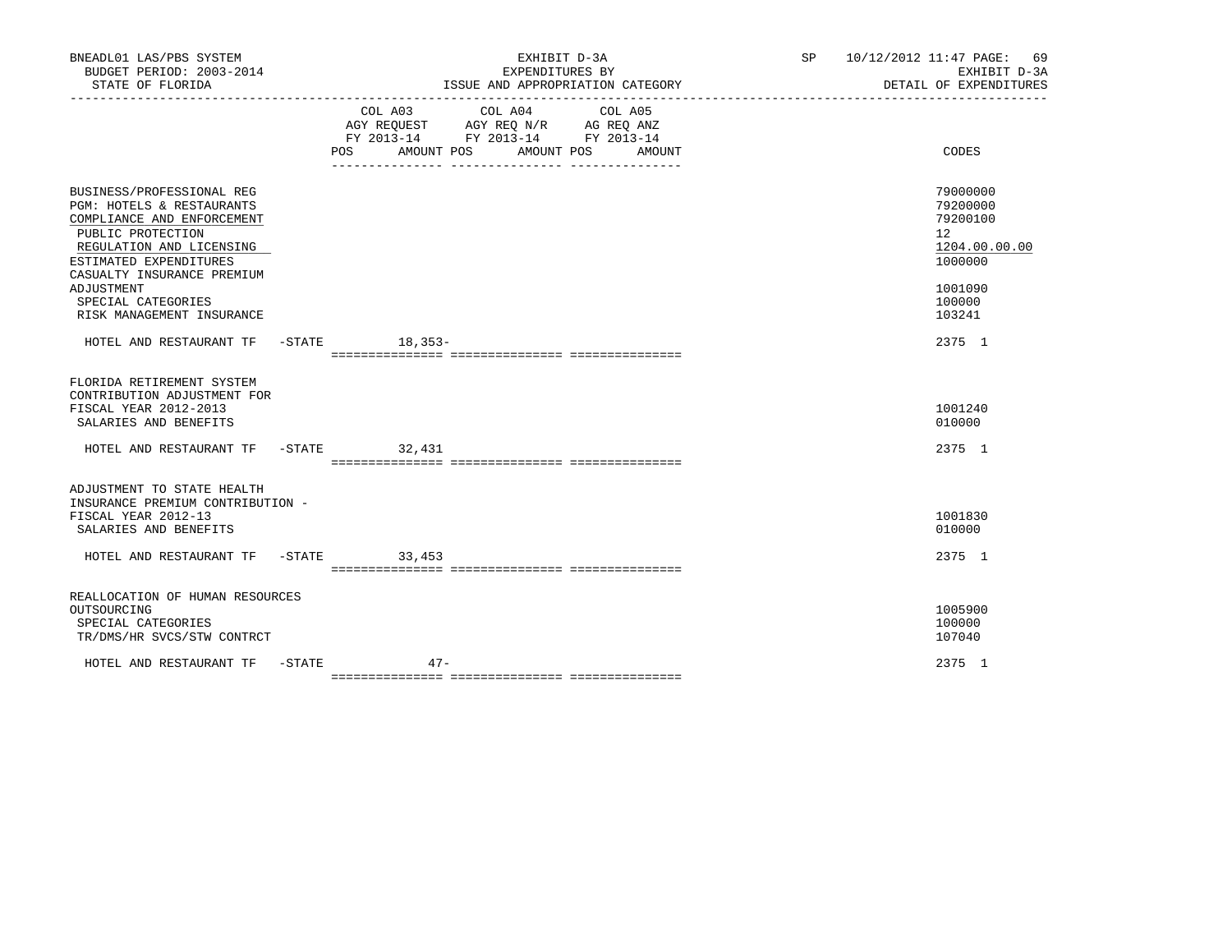| BNEADL01 LAS/PBS SYSTEM<br>BUDGET PERIOD: 2003-2014<br>STATE OF FLORIDA<br>----------------                                                                                                                                                                                                                                                                                                                                                                                                                                                                                                                                                                                                                                                                                      |                                                                                                        | EXHIBIT D-3A<br>EXPENDITURES BY<br>ISSUE AND APPROPRIATION CATEGORY | SP. | 10/12/2012 11:47 PAGE: | -70<br>EXHIBIT D-3A<br>DETAIL OF EXPENDITURES           |
|----------------------------------------------------------------------------------------------------------------------------------------------------------------------------------------------------------------------------------------------------------------------------------------------------------------------------------------------------------------------------------------------------------------------------------------------------------------------------------------------------------------------------------------------------------------------------------------------------------------------------------------------------------------------------------------------------------------------------------------------------------------------------------|--------------------------------------------------------------------------------------------------------|---------------------------------------------------------------------|-----|------------------------|---------------------------------------------------------|
|                                                                                                                                                                                                                                                                                                                                                                                                                                                                                                                                                                                                                                                                                                                                                                                  | COL A03<br>AGY REQUEST AGY REQ N/R AG REQ ANZ<br>FY 2013-14 FY 2013-14 FY 2013-14<br>POS<br>AMOUNT POS | COL A04<br>COL A05<br>AMOUNT POS<br>AMOUNT                          |     |                        | CODES                                                   |
|                                                                                                                                                                                                                                                                                                                                                                                                                                                                                                                                                                                                                                                                                                                                                                                  |                                                                                                        |                                                                     |     |                        |                                                         |
| BUSINESS/PROFESSIONAL REG<br>PGM: HOTELS & RESTAURANTS<br>COMPLIANCE AND ENFORCEMENT<br>PUBLIC PROTECTION<br>REGULATION AND LICENSING                                                                                                                                                                                                                                                                                                                                                                                                                                                                                                                                                                                                                                            |                                                                                                        |                                                                     |     |                        | 79000000<br>79200000<br>79200100<br>12<br>1204.00.00.00 |
| ADJUSTMENTS TO CURRENT YEAR<br>ESTIMATED EXPENDITURES<br>REALIGNMENT FOR LEASE OR LEASE<br>PURCHASE EQUIPMENT - REAPPROVAL OF                                                                                                                                                                                                                                                                                                                                                                                                                                                                                                                                                                                                                                                    |                                                                                                        |                                                                     |     |                        | 1600000                                                 |
| EOG #B7057 - DEDUCT<br>EXPENSES                                                                                                                                                                                                                                                                                                                                                                                                                                                                                                                                                                                                                                                                                                                                                  |                                                                                                        |                                                                     |     |                        | 160F380<br>040000                                       |
| HOTEL AND RESTAURANT TF -STATE                                                                                                                                                                                                                                                                                                                                                                                                                                                                                                                                                                                                                                                                                                                                                   | 20,435-                                                                                                |                                                                     |     |                        | 2375 1                                                  |
|                                                                                                                                                                                                                                                                                                                                                                                                                                                                                                                                                                                                                                                                                                                                                                                  |                                                                                                        |                                                                     |     |                        |                                                         |
| AGENCY ISSUE NARRATIVE:<br>2013-2014 BUDGET YEAR NARRATIVE:<br>The Department of Business and Professional Regulation's (DBPR) Division of Hotels and Restaurants requests the<br>continuation of a Fiscal Year 2012-13 budget transfer (EOG #B7057) requesting the transfer of \$20,435 from the Expenses<br>appropriation category to the Lease or Lease Purchase Equipment appropriation category within its Compliance and<br>Enforcement budget entity.                                                                                                                                                                                                                                                                                                                     |                                                                                                        | IT COMPONENT? NO                                                    |     |                        |                                                         |
| As part of last year's Legislative Budget Request submission for Fiscal Year 2012-13, the DBPR realigned funding used for<br>the lease or lease-purchase of equipment, fixtures, and other tangible property from the Expenses appropriation category<br>to the new special appropriation category entitled Lease or Lease-Purchase of Equipment. This category was established<br>to capture the funding needs for lease purchase costs as defined in Section 216.011(1)(w), Florida Statutes. After<br>further analysis, it was determined that additional budget authority needed to be transferred to the new category for a<br>number of Divisions. This action will permanently realign the authority needed to appropriately pay lease or lease<br>purchase expenditures. |                                                                                                        |                                                                     |     |                        |                                                         |
| Expenses                                                                                                                                                                                                                                                                                                                                                                                                                                                                                                                                                                                                                                                                                                                                                                         | (\$20,435)                                                                                             |                                                                     |     |                        |                                                         |
| REALIGNMENT FOR LEASE OR LEASE<br>PURCHASE EQUIPMENT - REAPPROVAL OF<br>EOG #B7057 - ADD<br>SPECIAL CATEGORIES<br>LEASE/PURCHASE/EQUIPMENT                                                                                                                                                                                                                                                                                                                                                                                                                                                                                                                                                                                                                                       |                                                                                                        |                                                                     |     |                        | 160F390<br>100000<br>105281                             |
| $-STATE$<br>HOTEL AND RESTAURANT TF                                                                                                                                                                                                                                                                                                                                                                                                                                                                                                                                                                                                                                                                                                                                              | 20,435                                                                                                 |                                                                     |     |                        | 2375 1                                                  |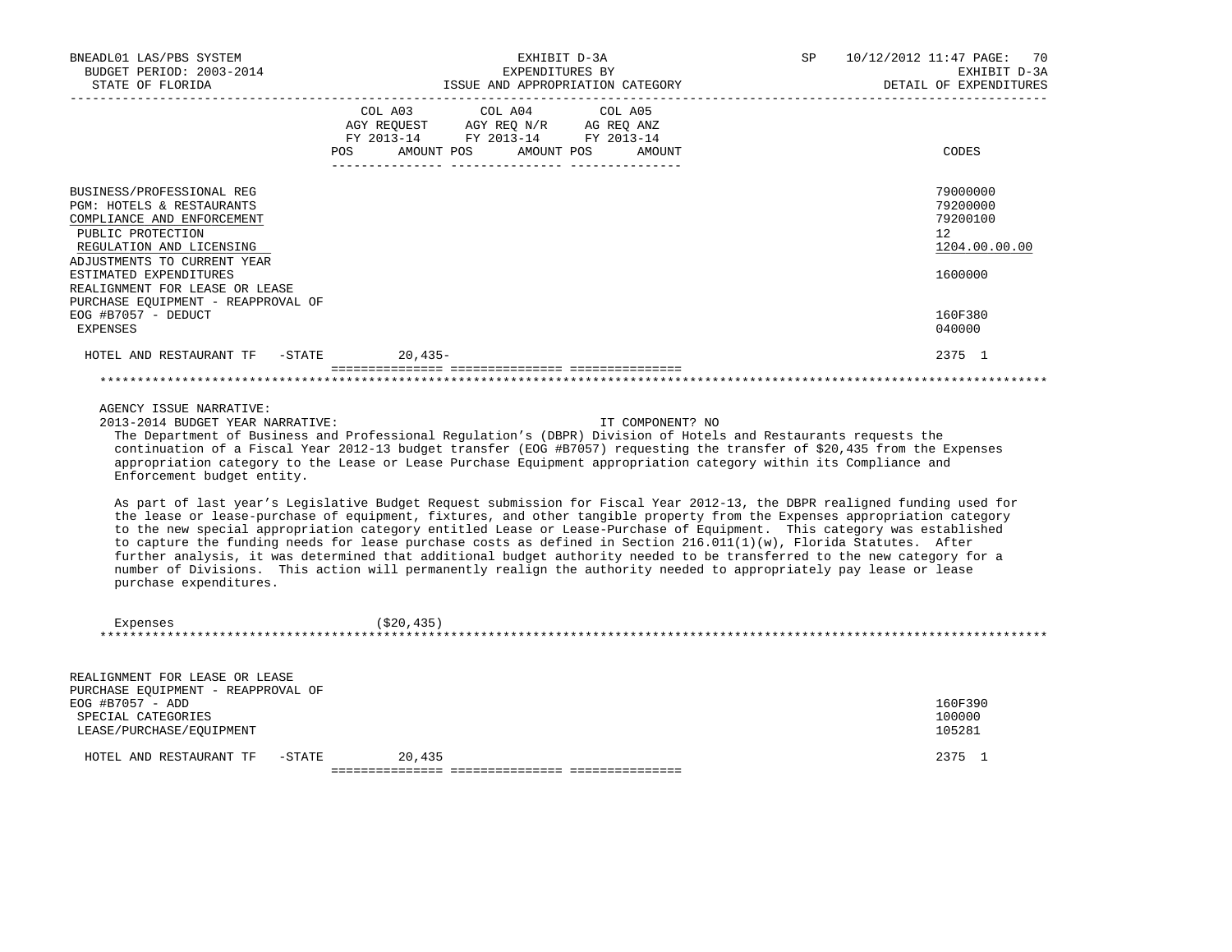| BNEADL01 LAS/PBS SYSTEM<br>EXPENDITURES DI<br>BUDGET PERIOD: 2003-2014<br>CERTION CATEGORY                                                                                                                                                                                                                                                                                                                                                                                                                                                                                                                                                                                                                                                                                       |                | EXHIBIT D-3A                                                                                               |                   | SP | 10/12/2012 11:47 PAGE:<br>71<br>EXHIBIT D-3A<br>DETAIL OF EXPENDITURES |
|----------------------------------------------------------------------------------------------------------------------------------------------------------------------------------------------------------------------------------------------------------------------------------------------------------------------------------------------------------------------------------------------------------------------------------------------------------------------------------------------------------------------------------------------------------------------------------------------------------------------------------------------------------------------------------------------------------------------------------------------------------------------------------|----------------|------------------------------------------------------------------------------------------------------------|-------------------|----|------------------------------------------------------------------------|
|                                                                                                                                                                                                                                                                                                                                                                                                                                                                                                                                                                                                                                                                                                                                                                                  | COL A03<br>POS | COL A04<br>AGY REQUEST AGY REQ N/R AG REQ ANZ<br>FY 2013-14 FY 2013-14 FY 2013-14<br>AMOUNT POS AMOUNT POS | COL A05<br>AMOUNT |    | CODES                                                                  |
| BUSINESS/PROFESSIONAL REG<br>PGM: HOTELS & RESTAURANTS<br>COMPLIANCE AND ENFORCEMENT<br>PUBLIC PROTECTION<br>REGULATION AND LICENSING<br>ADJUSTMENTS TO CURRENT YEAR<br>ESTIMATED EXPENDITURES<br>REALIGNMENT FOR LEASE OR LEASE<br>PURCHASE EQUIPMENT - REAPPROVAL OF                                                                                                                                                                                                                                                                                                                                                                                                                                                                                                           |                |                                                                                                            |                   |    | 79000000<br>79200000<br>79200100<br>12<br>1204.00.00.00<br>1600000     |
| EOG #B7057 - ADD<br>AGENCY ISSUE NARRATIVE:<br>2013-2014 BUDGET YEAR NARRATIVE:<br>The Department of Business and Professional Regulation's (DBPR) Division of Hotels and Restaurants requests the<br>continuation of a Fiscal Year 2012-13 budget transfer (EOG #B7057) requesting the transfer of \$20,435 from the Expenses<br>appropriation category to the Lease or Lease Purchase Equipment appropriation category within its Compliance and<br>Enforcement budget entity.                                                                                                                                                                                                                                                                                                 |                |                                                                                                            | IT COMPONENT? NO  |    | 160F390                                                                |
| As part of last year's Legislative Budget Request submission for Fiscal Year 2012-13, the DBPR realigned funding used for<br>the lease or lease-purchase of equipment, fixtures, and other tangible property from the Expenses appropriation category<br>to the new special appropriation category entitled Lease or Lease-Purchase of Equipment. This category was established<br>to capture the funding needs for lease purchase costs as defined in Section 216.011(1)(w), Florida Statutes. After<br>further analysis, it was determined that additional budget authority needed to be transferred to the new category for a<br>number of Divisions. This action will permanently realign the authority needed to appropriately pay lease or lease<br>purchase expenditures. |                |                                                                                                            |                   |    |                                                                        |
| Lease/Lease Purchase of Equipment \$20,435                                                                                                                                                                                                                                                                                                                                                                                                                                                                                                                                                                                                                                                                                                                                       |                |                                                                                                            |                   |    |                                                                        |
| NONRECURRING EXPENDITURES<br>REPLACEMENT OF MOTOR VEHICLES<br>SPECIAL CATEGORIES<br>ACQUISITION/MOTOR VEHICLES                                                                                                                                                                                                                                                                                                                                                                                                                                                                                                                                                                                                                                                                   |                |                                                                                                            |                   |    | 2100000<br>2103009<br>100000<br>100021                                 |
| HOTEL AND RESTAURANT TF<br>$-\mathtt{STATE}$                                                                                                                                                                                                                                                                                                                                                                                                                                                                                                                                                                                                                                                                                                                                     | $173,000-$     |                                                                                                            |                   |    | 2375 1                                                                 |

=============== =============== ===============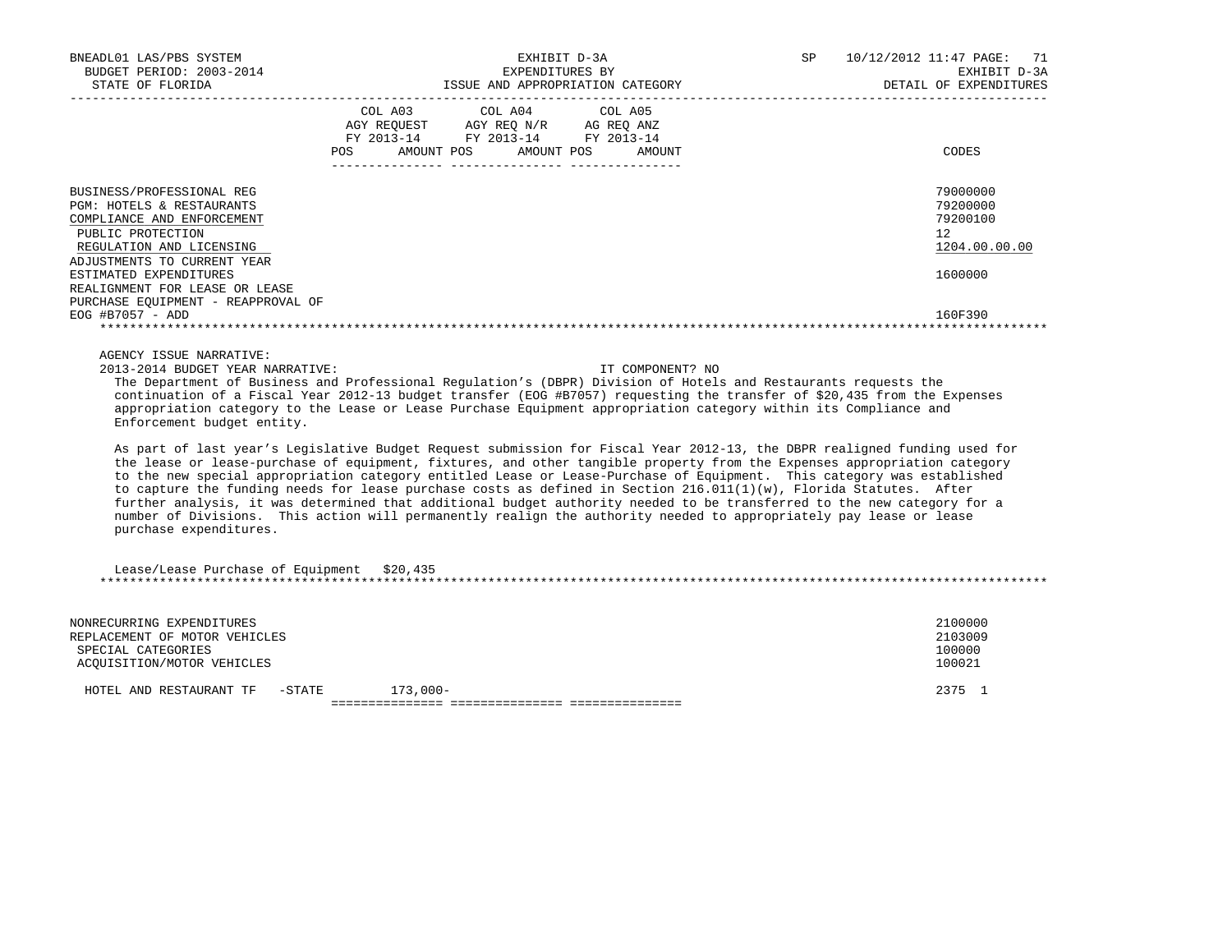| BNEADL01 LAS/PBS SYSTEM<br>BUDGET PERIOD: 2003-2014<br>STATE OF FLORIDA                                                                                                                                                                   | EXHIBIT D-3A<br>EXPENDITURES BY<br>ISSUE AND APPROPRIATION CATEGORY                                                                                  | SP 10/12/2012 11:47 PAGE: 72<br>EXHIBIT D-3A<br>DETAIL OF EXPENDITURES                               |
|-------------------------------------------------------------------------------------------------------------------------------------------------------------------------------------------------------------------------------------------|------------------------------------------------------------------------------------------------------------------------------------------------------|------------------------------------------------------------------------------------------------------|
|                                                                                                                                                                                                                                           | COL A04<br>COL A03<br>COL A05<br>AGY REQUEST AGY REQ N/R AG REQ ANZ<br>FY 2013-14 FY 2013-14 FY 2013-14<br>AMOUNT POS<br>POS<br>AMOUNT POS<br>AMOUNT | CODES                                                                                                |
| BUSINESS/PROFESSIONAL REG<br>PGM: HOTELS & RESTAURANTS<br>COMPLIANCE AND ENFORCEMENT<br>PUBLIC PROTECTION<br>REGULATION AND LICENSING<br>NONRECURRING EXPENDITURES<br>FIELD TECHNOLOGY FOR HOTEL AND<br>RESTAURANT INSPECTORS<br>EXPENSES |                                                                                                                                                      | 79000000<br>79200000<br>79200100<br>12 <sup>°</sup><br>1204.00.00.00<br>2100000<br>2103032<br>040000 |
| HOTEL AND RESTAURANT TF -STATE 162,808-                                                                                                                                                                                                   |                                                                                                                                                      | 2375 1                                                                                               |
| TRANSFER TO VISIT FLORIDA<br>SPECIAL CATEGORIES<br>TRANSFER TO VISIT FLORIDA                                                                                                                                                              |                                                                                                                                                      | 2103035<br>100000<br>100040                                                                          |
| HOTEL AND RESTAURANT TF -STATE                                                                                                                                                                                                            | $2,000,000-$                                                                                                                                         | 2375 1                                                                                               |
| ANNUALIZATION OF ADMINISTERED<br>FUNDS APPROPRIATIONS<br>STATE HEALTH INSURANCE ADJUSTMENT<br>FOR FY 2012-13 - 10 MONTHS<br><b>ANNUALIZATION</b>                                                                                          |                                                                                                                                                      | 26A0000<br>26A1830                                                                                   |
| SALARIES AND BENEFITS                                                                                                                                                                                                                     |                                                                                                                                                      | 010000                                                                                               |
| HOTEL AND RESTAURANT TF -STATE 167,265                                                                                                                                                                                                    |                                                                                                                                                      | 2375 1                                                                                               |
| WORKLOAD<br>STAFFING NECESSARY TO MEET<br>STATUTORILY-REOUIRED FOOD AND                                                                                                                                                                   |                                                                                                                                                      | 3000000                                                                                              |
| LODGING INSPECTIONS<br>SALARY RATE<br>SALARY RATE 155,545                                                                                                                                                                                 |                                                                                                                                                      | 3006600<br>000000                                                                                    |
| SALARIES AND BENEFITS                                                                                                                                                                                                                     |                                                                                                                                                      | 010000                                                                                               |
| $-$ STATE<br>HOTEL AND RESTAURANT TF                                                                                                                                                                                                      | 5.00<br>226,381                                                                                                                                      | 2375 1                                                                                               |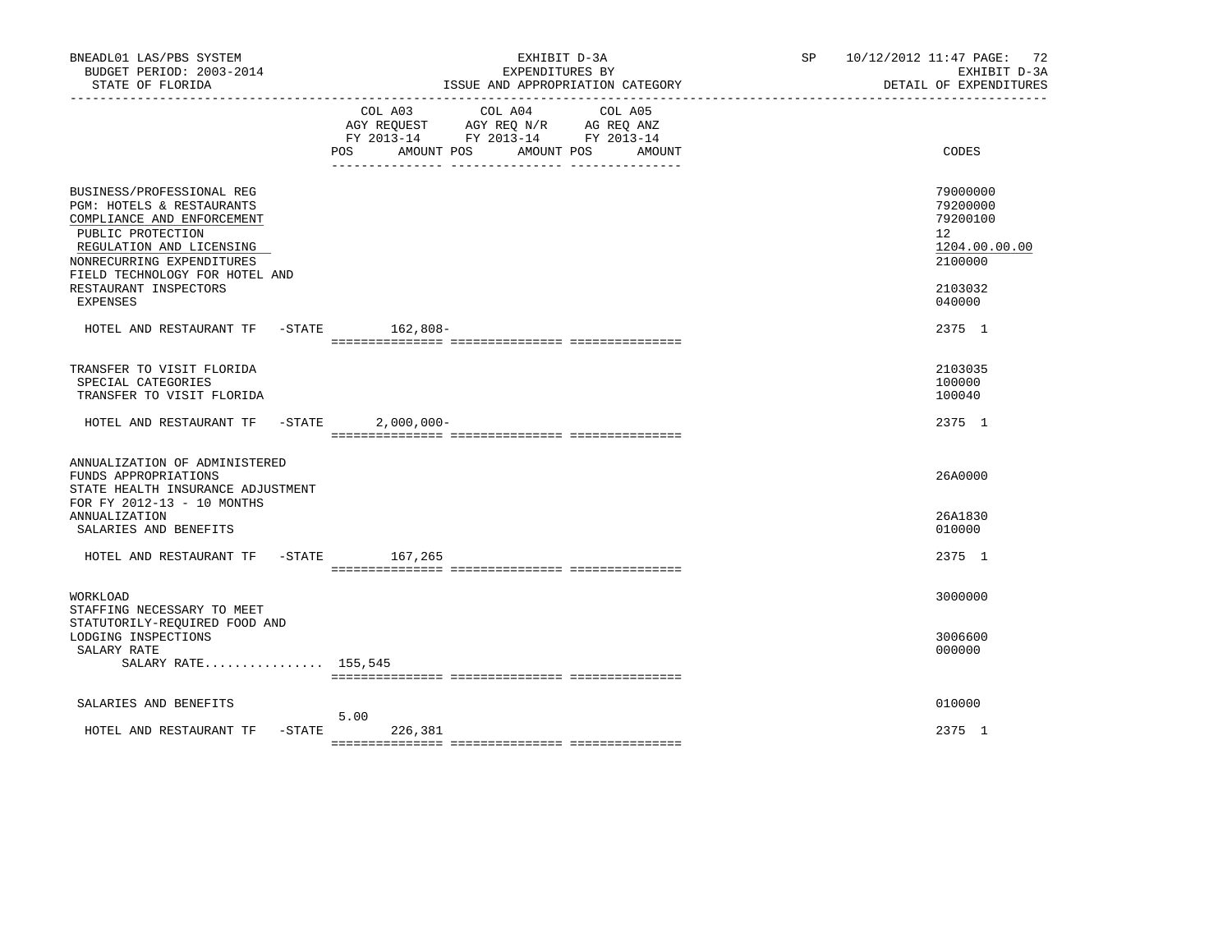| BNEADL01 LAS/PBS SYSTEM<br>BUDGET PERIOD: 2003-2014<br>STATE OF FLORIDA                                                                                                                                          |         | EXHIBIT D-3A<br>EXPENDITURES BY<br>ISSUE AND APPROPRIATION CATEGORY                                                              | SP 10/12/2012 11:47 PAGE: 73<br>EXHIBIT D-3A<br>DETAIL OF EXPENDITURES          |
|------------------------------------------------------------------------------------------------------------------------------------------------------------------------------------------------------------------|---------|----------------------------------------------------------------------------------------------------------------------------------|---------------------------------------------------------------------------------|
|                                                                                                                                                                                                                  | COL A03 | COL A04<br>COL A05<br>AGY REQUEST AGY REQ N/R AG REQ ANZ<br>FY 2013-14 FY 2013-14 FY 2013-14<br>POS AMOUNT POS AMOUNT POS AMOUNT | CODES                                                                           |
| BUSINESS/PROFESSIONAL REG<br>PGM: HOTELS & RESTAURANTS<br>COMPLIANCE AND ENFORCEMENT<br>PUBLIC PROTECTION<br>REGULATION AND LICENSING<br>WORKLOAD<br>STAFFING NECESSARY TO MEET<br>STATUTORILY-REQUIRED FOOD AND |         |                                                                                                                                  | 79000000<br>79200000<br>79200100<br>12 <sup>7</sup><br>1204.00.00.00<br>3000000 |
| LODGING INSPECTIONS<br>EXPENSES<br>HOTEL AND RESTAURANT TF -STATE 16,550 5,600                                                                                                                                   |         |                                                                                                                                  | 3006600<br>040000<br>2375 1                                                     |
|                                                                                                                                                                                                                  |         |                                                                                                                                  |                                                                                 |
| SPECIAL CATEGORIES<br>ACQUISITION/MOTOR VEHICLES                                                                                                                                                                 |         |                                                                                                                                  | 100000<br>100021                                                                |
| HOTEL AND RESTAURANT TF -STATE 80,000 80,000                                                                                                                                                                     |         |                                                                                                                                  | 2375 1                                                                          |
| OPERATION/MOTOR VEHICLES                                                                                                                                                                                         |         |                                                                                                                                  | 102289                                                                          |
| HOTEL AND RESTAURANT TF -STATE 17,500                                                                                                                                                                            |         |                                                                                                                                  | 2375 1                                                                          |
| TR/DMS/HR SVCS/STW CONTRCT                                                                                                                                                                                       |         |                                                                                                                                  | 107040                                                                          |
| HOTEL AND RESTAURANT TF -STATE 1,770                                                                                                                                                                             |         |                                                                                                                                  | 2375 1                                                                          |
| TOTAL: STAFFING NECESSARY TO MEET<br>STATUTORILY-REQUIRED FOOD AND<br>LODGING INSPECTIONS<br>TOTAL POSITIONS 5.00                                                                                                |         |                                                                                                                                  | 3006600                                                                         |
| TOTAL ISSUE 342,201 85,600<br>TOTAL SALARY RATE 155,545                                                                                                                                                          |         |                                                                                                                                  |                                                                                 |
|                                                                                                                                                                                                                  |         | *********************                                                                                                            |                                                                                 |

AGENCY ISSUE NARRATIVE:

2013-2014 BUDGET YEAR NARRATIVE: IT COMPONENT? NO

 The Department of Business and Professional Regulation's Division of Hotels and Restaurants, requests 5 Sanitation and Safety Specialist positions and \$342,201 in budget authority. These additional resources will allow the Division to increase the number of inspections and obtain a 100% completion rate for the number of statutorily required inspections each year.

 The Division of Hotels and Restaurants is responsible for licensing, inspecting and regulating public lodging and food service establishments pursuant to Chapter 509, Florida Statutes. Section 509.032(2) (a), Florida Statutes, requires that each licensed establishment be inspected at least biannually, with an exception for transient and non-transient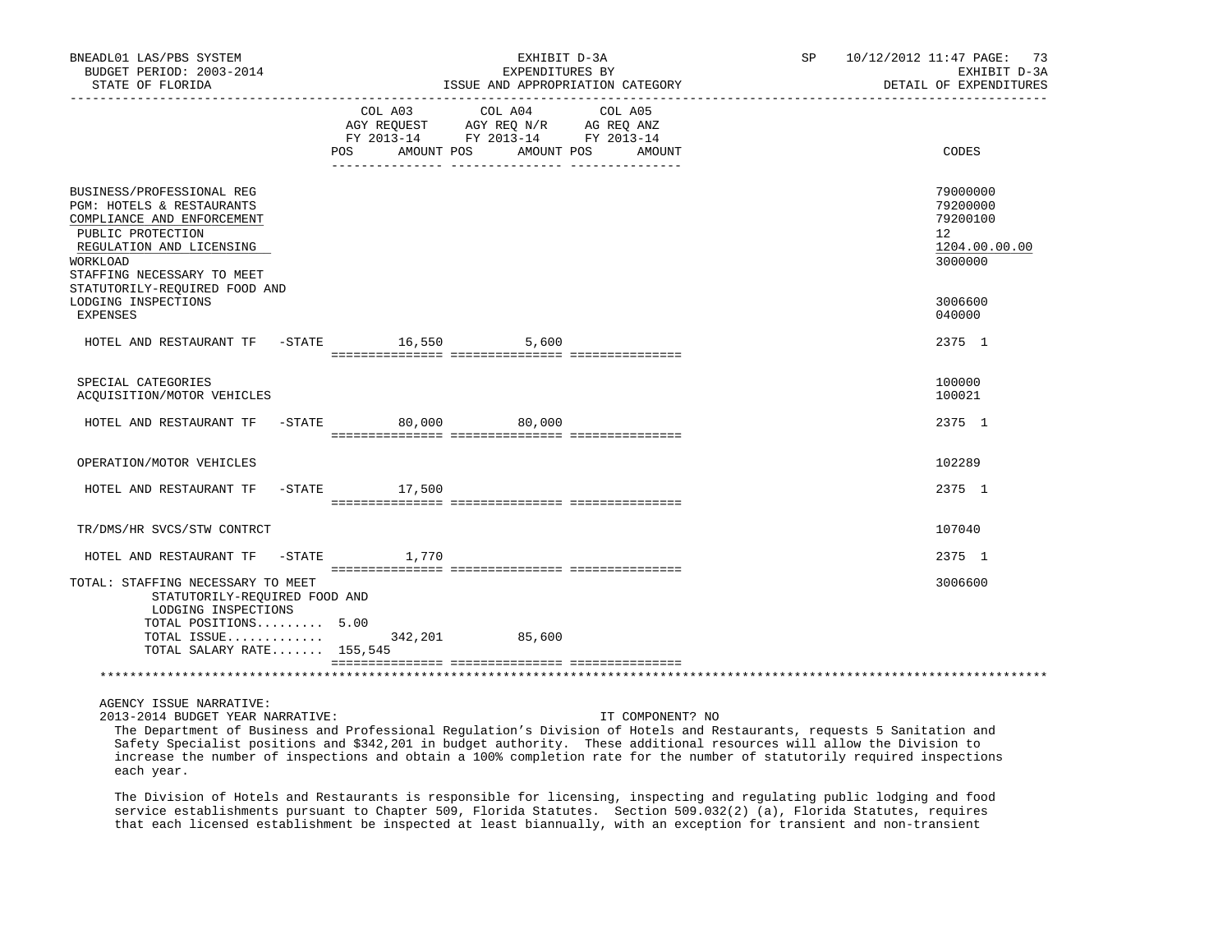| BNEADL01 LAS/PBS SYSTEM<br>BUDGET PERIOD: 2003-2014<br>STATE OF FLORIDA                                                                                                         | EXHIBIT D-3A<br>EXPENDITURES BY<br>ISSUE AND APPROPRIATION CATEGORY                                                                         | 10/12/2012 11:47 PAGE: 74<br>SP<br>EXHIBIT D-3A<br>DETAIL OF EXPENDITURES |
|---------------------------------------------------------------------------------------------------------------------------------------------------------------------------------|---------------------------------------------------------------------------------------------------------------------------------------------|---------------------------------------------------------------------------|
|                                                                                                                                                                                 | COL A03 COL A04 COL A05<br>AGY REQUEST AGY REQ N/R AG REQ ANZ<br>FY 2013-14 FY 2013-14 FY 2013-14<br>POS<br>AMOUNT POS AMOUNT POS<br>AMOUNT | CODES                                                                     |
| BUSINESS/PROFESSIONAL REG<br>PGM: HOTELS & RESTAURANTS<br>COMPLIANCE AND ENFORCEMENT<br>PUBLIC PROTECTION<br>REGULATION AND LICENSING<br>WORKLOAD<br>STAFFING NECESSARY TO MEET |                                                                                                                                             | 79000000<br>79200000<br>79200100<br>12<br>1204.00.00.00<br>3000000        |
| STATUTORILY-REQUIRED FOOD AND<br>LODGING INSPECTIONS                                                                                                                            |                                                                                                                                             | 3006600                                                                   |

 apartments, which are inspected at least annually and as necessary to ensure the public's health, safety and welfare. This is in line with the Food and Drug Administration's (FDA) recommended minimum for inspections.

 Since Fiscal Year 2008-09, the Bureau of Sanitation and Safety Inspections has not had an increase in its appropriated 186 authorized food and lodging inspector positions, however, its inspection requirements have increased. In Fiscal Year (FY) 2011-12, the bureau conducted 162,953 inspections of the 85,148 licensed food service and lodging establishments in Florida. This past year, the bureau was able to complete 98% of the statutorily required inspections by utilizing 2,714 overtime hours at year end. Without the overtime hours, the bureau would have only completed 95% of the statutorily required inspections, leaving 5,923 inspections not being done. Division inspectors currently conduct over twice the recommended national average, and are spread too thin to expect high quality overtime inspections in lieu of getting the numbers. In order for the Bureau to complete 100% of the statutorily mandated inspections, additional inspector positions are needed.

 The Division of Hotels and Restaurants has seen the number of food service and lodging licenses increase each year for at least the past ten years - from 66,178 in FY 2003-04 to 85,148 in FY 2011-12. While an increase in the number of licenses impacts the workload throughout the division (licensure and administration), the most significant impact is in the division's statutorily required inspection functions - industry growth generates the need for more inspections.

| Fiscal<br>Year | Total<br>Inspectors | Total Food<br>and Lodging<br>Licenses | Increase in the<br>Number of Food and<br>Lodging Licenses | Percentage Change<br>in the Number of<br>Food and Lodging<br>Licenses |
|----------------|---------------------|---------------------------------------|-----------------------------------------------------------|-----------------------------------------------------------------------|
| $2003 - 04$    | 159                 | 66,178                                |                                                           |                                                                       |
| $2004 - 05$    | 159                 | 78,567                                | 12,389                                                    | 18.72%                                                                |
| $2005 - 06$    | 159                 | 79,529                                | 962                                                       | 1.2%                                                                  |
| $2006 - 07$    | 170                 | 80,897                                | 1,368                                                     | 1.7%                                                                  |
| $2007 - 08$    | 183                 | 81,264                                | 367                                                       | .1%                                                                   |
| $2008 - 09$    | 186                 | 82,556                                | 1,292                                                     | 1.6%                                                                  |
| $2009 - 10$    | 186                 | 82,625                                | 69                                                        | .1%                                                                   |
| $2010 - 11$    | 186                 | 83,849                                | 1,224                                                     | 1.5%                                                                  |
| $2011 - 12$    | 186                 | 85,148                                | 1,229                                                     | 1.5%                                                                  |
|                |                     |                                       |                                                           |                                                                       |

 Currently each inspector does an average of 940 inspections a year. This inspection caseload is more than twice the number recommended by the FDA. Additional inspector positions would improve service to licensees, increase the number of inspections completed annually (which is critical to the agency becoming statutorily compliant), reduce the average number of inspections per inspector, and reduce, if not eliminate, any overtime used to complete inspections.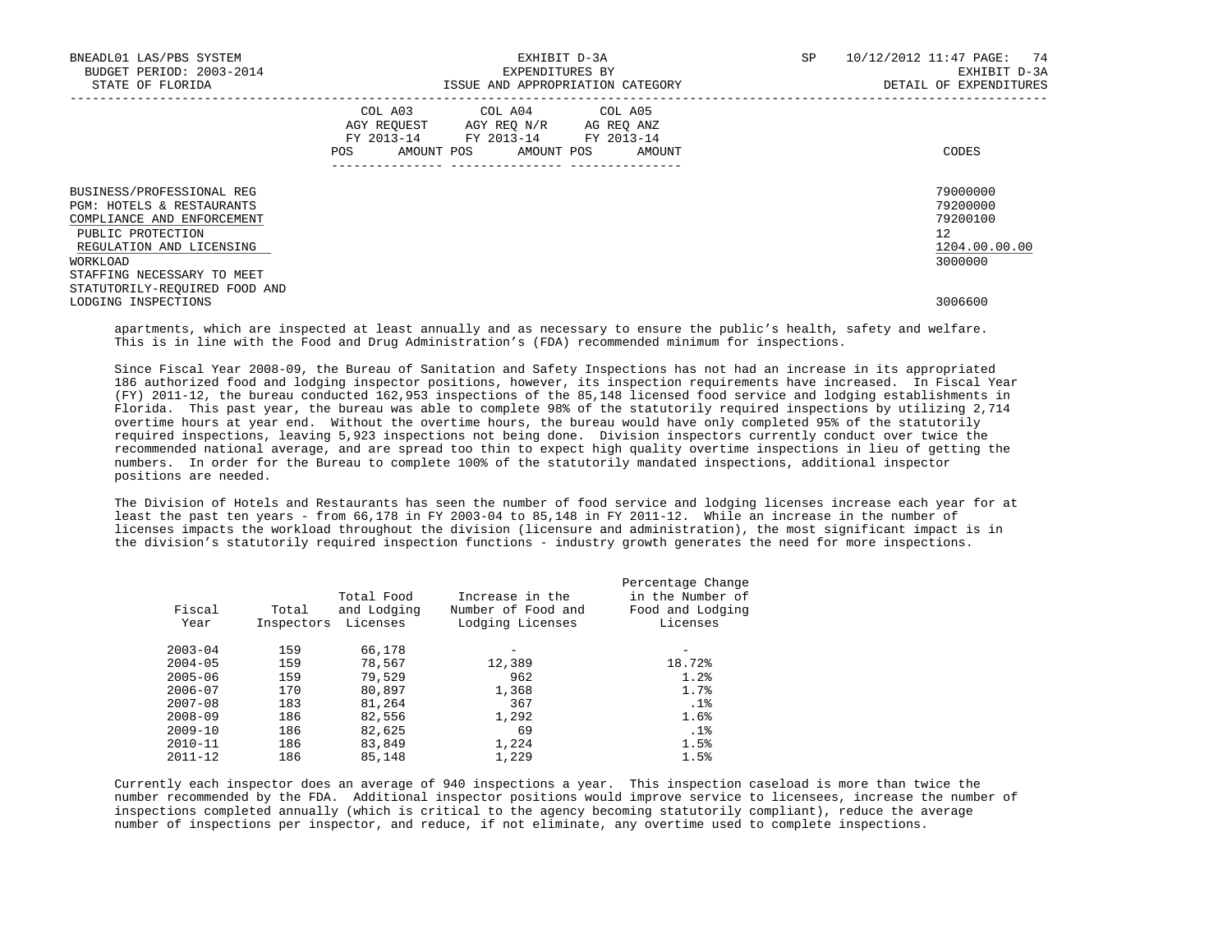| BNEADL01 LAS/PBS SYSTEM<br>BUDGET PERIOD: 2003-2014<br>STATE OF FLORIDA                                                                                                         | EXHIBIT D-3A<br>EXPENDITURES BY<br>ISSUE AND APPROPRIATION CATEGORY                                                                          | 10/12/2012 11:47 PAGE: 75<br>SP<br>EXHIBIT D-3A<br>DETAIL OF EXPENDITURES |
|---------------------------------------------------------------------------------------------------------------------------------------------------------------------------------|----------------------------------------------------------------------------------------------------------------------------------------------|---------------------------------------------------------------------------|
|                                                                                                                                                                                 | COL A03 COL A04 COL A05<br>AGY REQUEST AGY REO N/R AG REO ANZ<br>FY 2013-14 FY 2013-14 FY 2013-14<br>POS FOR<br>AMOUNT POS AMOUNT POS AMOUNT | CODES                                                                     |
| BUSINESS/PROFESSIONAL REG<br>PGM: HOTELS & RESTAURANTS<br>COMPLIANCE AND ENFORCEMENT<br>PUBLIC PROTECTION<br>REGULATION AND LICENSING<br>WORKLOAD<br>STAFFING NECESSARY TO MEET |                                                                                                                                              | 79000000<br>79200000<br>79200100<br>12<br>1204.00.00.00<br>3000000        |
| STATUTORILY-REQUIRED FOOD AND<br>LODGING INSPECTIONS                                                                                                                            |                                                                                                                                              | 3006600                                                                   |

 If additional positions are not funded, and the industry continues to grow, the Division of Hotels and Restaurants will face a growing compliance deficit based on the increasing number of required inspections. More establishments will not be inspected which will put public safety at risk.

 The request for the standard package was modified to fit the needs of the inspector positions. The Division will not require additional space for the requested positions.

Five Year Statewide Strategic Plan for Economic Development:

#25 Improve the efficiency and effectiveness of government agencies at all levels.

| NEW POSITIONS<br>8888 SANITATION AND SAFETY SPECIALIST<br>N5001 001 | 5.00      | 155,545                          | 70,836             | 226,381 0.00 |               | 226,381         |
|---------------------------------------------------------------------|-----------|----------------------------------|--------------------|--------------|---------------|-----------------|
| A03 - AGY REOUEST FY 2013-14                                        |           |                                  |                    |              |               |                 |
|                                                                     | FTE       | BASE RATE                        | ADDITIVES BENEFITS | SUBTOTAL     | $\frac{1}{6}$ | AND BENEFITS    |
| POSITION DETAIL OF SALARIES AND BENEFITS:                           |           |                                  |                    |              | LAPSE         | LAPSED SALARIES |
|                                                                     |           |                                  |                    |              |               |                 |
| Issue Total                                                         | \$342,201 |                                  |                    |              |               |                 |
| Transfer to DMS/HR Services                                         |           | 1,770 (5 FTE @ \$354 each)       |                    |              |               |                 |
| Operation of Motor Vehicles 17,500                                  |           | (5 autos @ \$3,500 each)         |                    |              |               |                 |
| Expenses<br>Acquisition of Motor Vehicles                           | 16,550    | 80,000 (5 autos @ \$16,000 each) |                    |              |               |                 |
| Salaries and Benefits                                               | \$226,381 |                                  |                    |              |               |                 |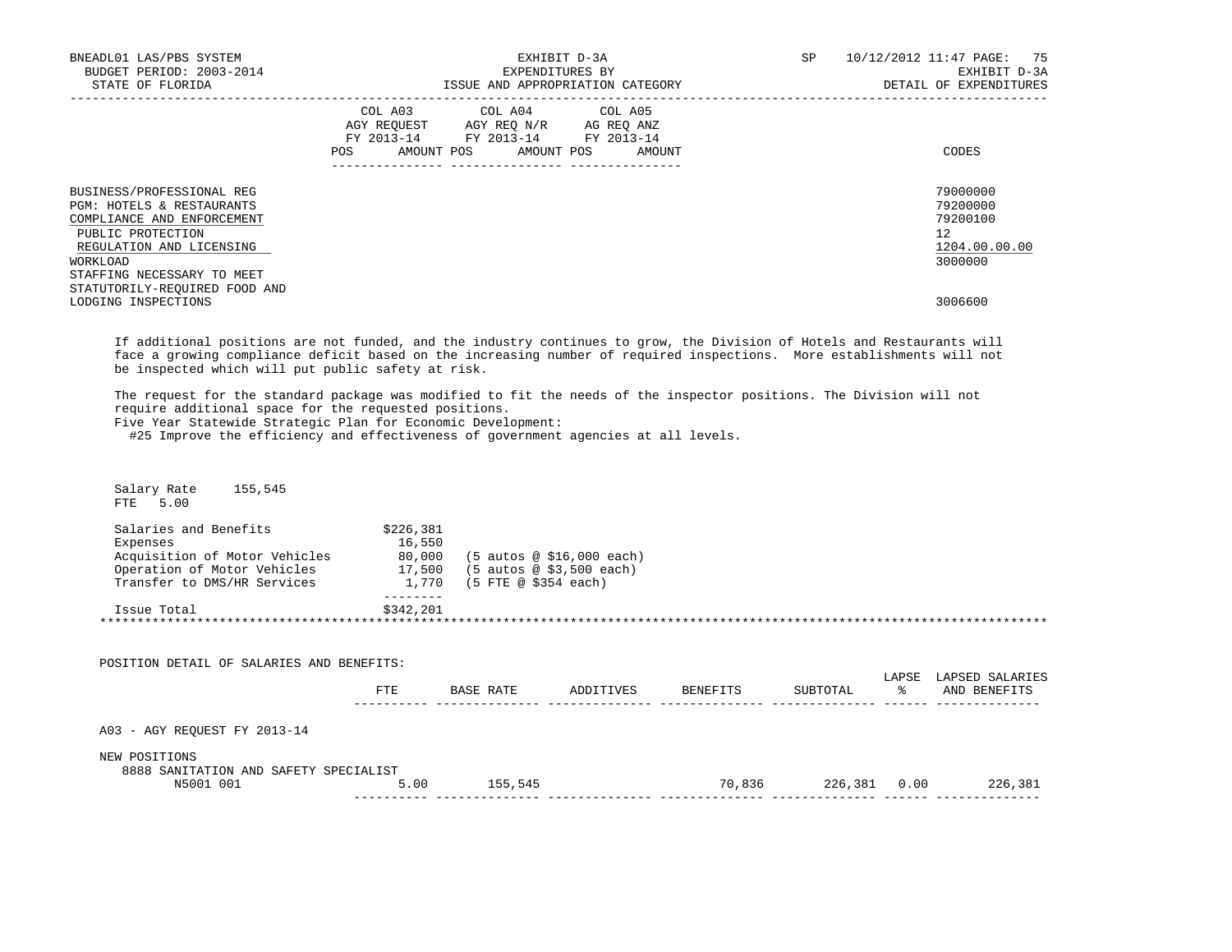| BNEADL01 LAS/PBS SYSTEM<br>BUDGET PERIOD: 2003-2014<br>STATE OF FLORIDA                                                                                                                                          |                   | ISSUE AND APPROPRIATION CATEGORY                                                                                                                                                                                               | EXHIBIT D-3A<br>EXPENDITURES BY | SP             |           | 10/12/2012 11:47 PAGE: 76<br>EXHIBIT D-3A<br>DETAIL OF EXPENDITURES             |
|------------------------------------------------------------------------------------------------------------------------------------------------------------------------------------------------------------------|-------------------|--------------------------------------------------------------------------------------------------------------------------------------------------------------------------------------------------------------------------------|---------------------------------|----------------|-----------|---------------------------------------------------------------------------------|
| ---------------                                                                                                                                                                                                  | POS<br>AMOUNT POS | COL A03 COL A04<br>$\begin{tabular}{lllllllll} \bf AGY \,\, REQUEST \,\, &\bf AGY \,\, REQ \,\, N/R &\bf AG \,\, REQ \,\, ANZ \\ \bf FY \,\, 2013-14 &\bf FY \,\, 2013-14 &\bf FY \,\, 2013-14 \\ \end{tabular}$<br>AMOUNT POS | COL A05<br>AMOUNT               |                |           | CODES                                                                           |
| BUSINESS/PROFESSIONAL REG<br>PGM: HOTELS & RESTAURANTS<br>COMPLIANCE AND ENFORCEMENT<br>PUBLIC PROTECTION<br>REGULATION AND LICENSING<br>WORKLOAD<br>STAFFING NECESSARY TO MEET<br>STATUTORILY-REQUIRED FOOD AND |                   |                                                                                                                                                                                                                                |                                 |                |           | 79000000<br>79200000<br>79200100<br>12 <sup>°</sup><br>1204.00.00.00<br>3000000 |
| LODGING INSPECTIONS                                                                                                                                                                                              |                   |                                                                                                                                                                                                                                |                                 |                |           | 3006600                                                                         |
| POSITION DETAIL OF SALARIES AND BENEFITS:                                                                                                                                                                        | FTE               | BASE RATE ADDITIVES BENEFITS                                                                                                                                                                                                   |                                 | SUBTOTAL       | $\approx$ | LAPSE LAPSED SALARIES<br>AND BENEFITS                                           |
| A03 - AGY REQUEST FY 2013-14                                                                                                                                                                                     |                   |                                                                                                                                                                                                                                |                                 |                |           |                                                                                 |
| NEW POSITIONS                                                                                                                                                                                                    |                   |                                                                                                                                                                                                                                |                                 |                |           |                                                                                 |
| TOTALS FOR ISSUE BY FUND<br>2375 HOTEL AND RESTAURANT TF                                                                                                                                                         |                   |                                                                                                                                                                                                                                |                                 |                |           | 226,381                                                                         |
|                                                                                                                                                                                                                  | 5.00              | 155,545                                                                                                                                                                                                                        |                                 | 70,836 226,381 |           | --------------<br>226,381<br>==============                                     |
|                                                                                                                                                                                                                  |                   |                                                                                                                                                                                                                                |                                 |                |           |                                                                                 |
| INDUSTRY REGULATION<br>OUALITY ASSURANCE PROGRAM IN THE                                                                                                                                                          |                   |                                                                                                                                                                                                                                |                                 |                |           | 4100000                                                                         |
| DIVISION OF HOTELS AND RESTAURANTS<br>SALARY RATE<br>SALARY RATE 224,968                                                                                                                                         |                   |                                                                                                                                                                                                                                |                                 |                |           | 4100350<br>000000                                                               |
|                                                                                                                                                                                                                  |                   |                                                                                                                                                                                                                                |                                 |                |           |                                                                                 |
| SALARIES AND BENEFITS<br>HOTEL AND RESTAURANT TF -STATE                                                                                                                                                          | 6.00<br>321,877   |                                                                                                                                                                                                                                |                                 |                |           | 010000<br>2375 1                                                                |
| <b>EXPENSES</b>                                                                                                                                                                                                  |                   |                                                                                                                                                                                                                                |                                 |                |           | 040000                                                                          |
| $-$ STATE<br>HOTEL AND RESTAURANT TF                                                                                                                                                                             | 65,292            | 28,140                                                                                                                                                                                                                         |                                 |                |           | 2375 1                                                                          |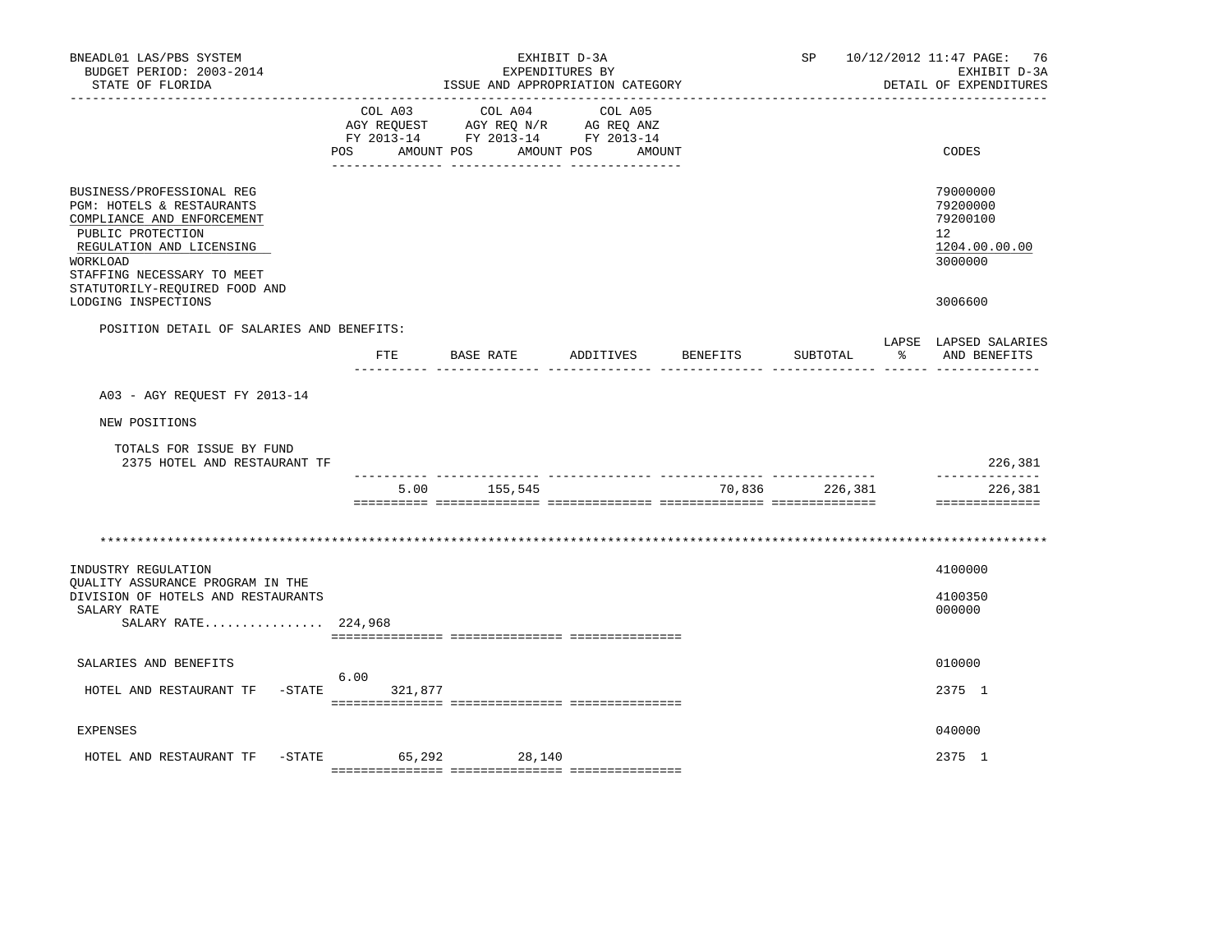| BNEADL01 LAS/PBS SYSTEM<br>BUDGET PERIOD: 2003-2014<br>STATE OF FLORIDA                                                                                                                                                                                                                               |                | EXHIBIT D-3A<br>EXPENDITURES BY<br>ISSUE AND APPROPRIATION CATEGORY                                                                                                                                                     | SP 10/12/2012 11:47 PAGE: 77<br>EXHIBIT D-3A<br>DETAIL OF EXPENDITURES |                                                                                                   |
|-------------------------------------------------------------------------------------------------------------------------------------------------------------------------------------------------------------------------------------------------------------------------------------------------------|----------------|-------------------------------------------------------------------------------------------------------------------------------------------------------------------------------------------------------------------------|------------------------------------------------------------------------|---------------------------------------------------------------------------------------------------|
|                                                                                                                                                                                                                                                                                                       | POS AMOUNT POS | COL A03 COL A04 COL A05<br>$\begin{tabular}{lllllll} AGY & \texttt{REQUEST} & \texttt{AGY} & \texttt{REG} & \texttt{N/R} & \texttt{AG} & \texttt{REQ} & \texttt{ANZ} \end{tabular}$<br>FY 2013-14 FY 2013-14 FY 2013-14 | AMOUNT POS<br>AMOUNT                                                   | CODES                                                                                             |
| BUSINESS/PROFESSIONAL REG<br><b>PGM: HOTELS &amp; RESTAURANTS</b><br>COMPLIANCE AND ENFORCEMENT<br>PUBLIC PROTECTION<br>REGULATION AND LICENSING<br>INDUSTRY REGULATION<br>OUALITY ASSURANCE PROGRAM IN THE<br>DIVISION OF HOTELS AND RESTAURANTS<br>SPECIAL CATEGORIES<br>ACOUISITION/MOTOR VEHICLES |                |                                                                                                                                                                                                                         |                                                                        | 79000000<br>79200000<br>79200100<br>12<br>1204.00.00.00<br>4100000<br>4100350<br>100000<br>100021 |
| HOTEL AND RESTAURANT TF -STATE 50,000 96,000                                                                                                                                                                                                                                                          |                |                                                                                                                                                                                                                         |                                                                        | 2375 1                                                                                            |
| OPERATION/MOTOR VEHICLES                                                                                                                                                                                                                                                                              |                |                                                                                                                                                                                                                         |                                                                        | 102289                                                                                            |
| HOTEL AND RESTAURANT TF -STATE 21,000                                                                                                                                                                                                                                                                 |                |                                                                                                                                                                                                                         |                                                                        | 2375 1                                                                                            |
| TR/DMS/HR SVCS/STW CONTRCT                                                                                                                                                                                                                                                                            |                |                                                                                                                                                                                                                         |                                                                        | 107040                                                                                            |
| HOTEL AND RESTAURANT TF -STATE 2,124                                                                                                                                                                                                                                                                  |                |                                                                                                                                                                                                                         |                                                                        | 2375 1                                                                                            |
| TOTAL: OUALITY ASSURANCE PROGRAM IN THE<br>DIVISION OF HOTELS AND RESTAURANTS<br>TOTAL POSITIONS 6.00<br>TOTAL ISSUE 506,293 124,140<br>TOTAL SALARY RATE 224,968                                                                                                                                     |                |                                                                                                                                                                                                                         |                                                                        | 4100350                                                                                           |
|                                                                                                                                                                                                                                                                                                       |                |                                                                                                                                                                                                                         |                                                                        |                                                                                                   |

AGENCY ISSUE NARRATIVE:

2013-2014 BUDGET YEAR NARRATIVE: IT COMPONENT? NO

 The Department of Business and Professional Regulation's Division of Hotels and Restaurants, requests 6 Sanitation and Safety Supervisor positions and \$506,293 in budget authority. Additional supervisors will allow for a complete Quality Assurance Program and lower supervisor to staff ratios in the Bureau of Sanitation and Safety Inspections (BSSI).

 The Division of Hotels and Restaurants is responsible for the administration of a Quality Assurance Program per Section 509.032 (2)(a), Florida Statutes. The Division's Quality Assurance Plan includes reviewing inspector work products/reports, in-field observations; critiques of inspector work, and follow up inspections behind the inspectors. The BSSI has seven district offices that are located in Miami, Margate, Fort Myers, Orlando, Tampa, Jacksonville, and Panama City Beach. Districts have 1 to 3 Supervisors who are responsible for monitoring inspector activities and conducting quality reviews.

 Currently, the BSSI's supervisor to staff ratio ranges from 1:9 to 1:13 (see chart below). The Division would like to increase the supervisor staff to get the districts with the higher ratios down to a ratio of 1:8 which is the benchmark measure for Florida's state government. The higher the ratio, the more difficult it is to monitor inspector activities. Some districts have a large number of counties with inspector staff spread throughout. Since all 186 field inspectors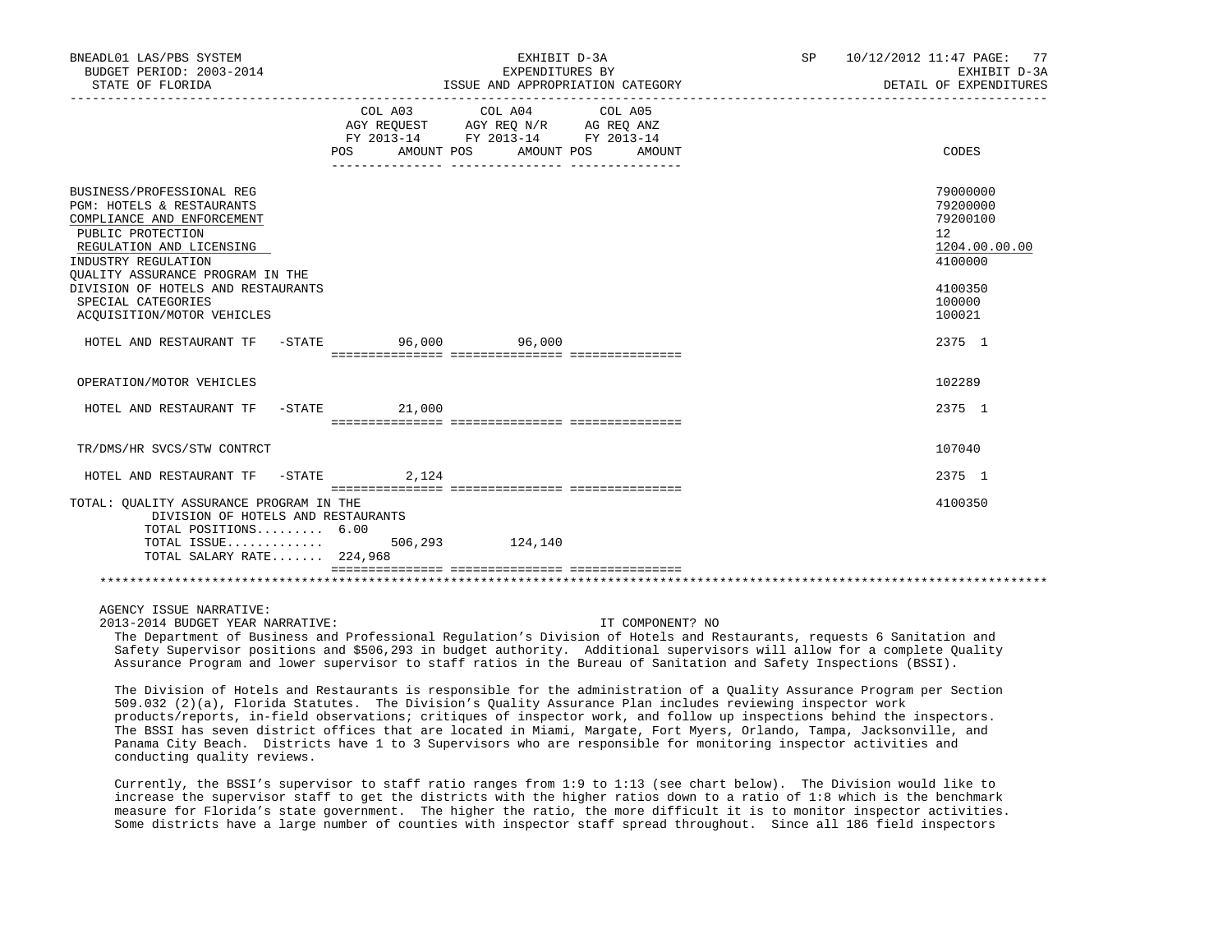| BNEADL01 LAS/PBS SYSTEM<br>BUDGET PERIOD: 2003-2014<br>STATE OF FLORIDA                                                               | EXHIBIT D-3A<br>EXPENDITURES BY<br>ISSUE AND APPROPRIATION CATEGORY                                                                            | 10/12/2012 11:47 PAGE: 78<br>SP<br>EXHIBIT D-3A<br>DETAIL OF EXPENDITURES |
|---------------------------------------------------------------------------------------------------------------------------------------|------------------------------------------------------------------------------------------------------------------------------------------------|---------------------------------------------------------------------------|
|                                                                                                                                       | COL A03 COL A04 COL A05<br>AGY REQUEST AGY REQ N/R AG REQ ANZ<br>FY 2013-14 FY 2013-14 FY 2013-14<br>AMOUNT POS<br>AMOUNT POS<br>POS<br>AMOUNT | CODES                                                                     |
| BUSINESS/PROFESSIONAL REG<br>PGM: HOTELS & RESTAURANTS<br>COMPLIANCE AND ENFORCEMENT<br>PUBLIC PROTECTION<br>REGULATION AND LICENSING |                                                                                                                                                | 79000000<br>79200000<br>79200100<br>12<br>1204.00.00.00                   |
| INDUSTRY REGULATION<br>OUALITY ASSURANCE PROGRAM IN THE<br>DIVISION OF HOTELS AND RESTAURANTS                                         |                                                                                                                                                | 4100000<br>4100350                                                        |

 telecommute and may only come to their district office once a month, it is difficult for supervisors who are responsible for numerous inspectors to get face to face time and to implement all components of the Quality Assurance Program for each one. The Division has experienced an unacceptable number of dismissals relating to unethical behavior. During the last fourteen months, the division has dismissed ten staff, two of which were arrested for unlawful compensation . Providing more manageable supervisory workloads and responsibilities would reinforce overall program accountability.

 The operation of a statewide quality assurance program provides consistency and standardization from Key West to Pensacola, a factor extremely important to Florida's hospitality industry and tourism-driven economy. Providing adequate supervisory staff will ensure an on-going quality assurance program that evaluates inspection quality, inspection frequency and uniformity among the regulatory staff. Past history indicates that supervision also plays a role in improved inspector accountability, thereby enhancing needed public safeguards for the state's at-risk populations and nearly 50 million annual visitors who eat in restaurants and stay in lodgings.

 Increasing the number of supervisors and reducing the supervisor to inspector ratio in 5 of the 7 districts will enable the supervisors to allocate time necessary to conduct quality reviews and monitor inspector's activities. The resulting lower ratios will bring the supervisor to inspector ratio into alignment with the inspection program at the lead agency for food safety in Florida; the Department of Agriculture and Consumer Services. This staffing request is critical to verify and evaluate the quality of work performed, thus providing for a complete Quality Assurance Program.

|          |                 | Number of  | Number of   | Current    | Proposed           | Requested New  |
|----------|-----------------|------------|-------------|------------|--------------------|----------------|
| District | Location        | Inspectors | Supervisors | Ratios     | Ratios             | Supervisor FTE |
|          | Miami           | 28         |             | 1 per 9.3  |                    |                |
| 2        | Margate         | 32         |             | 1 per 10.6 | 1 per 8            |                |
|          | Tampa           | 31         |             | 1 per 10.3 | 1 per 7.8          |                |
| 4        | Orlando         | 38         |             | 1 per 12.7 | 1 per 7.6          | 2              |
| 5        | Jacksonville 21 |            |             | 1 per 10.5 | 1 per 7            |                |
| 6        | Panama City     | -16        |             | 1 per 16   | 1 <sub>per</sub> 8 |                |
|          | Ft. Myers       | 20         |             | 1 per 10   |                    |                |
|          |                 |            |             |            |                    |                |

 The request for the standard package was modified to fit the needs of the inspector supervisor positions. The Division will not require additional space for the requested positions. Positions were requested above the minimum base rate to improve the options in recruiting qualified staff and provide for flexibility of starting salary in areas where recruitment has been difficult.

Five Year Statewide Strategic Plan for Economic Development:

#25 Improve the efficiency and effectiveness of government agencies at all levels.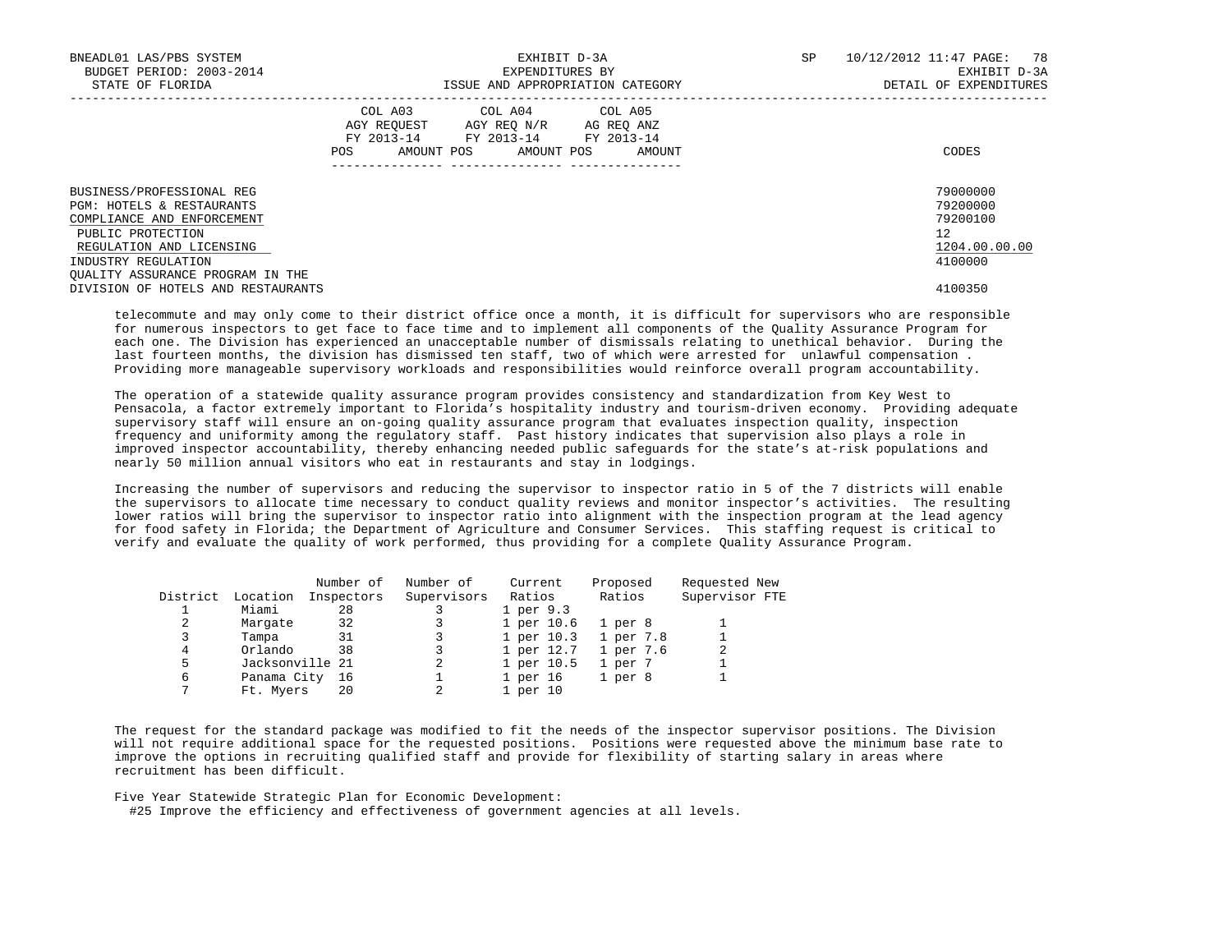| BNEADL01 LAS/PBS SYSTEM<br>BUDGET PERIOD: 2003-2014<br>STATE OF FLORIDA                                                                                                                                                                |      | EXHIBIT D-3A<br>EXPENDITURES BY<br>ISSUE AND APPROPRIATION CATEGORY                                                            |                                                                               |                             |          | SP 10/12/2012 11:47 PAGE: 79<br>EXHIBIT D-3A<br>DETAIL OF EXPENDITURES        |
|----------------------------------------------------------------------------------------------------------------------------------------------------------------------------------------------------------------------------------------|------|--------------------------------------------------------------------------------------------------------------------------------|-------------------------------------------------------------------------------|-----------------------------|----------|-------------------------------------------------------------------------------|
|                                                                                                                                                                                                                                        |      | COL A03 COL A04 COL A05<br>AGY REQUEST AGY REQ N/R AG REQ ANZ<br>FY 2013-14 FY 2013-14 FY 2013-14<br>POS AMOUNT POS AMOUNT POS |                                                                               | AMOUNT                      |          | CODES                                                                         |
| BUSINESS/PROFESSIONAL REG<br>PGM: HOTELS & RESTAURANTS<br>COMPLIANCE AND ENFORCEMENT<br>PUBLIC PROTECTION<br>REGULATION AND LICENSING<br>INDUSTRY REGULATION<br>OUALITY ASSURANCE PROGRAM IN THE<br>DIVISION OF HOTELS AND RESTAURANTS |      |                                                                                                                                |                                                                               |                             |          | 79000000<br>79200000<br>79200100<br>12<br>1204.00.00.00<br>4100000<br>4100350 |
| Salary Rate 224,968<br>FTE 6.00                                                                                                                                                                                                        |      |                                                                                                                                |                                                                               |                             |          |                                                                               |
| Salaries and Benefits<br>Expenses<br>Acquisition of Motor Vehicles<br>Operation of Motor Vehicles<br>Transfer to DMS/HR Services                                                                                                       |      | \$321,877<br>65,292<br>96,000<br>21,000<br>2,124                                                                               | (6 autos @ \$16,000 each)<br>(6 autos @ \$3,500 each)<br>(6 FTE @ \$354 each) |                             |          |                                                                               |
| Issue Total                                                                                                                                                                                                                            |      | --------<br>\$506,293                                                                                                          |                                                                               |                             |          |                                                                               |
| POSITION DETAIL OF SALARIES AND BENEFITS:                                                                                                                                                                                              |      |                                                                                                                                |                                                                               |                             |          |                                                                               |
|                                                                                                                                                                                                                                        | ETE  | <b>BASE RATE</b>                                                                                                               |                                                                               | ADDITIVES BENEFITS          | SUBTOTAL | LAPSE LAPSED SALARIES<br>% AND BENEFITS                                       |
| A03 - AGY REQUEST FY 2013-14                                                                                                                                                                                                           |      |                                                                                                                                |                                                                               |                             |          |                                                                               |
| NEW POSITIONS<br>8895 SANITATION AND SAFETY SUPERVISOR - SES<br>N5002 001                                                                                                                                                              |      | $6.00$ 224,968                                                                                                                 |                                                                               | 96,909 321,877 0.00 321,877 |          |                                                                               |
| TOTALS FOR ISSUE BY FUND<br>2375 HOTEL AND RESTAURANT TF                                                                                                                                                                               |      |                                                                                                                                |                                                                               |                             |          | 321,877                                                                       |
|                                                                                                                                                                                                                                        | 6.00 | 224,968                                                                                                                        |                                                                               | 96,909                      | 321,877  | ______________<br>321,877                                                     |
|                                                                                                                                                                                                                                        |      |                                                                                                                                |                                                                               |                             |          | ---------------                                                               |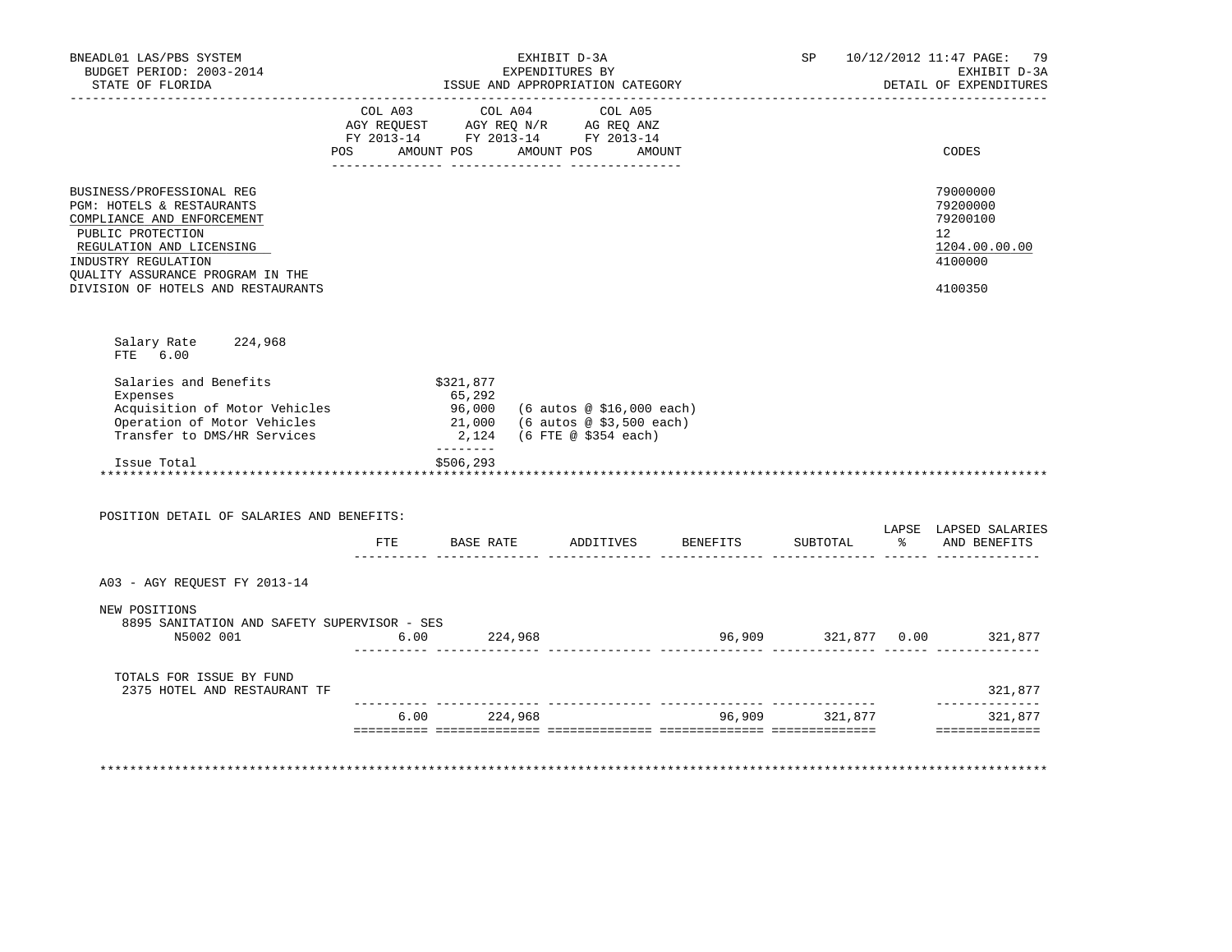| BNEADL01 LAS/PBS SYSTEM<br>BUDGET PERIOD: 2003-2014<br>STATE OF FLORIDA                                                               |            | EXHIBIT D-3A<br>EXPENDITURES BY<br>ISSUE AND APPROPRIATION CATEGORY                                                               | SP | 10/12/2012 11:47 PAGE: 80<br>EXHIBIT D-3A<br>DETAIL OF EXPENDITURES |  |
|---------------------------------------------------------------------------------------------------------------------------------------|------------|-----------------------------------------------------------------------------------------------------------------------------------|----|---------------------------------------------------------------------|--|
|                                                                                                                                       | <b>POS</b> | COL A03 COL A04 COL A05<br>AGY REQUEST AGY REO N/R AG REO ANZ<br>FY 2013-14 FY 2013-14 FY 2013-14<br>AMOUNT POS AMOUNT POS AMOUNT |    | CODES                                                               |  |
| BUSINESS/PROFESSIONAL REG<br>PGM: HOTELS & RESTAURANTS<br>COMPLIANCE AND ENFORCEMENT<br>PUBLIC PROTECTION<br>REGULATION AND LICENSING |            |                                                                                                                                   |    | 79000000<br>79200000<br>79200100<br>12<br>1204.00.00.00             |  |
| TOTAL: REGULATION AND LICENSING<br>BY FUND TYPE                                                                                       |            |                                                                                                                                   |    | 1204.00.00.00                                                       |  |
| SALARY RATE 11,414,915                                                                                                                | 307.00     | 209,740                                                                                                                           |    | 2000                                                                |  |

 $=$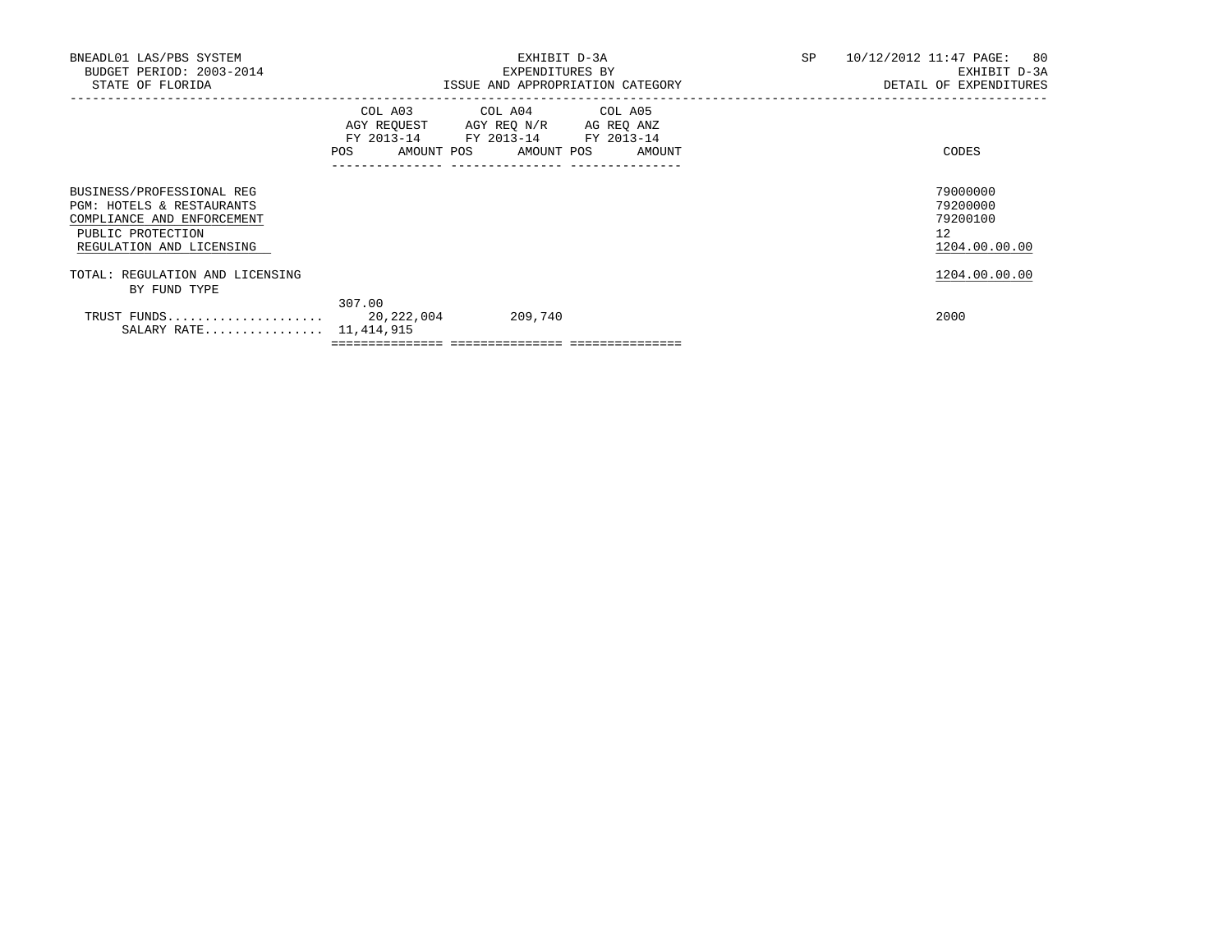| BNEADL01 LAS/PBS SYSTEM<br>BUDGET PERIOD: 2003-2014<br>STATE OF FLORIDA                                                                                                                                                                         | _______________________________ | EXHIBIT D-3A<br>EXPENDITURES BY<br>ISSUE AND APPROPRIATION CATEGORY                                                                      | SP | 10/12/2012 11:47 PAGE: 81<br>EXHIBIT D-3A<br>DETAIL OF EXPENDITURES                     |
|-------------------------------------------------------------------------------------------------------------------------------------------------------------------------------------------------------------------------------------------------|---------------------------------|------------------------------------------------------------------------------------------------------------------------------------------|----|-----------------------------------------------------------------------------------------|
|                                                                                                                                                                                                                                                 |                                 | COL A03 COL A04 COL A05<br>CO AGY REQUEST AGY REQ N/R AG REQ ANZ<br>FY 2013-14 FY 2013-14 FY 2013-14<br>POS AMOUNT POS AMOUNT POS AMOUNT |    | CODES                                                                                   |
| BUSINESS/PROFESSIONAL REG<br>PGM: ALCOHOL BEV & TOBACCO<br>COMPLIANCE AND ENFORCEMENT<br>PUBLIC PROTECTION<br>REGULATION AND LICENSING<br>ESTIMATED EXPENDITURES<br>ESTIMATED EXPENDITURES - OPERATIONS<br>SALARY RATE<br>SALARY RATE 8,720,309 |                                 |                                                                                                                                          |    | 79000000<br>79400000<br>79400100<br>12<br>1204.00.00.00<br>1000000<br>1001000<br>000000 |
| SALARIES AND BENEFITS                                                                                                                                                                                                                           |                                 |                                                                                                                                          |    | 010000                                                                                  |
|                                                                                                                                                                                                                                                 |                                 |                                                                                                                                          |    | 2022 1<br>2261 3                                                                        |
| TOTAL POSITIONS 188.75<br>TOTAL APPRO 11,474,556                                                                                                                                                                                                |                                 |                                                                                                                                          |    |                                                                                         |
| OTHER PERSONAL SERVICES                                                                                                                                                                                                                         |                                 |                                                                                                                                          |    | 030000                                                                                  |
| ALCOHOLIC, BEV, TOBACCO TF - STATE 7, 075                                                                                                                                                                                                       |                                 |                                                                                                                                          |    | 2022 1                                                                                  |
| <b>EXPENSES</b>                                                                                                                                                                                                                                 |                                 |                                                                                                                                          |    | 040000                                                                                  |
| ALCOHOLIC, BEV, TOBACCO TF - STATE 1, 530, 184<br>FEDERAL GRANTS TRUST FUND -FEDERL<br>FED LAW ENFORCEMENT TF -FEDERL                                                                                                                           | 39,840<br>30,878                |                                                                                                                                          |    | 2022 1<br>2261 3<br>2719 3                                                              |
| TOTAL APPRO                                                                                                                                                                                                                                     | ________________<br>1,600,902   | --------------- --------------                                                                                                           |    |                                                                                         |
| OPERATING CAPITAL OUTLAY                                                                                                                                                                                                                        |                                 |                                                                                                                                          |    | 060000                                                                                  |
| ${\tt ALCOHOLIC, BEV, TOBACCO TF - STATE} \hspace{1.5cm} 127,687$ FED LAW ENFORCEMENT TF -FEDERL 77,000                                                                                                                                         |                                 |                                                                                                                                          |    | 2022 1<br>2719 3                                                                        |
| TOTAL APPRO                                                                                                                                                                                                                                     | 204,687                         |                                                                                                                                          |    |                                                                                         |
| SPECIAL CATEGORIES<br>ACQUISITION/MOTOR VEHICLES                                                                                                                                                                                                |                                 |                                                                                                                                          |    | 100000<br>100021                                                                        |
| ALCOHOLIC, BEV, TOBACCO TF - STATE                                                                                                                                                                                                              | 315,644                         |                                                                                                                                          |    | 2022 1                                                                                  |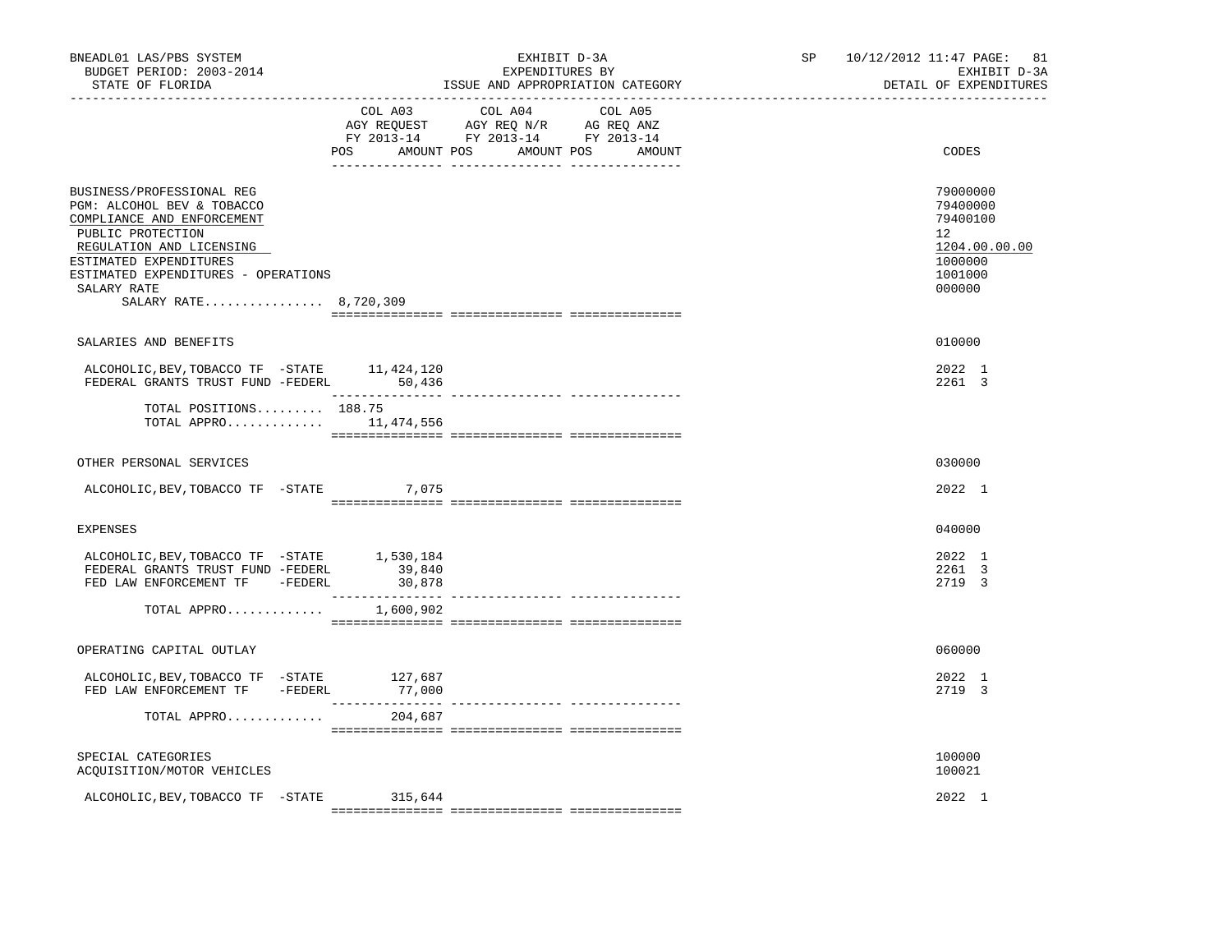| BNEADL01 LAS/PBS SYSTEM<br>BUDGET PERIOD: 2003-2014<br>STATE OF FLORIDA                                                                                                                                                                              |     | EXHIBIT D-3A<br>EXPENDITURES BY<br>ISSUE AND APPROPRIATION CATEGORY                                                           |        | SP 10/12/2012 11:47 PAGE: 82<br>EXHIBIT D-3A<br>DETAIL OF EXPENDITURES |                                                                                                   |
|------------------------------------------------------------------------------------------------------------------------------------------------------------------------------------------------------------------------------------------------------|-----|-------------------------------------------------------------------------------------------------------------------------------|--------|------------------------------------------------------------------------|---------------------------------------------------------------------------------------------------|
|                                                                                                                                                                                                                                                      | POS | COL A03 COL A04 COL A05<br>AGY REQUEST AGY REQ N/R AG REQ ANZ<br>FY 2013-14 FY 2013-14 FY 2013-14<br>AMOUNT POS<br>AMOUNT POS | AMOUNT |                                                                        | CODES                                                                                             |
| BUSINESS/PROFESSIONAL REG<br>PGM: ALCOHOL BEV & TOBACCO<br>COMPLIANCE AND ENFORCEMENT<br>PUBLIC PROTECTION<br>REGULATION AND LICENSING<br>ESTIMATED EXPENDITURES<br>ESTIMATED EXPENDITURES - OPERATIONS<br>SPECIAL CATEGORIES<br>CONTRACTED SERVICES |     |                                                                                                                               |        |                                                                        | 79000000<br>79400000<br>79400100<br>12<br>1204.00.00.00<br>1000000<br>1001000<br>100000<br>100777 |
| ALCOHOLIC, BEV, TOBACCO TF - STATE 78, 044                                                                                                                                                                                                           |     |                                                                                                                               |        |                                                                        | 2022 1                                                                                            |
| OPER & MAINT OF PATROL VEH                                                                                                                                                                                                                           |     |                                                                                                                               |        |                                                                        | 102275                                                                                            |
| ALCOHOLIC, BEV, TOBACCO TF - STATE 783, 675<br>FEDERAL GRANTS TRUST FUND -FEDERL                                                                                                                                                                     |     | 24,030                                                                                                                        |        |                                                                        | 2022 1<br>2261 3                                                                                  |
| TOTAL APPRO                                                                                                                                                                                                                                          |     | 807,705                                                                                                                       |        |                                                                        |                                                                                                   |
| RISK MANAGEMENT INSURANCE                                                                                                                                                                                                                            |     |                                                                                                                               |        |                                                                        | 103241                                                                                            |
| ALCOHOLIC, BEV, TOBACCO TF - STATE 498, 277                                                                                                                                                                                                          |     |                                                                                                                               |        |                                                                        | 2022 1                                                                                            |
| SALARY INCENTIVE PAYMENTS                                                                                                                                                                                                                            |     |                                                                                                                               |        |                                                                        | 103290                                                                                            |
| ALCOHOLIC, BEV, TOBACCO TF - STATE 221, 556                                                                                                                                                                                                          |     |                                                                                                                               |        |                                                                        | 2022 1                                                                                            |
| TR/CONTRACTED DISPTCH SVCS                                                                                                                                                                                                                           |     |                                                                                                                               |        |                                                                        | 103980                                                                                            |
| ALCOHOLIC, BEV, TOBACCO TF -STATE                                                                                                                                                                                                                    |     | 140,000                                                                                                                       |        |                                                                        | 2022 1                                                                                            |
| LEASE/PURCHASE/EOUIPMENT                                                                                                                                                                                                                             |     |                                                                                                                               |        |                                                                        | 105281                                                                                            |
| ALCOHOLIC, BEV, TOBACCO TF - STATE 22, 082                                                                                                                                                                                                           |     |                                                                                                                               |        |                                                                        | 2022 1                                                                                            |
| TR/DMS/HR SVCS/STW CONTRCT                                                                                                                                                                                                                           |     |                                                                                                                               |        |                                                                        | 107040                                                                                            |
| ALCOHOLIC, BEV, TOBACCO TF - STATE 62, 661                                                                                                                                                                                                           |     |                                                                                                                               |        |                                                                        | 2022 1                                                                                            |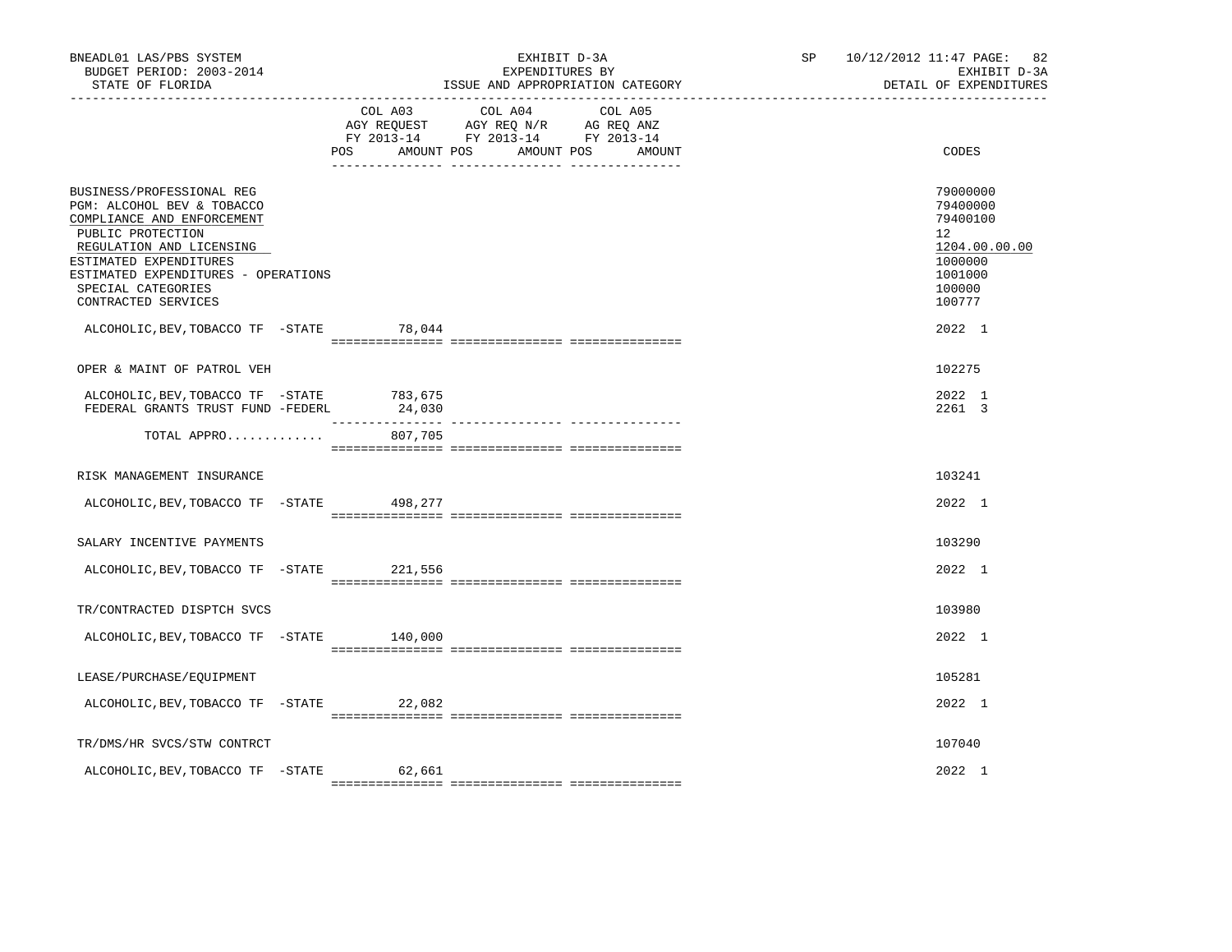| BNEADL01 LAS/PBS SYSTEM<br>BUDGET PERIOD: 2003-2014<br>STATE OF FLORIDA                                                                                                                                 | EXHIBIT D-3A<br>EXPENDITURES BY<br>ISSUE AND APPROPRIATION CATEGORY                                                            |  |        | SP and the set of the set of the set of the set of the set of the set of the set of the set of the set of the set of the set of the set of the set of the set of the set of the set of the set of the set of the set of the se | 10/12/2012 11:47 PAGE: 83<br>EXHIBIT D-3A<br>DETAIL OF EXPENDITURES                        |
|---------------------------------------------------------------------------------------------------------------------------------------------------------------------------------------------------------|--------------------------------------------------------------------------------------------------------------------------------|--|--------|--------------------------------------------------------------------------------------------------------------------------------------------------------------------------------------------------------------------------------|--------------------------------------------------------------------------------------------|
|                                                                                                                                                                                                         | COL A03 COL A04 COL A05<br>AGY REQUEST AGY REQ N/R AG REQ ANZ<br>FY 2013-14 FY 2013-14 FY 2013-14<br>POS AMOUNT POS AMOUNT POS |  | AMOUNT |                                                                                                                                                                                                                                | CODES                                                                                      |
| BUSINESS/PROFESSIONAL REG<br>PGM: ALCOHOL BEV & TOBACCO<br>COMPLIANCE AND ENFORCEMENT<br>PUBLIC PROTECTION<br>REGULATION AND LICENSING<br>ESTIMATED EXPENDITURES<br>ESTIMATED EXPENDITURES - OPERATIONS |                                                                                                                                |  |        |                                                                                                                                                                                                                                | 79000000<br>79400000<br>79400100<br>12 <sup>°</sup><br>1204.00.00.00<br>1000000<br>1001000 |
| TOTAL: ESTIMATED EXPENDITURES - OPERATIONS<br>TOTAL POSITIONS 188.75<br>TOTAL ISSUE 15,433,189<br>TOTAL SALARY RATE 8,720,309                                                                           |                                                                                                                                |  |        |                                                                                                                                                                                                                                | 1001000                                                                                    |
| CASUALTY INSURANCE PREMIUM<br>ADJUSTMENT<br>SPECIAL CATEGORIES<br>RISK MANAGEMENT INSURANCE<br>ALCOHOLIC, BEV, TOBACCO TF - STATE 140, 451-                                                             |                                                                                                                                |  |        |                                                                                                                                                                                                                                | 1001090<br>100000<br>103241<br>2022 1                                                      |
| FLORIDA RETIREMENT SYSTEM<br>CONTRIBUTION ADJUSTMENT FOR<br>FISCAL YEAR 2012-2013<br>SALARIES AND BENEFITS<br>ALCOHOLIC, BEV, TOBACCO TF - STATE<br>FEDERAL GRANTS TRUST FUND -FEDERL<br>TOTAL APPRO    | 54,725<br>242<br>54,967                                                                                                        |  |        |                                                                                                                                                                                                                                | 1001240<br>010000<br>2022 1<br>2261 3                                                      |
| ADJUSTMENT TO STATE HEALTH<br>INSURANCE PREMIUM CONTRIBUTION -<br>FISCAL YEAR 2012-13<br>SALARIES AND BENEFITS<br>ALCOHOLIC, BEV, TOBACCO TF - STATE 22, 691<br>FEDERAL GRANTS TRUST FUND -FEDERL       | 100                                                                                                                            |  |        |                                                                                                                                                                                                                                | 1001830<br>010000<br>2022 1<br>2261 3                                                      |
| TOTAL APPRO                                                                                                                                                                                             | ________________<br>22,791                                                                                                     |  |        |                                                                                                                                                                                                                                |                                                                                            |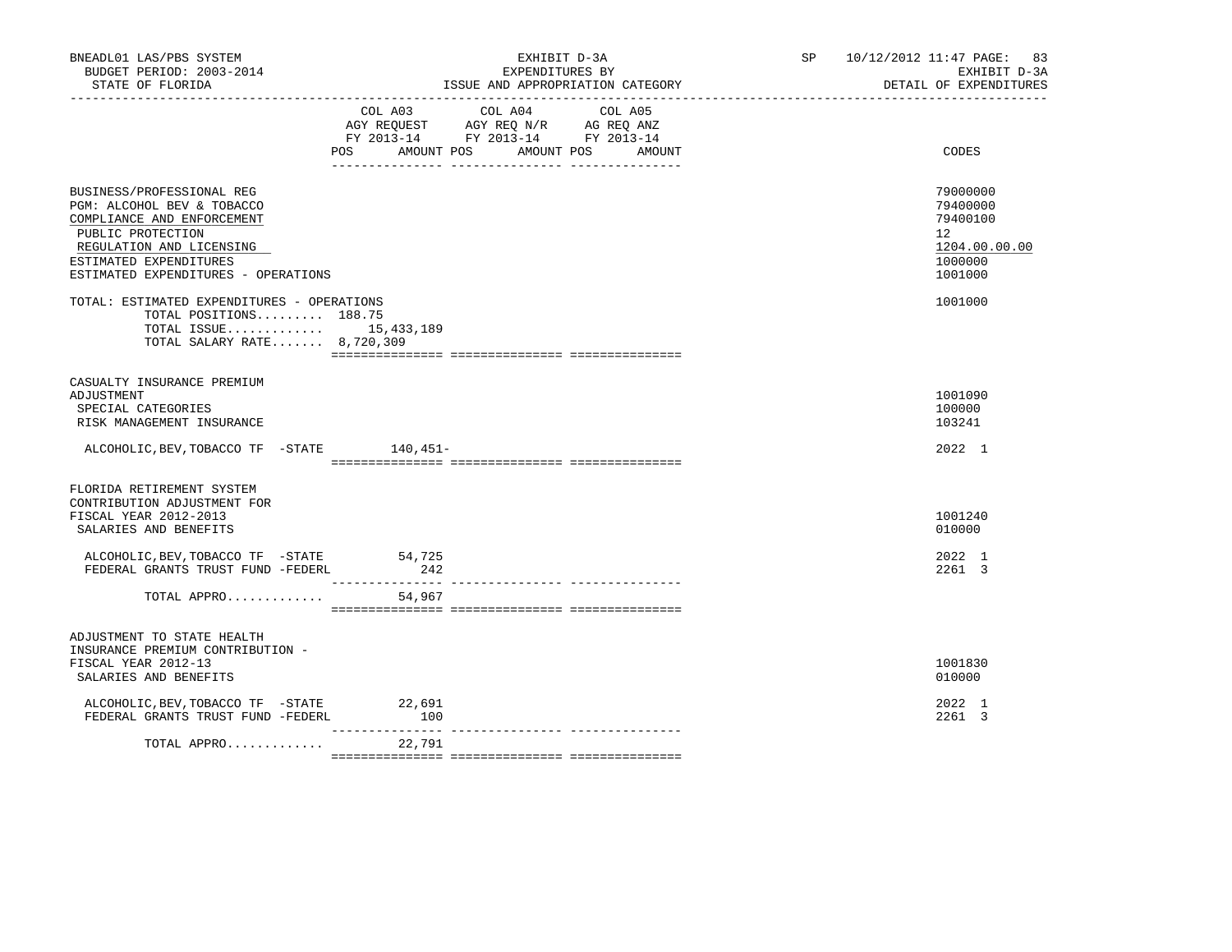| BNEADL01 LAS/PBS SYSTEM<br>BUDGET PERIOD: 2003-2014<br>STATE OF FLORIDA                                                                                                                                                                                                |                           | EXHIBIT D-3A<br>EXPENDITURES BY<br>ISSUE AND APPROPRIATION CATEGORY                                                                                                                                                                                                             | SP 10/12/2012 11:47 PAGE: 84<br>EXHIBIT D-3A<br>DETAIL OF EXPENDITURES |                                                                                                                |
|------------------------------------------------------------------------------------------------------------------------------------------------------------------------------------------------------------------------------------------------------------------------|---------------------------|---------------------------------------------------------------------------------------------------------------------------------------------------------------------------------------------------------------------------------------------------------------------------------|------------------------------------------------------------------------|----------------------------------------------------------------------------------------------------------------|
|                                                                                                                                                                                                                                                                        | POS AMOUNT POS AMOUNT POS | COL A03 COL A04 COL A05<br>$\begin{tabular}{lllllll} \bf AGY \,\, &\bf REQUEST \,\, &\bf AGY \,\, &\bf REQ \,\, &\bf N/R \,\, &\bf AG \,\, &\bf REQ \,\, &\bf ANZ \,\, \\ \bf FY \,\, &\bf 2013-14 \,\, &\bf FY \,\, &\bf 2013-14 \,\, &\bf FY \,\, &\bf 2013-14 \end{tabular}$ | AMOUNT                                                                 | CODES                                                                                                          |
| BUSINESS/PROFESSIONAL REG<br>PGM: ALCOHOL BEV & TOBACCO<br>COMPLIANCE AND ENFORCEMENT<br>PUBLIC PROTECTION<br>REGULATION AND LICENSING<br>ESTIMATED EXPENDITURES<br>REALLOCATION OF HUMAN RESOURCES<br>OUTSOURCING<br>SPECIAL CATEGORIES<br>TR/DMS/HR SVCS/STW CONTRCT |                           |                                                                                                                                                                                                                                                                                 |                                                                        | 79000000<br>79400000<br>79400100<br>12 <sup>°</sup><br>1204.00.00.00<br>1000000<br>1005900<br>100000<br>107040 |
| ALCOHOLIC, BEV, TOBACCO TF - STATE                                                                                                                                                                                                                                     | $31 -$                    |                                                                                                                                                                                                                                                                                 |                                                                        | 2022 1                                                                                                         |
| ADJUSTMENTS TO CURRENT YEAR<br>ESTIMATED EXPENDITURES<br>TSF TO SAL INCENTIVE IN COMPLIANCE<br>AND ENFORCEMENT FROM SAL INCENTIVE<br>IN STANDARDS AND LICENSURE -                                                                                                      |                           |                                                                                                                                                                                                                                                                                 |                                                                        | 1600000                                                                                                        |
| REAPPROVAL OF EOG #B7090 - ADD<br>SPECIAL CATEGORIES<br>SALARY INCENTIVE PAYMENTS                                                                                                                                                                                      |                           |                                                                                                                                                                                                                                                                                 |                                                                        | 160F270<br>100000<br>103290                                                                                    |
| ALCOHOLIC, BEV, TOBACCO TF - STATE                                                                                                                                                                                                                                     | 3,120                     |                                                                                                                                                                                                                                                                                 |                                                                        | 2022 1                                                                                                         |
|                                                                                                                                                                                                                                                                        |                           |                                                                                                                                                                                                                                                                                 |                                                                        |                                                                                                                |
| AGENCY ISSUE NARRATIVE:<br>2013-2014 BUDGET YEAR NARRATIVE:<br>The Department of Business and Professional Requlation's Division of Alcoholic Beverages and Tobacco requests the                                                                                       |                           |                                                                                                                                                                                                                                                                                 | IT COMPONENT? NO                                                       |                                                                                                                |

 continuation of a Fiscal Year 2012-13 budget transfer (EOG #B7090) requesting the transfer of \$3,120 from the Salary Incentive Payments appropriation category within the Division's Standards and Licensure budget entity to the same category in the Division's Compliance and Enforcement budget entity. The Director's Office in the Standards and Licensure budget entity has excess budget authority in the Salary Incentive appropriation category that can be transferred to the Compliance and Enforcement budget entity to assist with deficit coverage in the Operation and Maintenance of Patrol Vehicles appropriation category. (This request is associated to issues 160F280 and 160F290 requesting the continuation of approved budget transfer EOG #B7092 for the transfer of Salary Incentive Payments budget authority being transferred to the Operation and Maintenance of Patrol Motor Vehicles appropriation category.) This request will properly align existing budget authority to better meet the needs of the Division.

 Compliance and Enforcement - Salary Incentive Payments \$3,120 \*\*\*\*\*\*\*\*\*\*\*\*\*\*\*\*\*\*\*\*\*\*\*\*\*\*\*\*\*\*\*\*\*\*\*\*\*\*\*\*\*\*\*\*\*\*\*\*\*\*\*\*\*\*\*\*\*\*\*\*\*\*\*\*\*\*\*\*\*\*\*\*\*\*\*\*\*\*\*\*\*\*\*\*\*\*\*\*\*\*\*\*\*\*\*\*\*\*\*\*\*\*\*\*\*\*\*\*\*\*\*\*\*\*\*\*\*\*\*\*\*\*\*\*\*\*\*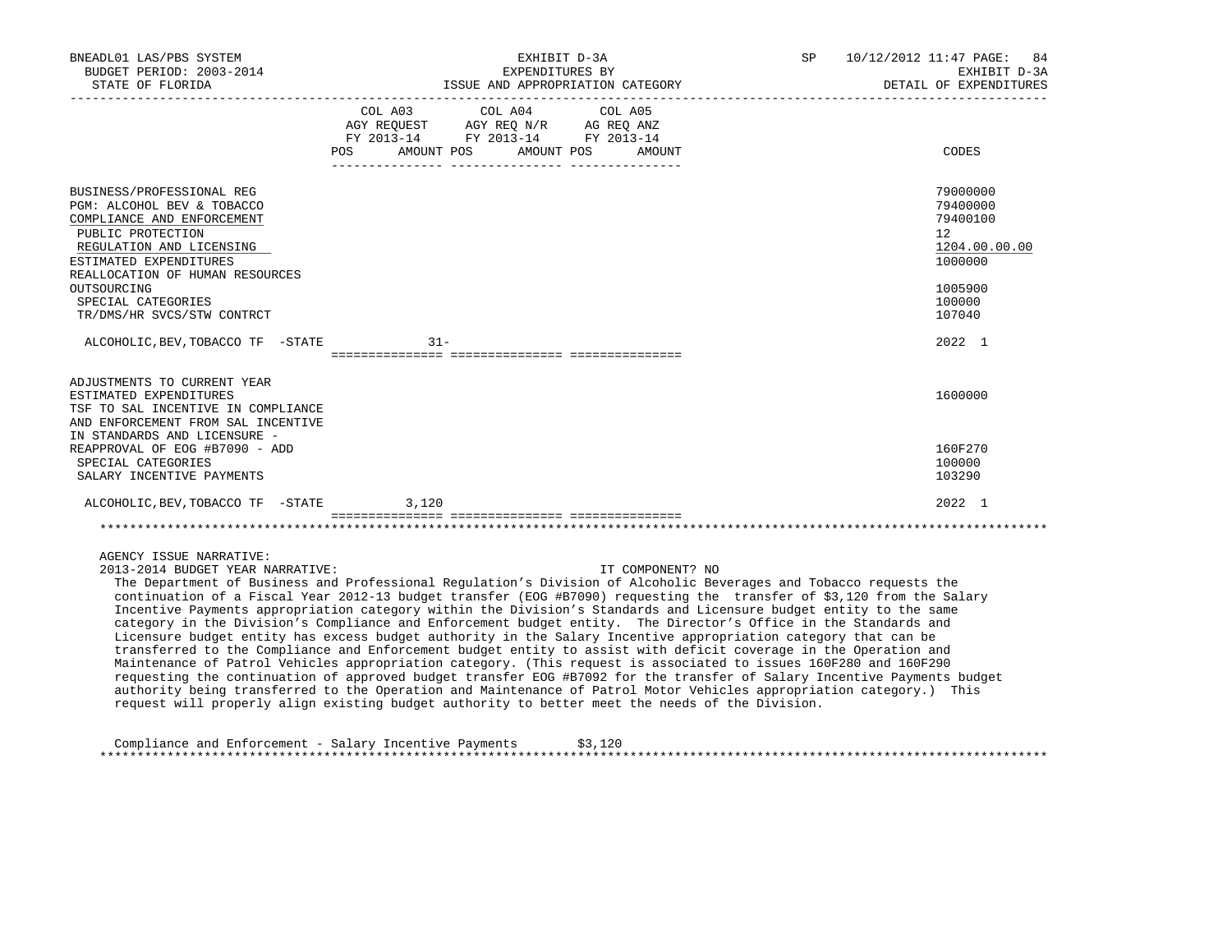| BNEADL01 LAS/PBS SYSTEM<br>BUDGET PERIOD: 2003-2014                                                                                                                                                                                                                                                                                                                                                                                                                                                                                                                                                                                                                                                                                                                                                                                                                                                                                                                                                                                                                                                                                                                                                                                                                                                                                                                                                                                               |                       | EXHIBIT D-3A<br>EXPENDITURES BY                                                                               | SP<br>10/12/2012 11:47 PAGE:<br>EXHIBIT D-3A |                        |                                                         |
|---------------------------------------------------------------------------------------------------------------------------------------------------------------------------------------------------------------------------------------------------------------------------------------------------------------------------------------------------------------------------------------------------------------------------------------------------------------------------------------------------------------------------------------------------------------------------------------------------------------------------------------------------------------------------------------------------------------------------------------------------------------------------------------------------------------------------------------------------------------------------------------------------------------------------------------------------------------------------------------------------------------------------------------------------------------------------------------------------------------------------------------------------------------------------------------------------------------------------------------------------------------------------------------------------------------------------------------------------------------------------------------------------------------------------------------------------|-----------------------|---------------------------------------------------------------------------------------------------------------|----------------------------------------------|------------------------|---------------------------------------------------------|
| STATE OF FLORIDA                                                                                                                                                                                                                                                                                                                                                                                                                                                                                                                                                                                                                                                                                                                                                                                                                                                                                                                                                                                                                                                                                                                                                                                                                                                                                                                                                                                                                                  |                       | ISSUE AND APPROPRIATION CATEGORY                                                                              |                                              | DETAIL OF EXPENDITURES |                                                         |
|                                                                                                                                                                                                                                                                                                                                                                                                                                                                                                                                                                                                                                                                                                                                                                                                                                                                                                                                                                                                                                                                                                                                                                                                                                                                                                                                                                                                                                                   | COL A03<br><b>POS</b> | COL A04<br>AGY REQUEST AGY REQ N/R AG REQ ANZ<br>FY 2013-14 FY 2013-14 FY 2013-14<br>AMOUNT POS<br>AMOUNT POS | COL A05<br>AMOUNT                            |                        | CODES                                                   |
| BUSINESS/PROFESSIONAL REG<br>PGM: ALCOHOL BEV & TOBACCO<br>COMPLIANCE AND ENFORCEMENT<br>PUBLIC PROTECTION<br>REGULATION AND LICENSING<br>ADJUSTMENTS TO CURRENT YEAR                                                                                                                                                                                                                                                                                                                                                                                                                                                                                                                                                                                                                                                                                                                                                                                                                                                                                                                                                                                                                                                                                                                                                                                                                                                                             |                       |                                                                                                               |                                              |                        | 79000000<br>79400000<br>79400100<br>12<br>1204.00.00.00 |
| ESTIMATED EXPENDITURES<br>TRANSFER FROM SALARY INCENTIVE TO<br>OPERATION AND MAINTENANCE OF PATROL<br>VEHICLES - REAPPROVAL OF EOG #B7092                                                                                                                                                                                                                                                                                                                                                                                                                                                                                                                                                                                                                                                                                                                                                                                                                                                                                                                                                                                                                                                                                                                                                                                                                                                                                                         |                       |                                                                                                               |                                              |                        | 1600000                                                 |
| - DEDUCT<br>SPECIAL CATEGORIES<br>SALARY INCENTIVE PAYMENTS                                                                                                                                                                                                                                                                                                                                                                                                                                                                                                                                                                                                                                                                                                                                                                                                                                                                                                                                                                                                                                                                                                                                                                                                                                                                                                                                                                                       |                       |                                                                                                               |                                              |                        | 160F280<br>100000<br>103290                             |
| ALCOHOLIC, BEV, TOBACCO TF -STATE                                                                                                                                                                                                                                                                                                                                                                                                                                                                                                                                                                                                                                                                                                                                                                                                                                                                                                                                                                                                                                                                                                                                                                                                                                                                                                                                                                                                                 | $51,830-$             |                                                                                                               |                                              |                        | 2022 1                                                  |
| AGENCY ISSUE NARRATIVE:<br>2013-2014 BUDGET YEAR NARRATIVE:<br>The Department of Business and Professional Regulation's Division of Alcoholic Beverages and Tobacco requests the<br>continuation of a Fiscal Year 2012-13 budget transfer request (EOG #B7092) that was approved for the transfer of \$51,830<br>from the Salary Incentive Payments appropriation category to the Operation and Maintenance of Patrol Vehicles<br>appropriation category within the Division's Compliance and Enforcement budget entity. In recent years, the Division has<br>consistently prepared requests to transfer the appropriate budget authority needed to maintain their fleet of vehicles<br>due to increasing fuel and repair costs. Additionally, the implementation of the Division's Civilianization Initiative<br>will focus on personnel spending more time in the field performing their assigned duties and less time in the office<br>thereby adding more fuel and maintenance costs. Since there will be fewer sworn law enforcement officers as a result of<br>the Civilianization Initiative, previously allocated resources in the Salary Incentive Payments appropriation can be<br>utilized to address the budget need in the Operation and Maintenance of Patrol Vehicles appropriation category. This<br>request will properly align existing budget authority to better meet the needs of the Division.<br>Salary Incentive Payments |                       | (S51, 830)                                                                                                    | IT COMPONENT? NO                             |                        |                                                         |
| TRANSFER TO OPERATION AND<br>MAINTENANCE OF PATROL VEHICLES FROM                                                                                                                                                                                                                                                                                                                                                                                                                                                                                                                                                                                                                                                                                                                                                                                                                                                                                                                                                                                                                                                                                                                                                                                                                                                                                                                                                                                  |                       |                                                                                                               |                                              |                        |                                                         |
| SALARY INCENTIVE - REAPPROVAL OF<br>EOG #B7092 - ADD<br>SPECIAL CATEGORIES<br>OPER & MAINT OF PATROL VEH                                                                                                                                                                                                                                                                                                                                                                                                                                                                                                                                                                                                                                                                                                                                                                                                                                                                                                                                                                                                                                                                                                                                                                                                                                                                                                                                          |                       |                                                                                                               |                                              |                        | 160F290<br>100000<br>102275                             |
| ALCOHOLIC, BEV, TOBACCO TF -STATE                                                                                                                                                                                                                                                                                                                                                                                                                                                                                                                                                                                                                                                                                                                                                                                                                                                                                                                                                                                                                                                                                                                                                                                                                                                                                                                                                                                                                 | 51,830                |                                                                                                               |                                              |                        | 2022 1                                                  |
|                                                                                                                                                                                                                                                                                                                                                                                                                                                                                                                                                                                                                                                                                                                                                                                                                                                                                                                                                                                                                                                                                                                                                                                                                                                                                                                                                                                                                                                   |                       |                                                                                                               |                                              |                        |                                                         |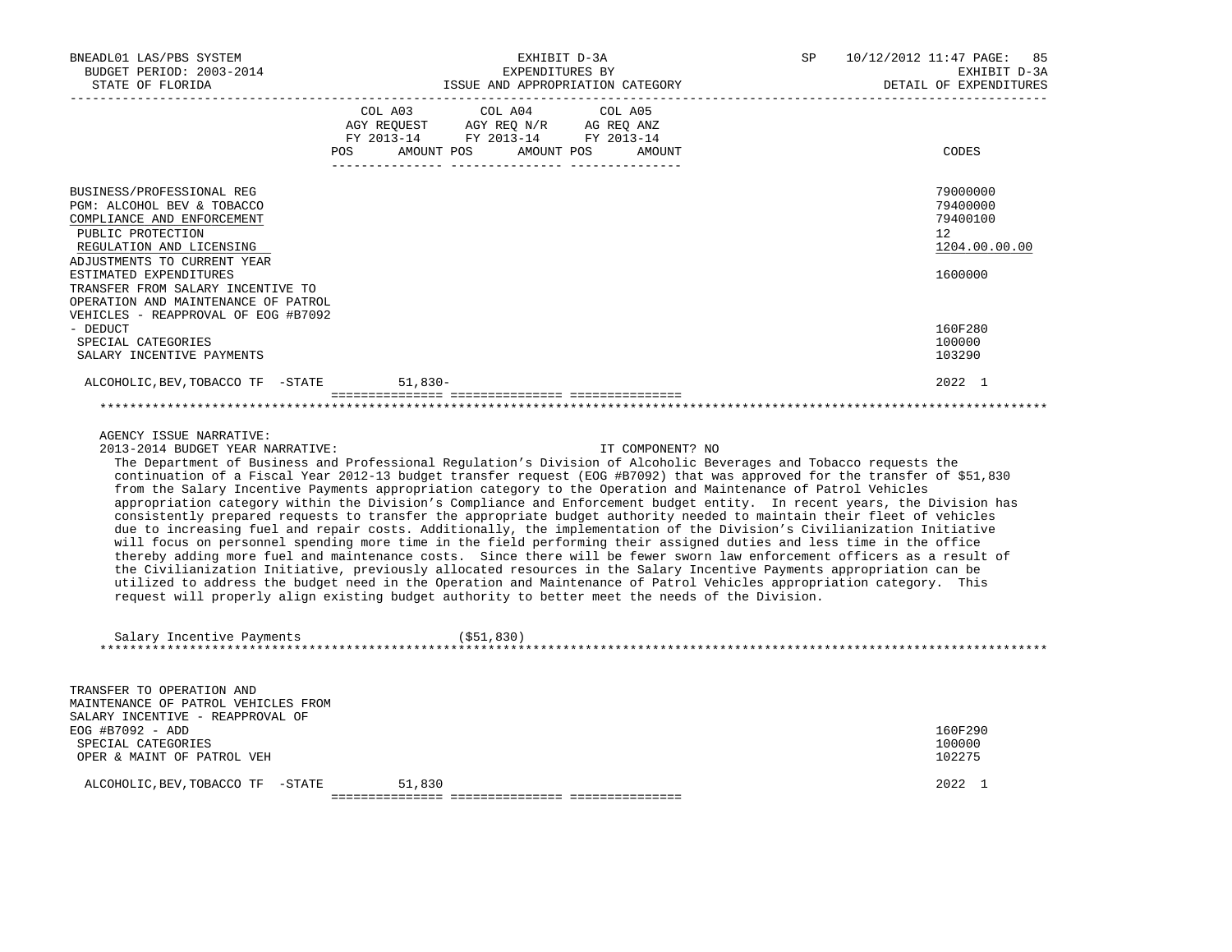| BNEADL01 LAS/PBS SYSTEM<br>BUDGET PERIOD: 2003-2014<br>STATE OF FLORIDA                                                                | EXHIBIT D-3A<br>EXPENDITURES BY                                                                                                                                                                                                                                                                                                                                                                                                                                                                                                                                                                                                                                                                                                                                                                                                                                                                                                                                                                                                                                                                                                                                                                                                                                                                                                                       | SP<br>ISSUE AND APPROPRIATION CATEGORY | 10/12/2012 11:47 PAGE:<br>86<br>EXHIBIT D-3A<br>DETAIL OF EXPENDITURES |
|----------------------------------------------------------------------------------------------------------------------------------------|-------------------------------------------------------------------------------------------------------------------------------------------------------------------------------------------------------------------------------------------------------------------------------------------------------------------------------------------------------------------------------------------------------------------------------------------------------------------------------------------------------------------------------------------------------------------------------------------------------------------------------------------------------------------------------------------------------------------------------------------------------------------------------------------------------------------------------------------------------------------------------------------------------------------------------------------------------------------------------------------------------------------------------------------------------------------------------------------------------------------------------------------------------------------------------------------------------------------------------------------------------------------------------------------------------------------------------------------------------|----------------------------------------|------------------------------------------------------------------------|
|                                                                                                                                        | $\begin{tabular}{lcccc} COL A03 & COL A04 & COL A05 \\ AGY REQUEST & AGY REQ N/R & AG REQ ANZ \\ FY & 2013-14 & FY & 2013-14 & FY & 2013-14 \end{tabular}$                                                                                                                                                                                                                                                                                                                                                                                                                                                                                                                                                                                                                                                                                                                                                                                                                                                                                                                                                                                                                                                                                                                                                                                            |                                        |                                                                        |
|                                                                                                                                        | POS AMOUNT POS AMOUNT POS AMOUNT                                                                                                                                                                                                                                                                                                                                                                                                                                                                                                                                                                                                                                                                                                                                                                                                                                                                                                                                                                                                                                                                                                                                                                                                                                                                                                                      |                                        | CODES                                                                  |
| BUSINESS/PROFESSIONAL REG<br>PGM: ALCOHOL BEV & TOBACCO<br>COMPLIANCE AND ENFORCEMENT<br>PUBLIC PROTECTION<br>REGULATION AND LICENSING |                                                                                                                                                                                                                                                                                                                                                                                                                                                                                                                                                                                                                                                                                                                                                                                                                                                                                                                                                                                                                                                                                                                                                                                                                                                                                                                                                       |                                        | 79000000<br>79400000<br>79400100<br>12<br>1204.00.00.00                |
| ADJUSTMENTS TO CURRENT YEAR<br>ESTIMATED EXPENDITURES<br>TRANSFER TO OPERATION AND<br>MAINTENANCE OF PATROL VEHICLES FROM              |                                                                                                                                                                                                                                                                                                                                                                                                                                                                                                                                                                                                                                                                                                                                                                                                                                                                                                                                                                                                                                                                                                                                                                                                                                                                                                                                                       |                                        | 1600000                                                                |
| SALARY INCENTIVE - REAPPROVAL OF<br>$EOG$ #B7092 - ADD                                                                                 |                                                                                                                                                                                                                                                                                                                                                                                                                                                                                                                                                                                                                                                                                                                                                                                                                                                                                                                                                                                                                                                                                                                                                                                                                                                                                                                                                       |                                        | 160F290                                                                |
|                                                                                                                                        |                                                                                                                                                                                                                                                                                                                                                                                                                                                                                                                                                                                                                                                                                                                                                                                                                                                                                                                                                                                                                                                                                                                                                                                                                                                                                                                                                       |                                        |                                                                        |
|                                                                                                                                        | The Department of Business and Professional Regulation's Division of Alcoholic Beverages and Tobacco requests the<br>continuation of a Fiscal Year 2012-13 budget transfer request (EOG #B7092) that was approved for the transfer of \$51,830<br>from the Salary Incentive Payments appropriation category to the Operation and Maintenance of Patrol Vehicles<br>appropriation category within the Division's Compliance and Enforcement budget entity. In recent years, the Division has<br>consistently prepared requests to transfer the appropriate budget authority needed to maintain their fleet of vehicles<br>due to increasing fuel and repair costs. Additionally, the implementation of the Division's Civilianization Initiative<br>will focus on personnel spending more time in the field performing their assigned duties and less time in the office<br>thereby adding more fuel and maintenance costs. Since there will be fewer sworn law enforcement officers as a result of<br>the Civilianization Initiative, previously allocated resources in the Salary Incentive Payments appropriation can be<br>utilized to address the budget need in the Operation and Maintenance of Patrol Vehicles appropriation category. This<br>request will properly align existing budget authority to better meet the needs of the Division. |                                        |                                                                        |
| Operation and Maintenance of Patrol Vehicles \$51,830                                                                                  |                                                                                                                                                                                                                                                                                                                                                                                                                                                                                                                                                                                                                                                                                                                                                                                                                                                                                                                                                                                                                                                                                                                                                                                                                                                                                                                                                       |                                        |                                                                        |
| REALIGNMENT FOR LEASE OR LEASE<br>PURCHASE EQUIPMENT - REAPPROVAL OF<br>EOG #B7057 - DEDUCT<br><b>EXPENSES</b>                         |                                                                                                                                                                                                                                                                                                                                                                                                                                                                                                                                                                                                                                                                                                                                                                                                                                                                                                                                                                                                                                                                                                                                                                                                                                                                                                                                                       |                                        | 160F380<br>040000                                                      |
| ALCOHOLIC, BEV, TOBACCO TF - STATE 6, 137-                                                                                             |                                                                                                                                                                                                                                                                                                                                                                                                                                                                                                                                                                                                                                                                                                                                                                                                                                                                                                                                                                                                                                                                                                                                                                                                                                                                                                                                                       |                                        | 2022 1                                                                 |
|                                                                                                                                        |                                                                                                                                                                                                                                                                                                                                                                                                                                                                                                                                                                                                                                                                                                                                                                                                                                                                                                                                                                                                                                                                                                                                                                                                                                                                                                                                                       |                                        |                                                                        |
| AGENCY ISSUE NARRATIVE:<br>2013-2014 BUDGET YEAR NARRATIVE:                                                                            | The Department of Business and Professional Regulation's (DBPR) Division of Alcoholic Beverages and Tobacco requests the<br>continuation of a Fiscal Year 2012-13 budget transfer (EOG #B7057) requesting the transfer of \$6,137 from the Expenses                                                                                                                                                                                                                                                                                                                                                                                                                                                                                                                                                                                                                                                                                                                                                                                                                                                                                                                                                                                                                                                                                                   | IT COMPONENT? NO                       |                                                                        |

 appropriation category to the Lease or Lease Purchase Equipment appropriation category within its Compliance and Enforcement budget entity.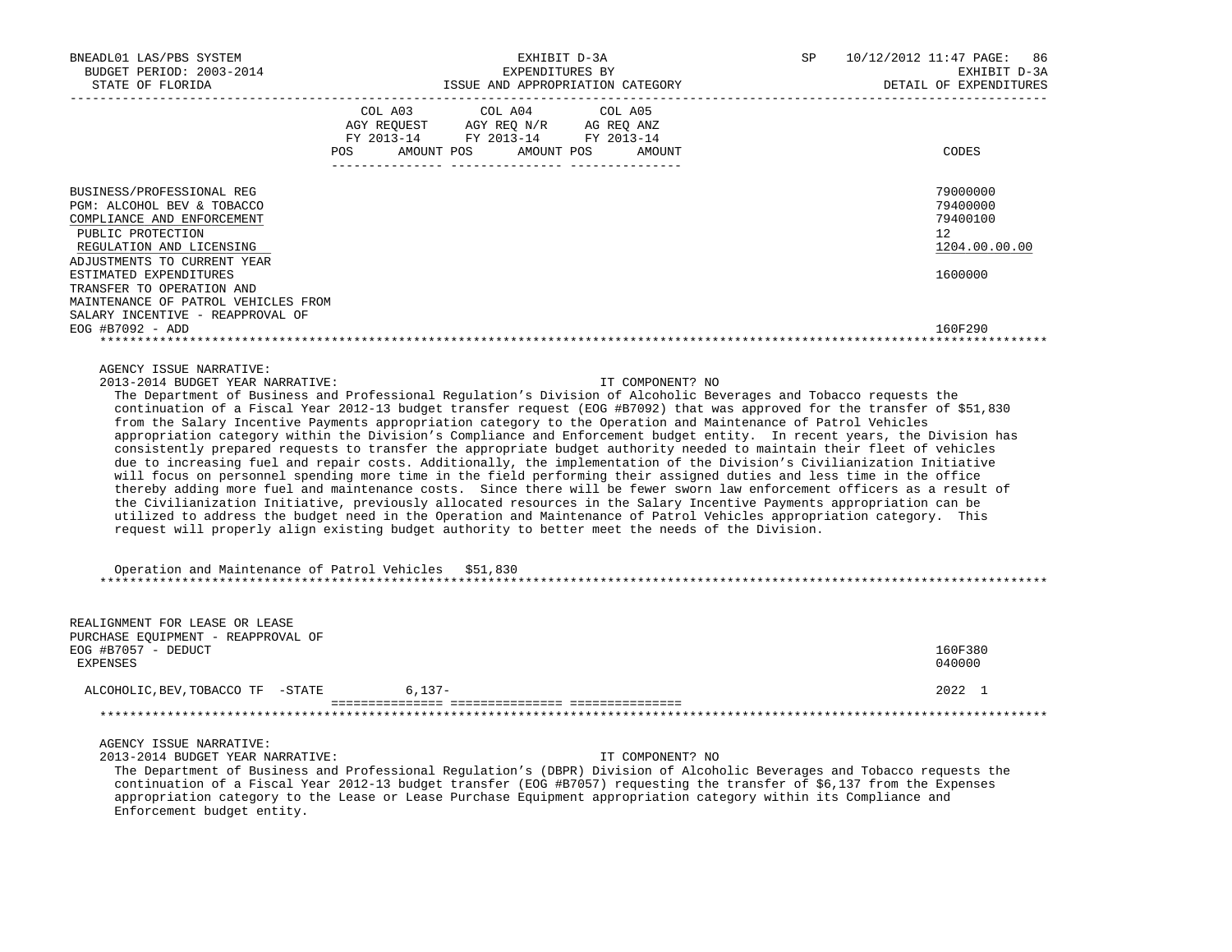| BNEADL01 LAS/PBS SYSTEM<br>BUDGET PERIOD: 2003-2014<br>STATE OF FLORIDA                                                                                               |     | EXHIBIT D-3A<br>EXPENDITURES BY<br>ISSUE AND APPROPRIATION CATEGORY                                                               | SP | 10/12/2012 11:47 PAGE: 87<br>EXHIBIT D-3A<br>DETAIL OF EXPENDITURES  |
|-----------------------------------------------------------------------------------------------------------------------------------------------------------------------|-----|-----------------------------------------------------------------------------------------------------------------------------------|----|----------------------------------------------------------------------|
|                                                                                                                                                                       | POS | COL A03 COL A04 COL A05<br>AGY REQUEST AGY REQ N/R AG REQ ANZ<br>FY 2013-14 FY 2013-14 FY 2013-14<br>AMOUNT POS AMOUNT POS AMOUNT |    | CODES                                                                |
| BUSINESS/PROFESSIONAL REG<br>PGM: ALCOHOL BEV & TOBACCO<br>COMPLIANCE AND ENFORCEMENT<br>PUBLIC PROTECTION<br>REGULATION AND LICENSING<br>ADJUSTMENTS TO CURRENT YEAR |     |                                                                                                                                   |    | 79000000<br>79400000<br>79400100<br>12 <sup>°</sup><br>1204.00.00.00 |
| ESTIMATED EXPENDITURES<br>REALIGNMENT FOR LEASE OR LEASE<br>PURCHASE EQUIPMENT - REAPPROVAL OF<br>$EOG$ #B7057 - DEDUCT                                               |     |                                                                                                                                   |    | 1600000<br>160F380                                                   |

 As part of last year's Legislative Budget Request submission for Fiscal Year 2012-13, the DBPR realigned funding used for the lease or lease-purchase of equipment, fixtures, and other tangible property from the Expenses appropriation category to the new special appropriation category entitled Lease or Lease-Purchase of Equipment. This category was established to capture the funding needs for lease purchase costs as defined in Section 216.011(1)(w), Florida Statutes. After further analysis, it was determined that additional budget authority needed to be transferred to the new category for a number of Divisions. This action will permanently realign the authority needed to appropriately pay lease or lease purchase expenditures.

Expenses (\$6,137) \*\*\*\*\*\*\*\*\*\*\*\*\*\*\*\*\*\*\*\*\*\*\*\*\*\*\*\*\*\*\*\*\*\*\*\*\*\*\*\*\*\*\*\*\*\*\*\*\*\*\*\*\*\*\*\*\*\*\*\*\*\*\*\*\*\*\*\*\*\*\*\*\*\*\*\*\*\*\*\*\*\*\*\*\*\*\*\*\*\*\*\*\*\*\*\*\*\*\*\*\*\*\*\*\*\*\*\*\*\*\*\*\*\*\*\*\*\*\*\*\*\*\*\*\*\*\*

| REALIGNMENT FOR LEASE OR LEASE     |       |         |
|------------------------------------|-------|---------|
| PURCHASE EOUIPMENT - REAPPROVAL OF |       |         |
| $EOG$ #B7057 - ADD                 |       | 160F390 |
| SPECIAL CATEGORIES                 |       | 100000  |
| LEASE/PURCHASE/EOUIPMENT           |       | 105281  |
| ALCOHOLIC, BEV, TOBACCO TF - STATE | 6,137 | 2022 1  |
|                                    |       |         |
|                                    |       |         |

AGENCY ISSUE NARRATIVE:

2013-2014 BUDGET YEAR NARRATIVE: IT COMPONENT? NO

 The Department of Business and Professional Regulation's (DBPR) Division of Alcoholic Beverages and Tobacco requests the continuation of a Fiscal Year 2012-13 budget transfer (EOG #B7057) requesting the transfer of \$6,137 from the Expenses appropriation category to the Lease or Lease Purchase Equipment appropriation category within its Compliance and Enforcement budget entity.

 As part of last year's Legislative Budget Request submission for Fiscal Year 2012-13, the DBPR realigned funding used for the lease or lease-purchase of equipment, fixtures, and other tangible property from the Expenses appropriation category to the new special appropriation category entitled Lease or Lease-Purchase of Equipment. This category was established to capture the funding needs for lease purchase costs as defined in Section 216.011(1)(w), Florida Statutes. After further analysis, it was determined that additional budget authority needed to be transferred to the new category for a number of Divisions. This action will permanently realign the authority needed to appropriately pay lease or lease purchase expenditures.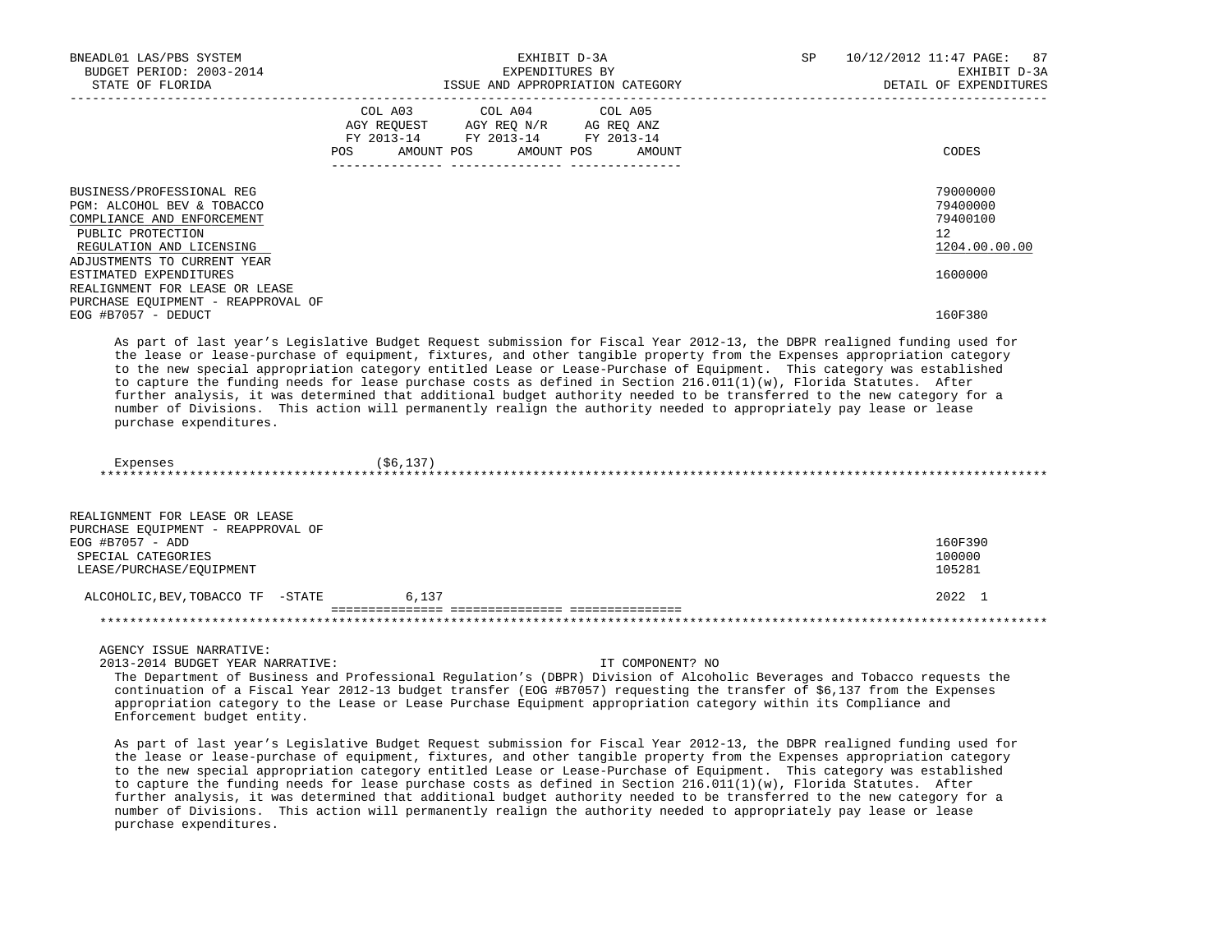| BNEADL01 LAS/PBS SYSTEM<br>BUDGET PERIOD: 2003-2014<br>STATE OF FLORIDA                                                                                               | EXHIBIT D-3A<br>EXPENDITURES BY<br>ISSUE AND APPROPRIATION CATEGORY                                                                                      | SP | 10/12/2012 11:47 PAGE: 88<br>EXHIBIT D-3A<br>DETAIL OF EXPENDITURES |
|-----------------------------------------------------------------------------------------------------------------------------------------------------------------------|----------------------------------------------------------------------------------------------------------------------------------------------------------|----|---------------------------------------------------------------------|
|                                                                                                                                                                       | COL A03 COL A04<br>COL A05<br>AGY REQUEST AGY REQ N/R AG REQ ANZ<br>FY 2013-14 FY 2013-14 FY 2013-14<br><b>POS</b><br>AMOUNT POS<br>AMOUNT POS<br>AMOUNT |    | CODES                                                               |
| BUSINESS/PROFESSIONAL REG<br>PGM: ALCOHOL BEV & TOBACCO<br>COMPLIANCE AND ENFORCEMENT<br>PUBLIC PROTECTION<br>REGULATION AND LICENSING<br>ADJUSTMENTS TO CURRENT YEAR |                                                                                                                                                          |    | 79000000<br>79400000<br>79400100<br>$12^{\circ}$<br>1204.00.00.00   |
| ESTIMATED EXPENDITURES<br>REALIGNMENT FOR LEASE OR LEASE<br>PURCHASE EQUIPMENT - REAPPROVAL OF<br>EOG #B7057 - ADD                                                    |                                                                                                                                                          |    | 1600000<br>160F390                                                  |
| Lease/Lease Purchase of Equipment \$6,137                                                                                                                             |                                                                                                                                                          |    |                                                                     |
| NONRECURRING EXPENDITURES<br>LAW ENFORCEMENT EQUIPMENT -<br>UTILIZATION OF FORFEITURE FUNDS<br>FROM FEDERAL LAW ENFORCEMENT TRUST<br>FUND<br><b>EXPENSES</b>          |                                                                                                                                                          |    | 2100000<br>2103036<br>040000                                        |
| FED LAW ENFORCEMENT TF -FEDERL 18,558-                                                                                                                                |                                                                                                                                                          |    | 2719 3                                                              |
| OPERATING CAPITAL OUTLAY                                                                                                                                              |                                                                                                                                                          |    | 060000                                                              |
| FED LAW ENFORCEMENT TF                                                                                                                                                | -FEDERL 77,000-                                                                                                                                          |    | 2719 3                                                              |
| TOTAL: LAW ENFORCEMENT EQUIPMENT -<br>UTILIZATION OF FORFEITURE FUNDS<br>FROM FEDERAL LAW ENFORCEMENT TRUST<br><b>FUND</b>                                            |                                                                                                                                                          |    | 2103036                                                             |
| TOTAL ISSUE                                                                                                                                                           | $95,558-$                                                                                                                                                |    |                                                                     |
| REPLACE LAW ENFORCEMENT RADIO<br>EOUIPMENT<br>OPERATING CAPITAL OUTLAY                                                                                                |                                                                                                                                                          |    | 2103037<br>060000                                                   |
| ALCOHOLIC, BEV, TOBACCO TF - STATE 127, 687-                                                                                                                          |                                                                                                                                                          |    | 2022 1                                                              |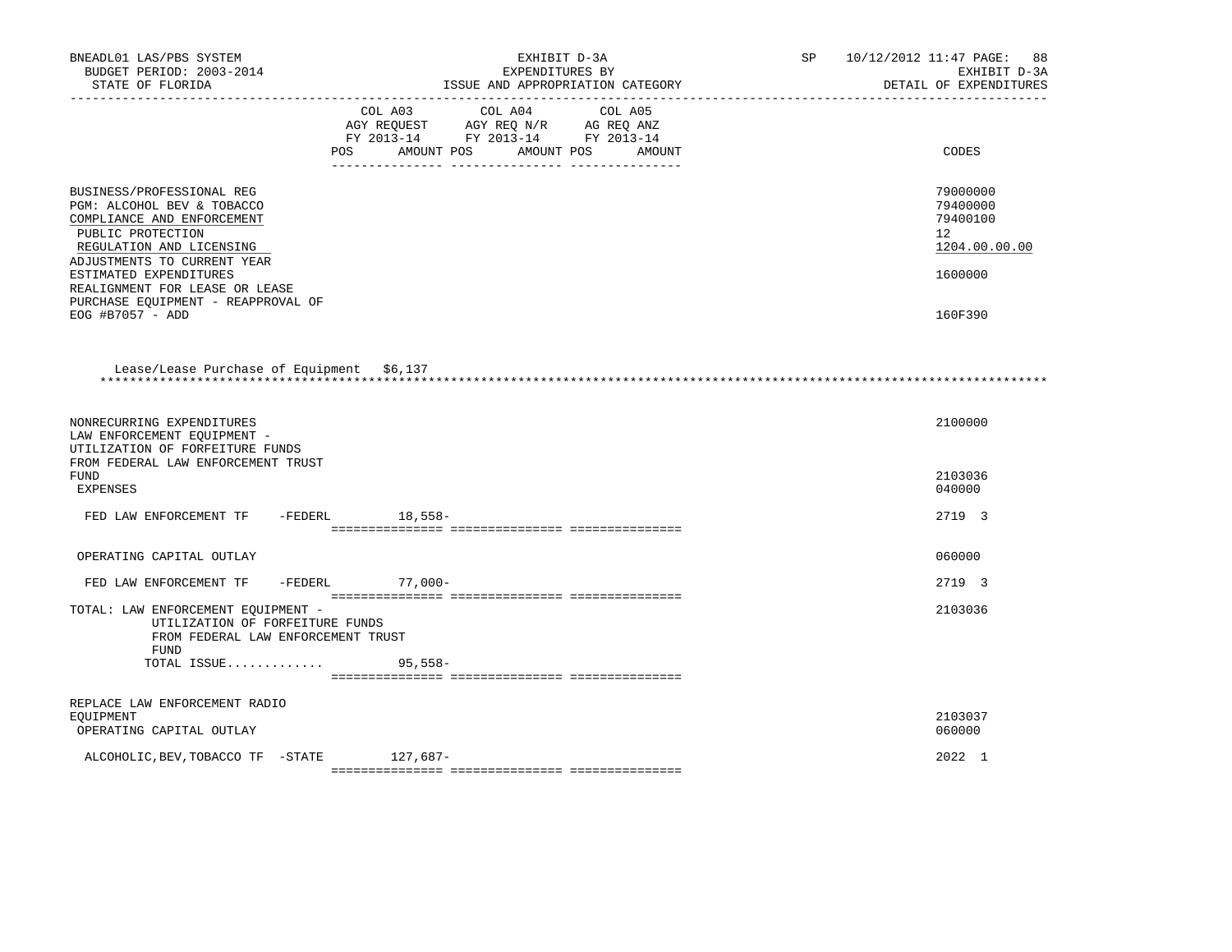| BNEADL01 LAS/PBS SYSTEM<br>BUDGET PERIOD: 2003-2014<br>STATE OF FLORIDA                                                                                                                                                                                     | EXHIBIT D-3A<br>EXPENDITURES BY<br>ISSUE AND APPROPRIATION CATEGORY                                                                      | SP 10/12/2012 11:47 PAGE: 89<br>EXHIBIT D-3A<br>DETAIL OF EXPENDITURES                                |
|-------------------------------------------------------------------------------------------------------------------------------------------------------------------------------------------------------------------------------------------------------------|------------------------------------------------------------------------------------------------------------------------------------------|-------------------------------------------------------------------------------------------------------|
|                                                                                                                                                                                                                                                             | COL A03 COL A04 COL A05<br>AGY REQUEST AGY REQ N/R AG REQ ANZ<br>FY 2013-14 FY 2013-14 FY 2013-14<br>AMOUNT POS AMOUNT POS AMOUNT<br>POS | CODES                                                                                                 |
| BUSINESS/PROFESSIONAL REG<br>PGM: ALCOHOL BEV & TOBACCO<br>COMPLIANCE AND ENFORCEMENT<br>PUBLIC PROTECTION<br>REGULATION AND LICENSING<br>NONRECURRING EXPENDITURES<br>SECURITY SERVICES FOR THE<br>REPUBLICAN NATIONAL CONVENTION<br>SALARIES AND BENEFITS |                                                                                                                                          | 79000000<br>79400000<br>79400100<br>12 <sup>12</sup><br>1204.00.00.00<br>2100000<br>2103038<br>010000 |
| FEDERAL GRANTS TRUST FUND -FEDERL                                                                                                                                                                                                                           | $50,436-$                                                                                                                                | 2261 3                                                                                                |
| <b>EXPENSES</b>                                                                                                                                                                                                                                             |                                                                                                                                          | 040000                                                                                                |
| FEDERAL GRANTS TRUST FUND -FEDERL 39,840-                                                                                                                                                                                                                   |                                                                                                                                          | 2261 3                                                                                                |
| SPECIAL CATEGORIES<br>OPER & MAINT OF PATROL VEH                                                                                                                                                                                                            |                                                                                                                                          | 100000<br>102275                                                                                      |
| FEDERAL GRANTS TRUST FUND -FEDERL 24,030-                                                                                                                                                                                                                   |                                                                                                                                          | 2261 3                                                                                                |
| TOTAL: SECURITY SERVICES FOR THE<br>REPUBLICAN NATIONAL CONVENTION<br>TOTAL ISSUE $114,306-$                                                                                                                                                                |                                                                                                                                          | 2103038                                                                                               |
| LAW ENFORCEMENT TRAINING -<br>UTILIZATION OF FORFEITURE FUNDS<br>FROM FEDERAL LAW ENFORCEMENT TRUST<br><b>FUND</b><br>EXPENSES                                                                                                                              |                                                                                                                                          | 2103039<br>040000                                                                                     |
| FED LAW ENFORCEMENT TF -FEDERL 12,320-                                                                                                                                                                                                                      |                                                                                                                                          | 2719 3                                                                                                |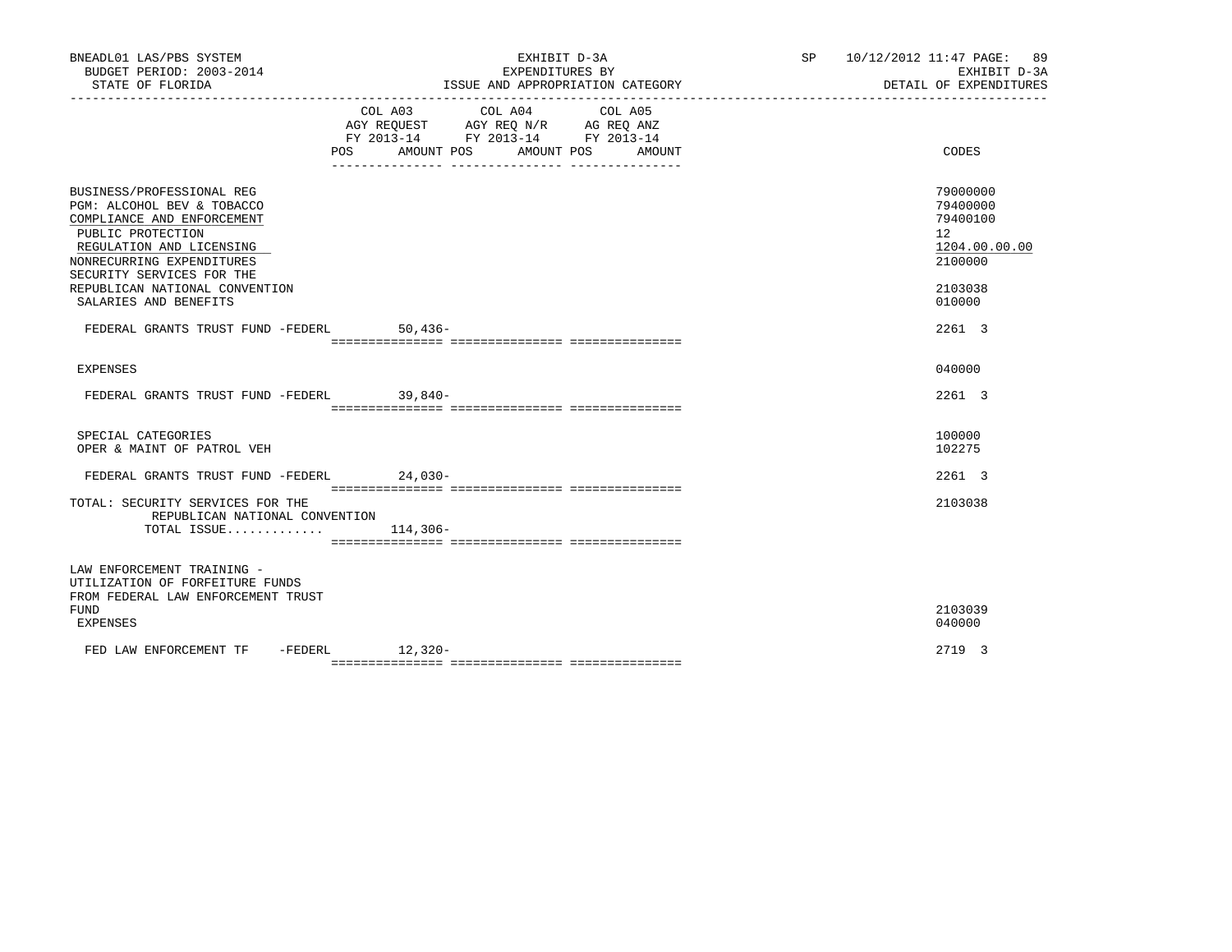| BNEADL01 LAS/PBS SYSTEM<br>BUDGET PERIOD: 2003-2014                                                                                                                                                                                                                                                                                                                                                                                                                                                                                                                                                                                                                                                                                                     |  | EXHIBIT D-3A                                                                                                                          | EXPENDITURES BY<br>ISSUE AND APPROPRIATION CATEGORY | SP 10/12/2012 11:47 PAGE: 90<br>EXHIBIT D-3A<br>DETAIL OF EXPENDITURES |
|---------------------------------------------------------------------------------------------------------------------------------------------------------------------------------------------------------------------------------------------------------------------------------------------------------------------------------------------------------------------------------------------------------------------------------------------------------------------------------------------------------------------------------------------------------------------------------------------------------------------------------------------------------------------------------------------------------------------------------------------------------|--|---------------------------------------------------------------------------------------------------------------------------------------|-----------------------------------------------------|------------------------------------------------------------------------|
|                                                                                                                                                                                                                                                                                                                                                                                                                                                                                                                                                                                                                                                                                                                                                         |  | COL A03 COL A04 COL A05<br>AGY REQUEST AGY REQ N/R AG REQ ANZ<br>FY 2013-14 FY 2013-14 FY 2013-14<br>POS AMOUNT POS AMOUNT POS AMOUNT |                                                     | CODES                                                                  |
| BUSINESS/PROFESSIONAL REG<br>PGM: ALCOHOL BEV & TOBACCO<br>COMPLIANCE AND ENFORCEMENT<br>PUBLIC PROTECTION<br>REGULATION AND LICENSING<br>EOUIPMENT NEEDS<br>LAW ENFORCEMENT EQUIPMENT -<br>UTILIZATION OF FORFEITURE FUNDS                                                                                                                                                                                                                                                                                                                                                                                                                                                                                                                             |  |                                                                                                                                       |                                                     | 79000000<br>79400000<br>79400100<br>12<br>1204.00.00.00<br>2400000     |
| FROM FEDERAL LAW ENFORCEMENT TRUST<br><b>FUND</b><br>OPERATING CAPITAL OUTLAY                                                                                                                                                                                                                                                                                                                                                                                                                                                                                                                                                                                                                                                                           |  |                                                                                                                                       |                                                     | 2405000<br>060000                                                      |
| FED LAW ENFORCEMENT TF -FEDERL 75,000 75,000                                                                                                                                                                                                                                                                                                                                                                                                                                                                                                                                                                                                                                                                                                            |  |                                                                                                                                       |                                                     | 2719 3                                                                 |
|                                                                                                                                                                                                                                                                                                                                                                                                                                                                                                                                                                                                                                                                                                                                                         |  |                                                                                                                                       |                                                     |                                                                        |
| AGENCY ISSUE NARRATIVE:<br>2013-2014 BUDGET YEAR NARRATIVE:<br>The Department of Business and Professional Regulation's Division of Alcoholic Beverages and Tobacco requests \$75,000 in<br>Operating Capital Outlay budget authority in the Federal Law Enforcement Trust Fund in order to utilize federal<br>forfeiture funds to purchase needed equipment for the Division's Special Response Team (SRT) of law enforcement officers.                                                                                                                                                                                                                                                                                                                |  |                                                                                                                                       | IT COMPONENT? NO                                    |                                                                        |
| The Bureau of Law Enforcement participates in joint law enforcement operations with federal agencies throughout the<br>state, which frequently result in court-ordered property and currency forfeitures. The unencumbered funds in the<br>Forfeiture account as of August 31, 2012 are \$890,626 (\$998,504 balance in account, less \$107,878, current year budget<br>authority). Forfeiture funds are considered nonrecurring for the purpose of state budgeting because the timing,<br>frequency and amount of forfeitures received by an agency cannot be accurately projected or even anticipated. Therefore,<br>budget authority to expend federal forfeiture receipts must be requested and approved each year prior to utilizing the<br>funds. |  |                                                                                                                                       |                                                     |                                                                        |
| The requested equipment is intended to enhance the safety of the law enforcement officers and Florida residents by<br>utilizing audio and video surveillance equipment. The surveillance equipment enhances officer safety by allowing                                                                                                                                                                                                                                                                                                                                                                                                                                                                                                                  |  |                                                                                                                                       |                                                     |                                                                        |

 utilizing audio and video surveillance equipment. The surveillance equipment enhances officer safety by allowing officers located nearby to monitor activity and be able to respond in the event of trouble. This equipment also provides for the collection of audio and video evidence for criminal prosecution during undercover operations.

 The lack of providing proper equipment that can enhance public safety and the safety of law enforcement officers in high risk operations could place undue liability on the agency in the event that an injury or death occurred during an operation.

 Five Year Statewide Strategic Plan for Economic Development: #25 Improve the efficiency and effectiveness of government agencies at all levels.

 Operating Capital Outlay \$75,000 \*\*\*\*\*\*\*\*\*\*\*\*\*\*\*\*\*\*\*\*\*\*\*\*\*\*\*\*\*\*\*\*\*\*\*\*\*\*\*\*\*\*\*\*\*\*\*\*\*\*\*\*\*\*\*\*\*\*\*\*\*\*\*\*\*\*\*\*\*\*\*\*\*\*\*\*\*\*\*\*\*\*\*\*\*\*\*\*\*\*\*\*\*\*\*\*\*\*\*\*\*\*\*\*\*\*\*\*\*\*\*\*\*\*\*\*\*\*\*\*\*\*\*\*\*\*\*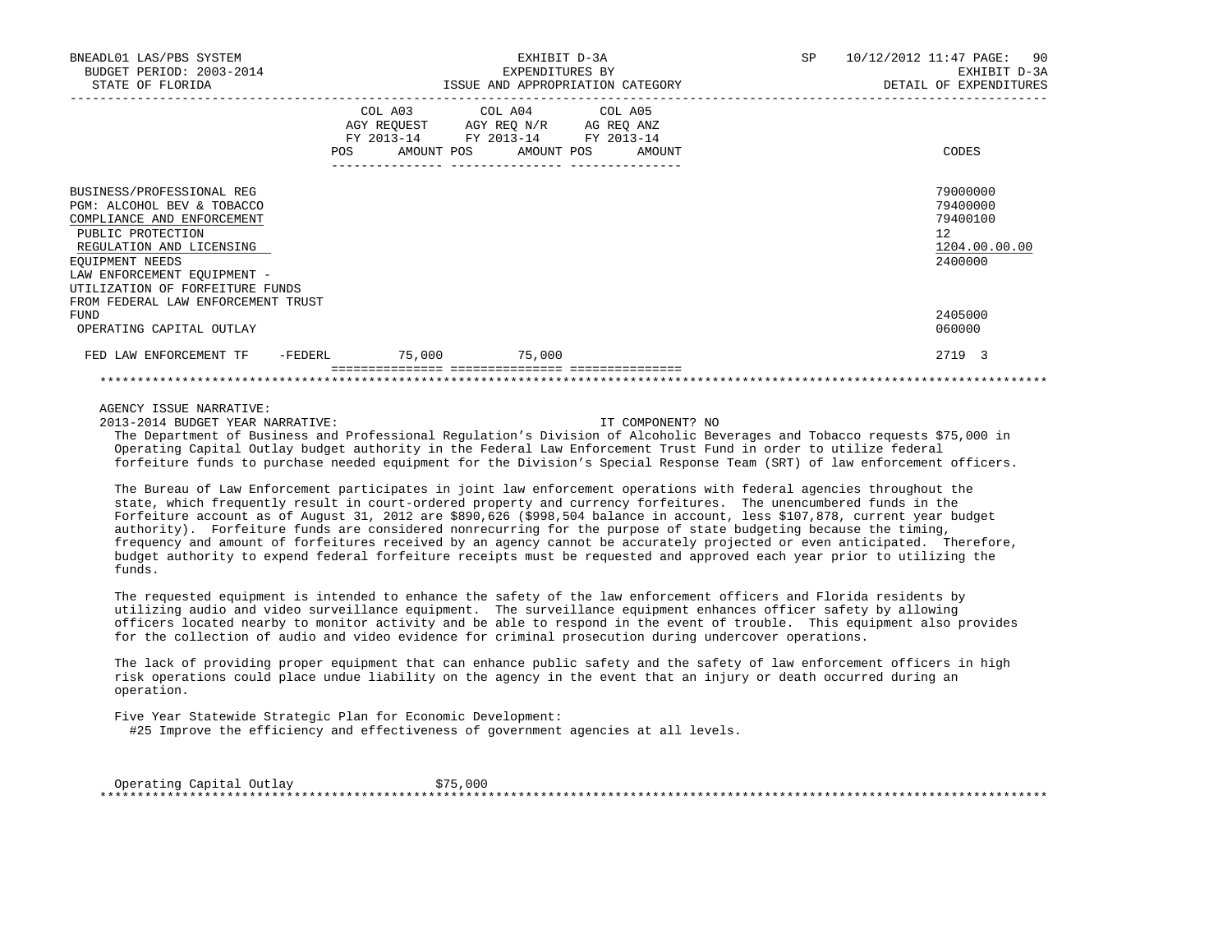| BNEADL01 LAS/PBS SYSTEM<br>BUDGET PERIOD: 2003-2014<br>STATE OF FLORIDA                                                                                                       | EXHIBIT D-3A<br>EXPENDITURES BY<br>ISSUE AND APPROPRIATION CATEGORY |                                                                                   |                              | SP 10/12/2012 11:47 PAGE: 91<br>EXHIBIT D-3A<br>DETAIL OF EXPENDITURES |
|-------------------------------------------------------------------------------------------------------------------------------------------------------------------------------|---------------------------------------------------------------------|-----------------------------------------------------------------------------------|------------------------------|------------------------------------------------------------------------|
|                                                                                                                                                                               | COL A03<br>POS AMOUNT POS                                           | COL A04<br>AGY REQUEST AGY REQ N/R AG REQ ANZ<br>FY 2013-14 FY 2013-14 FY 2013-14 | COL A05<br>AMOUNT POS AMOUNT | CODES                                                                  |
| BUSINESS/PROFESSIONAL REG<br>PGM: ALCOHOL BEV & TOBACCO<br>COMPLIANCE AND ENFORCEMENT<br>PUBLIC PROTECTION<br>REGULATION AND LICENSING<br>ANNUALIZATION OF ADMINISTERED       |                                                                     |                                                                                   |                              | 79000000<br>79400000<br>79400100<br>12<br>1204.00.00.00                |
| FUNDS APPROPRIATIONS<br>STATE HEALTH INSURANCE ADJUSTMENT<br>FOR FY 2012-13 - 10 MONTHS<br><b>ANNUALIZATION</b>                                                               |                                                                     |                                                                                   |                              | 26A0000<br>26A1830                                                     |
| SALARIES AND BENEFITS                                                                                                                                                         |                                                                     |                                                                                   |                              | 010000                                                                 |
| ALCOHOLIC, BEV, TOBACCO TF -STATE<br>FEDERAL GRANTS TRUST FUND -FEDERL                                                                                                        | 113,455<br>500                                                      |                                                                                   |                              | 2022 1<br>2261 3                                                       |
| TOTAL APPRO $113,955$                                                                                                                                                         |                                                                     |                                                                                   |                              |                                                                        |
| PROGRAM REDUCTIONS<br>EFFICIENCY SAVINGS DUE TO<br>CIVILIANIZATION INITIATIVE<br>IN THE DIVISION OF ALCOHOLIC                                                                 |                                                                     |                                                                                   |                              | 33V0000                                                                |
| BEVERAGES AND TOBACCO<br>SALARY RATE<br>SALARY RATE 118,988-                                                                                                                  |                                                                     |                                                                                   |                              | 33V4500<br>000000                                                      |
| SALARIES AND BENEFITS                                                                                                                                                         |                                                                     |                                                                                   |                              | 010000                                                                 |
| ALCOHOLIC, BEV, TOBACCO TF - STATE 198, 156-                                                                                                                                  |                                                                     |                                                                                   |                              | 2022 1                                                                 |
| TOTAL: EFFICIENCY SAVINGS DUE TO<br>CIVILIANIZATION INITIATIVE<br>IN THE DIVISION OF ALCOHOLIC                                                                                |                                                                     |                                                                                   |                              | 33V4500                                                                |
| BEVERAGES AND TOBACCO<br>TOTAL ISSUE $198,156-$<br>TOTAL SALARY RATE 118,988-                                                                                                 |                                                                     |                                                                                   |                              |                                                                        |
|                                                                                                                                                                               |                                                                     |                                                                                   |                              |                                                                        |
| AGENCY ISSUE NARRATIVE:<br>2013-2014 BUDGET YEAR NARRATIVE:<br>The Division of Alcoholic Beverages and Tobacco requests a reduction of \$198,156 in the Salaries and Benefits |                                                                     |                                                                                   | IT COMPONENT? NO             |                                                                        |

 appropriation category within its Compliance and Enforcement budget entity. In November of 2011, the division embarked upon a review of its law enforcement organization, management, operations, and administration in order to evaluate whether agency resources were being used in accordance with department goals, objectives and mission, and accreditation standards and to correct identified internal deficiencies and inefficiencies. That review included: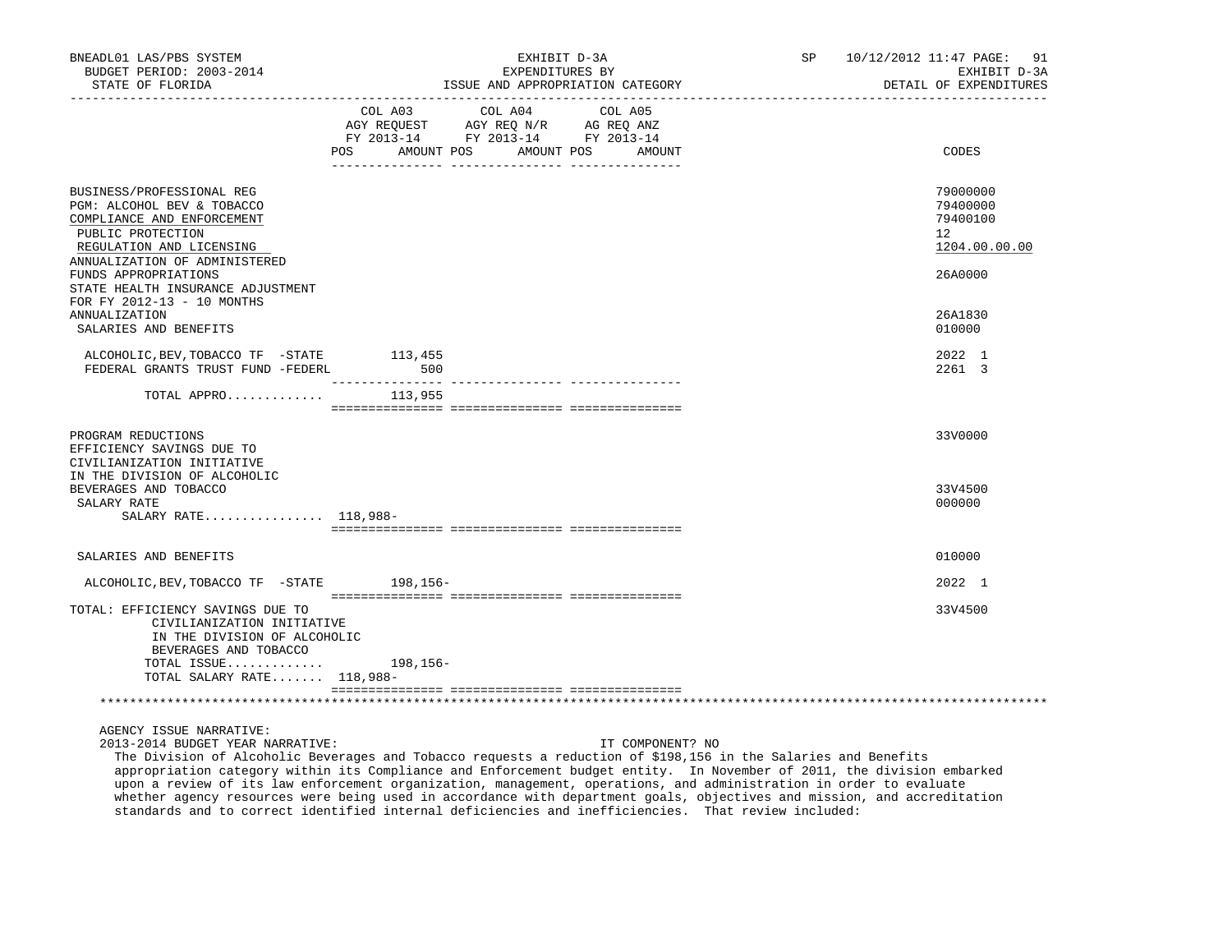| BNEADL01 LAS/PBS SYSTEM<br>BUDGET PERIOD: 2003-2014<br>STATE OF FLORIDA                                                                                                                                                 | EXHIBIT D-3A<br>EXPENDITURES BY<br>ISSUE AND APPROPRIATION CATEGORY                                                                   | SP<br>10/12/2012 11:47 PAGE: 92<br>EXHIBIT D-3A<br>DETAIL OF EXPENDITURES        |
|-------------------------------------------------------------------------------------------------------------------------------------------------------------------------------------------------------------------------|---------------------------------------------------------------------------------------------------------------------------------------|----------------------------------------------------------------------------------|
|                                                                                                                                                                                                                         | COL A03 COL A04 COL A05<br>AGY REQUEST AGY REQ N/R AG REQ ANZ<br>FY 2013-14 FY 2013-14 FY 2013-14<br>POS AMOUNT POS AMOUNT POS AMOUNT | CODES                                                                            |
| BUSINESS/PROFESSIONAL REG<br>PGM: ALCOHOL BEV & TOBACCO<br>COMPLIANCE AND ENFORCEMENT<br>PUBLIC PROTECTION<br>REGULATION AND LICENSING<br>PROGRAM REDUCTIONS<br>EFFICIENCY SAVINGS DUE TO<br>CIVILIANIZATION INITIATIVE |                                                                                                                                       | 79000000<br>79400000<br>79400100<br>12 <sup>12</sup><br>1204.00.00.00<br>33V0000 |
| IN THE DIVISION OF ALCOHOLIC<br>BEVERAGES AND TOBACCO                                                                                                                                                                   |                                                                                                                                       | 33V4500                                                                          |

 1) Identification and evaluation of positions and/or functions appropriate for consolidation or civilianization; and 2) Evaluation and reduction where available of the span of control of law enforcement supervisory personnel.

 In the past, sworn law enforcement officers had been directed to place an emphasis on regulatory activity, diminishing the hours available for law enforcement activity, and skewing the data on the actual number of arrests made by these officers throughout the state.

 As a result of this review the division concluded that it can maintain its core mission with increased effectiveness and efficiency by a realignment of personnel over the next two years, specifically reclassifying the number of sworn personnel from 152 to 104. The efficiencies resulting from the Civilianization Initiative will generate:

 1) More sworn law enforcement hours dedicated to the high risk enforcement of criminal laws, protection of young people, and providing assistance to local and county law enforcement agencies; and 2) More non-sworn hours dedicated to the required inspections of licensed premises to determine compliance with the State's Beverage and Tobacco laws, thus increasing the accountability of licensees and regulated industries.

 This issue reduces the Salaries and Benefits appropriation category to reflect the new savings in Salaries and Benefits due to reclassifications connected to the Civilianization Initiative that have been identified thus far and will be implemented in the current fiscal year.

The OAD transaction was used in order to adjust salaries and benefits to the correct amount.

Five Year Statewide Strategic Plan for Economic Development:

#25 Improve the efficiency and effectiveness of government agencies at all levels.

Salaries and Benefits (\$198,156) \*\*\*\*\*\*\*\*\*\*\*\*\*\*\*\*\*\*\*\*\*\*\*\*\*\*\*\*\*\*\*\*\*\*\*\*\*\*\*\*\*\*\*\*\*\*\*\*\*\*\*\*\*\*\*\*\*\*\*\*\*\*\*\*\*\*\*\*\*\*\*\*\*\*\*\*\*\*\*\*\*\*\*\*\*\*\*\*\*\*\*\*\*\*\*\*\*\*\*\*\*\*\*\*\*\*\*\*\*\*\*\*\*\*\*\*\*\*\*\*\*\*\*\*\*\*\*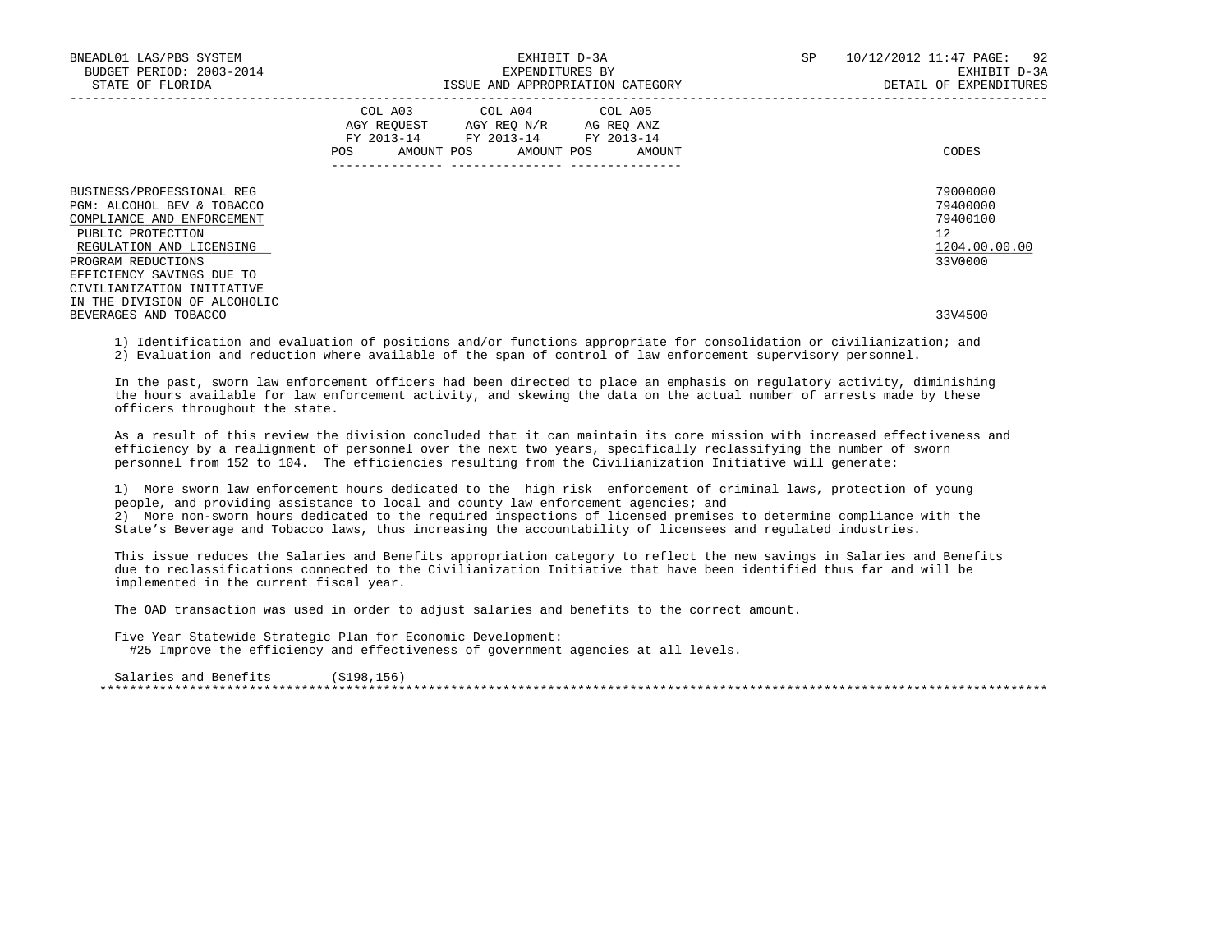| BNEADL01 LAS/PBS SYSTEM<br>BUDGET PERIOD: 2003-2014<br>STATE OF FLORIDA                                                                                                                                                                                 |      |                               | EXHIBIT D-3A<br>EXPENDITURES BY<br>ISSUE AND APPROPRIATION CATEGORY                                                                                                                                                                                           |                 |                   | SP 10/12/2012 11:47 PAGE: 93<br>EXHIBIT D-3A<br>DETAIL OF EXPENDITURES |
|---------------------------------------------------------------------------------------------------------------------------------------------------------------------------------------------------------------------------------------------------------|------|-------------------------------|---------------------------------------------------------------------------------------------------------------------------------------------------------------------------------------------------------------------------------------------------------------|-----------------|-------------------|------------------------------------------------------------------------|
| POS                                                                                                                                                                                                                                                     |      | COL A03 COL A04<br>AMOUNT POS | COL A05<br>$\begin{tabular}{lllllll} \bf AGY \;\; REQUEST \hspace{1cm} AGY \;\; REQ \;\; N/R \hspace{1cm} AG \;\; REQ \;\; ANZ \\ \hline \tt FY \;\; 2013-14 \hspace{1cm} FY \;\; 2013-14 \hspace{1cm} FY \;\; 2013-14 \end{tabular}$<br>AMOUNT POS<br>AMOUNT |                 |                   | CODES                                                                  |
| BUSINESS/PROFESSIONAL REG<br>PGM: ALCOHOL BEV & TOBACCO<br>COMPLIANCE AND ENFORCEMENT<br>PUBLIC PROTECTION<br>REGULATION AND LICENSING<br>PROGRAM REDUCTIONS<br>EFFICIENCY SAVINGS DUE TO<br>CIVILIANIZATION INITIATIVE<br>IN THE DIVISION OF ALCOHOLIC |      |                               |                                                                                                                                                                                                                                                               |                 |                   | 79000000<br>79400000<br>79400100<br>12<br>1204.00.00.00<br>33V0000     |
| BEVERAGES AND TOBACCO                                                                                                                                                                                                                                   |      |                               |                                                                                                                                                                                                                                                               |                 |                   | 33V4500                                                                |
| POSITION DETAIL OF SALARIES AND BENEFITS:                                                                                                                                                                                                               |      |                               |                                                                                                                                                                                                                                                               |                 |                   | LAPSE LAPSED SALARIES                                                  |
|                                                                                                                                                                                                                                                         |      | FTE BASE RATE                 | ADDITIVES                                                                                                                                                                                                                                                     | <b>BENEFITS</b> | SUBTOTAL          | % AND BENEFITS                                                         |
| A03 - AGY REOUEST FY 2013-14                                                                                                                                                                                                                            |      |                               |                                                                                                                                                                                                                                                               |                 |                   |                                                                        |
| CHANGES TO CURRENTLY AUTHORIZED POSITIONS<br>RA01 RATE & SALARY ADJ - BENEFITS NO FTE                                                                                                                                                                   |      |                               |                                                                                                                                                                                                                                                               |                 |                   |                                                                        |
| R5008 001                                                                                                                                                                                                                                               | 0.00 | $118,988-$                    |                                                                                                                                                                                                                                                               |                 |                   | $15,267 - 134,255 - 0.00$ 134,255-                                     |
| TOTALS FOR ISSUE BY FUND<br>2022 ALCOHOLIC, BEV, TOBACCO TF                                                                                                                                                                                             |      |                               |                                                                                                                                                                                                                                                               |                 |                   | $134, 255 -$<br>. _ _ _ _ _ _ _ _ _ _                                  |
|                                                                                                                                                                                                                                                         | 0.00 | 118,988-                      |                                                                                                                                                                                                                                                               |                 | $15,267-134,255-$ | $134, 255 -$<br>==============                                         |
| OTHER SALARY AMOUNT                                                                                                                                                                                                                                     |      |                               |                                                                                                                                                                                                                                                               |                 |                   |                                                                        |
| 2022 ALCOHOLIC, BEV, TOBACCO TF                                                                                                                                                                                                                         |      |                               |                                                                                                                                                                                                                                                               |                 |                   | 63,901-<br>______________                                              |
|                                                                                                                                                                                                                                                         |      |                               |                                                                                                                                                                                                                                                               |                 |                   | 198,156-<br>==============                                             |
|                                                                                                                                                                                                                                                         |      |                               |                                                                                                                                                                                                                                                               |                 |                   |                                                                        |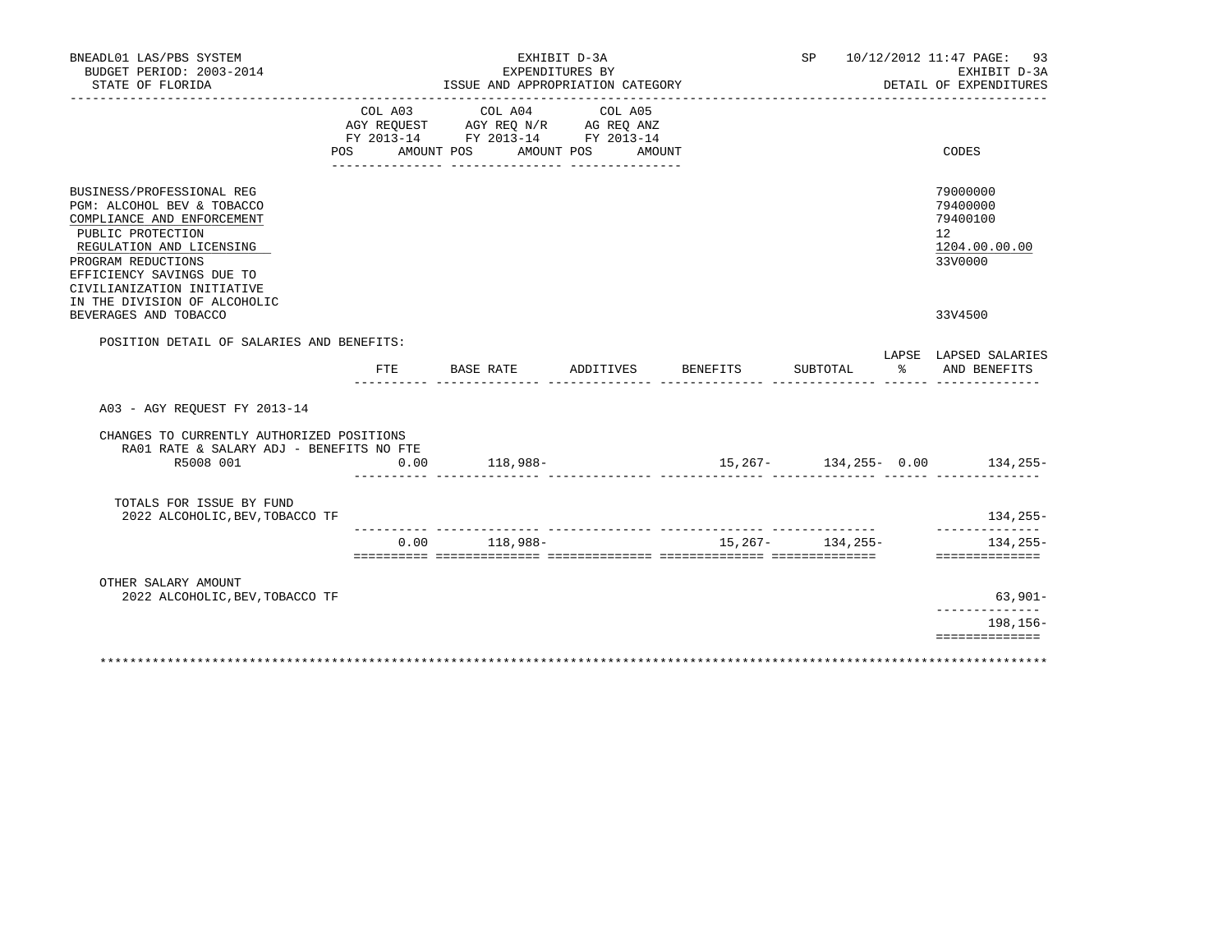| BNEADL01 LAS/PBS SYSTEM<br>BUDGET PERIOD: 2003-2014<br>STATE OF FLORIDA |        | EXHIBIT D-3A<br>EXPENDITURES BY                                        | ISSUE AND APPROPRIATION CATEGORY | SP 10/12/2012 11:47 PAGE: 94<br>EXHIBIT D-3A<br>DETAIL OF EXPENDITURES |
|-------------------------------------------------------------------------|--------|------------------------------------------------------------------------|----------------------------------|------------------------------------------------------------------------|
|                                                                         |        | COL A03 COL A04 COL A05                                                |                                  |                                                                        |
|                                                                         |        | AGY REQUEST AGY REQ N/R AG REQ ANZ<br>FY 2013-14 FY 2013-14 FY 2013-14 |                                  |                                                                        |
|                                                                         |        | POS AMOUNT POS AMOUNT POS                                              | AMOUNT                           | CODES                                                                  |
| BUSINESS/PROFESSIONAL REG                                               |        |                                                                        |                                  | 79000000                                                               |
| PGM: ALCOHOL BEV & TOBACCO                                              |        |                                                                        |                                  | 79400000                                                               |
| COMPLIANCE AND ENFORCEMENT                                              |        |                                                                        |                                  | 79400100                                                               |
| PUBLIC PROTECTION                                                       |        |                                                                        |                                  | $12^{\circ}$                                                           |
| REGULATION AND LICENSING                                                |        |                                                                        |                                  | 1204.00.00.00                                                          |
| STATE FUNDING REDUCTIONS                                                |        |                                                                        |                                  | 3300000                                                                |
| ELIMINATE SALARY ADJUSTMENT IN                                          |        |                                                                        |                                  |                                                                        |
| FEDERAL GRANTS TRUST FUND FOR THE                                       |        |                                                                        |                                  |                                                                        |
| DIVISION OF ALCOHOLIC BEVERAGES AND                                     |        |                                                                        |                                  |                                                                        |
| TOBACCO                                                                 |        |                                                                        |                                  | 3300240                                                                |
| SALARIES AND BENEFITS                                                   |        |                                                                        |                                  | 010000                                                                 |
| FEDERAL GRANTS TRUST FUND -FEDERL                                       | $842-$ |                                                                        |                                  | 2261 3                                                                 |
|                                                                         |        |                                                                        |                                  |                                                                        |
| AGENCY ISSUE NARRATIVE:                                                 |        |                                                                        |                                  |                                                                        |
| 2013-2014 BUDGET YEAR NARRATIVE:                                        |        |                                                                        | TT COMPONENT? NO                 |                                                                        |

 The Department of Business and Professional Regulation's Division of Alcoholic Beverages and Tobacco (ABT) requests a reduction of \$842 in the Salaries and Benefits appropriation in the Division's Compliance and Enforcement budget entity within the Federal Grants Trust Fund.

 From August 27-30, 2012, the City of Tampa hosted the Republican National Convention (RNC). ABT sworn personnel assisted in security duties as assigned by the Florida Department of Law Enforcement (FDLE) during the event. The Division received a Fiscal Year 2012-13 appropriation of \$50,436 in Salaries and Benefits within the Federal Grants Trust Fund to receive and process reimbursements from the City of Tampa for overtime costs incurred as a result of the RNC event.

 As part of the Legislative Budget Request Start-up process, adjustments for health insurance and retirement that are made in the Salaries and Benefits appropriation category during the current fiscal year are carried forward and annualized into the base budget for the next fiscal year. Adjustments totaling \$842 will be made this fiscal year to the Salaries and Benefits appropriation in the Federal Grants Trust Fund and have been included in the Division's base budget for Fiscal Year 2013-14. Since the original appropriation of \$50,436 in the Federal Grants Trust Fund is non-recurring and will not be appropriated in Fiscal Year 2013-14, the adjustments for \$842 are not needed and should be eliminated from the Division's base budget.

 In order to eliminate just the salaries and benefit amount of \$842 (no rate or FTE) from the base budget the OAD transaction was used. \*\*\*\*\*\*\*\*\*\*\*\*\*\*\*\*\*\*\*\*\*\*\*\*\*\*\*\*\*\*\*\*\*\*\*\*\*\*\*\*\*\*\*\*\*\*\*\*\*\*\*\*\*\*\*\*\*\*\*\*\*\*\*\*\*\*\*\*\*\*\*\*\*\*\*\*\*\*\*\*\*\*\*\*\*\*\*\*\*\*\*\*\*\*\*\*\*\*\*\*\*\*\*\*\*\*\*\*\*\*\*\*\*\*\*\*\*\*\*\*\*\*\*\*\*\*\*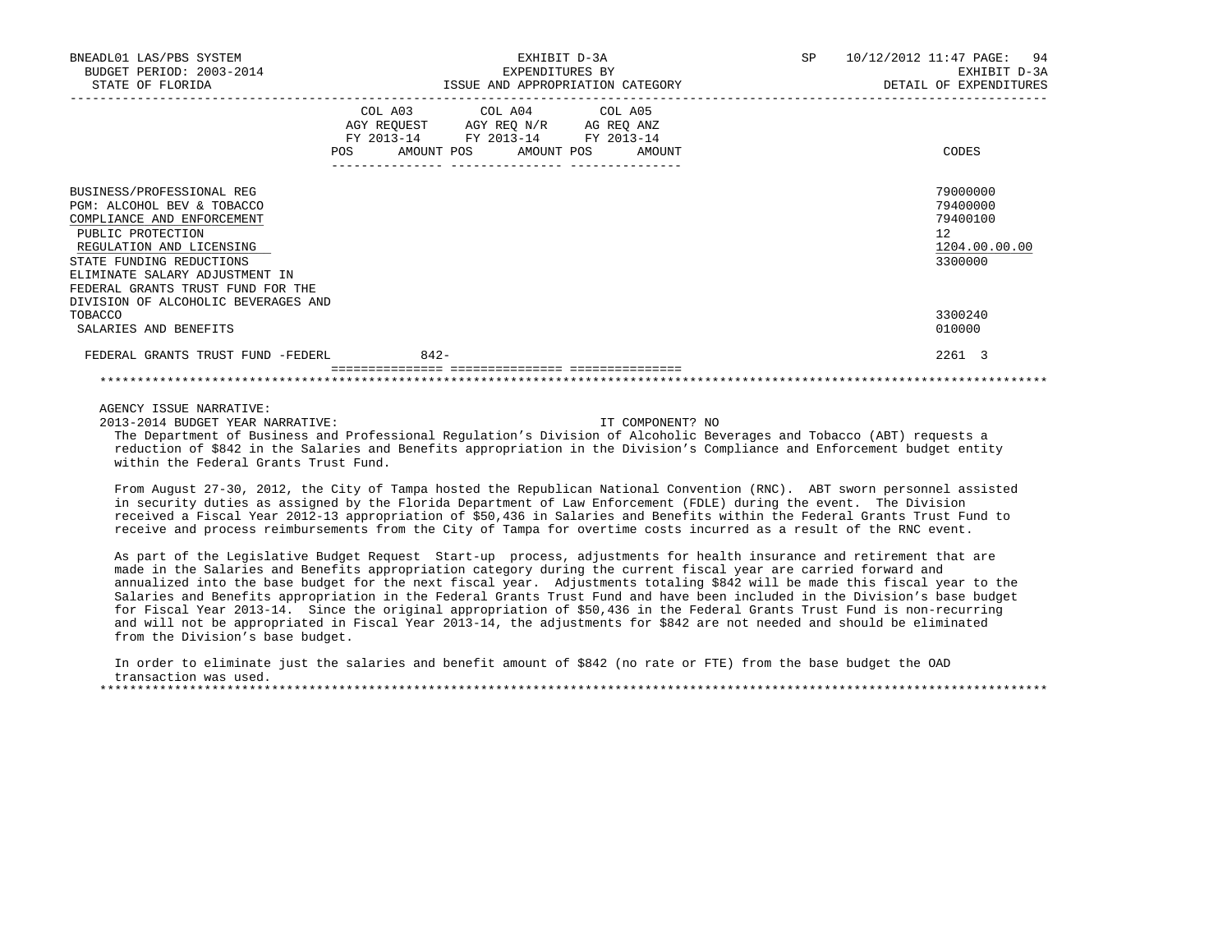| BNEADL01 LAS/PBS SYSTEM<br>BUDGET PERIOD: 2003-2014<br>STATE OF FLORIDA                                                                                                                                                                                                          |                           | ISSUE AND APPROPRIATION CATEGORY                                                  | EXHIBIT D-3A<br>EXPENDITURES BY<br>---------------- |          | SP 10/12/2012 11:47 PAGE: 95<br>EXHIBIT D-3A<br>DETAIL OF EXPENDITURES |
|----------------------------------------------------------------------------------------------------------------------------------------------------------------------------------------------------------------------------------------------------------------------------------|---------------------------|-----------------------------------------------------------------------------------|-----------------------------------------------------|----------|------------------------------------------------------------------------|
|                                                                                                                                                                                                                                                                                  | COL A03<br>POS AMOUNT POS | COL A04<br>AGY REQUEST AGY REQ N/R AG REQ ANZ<br>FY 2013-14 FY 2013-14 FY 2013-14 | COL A05<br>AMOUNT POS AMOUNT                        |          | CODES                                                                  |
| BUSINESS/PROFESSIONAL REG<br>PGM: ALCOHOL BEV & TOBACCO<br>COMPLIANCE AND ENFORCEMENT<br>PUBLIC PROTECTION<br>REGULATION AND LICENSING<br>STATE FUNDING REDUCTIONS<br>ELIMINATE SALARY ADJUSTMENT IN<br>FEDERAL GRANTS TRUST FUND FOR THE<br>DIVISION OF ALCOHOLIC BEVERAGES AND |                           |                                                                                   |                                                     |          | 79000000<br>79400000<br>79400100<br>12<br>1204.00.00.00<br>3300000     |
| TOBACCO                                                                                                                                                                                                                                                                          |                           |                                                                                   |                                                     |          | 3300240                                                                |
| POSITION DETAIL OF SALARIES AND BENEFITS:                                                                                                                                                                                                                                        |                           | FTE BASE RATE ADDITIVES BENEFITS                                                  |                                                     | SUBTOTAL | LAPSE LAPSED SALARIES<br>% AND BENEFITS                                |
| A03 - AGY REOUEST FY 2013-14<br>CHANGES TO CURRENTLY AUTHORIZED POSITIONS<br>OTHER SALARY AMOUNT<br>2261 FEDERAL GRANTS TRUST FUND                                                                                                                                               |                           |                                                                                   |                                                     |          | 842-                                                                   |
|                                                                                                                                                                                                                                                                                  |                           |                                                                                   |                                                     |          | $842 -$<br>==============                                              |
|                                                                                                                                                                                                                                                                                  |                           |                                                                                   |                                                     |          |                                                                        |
| HUMAN RESOURCE DEVELOPMENT<br>(TRAINING AND EDUCATION)<br>LAW ENFORCEMENT TRAINING -<br>UTILIZATION OF FORFEITURE FUNDS                                                                                                                                                          |                           |                                                                                   |                                                     |          | 3800000                                                                |
| FROM FEDERAL LAW ENFORCEMENT TRUST<br><b>FUND</b><br><b>EXPENSES</b>                                                                                                                                                                                                             |                           |                                                                                   |                                                     |          | 3801500<br>040000                                                      |
| FED LAW ENFORCEMENT TF -FEDERL 144,320 144,320                                                                                                                                                                                                                                   |                           |                                                                                   |                                                     |          | 2719 3                                                                 |
|                                                                                                                                                                                                                                                                                  |                           |                                                                                   |                                                     |          |                                                                        |
| AGENCY ISSUE NARRATIVE:                                                                                                                                                                                                                                                          |                           |                                                                                   |                                                     |          |                                                                        |

2013-2014 BUDGET YEAR NARRATIVE: IT COMPONENT? NO

 The Department of Business and Professional Regulation's Division of Alcoholic Beverages and Tobacco requests \$144,320 of Expense budget authority in the Federal Law Enforcement Trust Fund in order to utilize federal forfeiture funds for training the Division's law enforcement officers.

 The Bureau of Law Enforcement participates in joint law enforcement operations with federal agencies throughout the state, which frequently result in court-ordered property and currency forfeitures. The unencumbered funds in the Forfeiture account as of August 31, 2012 are \$890,626 (\$998,504 balance in account, less \$107,878, current year budget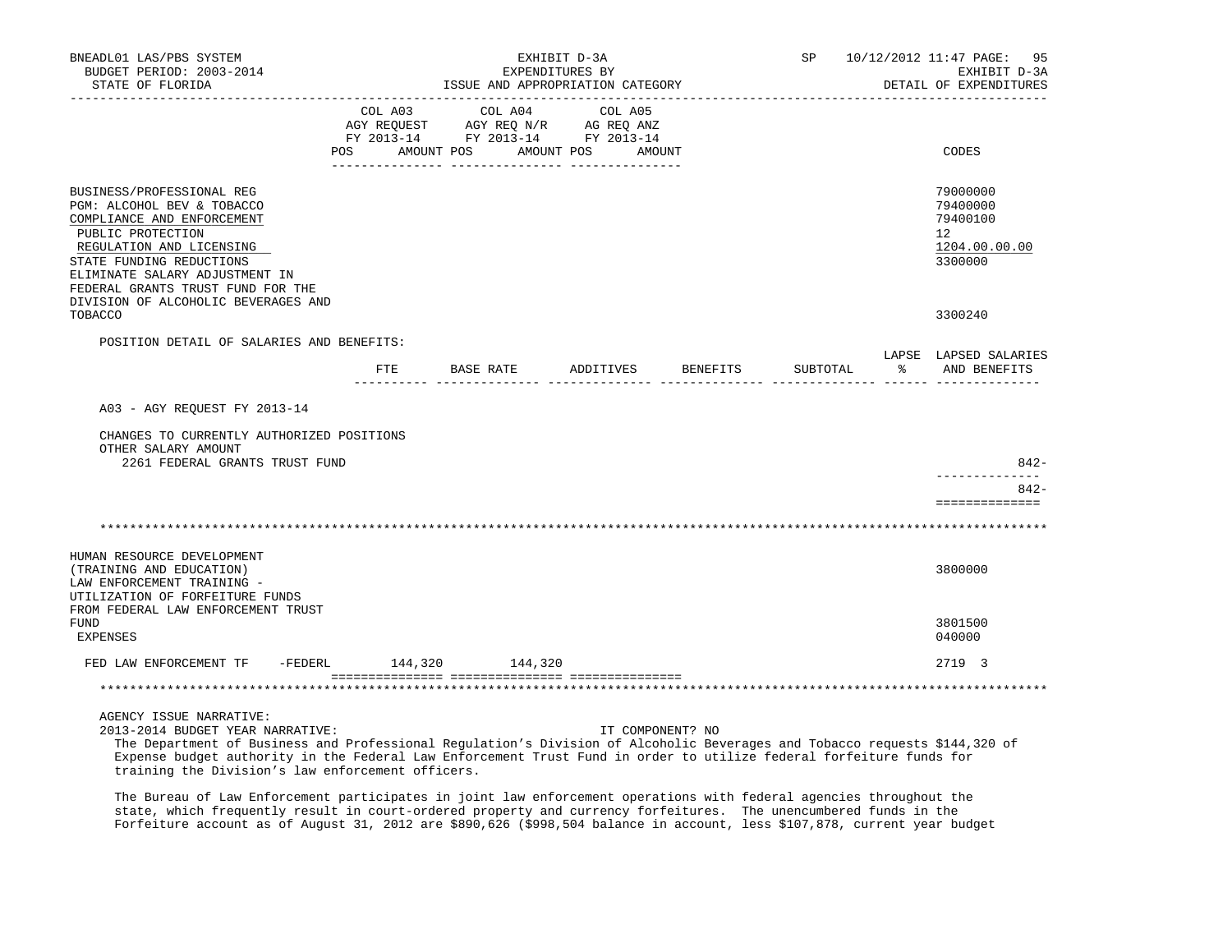| BNEADL01 LAS/PBS SYSTEM<br>BUDGET PERIOD: 2003-2014<br>STATE OF FLORIDA                                                                                                                          | EXHIBIT D-3A<br>EXPENDITURES BY<br>ISSUE AND APPROPRIATION CATEGORY                                                                                      | SP | 10/12/2012 11:47 PAGE: 96<br>EXHIBIT D-3A<br>DETAIL OF EXPENDITURES             |
|--------------------------------------------------------------------------------------------------------------------------------------------------------------------------------------------------|----------------------------------------------------------------------------------------------------------------------------------------------------------|----|---------------------------------------------------------------------------------|
|                                                                                                                                                                                                  | COL A03 COL A04 COL A05<br>AGY REQUEST AGY REQ N/R AG REQ ANZ<br>FY 2013-14 FY 2013-14 FY 2013-14<br>POS AMOUNT POS AMOUNT POS AMOUNT<br>--------------- |    | CODES                                                                           |
| BUSINESS/PROFESSIONAL REG<br>PGM: ALCOHOL BEV & TOBACCO<br>COMPLIANCE AND ENFORCEMENT<br>PUBLIC PROTECTION<br>REGULATION AND LICENSING<br>HUMAN RESOURCE DEVELOPMENT<br>(TRAINING AND EDUCATION) |                                                                                                                                                          |    | 79000000<br>79400000<br>79400100<br>12 <sup>°</sup><br>1204.00.00.00<br>3800000 |
| LAW ENFORCEMENT TRAINING -<br>UTILIZATION OF FORFEITURE FUNDS<br>FROM FEDERAL LAW ENFORCEMENT TRUST<br>FUND                                                                                      |                                                                                                                                                          |    | 3801500                                                                         |

 authority). Forfeiture funds are considered nonrecurring for the purpose of state budgeting because the timing, frequency and amount of forfeitures received by an agency cannot be accurately projected or even anticipated. Therefore, budget authority to expend federal forfeiture receipts must be requested and approved each year prior to utilizing the funds.

 This request includes training for the Division's Special Response Team, Specialized Undercover Training, Specialized Command Officer Training and a Law Enforcement Supervisor Workshop.

 The 3-day SRT training focuses on maximizing the efficiency and effectiveness of response efforts during a declared State of Emergency, such as a hurricane. The training costs include meals and lodging for the 40 SRT team members.

 The Specialized Undercover Training program is needed due to the agency's new direction and will focus on undercover operations conducted in establishments licensed by the division. The training is designed for law enforcement officers who are inexperienced in undercover operations as well as those who have experience working undercover but need refresher training. The basic portion of the course will be essential for undercover officers and definitely provide the experienced officers with a solid reminder of important principles of working undercover. The course will move into advanced undercover techniques and audio/video surveillance techniques which are rapidly changing with the introduction of new technology. The "survival" portion of the classroom instruction is critical for all undercover officers and will assist them in keeping themselves and the public safe while working in an undercover capacity. Officers who participate in covert operations are not born with the talents, knowledge and skills needed to perform effectively and safely in undercover situations. These talents, knowledge and skills are developed from experience, hard work and training. This program will provide officers with the techniques, skills and survival tactics necessary to develop or compliment their present undercover experience. Many times this can make the difference between success or failure and life or death.

 Specialized Command Officer Training provides a comprehensive overview of management practices. The Command Officers Development Course is offered in five (5) two-week segments over a five-month period. Topics will include developing the strategic direction of an organization; enhancing internal communications; developing alternative solutions to specific problems; preparing a formal staff study; plan, implement, and evaluate focused policing strategies; developing rules, regulations, policies and procedures to meet needs, comply with law, and meet CALEA standards; personnel issues; risk management strategies; effectiveness and the efficiency of the organization's police operations; identifying cost centers and assigning unit costs to enhance organization productivity; and understanding internal affairs and the need to establish high ethical standards for police personnel.

 Participants in the Law Enforcement Officer Workshop will gain an understanding of how to apply basic leadership knowledge, skills, and abilities (KSA) in order to obtain the highest level of performance and accountability. This program focuses the new law enforcement leader's skill base in the three key enablers of human capital leadership: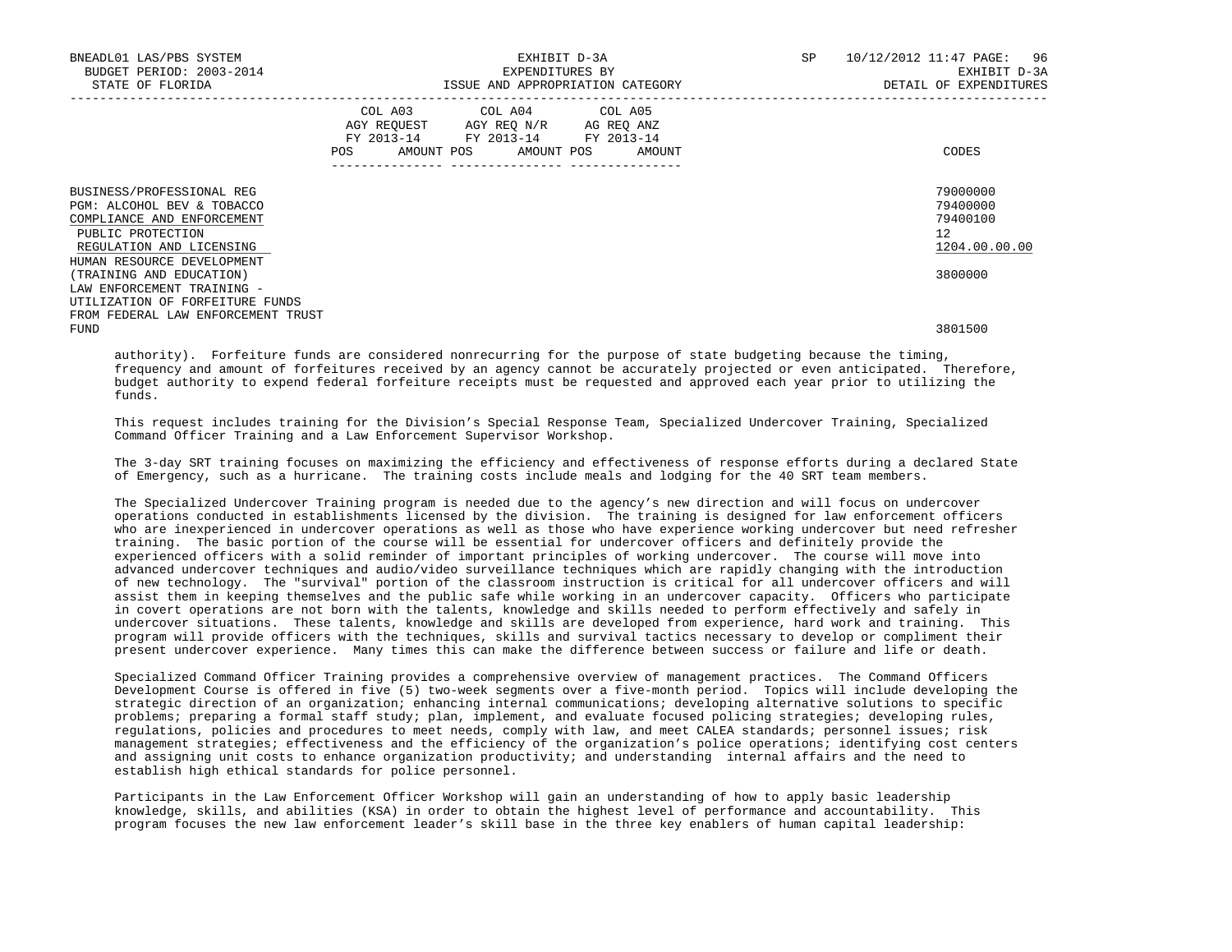| BNEADL01 LAS/PBS SYSTEM<br>BUDGET PERIOD: 2003-2014<br>STATE OF FLORIDA                                                                                                                                                                          |         | EXHIBIT D-3A<br>EXPENDITURES BY<br>ISSUE AND APPROPRIATION CATEGORY                               |  | SP | 10/12/2012 11:47 PAGE: 97<br>EXHIBIT D-3A<br>DETAIL OF EXPENDITURES |
|--------------------------------------------------------------------------------------------------------------------------------------------------------------------------------------------------------------------------------------------------|---------|---------------------------------------------------------------------------------------------------|--|----|---------------------------------------------------------------------|
|                                                                                                                                                                                                                                                  |         | COL A03 COL A04 COL A05<br>AGY REQUEST AGY REQ N/R AG REQ ANZ<br>FY 2013-14 FY 2013-14 FY 2013-14 |  |    |                                                                     |
|                                                                                                                                                                                                                                                  | POS FOR | AMOUNT POS AMOUNT POS AMOUNT                                                                      |  |    | CODES                                                               |
| BUSINESS/PROFESSIONAL REG                                                                                                                                                                                                                        |         |                                                                                                   |  |    | 79000000                                                            |
| PGM: ALCOHOL BEV & TOBACCO                                                                                                                                                                                                                       |         |                                                                                                   |  |    | 79400000                                                            |
| COMPLIANCE AND ENFORCEMENT<br>PUBLIC PROTECTION                                                                                                                                                                                                  |         |                                                                                                   |  |    | 79400100<br>$12^{\circ}$                                            |
| REGULATION AND LICENSING                                                                                                                                                                                                                         |         |                                                                                                   |  |    | 1204.00.00.00                                                       |
| HUMAN RESOURCE DEVELOPMENT                                                                                                                                                                                                                       |         |                                                                                                   |  |    |                                                                     |
| (TRAINING AND EDUCATION)                                                                                                                                                                                                                         |         |                                                                                                   |  |    | 3800000                                                             |
| LAW ENFORCEMENT TRAINING -                                                                                                                                                                                                                       |         |                                                                                                   |  |    |                                                                     |
| UTILIZATION OF FORFEITURE FUNDS                                                                                                                                                                                                                  |         |                                                                                                   |  |    |                                                                     |
| FROM FEDERAL LAW ENFORCEMENT TRUST                                                                                                                                                                                                               |         |                                                                                                   |  |    |                                                                     |
| FUND                                                                                                                                                                                                                                             |         |                                                                                                   |  |    | 3801500                                                             |
| people, process, and technology. The program focuses heavily on the most important enabler of human capital leadership<br>"people." This program addresses the competencies needed to be effective as a leader in the law enforcement community. |         |                                                                                                   |  |    |                                                                     |

 The lack of providing proper training that can enhance public safety and the safety of law enforcement officers in high risk operations could place undue liability on the agency in the event that an injury or death occurred during an operation.

Five Year Statewide Strategic Plan for Economic Development:

#25 Improve the efficiency and effectiveness of government agencies at all levels.

| Expenses                        | \$144,320  |         |               |
|---------------------------------|------------|---------|---------------|
|                                 |            |         |               |
| TOTAL: REGULATION AND LICENSING |            |         | 1204.00.00.00 |
| BY FUND TYPE                    |            |         |               |
|                                 | 188.75     |         |               |
| TRUST FUNDS                     | 15,157,991 | 219,320 | 2000          |
| SALARY RATE 8,601,321           |            |         |               |
|                                 |            |         |               |
|                                 |            |         |               |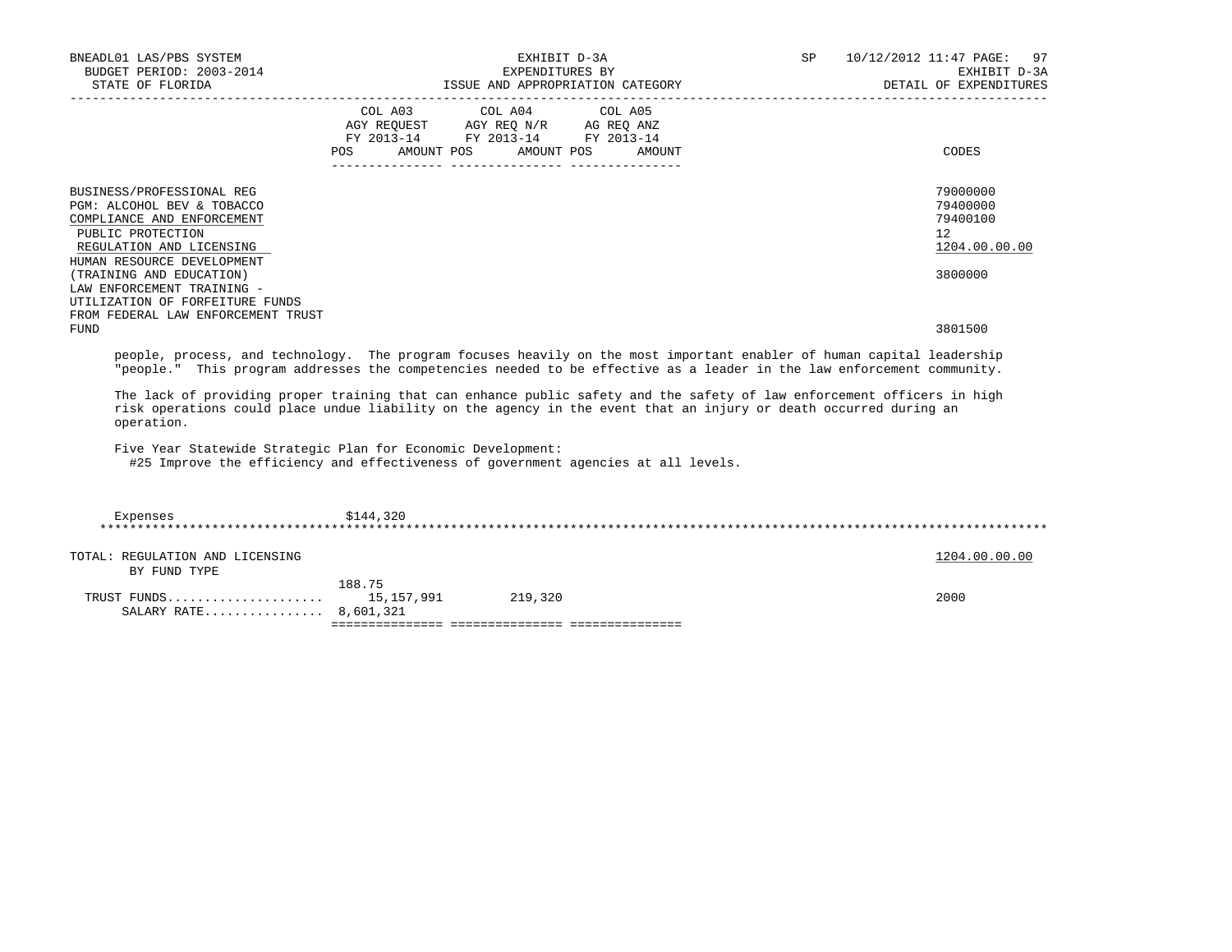| COL A03<br>COL A04<br>COL A05<br>AGY REQUEST AGY REQ N/R AG REQ ANZ<br>FY 2013-14 FY 2013-14 FY 2013-14<br>AMOUNT POS AMOUNT POS AMOUNT<br>CODES<br>POS<br>BUSINESS/PROFESSIONAL REG<br>PGM: ALCOHOL BEV & TOBACCO<br>STANDARDS AND LICENSURE<br>PUBLIC PROTECTION<br>12 <sup>°</sup><br>REGULATION AND LICENSING<br>ESTIMATED EXPENDITURES<br>ESTIMATED EXPENDITURES - OPERATIONS<br>SALARY RATE<br>000000<br>SALARY RATE 2,326,263<br>010000<br>SALARIES AND BENEFITS<br>59.50<br>ALCOHOLIC, BEV, TOBACCO TF - STATE 3, 273, 278<br>OTHER PERSONAL SERVICES<br>030000<br>ALCOHOLIC, BEV, TOBACCO TF -STATE<br>800<br>040000<br><b>EXPENSES</b><br>ALCOHOLIC, BEV, TOBACCO TF - STATE 565, 580<br>060000<br>OPERATING CAPITAL OUTLAY<br>ALCOHOLIC, BEV, TOBACCO TF - STATE<br>5,000<br>100000<br>SPECIAL CATEGORIES<br>100777<br>CONTRACTED SERVICES<br>ALCOHOLIC, BEV, TOBACCO TF - STATE 17, 733<br>103241<br>RISK MANAGEMENT INSURANCE<br>ALCOHOLIC, BEV, TOBACCO TF - STATE 14, 837<br>103290<br>SALARY INCENTIVE PAYMENTS | BNEADL01 LAS/PBS SYSTEM<br>BUDGET PERIOD: 2003-2014<br>STATE OF FLORIDA<br>_______________ |  | EXHIBIT D-3A<br>EXPENDITURES BY<br>ISSUE AND APPROPRIATION CATEGORY |  | SP | 10/12/2012 11:47 PAGE:<br>98<br>EXHIBIT D-3A<br>DETAIL OF EXPENDITURES  |
|---------------------------------------------------------------------------------------------------------------------------------------------------------------------------------------------------------------------------------------------------------------------------------------------------------------------------------------------------------------------------------------------------------------------------------------------------------------------------------------------------------------------------------------------------------------------------------------------------------------------------------------------------------------------------------------------------------------------------------------------------------------------------------------------------------------------------------------------------------------------------------------------------------------------------------------------------------------------------------------------------------------------------------|--------------------------------------------------------------------------------------------|--|---------------------------------------------------------------------|--|----|-------------------------------------------------------------------------|
|                                                                                                                                                                                                                                                                                                                                                                                                                                                                                                                                                                                                                                                                                                                                                                                                                                                                                                                                                                                                                                 |                                                                                            |  |                                                                     |  |    |                                                                         |
|                                                                                                                                                                                                                                                                                                                                                                                                                                                                                                                                                                                                                                                                                                                                                                                                                                                                                                                                                                                                                                 |                                                                                            |  |                                                                     |  |    | 79000000<br>79400000<br>79400200<br>1204.00.00.00<br>1000000<br>1001000 |
|                                                                                                                                                                                                                                                                                                                                                                                                                                                                                                                                                                                                                                                                                                                                                                                                                                                                                                                                                                                                                                 |                                                                                            |  |                                                                     |  |    |                                                                         |
|                                                                                                                                                                                                                                                                                                                                                                                                                                                                                                                                                                                                                                                                                                                                                                                                                                                                                                                                                                                                                                 |                                                                                            |  |                                                                     |  |    | 2022 1                                                                  |
|                                                                                                                                                                                                                                                                                                                                                                                                                                                                                                                                                                                                                                                                                                                                                                                                                                                                                                                                                                                                                                 |                                                                                            |  |                                                                     |  |    |                                                                         |
|                                                                                                                                                                                                                                                                                                                                                                                                                                                                                                                                                                                                                                                                                                                                                                                                                                                                                                                                                                                                                                 |                                                                                            |  |                                                                     |  |    | 2022 1                                                                  |
|                                                                                                                                                                                                                                                                                                                                                                                                                                                                                                                                                                                                                                                                                                                                                                                                                                                                                                                                                                                                                                 |                                                                                            |  |                                                                     |  |    |                                                                         |
|                                                                                                                                                                                                                                                                                                                                                                                                                                                                                                                                                                                                                                                                                                                                                                                                                                                                                                                                                                                                                                 |                                                                                            |  |                                                                     |  |    | 2022 1                                                                  |
|                                                                                                                                                                                                                                                                                                                                                                                                                                                                                                                                                                                                                                                                                                                                                                                                                                                                                                                                                                                                                                 |                                                                                            |  |                                                                     |  |    |                                                                         |
|                                                                                                                                                                                                                                                                                                                                                                                                                                                                                                                                                                                                                                                                                                                                                                                                                                                                                                                                                                                                                                 |                                                                                            |  |                                                                     |  |    | 2022 1                                                                  |
|                                                                                                                                                                                                                                                                                                                                                                                                                                                                                                                                                                                                                                                                                                                                                                                                                                                                                                                                                                                                                                 |                                                                                            |  |                                                                     |  |    |                                                                         |
|                                                                                                                                                                                                                                                                                                                                                                                                                                                                                                                                                                                                                                                                                                                                                                                                                                                                                                                                                                                                                                 |                                                                                            |  |                                                                     |  |    | 2022 1                                                                  |
|                                                                                                                                                                                                                                                                                                                                                                                                                                                                                                                                                                                                                                                                                                                                                                                                                                                                                                                                                                                                                                 |                                                                                            |  |                                                                     |  |    |                                                                         |
|                                                                                                                                                                                                                                                                                                                                                                                                                                                                                                                                                                                                                                                                                                                                                                                                                                                                                                                                                                                                                                 |                                                                                            |  |                                                                     |  |    | 2022 1                                                                  |
|                                                                                                                                                                                                                                                                                                                                                                                                                                                                                                                                                                                                                                                                                                                                                                                                                                                                                                                                                                                                                                 |                                                                                            |  |                                                                     |  |    |                                                                         |
| ALCOHOLIC, BEV, TOBACCO TF - STATE<br>3,120                                                                                                                                                                                                                                                                                                                                                                                                                                                                                                                                                                                                                                                                                                                                                                                                                                                                                                                                                                                     |                                                                                            |  |                                                                     |  |    | 2022 1                                                                  |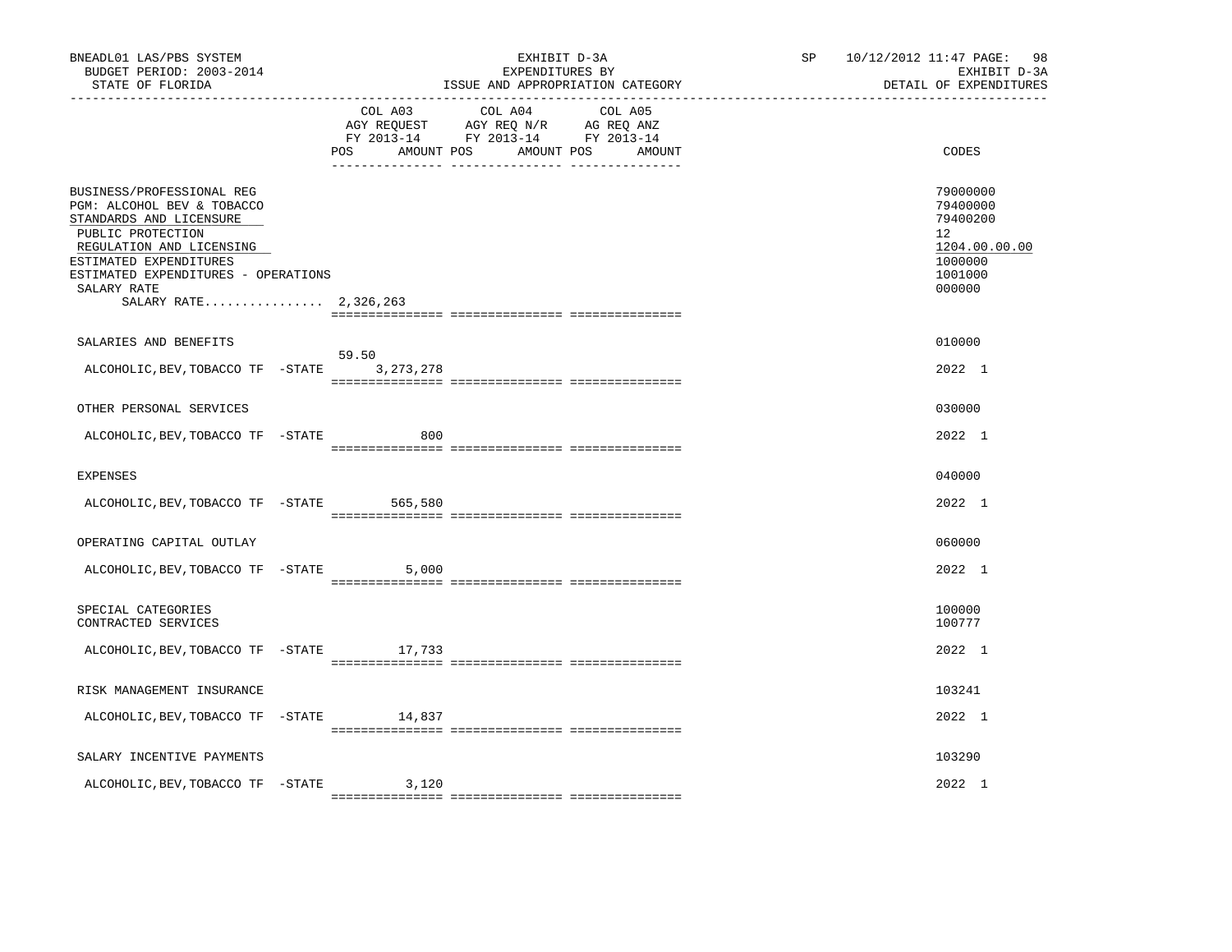| BNEADL01 LAS/PBS SYSTEM<br>BUDGET PERIOD: 2003-2014<br>STATE OF FLORIDA                                                                                                                                                                                                                             | EXHIBIT D-3A<br>EXPENDITURES BY<br>ISSUE AND APPROPRIATION CATEGORY                                                                      | SP 10/12/2012 11:47 PAGE: 99 | EXHIBIT D-3A<br>DETAIL OF EXPENDITURES                                                                                   |
|-----------------------------------------------------------------------------------------------------------------------------------------------------------------------------------------------------------------------------------------------------------------------------------------------------|------------------------------------------------------------------------------------------------------------------------------------------|------------------------------|--------------------------------------------------------------------------------------------------------------------------|
|                                                                                                                                                                                                                                                                                                     | COL A03 COL A04<br>COL A05<br>AGY REQUEST AGY REQ N/R AG REQ ANZ<br>FY 2013-14 FY 2013-14 FY 2013-14<br>POS AMOUNT POS AMOUNT POS AMOUNT |                              | CODES                                                                                                                    |
| BUSINESS/PROFESSIONAL REG<br>PGM: ALCOHOL BEV & TOBACCO<br>STANDARDS AND LICENSURE<br>PUBLIC PROTECTION<br>REGULATION AND LICENSING<br>ESTIMATED EXPENDITURES<br>ESTIMATED EXPENDITURES - OPERATIONS<br>SPECIAL CATEGORIES<br>LEASE/PURCHASE/EQUIPMENT<br>ALCOHOLIC, BEV, TOBACCO TF - STATE 9, 389 |                                                                                                                                          |                              | 79000000<br>79400000<br>79400200<br>12 <sup>7</sup><br>1204.00.00.00<br>1000000<br>1001000<br>100000<br>105281<br>2022 1 |
| TR/DMS/HR SVCS/STW CONTRCT                                                                                                                                                                                                                                                                          |                                                                                                                                          |                              | 107040                                                                                                                   |
| ALCOHOLIC, BEV, TOBACCO TF - STATE 21, 122                                                                                                                                                                                                                                                          |                                                                                                                                          |                              | $2022 \quad 1$                                                                                                           |
| TOTAL: ESTIMATED EXPENDITURES - OPERATIONS<br>TOTAL POSITIONS 59.50<br>TOTAL ISSUE 3,910,859<br>TOTAL SALARY RATE 2,326,263                                                                                                                                                                         |                                                                                                                                          |                              | 1001000                                                                                                                  |
| CASUALTY INSURANCE PREMIUM<br>ADJUSTMENT<br>SPECIAL CATEGORIES<br>RISK MANAGEMENT INSURANCE<br>ALCOHOLIC, BEV, TOBACCO TF - STATE 3,701-                                                                                                                                                            |                                                                                                                                          |                              | 1001090<br>100000<br>103241<br>2022 1                                                                                    |
| FLORIDA RETIREMENT SYSTEM<br>CONTRIBUTION ADJUSTMENT FOR<br>FISCAL YEAR 2012-2013<br>SALARIES AND BENEFITS                                                                                                                                                                                          |                                                                                                                                          |                              | 1001240<br>010000                                                                                                        |
| ALCOHOLIC, BEV, TOBACCO TF - STATE 8, 241                                                                                                                                                                                                                                                           |                                                                                                                                          |                              | 2022 1                                                                                                                   |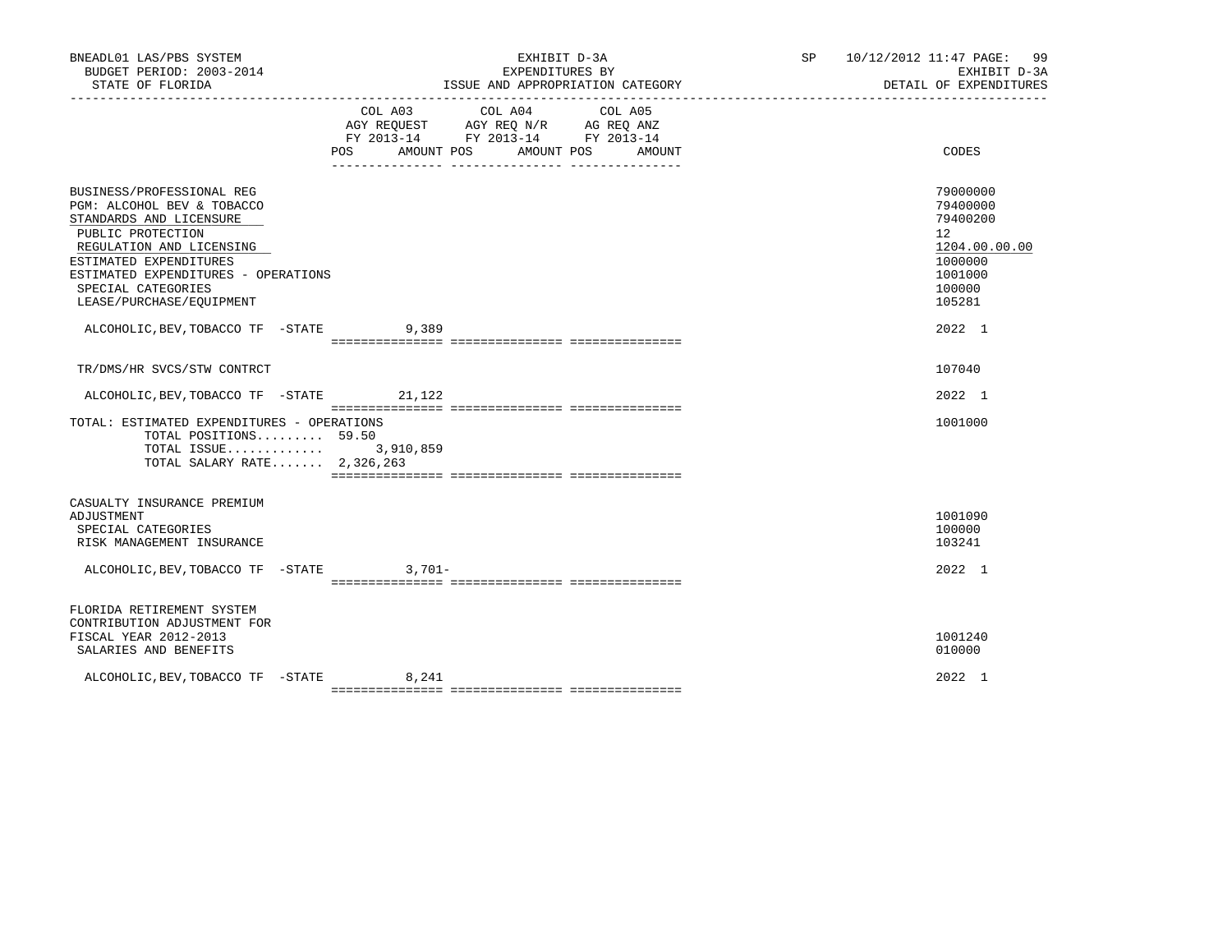| BNEADL01 LAS/PBS SYSTEM<br>BUDGET PERIOD: 2003-2014<br>STATE OF FLORIDA                                                                                                                                                         |                                                                                                                                                                              | EXHIBIT D-3A<br>EXPENDITURES BY<br>ISSUE AND APPROPRIATION CATEGORY | SP 10/12/2012 11:47 PAGE: 100<br>EXHIBIT D-3A<br>DETAIL OF EXPENDITURES |
|---------------------------------------------------------------------------------------------------------------------------------------------------------------------------------------------------------------------------------|------------------------------------------------------------------------------------------------------------------------------------------------------------------------------|---------------------------------------------------------------------|-------------------------------------------------------------------------|
|                                                                                                                                                                                                                                 | $\begin{tabular}{lcccc} COL A03 & COL A04 & COL A05 \\ AGY REQUEST & AGY REQ N/R & AG REQ ANZ \\ FY & 2013-14 & FY & 2013-14 & FY & 2013-14 \end{tabular}$<br>POS AMOUNT POS | AMOUNT POS AMOUNT                                                   | CODES                                                                   |
| BUSINESS/PROFESSIONAL REG<br>PGM: ALCOHOL BEV & TOBACCO<br>STANDARDS AND LICENSURE<br>PUBLIC PROTECTION<br>REGULATION AND LICENSING<br>ESTIMATED EXPENDITURES<br>ADJUSTMENT TO STATE HEALTH<br>INSURANCE PREMIUM CONTRIBUTION - |                                                                                                                                                                              |                                                                     | 79000000<br>79400000<br>79400200<br>12<br>1204.00.00.00<br>1000000      |
| FISCAL YEAR 2012-13<br>SALARIES AND BENEFITS                                                                                                                                                                                    |                                                                                                                                                                              |                                                                     | 1001830<br>010000                                                       |
| ALCOHOLIC, BEV, TOBACCO TF - STATE 7, 273                                                                                                                                                                                       |                                                                                                                                                                              |                                                                     | 2022 1                                                                  |
| REALLOCATION OF HUMAN RESOURCES<br>OUTSOURCING<br>SPECIAL CATEGORIES<br>TR/DMS/HR SVCS/STW CONTRCT                                                                                                                              |                                                                                                                                                                              |                                                                     | 1005900<br>100000<br>107040                                             |
| ALCOHOLIC, BEV, TOBACCO TF - STATE 10-                                                                                                                                                                                          |                                                                                                                                                                              |                                                                     | 2022 1                                                                  |
| ADJUSTMENTS TO CURRENT YEAR<br>ESTIMATED EXPENDITURES<br>TRANSFER FROM SALARIES AND BENEFITS<br>TO OTHER PERSONAL SERVICES -                                                                                                    |                                                                                                                                                                              |                                                                     | 1600000                                                                 |
| REAPPROVAL OF EOG #B7029 - DEDUCT<br>SALARIES AND BENEFITS                                                                                                                                                                      |                                                                                                                                                                              |                                                                     | 160F240<br>010000                                                       |
| ALCOHOLIC, BEV, TOBACCO TF - STATE 1,500-                                                                                                                                                                                       |                                                                                                                                                                              |                                                                     | $2022 \quad 1$                                                          |
|                                                                                                                                                                                                                                 |                                                                                                                                                                              |                                                                     |                                                                         |

AGENCY ISSUE NARRATIVE:

2013-2014 BUDGET YEAR NARRATIVE: IT COMPONENT? NO

 The Department of Business and Professional Regulation's Division of Alcoholic Beverages and Tobacco requests the continuation of a Fiscal Year 2012-13 budget transfer (EOG #B7029) requesting the transfer of \$1,500 from the Salaries and Benefits appropriation category to the Other Personal Services (OPS) appropriation category within the Division's Standards and Licensure budget entity. Executive Order 11-01 and 11-72 directed each agency to review existing rules and regulations to determine whether any rules and regulations should be modified or eliminated. It was determined through this review that several rules should be repealed or amended because they contain language that is not statutorily permissive, duplicative, or no longer necessary. Court reporters are used during Rule public hearings and must be paid from the OPS appropriation category and this category does not have sufficient budget authority for these payments. Approval of this issue will properly align budget authority to the needs of the Division and reduce the need for transfer requests in the future.

 The OAD transaction was used in order to transfer just Salaries and Benefits budget authority (no rate or FTE) and to the match the amount on the budget amendment.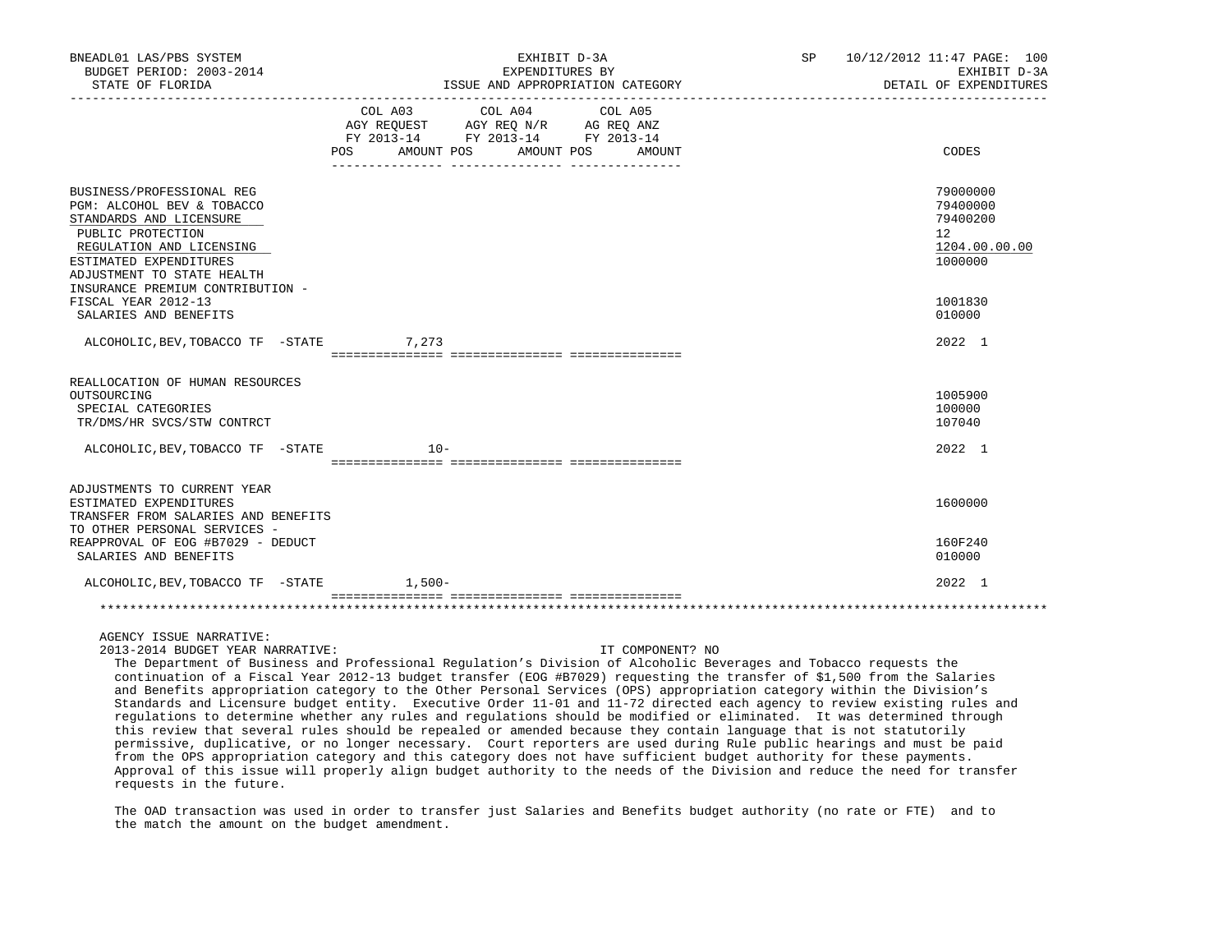| BNEADL01 LAS/PBS SYSTEM<br>BUDGET PERIOD: 2003-2014<br>STATE OF FLORIDA                                                                                                                                                                                                                                     |                                                                                                                                                                                         | EXHIBIT D-3A<br>EXPENDITURES BY |                  | ISSUE AND APPROPRIATION CATEGORY |          | SP 10/12/2012 11:47 PAGE: 101<br>EXHIBIT D-3A<br>DETAIL OF EXPENDITURES |                                                         |
|-------------------------------------------------------------------------------------------------------------------------------------------------------------------------------------------------------------------------------------------------------------------------------------------------------------|-----------------------------------------------------------------------------------------------------------------------------------------------------------------------------------------|---------------------------------|------------------|----------------------------------|----------|-------------------------------------------------------------------------|---------------------------------------------------------|
|                                                                                                                                                                                                                                                                                                             | $\begin{tabular}{lcccc} COL A03 & COL A04 & COL A05 \\ AGY REQUEST & AGY REQ N/R & AG REQ ANZ \\ FY & 2013-14 & FY & 2013-14 & FY & 2013-14 \end{tabular}$<br>POS AMOUNT POS AMOUNT POS |                                 | AMOUNT           |                                  |          |                                                                         | CODES                                                   |
|                                                                                                                                                                                                                                                                                                             |                                                                                                                                                                                         |                                 |                  |                                  |          |                                                                         |                                                         |
| BUSINESS/PROFESSIONAL REG<br>PGM: ALCOHOL BEV & TOBACCO<br>STANDARDS AND LICENSURE<br>PUBLIC PROTECTION<br>REGULATION AND LICENSING                                                                                                                                                                         |                                                                                                                                                                                         |                                 |                  |                                  |          |                                                                         | 79000000<br>79400000<br>79400200<br>12<br>1204.00.00.00 |
| ADJUSTMENTS TO CURRENT YEAR<br>ESTIMATED EXPENDITURES<br>TRANSFER FROM SALARIES AND BENEFITS<br>TO OTHER PERSONAL SERVICES -                                                                                                                                                                                |                                                                                                                                                                                         |                                 |                  |                                  |          |                                                                         | 1600000                                                 |
| REAPPROVAL OF EOG #B7029 - DEDUCT                                                                                                                                                                                                                                                                           |                                                                                                                                                                                         |                                 |                  |                                  |          |                                                                         | 160F240                                                 |
| Salaries and Benefits (\$1,500)                                                                                                                                                                                                                                                                             |                                                                                                                                                                                         |                                 |                  |                                  |          |                                                                         |                                                         |
| POSITION DETAIL OF SALARIES AND BENEFITS:                                                                                                                                                                                                                                                                   |                                                                                                                                                                                         |                                 |                  |                                  |          |                                                                         |                                                         |
|                                                                                                                                                                                                                                                                                                             | FTE BASE RATE ADDITIVES BENEFITS                                                                                                                                                        |                                 |                  |                                  | SUBTOTAL |                                                                         | LAPSE LAPSED SALARIES<br>% AND BENEFITS                 |
| A03 - AGY REQUEST FY 2013-14                                                                                                                                                                                                                                                                                |                                                                                                                                                                                         |                                 |                  |                                  |          |                                                                         |                                                         |
| CHANGES TO CURRENTLY AUTHORIZED POSITIONS<br>OTHER SALARY AMOUNT                                                                                                                                                                                                                                            |                                                                                                                                                                                         |                                 |                  |                                  |          |                                                                         |                                                         |
| 2022 ALCOHOLIC, BEV, TOBACCO TF                                                                                                                                                                                                                                                                             |                                                                                                                                                                                         |                                 |                  |                                  |          |                                                                         | 1,500-<br>-------------                                 |
|                                                                                                                                                                                                                                                                                                             |                                                                                                                                                                                         |                                 |                  |                                  |          |                                                                         | $1,500-$<br>==============                              |
|                                                                                                                                                                                                                                                                                                             |                                                                                                                                                                                         |                                 |                  |                                  |          |                                                                         |                                                         |
| TRANSFER TO OTHER PERSONAL SERVICES<br>FROM SALARIES AND BENEFITS -                                                                                                                                                                                                                                         |                                                                                                                                                                                         |                                 |                  |                                  |          |                                                                         |                                                         |
| REAPPROVAL OF EOG #B7029 - ADD<br>OTHER PERSONAL SERVICES                                                                                                                                                                                                                                                   |                                                                                                                                                                                         |                                 |                  |                                  |          |                                                                         | 160F250<br>030000                                       |
| ALCOHOLIC, BEV, TOBACCO TF - STATE 1,500                                                                                                                                                                                                                                                                    |                                                                                                                                                                                         |                                 |                  |                                  |          |                                                                         | 2022 1                                                  |
|                                                                                                                                                                                                                                                                                                             |                                                                                                                                                                                         |                                 |                  |                                  |          |                                                                         |                                                         |
| AGENCY ISSUE NARRATIVE:<br>2013-2014 BUDGET YEAR NARRATIVE:<br>The Department of Business and Professional Regulation's Division of Alcoholic Beverages and Tobacco requests the<br>continuation of a Fiscal Year 2012-13 budget transfer (EOG #B7029) requesting the transfer of \$1,500 from the Salaries |                                                                                                                                                                                         |                                 | IT COMPONENT? NO |                                  |          |                                                                         |                                                         |

 and Benefits appropriation category to the Other Personal Services (OPS) appropriation category within the Division's Standards and Licensure budget entity. Executive Order 11-01 and 11-72 directed each agency to review existing rules and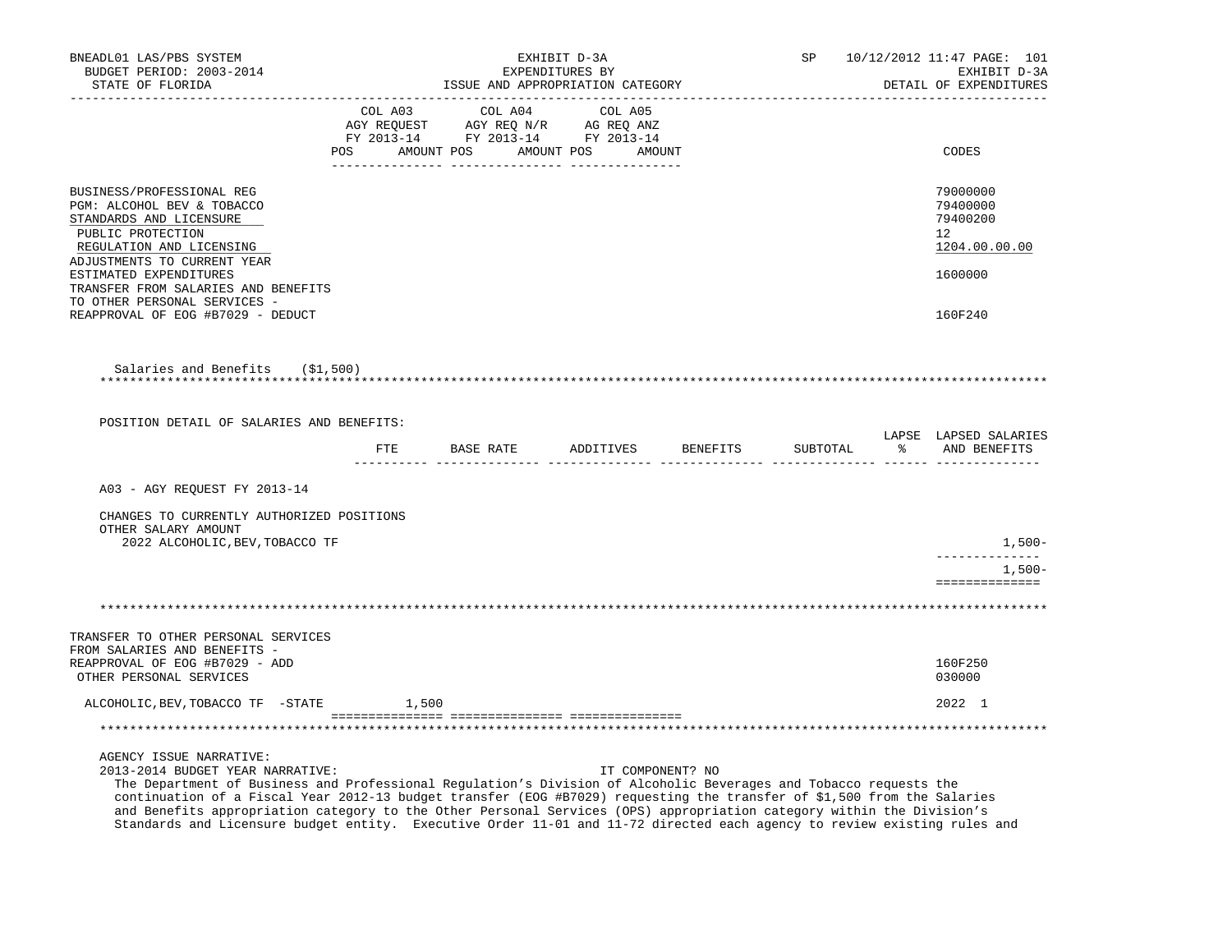| BNEADL01 LAS/PBS SYSTEM<br>BUDGET PERIOD: 2003-2014<br>STATE OF FLORIDA                                                                                                                                                                                             | EXHIBIT D-3A<br>EXPENDITURES BY<br>ISSUE AND APPROPRIATION CATEGORY                                                                                                                                                                                                                                                                                                                                                                                                                                                                                                                                                                                                                                                                                                                                                                                                                                                                                                                                                                                                                                                                                                                                                   | SP | 10/12/2012 11:47 PAGE: 102<br>EXHIBIT D-3A<br>DETAIL OF EXPENDITURES         |
|---------------------------------------------------------------------------------------------------------------------------------------------------------------------------------------------------------------------------------------------------------------------|-----------------------------------------------------------------------------------------------------------------------------------------------------------------------------------------------------------------------------------------------------------------------------------------------------------------------------------------------------------------------------------------------------------------------------------------------------------------------------------------------------------------------------------------------------------------------------------------------------------------------------------------------------------------------------------------------------------------------------------------------------------------------------------------------------------------------------------------------------------------------------------------------------------------------------------------------------------------------------------------------------------------------------------------------------------------------------------------------------------------------------------------------------------------------------------------------------------------------|----|------------------------------------------------------------------------------|
|                                                                                                                                                                                                                                                                     | COL A03<br>COL A04<br>COL A05<br>AGY REQUEST AGY REQ N/R AG REQ ANZ<br>FY 2013-14 FY 2013-14 FY 2013-14<br>POS AMOUNT POS AMOUNT POS AMOUNT                                                                                                                                                                                                                                                                                                                                                                                                                                                                                                                                                                                                                                                                                                                                                                                                                                                                                                                                                                                                                                                                           |    | CODES                                                                        |
| BUSINESS/PROFESSIONAL REG<br>PGM: ALCOHOL BEV & TOBACCO<br>STANDARDS AND LICENSURE<br>PUBLIC PROTECTION<br>REGULATION AND LICENSING<br>ADJUSTMENTS TO CURRENT YEAR<br>ESTIMATED EXPENDITURES<br>TRANSFER TO OTHER PERSONAL SERVICES<br>FROM SALARIES AND BENEFITS - |                                                                                                                                                                                                                                                                                                                                                                                                                                                                                                                                                                                                                                                                                                                                                                                                                                                                                                                                                                                                                                                                                                                                                                                                                       |    | 79000000<br>79400000<br>79400200<br>$12^{\circ}$<br>1204.00.00.00<br>1600000 |
| REAPPROVAL OF EOG #B7029 - ADD                                                                                                                                                                                                                                      |                                                                                                                                                                                                                                                                                                                                                                                                                                                                                                                                                                                                                                                                                                                                                                                                                                                                                                                                                                                                                                                                                                                                                                                                                       |    | 160F250                                                                      |
| requests in the future.<br>Other Personal Services \$1,500                                                                                                                                                                                                          | regulations to determine whether any rules and regulations should be modified or eliminated. It was determined through<br>this review that several rules should be repealed or amended because they contain language that is not statutorily<br>permissive, duplicative, or no longer necessary. Court reporters are used during Rule public hearings and must be paid<br>from the OPS appropriation category and this category does not have sufficient budget authority for these payments.<br>Approval of this issue will properly align budget authority to the needs of the Division and reduce the need for transfer                                                                                                                                                                                                                                                                                                                                                                                                                                                                                                                                                                                            |    |                                                                              |
| TSF FROM SAL INCENTIVE IN STANDARDS<br>AND LICENSURE TO SAL INCENTIVE IN<br>COMPLIANCE AND ENFORCEMENT -                                                                                                                                                            |                                                                                                                                                                                                                                                                                                                                                                                                                                                                                                                                                                                                                                                                                                                                                                                                                                                                                                                                                                                                                                                                                                                                                                                                                       |    |                                                                              |
| REAPPROVAL OF EOG #B7090 - DEDUCT<br>SPECIAL CATEGORIES<br>SALARY INCENTIVE PAYMENTS                                                                                                                                                                                |                                                                                                                                                                                                                                                                                                                                                                                                                                                                                                                                                                                                                                                                                                                                                                                                                                                                                                                                                                                                                                                                                                                                                                                                                       |    | 160F260<br>100000<br>103290                                                  |
| ALCOHOLIC, BEV, TOBACCO TF -STATE                                                                                                                                                                                                                                   | $3.120 -$                                                                                                                                                                                                                                                                                                                                                                                                                                                                                                                                                                                                                                                                                                                                                                                                                                                                                                                                                                                                                                                                                                                                                                                                             |    | 2022 1                                                                       |
|                                                                                                                                                                                                                                                                     |                                                                                                                                                                                                                                                                                                                                                                                                                                                                                                                                                                                                                                                                                                                                                                                                                                                                                                                                                                                                                                                                                                                                                                                                                       |    |                                                                              |
| AGENCY ISSUE NARRATIVE:<br>2013-2014 BUDGET YEAR NARRATIVE:                                                                                                                                                                                                         | IT COMPONENT? NO<br>The Department of Business and Professional Regulation's Division of Alcoholic Beverages and Tobacco requests the<br>continuation of a Fiscal Year 2012-13 budget transfer (EOG #B7090) requesting the transfer of \$3,120 from the Salary<br>Incentive Payments appropriation category within the Division's Standards and Licensure budget entity to the same<br>category in the Division's Compliance and Enforcement budget entity. The Director's Office in the Standards and<br>Licensure budget entity has excess budget authority in the Salary Incentive appropriation category that can be<br>transferred to the Compliance and Enforcement budget entity to assist with deficit coverage in the Operation and<br>Maintenance of Patrol Vehicles appropriation category. (This request is associated to issues 160F280 and 160F290<br>requesting the continuation of approved budget transfer EOG #B7092 for the transfer of Salary Incentive Payments budget<br>authority being transferred to the Operation and Maintenance of Patrol Motor Vehicles appropriation category.) This<br>request will properly align existing budget authority to better meet the needs of the Division. |    |                                                                              |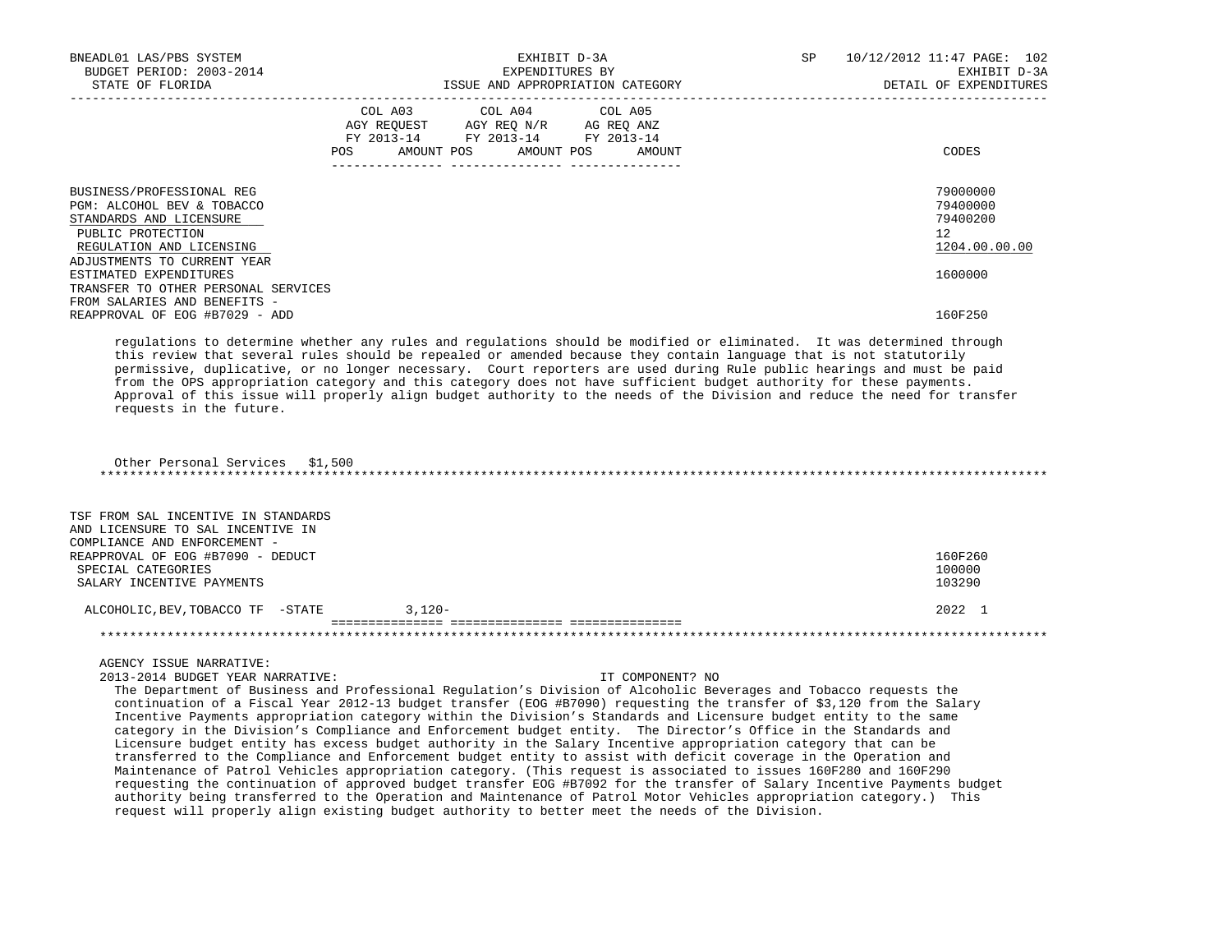| BNEADL01 LAS/PBS SYSTEM<br>BUDGET PERIOD: 2003-2014<br>STATE OF FLORIDA                                                                                                                                                                                                                                                                                                                                                                                                                                                                                                                                                                                                                                                                                                                                                                                                                                                                                                                                                                                                                                                                                                                                                                               |         | EXHIBIT D-3A<br>EXPENDITURES BY<br>ISSUE AND APPROPRIATION CATEGORY             |                  | SP | ________________________ | 10/12/2012 11:47 PAGE: 103<br>EXHIBIT D-3A<br>DETAIL OF EXPENDITURES |
|-------------------------------------------------------------------------------------------------------------------------------------------------------------------------------------------------------------------------------------------------------------------------------------------------------------------------------------------------------------------------------------------------------------------------------------------------------------------------------------------------------------------------------------------------------------------------------------------------------------------------------------------------------------------------------------------------------------------------------------------------------------------------------------------------------------------------------------------------------------------------------------------------------------------------------------------------------------------------------------------------------------------------------------------------------------------------------------------------------------------------------------------------------------------------------------------------------------------------------------------------------|---------|---------------------------------------------------------------------------------|------------------|----|--------------------------|----------------------------------------------------------------------|
|                                                                                                                                                                                                                                                                                                                                                                                                                                                                                                                                                                                                                                                                                                                                                                                                                                                                                                                                                                                                                                                                                                                                                                                                                                                       | COL A03 | COL A04<br>FY 2013-14 FY 2013-14 FY 2013-14<br>POS AMOUNT POS AMOUNT POS AMOUNT | COL A05          |    |                          | CODES                                                                |
| BUSINESS/PROFESSIONAL REG<br>PGM: ALCOHOL BEV & TOBACCO<br>STANDARDS AND LICENSURE<br>PUBLIC PROTECTION<br>REGULATION AND LICENSING<br>ADJUSTMENTS TO CURRENT YEAR                                                                                                                                                                                                                                                                                                                                                                                                                                                                                                                                                                                                                                                                                                                                                                                                                                                                                                                                                                                                                                                                                    |         |                                                                                 |                  |    |                          | 79000000<br>79400000<br>79400200<br>12<br>1204.00.00.00              |
| ESTIMATED EXPENDITURES<br>TSF FROM SAL INCENTIVE IN STANDARDS<br>AND LICENSURE TO SAL INCENTIVE IN<br>COMPLIANCE AND ENFORCEMENT -<br>REAPPROVAL OF EOG #B7090 - DEDUCT                                                                                                                                                                                                                                                                                                                                                                                                                                                                                                                                                                                                                                                                                                                                                                                                                                                                                                                                                                                                                                                                               |         |                                                                                 |                  |    |                          | 1600000<br>160F260                                                   |
| Standards and Licensure - Salary Incentive Payments (\$3,120)                                                                                                                                                                                                                                                                                                                                                                                                                                                                                                                                                                                                                                                                                                                                                                                                                                                                                                                                                                                                                                                                                                                                                                                         |         |                                                                                 |                  |    |                          |                                                                      |
| REALIGNMENT FOR LEASE OR LEASE<br>PURCHASE EQUIPMENT - REAPPROVAL OF<br>EOG #B7057 - DEDUCT<br>EXPENSES                                                                                                                                                                                                                                                                                                                                                                                                                                                                                                                                                                                                                                                                                                                                                                                                                                                                                                                                                                                                                                                                                                                                               |         |                                                                                 |                  |    |                          | 160F380<br>040000                                                    |
| ALCOHOLIC, BEV, TOBACCO TF - STATE 2,840-                                                                                                                                                                                                                                                                                                                                                                                                                                                                                                                                                                                                                                                                                                                                                                                                                                                                                                                                                                                                                                                                                                                                                                                                             |         |                                                                                 |                  |    |                          | 2022 1                                                               |
|                                                                                                                                                                                                                                                                                                                                                                                                                                                                                                                                                                                                                                                                                                                                                                                                                                                                                                                                                                                                                                                                                                                                                                                                                                                       |         |                                                                                 |                  |    |                          |                                                                      |
| AGENCY ISSUE NARRATIVE:<br>2013-2014 BUDGET YEAR NARRATIVE:<br>The Department of Business and Professional Requlation's (DBPR) Division of Alcoholic Beverages and Tobacco requests the<br>continuation of a Fiscal Year 2012-13 budget transfer (EOG #B7057) requesting the transfer of \$2,840 from the Expenses<br>appropriation category to the Lease or Lease Purchase Equipment appropriation category within its Standards and Licensure<br>budget entity.<br>As part of last year's Legislative Budget Request submission for Fiscal Year 2012-13, the DBPR realigned funding used for<br>the lease or lease-purchase of equipment, fixtures, and other tangible property from the Expenses appropriation category<br>to the new special appropriation category entitled Lease or Lease-Purchase of Equipment. This category was established<br>to capture the funding needs for lease purchase costs as defined in Section 216.011(1)(w), Florida Statutes. After<br>further analysis, it was determined that additional budget authority needed to be transferred to the new category for a<br>number of Divisions. This action will permanently realign the authority needed to appropriately pay lease or lease<br>purchase expenditures. |         |                                                                                 | IT COMPONENT? NO |    |                          |                                                                      |

Expenses (\$2,840) \*\*\*\*\*\*\*\*\*\*\*\*\*\*\*\*\*\*\*\*\*\*\*\*\*\*\*\*\*\*\*\*\*\*\*\*\*\*\*\*\*\*\*\*\*\*\*\*\*\*\*\*\*\*\*\*\*\*\*\*\*\*\*\*\*\*\*\*\*\*\*\*\*\*\*\*\*\*\*\*\*\*\*\*\*\*\*\*\*\*\*\*\*\*\*\*\*\*\*\*\*\*\*\*\*\*\*\*\*\*\*\*\*\*\*\*\*\*\*\*\*\*\*\*\*\*\*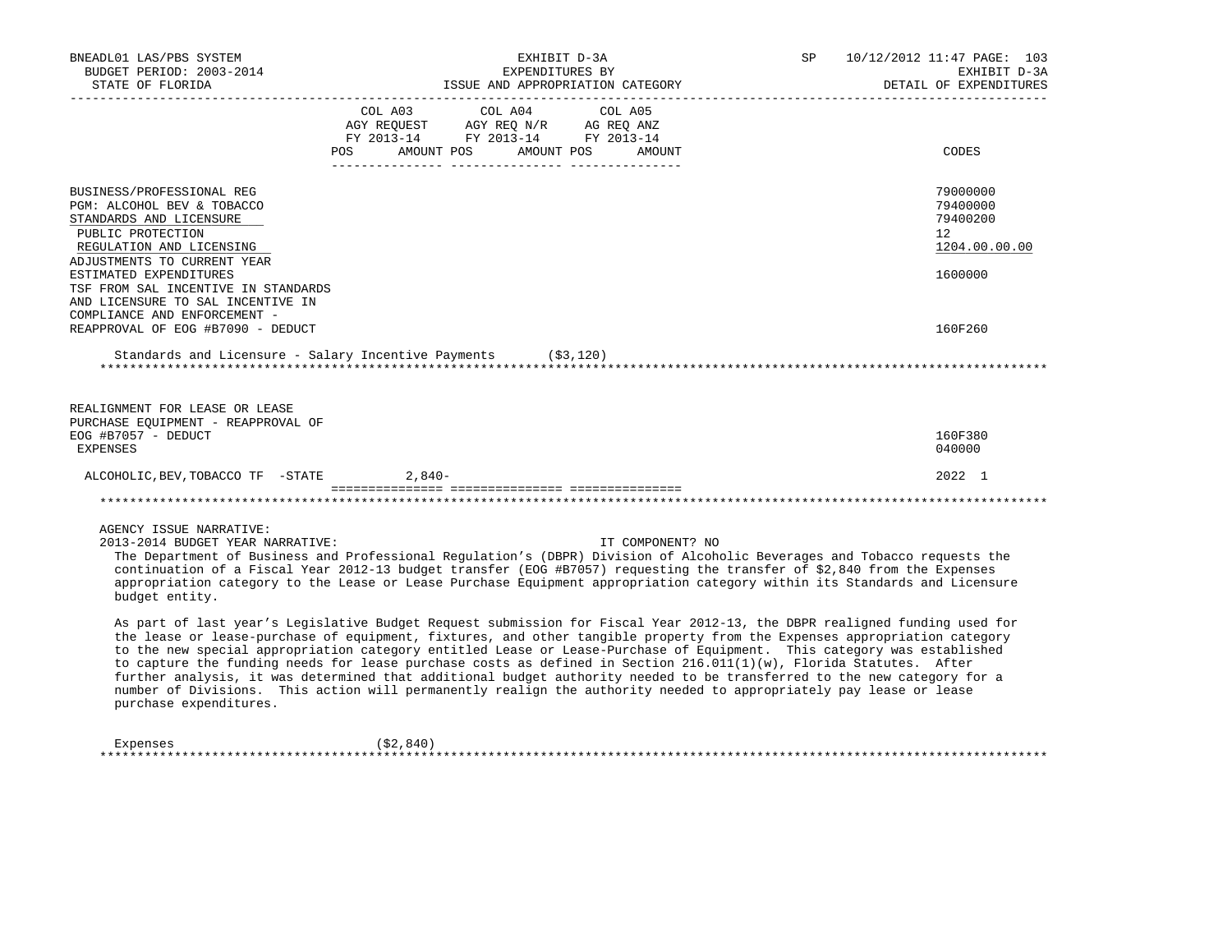| BNEADL01 LAS/PBS SYSTEM<br>BUDGET PERIOD: 2003-2014<br>STATE OF FLORIDA                                                                                                                                                                                                                                                                                                                                                                                                                                                                                                                                                                                                                                                                                                          |                              | EXHIBIT D-3A<br>EXPENDITURES BY                                                   | ISSUE AND APPROPRIATION CATEGORY | SP. | 10/12/2012 11:47 PAGE: 104<br>EXHIBIT D-3A<br>DETAIL OF EXPENDITURES |
|----------------------------------------------------------------------------------------------------------------------------------------------------------------------------------------------------------------------------------------------------------------------------------------------------------------------------------------------------------------------------------------------------------------------------------------------------------------------------------------------------------------------------------------------------------------------------------------------------------------------------------------------------------------------------------------------------------------------------------------------------------------------------------|------------------------------|-----------------------------------------------------------------------------------|----------------------------------|-----|----------------------------------------------------------------------|
|                                                                                                                                                                                                                                                                                                                                                                                                                                                                                                                                                                                                                                                                                                                                                                                  | COL A03<br>AMOUNT POS<br>POS | COL A04<br>AGY REQUEST AGY REQ N/R AG REQ ANZ<br>FY 2013-14 FY 2013-14 FY 2013-14 | COL A05<br>AMOUNT POS<br>AMOUNT  |     | CODES                                                                |
|                                                                                                                                                                                                                                                                                                                                                                                                                                                                                                                                                                                                                                                                                                                                                                                  |                              |                                                                                   |                                  |     |                                                                      |
| BUSINESS/PROFESSIONAL REG<br>PGM: ALCOHOL BEV & TOBACCO<br>STANDARDS AND LICENSURE<br>PUBLIC PROTECTION<br>REGULATION AND LICENSING                                                                                                                                                                                                                                                                                                                                                                                                                                                                                                                                                                                                                                              |                              |                                                                                   |                                  |     | 79000000<br>79400000<br>79400200<br>12<br>1204.00.00.00              |
| ADJUSTMENTS TO CURRENT YEAR<br>ESTIMATED EXPENDITURES                                                                                                                                                                                                                                                                                                                                                                                                                                                                                                                                                                                                                                                                                                                            |                              |                                                                                   |                                  |     | 1600000                                                              |
| REALIGNMENT FOR LEASE OR LEASE                                                                                                                                                                                                                                                                                                                                                                                                                                                                                                                                                                                                                                                                                                                                                   |                              |                                                                                   |                                  |     |                                                                      |
| PURCHASE EQUIPMENT - REAPPROVAL OF<br>EOG #B7057 - ADD<br>SPECIAL CATEGORIES<br>LEASE/PURCHASE/EQUIPMENT                                                                                                                                                                                                                                                                                                                                                                                                                                                                                                                                                                                                                                                                         |                              |                                                                                   |                                  |     | 160F390<br>100000<br>105281                                          |
| ALCOHOLIC, BEV, TOBACCO TF - STATE                                                                                                                                                                                                                                                                                                                                                                                                                                                                                                                                                                                                                                                                                                                                               | 2,840                        |                                                                                   |                                  |     | 2022 1                                                               |
|                                                                                                                                                                                                                                                                                                                                                                                                                                                                                                                                                                                                                                                                                                                                                                                  |                              |                                                                                   |                                  |     |                                                                      |
| AGENCY ISSUE NARRATIVE:<br>2013-2014 BUDGET YEAR NARRATIVE:<br>The Department of Business and Professional Regulation's (DBPR) Division of Alcoholic Beverages and Tobacco requests the<br>continuation of a Fiscal Year 2012-13 budget transfer (EOG #B7057) requesting the transfer of \$2,840 from the Expenses<br>appropriation category to the Lease or Lease Purchase Equipment appropriation category within its Standards and Licensure<br>budget entity.                                                                                                                                                                                                                                                                                                                |                              |                                                                                   | IT COMPONENT? NO                 |     |                                                                      |
| As part of last year's Legislative Budget Request submission for Fiscal Year 2012-13, the DBPR realigned funding used for<br>the lease or lease-purchase of equipment, fixtures, and other tangible property from the Expenses appropriation category<br>to the new special appropriation category entitled Lease or Lease-Purchase of Equipment. This category was established<br>to capture the funding needs for lease purchase costs as defined in Section 216.011(1)(w), Florida Statutes. After<br>further analysis, it was determined that additional budget authority needed to be transferred to the new category for a<br>number of Divisions. This action will permanently realign the authority needed to appropriately pay lease or lease<br>purchase expenditures. |                              |                                                                                   |                                  |     |                                                                      |
| Lease/Lease Purchase of Equipment \$2,840                                                                                                                                                                                                                                                                                                                                                                                                                                                                                                                                                                                                                                                                                                                                        |                              |                                                                                   |                                  |     |                                                                      |
| TRANSFER FROM SALARIES AND BENEFITS<br>TO OTHER PERSONAL SERVICES -<br>REAPPROVAL OF EOG #B7015 - DEDUCT<br>SALARIES AND BENEFITS                                                                                                                                                                                                                                                                                                                                                                                                                                                                                                                                                                                                                                                |                              |                                                                                   |                                  |     | 160F420<br>010000                                                    |
| ALCOHOLIC, BEV, TOBACCO TF -STATE                                                                                                                                                                                                                                                                                                                                                                                                                                                                                                                                                                                                                                                                                                                                                | $8,700-$                     |                                                                                   |                                  |     | 2022 1                                                               |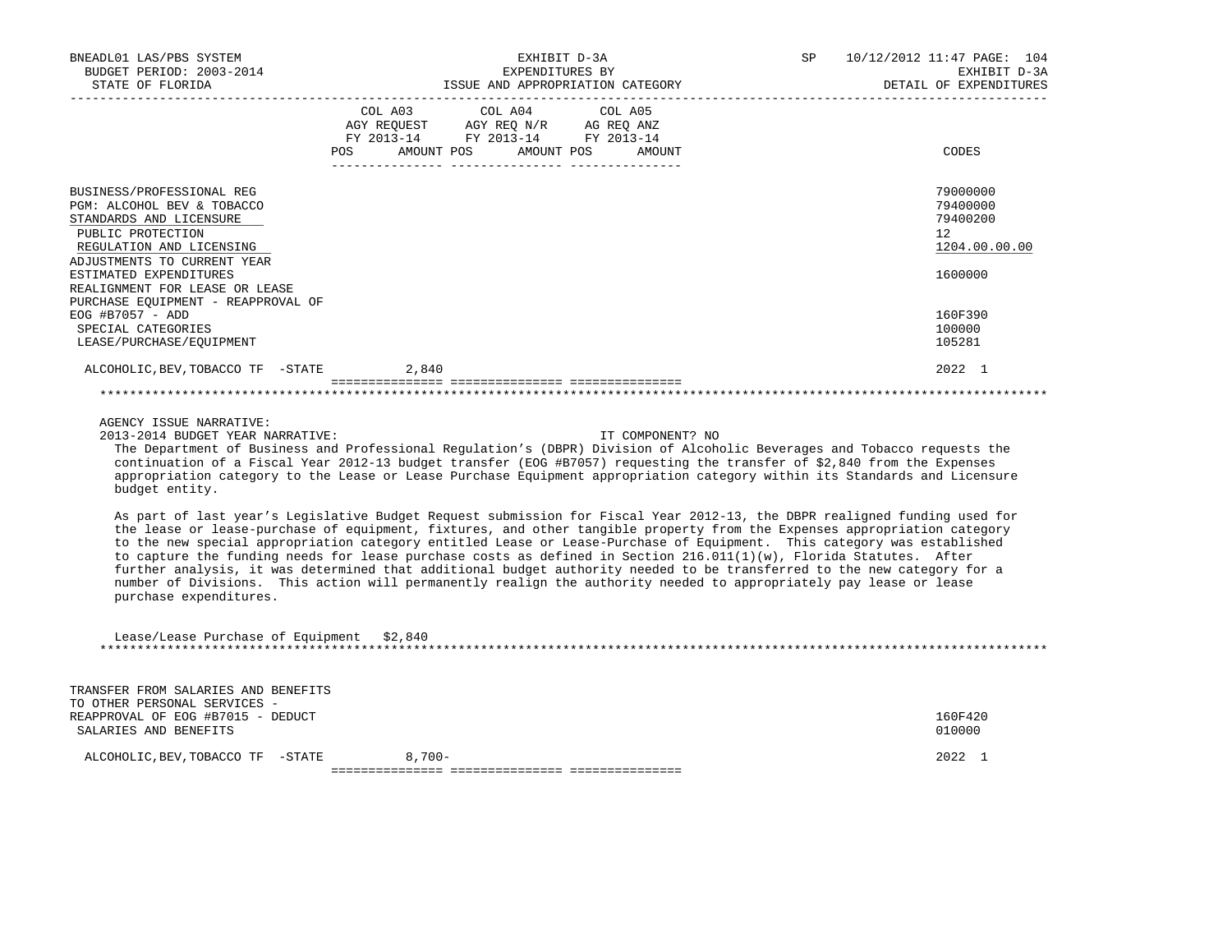| BNEADL01 LAS/PBS SYSTEM<br>BUDGET PERIOD: 2003-2014<br>STATE OF FLORIDA                                                                                                                                                                                                                                                                                                                                                                                                                                                                                                                                                                                                                                                                                                                                                                                                                                                                                                                                                                   |                |                                                                                                 | EXHIBIT D-3A<br>EXPENDITURES BY<br>ISSUE AND APPROPRIATION CATEGORY |                  | SP       |      | 10/12/2012 11:47 PAGE: 105<br>EXHIBIT D-3A<br>DETAIL OF EXPENDITURES |
|-------------------------------------------------------------------------------------------------------------------------------------------------------------------------------------------------------------------------------------------------------------------------------------------------------------------------------------------------------------------------------------------------------------------------------------------------------------------------------------------------------------------------------------------------------------------------------------------------------------------------------------------------------------------------------------------------------------------------------------------------------------------------------------------------------------------------------------------------------------------------------------------------------------------------------------------------------------------------------------------------------------------------------------------|----------------|-------------------------------------------------------------------------------------------------|---------------------------------------------------------------------|------------------|----------|------|----------------------------------------------------------------------|
|                                                                                                                                                                                                                                                                                                                                                                                                                                                                                                                                                                                                                                                                                                                                                                                                                                                                                                                                                                                                                                           | COL A03<br>POS | COL A04<br>AGY REQUEST AGY REQ N/R AG REQ ANZ<br>FY 2013-14 FY 2013-14 FY 2013-14<br>AMOUNT POS | COL A05<br>AMOUNT POS                                               | AMOUNT           |          |      | CODES                                                                |
| BUSINESS/PROFESSIONAL REG<br>PGM: ALCOHOL BEV & TOBACCO<br>STANDARDS AND LICENSURE<br>PUBLIC PROTECTION<br>REGULATION AND LICENSING<br>ADJUSTMENTS TO CURRENT YEAR<br>ESTIMATED EXPENDITURES                                                                                                                                                                                                                                                                                                                                                                                                                                                                                                                                                                                                                                                                                                                                                                                                                                              |                |                                                                                                 |                                                                     |                  |          |      | 79000000<br>79400000<br>79400200<br>12<br>1204.00.00.00<br>1600000   |
| TRANSFER FROM SALARIES AND BENEFITS<br>TO OTHER PERSONAL SERVICES -<br>REAPPROVAL OF EOG #B7015 - DEDUCT                                                                                                                                                                                                                                                                                                                                                                                                                                                                                                                                                                                                                                                                                                                                                                                                                                                                                                                                  |                |                                                                                                 |                                                                     |                  |          |      | 160F420                                                              |
| AGENCY ISSUE NARRATIVE:<br>2013-2014 BUDGET YEAR NARRATIVE:<br>The Department of Business and Professional Regulation's Division of Alcoholic Beverages and Tobacco requests the<br>continuation of a Fiscal Year 2012-13 budget transfer (EOG #B7015) requesting the transfer of \$8,700 from the Salaries<br>and Benefits appropriation category to the Other Personal Services (OPS) appropriation category within the Division's<br>Standards and Licensure budget entity. The Division utilizes an Other Personal Services (OPS) employee to operate a<br>microfilm scanner to convert old microfilm to the On-Base document management system. This action will realign the<br>budget appropriately to allow for the continuation of the scanning project and eliminate the need for a budget transfer<br>request in the future.<br>The OAD transaction was used in order to transfer just Salaries and Benefits budget authority (no rate or FTE) and to the<br>match the amount on the budget amendment.<br>Salaries and Benefits | ( \$8, 700)    |                                                                                                 |                                                                     | IT COMPONENT? NO |          |      |                                                                      |
| POSITION DETAIL OF SALARIES AND BENEFITS:                                                                                                                                                                                                                                                                                                                                                                                                                                                                                                                                                                                                                                                                                                                                                                                                                                                                                                                                                                                                 |                |                                                                                                 |                                                                     |                  |          |      |                                                                      |
|                                                                                                                                                                                                                                                                                                                                                                                                                                                                                                                                                                                                                                                                                                                                                                                                                                                                                                                                                                                                                                           | FTE.           | BASE RATE                                                                                       | ADDITIVES                                                           | <b>BENEFITS</b>  | SUBTOTAL | ော ေ | LAPSE LAPSED SALARIES<br>AND BENEFITS                                |
| A03 - AGY REQUEST FY 2013-14                                                                                                                                                                                                                                                                                                                                                                                                                                                                                                                                                                                                                                                                                                                                                                                                                                                                                                                                                                                                              |                |                                                                                                 |                                                                     |                  |          |      |                                                                      |
| CHANGES TO CURRENTLY AUTHORIZED POSITIONS<br>OTHER SALARY AMOUNT                                                                                                                                                                                                                                                                                                                                                                                                                                                                                                                                                                                                                                                                                                                                                                                                                                                                                                                                                                          |                |                                                                                                 |                                                                     |                  |          |      |                                                                      |
| 2022 ALCOHOLIC, BEV, TOBACCO TF                                                                                                                                                                                                                                                                                                                                                                                                                                                                                                                                                                                                                                                                                                                                                                                                                                                                                                                                                                                                           |                |                                                                                                 |                                                                     |                  |          |      | $8,700-$                                                             |
|                                                                                                                                                                                                                                                                                                                                                                                                                                                                                                                                                                                                                                                                                                                                                                                                                                                                                                                                                                                                                                           |                |                                                                                                 |                                                                     |                  |          |      | $8,700-$<br>==============                                           |
|                                                                                                                                                                                                                                                                                                                                                                                                                                                                                                                                                                                                                                                                                                                                                                                                                                                                                                                                                                                                                                           |                |                                                                                                 |                                                                     |                  |          |      |                                                                      |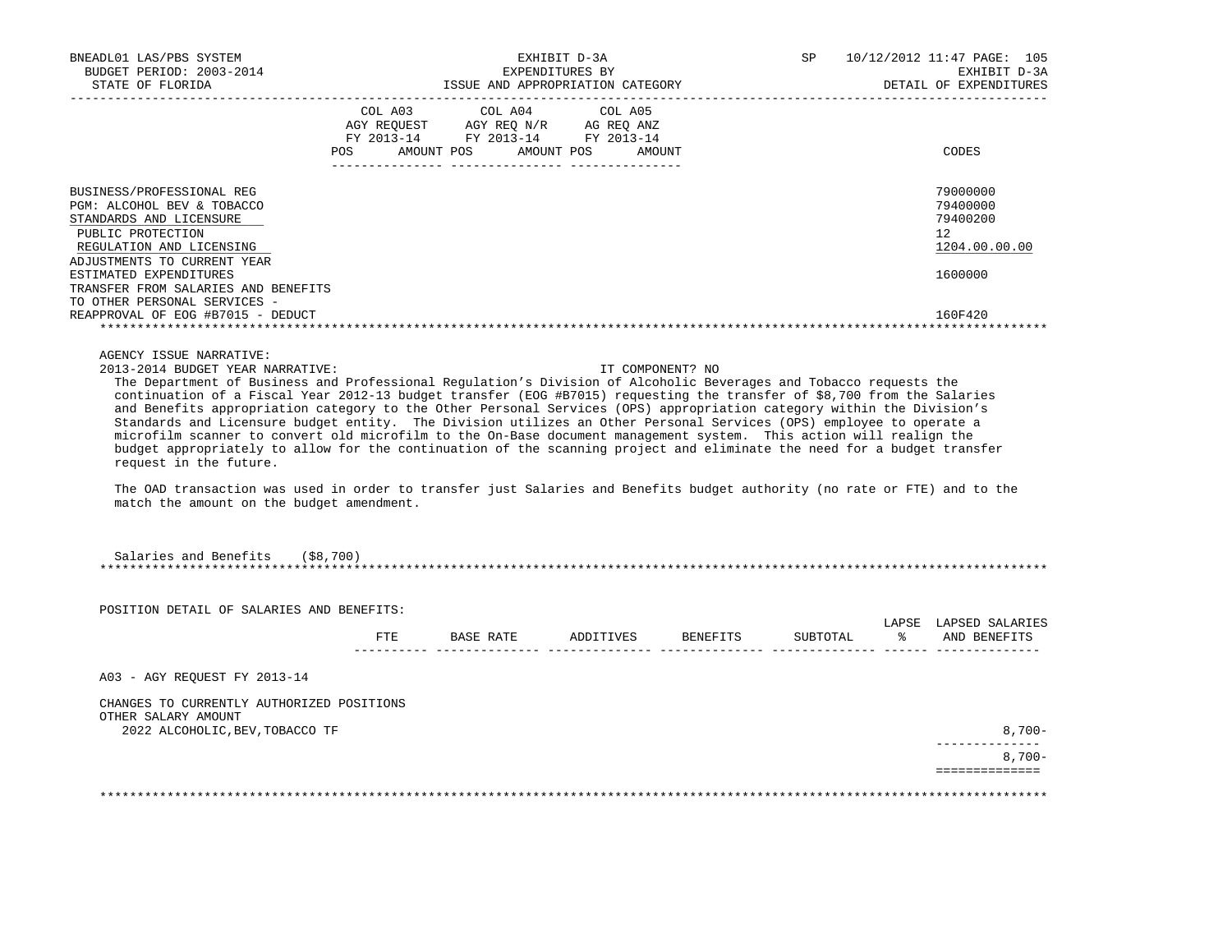| BNEADL01 LAS/PBS SYSTEM<br>BUDGET PERIOD: 2003-2014<br>STATE OF FLORIDA                                                                                                                                                                                             | EXHIBIT D-3A<br>EXPENDITURES BY<br>ISSUE AND APPROPRIATION CATEGORY                                                                                                                                                                                                                                                                                                                                                                                                                                                                                                                                                                                                                                                                                               | 10/12/2012 11:47 PAGE: 106<br>SP<br>EXHIBIT D-3A<br>DETAIL OF EXPENDITURES |
|---------------------------------------------------------------------------------------------------------------------------------------------------------------------------------------------------------------------------------------------------------------------|-------------------------------------------------------------------------------------------------------------------------------------------------------------------------------------------------------------------------------------------------------------------------------------------------------------------------------------------------------------------------------------------------------------------------------------------------------------------------------------------------------------------------------------------------------------------------------------------------------------------------------------------------------------------------------------------------------------------------------------------------------------------|----------------------------------------------------------------------------|
|                                                                                                                                                                                                                                                                     | COL A03<br>COL A04<br>COL A05<br>AGY REQUEST AGY REQ N/R AG REQ ANZ<br>FY 2013-14 FY 2013-14 FY 2013-14<br>AMOUNT POS AMOUNT POS<br>POS FOR<br>AMOUNT                                                                                                                                                                                                                                                                                                                                                                                                                                                                                                                                                                                                             | CODES                                                                      |
| BUSINESS/PROFESSIONAL REG<br>PGM: ALCOHOL BEV & TOBACCO<br>STANDARDS AND LICENSURE<br>PUBLIC PROTECTION<br>REGULATION AND LICENSING<br>ADJUSTMENTS TO CURRENT YEAR<br>ESTIMATED EXPENDITURES<br>TRANSFER TO OTHER PERSONAL SERVICES<br>FROM SALARIES AND BENEFITS - |                                                                                                                                                                                                                                                                                                                                                                                                                                                                                                                                                                                                                                                                                                                                                                   | 79000000<br>79400000<br>79400200<br>12<br>1204.00.00.00<br>1600000         |
| REAPPROVAL OF EOG #B7015 - ADD<br>OTHER PERSONAL SERVICES                                                                                                                                                                                                           |                                                                                                                                                                                                                                                                                                                                                                                                                                                                                                                                                                                                                                                                                                                                                                   | 160F450<br>030000                                                          |
| ALCOHOLIC, BEV, TOBACCO TF -STATE                                                                                                                                                                                                                                   | 8,700                                                                                                                                                                                                                                                                                                                                                                                                                                                                                                                                                                                                                                                                                                                                                             | 2022 1                                                                     |
|                                                                                                                                                                                                                                                                     |                                                                                                                                                                                                                                                                                                                                                                                                                                                                                                                                                                                                                                                                                                                                                                   |                                                                            |
| AGENCY ISSUE NARRATIVE:<br>2013-2014 BUDGET YEAR NARRATIVE:<br>request in the future.                                                                                                                                                                               | IT COMPONENT? NO<br>The Department of Business and Professional Regulation's Division of Alcoholic Beverages and Tobacco requests the<br>continuation of a Fiscal Year 2012-13 budget transfer (EOG #B7015) requesting the transfer of \$8,700 from the Salaries<br>and Benefits appropriation category to the Other Personal Services (OPS) appropriation category within the Division's<br>Standards and Licensure budget entity. The Division utilizes an Other Personal Services (OPS) employee to operate a<br>microfilm scanner to convert old microfilm to the On-Base document management system. This action will realign the<br>budget appropriately to allow for the continuation of the scanning project and eliminate the need for a budget transfer |                                                                            |
| Other Personal Services \$8,700                                                                                                                                                                                                                                     |                                                                                                                                                                                                                                                                                                                                                                                                                                                                                                                                                                                                                                                                                                                                                                   |                                                                            |
| ANNUALIZATION OF ADMINISTERED<br>FUNDS APPROPRIATIONS<br>STATE HEALTH INSURANCE ADJUSTMENT<br>FOR FY 2012-13 - 10 MONTHS                                                                                                                                            |                                                                                                                                                                                                                                                                                                                                                                                                                                                                                                                                                                                                                                                                                                                                                                   | 26A0000                                                                    |
| <b>ANNUALIZATION</b><br>SALARIES AND BENEFITS                                                                                                                                                                                                                       |                                                                                                                                                                                                                                                                                                                                                                                                                                                                                                                                                                                                                                                                                                                                                                   | 26A1830<br>010000                                                          |
| ALCOHOLIC, BEV, TOBACCO TF - STATE                                                                                                                                                                                                                                  | 36,365                                                                                                                                                                                                                                                                                                                                                                                                                                                                                                                                                                                                                                                                                                                                                            | 2022 1                                                                     |
| TOTAL: REGULATION AND LICENSING<br>BY FUND TYPE                                                                                                                                                                                                                     |                                                                                                                                                                                                                                                                                                                                                                                                                                                                                                                                                                                                                                                                                                                                                                   | 1204.00.00.00                                                              |
| TRUST FUNDS<br>SALARY RATE 2,326,263                                                                                                                                                                                                                                | 59.50<br>3,955,907                                                                                                                                                                                                                                                                                                                                                                                                                                                                                                                                                                                                                                                                                                                                                | 2000                                                                       |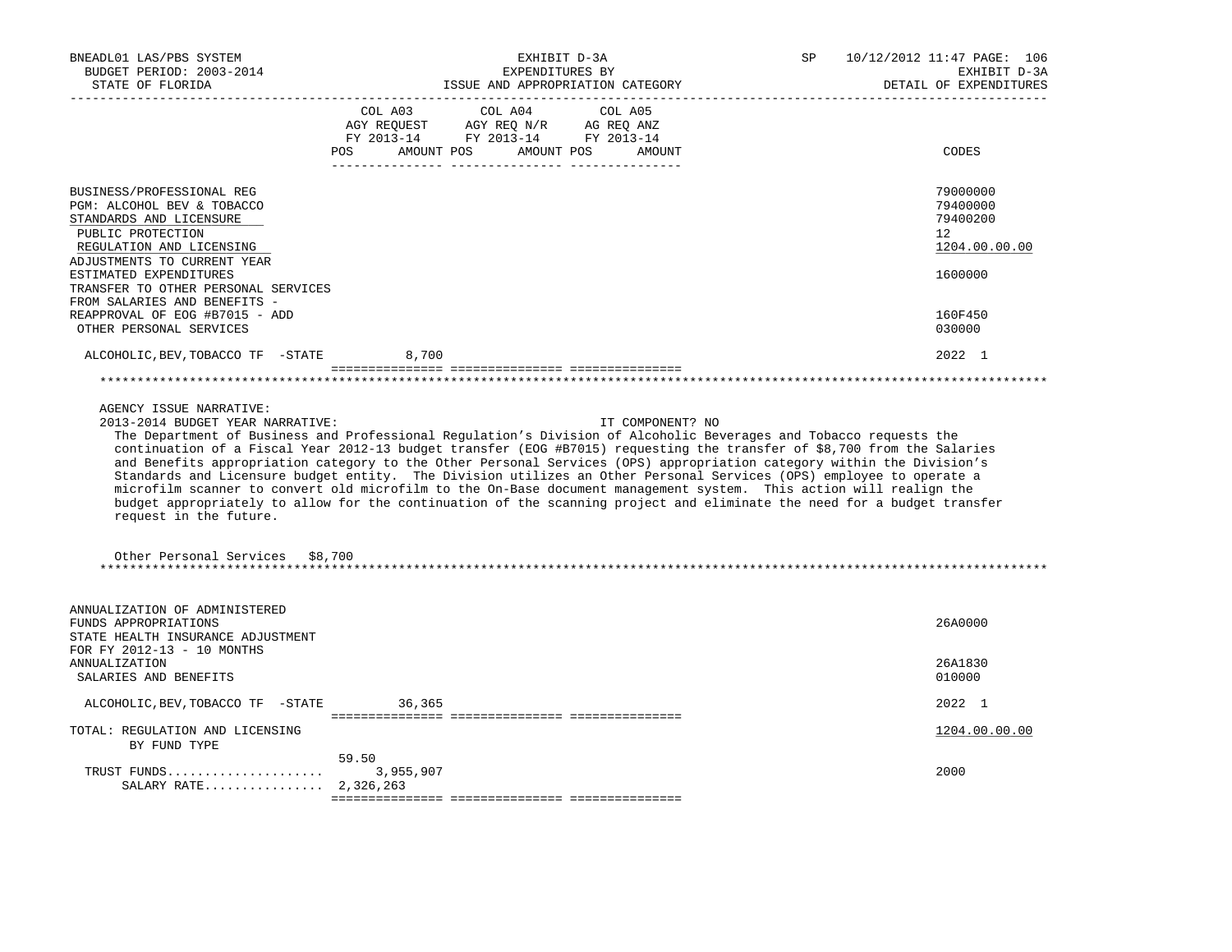| BNEADL01 LAS/PBS SYSTEM<br>BUDGET PERIOD: 2003-2014<br>STATE OF FLORIDA<br>---------------                                                                                                                                          |  |                | EXHIBIT D-3A<br>EXPENDITURES BY<br>ISSUE AND APPROPRIATION CATEGORY                                                                                                                                                                                                                                                                                                                                                                 | SP | 10/12/2012 11:47 PAGE: 107<br>EXHIBIT D-3A<br>DETAIL OF EXPENDITURES                                 |  |
|-------------------------------------------------------------------------------------------------------------------------------------------------------------------------------------------------------------------------------------|--|----------------|-------------------------------------------------------------------------------------------------------------------------------------------------------------------------------------------------------------------------------------------------------------------------------------------------------------------------------------------------------------------------------------------------------------------------------------|----|------------------------------------------------------------------------------------------------------|--|
|                                                                                                                                                                                                                                     |  | COL A03<br>POS | COL A04<br>COL A05<br>AGY REQUEST AGY REQ N/R AG REQ ANZ<br>FY 2013-14 FY 2013-14 FY 2013-14<br>AMOUNT POS AMOUNT POS AMOUNT                                                                                                                                                                                                                                                                                                        |    | CODES                                                                                                |  |
| BUSINESS/PROFESSIONAL REG<br>PGM: ALCOHOL BEV & TOBACCO<br>TAX COLLECTION<br>PUBLIC PROTECTION<br>REGULATION AND LICENSING<br>ESTIMATED EXPENDITURES<br>ESTIMATED EXPENDITURES - OPERATIONS<br>SALARY RATE<br>SALARY RATE 3,090,631 |  |                |                                                                                                                                                                                                                                                                                                                                                                                                                                     |    | 79000000<br>79400000<br>79400300<br>12 <sup>°</sup><br>1204.00.00.00<br>1000000<br>1001000<br>000000 |  |
| SALARIES AND BENEFITS                                                                                                                                                                                                               |  |                |                                                                                                                                                                                                                                                                                                                                                                                                                                     |    | 010000                                                                                               |  |
| ALCOHOLIC, BEV, TOBACCO TF - STATE 4, 262, 602                                                                                                                                                                                      |  | 80.00          | $\begin{minipage}{0.03\textwidth} \begin{tabular}{l} \textbf{1} & \textbf{2} & \textbf{3} & \textbf{5} & \textbf{5} & \textbf{6} & \textbf{6} & \textbf{7} & \textbf{8} & \textbf{8} & \textbf{9} & \textbf{9} & \textbf{9} & \textbf{9} & \textbf{9} & \textbf{9} & \textbf{9} & \textbf{9} & \textbf{9} & \textbf{9} & \textbf{9} & \textbf{9} & \textbf{9} & \textbf{9} & \textbf{9} & \textbf{9} & \textbf{9} & \textbf{9} & \$ |    | 2022 1                                                                                               |  |
| <b>EXPENSES</b>                                                                                                                                                                                                                     |  |                |                                                                                                                                                                                                                                                                                                                                                                                                                                     |    | 040000                                                                                               |  |
| ALCOHOLIC, BEV, TOBACCO TF - STATE 678, 060                                                                                                                                                                                         |  |                |                                                                                                                                                                                                                                                                                                                                                                                                                                     |    | 2022 1                                                                                               |  |
| SPECIAL CATEGORIES<br>CONTRACTED SERVICES                                                                                                                                                                                           |  |                |                                                                                                                                                                                                                                                                                                                                                                                                                                     |    | 100000<br>100777                                                                                     |  |
| ALCOHOLIC, BEV, TOBACCO TF - STATE 21, 180                                                                                                                                                                                          |  |                |                                                                                                                                                                                                                                                                                                                                                                                                                                     |    | 2022 1                                                                                               |  |
| CIGARETTE TAX STAMPS                                                                                                                                                                                                                |  |                |                                                                                                                                                                                                                                                                                                                                                                                                                                     |    | 102558                                                                                               |  |
| ALCOHOLIC, BEV, TOBACCO TF - STATE                                                                                                                                                                                                  |  | 976,505        |                                                                                                                                                                                                                                                                                                                                                                                                                                     |    | 2022 1                                                                                               |  |
| RISK MANAGEMENT INSURANCE                                                                                                                                                                                                           |  |                |                                                                                                                                                                                                                                                                                                                                                                                                                                     |    | 103241                                                                                               |  |
| ALCOHOLIC, BEV, TOBACCO TF - STATE 17, 353                                                                                                                                                                                          |  |                |                                                                                                                                                                                                                                                                                                                                                                                                                                     |    | 2022 1                                                                                               |  |
| LEASE/PURCHASE/EQUIPMENT                                                                                                                                                                                                            |  |                |                                                                                                                                                                                                                                                                                                                                                                                                                                     |    | 105281                                                                                               |  |
| ALCOHOLIC, BEV, TOBACCO TF - STATE 7, 179                                                                                                                                                                                           |  |                |                                                                                                                                                                                                                                                                                                                                                                                                                                     |    | 2022 1                                                                                               |  |
| TR/DMS/HR SVCS/STW CONTRCT                                                                                                                                                                                                          |  |                |                                                                                                                                                                                                                                                                                                                                                                                                                                     |    | 107040                                                                                               |  |
| ALCOHOLIC, BEV, TOBACCO TF -STATE                                                                                                                                                                                                   |  | 28,778         |                                                                                                                                                                                                                                                                                                                                                                                                                                     |    | 2022 1                                                                                               |  |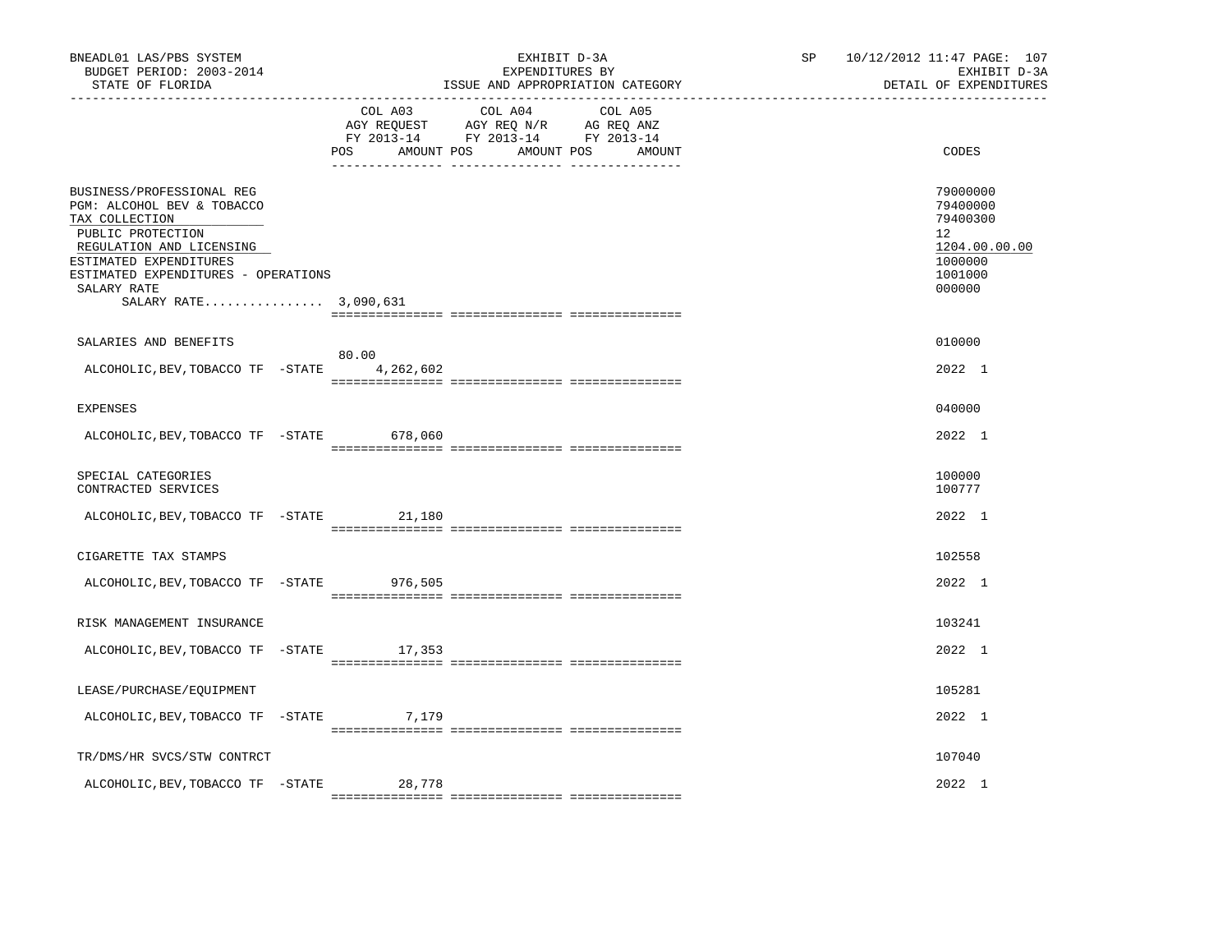| BNEADL01 LAS/PBS SYSTEM<br>BUDGET PERIOD: 2003-2014<br>STATE OF FLORIDA                                                                                                                     | EXHIBIT D-3A<br>EXPENDITURES BY<br>ISSUE AND APPROPRIATION CATEGORY                                                                   | SP <sub>2</sub> | 10/12/2012 11:47 PAGE: 108<br>EXHIBIT D-3A<br>DETAIL OF EXPENDITURES          |  |
|---------------------------------------------------------------------------------------------------------------------------------------------------------------------------------------------|---------------------------------------------------------------------------------------------------------------------------------------|-----------------|-------------------------------------------------------------------------------|--|
|                                                                                                                                                                                             | COL A03 COL A04 COL A05<br>AGY REQUEST AGY REQ N/R AG REQ ANZ<br>FY 2013-14 FY 2013-14 FY 2013-14<br>POS AMOUNT POS AMOUNT POS AMOUNT |                 | CODES                                                                         |  |
| BUSINESS/PROFESSIONAL REG<br>PGM: ALCOHOL BEV & TOBACCO<br>TAX COLLECTION<br>PUBLIC PROTECTION<br>REGULATION AND LICENSING<br>ESTIMATED EXPENDITURES<br>ESTIMATED EXPENDITURES - OPERATIONS |                                                                                                                                       |                 | 79000000<br>79400000<br>79400300<br>12<br>1204.00.00.00<br>1000000<br>1001000 |  |
| TOTAL: ESTIMATED EXPENDITURES - OPERATIONS<br>TOTAL POSITIONS 80.00<br>TOTAL ISSUE 5,991,657<br>TOTAL SALARY RATE 3,090,631                                                                 |                                                                                                                                       |                 | 1001000                                                                       |  |
| CASUALTY INSURANCE PREMIUM<br>ADJUSTMENT<br>SPECIAL CATEGORIES<br>RISK MANAGEMENT INSURANCE                                                                                                 |                                                                                                                                       |                 | 1001090<br>100000<br>103241                                                   |  |
| ALCOHOLIC, BEV, TOBACCO TF - STATE 2, 935                                                                                                                                                   |                                                                                                                                       |                 | 2022 1                                                                        |  |
| FLORIDA RETIREMENT SYSTEM<br>CONTRIBUTION ADJUSTMENT FOR<br>FISCAL YEAR 2012-2013<br>SALARIES AND BENEFITS<br>ALCOHOLIC, BEV, TOBACCO TF - STATE                                            | 9,533                                                                                                                                 |                 | 1001240<br>010000<br>2022 1                                                   |  |
| ADJUSTMENT TO STATE HEALTH<br>INSURANCE PREMIUM CONTRIBUTION -<br>FISCAL YEAR 2012-13<br>SALARIES AND BENEFITS                                                                              |                                                                                                                                       |                 | 1001830<br>010000                                                             |  |
| ALCOHOLIC, BEV, TOBACCO TF - STATE 9, 754                                                                                                                                                   |                                                                                                                                       |                 | 2022 1                                                                        |  |
| REALLOCATION OF HUMAN RESOURCES<br>OUTSOURCING<br>SPECIAL CATEGORIES<br>TR/DMS/HR SVCS/STW CONTRCT                                                                                          |                                                                                                                                       |                 | 1005900<br>100000<br>107040                                                   |  |
| ALCOHOLIC, BEV, TOBACCO TF -STATE                                                                                                                                                           | $14-$                                                                                                                                 |                 | 2022 1                                                                        |  |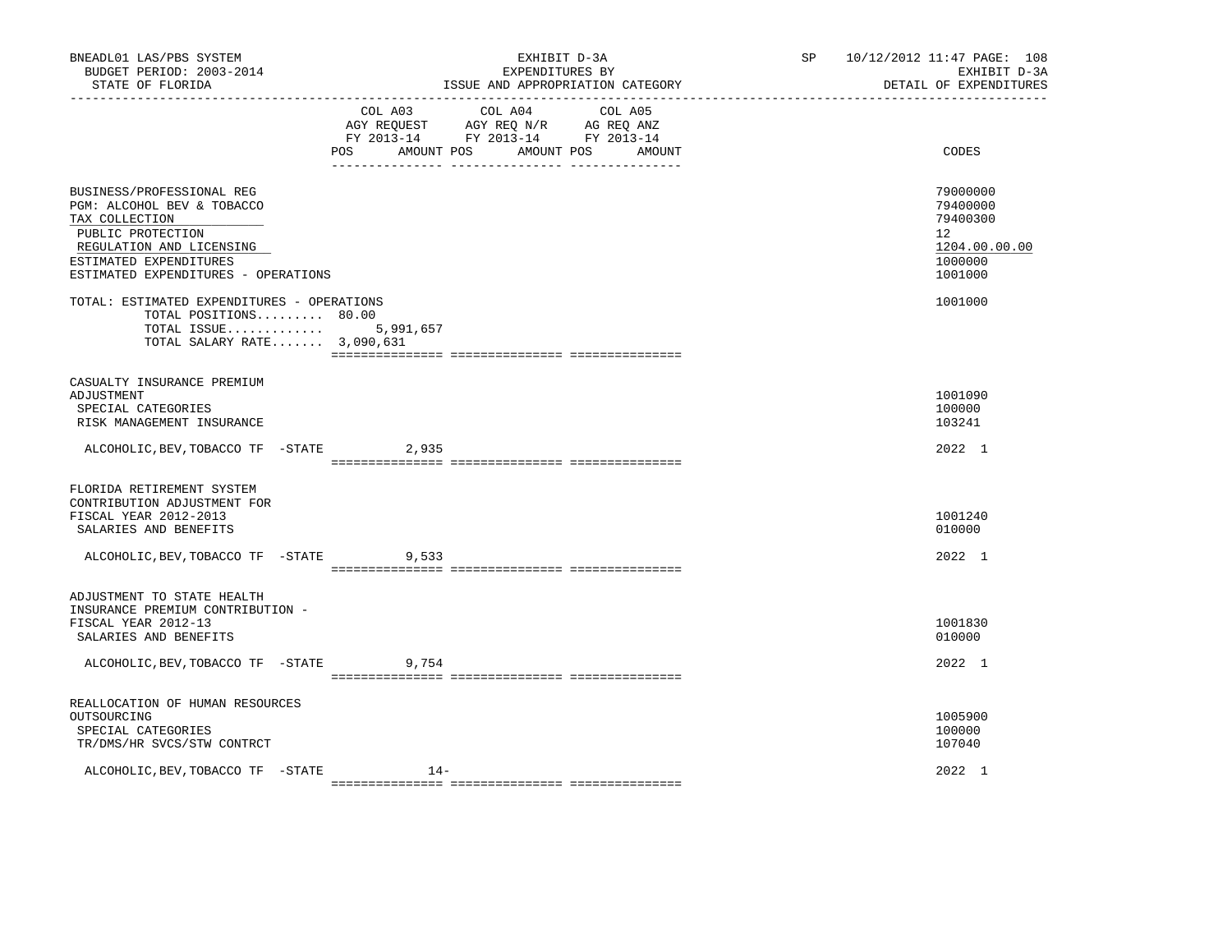| BNEADL01 LAS/PBS SYSTEM<br>BUDGET PERIOD: 2003-2014<br>STATE OF FLORIDA                                                                                                                                                                                                                                                                                                                                                                                                                                                                                                                                                                                                                                                                                                                                                                                                                                                                                                                                                                                                                                                                                                                                                                      | EXHIBIT D-3A<br>EXPENDITURES BY<br>ISSUE AND APPROPRIATION CATEGORY |                                                            |                       |                  | SP | 10/12/2012 11:47 PAGE: 109<br>EXHIBIT D-3A<br>DETAIL OF EXPENDITURES |
|----------------------------------------------------------------------------------------------------------------------------------------------------------------------------------------------------------------------------------------------------------------------------------------------------------------------------------------------------------------------------------------------------------------------------------------------------------------------------------------------------------------------------------------------------------------------------------------------------------------------------------------------------------------------------------------------------------------------------------------------------------------------------------------------------------------------------------------------------------------------------------------------------------------------------------------------------------------------------------------------------------------------------------------------------------------------------------------------------------------------------------------------------------------------------------------------------------------------------------------------|---------------------------------------------------------------------|------------------------------------------------------------|-----------------------|------------------|----|----------------------------------------------------------------------|
|                                                                                                                                                                                                                                                                                                                                                                                                                                                                                                                                                                                                                                                                                                                                                                                                                                                                                                                                                                                                                                                                                                                                                                                                                                              | COL A03<br>AGY REQUEST                                              | COL A04<br>AGY REQ N/R<br>FY 2013-14 FY 2013-14 FY 2013-14 | COL A05<br>AG REQ ANZ |                  |    |                                                                      |
|                                                                                                                                                                                                                                                                                                                                                                                                                                                                                                                                                                                                                                                                                                                                                                                                                                                                                                                                                                                                                                                                                                                                                                                                                                              | POS.<br>AMOUNT POS                                                  | AMOUNT POS                                                 |                       | AMOUNT           |    | CODES                                                                |
| BUSINESS/PROFESSIONAL REG<br>PGM: ALCOHOL BEV & TOBACCO<br>TAX COLLECTION<br>PUBLIC PROTECTION<br>REGULATION AND LICENSING                                                                                                                                                                                                                                                                                                                                                                                                                                                                                                                                                                                                                                                                                                                                                                                                                                                                                                                                                                                                                                                                                                                   |                                                                     |                                                            |                       |                  |    | 79000000<br>79400000<br>79400300<br>12<br>1204.00.00.00              |
| ADJUSTMENTS TO CURRENT YEAR<br>ESTIMATED EXPENDITURES<br>REALIGNMENT FOR LEASE OR LEASE                                                                                                                                                                                                                                                                                                                                                                                                                                                                                                                                                                                                                                                                                                                                                                                                                                                                                                                                                                                                                                                                                                                                                      |                                                                     |                                                            |                       |                  |    | 1600000                                                              |
| PURCHASE EQUIPMENT - REAPPROVAL OF<br>EOG #B7057 - DEDUCT<br>EXPENSES                                                                                                                                                                                                                                                                                                                                                                                                                                                                                                                                                                                                                                                                                                                                                                                                                                                                                                                                                                                                                                                                                                                                                                        |                                                                     |                                                            |                       |                  |    | 160F380<br>040000                                                    |
| ALCOHOLIC, BEV, TOBACCO TF -STATE                                                                                                                                                                                                                                                                                                                                                                                                                                                                                                                                                                                                                                                                                                                                                                                                                                                                                                                                                                                                                                                                                                                                                                                                            | $5.819-$                                                            |                                                            |                       |                  |    | 2022 1                                                               |
|                                                                                                                                                                                                                                                                                                                                                                                                                                                                                                                                                                                                                                                                                                                                                                                                                                                                                                                                                                                                                                                                                                                                                                                                                                              |                                                                     |                                                            |                       |                  |    |                                                                      |
| AGENCY ISSUE NARRATIVE:<br>2013-2014 BUDGET YEAR NARRATIVE:<br>The Department of Business and Professional Regulation's (DBPR) Division of Alcoholic Beverages and Tobacco requests the<br>continuation of a Fiscal Year 2012-13 budget transfer (EOG #B7057) requesting the transfer of \$5,819 from the Expenses<br>appropriation category to the Lease or Lease Purchase Equipment appropriation category within its Tax Collection budget<br>entity.<br>As part of last year's Legislative Budget Request submission for Fiscal Year 2012-13, the DBPR realigned funding used for<br>the lease or lease-purchase of equipment, fixtures, and other tangible property from the Expenses appropriation category<br>to the new special appropriation category entitled Lease or Lease-Purchase of Equipment. This category was established<br>to capture the funding needs for lease purchase costs as defined in Section 216.011(1)(w), Florida Statutes. After<br>further analysis, it was determined that additional budget authority needed to be transferred to the new category for a<br>number of Divisions. This action will permanently realign the authority needed to appropriately pay lease or lease<br>purchase expenditures. |                                                                     |                                                            |                       | IT COMPONENT? NO |    |                                                                      |
| Expenses                                                                                                                                                                                                                                                                                                                                                                                                                                                                                                                                                                                                                                                                                                                                                                                                                                                                                                                                                                                                                                                                                                                                                                                                                                     | ( \$5, 819)                                                         |                                                            |                       |                  |    |                                                                      |
| REALIGNMENT FOR LEASE OR LEASE<br>PURCHASE EQUIPMENT - REAPPROVAL OF<br>EOG #B7057 - ADD<br>SPECIAL CATEGORIES<br>LEASE/PURCHASE/EQUIPMENT                                                                                                                                                                                                                                                                                                                                                                                                                                                                                                                                                                                                                                                                                                                                                                                                                                                                                                                                                                                                                                                                                                   |                                                                     |                                                            |                       |                  |    | 160F390<br>100000<br>105281                                          |
| ALCOHOLIC, BEV, TOBACCO TF -STATE                                                                                                                                                                                                                                                                                                                                                                                                                                                                                                                                                                                                                                                                                                                                                                                                                                                                                                                                                                                                                                                                                                                                                                                                            | 5,819                                                               |                                                            |                       |                  |    | 2022 1                                                               |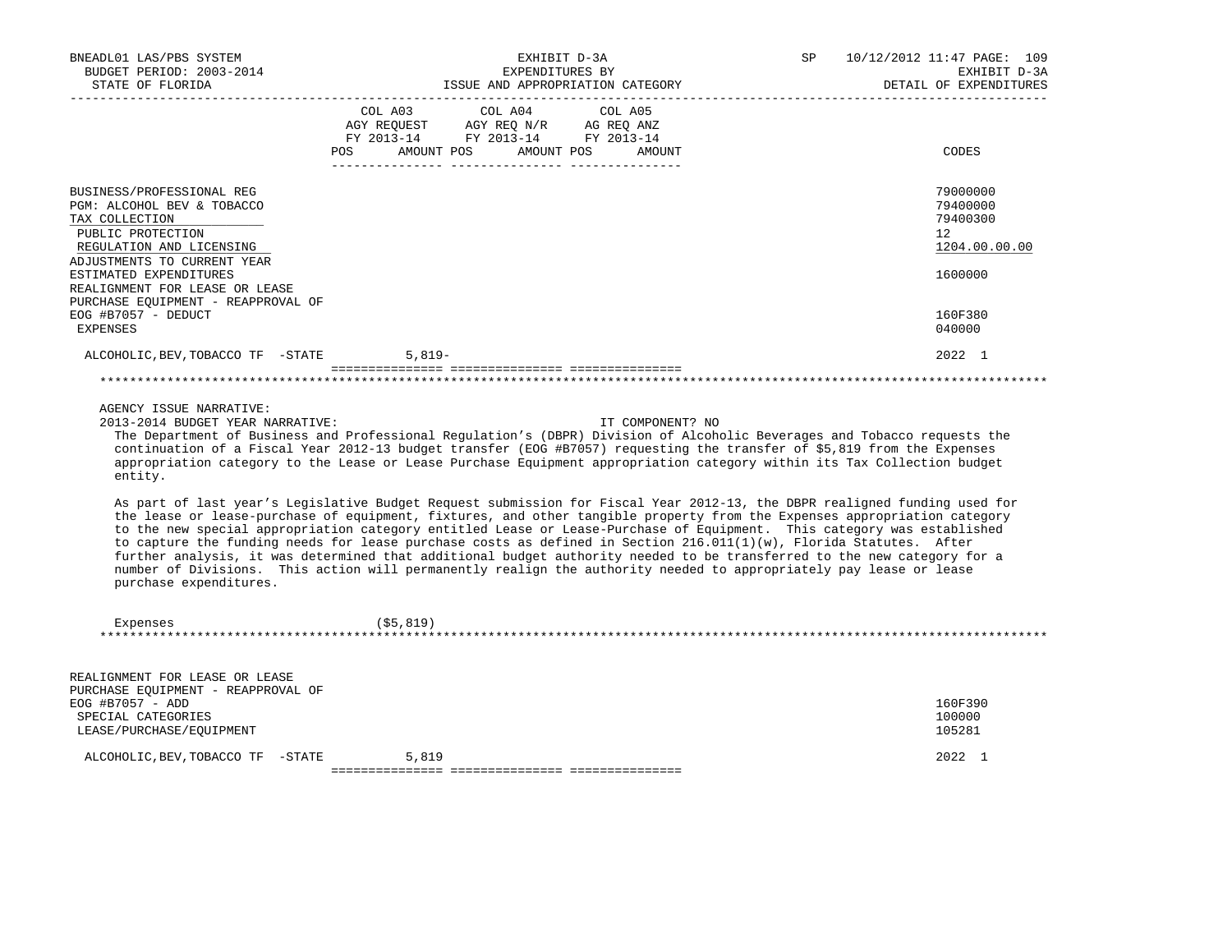| BNEADL01 LAS/PBS SYSTEM<br>BUDGET PERIOD: 2003-2014                                                                                                                                                                                                                                                                                                                                                                                                                                                                                                                                                                                                                                                                                                                                                                                                                                                                                                                                                                                                                                                                                                                                                                                                                                       |         | EXPENDITURES BY                                                                   | EXHIBIT D-3A                                                                                                   | SP | 10/12/2012 11:47 PAGE: 110<br>EXHIBIT D-3A                         |  |  |
|-------------------------------------------------------------------------------------------------------------------------------------------------------------------------------------------------------------------------------------------------------------------------------------------------------------------------------------------------------------------------------------------------------------------------------------------------------------------------------------------------------------------------------------------------------------------------------------------------------------------------------------------------------------------------------------------------------------------------------------------------------------------------------------------------------------------------------------------------------------------------------------------------------------------------------------------------------------------------------------------------------------------------------------------------------------------------------------------------------------------------------------------------------------------------------------------------------------------------------------------------------------------------------------------|---------|-----------------------------------------------------------------------------------|----------------------------------------------------------------------------------------------------------------|----|--------------------------------------------------------------------|--|--|
| STATE OF FLORIDA                                                                                                                                                                                                                                                                                                                                                                                                                                                                                                                                                                                                                                                                                                                                                                                                                                                                                                                                                                                                                                                                                                                                                                                                                                                                          |         |                                                                                   | ISSUE AND APPROPRIATION CATEGORY DESCRIPTION OF THE SERIES OF THE SERIES OF THE SERIES OF THE SERIES OF THE SE |    | DETAIL OF EXPENDITURES                                             |  |  |
|                                                                                                                                                                                                                                                                                                                                                                                                                                                                                                                                                                                                                                                                                                                                                                                                                                                                                                                                                                                                                                                                                                                                                                                                                                                                                           | COL A03 | COL A04<br>POS AMOUNT POS AMOUNT POS AMOUNT<br>--------- -----<br>_________ _____ | COL A05                                                                                                        |    | CODES                                                              |  |  |
| BUSINESS/PROFESSIONAL REG<br>PGM: ALCOHOL BEV & TOBACCO<br>TAX COLLECTION<br>PUBLIC PROTECTION<br>REGULATION AND LICENSING<br>ADJUSTMENTS TO CURRENT YEAR<br>ESTIMATED EXPENDITURES<br>REALIGNMENT FOR LEASE OR LEASE<br>PURCHASE EQUIPMENT - REAPPROVAL OF                                                                                                                                                                                                                                                                                                                                                                                                                                                                                                                                                                                                                                                                                                                                                                                                                                                                                                                                                                                                                               |         |                                                                                   |                                                                                                                |    | 79000000<br>79400000<br>79400300<br>12<br>1204.00.00.00<br>1600000 |  |  |
| EOG #B7057 - ADD                                                                                                                                                                                                                                                                                                                                                                                                                                                                                                                                                                                                                                                                                                                                                                                                                                                                                                                                                                                                                                                                                                                                                                                                                                                                          |         |                                                                                   |                                                                                                                |    | 160F390                                                            |  |  |
| AGENCY ISSUE NARRATIVE:<br>2013-2014 BUDGET YEAR NARRATIVE:<br>The Department of Business and Professional Regulation's (DBPR) Division of Alcoholic Beverages and Tobacco requests the<br>continuation of a Fiscal Year 2012-13 budget transfer (EOG #B7057) requesting the transfer of \$5,819 from the Expenses<br>appropriation category to the Lease or Lease Purchase Equipment appropriation category within its Tax Collection budget<br>entity.<br>As part of last year's Legislative Budget Request submission for Fiscal Year 2012-13, the DBPR realigned funding used for<br>the lease or lease-purchase of equipment, fixtures, and other tangible property from the Expenses appropriation category<br>to the new special appropriation category entitled Lease or Lease-Purchase of Equipment. This category was established<br>to capture the funding needs for lease purchase costs as defined in Section 216.011(1)(w), Florida Statutes. After<br>further analysis, it was determined that additional budget authority needed to be transferred to the new category for a<br>number of Divisions. This action will permanently realign the authority needed to appropriately pay lease or lease<br>purchase expenditures.<br>Lease/Lease Purchase of Equipment \$5,819 |         |                                                                                   | IT COMPONENT? NO                                                                                               |    |                                                                    |  |  |
|                                                                                                                                                                                                                                                                                                                                                                                                                                                                                                                                                                                                                                                                                                                                                                                                                                                                                                                                                                                                                                                                                                                                                                                                                                                                                           |         |                                                                                   |                                                                                                                |    |                                                                    |  |  |
| TRANSFER FROM SALARIES AND BENEFITS<br>TO OTHER PERSONAL SERIVCES -<br>REAPPROVAL OF EOG# B0131 - DEDUCT<br>SALARIES AND BENEFITS                                                                                                                                                                                                                                                                                                                                                                                                                                                                                                                                                                                                                                                                                                                                                                                                                                                                                                                                                                                                                                                                                                                                                         |         |                                                                                   |                                                                                                                |    | 160F400<br>010000                                                  |  |  |
| ALCOHOLIC, BEV, TOBACCO TF - STATE 1, 500-                                                                                                                                                                                                                                                                                                                                                                                                                                                                                                                                                                                                                                                                                                                                                                                                                                                                                                                                                                                                                                                                                                                                                                                                                                                |         |                                                                                   |                                                                                                                |    | 2022 1                                                             |  |  |
|                                                                                                                                                                                                                                                                                                                                                                                                                                                                                                                                                                                                                                                                                                                                                                                                                                                                                                                                                                                                                                                                                                                                                                                                                                                                                           |         |                                                                                   |                                                                                                                |    |                                                                    |  |  |
| AGENCY ISSUE NARRATIVE:<br>2013-2014 BUDGET YEAR NARRATIVE:<br>The Department of Business and Professional Requlation's Division of Alcoholic Beverage and Tobacco requests the<br>continuation of a Fiscal Year 2012-13 budget transfer (EOG #B0131) requesting the transfer of \$1,500 from the Salaries<br>and Benefits appropriation category to the Other Personal Services (OPS) appropriation category within the Division's Tax<br>Collection budget entity. Executive Order 11-01 and 11-72 directed each agency to review existing rules and regulations                                                                                                                                                                                                                                                                                                                                                                                                                                                                                                                                                                                                                                                                                                                        |         |                                                                                   | IT COMPONENT? NO                                                                                               |    |                                                                    |  |  |

to determine whether any rules and regulations should be modified or eliminated. It was determined through this review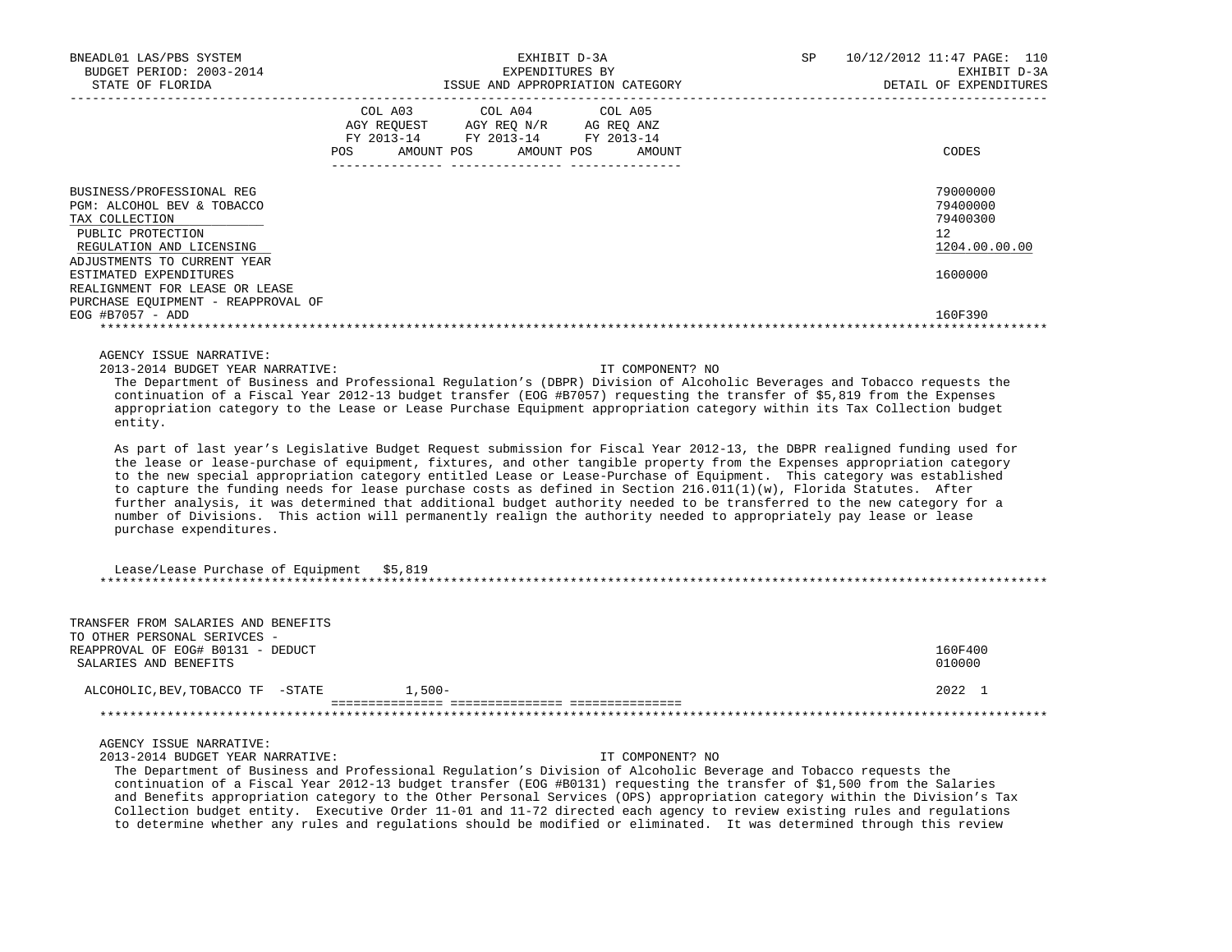| BNEADL01 LAS/PBS SYSTEM<br>BUDGET PERIOD: 2003-2014<br>STATE OF FLORIDA                                            |     | EXHIBIT D-3A<br>EXPENDITURES BY<br>ISSUE AND APPROPRIATION CATEGORY                                                        | SP     | 10/12/2012 11:47 PAGE: 111<br>EXHIBIT D-3A<br>DETAIL OF EXPENDITURES |                      |
|--------------------------------------------------------------------------------------------------------------------|-----|----------------------------------------------------------------------------------------------------------------------------|--------|----------------------------------------------------------------------|----------------------|
|                                                                                                                    | POS | COL A03 COL A04 COL A05<br>AGY REQUEST AGY REO N/R AG REO ANZ<br>FY 2013-14 FY 2013-14 FY 2013-14<br>AMOUNT POS AMOUNT POS | AMOUNT |                                                                      | CODES                |
| BUSINESS/PROFESSIONAL REG                                                                                          |     |                                                                                                                            |        |                                                                      | 79000000             |
| PGM: ALCOHOL BEV & TOBACCO<br>TAX COLLECTION                                                                       |     |                                                                                                                            |        |                                                                      | 79400000<br>79400300 |
| PUBLIC PROTECTION                                                                                                  |     |                                                                                                                            |        |                                                                      | 12                   |
| REGULATION AND LICENSING                                                                                           |     |                                                                                                                            |        |                                                                      | 1204.00.00.00        |
| ADJUSTMENTS TO CURRENT YEAR                                                                                        |     |                                                                                                                            |        |                                                                      |                      |
| ESTIMATED EXPENDITURES                                                                                             |     |                                                                                                                            |        |                                                                      | 1600000              |
| TRANSFER FROM SALARIES AND BENEFITS                                                                                |     |                                                                                                                            |        |                                                                      |                      |
| TO OTHER PERSONAL SERIVCES -<br>REAPPROVAL OF EOG# B0131 - DEDUCT                                                  |     |                                                                                                                            |        |                                                                      | 160F400              |
| that several rules should be repealed or amended because they contain language that is not statutorily permissive, |     |                                                                                                                            |        |                                                                      |                      |

 duplicative, or no longer necessary. Court reporters are used during Rule public hearings and must be paid from the OPS appropriation category and the division does not have budget authority for these payments. Approval of this issue will properly align budget authority to the needs of the Division and reduce the need for transfer requests in the future.

 The OAD transaction was used in order to transfer just Salaries and Benefits budget authority (no rate or FTE) and to the match the amount on the budget amendment.

\*\*\*\*\*\*\*\*\*\*\*\*\*\*\*\*\*\*\*\*\*\*\*\*\*\*\*\*\*\*\*\*\*\*\*\*\*\*\*\*\*\*\*\*\*\*\*\*\*\*\*\*\*\*\*\*\*\*\*\*\*\*\*\*\*\*\*\*\*\*\*\*\*\*\*\*\*\*\*\*\*\*\*\*\*\*\*\*\*\*\*\*\*\*\*\*\*\*\*\*\*\*\*\*\*\*\*\*\*\*\*\*\*\*\*\*\*\*\*\*\*\*\*\*\*\*\*

Salaries and Benefits (\$1,500)

| POSITION DETAIL OF SALARIES AND BENEFITS:              |     |           |           |          |          |            |                                 |
|--------------------------------------------------------|-----|-----------|-----------|----------|----------|------------|---------------------------------|
|                                                        | FTE | BASE RATE | ADDITIVES | BENEFITS | SUBTOTAL | LAPSE<br>ዱ | LAPSED SALARIES<br>AND BENEFITS |
| A03 - AGY REOUEST FY 2013-14                           |     |           |           |          |          |            |                                 |
| CHANGES TO CURRENTLY AUTHORIZED POSITIONS              |     |           |           |          |          |            |                                 |
| OTHER SALARY AMOUNT<br>2022 ALCOHOLIC, BEV, TOBACCO TF |     |           |           |          |          |            | $1,500-$                        |
|                                                        |     |           |           |          |          |            | -----------<br>$1,500-$         |
|                                                        |     |           |           |          |          |            |                                 |
|                                                        |     |           |           |          |          |            |                                 |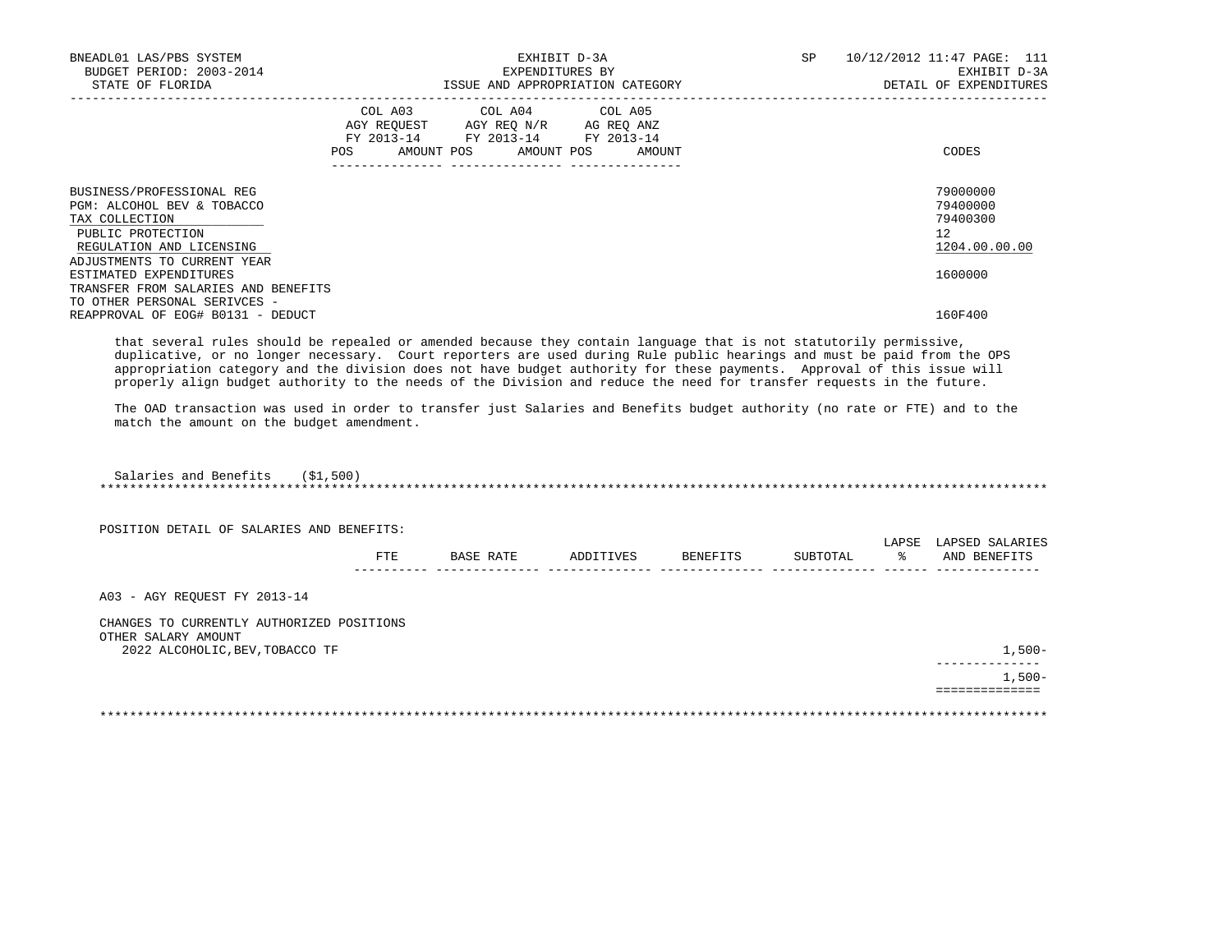| BNEADL01 LAS/PBS SYSTEM<br>BUDGET PERIOD: 2003-2014<br>STATE OF FLORIDA                                                                                                                                                                                                                      | EXHIBIT D-3A<br>EXPENDITURES BY<br>ISSUE AND APPROPRIATION CATEGORY                                                                                                                                                                                                                                                                                                                                                                                                                                                                                                                                                                                                                                                                                                                                                                                                                                                                                                                                                                                                                                                                                   | SP | 10/12/2012 11:47 PAGE: 112<br>EXHIBIT D-3A<br>DETAIL OF EXPENDITURES          |
|----------------------------------------------------------------------------------------------------------------------------------------------------------------------------------------------------------------------------------------------------------------------------------------------|-------------------------------------------------------------------------------------------------------------------------------------------------------------------------------------------------------------------------------------------------------------------------------------------------------------------------------------------------------------------------------------------------------------------------------------------------------------------------------------------------------------------------------------------------------------------------------------------------------------------------------------------------------------------------------------------------------------------------------------------------------------------------------------------------------------------------------------------------------------------------------------------------------------------------------------------------------------------------------------------------------------------------------------------------------------------------------------------------------------------------------------------------------|----|-------------------------------------------------------------------------------|
| __________________                                                                                                                                                                                                                                                                           | $\begin{tabular}{lcccc} COL A03 & COL A04 & COL A05 \\ AGY REQUEST & AGY REQ N/R & AG REQ ANZ \\ FY & 2013-14 & FY & 2013-14 & FY & 2013-14 \end{tabular}$<br>POS AMOUNT POS AMOUNT POS AMOUNT                                                                                                                                                                                                                                                                                                                                                                                                                                                                                                                                                                                                                                                                                                                                                                                                                                                                                                                                                        |    | CODES                                                                         |
| BUSINESS/PROFESSIONAL REG<br>PGM: ALCOHOL BEV & TOBACCO<br>TAX COLLECTION<br>PUBLIC PROTECTION<br>REGULATION AND LICENSING<br>ADJUSTMENTS TO CURRENT YEAR<br>ESTIMATED EXPENDITURES<br>TRANSFER TO OTHER PERSONAL SERVICES<br>FROM SALARIES AND BENEFITS -<br>REAPPROVAL OF EOG# B0131 - ADD |                                                                                                                                                                                                                                                                                                                                                                                                                                                                                                                                                                                                                                                                                                                                                                                                                                                                                                                                                                                                                                                                                                                                                       |    | 79000000<br>79400000<br>79400300<br>12<br>1204.00.00.00<br>1600000<br>160F410 |
| OTHER PERSONAL SERVICES                                                                                                                                                                                                                                                                      |                                                                                                                                                                                                                                                                                                                                                                                                                                                                                                                                                                                                                                                                                                                                                                                                                                                                                                                                                                                                                                                                                                                                                       |    | 030000                                                                        |
| ALCOHOLIC, BEV, TOBACCO TF -STATE                                                                                                                                                                                                                                                            | 1,500                                                                                                                                                                                                                                                                                                                                                                                                                                                                                                                                                                                                                                                                                                                                                                                                                                                                                                                                                                                                                                                                                                                                                 |    | 2022 1                                                                        |
|                                                                                                                                                                                                                                                                                              |                                                                                                                                                                                                                                                                                                                                                                                                                                                                                                                                                                                                                                                                                                                                                                                                                                                                                                                                                                                                                                                                                                                                                       |    |                                                                               |
| AGENCY ISSUE NARRATIVE:<br>2013-2014 BUDGET YEAR NARRATIVE:<br>Other Personal Services \$1,500                                                                                                                                                                                               | IT COMPONENT? NO<br>The Department of Business and Professional Regulation's Division of Alcoholic Beverage and Tobacco requests the<br>continuation of a Fiscal Year 2012-13 budget transfer (EOG #B0131) requesting the transfer of \$1,500 from the Salaries<br>and Benefits appropriation category to the Other Personal Services (OPS) appropriation category within the Division's Tax<br>Collection budget entity. Executive Order 11-01 and 11-72 directed each agency to review existing rules and regulations<br>to determine whether any rules and regulations should be modified or eliminated. It was determined through this review<br>that several rules should be repealed or amended because they contain language that is not statutorily permissive,<br>duplicative, or no longer necessary. Court reporters are used during Rule public hearings and must be paid from the OPS<br>appropriation category and the division does not have budget authority for these payments. Approval of this issue will<br>properly align budget authority to the needs of the Division and reduce the need for transfer requests in the future. |    |                                                                               |
| ANNUALIZATION OF ADMINISTERED<br>FUNDS APPROPRIATIONS<br>STATE HEALTH INSURANCE ADJUSTMENT<br>FOR FY 2012-13 - 10 MONTHS<br><b>ANNUALIZATION</b>                                                                                                                                             |                                                                                                                                                                                                                                                                                                                                                                                                                                                                                                                                                                                                                                                                                                                                                                                                                                                                                                                                                                                                                                                                                                                                                       |    | 26A0000<br>26A1830                                                            |
| SALARIES AND BENEFITS                                                                                                                                                                                                                                                                        |                                                                                                                                                                                                                                                                                                                                                                                                                                                                                                                                                                                                                                                                                                                                                                                                                                                                                                                                                                                                                                                                                                                                                       |    | 010000                                                                        |
| ALCOHOLIC, BEV, TOBACCO TF - STATE                                                                                                                                                                                                                                                           | 48,770                                                                                                                                                                                                                                                                                                                                                                                                                                                                                                                                                                                                                                                                                                                                                                                                                                                                                                                                                                                                                                                                                                                                                |    | 2022 1                                                                        |
| TOTAL: REGULATION AND LICENSING<br>BY FUND TYPE                                                                                                                                                                                                                                              |                                                                                                                                                                                                                                                                                                                                                                                                                                                                                                                                                                                                                                                                                                                                                                                                                                                                                                                                                                                                                                                                                                                                                       |    | 1204.00.00.00                                                                 |
| TRUST FUNDS<br>SALARY RATE 3,090,631                                                                                                                                                                                                                                                         | 80.00<br>6,062,635                                                                                                                                                                                                                                                                                                                                                                                                                                                                                                                                                                                                                                                                                                                                                                                                                                                                                                                                                                                                                                                                                                                                    |    | 2000                                                                          |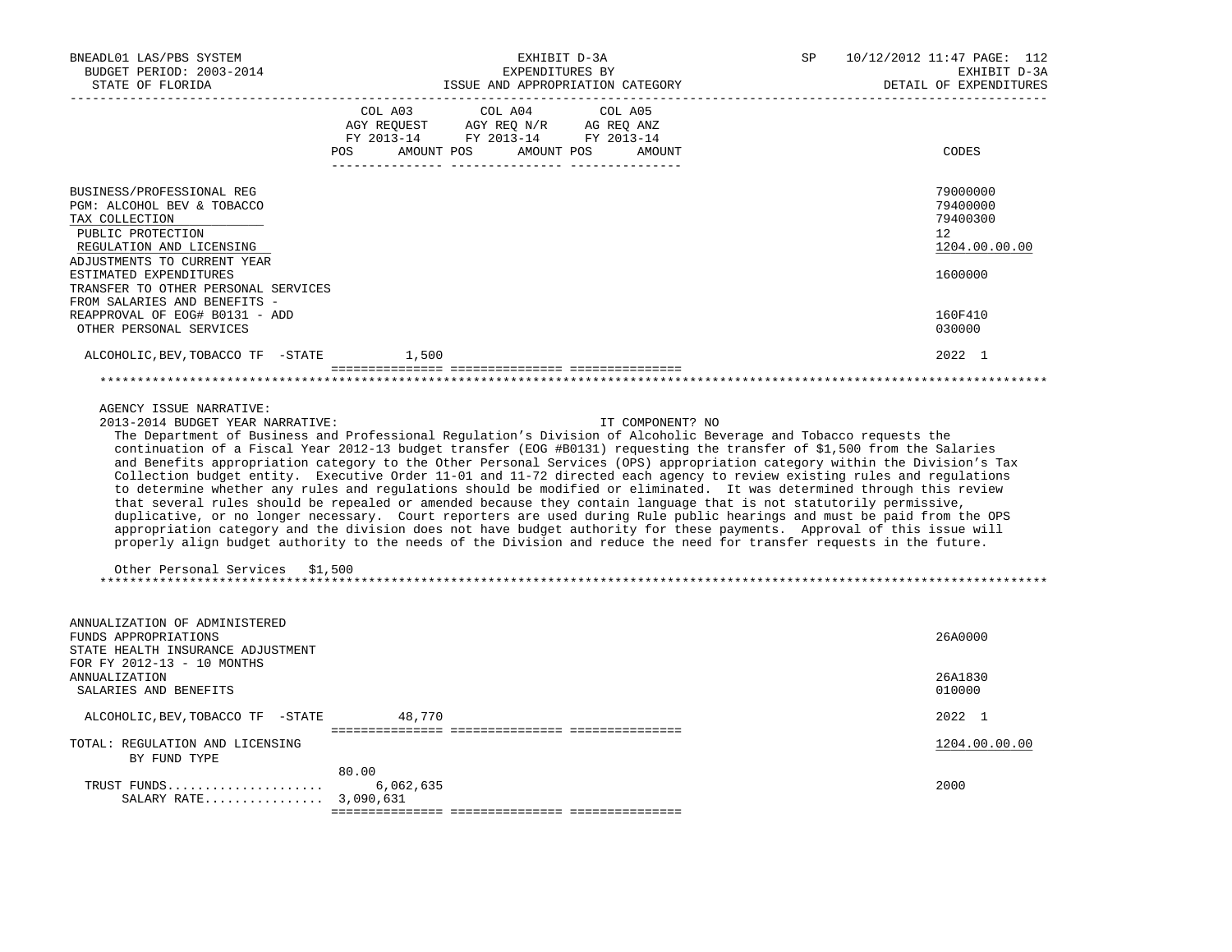| BNEADL01 LAS/PBS SYSTEM<br>BUDGET PERIOD: 2003-2014<br>STATE OF FLORIDA                                                                                                                                                                           |                     | EXHIBIT D-3A<br>EXPENDITURES BY<br>ISSUE AND APPROPRIATION CATEGORY                                                          | SP | 10/12/2012 11:47 PAGE: 113<br>EXHIBIT D-3A<br>DETAIL OF EXPENDITURES                    |
|---------------------------------------------------------------------------------------------------------------------------------------------------------------------------------------------------------------------------------------------------|---------------------|------------------------------------------------------------------------------------------------------------------------------|----|-----------------------------------------------------------------------------------------|
|                                                                                                                                                                                                                                                   | COL A03<br>POS      | COL A04<br>COL A05<br>AGY REQUEST AGY REQ N/R AG REQ ANZ<br>FY 2013-14 FY 2013-14 FY 2013-14<br>AMOUNT POS AMOUNT POS AMOUNT |    | CODES                                                                                   |
| BUSINESS/PROFESSIONAL REG<br>PGM: CONDOS, TIMESHR, MOB HM<br>COMPLIANCE AND ENFORCEMENT<br>PUBLIC PROTECTION<br>REGULATION AND LICENSING<br>ESTIMATED EXPENDITURES<br>ESTIMATED EXPENDITURES - OPERATIONS<br>SALARY RATE<br>SALARY RATE 4,343,750 |                     |                                                                                                                              |    | 79000000<br>79800000<br>79800100<br>12<br>1204.00.00.00<br>1000000<br>1001000<br>000000 |
| SALARIES AND BENEFITS                                                                                                                                                                                                                             |                     |                                                                                                                              |    | 010000                                                                                  |
| FL CONDO/TIMESHARE/MH TF -STATE                                                                                                                                                                                                                   | 111.00<br>5,821,645 |                                                                                                                              |    | 2289 1                                                                                  |
| OTHER PERSONAL SERVICES                                                                                                                                                                                                                           |                     |                                                                                                                              |    | 030000                                                                                  |
| FL CONDO/TIMESHARE/MH TF -STATE 49,076                                                                                                                                                                                                            |                     |                                                                                                                              |    | 2289 1                                                                                  |
| <b>EXPENSES</b>                                                                                                                                                                                                                                   |                     |                                                                                                                              |    | 040000                                                                                  |
| FL CONDO/TIMESHARE/MH TF -STATE                                                                                                                                                                                                                   | 952,225             |                                                                                                                              |    | 2289 1                                                                                  |
| OPERATING CAPITAL OUTLAY                                                                                                                                                                                                                          |                     |                                                                                                                              |    | 060000                                                                                  |
| FL CONDO/TIMESHARE/MH TF -STATE                                                                                                                                                                                                                   | 1,298               |                                                                                                                              |    | 2289 1                                                                                  |
| SPECIAL CATEGORIES<br>CONTRACTED SERVICES                                                                                                                                                                                                         |                     |                                                                                                                              |    | 100000<br>100777                                                                        |
| FL CONDO/TIMESHARE/MH TF -STATE 17,500                                                                                                                                                                                                            |                     |                                                                                                                              |    | 2289 1                                                                                  |
| RISK MANAGEMENT INSURANCE                                                                                                                                                                                                                         |                     |                                                                                                                              |    | 103241                                                                                  |
| FL CONDO/TIMESHARE/MH TF -STATE 88,885                                                                                                                                                                                                            |                     |                                                                                                                              |    | 2289 1                                                                                  |
| LEASE/PURCHASE/EQUIPMENT                                                                                                                                                                                                                          |                     |                                                                                                                              |    | 105281                                                                                  |
| FL CONDO/TIMESHARE/MH TF -STATE                                                                                                                                                                                                                   | 11,856              |                                                                                                                              |    | 2289 1                                                                                  |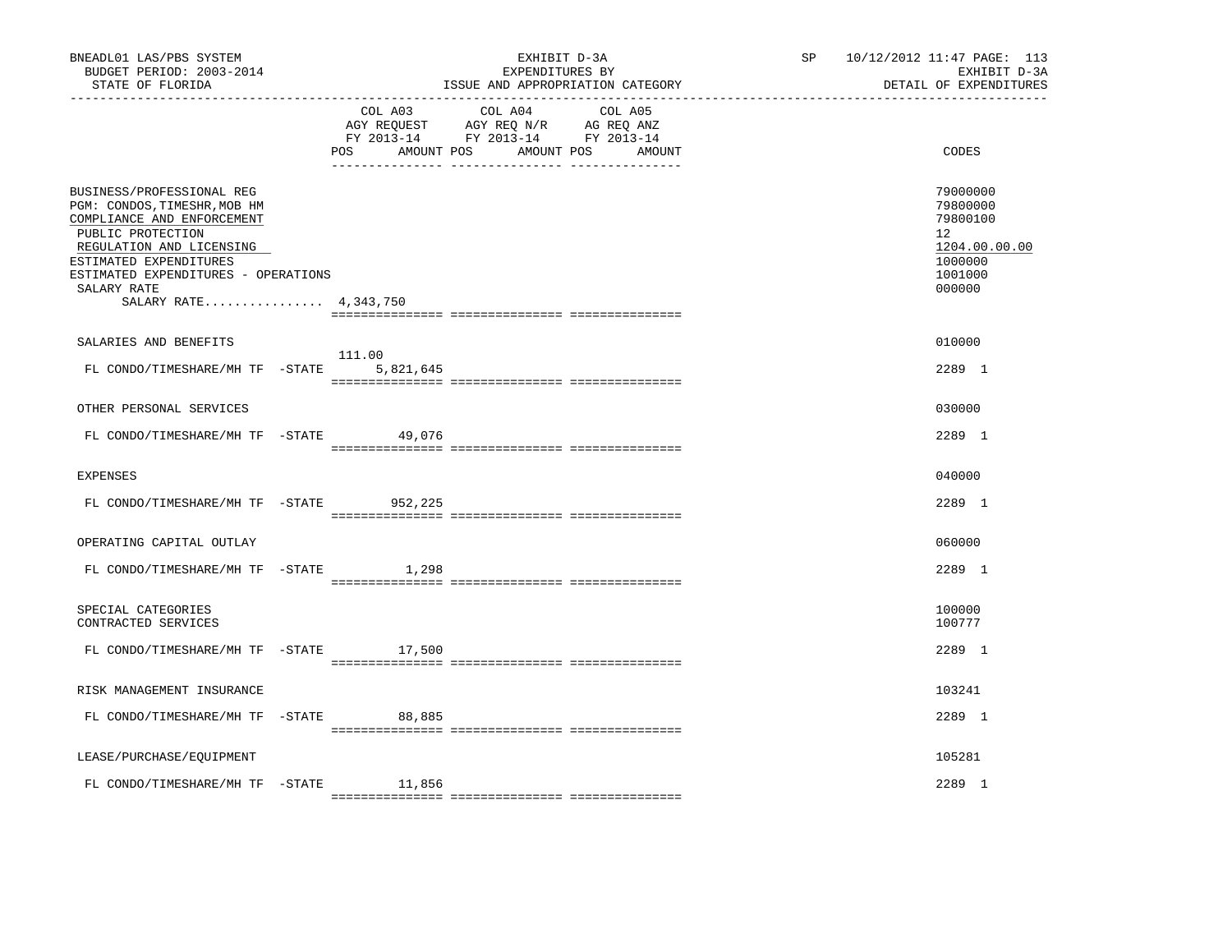| BNEADL01 LAS/PBS SYSTEM<br>BUDGET PERIOD: 2003-2014<br>STATE OF FLORIDA                                                                                                                                                                                       |                              | EXHIBIT D-3A<br>EXPENDITURES BY<br>ISSUE AND APPROPRIATION CATEGORY                             |                   | SP 10/12/2012 11:47 PAGE: 114<br>EXHIBIT D-3A<br>DETAIL OF EXPENDITURES                           |
|---------------------------------------------------------------------------------------------------------------------------------------------------------------------------------------------------------------------------------------------------------------|------------------------------|-------------------------------------------------------------------------------------------------|-------------------|---------------------------------------------------------------------------------------------------|
|                                                                                                                                                                                                                                                               | COL A03<br>AMOUNT POS<br>POS | COL A04<br>AGY REQUEST AGY REQ N/R AG REQ ANZ<br>FY 2013-14 FY 2013-14 FY 2013-14<br>AMOUNT POS | COL A05<br>AMOUNT | CODES                                                                                             |
| BUSINESS/PROFESSIONAL REG<br>PGM: CONDOS, TIMESHR, MOB HM<br>COMPLIANCE AND ENFORCEMENT<br>PUBLIC PROTECTION<br>REGULATION AND LICENSING<br>ESTIMATED EXPENDITURES<br>ESTIMATED EXPENDITURES - OPERATIONS<br>SPECIAL CATEGORIES<br>TR/DMS/HR SVCS/STW CONTRCT |                              |                                                                                                 |                   | 79000000<br>79800000<br>79800100<br>12<br>1204.00.00.00<br>1000000<br>1001000<br>100000<br>107040 |
| FL CONDO/TIMESHARE/MH TF -STATE 38,385                                                                                                                                                                                                                        |                              |                                                                                                 |                   | 2289 1                                                                                            |
| TOTAL: ESTIMATED EXPENDITURES - OPERATIONS<br>TOTAL POSITIONS 111.00<br>TOTAL ISSUE 6,980,870<br>TOTAL SALARY RATE 4,343,750                                                                                                                                  |                              |                                                                                                 |                   | 1001000                                                                                           |
| CASUALTY INSURANCE PREMIUM<br>ADJUSTMENT<br>SPECIAL CATEGORIES<br>RISK MANAGEMENT INSURANCE                                                                                                                                                                   |                              |                                                                                                 |                   | 1001090<br>100000<br>103241                                                                       |
| FL CONDO/TIMESHARE/MH TF -STATE 11,742                                                                                                                                                                                                                        |                              |                                                                                                 |                   | 2289 1                                                                                            |
| FLORIDA RETIREMENT SYSTEM<br>CONTRIBUTION ADJUSTMENT FOR<br>FISCAL YEAR 2012-2013<br>SALARIES AND BENEFITS<br>FL CONDO/TIMESHARE/MH TF -STATE 14,592                                                                                                          |                              |                                                                                                 |                   | 1001240<br>010000<br>2289 1                                                                       |
| ADJUSTMENT TO STATE HEALTH<br>INSURANCE PREMIUM CONTRIBUTION -<br>FISCAL YEAR 2012-13<br>SALARIES AND BENEFITS                                                                                                                                                |                              |                                                                                                 |                   | 1001830<br>010000                                                                                 |
| FL CONDO/TIMESHARE/MH TF -STATE 11,777                                                                                                                                                                                                                        |                              |                                                                                                 |                   | 2289 1                                                                                            |